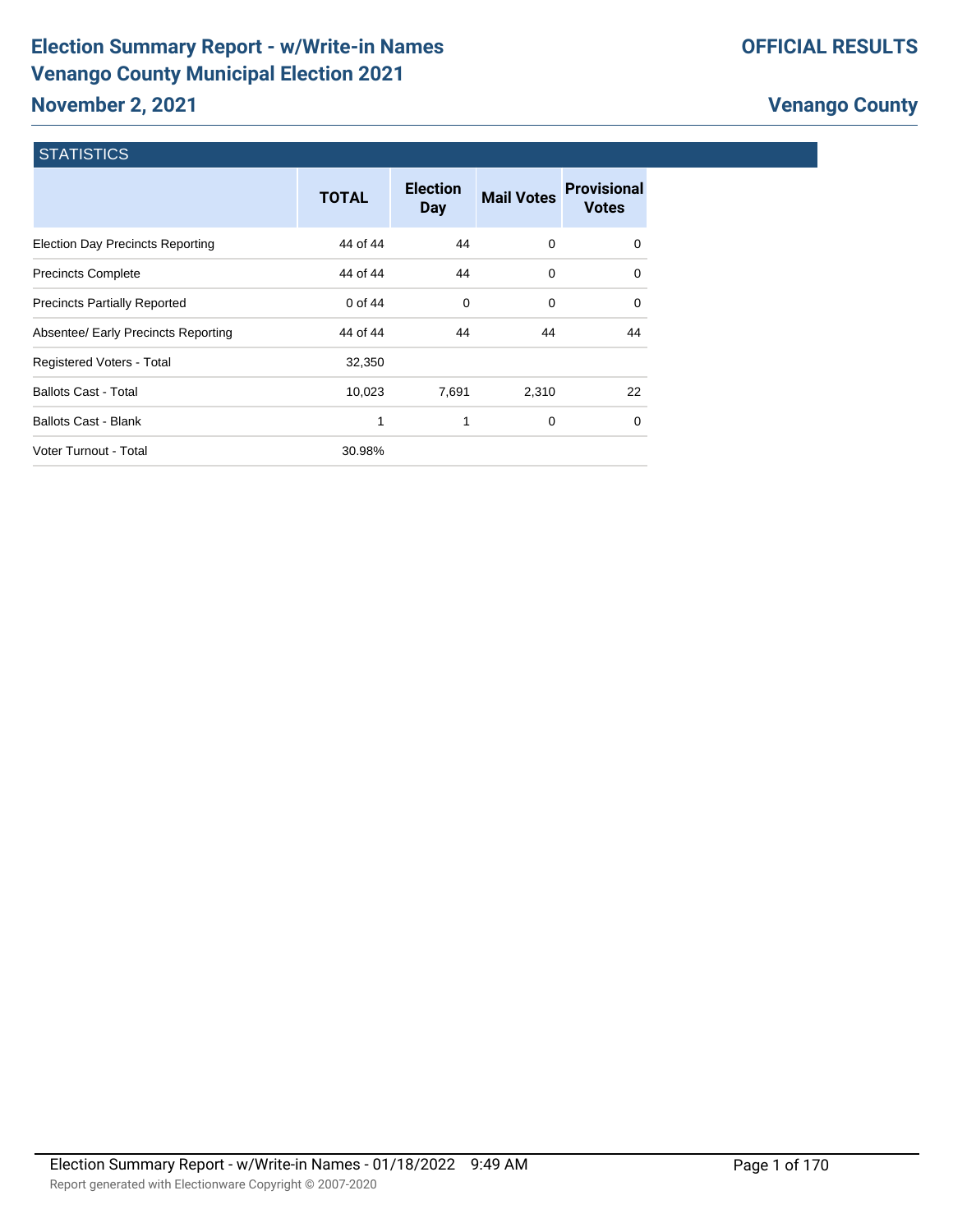#### **Justice of the Supreme Court**

Vote For 1

|                          | <b>TOTAL</b> | VOTE %  | <b>Election</b><br><b>Day</b> | <b>Mail Votes</b> | <b>Provisional</b><br><b>Votes</b> |
|--------------------------|--------------|---------|-------------------------------|-------------------|------------------------------------|
| DEM Maria McLaughlin     | 3,199        | 32.54%  | 1,642                         | 1,541             | 16                                 |
| <b>REP Kevin Brobson</b> | 6,611        | 67.25%  | 5,897                         | 708               | 6                                  |
| Write-In Totals          | 20           | 0.20%   | 18                            | $\overline{2}$    | $\mathbf 0$                        |
| Write-In: Kanye West     | 1            | 0.01%   | 1                             | $\mathbf 0$       | $\mathbf 0$                        |
| Write-In: Robert Poling  | 1            | 0.01%   | 1                             | $\mathbf 0$       | $\mathbf 0$                        |
| Not Assigned             | 18           | 0.18%   | 16                            | $\overline{2}$    | $\mathbf 0$                        |
| <b>Total Votes Cast</b>  | 9,830        | 100.00% | 7,557                         | 2,251             | 22                                 |
| Overvotes                | 8            |         | 7                             | 1                 | $\mathbf 0$                        |
| <b>Undervotes</b>        | 185          |         | 127                           | 58                | $\mathbf 0$                        |
| <b>Contest Totals</b>    | 10,023       |         | 7,691                         | 2,310             | 22                                 |

#### **Judge of the Superior Court**

|                         | <b>TOTAL</b> | VOTE %  | <b>Election</b><br><b>Day</b> | <b>Mail Votes</b> | <b>Provisional</b><br><b>Votes</b> |
|-------------------------|--------------|---------|-------------------------------|-------------------|------------------------------------|
| <b>DEM Timika Lane</b>  | 2,736        | 28.00%  | 1,312                         | 1,412             | 12                                 |
| REP Megan Sullivan      | 7,023        | 71.88%  | 6,195                         | 818               | 10                                 |
| <b>Write-In Totals</b>  | 12           | 0.12%   | 10                            | $\overline{2}$    | $\mathbf 0$                        |
| Write-In: Tyler Port    | 1            | 0.01%   | 1                             | $\mathbf 0$       | $\mathbf 0$                        |
| Not Assigned            | 11           | 0.11%   | 9                             | $\overline{2}$    | $\mathbf 0$                        |
| <b>Total Votes Cast</b> | 9,771        | 100.00% | 7,517                         | 2,232             | 22                                 |
| Overvotes               | 9            |         | 5                             | $\overline{4}$    | $\mathbf 0$                        |
| <b>Undervotes</b>       | 243          |         | 169                           | 74                | $\mathbf 0$                        |
| <b>Contest Totals</b>   | 10,023       |         | 7,691                         | 2,310             | 22                                 |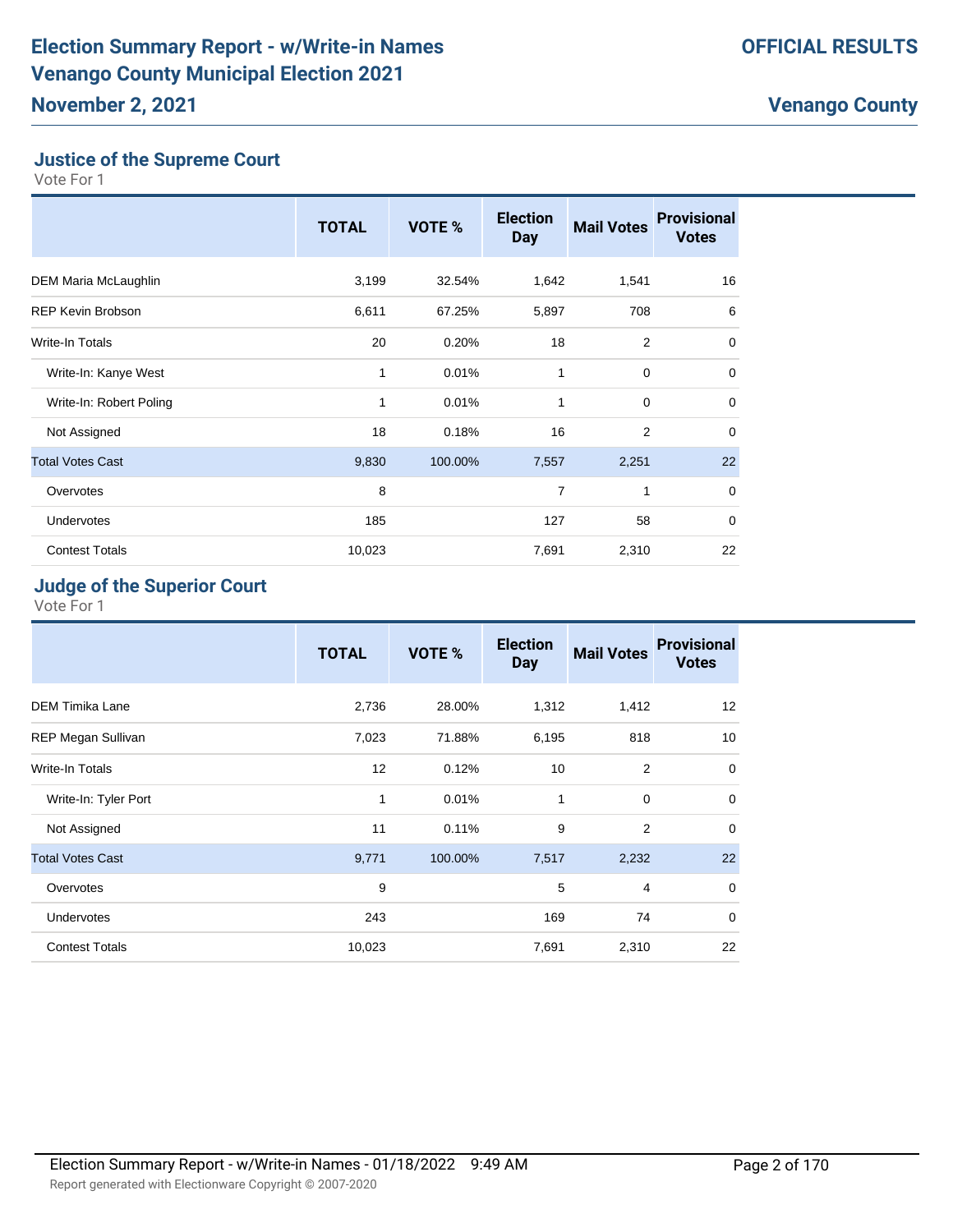# **Judge of the Commonwealth Court**

|                                | <b>TOTAL</b>   | VOTE %  | <b>Election</b><br><b>Day</b> | <b>Mail Votes</b> | <b>Provisional</b><br><b>Votes</b> |
|--------------------------------|----------------|---------|-------------------------------|-------------------|------------------------------------|
| <b>DEM Lori A Dumas</b>        | 2,822          | 16.03%  | 1,372                         | 1,434             | 16                                 |
| DEM David Lee Spurgeon         | 2,532          | 14.38%  | 1,211                         | 1,310             | 11                                 |
| <b>REP Stacy Marie Wallace</b> | 6,374          | 36.20%  | 5,585                         | 781               | 8                                  |
| <b>REP Drew Crompton</b>       | 5,864          | 33.30%  | 5,204                         | 654               | 6                                  |
| Write-In Totals                | 15             | 0.09%   | 14                            | 1                 | $\mathbf 0$                        |
| Write-In: Andrew Compton       | $\overline{2}$ | 0.01%   | 2                             | $\mathbf 0$       | $\mathbf 0$                        |
| Write-In: Mickey Mouse         | 1              | 0.01%   | 1                             | 0                 | $\mathbf 0$                        |
| Write-In: Geno Clickett        | 1              | 0.01%   | 1                             | $\mathbf 0$       | 0                                  |
| Write-In: Robert L Boyer       | 1              | 0.01%   | 1                             | $\mathbf 0$       | $\mathbf 0$                        |
| Write-In: None                 | $\mathbf{1}$   | 0.01%   | $\mathbf{1}$                  | $\mathbf 0$       | $\mathbf 0$                        |
| Write-In: Emily Wilson         | 1              | 0.01%   | 1                             | $\mathbf 0$       | $\mathbf 0$                        |
| Not Assigned                   | 8              | 0.05%   | $\overline{7}$                | 1                 | $\mathbf 0$                        |
| <b>Total Votes Cast</b>        | 17,607         | 100.00% | 13,386                        | 4,180             | 41                                 |
| Overvotes                      | 16             |         | 14                            | $\overline{2}$    | $\mathbf 0$                        |
| Undervotes                     | 2,423          |         | 1,982                         | 438               | 3                                  |
| <b>Contest Totals</b>          | 20,046         |         | 15,382                        | 4,620             | 44                                 |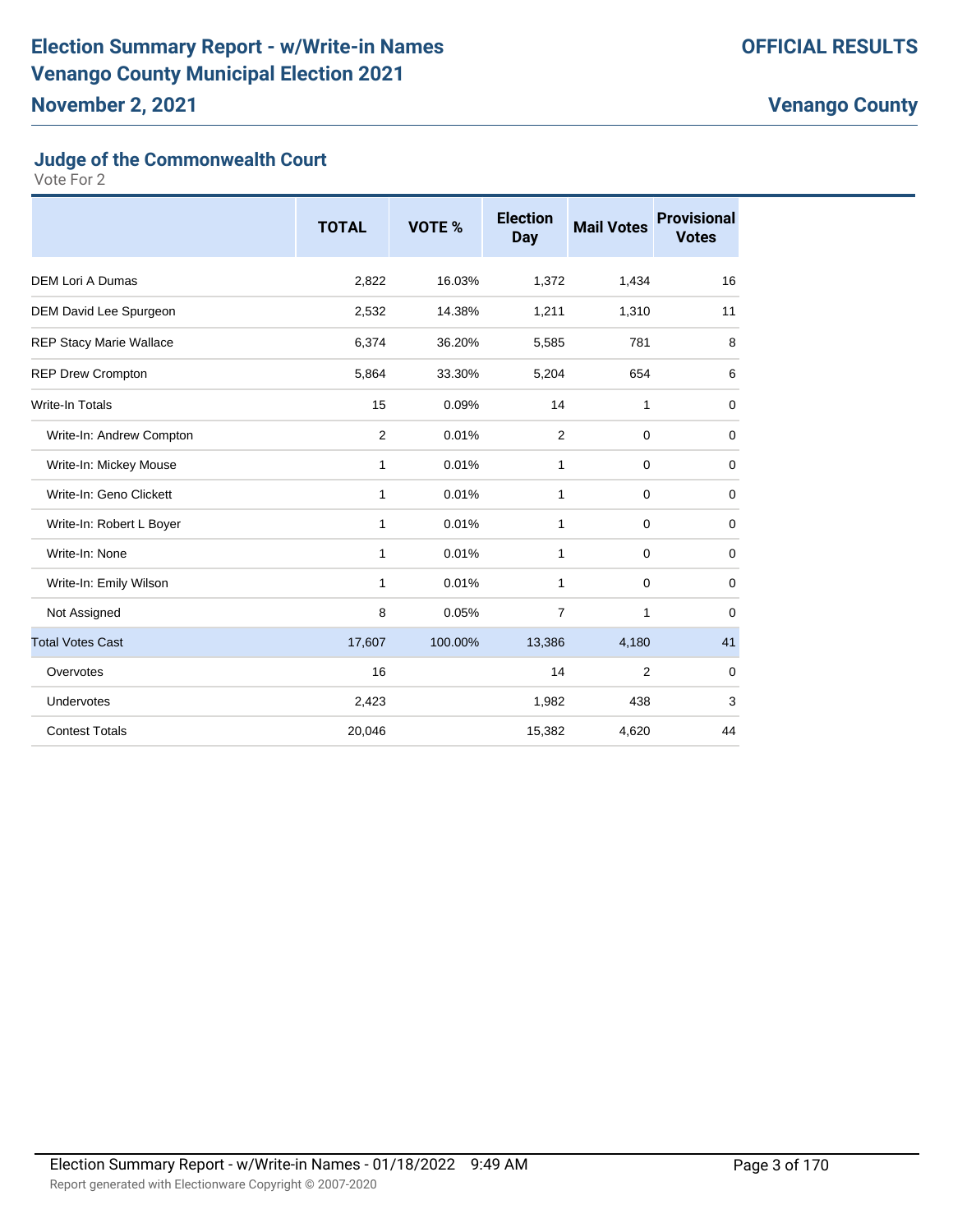# **Magisterial District Judge Magisterial District 28-3-03**

|                                   | <b>TOTAL</b> | VOTE %  | <b>Election</b><br><b>Day</b> | <b>Mail Votes</b> | <b>Provisional</b><br><b>Votes</b> |
|-----------------------------------|--------------|---------|-------------------------------|-------------------|------------------------------------|
| <b>DEM/REP Matthew T Kirtland</b> | 2,253        | 99.08%  | 1,588                         | 660               | 5                                  |
| <b>Write-In Totals</b>            | 21           | 0.92%   | 15                            | 6                 | 0                                  |
| Write-In: Timothy Dewoody         | 1            | 0.04%   | 1                             | $\mathbf 0$       | $\mathbf 0$                        |
| Write-In: Robert Boyer            | 1            | 0.04%   | 0                             | $\mathbf{1}$      | $\mathbf 0$                        |
| Write-In: Anyone Else             | 1            | 0.04%   | 1                             | $\mathbf 0$       | 0                                  |
| Write-In: Scott Beggs             | 1            | 0.04%   | 0                             | $\mathbf{1}$      | 0                                  |
| Write-In: Real Republican         | 1            | 0.04%   | 1                             | $\mathbf 0$       | $\mathbf 0$                        |
| Write-In: Joe Liotta III          | 1            | 0.04%   | 1                             | $\mathbf 0$       | $\mathbf 0$                        |
| Write-In: Jim Carbone             | 1            | 0.04%   | 1                             | $\mathbf 0$       | $\mathbf 0$                        |
| Write-In: Sammy Hess              | 1            | 0.04%   | 1                             | $\mathbf 0$       | $\mathbf 0$                        |
| Write-In: Republican              | 1            | 0.04%   | 1                             | $\mathbf 0$       | $\mathbf 0$                        |
| Write-In: Ed Scurry               | 1            | 0.04%   | 0                             | 1                 | $\mathbf 0$                        |
| Write-In: Trump                   | 1            | 0.04%   | 1                             | $\mathbf 0$       | $\mathbf 0$                        |
| Write-In: Toby Salterelli         | 1            | 0.04%   | $\Omega$                      | $\mathbf{1}$      | $\mathbf 0$                        |
| Not Assigned                      | 9            | 0.40%   | $\overline{7}$                | 2                 | 0                                  |
| <b>Total Votes Cast</b>           | 2,274        | 100.00% | 1,603                         | 666               | $\overline{5}$                     |
| Overvotes                         | 1            |         | $\mathbf{1}$                  | $\mathbf 0$       | 0                                  |
| Undervotes                        | 242          |         | 200                           | 42                | $\mathbf 0$                        |
| <b>Contest Totals</b>             | 2,517        |         | 1,804                         | 708               | 5                                  |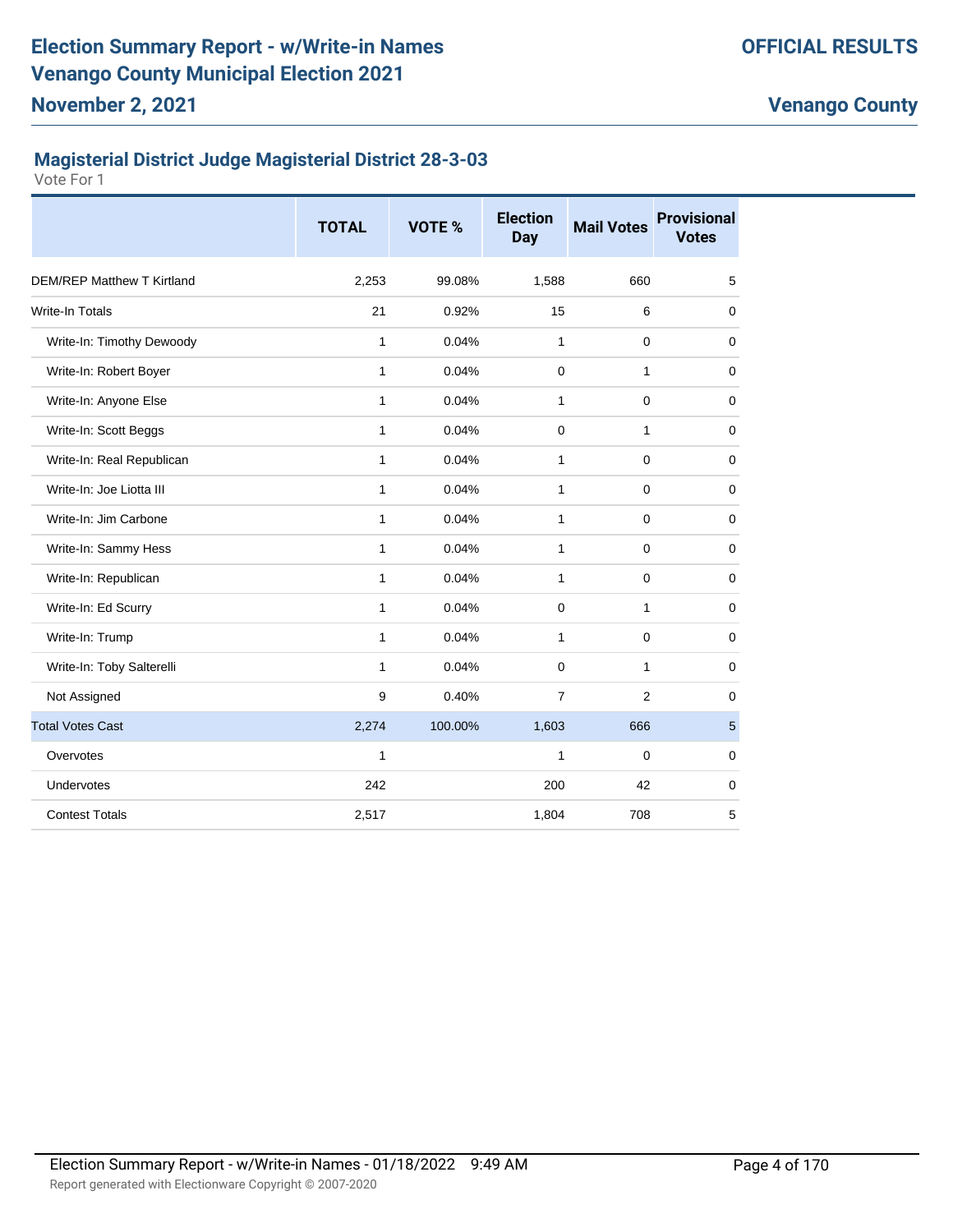#### **District Attorney**

|                             | <b>TOTAL</b> | VOTE % | <b>Election</b><br><b>Day</b> | <b>Mail Votes</b>   | <b>Provisional</b><br><b>Votes</b> |
|-----------------------------|--------------|--------|-------------------------------|---------------------|------------------------------------|
| <b>REP D Shawn White</b>    | 8,683        | 98.63% | 6,919                         | 1,749               | 15                                 |
| <b>Write-In Totals</b>      | 121          | 1.37%  | 82                            | 38                  | 1                                  |
| Write-In: Kyle Peasley      | 8            | 0.09%  | $\overline{7}$                | 1                   | 0                                  |
| Write-In: Mickey Mouse      | 5            | 0.06%  | 3                             | $\overline{2}$      | 0                                  |
| Write-In: Brenda Servidio   | 4            | 0.05%  | 4                             | 0                   | 0                                  |
| Write-In: Brian Spaid       | 4            | 0.05%  | 0                             | 4                   | 0                                  |
| Write-In: Anyone Else       | 3            | 0.03%  | 3                             | 0                   | 0                                  |
| Write-In: Marie Veon        | 2            | 0.02%  | 1                             | 1                   | 0                                  |
| Write-In: Anyone            | 2            | 0.02%  | 2                             | 0                   | 0                                  |
| Write-In: John Lennon       | $\mathbf{1}$ | 0.01%  | $\mathbf 0$                   | 1                   | 0                                  |
| Write-In: Timothy Brooks    | $\mathbf{1}$ | 0.01%  | 1                             | 0                   | 0                                  |
| Write-In: No Name           | $\mathbf{1}$ | 0.01%  | $\mathbf 0$                   | 1                   | 0                                  |
| Write-In: Rebecca White     | 1            | 0.01%  | 0                             | 1                   | 0                                  |
| Write-In: Diane Hasek       | $\mathbf{1}$ | 0.01%  | 1                             | 0                   | 0                                  |
| Write-In: Brenda J Servidio | 1            | 0.01%  | $\mathbf 0$                   | 1                   | 0                                  |
| Write-In: Minnie Mouse      | 1            | 0.01%  | 1                             | 0                   | 0                                  |
| Write-In: Moore             | $\mathbf{1}$ | 0.01%  | $\mathbf{1}$                  | 0                   | 0                                  |
| Write-In: No Vote           | 1            | 0.01%  | $\mathbf{1}$                  | 0                   | 0                                  |
| Write-In: Larry Dodson      | $\mathbf{1}$ | 0.01%  | $\mathbf{1}$                  | 0                   | 0                                  |
| Write-In: Virginia Sharp    | $\mathbf{1}$ | 0.01%  | 1                             | 0                   | 0                                  |
| Write-In: Neil Rothchild    | 1            | 0.01%  | 1                             | 0                   | 0                                  |
| Write-In: Donald Duck       | 1            | 0.01%  | $\mathbf 1$                   | $\pmb{0}$           | $\pmb{0}$                          |
| Write-In: Kermit the Frog   | 1            | 0.01%  | 1                             | $\mathbf 0$         | 0                                  |
| Write-In: Ed McIntyre       | 1            | 0.01%  | $\mathbf{1}$                  | $\pmb{0}$           | 0                                  |
| Write-In: Terry Pastorious  | $\mathbf{1}$ | 0.01%  | 1                             | $\pmb{0}$           | 0                                  |
| Write-In: Geno Clickett     | 1            | 0.01%  | 1                             | $\pmb{0}$           | 0                                  |
| Write-In: Dan Kaylor        | $\mathbf{1}$ | 0.01%  | $\mathbf{1}$                  | $\mathsf{O}\xspace$ | 0                                  |
| Write-In: Stacy Saylor      | 1            | 0.01%  | $\mathbf{1}$                  | 0                   | 0                                  |
| Write-In: Abe               | 1            | 0.01%  | $\mathbf{1}$                  | $\pmb{0}$           | 0                                  |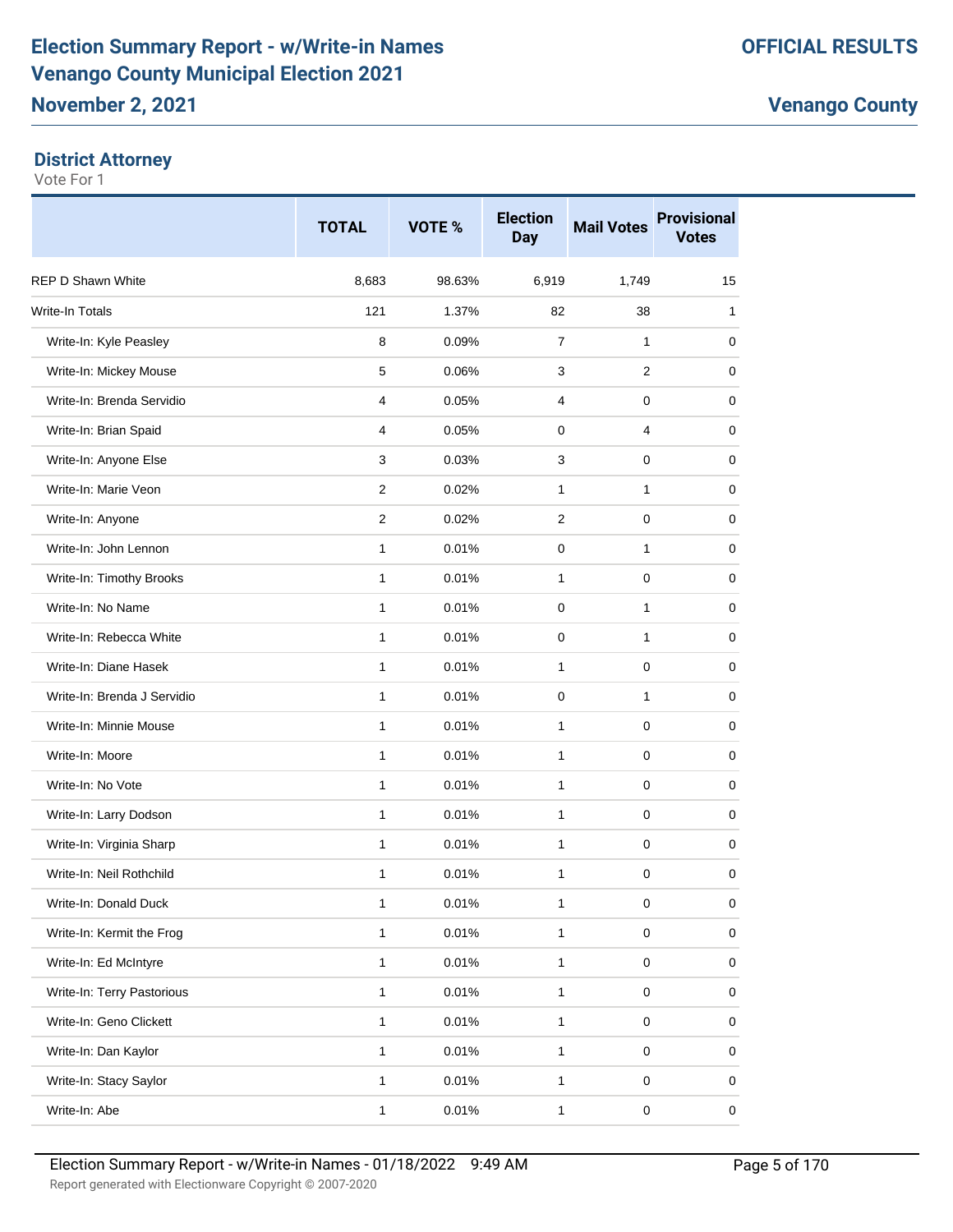#### **District Attorney**

|                                | <b>TOTAL</b> | <b>VOTE %</b> | <b>Election</b><br><b>Day</b> | <b>Mail Votes</b> | <b>Provisional</b><br><b>Votes</b> |
|--------------------------------|--------------|---------------|-------------------------------|-------------------|------------------------------------|
| Write-In: Bob Taylor           | $\mathbf{1}$ | 0.01%         | $\mathbf{1}$                  | 0                 | 0                                  |
| Write-In: John Kluck           | $\mathbf{1}$ | 0.01%         | 1                             | 0                 | 0                                  |
| Write-In: Trump's a traiter    | $\mathbf{1}$ | 0.01%         | $\mathbf{1}$                  | $\mathbf 0$       | 0                                  |
| Write-In: Democrat             | $\mathbf{1}$ | 0.01%         | $\mathbf{1}$                  | $\mathbf 0$       | 0                                  |
| Write-In: Perry Mason          | $\mathbf{1}$ | 0.01%         | 1                             | 0                 | 0                                  |
| Write-In: Edward McIntyre      | 1            | 0.01%         | $\mathbf{1}$                  | $\mathbf 0$       | 0                                  |
| Write-In: Diana Guillen        | $\mathbf{1}$ | 0.01%         | $\mathbf{1}$                  | 0                 | 0                                  |
| Write-In: Matthew Parsons      | $\mathbf{1}$ | 0.01%         | $\mathbf{1}$                  | 0                 | 0                                  |
| Write-In: John Fetterman       | $\mathbf{1}$ | 0.01%         | $\mathbf{1}$                  | 0                 | 0                                  |
| Write-In: Harambe              | 1            | 0.01%         | 1                             | 0                 | 0                                  |
| Write-In: Bill Cizek           | $\mathbf{1}$ | 0.01%         | $\mathbf{1}$                  | 0                 | 0                                  |
| Write-In: Kyle Presley         | $\mathbf{1}$ | 0.01%         | 1                             | $\mathbf 0$       | 0                                  |
| Write-In: James Allard         | $\mathbf{1}$ | 0.01%         | $\mathbf{1}$                  | $\mathbf 0$       | 0                                  |
| Write-In: Stump                | $\mathbf{1}$ | 0.01%         | 1                             | 0                 | 0                                  |
| Write-In: Neal Williams        | $\mathbf{1}$ | 0.01%         | $\mathbf{1}$                  | 0                 | 0                                  |
| Write-In: no                   | $\mathbf{1}$ | 0.01%         | 0                             | $\mathbf{1}$      | 0                                  |
| Write-In: Davin Gothall        | $\mathbf{1}$ | 0.01%         | 0                             | 1                 | 0                                  |
| Write-In: Charles Guyton-Baran | $\mathbf{1}$ | 0.01%         | 1                             | 0                 | 0                                  |
| Write-In: Justin Fleeger       | $\mathbf{1}$ | 0.01%         | 0                             | $\mathbf{1}$      | 0                                  |
| Write-In: Diane Hassek         | $\mathbf{1}$ | 0.01%         | $\mathbf{1}$                  | 0                 | 0                                  |
| Write-In: Dr Who               | $\mathbf{1}$ | 0.01%         | $\mathbf 0$                   | 1                 | 0                                  |
| Write-In: Emily Wilson         |              | 0.01%         | 1                             | 0                 | 0                                  |
| Write-In: Stacey Abrams        | $\mathbf{1}$ | 0.01%         | $\pmb{0}$                     | 1                 | 0                                  |
| Write-In: Michael R Hadley     | $\mathbf{1}$ | 0.01%         | $\mathbf{1}$                  | $\mathsf 0$       | 0                                  |
| Write-In: Josh Shapiro         | $\mathbf{1}$ | 0.01%         | $\pmb{0}$                     | 1                 | 0                                  |
| Write-In: Nancy Guth           | $\mathbf{1}$ | 0.01%         | $\mathbf{1}$                  | $\mathsf 0$       | 0                                  |
| Write-In: Mrs Potato Head      | $\mathbf{1}$ | 0.01%         | $\pmb{0}$                     | 1                 | $\pmb{0}$                          |
| Write-In: My Cat Bob           | $\mathbf{1}$ | 0.01%         | $\mathbf{1}$                  | $\mathsf 0$       | 0                                  |
| Write-In: Kirm Tomlinsons      | $\mathbf{1}$ | 0.01%         | 0                             | $\mathbf{1}$      | 0                                  |
| Write-In: Michael Snyder       | $\mathbf{1}$ | 0.01%         | $\mathbf{1}$                  | $\pmb{0}$         | $\mathsf 0$                        |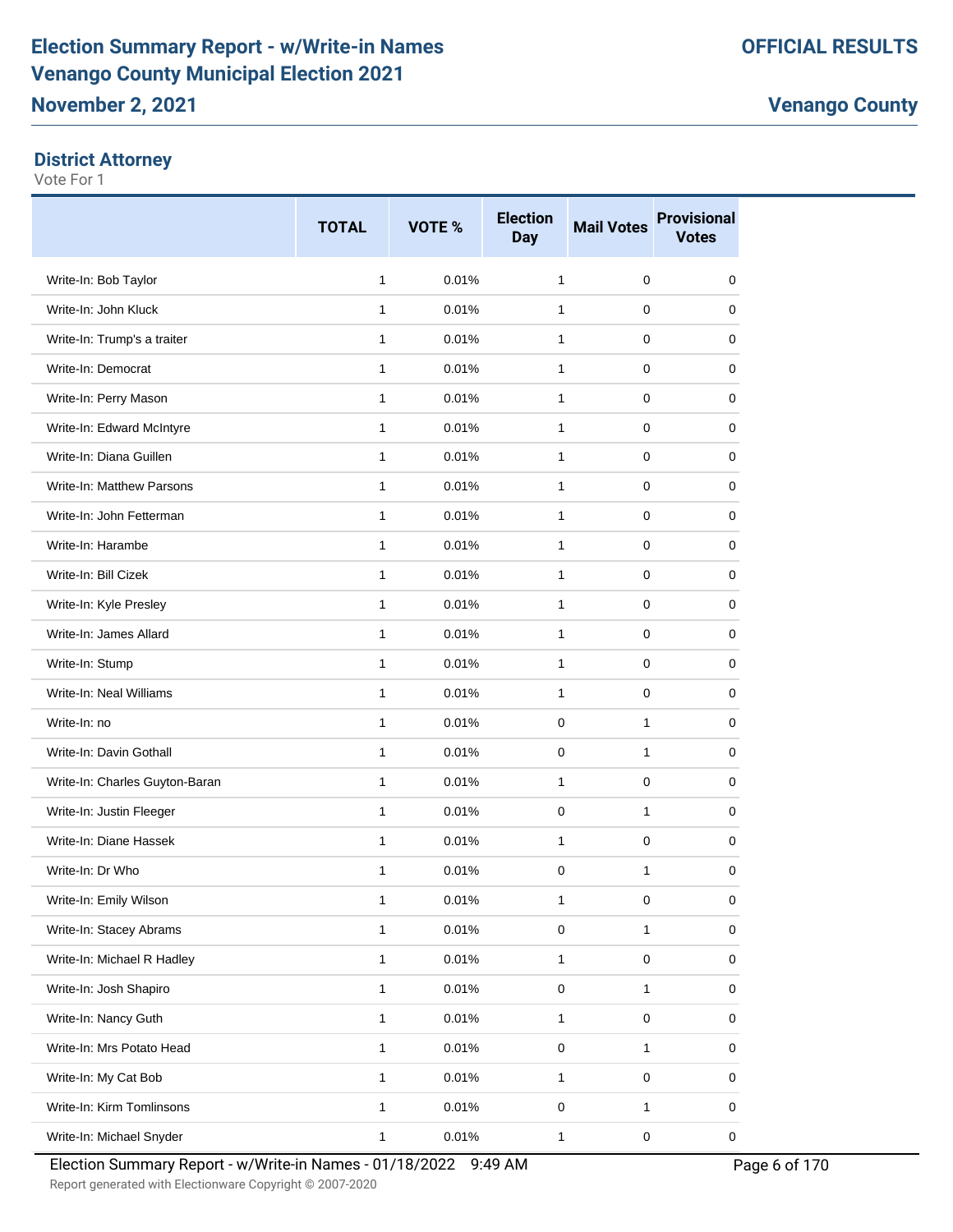# **District Attorney**

|                              | <b>TOTAL</b> | VOTE %  | <b>Election</b><br><b>Day</b> | <b>Mail Votes</b> | <b>Provisional</b><br><b>Votes</b> |
|------------------------------|--------------|---------|-------------------------------|-------------------|------------------------------------|
| Write-In: Jeannine Guth      | $\mathbf{1}$ | 0.01%   | $\mathbf{1}$                  | $\mathbf 0$       | $\mathbf 0$                        |
| Write-In: Lawrence Krasner   | 1            | 0.01%   | $\mathbf 0$                   | 1                 | 0                                  |
| Write-In: Kevin Vinson       | 1            | 0.01%   | 0                             | 1                 | 0                                  |
| Write-In: Matthew T Kirtland | $\mathbf{1}$ | 0.01%   | 1                             | $\mathbf 0$       | $\mathbf 0$                        |
| Write-In: Democrate          | $\mathbf{1}$ | 0.01%   | $\mathbf 0$                   | $\mathbf{1}$      | $\mathbf 0$                        |
| Write-In: Chris Tayler       | $\mathbf{1}$ | 0.01%   | $\mathbf 0$                   | 1                 | $\mathbf 0$                        |
| Write-In: Ben Matlock        | $\mathbf{1}$ | 0.01%   | 0                             | $\mathbf{1}$      | $\mathbf 0$                        |
| Write-In: Roger Whittaker    | 1            | 0.01%   | 1                             | 0                 | 0                                  |
| Write-In: N/A                | 1            | 0.01%   | 0                             | 1                 | 0                                  |
| Write-In: Let's Go Brandon   | 1            | 0.01%   | 1                             | 0                 | 0                                  |
| Write-In: Alec Baldwiin      | $\mathbf{1}$ | 0.01%   | 1                             | 0                 | $\mathbf 0$                        |
| Write-In: Jane Ritchey       | $\mathbf{1}$ | 0.01%   | 0                             | 1                 | $\mathbf 0$                        |
| Write-In: Wayne Hudermark    | $\mathbf{1}$ | 0.01%   | 1                             | $\mathbf 0$       | 0                                  |
| Not Assigned                 | 30           | 0.34%   | 18                            | 11                | 1                                  |
| <b>Total Votes Cast</b>      | 8,804        | 100.00% | 7,001                         | 1,787             | 16                                 |
| Overvotes                    | $\mathbf{2}$ |         | 1                             | 1                 | 0                                  |
| Undervotes                   | 1,217        |         | 689                           | 522               | 6                                  |
| <b>Contest Totals</b>        | 10,023       |         | 7,691                         | 2,310             | 22                                 |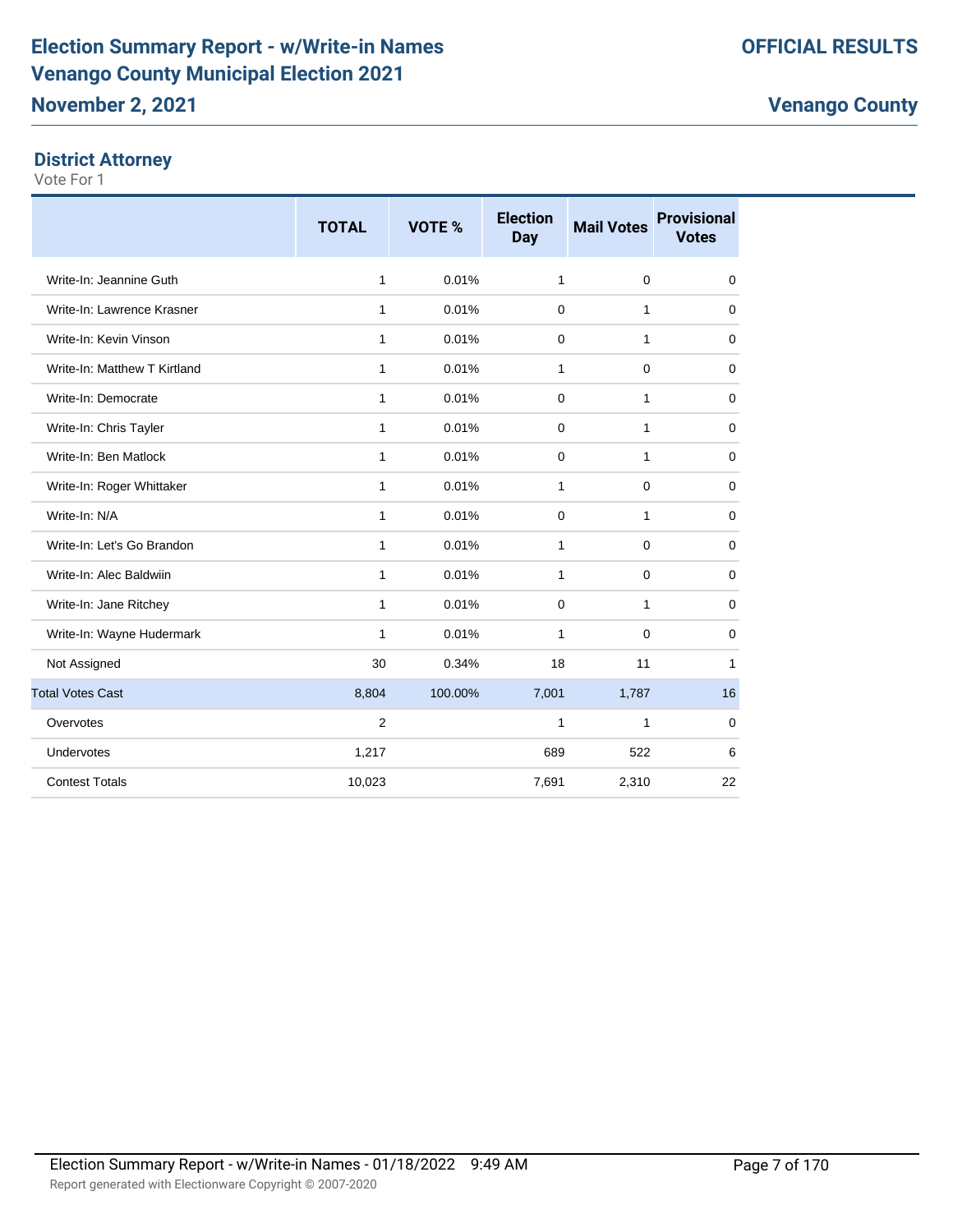# **Election Summary Report - w/Write-in Names Venango County Municipal Election 2021 November 2, 2021**

**Venango County**

#### **Sheriff**

|                                             | <b>TOTAL</b>   | VOTE % | <b>Election</b><br><b>Day</b> | <b>Mail Votes</b> | <b>Provisional</b><br><b>Votes</b> |
|---------------------------------------------|----------------|--------|-------------------------------|-------------------|------------------------------------|
| DEM/REP Eric Foy                            | 8,973          | 98.87% | 6,903                         | 2,052             | 18                                 |
| <b>Write-In Totals</b>                      | 103            | 1.13%  | 85                            | 18                | 0                                  |
| Write-In: Doug Baker                        | 3              | 0.03%  | 3                             | 0                 | 0                                  |
| Write-In: Ryan Williams                     | 2              | 0.02%  | $\overline{2}$                | $\pmb{0}$         | 0                                  |
| Write-In: Scott Raecke                      | $\overline{2}$ | 0.02%  | 2                             | 0                 | 0                                  |
| Write-In: Deputy Ryan Williams              | 1              | 0.01%  | 1                             | $\pmb{0}$         | 0                                  |
| Write-In: None                              | $\mathbf{1}$   | 0.01%  | 1                             | $\pmb{0}$         | 0                                  |
| Write-In: Jim Stucke                        | $\mathbf{1}$   | 0.01%  | 1                             | 0                 | 0                                  |
| Write-In: James Hickey                      | 1              | 0.01%  | 1                             | $\pmb{0}$         | 0                                  |
| Write-In: Christopher S Burneisen           | $\mathbf{1}$   | 0.01%  | 1                             | 0                 | 0                                  |
| Write-In: Jeannine Guth                     | 1              | 0.01%  | 1                             | 0                 | 0                                  |
| Write-In: Jared Hollidge                    | $\mathbf{1}$   | 0.01%  | $\mathbf{1}$                  | $\pmb{0}$         | 0                                  |
| Write-In: Jacob A Coon                      | $\mathbf{1}$   | 0.01%  | 1                             | 0                 | 0                                  |
| Write-In: Merle Giesey                      | 1              | 0.01%  | 1                             | 0                 | 0                                  |
| Write-In: Zachary Fischer                   | 1              | 0.01%  | 1                             | $\pmb{0}$         | 0                                  |
| Write-In: John J Irwin                      | $\mathbf{1}$   | 0.01%  | 1                             | $\pmb{0}$         | 0                                  |
| Write-In: Alan Heller                       | 1              | 0.01%  | 1                             | 0                 | 0                                  |
| Write-In: Jeffery Ruditis                   | 1              | 0.01%  | 1                             | $\pmb{0}$         | 0                                  |
| Write-In: Dr Fauchi                         | $\mathbf{1}$   | 0.01%  | 1                             | $\pmb{0}$         | 0                                  |
| Write-In: Eric "Barney One Bullet Fife" Foy | 1              | 0.01%  | 1                             | 0                 | 0                                  |
| Write-In: No Qualified Candidate            | 1              | 0.01%  | 1                             | $\pmb{0}$         | 0                                  |
| Write-In: Bugs Bunny                        | $\mathbf{1}$   | 0.01%  | $\mathbf{1}$                  | $\pmb{0}$         | 0                                  |
| Write-In: Aaron Moore                       | $\mathbf{1}$   | 0.01%  | $\mathbf{1}$                  | $\pmb{0}$         | 0                                  |
| Write-In: Geno Clickett                     | 1              | 0.01%  | $\mathbf{1}$                  | $\mathbf 0$       | 0                                  |
| Write-In: Barney Fife                       | $\mathbf{1}$   | 0.01%  | $\mathbf{1}$                  | $\pmb{0}$         | 0                                  |
| Write-In: Trump                             | $\mathbf{1}$   | 0.01%  | 1                             | 0                 | 0                                  |
| Write-In: David Wilson                      | $\mathbf{1}$   | 0.01%  | $\mathbf{1}$                  | $\pmb{0}$         | 0                                  |
| Write-In: Shane Tassone                     | $\mathbf{1}$   | 0.01%  | $\mathbf{1}$                  | $\pmb{0}$         | 0                                  |
| Write-In: Robert Dobler                     | $\mathbf{1}$   | 0.01%  | $\mathbf{1}$                  | $\mathbf 0$       | 0                                  |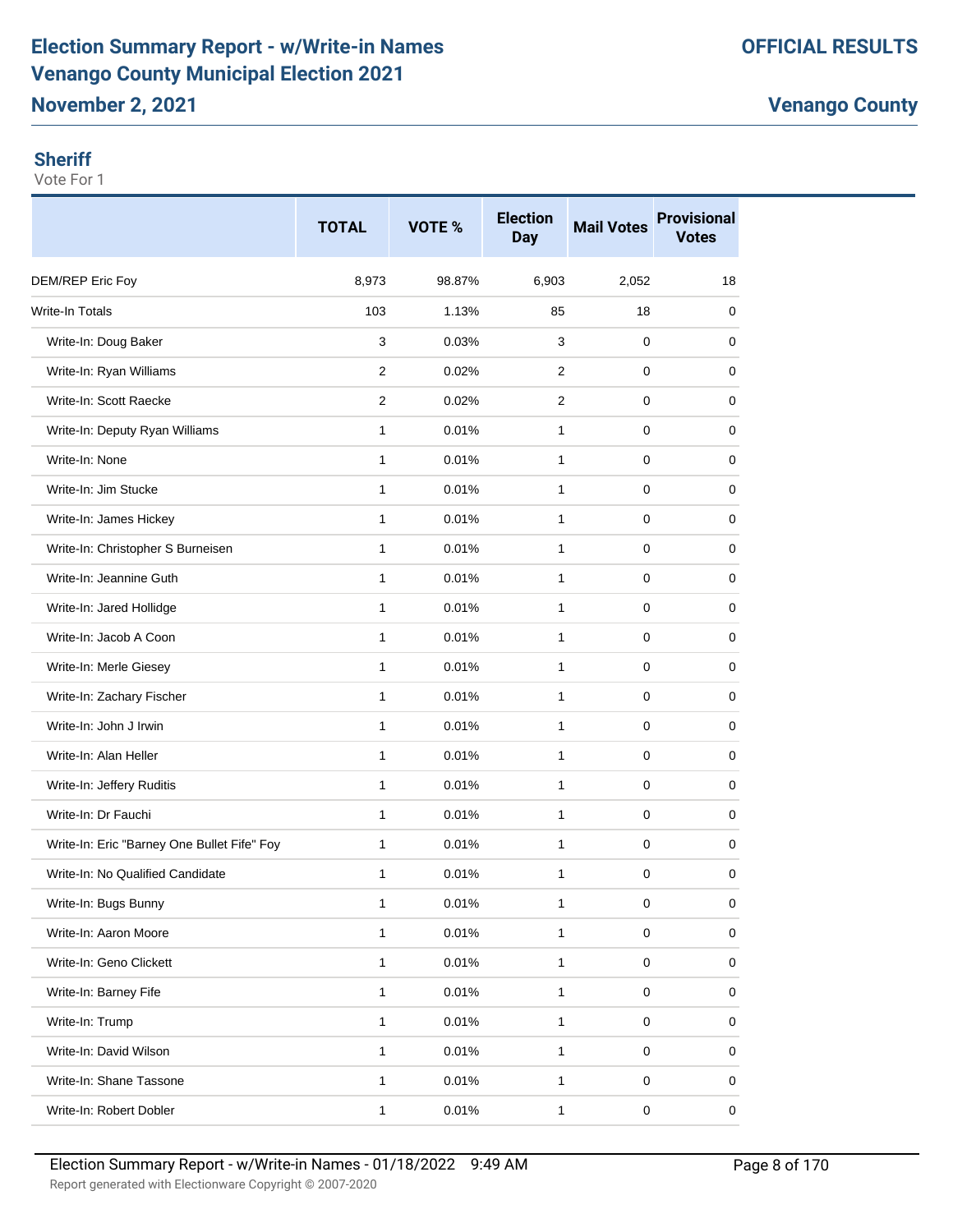# **Election Summary Report - w/Write-in Names Venango County Municipal Election 2021**

**Venango County**

#### **Sheriff**

Vote For 1

|                                  | <b>TOTAL</b> | VOTE %  | <b>Election</b><br><b>Day</b> | <b>Mail Votes</b> | <b>Provisional</b><br><b>Votes</b> |
|----------------------------------|--------------|---------|-------------------------------|-------------------|------------------------------------|
| Write-In: Barry Louise           | 1            | 0.01%   | 1                             | $\mathbf 0$       | 0                                  |
| Write-In: Someone New            | $\mathbf{1}$ | 0.01%   | 1                             | 0                 | 0                                  |
| Write-In: Robert Boocks          | $\mathbf{1}$ | 0.01%   | 1                             | $\mathbf 0$       | 0                                  |
| Write-In: Trump's a traiter      | 1            | 0.01%   | 1                             | 0                 | 0                                  |
| Write-In: John Adams             | 1            | 0.01%   | 1                             | 0                 | 0                                  |
| Write-In: Donald Duck            | 1            | 0.01%   | 1                             | $\mathbf 0$       | 0                                  |
| Write-In: Please God Anyone Else | 1            | 0.01%   | 1                             | 0                 | 0                                  |
| Write-In: Stephan Brundage       | $\mathbf{1}$ | 0.01%   | 1                             | 0                 | 0                                  |
| Write-In: Gene Price             | $\mathbf{1}$ | 0.01%   | $\mathbf{1}$                  | $\mathbf 0$       | 0                                  |
| Write-In: Donald M McNay         | 1            | 0.01%   | 1                             | 0                 | 0                                  |
| Write-In: Chad Ruth              | 1            | 0.01%   | 1                             | 0                 | 0                                  |
| Write-In: Chad A Ruth            | 1            | 0.01%   | 1                             | 0                 | 0                                  |
| Write-In: Dana Shreffler         | 1            | 0.01%   | 1                             | $\mathbf 0$       | 0                                  |
| Write-In: Jacob Balmer           | $\mathbf{1}$ | 0.01%   | 1                             | $\mathbf 0$       | 0                                  |
| Write-In: Matt Dillon            | $\mathbf{1}$ | 0.01%   | 0                             | 1                 | 0                                  |
| Write-In: David Graham           | 1            | 0.01%   | 0                             | 1                 | 0                                  |
| Write-In: Marie Veon             | 1            | 0.01%   | 0                             | 1                 | 0                                  |
| Write-In: N/A                    | 1            | 0.01%   | 0                             | 1                 | 0                                  |
| Write-In: no(one or the other)   | 1            | 0.01%   | 0                             | 1                 | 0                                  |
| Write-In: Paul Braatz            | 1            | 0.01%   | 1                             | 0                 | 0                                  |
| Write-In: Jane Ritchey           | 1            | 0.01%   | $\pmb{0}$                     | 1                 | 0                                  |
| Write-In: Andy Taylor            | 1            | 0.01%   | 0                             | 1                 | 0                                  |
| Write-In: Robert Myer            | 1            | 0.01%   | $\mathbf{1}$                  | $\pmb{0}$         | 0                                  |
| Write-In: Scott Raelke           | 1            | 0.01%   | 1                             | $\pmb{0}$         | $\pmb{0}$                          |
| Write-In: Stephen Brundage       | 1            | 0.01%   | 1                             | $\pmb{0}$         | $\pmb{0}$                          |
| Not Assigned                     | 47           | 0.52%   | 36                            | 11                | 0                                  |
| <b>Total Votes Cast</b>          | 9,076        | 100.00% | 6,988                         | 2,070             | 18                                 |
| Overvotes                        | 3            |         | 3                             | $\pmb{0}$         | 0                                  |
| Undervotes                       | 944          |         | 700                           | 240               | 4                                  |
| <b>Contest Totals</b>            | 10,023       |         | 7,691                         | 2,310             | 22                                 |

Report generated with Electionware Copyright © 2007-2020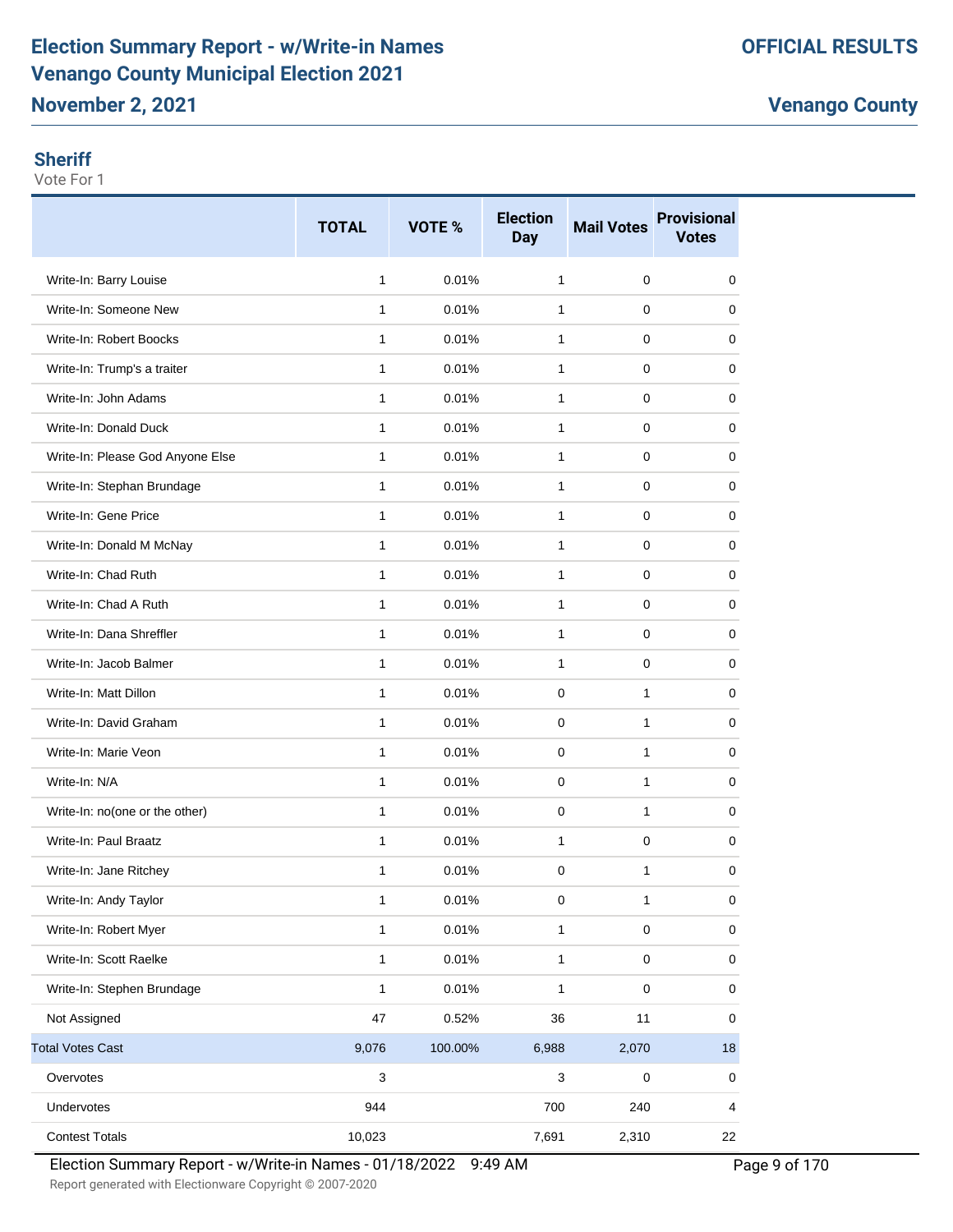# **Register/Recorder;Clerk of Orphans Court**

|                             | <b>TOTAL</b> | VOTE % | <b>Election</b><br><b>Day</b> | <b>Mail Votes</b> | <b>Provisional</b><br><b>Votes</b> |
|-----------------------------|--------------|--------|-------------------------------|-------------------|------------------------------------|
| <b>REP Susan R Hannon</b>   | 8,803        | 99.30% | 7,006                         | 1,779             | 18                                 |
| Write-In Totals             | 62           | 0.70%  | 40                            | 22                | 0                                  |
| Write-In: Donald Duck       | 3            | 0.03%  | 1                             | $\overline{2}$    | 0                                  |
| Write-In: Larry Dodson      | $\mathbf{1}$ | 0.01%  | $\mathbf{1}$                  | 0                 | 0                                  |
| Write-In: Kermit the Frog   | $\mathbf{1}$ | 0.01%  | 1                             | 0                 | 0                                  |
| Write-In: Mark Strus        | $\mathbf{1}$ | 0.01%  | 1                             | 0                 | 0                                  |
| Write-In: Wade Donaldson    | $\mathbf{1}$ | 0.01%  | $\mathbf{1}$                  | 0                 | 0                                  |
| Write-In: Barb Taylor       | 1            | 0.01%  | 1                             | 0                 | 0                                  |
| Write-In: Steve Spielman    | $\mathbf{1}$ | 0.01%  | 1                             | 0                 | 0                                  |
| Write-In: Trump's a traiter | $\mathbf{1}$ | 0.01%  | $\mathbf{1}$                  | 0                 | 0                                  |
| Write-In: Jacob Balmer      | 1            | 0.01%  | $\mathbf{1}$                  | 0                 | 0                                  |
| Write-In: Diana Guillen     | $\mathbf{1}$ | 0.01%  | $\mathbf{1}$                  | 0                 | 0                                  |
| Write-In: Wonder Woman      | $\mathbf{1}$ | 0.01%  | $\mathbf{1}$                  | 0                 | 0                                  |
| Write-In: Michele Owoc      | 1            | 0.01%  | $\mathbf{1}$                  | 0                 | 0                                  |
| Write-In: no                | 1            | 0.01%  | $\mathbf 0$                   | 1                 | 0                                  |
| Write-In: Richard Nixon     | $\mathbf{1}$ | 0.01%  | $\mathbf 0$                   | 1                 | 0                                  |
| Write-In: Anne Frank        | $\mathbf{1}$ | 0.01%  | $\Omega$                      | 1                 | 0                                  |
| Write-In: Hilary Duff       | $\mathbf{1}$ | 0.01%  | $\mathbf 0$                   | $\mathbf{1}$      | 0                                  |
| Write-In: Kirk Tomlinson    | $\mathbf{1}$ | 0.01%  | $\mathbf 0$                   | 1                 | 0                                  |
| Write-In: Ashley McDonald   | 1            | 0.01%  | 0                             | 1                 | 0                                  |
| Write-In: Nostradomis       | 1            | 0.01%  | 0                             | 1                 | 0                                  |
| Write-In: Ed Sharpe         | 1            | 0.01%  | 0                             | 1                 | $\pmb{0}$                          |
| Write-In: N/A               | 1            | 0.01%  | $\pmb{0}$                     | 1                 | 0                                  |
| Write-In: Rebecca Eakin     | $\mathbf{1}$ | 0.01%  | $\mathbf{1}$                  | $\mathsf 0$       | $\mathsf 0$                        |
| Write-In: Jane Ritchey      | 1            | 0.01%  | $\pmb{0}$                     | $\mathbf{1}$      | 0                                  |
| Write-In: Ernest Boone      | 1            | 0.01%  | $\mathbf{1}$                  | $\pmb{0}$         | 0                                  |
| Write-In: James Burton      | $\mathbf{1}$ | 0.01%  | $\mathsf 0$                   | $\mathbf{1}$      | 0                                  |
| Write-In: My Cat Bob        | 1            | 0.01%  | $\mathbf{1}$                  | 0                 | 0                                  |
| Write-In: No Name           | $\mathbf{1}$ | 0.01%  | $\pmb{0}$                     | 1                 | 0                                  |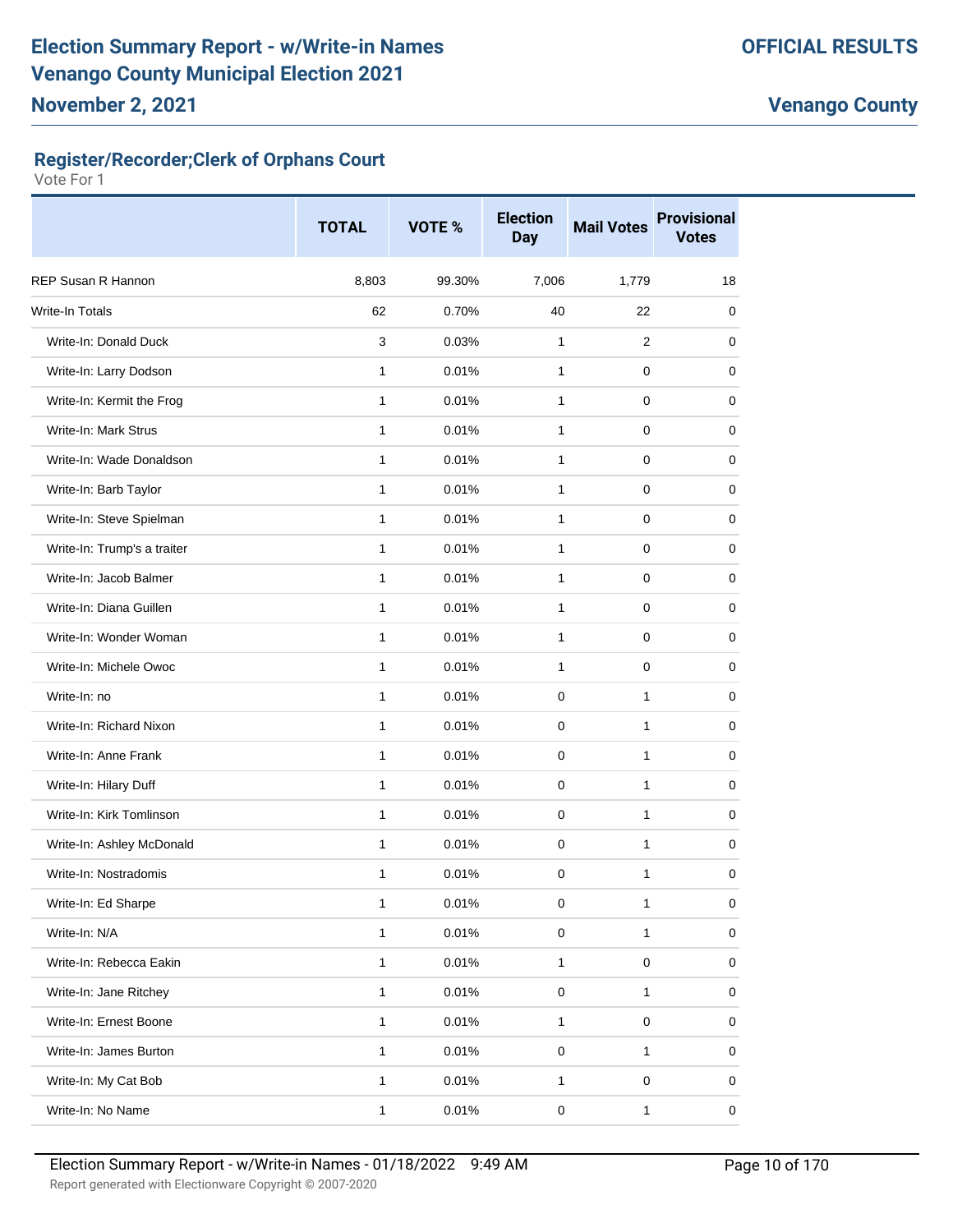# **Register/Recorder;Clerk of Orphans Court**

|                           | <b>TOTAL</b> | VOTE %  | <b>Election</b><br><b>Day</b> | <b>Mail Votes</b> | <b>Provisional</b><br><b>Votes</b> |
|---------------------------|--------------|---------|-------------------------------|-------------------|------------------------------------|
| Write-In: Malachy McMahan | 1            | 0.01%   | 1                             | $\mathbf 0$       | $\mathbf 0$                        |
| Write-In: Chad Ruth       | 1            | 0.01%   | 1                             | $\mathbf 0$       | 0                                  |
| Write-In: Jeannine Guth   | 1            | 0.01%   | 1                             | 0                 | 0                                  |
| Write-In: Mickey Mouse    | 1            | 0.01%   | 1                             | $\mathbf 0$       | $\mathbf 0$                        |
| Write-In: David Grams     | 1            | 0.01%   | 1                             | $\mathbf 0$       | $\mathbf 0$                        |
| Write-In: Cori Sharp      | 1            | 0.01%   | 1                             | $\mathbf 0$       | $\mathbf 0$                        |
| Write-In: Bonnie Summers  | $\mathbf{1}$ | 0.01%   | 1                             | $\mathbf 0$       | $\mathbf 0$                        |
| Not Assigned              | 26           | 0.29%   | 18                            | 8                 | 0                                  |
| <b>Total Votes Cast</b>   | 8,865        | 100.00% | 7,046                         | 1,801             | 18                                 |
| Overvotes                 | 4            |         | 3                             | 1                 | $\mathbf 0$                        |
| Undervotes                | 1,154        |         | 642                           | 508               | $\overline{4}$                     |
| <b>Contest Totals</b>     | 10,023       |         | 7,691                         | 2,310             | 22                                 |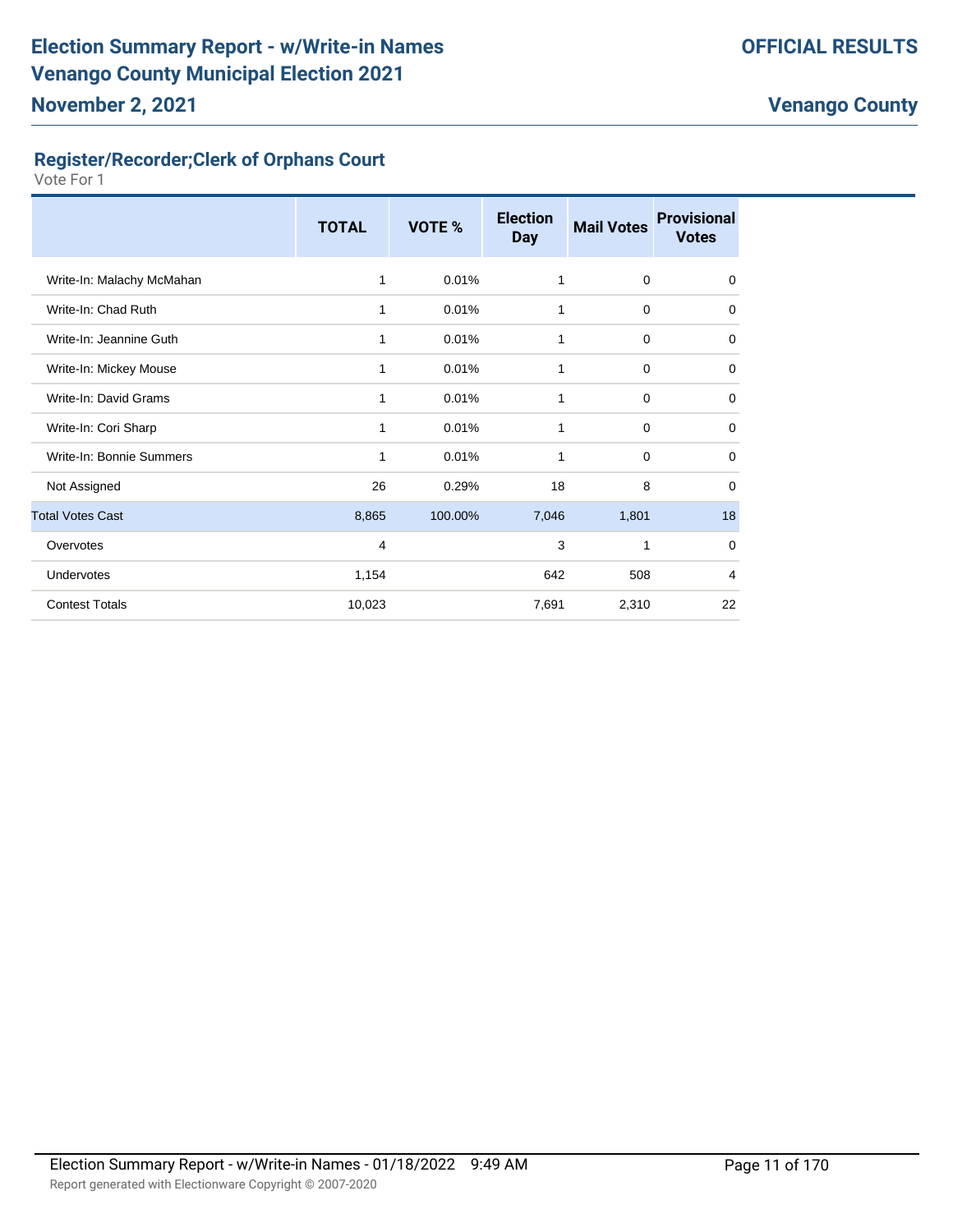# **Election Summary Report - w/Write-in Names Venango County Municipal Election 2021 November 2, 2021**

**Venango County**

#### **Coroner**

|                             | <b>TOTAL</b>   | VOTE % | <b>Election</b><br><b>Day</b> | <b>Mail Votes</b> | <b>Provisional</b><br><b>Votes</b> |
|-----------------------------|----------------|--------|-------------------------------|-------------------|------------------------------------|
| REP Christina Rugh          | 8,983          | 99.41% | 7,098                         | 1,868             | 17                                 |
| <b>Write-In Totals</b>      | 53             | 0.59%  | 30                            | 22                | 1                                  |
| Write-In: Anyone Else       | 2              | 0.02%  | 2                             | 0                 | 0                                  |
| Write-In: Diana Guillen     | $\overline{2}$ | 0.02%  | 2                             | 0                 | 0                                  |
| Write-In: N/A               | $\overline{2}$ | 0.02%  | $\mathbf{1}$                  | $\mathbf{1}$      | 0                                  |
| Write-In: Noah Burke        | 1              | 0.01%  | $\mathbf{1}$                  | 0                 | 0                                  |
| Write-In: Michael Morrison  | $\mathbf{1}$   | 0.01%  | $\mathbf{1}$                  | 0                 | 0                                  |
| Write-In: Anybody           | $\mathbf{1}$   | 0.01%  | 1                             | 0                 | 0                                  |
| Write-In: Larry Dodson      | 1              | 0.01%  | 1                             | 0                 | 0                                  |
| Write-In: Kermit the Frog   | $\mathbf{1}$   | 0.01%  | 1                             | 0                 | 0                                  |
| Write-In: Wade Donaldson    | $\mathbf{1}$   | 0.01%  | $\mathbf{1}$                  | 0                 | 0                                  |
| Write-In: Bob Taylor        | $\mathbf{1}$   | 0.01%  | $\mathbf{1}$                  | $\mathbf 0$       | 0                                  |
| Write-In: Steve Spielman    | $\mathbf{1}$   | 0.01%  | 1                             | 0                 | 0                                  |
| Write-In: Trump's a traiter | $\mathbf{1}$   | 0.01%  | $\mathbf{1}$                  | 0                 | 0                                  |
| Write-In: Goofy             | 1              | 0.01%  | $\mathbf{1}$                  | 0                 | 0                                  |
| Write-In: Adam Guthrie      | $\mathbf{1}$   | 0.01%  | $\mathbf{1}$                  | 0                 | 0                                  |
| Write-In: Tracy McFarland   | $\mathbf{1}$   | 0.01%  | $\mathbf 0$                   | $\mathbf{1}$      | 0                                  |
| Write-In: no                | 1              | 0.01%  | 0                             | $\mathbf{1}$      | 0                                  |
| Write-In: Kathleen Graham   | $\mathbf{1}$   | 0.01%  | 0                             | 1                 | 0                                  |
| Write-In: Hank Kindle       | $\mathbf{1}$   | 0.01%  | $\mathbf 0$                   | 1                 | 0                                  |
| Write-In: Michael Gardinier | 1              | 0.01%  | $\mathbf 0$                   | $\mathbf{1}$      | 0                                  |
| Write-In: The Lord of Death | $\mathbf{1}$   | 0.01%  | $\mathbf 0$                   | 1                 | 0                                  |
| Write-In: Tim Hartle        | $\mathbf{1}$   | 0.01%  | $\mathbf 0$                   | 1                 | 0                                  |
| Write-In: Kirk Tomlinson    | $\mathbf{1}$   | 0.01%  | 0                             | 1                 | 0                                  |
| Write-In: Bernie Sanders    | $\mathbf{1}$   | 0.01%  | 0                             | $\mathbf{1}$      | 0                                  |
| Write-In: Teresa McElhattan | $\mathbf{1}$   | 0.01%  | 0                             | 1                 | 0                                  |
| Write-In: Mike Gardinier    | $\mathbf{1}$   | 0.01%  | 0                             | 1                 | 0                                  |
| Write-In: Dexter            | $\mathbf{1}$   | 0.01%  | $\mathbf 0$                   | 1                 | 0                                  |
| Write-In: Dennis Wessel     | $\mathbf{1}$   | 0.01%  | $\mathbf{1}$                  | $\pmb{0}$         | 0                                  |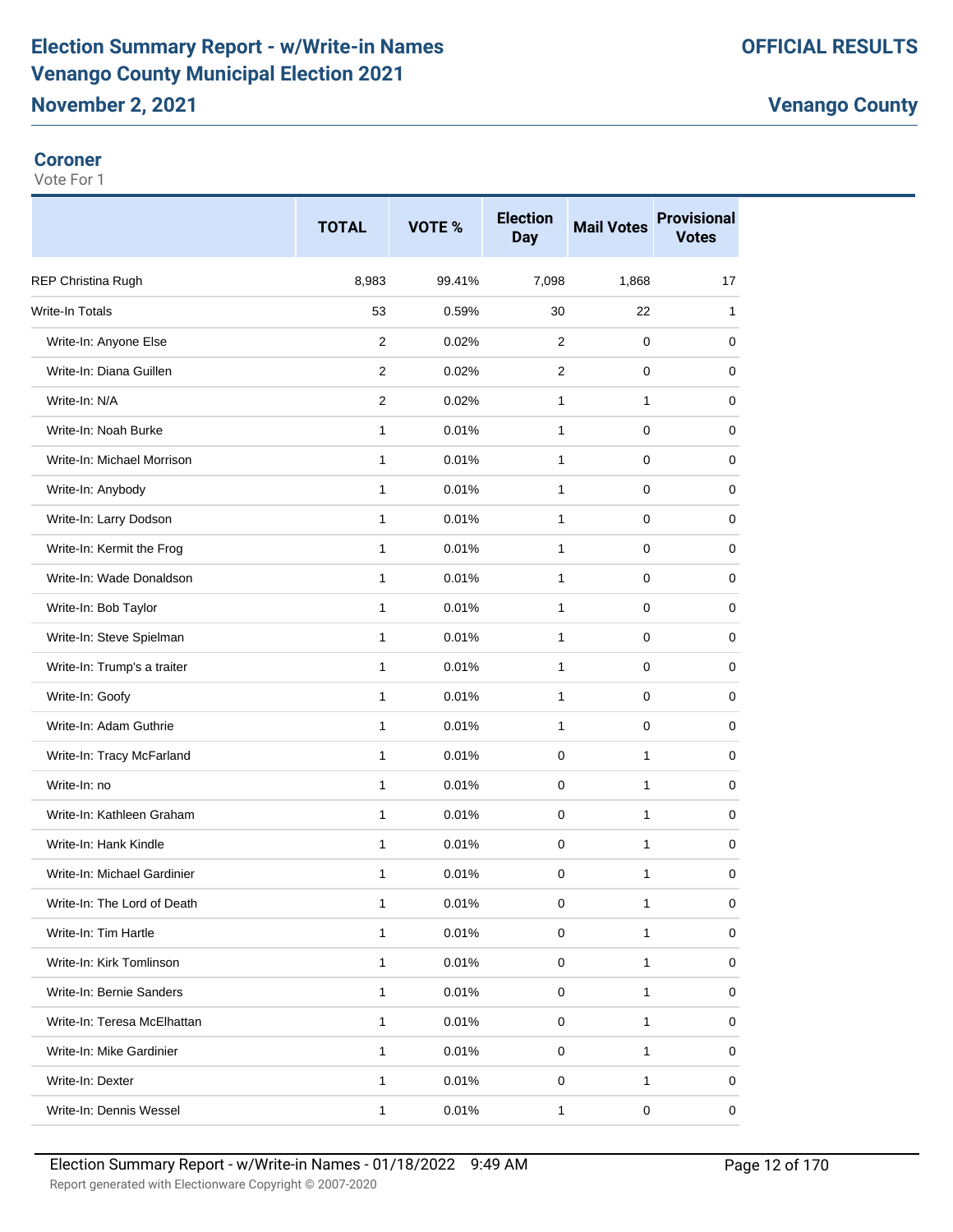# **Election Summary Report - w/Write-in Names Venango County Municipal Election 2021**

# **OFFICIAL RESULTS**

# **Venango County**

#### **Coroner**

|                          | <b>TOTAL</b>   | VOTE %  | <b>Election</b><br><b>Day</b> | <b>Mail Votes</b> | <b>Provisional</b><br><b>Votes</b> |
|--------------------------|----------------|---------|-------------------------------|-------------------|------------------------------------|
| Write-In: Wile E Coyote  | 1              | 0.01%   | 0                             | 1                 | 0                                  |
| Write-In: My Cat Bob     | 1              | 0.01%   | 1                             | $\mathbf 0$       | $\mathbf 0$                        |
| Write-In: Jane Ritchey   | 1              | 0.01%   | 0                             | 1                 | $\mathbf 0$                        |
| Write-In: Ed Hunster     | 1              | 0.01%   | $\mathbf 0$                   | 1                 | $\mathbf 0$                        |
| Write-In: X              | 1              | 0.01%   | 1                             | $\mathbf 0$       | $\mathbf 0$                        |
| Write-In: Lariette Grams | 1              | 0.01%   | 1                             | 0                 | $\mathbf 0$                        |
| Write-In: Kyle Shilk     | 1              | 0.01%   | 1                             | $\mathbf 0$       | 0                                  |
| Not Assigned             | 16             | 0.18%   | 9                             | 6                 | 1                                  |
| <b>Total Votes Cast</b>  | 9,036          | 100.00% | 7,128                         | 1,890             | 18                                 |
| Overvotes                | $\overline{2}$ |         | 2                             | $\mathbf 0$       | 0                                  |
| <b>Undervotes</b>        | 985            |         | 561                           | 420               | $\overline{4}$                     |
| <b>Contest Totals</b>    | 10,023         |         | 7,691                         | 2,310             | 22                                 |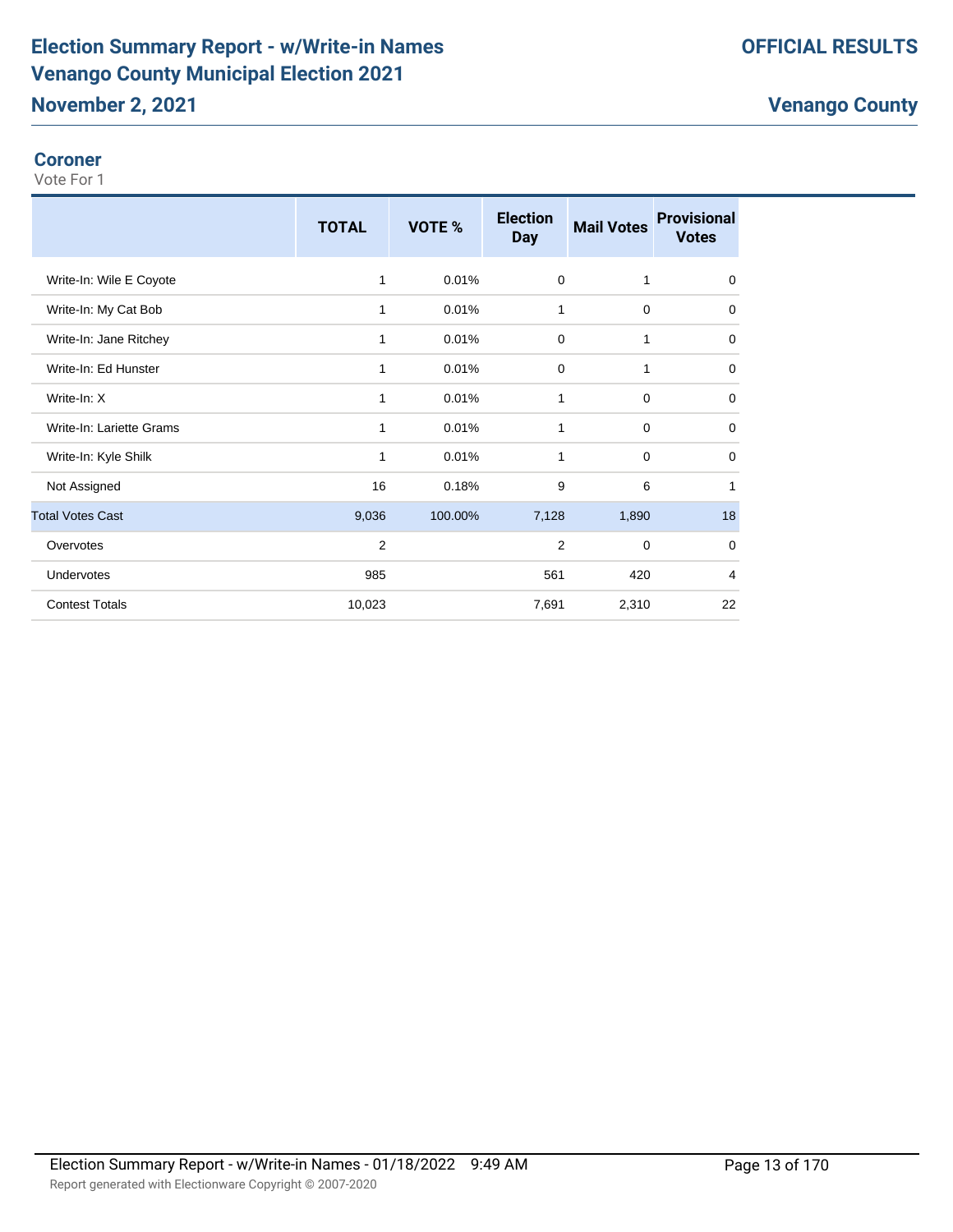# **November 2, 2021**

# **Mayor Franklin**

|                                   | <b>TOTAL</b> | VOTE %  | <b>Election</b><br>Day | <b>Mail Votes</b> | <b>Provisional</b><br><b>Votes</b> |
|-----------------------------------|--------------|---------|------------------------|-------------------|------------------------------------|
| REP Douglas Baker                 | 682          | 66.09%  | 433                    | 249               | $\mathbf 0$                        |
| <b>Write-In Totals</b>            | 350          | 33.91%  | 253                    | 96                | 1                                  |
| Write-In: Ryan Rudegeair          | 335          | 32.46%  | 244                    | 90                | 1                                  |
| Write-In: Edward Scurry           | 1            | 0.10%   | 0                      | $\mathbf{1}$      | 0                                  |
| Write-In: Joel Protivnak          | 1            | 0.10%   | 0                      | $\mathbf{1}$      | $\mathbf 0$                        |
| Write-In: Ryan Witherup Rudegeair | 1            | 0.10%   | 0                      | $\mathbf{1}$      | $\mathbf 0$                        |
| Write-In: Rudiger                 | 1            | 0.10%   | $\mathbf{1}$           | $\mathbf 0$       | $\mathbf 0$                        |
| Write-In: Ryan Rubegair           | 1            | 0.10%   | 1                      | $\mathbf 0$       | $\mathbf 0$                        |
| Write-In: Rudegear                | 1            | 0.10%   | $\mathbf{1}$           | $\mathbf 0$       | 0                                  |
| Write-In: Rudygier                | 1            | 0.10%   | $\mathbf{1}$           | $\mathbf 0$       | $\mathbf 0$                        |
| Write-In: Rudegair                | 1            | 0.10%   | 1                      | $\mathbf 0$       | $\mathbf 0$                        |
| Write-In: Rudy Redegeir           | 1            | 0.10%   | $\mathbf{1}$           | $\mathbf 0$       | 0                                  |
| Write-In: Donald M McNany         | 1            | 0.10%   | 1                      | $\mathbf 0$       | $\mathbf 0$                        |
| Write-In: John Malarky            | 1            | 0.10%   | $\Omega$               | 1                 | $\mathbf 0$                        |
| Write-In: Mr Haney                | $\mathbf{1}$ | 0.10%   | 0                      | $\mathbf{1}$      | 0                                  |
| Not Assigned                      | 3            | 0.29%   | $\overline{2}$         | 1                 | $\mathbf 0$                        |
| <b>Total Votes Cast</b>           | 1,032        | 100.00% | 686                    | 345               | $\mathbf{1}$                       |
| Overvotes                         | 0            |         | 0                      | 0                 | 0                                  |
| Undervotes                        | 103          |         | 57                     | 45                | 1                                  |
| <b>Contest Totals</b>             | 1,135        |         | 743                    | 390               | 2                                  |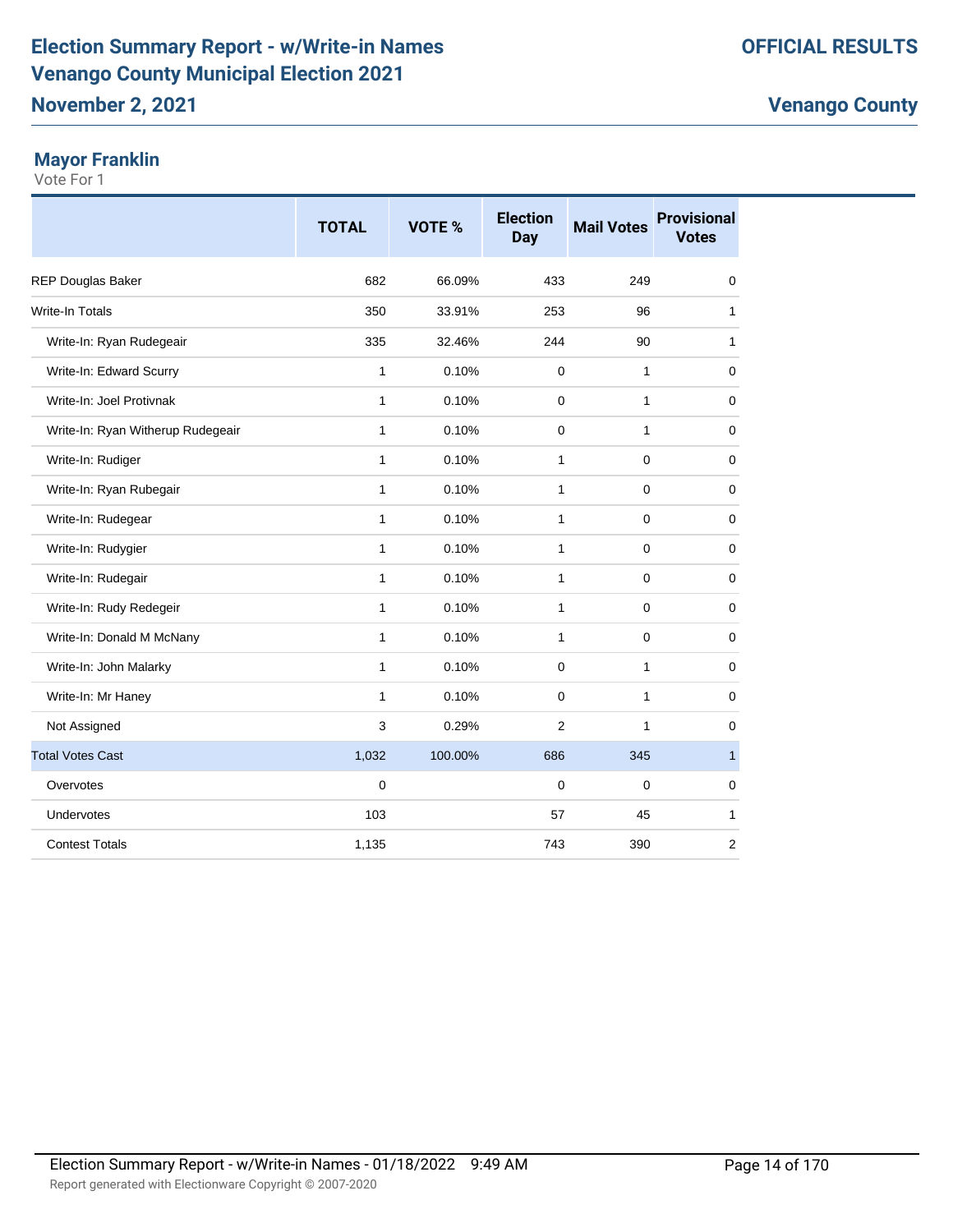# **City Council At Large FKLN Franklin**

|                               | <b>TOTAL</b> | VOTE %  | <b>Election</b><br><b>Day</b> | <b>Mail Votes</b> | <b>Provisional</b><br><b>Votes</b> |
|-------------------------------|--------------|---------|-------------------------------|-------------------|------------------------------------|
| DEM James O Johnson           | 643          | 29.12%  | 353                           | 289               | 1                                  |
| REP Samuel L Lyons            | 741          | 33.56%  | 519                           | 221               | $\mathbf{1}$                       |
| <b>REP Christian Marshall</b> | 791          | 35.82%  | 555                           | 235               | 1                                  |
| <b>Write-In Totals</b>        | 33           | 1.49%   | 25                            | 8                 | 0                                  |
| Write-In: Ryan Rudegeair      | 5            | 0.23%   | 4                             | $\mathbf{1}$      | 0                                  |
| Write-In: Ashley Smith        | 3            | 0.14%   | 3                             | 0                 | 0                                  |
| Write-In: Jerry Hanna         | 3            | 0.14%   | 1                             | 2                 | 0                                  |
| Write-In: James Smith         | 2            | 0.09%   | $\overline{2}$                | $\mathbf 0$       | 0                                  |
| Write-In: Brian K Reagle      | 1            | 0.05%   | 1                             | 0                 | 0                                  |
| Write-In: Republican          | 1            | 0.05%   | 1                             | 0                 | 0                                  |
| Write-In: Shawn Jarzenski     | 1            | 0.05%   | 1                             | 0                 | 0                                  |
| Write-In: Nathan Jacoby       | $\mathbf{1}$ | 0.05%   | 1                             | $\mathbf 0$       | 0                                  |
| Write-In: Brenda A Confer     | $\mathbf{1}$ | 0.05%   | 0                             | $\mathbf{1}$      | 0                                  |
| Write-In: Timothy Dewoody     | $\mathbf{1}$ | 0.05%   | 1                             | 0                 | 0                                  |
| Write-In: Richard Carter      | 1            | 0.05%   | 0                             | $\mathbf{1}$      | 0                                  |
| Write-In: Diana Guillen       | 1            | 0.05%   | 1                             | 0                 | 0                                  |
| Write-In: Joe Carr            | 1            | 0.05%   | 0                             | $\mathbf{1}$      | 0                                  |
| Write-In: Delia Beggs         | $\mathbf{1}$ | 0.05%   | 1                             | $\mathbf 0$       | 0                                  |
| Write-In: Ann Rudegeair       | 1            | 0.05%   | 1                             | 0                 | 0                                  |
| Write-In: Edward Scurry       | 1            | 0.05%   | $\pmb{0}$                     | $\mathbf{1}$      | 0                                  |
| Write-In: Jessica Rudegeair   | 1            | 0.05%   | 1                             | 0                 | 0                                  |
| Write-In: Timothy Brooks      | 1            | 0.05%   | 0                             | $\mathbf{1}$      | 0                                  |
| Write-In: Sammy Hess          | 1            | 0.05%   | 1                             | $\pmb{0}$         | 0                                  |
| Write-In: Renee Tritten       | 1            | 0.05%   | 1                             | $\pmb{0}$         | 0                                  |
| Write-In: Renee Trenton       | 1            | 0.05%   | $\mathbf{1}$                  | $\pmb{0}$         | 0                                  |
| Write-In: Mickey Mouse        | 1            | 0.05%   | $\mathbf{1}$                  | $\mathbf 0$       | 0                                  |
| Write-In: Real Republican     | 1            | 0.05%   | 1                             | $\pmb{0}$         | 0                                  |
| Not Assigned                  | 1            | 0.05%   | $\mathbf{1}$                  | $\pmb{0}$         | 0                                  |
| <b>Total Votes Cast</b>       | 2,208        | 100.00% | 1,452                         | 753               | $\mathbf{3}$                       |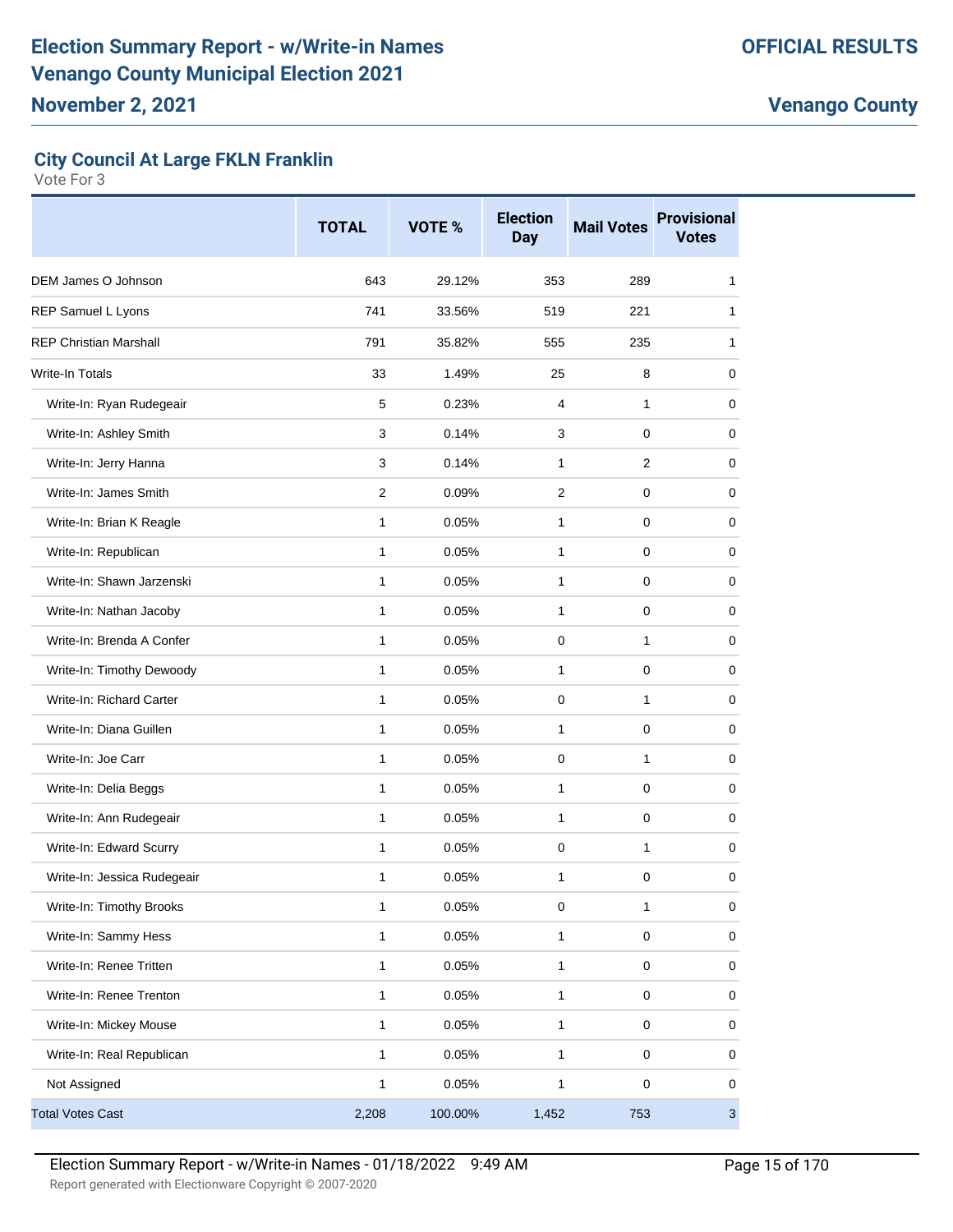# **City Council At Large FKLN Franklin**

Vote For 3

|                       | <b>TOTAL</b> | <b>VOTE %</b> | <b>Election</b><br><b>Day</b> | <b>Mail Votes</b> | <b>Provisional</b><br><b>Votes</b> |
|-----------------------|--------------|---------------|-------------------------------|-------------------|------------------------------------|
| Overvotes             | 3            |               | 3                             | 0                 | 0                                  |
| <b>Undervotes</b>     | 1,194        |               | 774                           | 417               | 3                                  |
| <b>Contest Totals</b> | 3,405        |               | 2,229                         | 1,170             | 6                                  |

#### **City Council At Large OC Oil City**

|                            | <b>TOTAL</b> | <b>VOTE %</b> | <b>Election</b><br><b>Day</b> | <b>Mail Votes</b> | <b>Provisional</b><br><b>Votes</b> |
|----------------------------|--------------|---------------|-------------------------------|-------------------|------------------------------------|
| <b>DEM Karen Rupert</b>    | 640          | 31.30%        | 369                           | 269               | 2                                  |
| <b>REP Dale F Massie</b>   | 692          | 33.84%        | 544                           | 147               | 1                                  |
| <b>REP Nicholas Moran</b>  | 701          | 34.28%        | 580                           | 121               | 0                                  |
| <b>Write-In Totals</b>     | 12           | 0.59%         | $\overline{7}$                | 5                 | 0                                  |
| Write-In: Any Democrat     | $\mathbf{1}$ | 0.05%         | 0                             | $\mathbf{1}$      | $\mathbf 0$                        |
| Write-In: Timothy Wade     | $\mathbf{1}$ | 0.05%         | $\mathbf{1}$                  | $\mathbf 0$       | $\mathbf 0$                        |
| Write-In: John Kluck       | 1            | 0.05%         | 0                             | 1                 | 0                                  |
| Write-In: Barbra Crudo     | $\mathbf{1}$ | 0.05%         | 0                             | 1                 | 0                                  |
| Write-In: Jason Rankin     | $\mathbf{1}$ | 0.05%         | $\mathbf{1}$                  | 0                 | 0                                  |
| Write-In: Mark Flaherty    | 1            | 0.05%         | $\mathbf{1}$                  | $\mathbf 0$       | 0                                  |
| Write-In: Dick Baker       | $\mathbf{1}$ | 0.05%         | 0                             | 1                 | $\mathbf 0$                        |
| Write-In: Dan Feroz        | $\mathbf{1}$ | 0.05%         | $\mathbf{1}$                  | $\mathbf 0$       | 0                                  |
| Write-In: Kermit the Frog  | $\mathbf{1}$ | 0.05%         | $\mathbf{1}$                  | $\mathbf 0$       | $\mathbf 0$                        |
| Write-In: Michael H Snyder | 1            | 0.05%         | $\mathbf{1}$                  | $\Omega$          | $\Omega$                           |
| Write-In: Judith Guyton    | 1            | 0.05%         | $\mathbf{1}$                  | $\mathbf 0$       | $\Omega$                           |
| Not Assigned               | $\mathbf{1}$ | 0.05%         | 0                             | 1                 | 0                                  |
| <b>Total Votes Cast</b>    | 2,045        | 100.00%       | 1,500                         | 542               | 3                                  |
| Overvotes                  | 4            |               | 4                             | 0                 | $\Omega$                           |
| <b>Undervotes</b>          | 535          |               | 334                           | 200               | 1                                  |
| <b>Contest Totals</b>      | 2,584        |               | 1,838                         | 742               | 4                                  |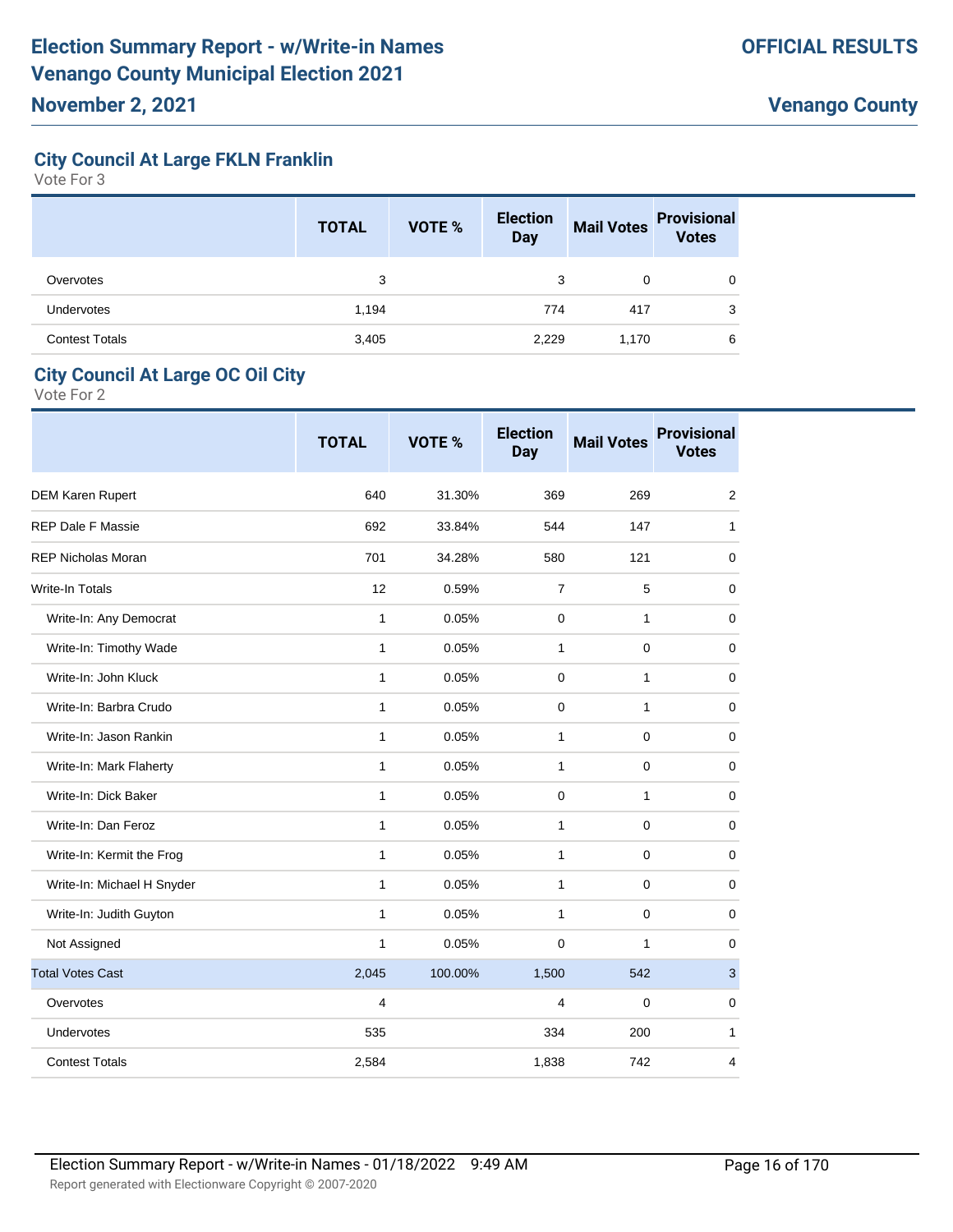# **City Treasurer Oil City**

|                           | <b>TOTAL</b> | VOTE %  | <b>Election</b><br><b>Day</b> | <b>Mail Votes</b> | <b>Provisional</b><br><b>Votes</b> |
|---------------------------|--------------|---------|-------------------------------|-------------------|------------------------------------|
| REP Joseph R Womer        | 1,057        | 98.60%  | 794                           | 262               | 1                                  |
| <b>Write-In Totals</b>    | 15           | 1.40%   | 11                            | 4                 | $\mathbf 0$                        |
| Write-In: Malachy McMahon | $\mathbf{1}$ | 0.09%   | $\mathbf{1}$                  | $\mathbf 0$       | $\mathbf 0$                        |
| Write-In: Jeannine Guth   | 1            | 0.09%   | $\mathbf{1}$                  | $\mathbf 0$       | $\mathbf 0$                        |
| Write-In: Scrooge McDuck  | 1            | 0.09%   | 1                             | 0                 | 0                                  |
| Write-In: Kermit the Frog | 1            | 0.09%   | $\mathbf{1}$                  | $\mathbf 0$       | $\mathbf 0$                        |
| Write-In: David Disque    | 1            | 0.09%   | $\mathbf{1}$                  | $\mathbf 0$       | $\mathbf 0$                        |
| Write-In: Any Democrat    | 1            | 0.09%   | $\mathbf 0$                   | $\mathbf{1}$      | $\mathbf 0$                        |
| Write-In: Joseph R Womer  | $\mathbf{1}$ | 0.09%   | $\mathbf{1}$                  | $\mathbf 0$       | $\mathbf 0$                        |
| Write-In: Mark Thomas     | 1            | 0.09%   | 0                             | 1                 | $\mathbf 0$                        |
| Write-In: My Cat Bob      | 1            | 0.09%   | 1                             | 0                 | $\mathbf 0$                        |
| Write-In: Ritchie Rich    | 1            | 0.09%   | 0                             | 1                 | $\mathbf 0$                        |
| Write-In: Karl Shirey     | 1            | 0.09%   | 0                             | 1                 | $\mathbf 0$                        |
| Not Assigned              | 4            | 0.37%   | 4                             | 0                 | $\mathbf 0$                        |
| <b>Total Votes Cast</b>   | 1,072        | 100.00% | 805                           | 266               | $\mathbf{1}$                       |
| Overvotes                 | 1            |         | $\mathbf{1}$                  | 0                 | $\mathbf 0$                        |
| Undervotes                | 219          |         | 113                           | 105               | 1                                  |
| <b>Contest Totals</b>     | 1,292        |         | 919                           | 371               | 2                                  |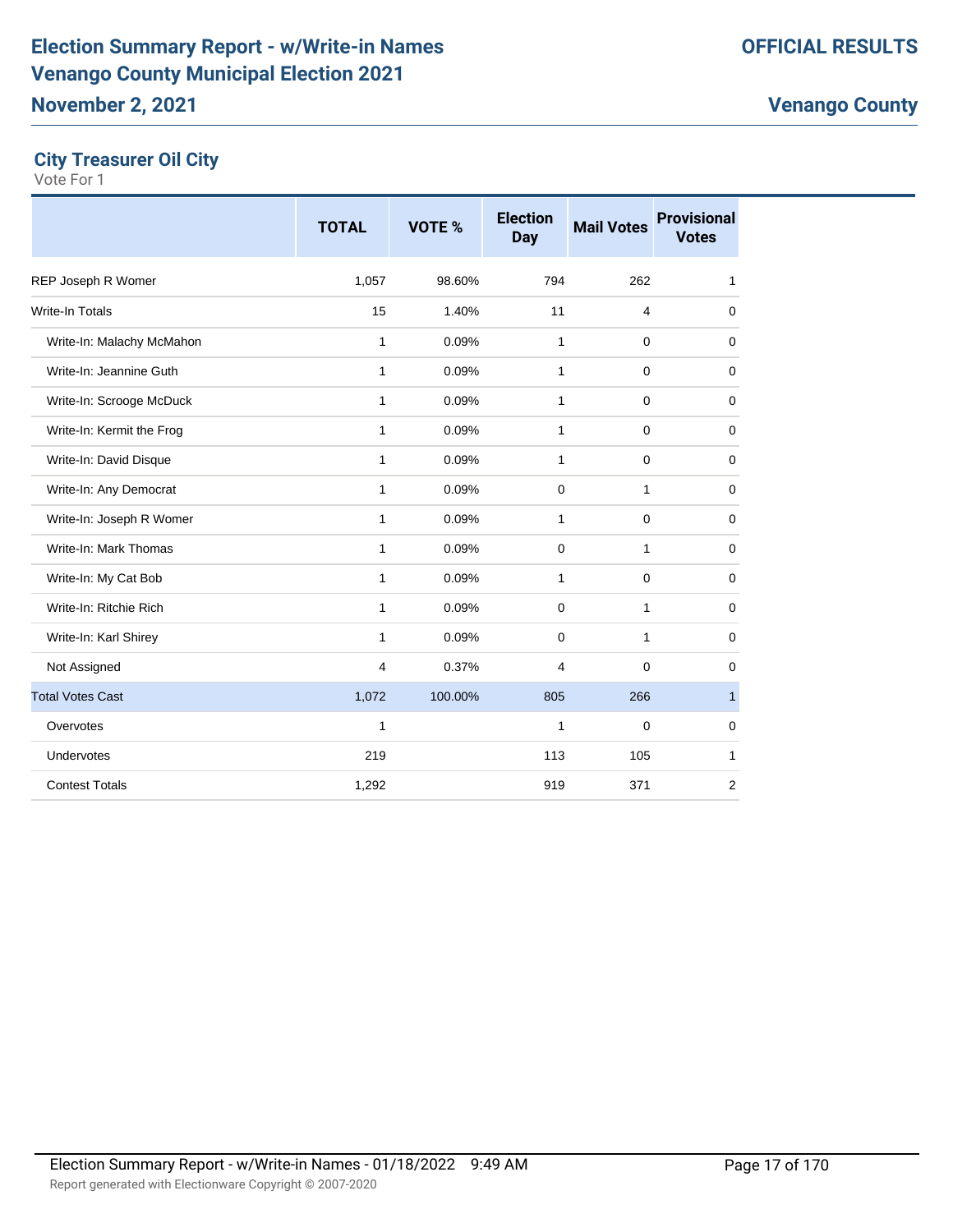| <b>City Controller Oil City</b> |  |  |
|---------------------------------|--|--|
|---------------------------------|--|--|

|                              | <b>TOTAL</b> | <b>VOTE %</b> | <b>Election</b><br><b>Day</b> | <b>Mail Votes</b> | <b>Provisional</b><br><b>Votes</b> |
|------------------------------|--------------|---------------|-------------------------------|-------------------|------------------------------------|
| REP Michael Alan Haney       | 1,007        | 98.34%        | 763                           | 244               | $\mathbf 0$                        |
| <b>Write-In Totals</b>       | 17           | 1.66%         | 12                            | 5                 | $\mathbf 0$                        |
| Write-In: Stewart Armstrong  | 1            | 0.10%         | $\mathbf{1}$                  | $\mathbf 0$       | $\mathbf 0$                        |
| Write-In: Dale A Ralph       | $\mathbf{1}$ | 0.10%         | $\mathbf{1}$                  | $\mathbf 0$       | $\mathbf 0$                        |
| Write-In: Paul Briggs        | $\mathbf{1}$ | 0.10%         | $\mathbf{1}$                  | 0                 | $\mathbf 0$                        |
| Write-In: Michael Alan Haney | 1            | 0.10%         | 1                             | $\mathbf 0$       | 0                                  |
| Write-In: My Cat Bob         | 1            | 0.10%         | 1                             | 0                 | 0                                  |
| Write-In: Jeannine Guth      | 1            | 0.10%         | $\mathbf{1}$                  | $\mathbf 0$       | $\mathbf 0$                        |
| Write-In: Kermit the Frog    | 1            | 0.10%         | $\mathbf{1}$                  | $\mathbf 0$       | $\mathbf 0$                        |
| Write-In: Bob Keller         | $\mathbf{1}$ | 0.10%         | $\mathbf{1}$                  | $\mathbf 0$       | $\pmb{0}$                          |
| Write-In: Joe Biden          | 1            | 0.10%         | 1                             | $\mathbf 0$       | 0                                  |
| Write-In: Any One            | $\mathbf{1}$ | 0.10%         | $\mathbf 0$                   | 1                 | $\mathbf 0$                        |
| Write-In: Nina Ahmad         | 1            | 0.10%         | $\mathbf 0$                   | $\mathbf{1}$      | $\mathbf 0$                        |
| Write-In: Robert Cross       | $\mathbf{1}$ | 0.10%         | $\mathbf 0$                   | $\mathbf{1}$      | $\mathbf 0$                        |
| Write-In: Fuji               | $\mathbf{1}$ | 0.10%         | $\mathbf 0$                   | $\mathbf{1}$      | $\mathbf 0$                        |
| Write-In: Mark A Flaherty    | $\mathbf{1}$ | 0.10%         | 0                             | 1                 | 0                                  |
| Not Assigned                 | 3            | 0.29%         | 3                             | $\mathbf 0$       | 0                                  |
| <b>Total Votes Cast</b>      | 1,024        | 100.00%       | 775                           | 249               | $\mathbf{0}$                       |
| Overvotes                    | 1            |               | 1                             | $\mathbf 0$       | $\pmb{0}$                          |
| Undervotes                   | 267          |               | 143                           | 122               | $\overline{2}$                     |
| <b>Contest Totals</b>        | 1,292        |               | 919                           | 371               | 2                                  |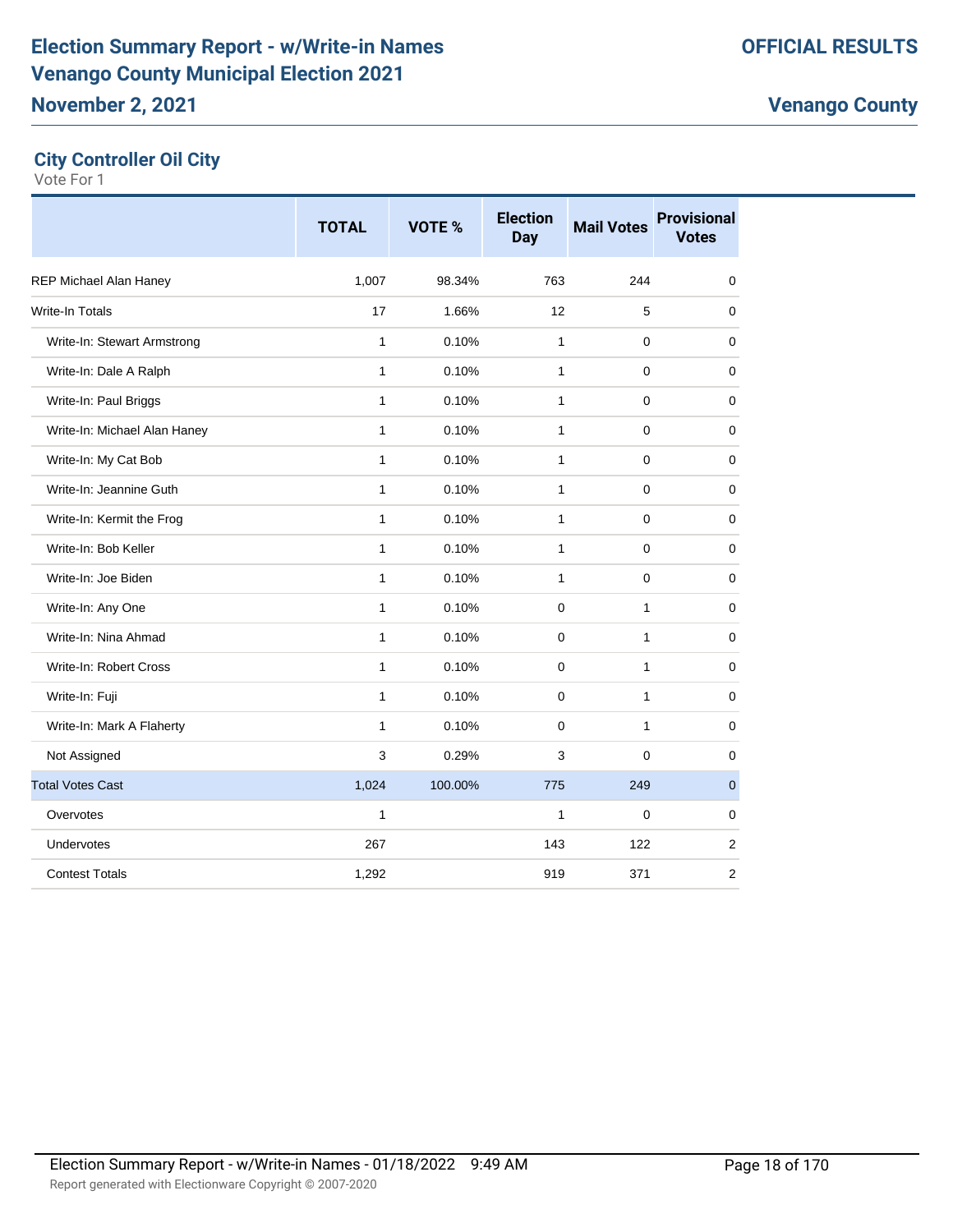# **Township Supervisor T6 Allegheny**

Vote For 1

|                           | <b>TOTAL</b> | VOTE %  | <b>Election</b><br><b>Day</b> | <b>Mail Votes</b> | <b>Provisional</b><br><b>Votes</b> |
|---------------------------|--------------|---------|-------------------------------|-------------------|------------------------------------|
| <b>REP Doug Cole</b>      | 65           | 98.48%  | 58                            | 7                 | $\Omega$                           |
| Write-In Totals           | 1            | 1.52%   | 1                             | $\mathbf 0$       | $\Omega$                           |
| Write-In: David M Repasky | 1            | 1.52%   | 1                             | $\mathbf 0$       | 0                                  |
| Not Assigned              | 0            | 0.00%   | $\mathbf 0$                   | $\mathbf 0$       | $\Omega$                           |
| <b>Total Votes Cast</b>   | 66           | 100.00% | 59                            | $\overline{7}$    | $\Omega$                           |
| Overvotes                 | 0            |         | $\mathbf 0$                   | $\mathbf 0$       | $\Omega$                           |
| <b>Undervotes</b>         | 8            |         | 8                             | $\mathbf 0$       | $\Omega$                           |
| <b>Contest Totals</b>     | 74           |         | 67                            | 7                 | 0                                  |

# **Township Supervisor T6 Canal**

|                               | <b>TOTAL</b> | VOTE %   | <b>Election</b><br><b>Day</b> | <b>Mail Votes</b> | <b>Provisional</b><br><b>Votes</b> |
|-------------------------------|--------------|----------|-------------------------------|-------------------|------------------------------------|
| <b>REP Homer R Hollabaugh</b> | 166          | 98.81%   | 137                           | 29                | $\mathbf 0$                        |
| <b>Write-In Totals</b>        | 2            | 1.19%    | 2                             | $\mathbf 0$       | $\mathbf 0$                        |
| Write-In: Larry Dobson        | 1            | 0.60%    | 1                             | $\mathbf 0$       | $\mathbf 0$                        |
| Write-In: Leon O Billingsley  |              | 0.60%    | 1                             | $\mathbf 0$       | $\Omega$                           |
| Not Assigned                  | $\mathbf 0$  | $0.00\%$ | $\Omega$                      | $\mathbf 0$       | $\Omega$                           |
| <b>Total Votes Cast</b>       | 168          | 100.00%  | 139                           | 29                | $\mathbf{0}$                       |
| Overvotes                     | 1            |          | 1                             | $\mathbf 0$       | $\mathbf 0$                        |
| Undervotes                    | 10           |          | 6                             | $\overline{4}$    | $\Omega$                           |
| <b>Contest Totals</b>         | 179          |          | 146                           | 33                | 0                                  |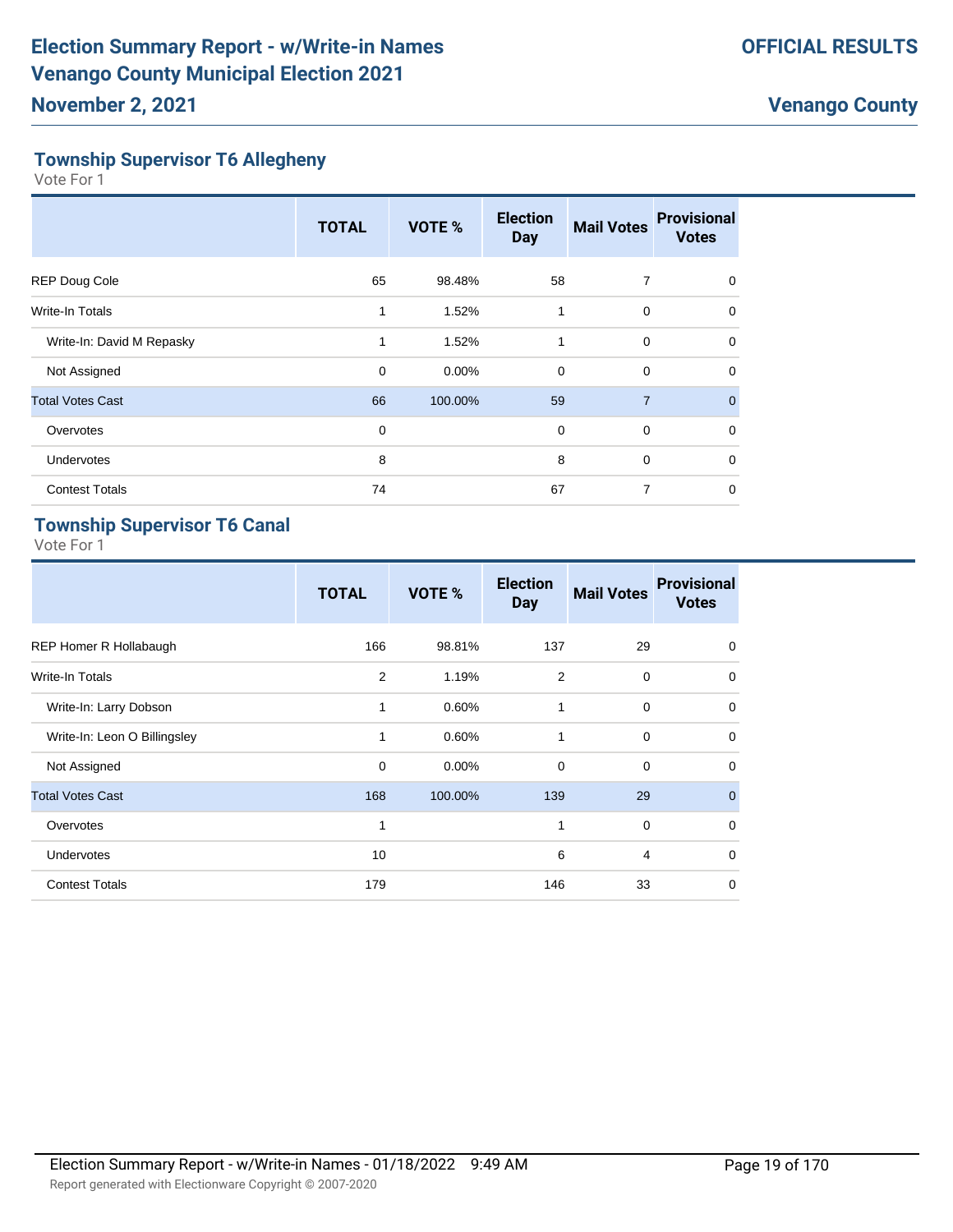# **Township Supervisor T6 Cherrytree**

Vote For 1

|                           | <b>TOTAL</b> | VOTE %   | <b>Election</b><br><b>Day</b> | <b>Mail Votes</b> | <b>Provisional</b><br><b>Votes</b> |
|---------------------------|--------------|----------|-------------------------------|-------------------|------------------------------------|
| REP James Waugh           | 226          | 92.62%   | 193                           | 32                | 1                                  |
| Write-In Totals           | 18           | 7.38%    | 17                            | 1                 | $\mathbf 0$                        |
| Write-In: Roger Patterson | 7            | 2.87%    | $\overline{7}$                | $\mathbf 0$       | $\mathbf 0$                        |
| Write-In: Mark McDowell   | 5            | 2.05%    | 5                             | 0                 | 0                                  |
| Write-In: no              | 1            | 0.41%    | 0                             | 1                 | $\mathbf 0$                        |
| Write-In: Someone Else    | 1            | 0.41%    | 1                             | $\mathbf 0$       | $\mathbf 0$                        |
| Write-In: Jackson Humanic | 1            | 0.41%    | 1                             | 0                 | 0                                  |
| Write-In: Jeff Langworthy | 1            | 0.41%    | 1                             | $\mathbf 0$       | $\mathbf 0$                        |
| Write-In: Randall Russell | 1            | 0.41%    | 1                             | $\mathbf 0$       | 0                                  |
| Write-In: Ron Stewart     | 1            | 0.41%    | 1                             | $\mathbf 0$       | $\mathbf 0$                        |
| Not Assigned              | 0            | $0.00\%$ | 0                             | $\mathbf 0$       | 0                                  |
| <b>Total Votes Cast</b>   | 244          | 100.00%  | 210                           | 33                | $\mathbf{1}$                       |
| Overvotes                 | $\mathbf 0$  |          | $\mathbf 0$                   | $\mathbf 0$       | $\mathbf 0$                        |
| Undervotes                | 31           |          | 24                            | $\overline{7}$    | $\mathbf 0$                        |
| <b>Contest Totals</b>     | 275          |          | 234                           | 40                | 1                                  |

# **Township Supervisor T6 Clinton**

|                         | <b>TOTAL</b> | VOTE %   | <b>Election</b><br><b>Day</b> | <b>Mail Votes</b> | <b>Provisional</b><br><b>Votes</b> |
|-------------------------|--------------|----------|-------------------------------|-------------------|------------------------------------|
| <b>DEM Ben Porter</b>   | 103          | 100.00%  | 81                            | 22                | $\mathbf 0$                        |
| <b>Write-In Totals</b>  | 0            | $0.00\%$ | $\mathbf 0$                   | $\mathbf 0$       | $\mathbf 0$                        |
| Not Assigned            | 0            | 0.00%    | $\mathbf 0$                   | $\mathbf 0$       | $\mathbf 0$                        |
| <b>Total Votes Cast</b> | 103          | 100.00%  | 81                            | 22                | $\mathbf{0}$                       |
| Overvotes               | 0            |          | $\mathbf 0$                   | $\mathbf 0$       | $\mathbf 0$                        |
| <b>Undervotes</b>       | 38           |          | 36                            | 2                 | $\mathbf 0$                        |
| <b>Contest Totals</b>   | 141          |          | 117                           | 24                | $\mathbf 0$                        |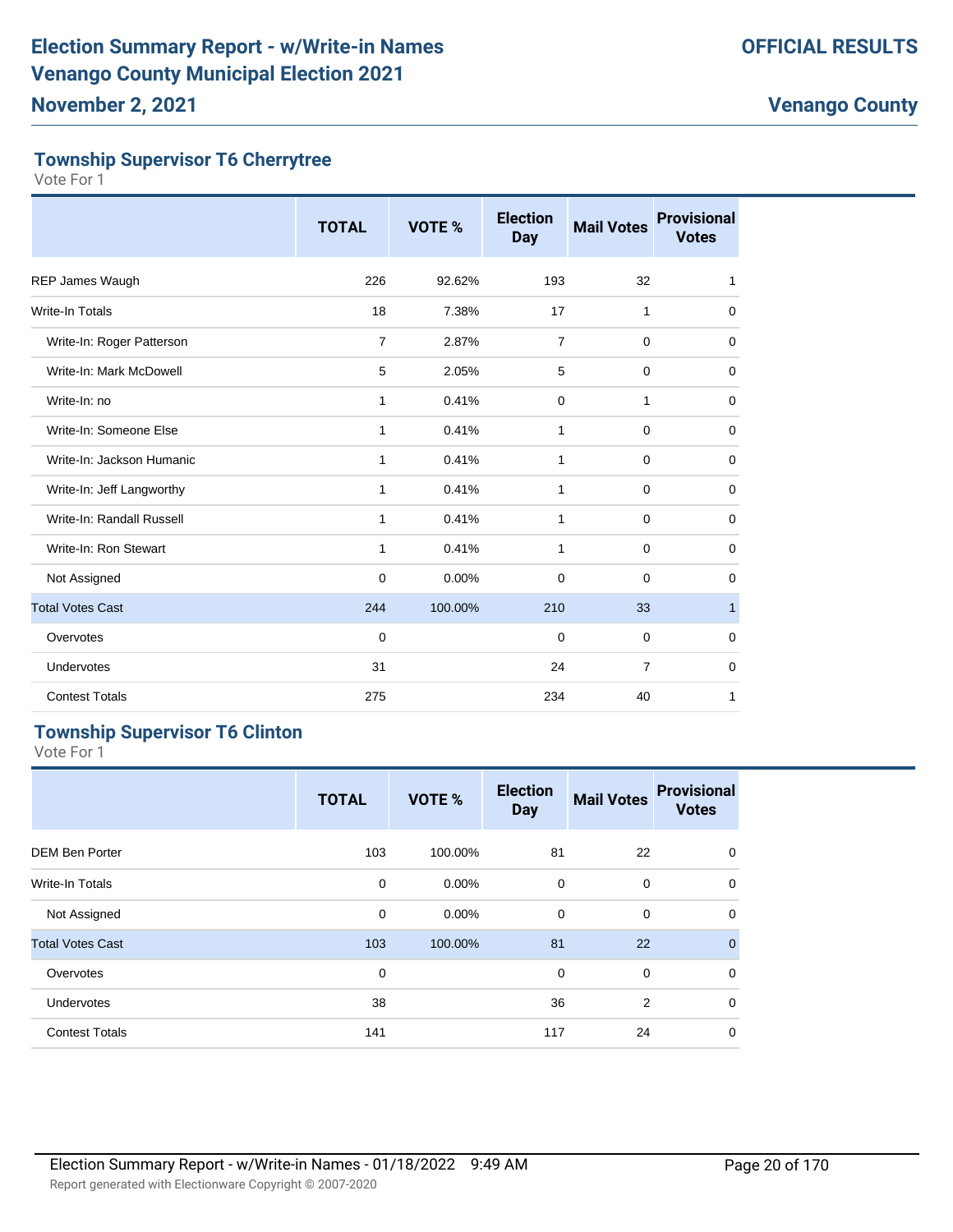# **Township Supervisor T6 Cornplanter**

|                                | <b>TOTAL</b> | <b>VOTE %</b> | <b>Election</b><br><b>Day</b> | <b>Mail Votes</b> | <b>Provisional</b><br><b>Votes</b> |
|--------------------------------|--------------|---------------|-------------------------------|-------------------|------------------------------------|
| <b>DEM Edward J Hartle</b>     | 319          | 93.00%        | 199                           | 119               | $\mathbf{1}$                       |
| Write-In Totals                | 24           | 7.00%         | 18                            | 6                 | $\mathbf 0$                        |
| Write-In: Jon R Rybak          | 6            | 1.75%         | 3                             | 3                 | $\mathbf 0$                        |
| Write-In: Christine Sanford    | $\mathbf{1}$ | 0.29%         | $\mathbf 0$                   | 1                 | 0                                  |
| Write-In: N/A                  | $\mathbf{1}$ | 0.29%         | $\mathbf{1}$                  | $\mathbf 0$       | $\mathbf 0$                        |
| Write-In: John R Rybak         | 1            | 0.29%         | 1                             | $\mathbf 0$       | $\mathbf 0$                        |
| Write-In: None                 | $\mathbf{1}$ | 0.29%         | $\mathbf{1}$                  | $\mathbf 0$       | $\mathbf 0$                        |
| Write-In: Dave Heath           | $\mathbf{1}$ | 0.29%         | 1                             | $\mathbf 0$       | $\mathbf 0$                        |
| Write-In: Fred Weaver          | $\mathbf{1}$ | 0.29%         | $\mathbf{1}$                  | $\mathbf 0$       | $\pmb{0}$                          |
| Write-In: Republican           | 1            | 0.29%         | 1                             | $\mathbf 0$       | 0                                  |
| Write-In: Emilee Gray          | 1            | 0.29%         | 1                             | $\mathbf 0$       | 0                                  |
| Write-In: Anyone Else          | $\mathbf{1}$ | 0.29%         | 1                             | $\mathbf 0$       | $\mathbf 0$                        |
| Write-In: Alexandria Shreffler | $\mathbf{1}$ | 0.29%         | $\mathbf{1}$                  | 0                 | $\mathbf 0$                        |
| Write-In: Mickey Mouse         | $\mathbf{1}$ | 0.29%         | $\mathbf{1}$                  | $\mathbf 0$       | $\mathbf 0$                        |
| Write-In: John J Anderton      | $\mathbf{1}$ | 0.29%         | $\Omega$                      | $\mathbf{1}$      | 0                                  |
| Write-In: Bill Dale            | $\mathbf{1}$ | 0.29%         | $\mathbf 0$                   | 1                 | $\mathbf 0$                        |
| Not Assigned                   | 5            | 1.46%         | 5                             | 0                 | $\mathbf 0$                        |
| <b>Total Votes Cast</b>        | 343          | 100.00%       | 217                           | 125               | $\mathbf{1}$                       |
| Overvotes                      | $\mathbf 0$  |               | $\mathbf 0$                   | $\mathbf 0$       | $\mathbf 0$                        |
| <b>Undervotes</b>              | 156          |               | 132                           | 23                | $\mathbf{1}$                       |
| <b>Contest Totals</b>          | 499          |               | 349                           | 148               | $\overline{2}$                     |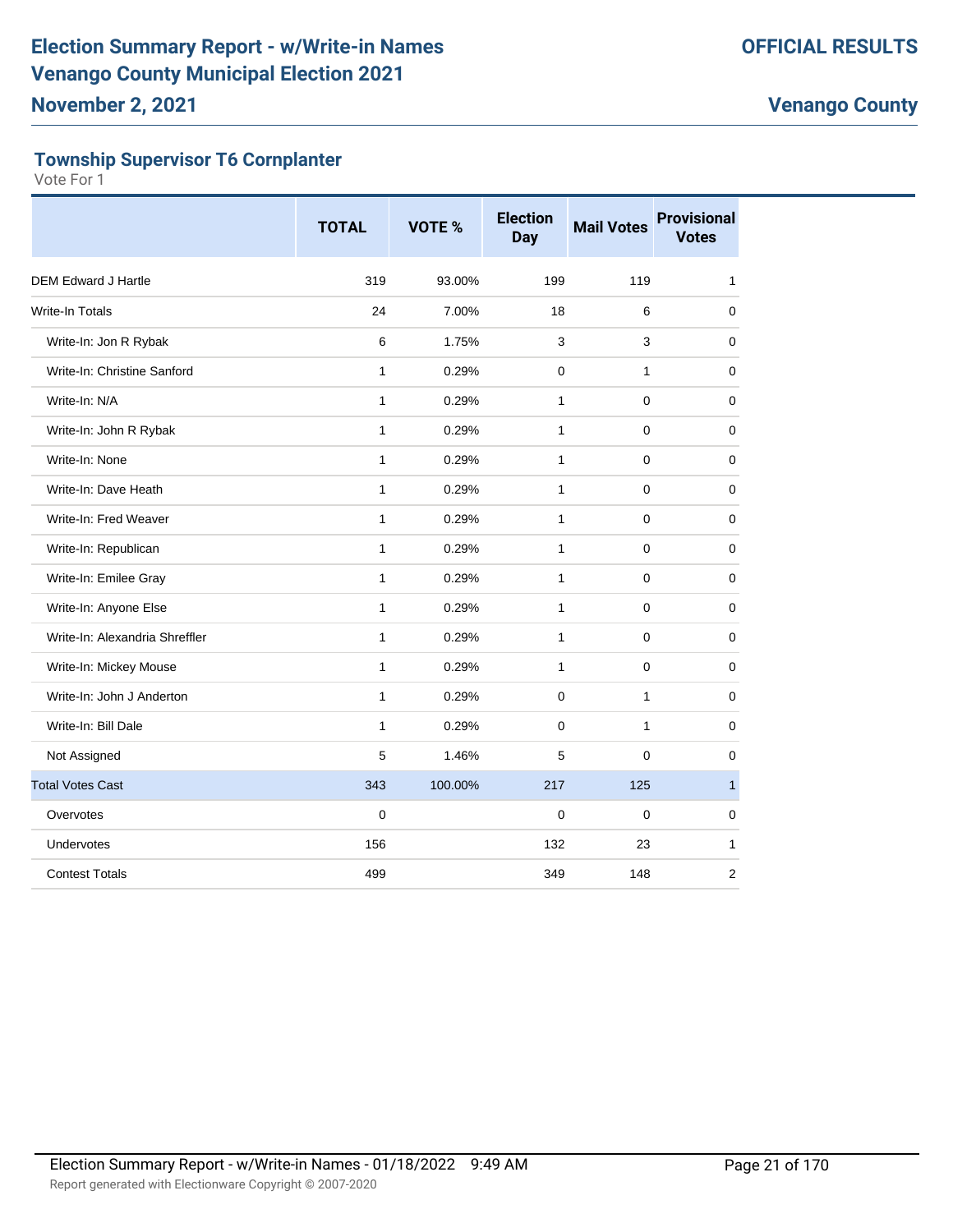# **Township Supervisor T6 Cranberry**

|                               | <b>TOTAL</b> | <b>VOTE %</b> | <b>Election</b><br><b>Day</b> | <b>Mail Votes</b> | <b>Provisional</b><br><b>Votes</b> |
|-------------------------------|--------------|---------------|-------------------------------|-------------------|------------------------------------|
| <b>DEM/REP Robert Betzold</b> | 1,043        | 98.77%        | 795                           | 245               | 3                                  |
| <b>Write-In Totals</b>        | 13           | 1.23%         | 8                             | 5                 | 0                                  |
| Write-In: Hal Carbaugh        | $\mathbf{1}$ | 0.09%         | 1                             | 0                 | 0                                  |
| Write-In: Jerry Brousis       | 1            | 0.09%         | 1                             | $\Omega$          | $\mathbf 0$                        |
| Write-In: Michael E Snavely   | $\mathbf{1}$ | 0.09%         | 1                             | $\mathbf 0$       | $\mathbf 0$                        |
| Write-In: The Super Berry     | 1            | 0.09%         | 0                             | $\mathbf{1}$      | 0                                  |
| Write-In: Anyone Else         | 1            | 0.09%         | 1                             | $\Omega$          | 0                                  |
| Write-In: Ed Barrett          | 1            | 0.09%         | $\Omega$                      | $\mathbf{1}$      | $\mathbf 0$                        |
| Write-In: Michael Deibert     | $\mathbf{1}$ | 0.09%         | 1                             | $\mathbf 0$       | $\mathbf 0$                        |
| Write-In: Kevin LaRoche       | 1            | 0.09%         | $\mathbf 0$                   | $\mathbf{1}$      | $\mathbf 0$                        |
| Write-In: Michael Morrow      | 1            | 0.09%         | 1                             | $\Omega$          | 0                                  |
| Write-In: Judy Etzel          | 1            | 0.09%         | $\Omega$                      | 1                 | $\mathbf 0$                        |
| Write-In: Chad Findlay        | 1            | 0.09%         | 1                             | $\mathbf 0$       | 0                                  |
| Write-In: Robert Blauser      | 1            | 0.09%         | 1                             | $\mathbf 0$       | $\mathbf 0$                        |
| Not Assigned                  | $\mathbf{1}$ | 0.09%         | $\Omega$                      | $\mathbf{1}$      | 0                                  |
| <b>Total Votes Cast</b>       | 1,056        | 100.00%       | 803                           | 250               | $\mathbf{3}$                       |
| Overvotes                     | 0            |               | 0                             | 0                 | 0                                  |
| Undervotes                    | 144          |               | 110                           | 34                | $\mathbf 0$                        |
| <b>Contest Totals</b>         | 1,200        |               | 913                           | 284               | 3                                  |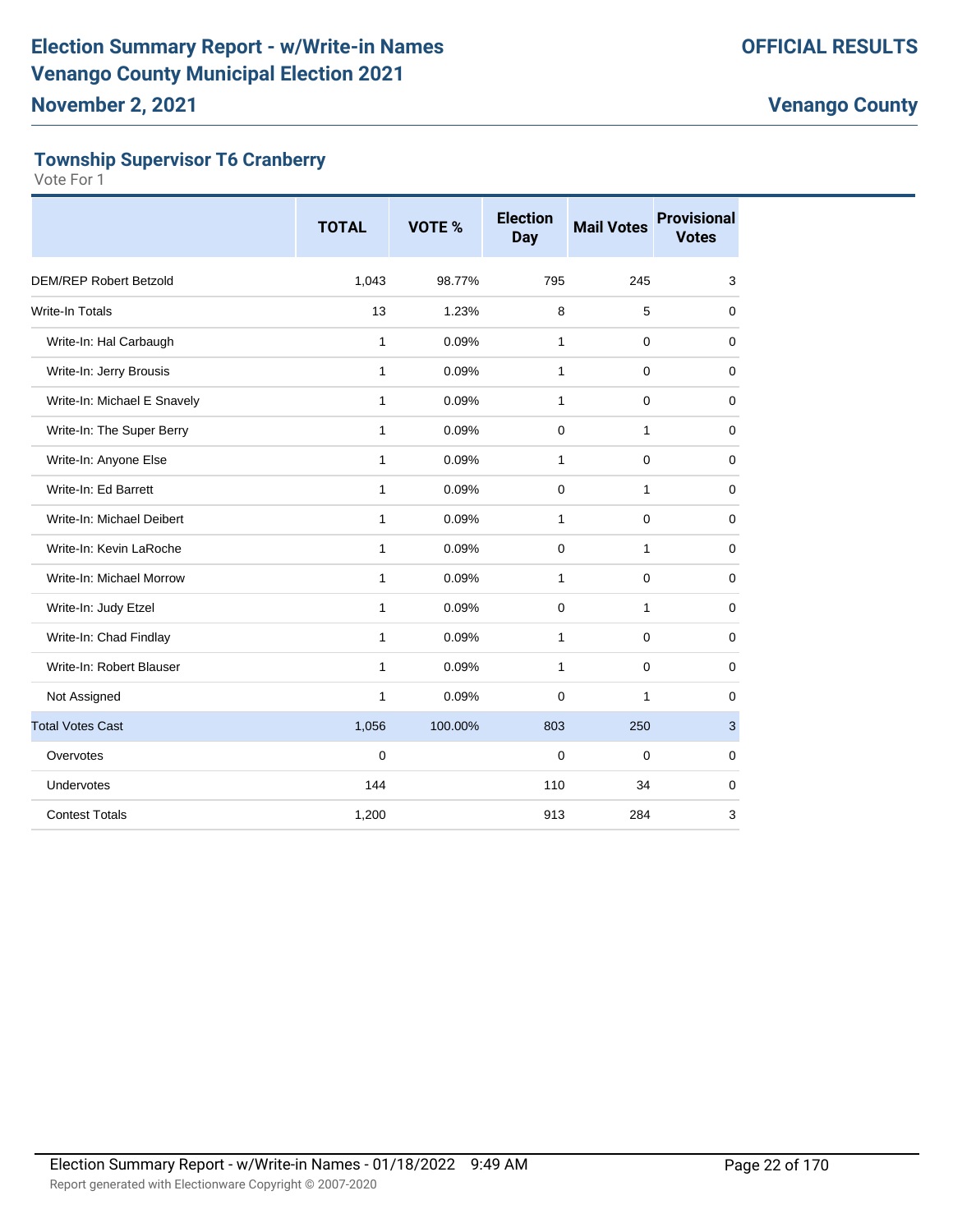## **Township Supervisor T6 Frenchcreek**

Vote For 1

|                         | <b>TOTAL</b> | VOTE %  | <b>Election</b><br><b>Day</b> | <b>Mail Votes</b> | <b>Provisional</b><br><b>Votes</b> |
|-------------------------|--------------|---------|-------------------------------|-------------------|------------------------------------|
| <b>REP Casey Davis</b>  | 275          | 98.57%  | 220                           | 55                | $\Omega$                           |
| Write-In Totals         | 4            | 1.43%   | 4                             | $\mathbf 0$       | 0                                  |
| Write-In: Steve Cole    | 3            | 1.08%   | 3                             | $\mathbf 0$       | $\mathbf 0$                        |
| Write-In: Steven B Cole | 1            | 0.36%   | 1                             | $\mathbf 0$       | $\mathbf 0$                        |
| Not Assigned            | $\mathbf 0$  | 0.00%   | $\mathbf 0$                   | $\mathbf 0$       | $\mathbf 0$                        |
| <b>Total Votes Cast</b> | 279          | 100.00% | 224                           | 55                | $\mathbf{0}$                       |
| Overvotes               | $\mathbf 0$  |         | $\mathbf 0$                   | $\mathbf 0$       | $\mathbf 0$                        |
| <b>Undervotes</b>       | 42           |         | 21                            | 21                | $\mathbf 0$                        |
| <b>Contest Totals</b>   | 321          |         | 245                           | 76                | 0                                  |

# **Township Supervisor T6 Irwin**

|                          | <b>TOTAL</b>   | <b>VOTE %</b> | <b>Election</b><br><b>Day</b> | <b>Mail Votes</b> | <b>Provisional</b><br><b>Votes</b> |
|--------------------------|----------------|---------------|-------------------------------|-------------------|------------------------------------|
| REP L Joe Hanna          | 161            | 54.76%        | 137                           | 24                | $\mathbf 0$                        |
| Write-In Totals          | 133            | 45.24%        | 113                           | 20                | $\mathbf 0$                        |
| Write-In: Barb Sopher    | 122            | 41.50%        | 104                           | 18                | $\mathbf 0$                        |
| Write-In: Barbara Sopher | 3              | 1.02%         | $\overline{2}$                | 1                 | $\mathbf 0$                        |
| Write-In: Carl Wickline  | 3              | 1.02%         | 3                             | $\mathbf 0$       | 0                                  |
| Write-In: C W Freyman    | $\overline{2}$ | 0.68%         | 2                             | $\mathbf 0$       | $\mathbf 0$                        |
| Write-In: C W Fryman     | 1              | 0.34%         | $\mathbf 0$                   | 1                 | $\mathbf 0$                        |
| Write-In: Brad Stallard  | 1              | 0.34%         | 1                             | $\mathbf 0$       | $\mathbf 0$                        |
| Write-In: Bard Sopher    | 1              | 0.34%         | 1                             | $\mathbf 0$       | 0                                  |
| Not Assigned             | 0              | 0.00%         | $\mathbf 0$                   | $\mathbf 0$       | 0                                  |
| <b>Total Votes Cast</b>  | 294            | 100.00%       | 250                           | 44                | $\mathbf 0$                        |
| Overvotes                | 1              |               | 1                             | $\mathbf 0$       | $\mathbf 0$                        |
| Undervotes               | 9              |               | 3                             | 6                 | $\mathbf 0$                        |
| <b>Contest Totals</b>    | 304            |               | 254                           | 50                | $\mathbf 0$                        |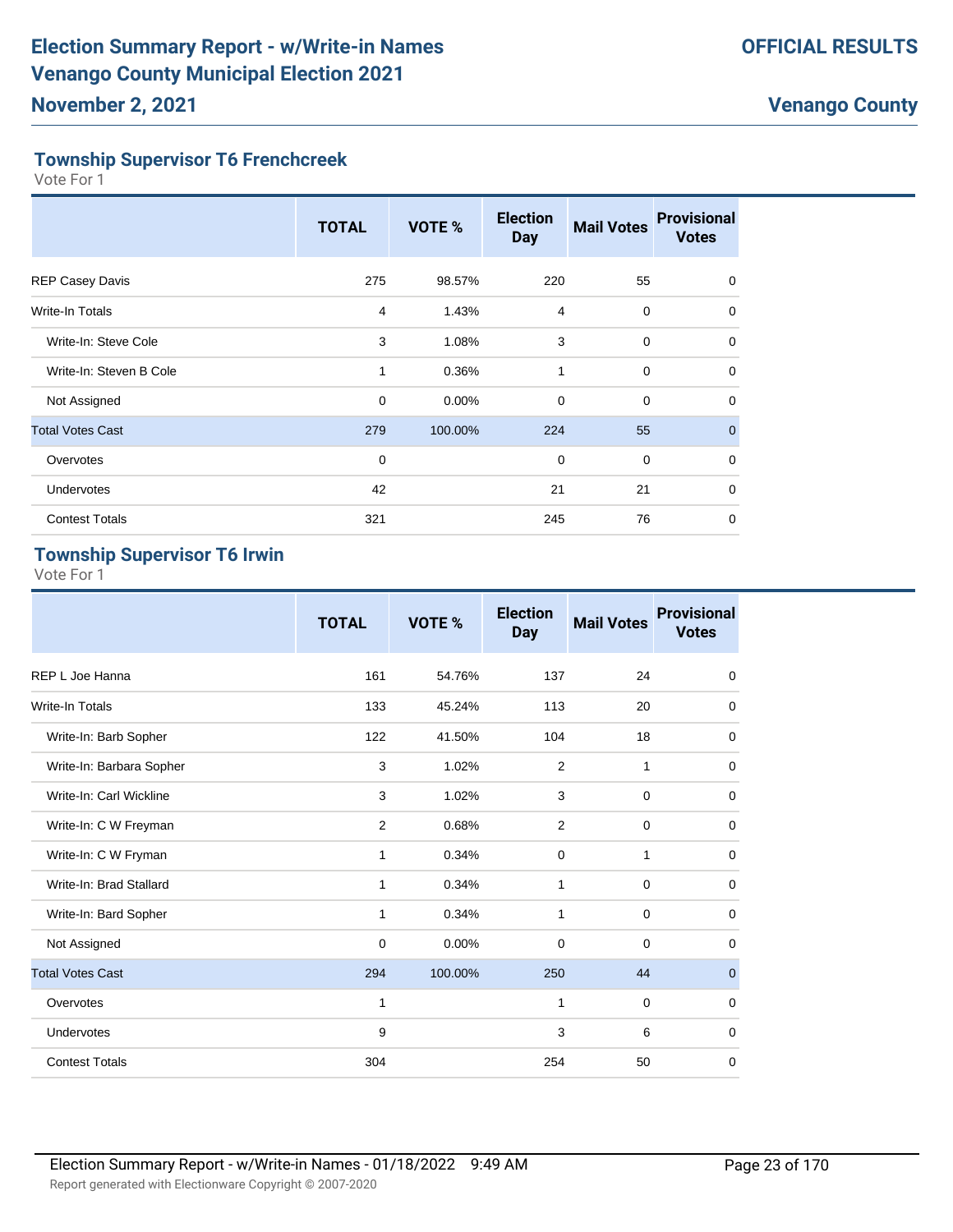# **Township Supervisor T6 Jackson**

Vote For 1

|                                    | <b>TOTAL</b> | VOTE %   | <b>Election</b><br><b>Day</b> | <b>Mail Votes</b> | <b>Provisional</b><br><b>Votes</b> |
|------------------------------------|--------------|----------|-------------------------------|-------------------|------------------------------------|
| <b>DEM Michael Scott Armburger</b> | 87           | 36.25%   | 72                            | 15                | $\Omega$                           |
| <b>REP Mark E Mitchell</b>         | 153          | 63.75%   | 141                           | 11                |                                    |
| Write-In Totals                    | $\mathbf 0$  | $0.00\%$ | 0                             | $\mathbf 0$       | $\mathbf 0$                        |
| Not Assigned                       | $\mathbf 0$  | $0.00\%$ | $\mathbf 0$                   | $\mathbf 0$       | $\mathbf 0$                        |
| <b>Total Votes Cast</b>            | 240          | 100.00%  | 213                           | 26                |                                    |
| Overvotes                          | 0            |          | $\mathbf 0$                   | $\mathbf 0$       | $\Omega$                           |
| Undervotes                         | $\mathbf{1}$ |          | 1                             | $\mathbf 0$       | $\Omega$                           |
| <b>Contest Totals</b>              | 241          |          | 214                           | 26                | 1                                  |

# **Township Supervisor T6 Mineral**

|                             | <b>TOTAL</b> | VOTE %  | <b>Election</b><br><b>Day</b> | <b>Mail Votes</b> | <b>Provisional</b><br><b>Votes</b> |
|-----------------------------|--------------|---------|-------------------------------|-------------------|------------------------------------|
| <b>REP Fred D Krizinsky</b> | 115          | 95.83%  | 101                           | 13                | 1                                  |
| Write-In Totals             | 5            | 4.17%   | $\overline{4}$                | 1                 | $\mathbf 0$                        |
| Write-In: Andy Buckley      | 1            | 0.83%   | 1                             | $\mathbf 0$       | 0                                  |
| Write-In: Amanda Adams      | 1            | 0.83%   | 1                             | $\mathbf 0$       | $\mathbf 0$                        |
| Write-In: Marc Hugus        | 1            | 0.83%   | 1                             | $\mathbf 0$       | $\mathbf 0$                        |
| Write-In: Robert Moon III   | 1            | 0.83%   | $\Omega$                      | 1                 | $\mathbf 0$                        |
| Write-In: Evan Dick         | 1            | 0.83%   | 1                             | $\mathbf 0$       | $\mathbf 0$                        |
| Not Assigned                | 0            | 0.00%   | 0                             | 0                 | 0                                  |
| <b>Total Votes Cast</b>     | 120          | 100.00% | 105                           | 14                | $\mathbf{1}$                       |
| Overvotes                   | 0            |         | 0                             | $\mathbf 0$       | $\mathbf 0$                        |
| Undervotes                  | 14           |         | 10                            | 4                 | $\mathbf 0$                        |
| <b>Contest Totals</b>       | 134          |         | 115                           | 18                | 1                                  |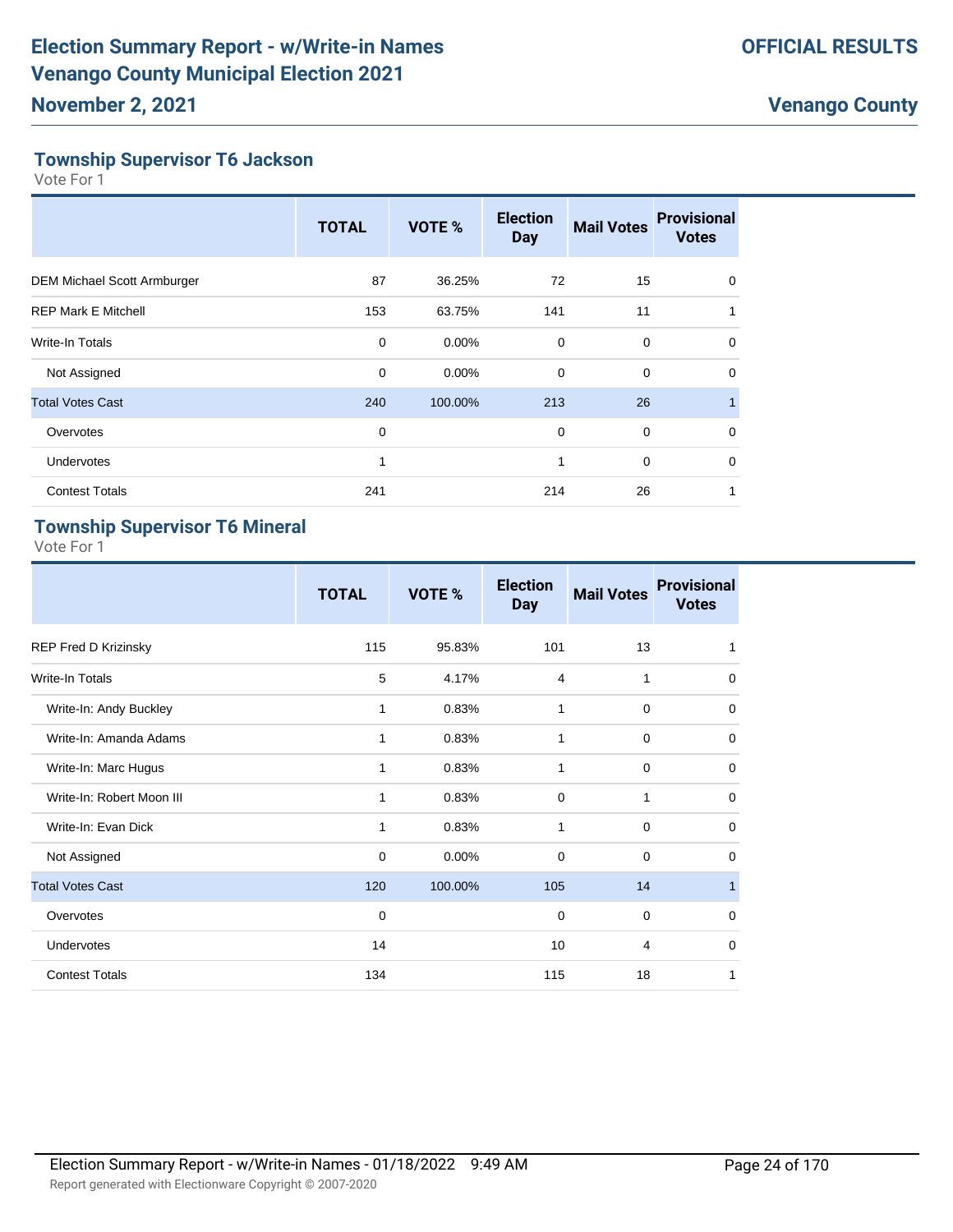# **Township Supervisor T6 Oakland**

|                                | <b>TOTAL</b> | VOTE %  | <b>Election</b><br><b>Day</b> | <b>Mail Votes</b> | <b>Provisional</b><br><b>Votes</b> |
|--------------------------------|--------------|---------|-------------------------------|-------------------|------------------------------------|
| DEM/REP Christopher M Barber   | 268          | 60.91%  | 226                           | 42                | $\mathbf 0$                        |
| <b>LIB Nicholas P Mitchell</b> | 33           | 7.50%   | 22                            | 11                | 0                                  |
| Write-In Totals                | 139          | 31.59%  | 132                           | $\overline{7}$    | 0                                  |
| Write-In: Bill Flockerzi       | 134          | 30.45%  | 127                           | $\overline{7}$    | 0                                  |
| Write-In: William Flockerzi    | $\mathbf{2}$ | 0.45%   | $\overline{2}$                | 0                 | $\mathbf 0$                        |
| Write-In: Lawrence Sterner     | 1            | 0.23%   | 1                             | $\mathbf 0$       | $\mathbf 0$                        |
| Write-In: Flockerzi            | 1            | 0.23%   | 1                             | 0                 | 0                                  |
| Write-In: Nick Mitchell        | 1            | 0.23%   | 1                             | 0                 | 0                                  |
| Not Assigned                   | 0            | 0.00%   | $\mathbf 0$                   | $\mathbf 0$       | 0                                  |
| <b>Total Votes Cast</b>        | 440          | 100.00% | 380                           | 60                | $\mathbf 0$                        |
| Overvotes                      | $\Omega$     |         | $\mathbf 0$                   | $\mathbf 0$       | 0                                  |
| Undervotes                     | 19           |         | 18                            | 1                 | $\mathbf 0$                        |
| <b>Contest Totals</b>          | 459          |         | 398                           | 61                | $\Omega$                           |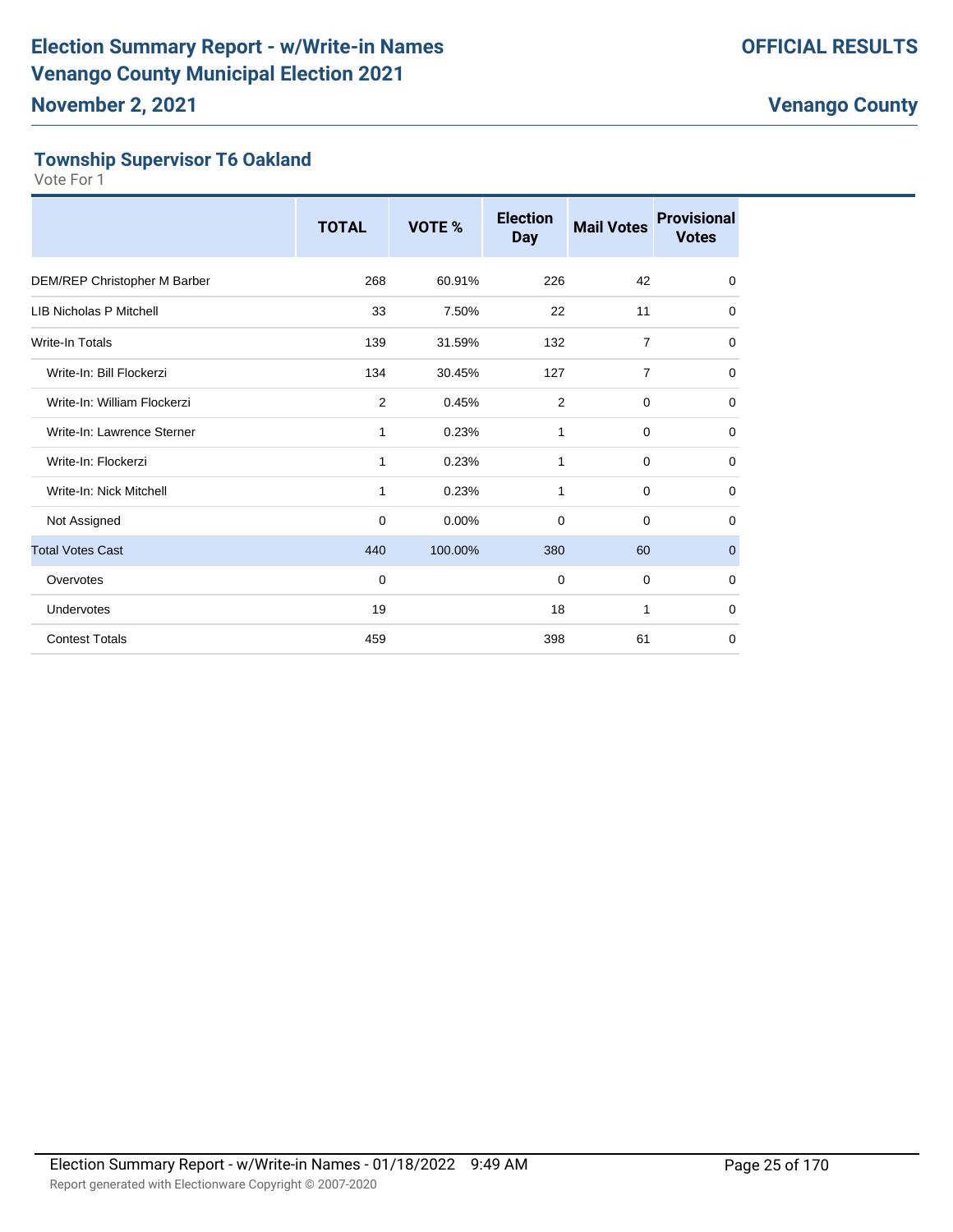# **Township Supervisor T6 Oilcreek**

|                           | <b>TOTAL</b> | VOTE %  | <b>Election</b><br><b>Day</b> | <b>Mail Votes</b> | <b>Provisional</b><br><b>Votes</b> |
|---------------------------|--------------|---------|-------------------------------|-------------------|------------------------------------|
| <b>REP Keith Klingler</b> | 113          | 76.35%  | 101                           | 12                | $\mathbf 0$                        |
| <b>Write-In Totals</b>    | 35           | 23.65%  | 32                            | 3                 | $\mathbf 0$                        |
| Write-In: Gordon Cook     | 27           | 18.24%  | 27                            | $\mathbf 0$       | $\mathbf 0$                        |
| Write-In: John Paulich    | 2            | 1.35%   | 2                             | $\mathbf 0$       | 0                                  |
| Write-In: Calvin Marsh    | 2            | 1.35%   | $\mathbf 0$                   | $\overline{2}$    | 0                                  |
| Write-In: John Willey     | $\mathbf{1}$ | 0.68%   | $\mathbf 0$                   | $\mathbf{1}$      | $\mathbf 0$                        |
| Write-In: John Paulik     | $\mathbf{1}$ | 0.68%   | $\mathbf{1}$                  | $\mathbf 0$       | $\mathbf 0$                        |
| Write-In: Duane O Steber  | 1            | 0.68%   | 1                             | $\mathbf 0$       | $\mathbf 0$                        |
| Write-In: Duane Steber    | $\mathbf{1}$ | 0.68%   | 1                             | $\mathbf 0$       | $\mathbf 0$                        |
| Not Assigned              | $\mathbf 0$  | 0.00%   | 0                             | $\mathbf 0$       | $\mathbf 0$                        |
| <b>Total Votes Cast</b>   | 148          | 100.00% | 133                           | 15                | $\pmb{0}$                          |
| Overvotes                 | 0            |         | 0                             | $\mathbf 0$       | 0                                  |
| Undervotes                | 34           |         | 18                            | 16                | $\mathbf 0$                        |
| <b>Contest Totals</b>     | 182          |         | 151                           | 31                | $\mathbf 0$                        |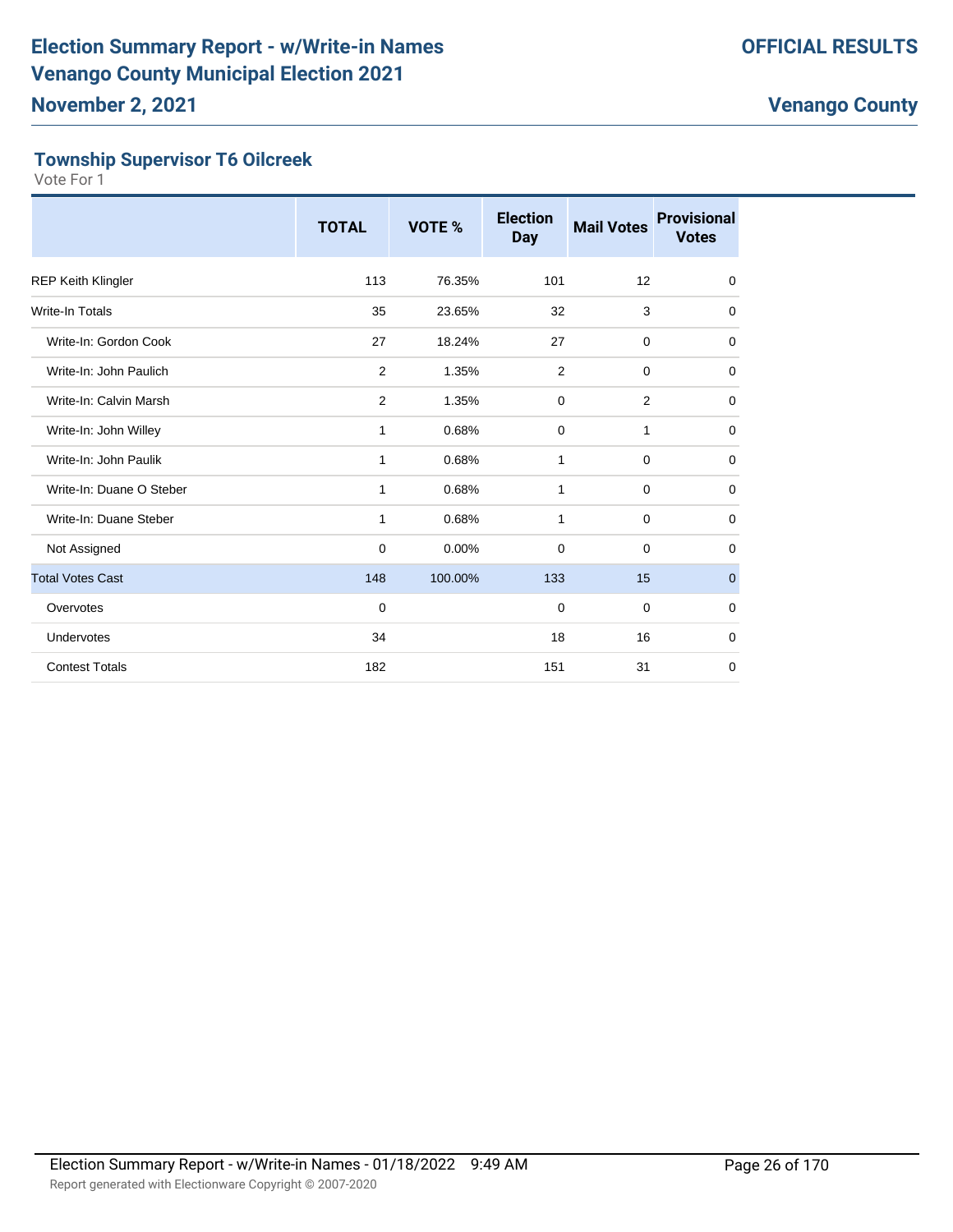# **Township Supervisor T6 Pinegrove**

|                          | <b>TOTAL</b> | VOTE %  | <b>Election</b><br><b>Day</b> | <b>Mail Votes</b> | <b>Provisional</b><br><b>Votes</b> |
|--------------------------|--------------|---------|-------------------------------|-------------------|------------------------------------|
| <b>REP David O'Neil</b>  | 240          | 97.96%  | 213                           | 27                | $\mathbf 0$                        |
| Write-In Totals          | 5            | 2.04%   | $\overline{4}$                | 1                 | 0                                  |
| Write-In: Kevin McCauley | 1            | 0.41%   | 1                             | $\mathbf 0$       | $\mathbf 0$                        |
| Write-In: Jacob Balmer   | 1            | 0.41%   | 1                             | $\mathbf 0$       | 0                                  |
| Write-In: Porky Pig      | $\mathbf{1}$ | 0.41%   | $\mathbf 0$                   | 1                 | 0                                  |
| Write-In: Chad Ruth      | 1            | 0.41%   | 1                             | $\mathbf 0$       | 0                                  |
| Write-In: Veron Brown    | 1            | 0.41%   | 1                             | $\mathbf 0$       | 0                                  |
| Not Assigned             | $\mathbf 0$  | 0.00%   | 0                             | $\mathbf 0$       | $\mathbf 0$                        |
| <b>Total Votes Cast</b>  | 245          | 100.00% | 217                           | 28                | $\mathbf{0}$                       |
| Overvotes                | 0            |         | $\mathbf 0$                   | $\mathbf 0$       | 0                                  |
| Undervotes               | 22           |         | 13                            | 8                 | 1                                  |
| <b>Contest Totals</b>    | 267          |         | 230                           | 36                | 1                                  |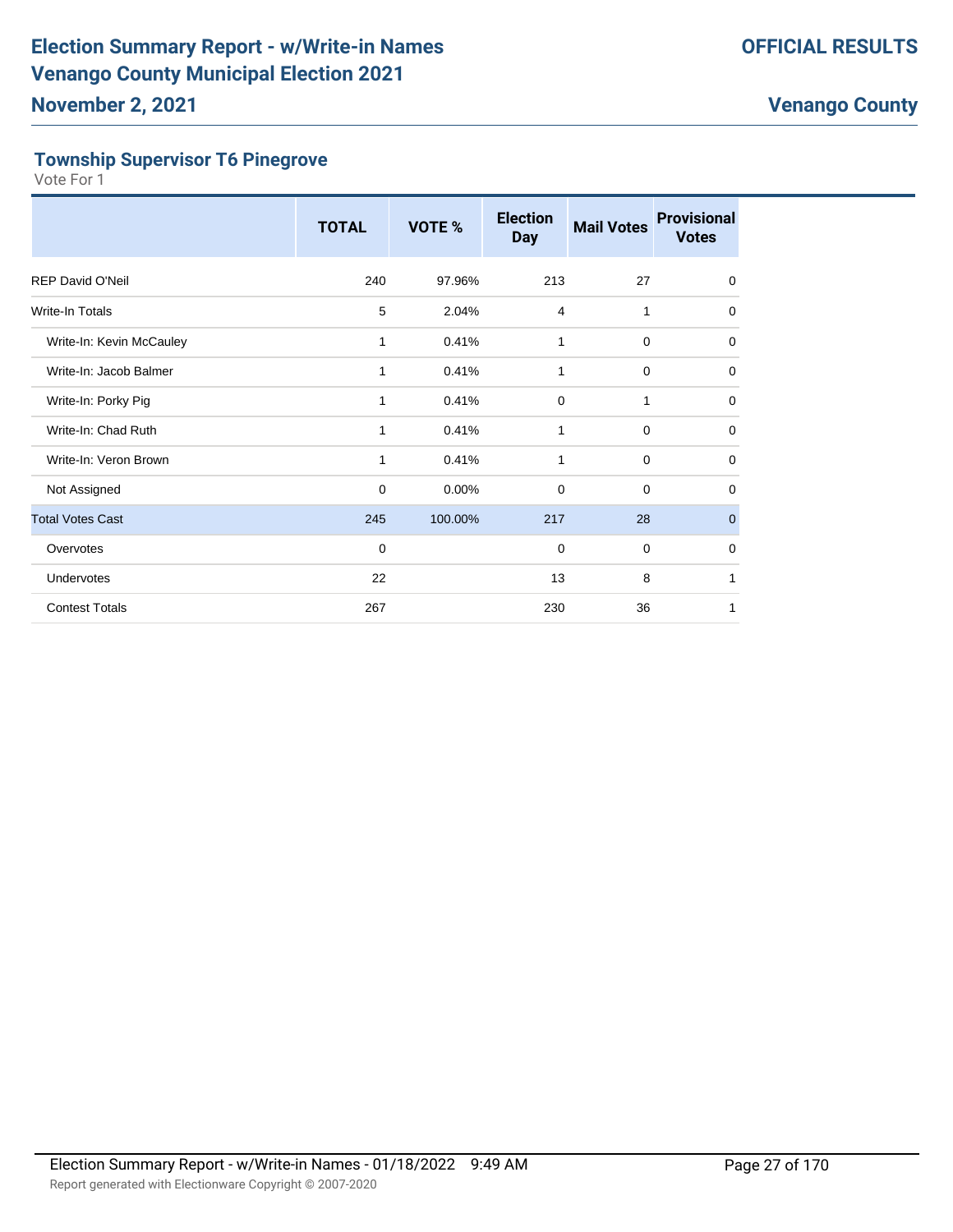# **Township Supervisor T6 Plum**

Vote For 1

|                                       | <b>TOTAL</b> | VOTE %  | <b>Election</b><br><b>Day</b> | <b>Mail Votes</b> | <b>Provisional</b><br><b>Votes</b> |
|---------------------------------------|--------------|---------|-------------------------------|-------------------|------------------------------------|
| REP Lee J Dosch                       | 171          | 95.53%  | 156                           | 15                | $\mathbf 0$                        |
| Write-In Totals                       | 8            | 4.47%   | 3                             | 5                 | 0                                  |
| Write-In: Douglas Doeright            | 2            | 1.12%   | $\mathbf 0$                   | 2                 | 0                                  |
| Write-In: Dan Blake                   | 1            | 0.56%   | $\Omega$                      | 1                 | 0                                  |
| Write-In: Allen Bickle                | 1            | 0.56%   | 0                             | 1                 | 0                                  |
| Write-In: Alen Bickle                 | 1            | 0.56%   | $\mathbf 0$                   | $\mathbf{1}$      | $\mathbf 0$                        |
| Write-In: Richard L Wright Republican | 1            | 0.56%   | 1                             | $\mathbf 0$       | $\mathbf 0$                        |
| Write-In: Gary Motter                 | 1            | 0.56%   | 1                             | 0                 | $\mathbf 0$                        |
| Write-In: Devin Deets                 | 1            | 0.56%   | 1                             | $\mathbf 0$       | 0                                  |
| Not Assigned                          | 0            | 0.00%   | $\Omega$                      | $\mathbf 0$       | $\mathbf 0$                        |
| <b>Total Votes Cast</b>               | 179          | 100.00% | 159                           | 20                | $\mathbf{0}$                       |
| Overvotes                             | $\mathbf 0$  |         | $\mathbf 0$                   | $\mathbf 0$       | $\mathbf 0$                        |
| Undervotes                            | 32           |         | 18                            | 14                | $\mathbf 0$                        |
| <b>Contest Totals</b>                 | 211          |         | 177                           | 34                | $\mathbf 0$                        |

# **Township Supervisor T6 President**

|                            | <b>TOTAL</b> | VOTE %  | <b>Election</b><br><b>Day</b> | <b>Mail Votes</b> | <b>Provisional</b><br><b>Votes</b> |
|----------------------------|--------------|---------|-------------------------------|-------------------|------------------------------------|
| REP James W Meagher Sr     | 137          | 96.48%  | 103                           | 33                | 1                                  |
| <b>Write-In Totals</b>     | 5            | 3.52%   | 5                             | $\mathbf 0$       | $\mathbf 0$                        |
| Write-In: Frank Machokas   | 3            | 2.11%   | 3                             | $\mathbf 0$       | $\mathbf 0$                        |
| Write-In: Kevin P Marshall | 1            | 0.70%   | 1                             | $\mathbf 0$       | $\mathbf 0$                        |
| Write-In: Ken Reed         | 1            | 0.70%   | 1                             | $\mathbf 0$       | $\mathbf 0$                        |
| Not Assigned               | 0            | 0.00%   | 0                             | $\mathbf 0$       | $\mathbf 0$                        |
| <b>Total Votes Cast</b>    | 142          | 100.00% | 108                           | 33                | $\mathbf{1}$                       |
| Overvotes                  | $\mathbf 0$  |         | 0                             | $\mathbf 0$       | $\mathbf 0$                        |
| Undervotes                 | 15           |         | 6                             | 8                 | $\mathbf{1}$                       |
| <b>Contest Totals</b>      | 157          |         | 114                           | 41                | $\overline{2}$                     |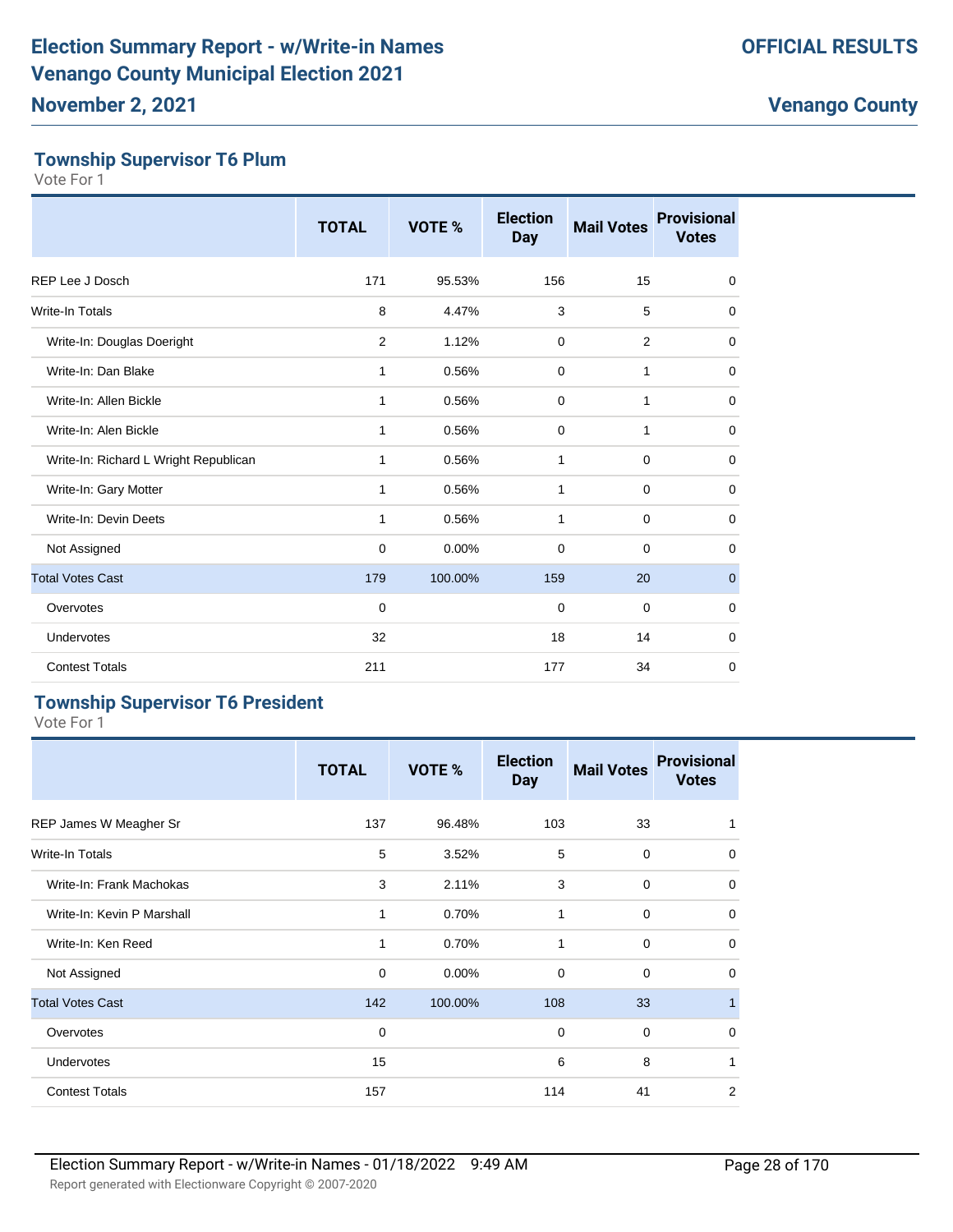# **Township Supervisor T6 Richland**

Vote For 1

|                              | <b>TOTAL</b> | <b>VOTE %</b> | <b>Election</b><br><b>Day</b> | <b>Mail Votes</b> | <b>Provisional</b><br><b>Votes</b> |
|------------------------------|--------------|---------------|-------------------------------|-------------------|------------------------------------|
| <b>REP David J Whitehill</b> | 163          | 98.79%        | 148                           | 15                | $\Omega$                           |
| <b>Write-In Totals</b>       | 2            | 1.21%         | $\mathbf{1}$                  | 1                 | 0                                  |
| Write-In: Mabel Jones        | 1            | 0.61%         | $\mathbf 0$                   | 1                 | $\Omega$                           |
| Write-In: Daffy Duck         | 1            | 0.61%         | $\mathbf{1}$                  | $\mathbf 0$       | $\Omega$                           |
| Not Assigned                 | $\mathbf 0$  | 0.00%         | 0                             | $\mathbf 0$       | 0                                  |
| <b>Total Votes Cast</b>      | 165          | 100.00%       | 149                           | 16                | $\Omega$                           |
| Overvotes                    | 1            |               | 1                             | $\mathbf 0$       | $\Omega$                           |
| Undervotes                   | 5            |               | 3                             | $\overline{2}$    | $\Omega$                           |
| <b>Contest Totals</b>        | 171          |               | 153                           | 18                | 0                                  |

# **Township Supervisor T6 Rockland**

|                         | <b>TOTAL</b> | VOTE %   | <b>Election</b><br><b>Day</b> | <b>Mail Votes</b> | <b>Provisional</b><br><b>Votes</b> |
|-------------------------|--------------|----------|-------------------------------|-------------------|------------------------------------|
| REP Terry Hunsberger    | 230          | 96.64%   | 181                           | 49                | $\mathbf 0$                        |
| <b>Write-In Totals</b>  | 8            | 3.36%    | $\overline{7}$                | 1                 | $\mathbf 0$                        |
| Write-In: Ron Himes     | 2            | 0.84%    | 2                             | $\mathbf 0$       | 0                                  |
| Write-In: Jack Walker   | 1            | 0.42%    | 0                             | 1                 | $\mathbf 0$                        |
| Write-In: Zac Jones     | 1            | 0.42%    | 1                             | $\mathbf 0$       | $\mathbf 0$                        |
| Write-In: Zachary Jones | 1            | 0.42%    | 1                             | $\mathbf 0$       | $\mathbf 0$                        |
| Write-In: Brian Cox     | 1            | 0.42%    | 1                             | $\mathbf 0$       | $\mathbf 0$                        |
| Write-In: Easter Bunny  | 1            | 0.42%    | 1                             | $\mathbf 0$       | $\mathbf 0$                        |
| Write-In: Zach Jones    | 1            | 0.42%    | 1                             | $\mathbf 0$       | 0                                  |
| Not Assigned            | $\mathbf 0$  | $0.00\%$ | $\mathbf 0$                   | $\mathbf 0$       | $\mathbf 0$                        |
| <b>Total Votes Cast</b> | 238          | 100.00%  | 188                           | 50                | $\mathbf{0}$                       |
| Overvotes               | $\mathbf 0$  |          | $\mathbf 0$                   | $\mathbf 0$       | $\mathbf 0$                        |
| Undervotes              | 32           |          | 16                            | 16                | 0                                  |
| <b>Contest Totals</b>   | 270          |          | 204                           | 66                | $\mathbf 0$                        |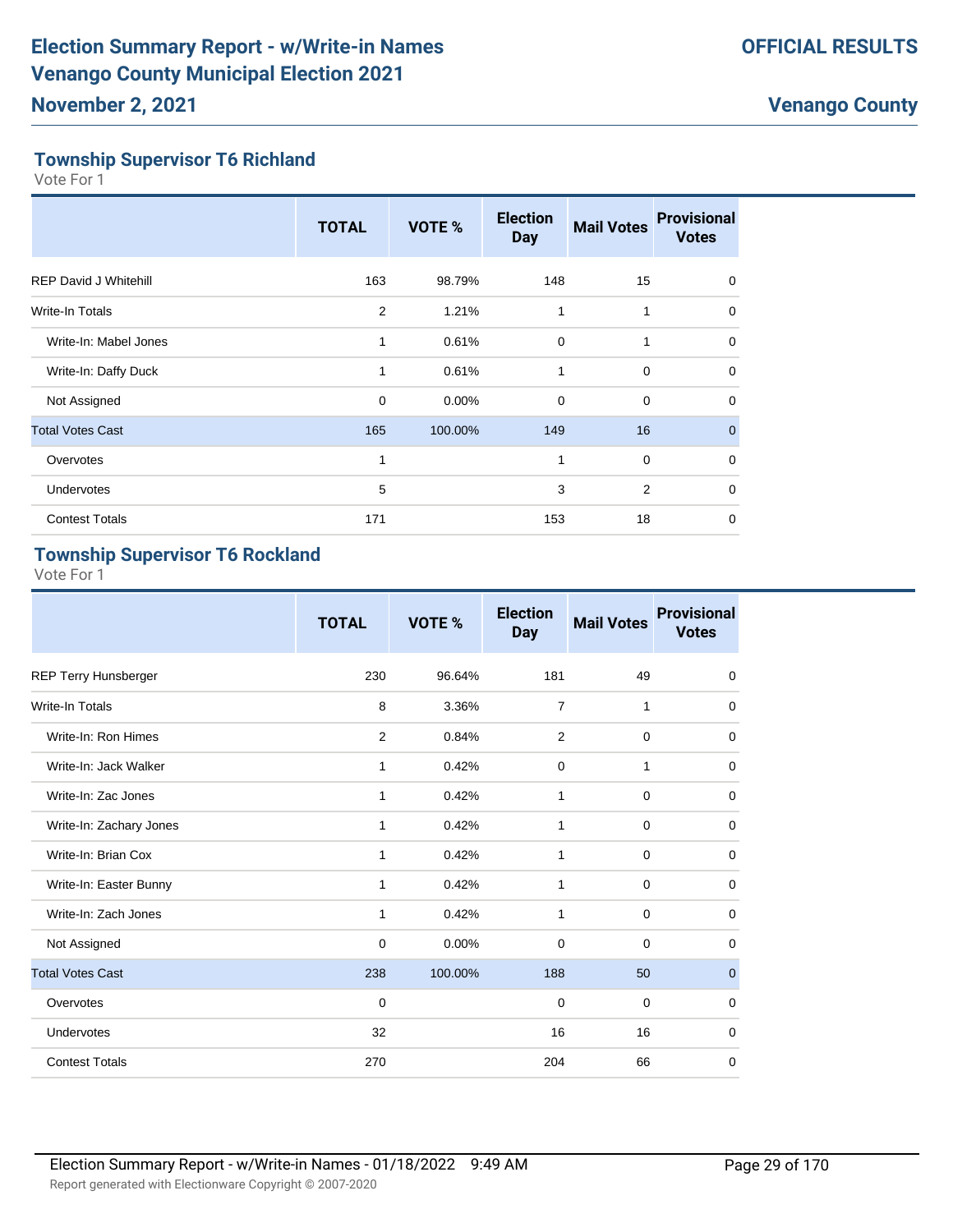# **Township Supervisor T6 Sandycreek**

Vote For 1

|                                | <b>TOTAL</b> | VOTE %   | <b>Election</b><br><b>Day</b> | <b>Mail Votes</b> | <b>Provisional</b><br><b>Votes</b> |
|--------------------------------|--------------|----------|-------------------------------|-------------------|------------------------------------|
| DEM Jeff L Hawke               | 197          | 39.72%   | 101                           | 95                |                                    |
| <b>REP Charles Andy Richey</b> | 286          | 57.66%   | 240                           | 46                | 0                                  |
| Write-In Totals                | 13           | 2.62%    | 12                            | 1                 | 0                                  |
| Write-In: Kathy Cochran        | 13           | 2.62%    | 12                            | 1                 | $\Omega$                           |
| Not Assigned                   | $\mathbf 0$  | $0.00\%$ | $\mathbf 0$                   | $\mathbf 0$       | 0                                  |
| <b>Total Votes Cast</b>        | 496          | 100.00%  | 353                           | 142               |                                    |
| Overvotes                      | 2            |          | $\overline{2}$                | $\mathbf 0$       | $\mathbf 0$                        |
| Undervotes                     | 15           |          | 15                            | $\mathbf 0$       | $\Omega$                           |
| <b>Contest Totals</b>          | 513          |          | 370                           | 142               | 1                                  |

# **Township Supervisor T6 Scrubgrass**

|                           | <b>TOTAL</b> | VOTE %  | <b>Election</b><br><b>Day</b> | <b>Mail Votes</b> | <b>Provisional</b><br><b>Votes</b> |
|---------------------------|--------------|---------|-------------------------------|-------------------|------------------------------------|
| DEM Robert C Aiken        | 126          | 96.18%  | 97                            | 28                | 1                                  |
| Write-In Totals           | 5            | 3.82%   | 5                             | $\mathbf 0$       | $\mathbf 0$                        |
| Write-In: Brent Carlson   | 1            | 0.76%   | 1                             | 0                 | 0                                  |
| Write-In: Vicki Mohler    | 1            | 0.76%   | $\mathbf{1}$                  | $\mathbf 0$       | $\mathbf 0$                        |
| Write-In: Patric McGinnis | 1            | 0.76%   | 1                             | 0                 | 0                                  |
| Write-In: Jim Kramer      | 1            | 0.76%   | 1                             | 0                 | $\mathbf 0$                        |
| Write-In: Mike Guiste     | 1            | 0.76%   | 1                             | $\mathbf 0$       | $\mathbf 0$                        |
| Not Assigned              | $\mathbf 0$  | 0.00%   | $\Omega$                      | $\Omega$          | $\mathbf 0$                        |
| <b>Total Votes Cast</b>   | 131          | 100.00% | 102                           | 28                | $\mathbf{1}$                       |
| Overvotes                 | 0            |         | 0                             | $\mathbf 0$       | $\mathbf 0$                        |
| <b>Undervotes</b>         | 47           |         | 43                            | 4                 | $\mathbf 0$                        |
| <b>Contest Totals</b>     | 178          |         | 145                           | 32                | 1                                  |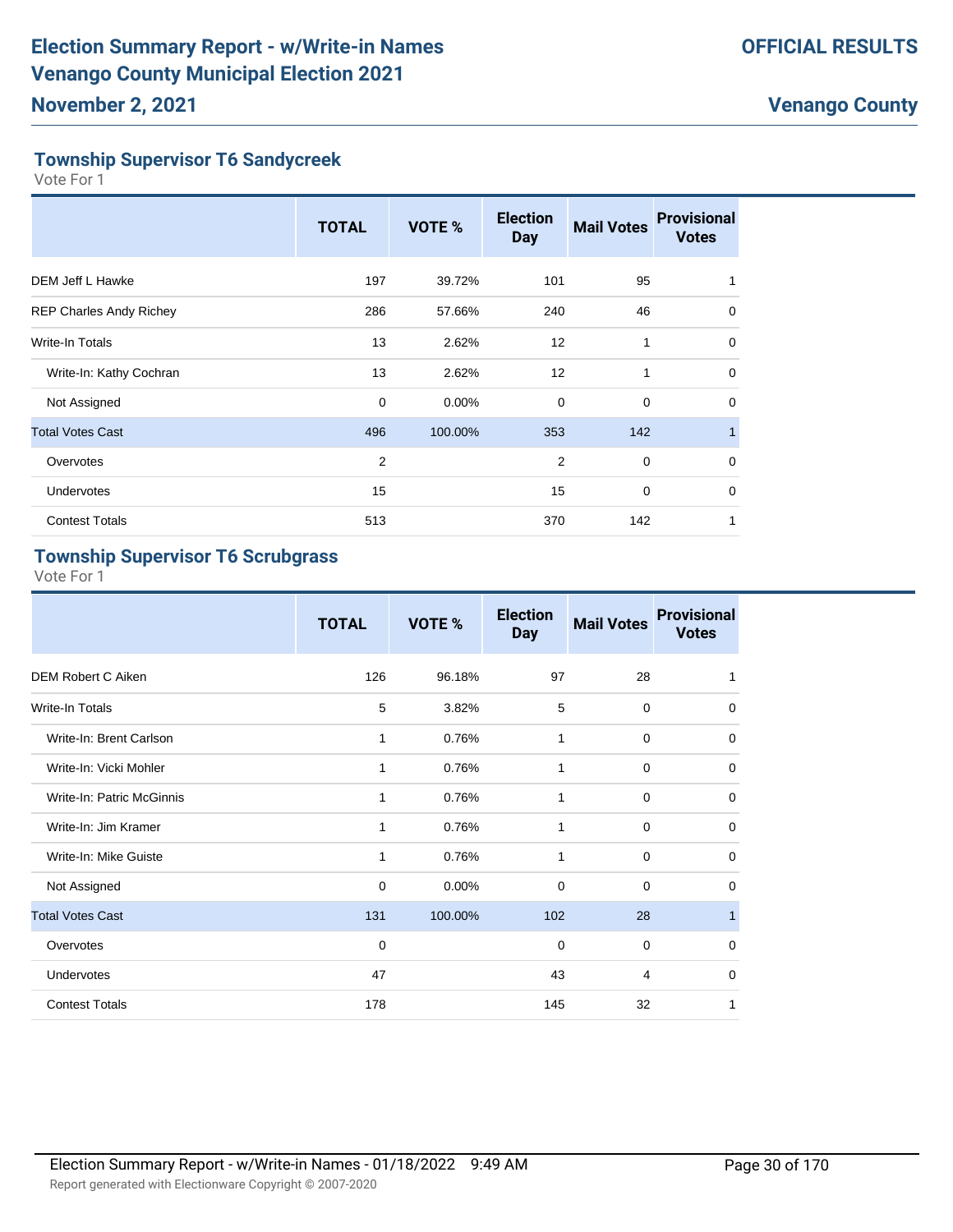#### **Township Supervisor T6 Victory**

Vote For 1

|                                | <b>TOTAL</b>   | <b>VOTE %</b> | <b>Election</b><br><b>Day</b> | <b>Mail Votes</b> | <b>Provisional</b><br><b>Votes</b> |
|--------------------------------|----------------|---------------|-------------------------------|-------------------|------------------------------------|
| No Candidate Filed             | 0              | 0.00%         | $\mathbf 0$                   | $\mathbf 0$       | 0                                  |
| <b>Write-In Totals</b>         | 11             | 100.00%       | 10                            | 1                 | $\mathbf 0$                        |
| Write-In: Emalee Coffer        | 3              | 27.27%        | 3                             | $\mathbf 0$       | 0                                  |
| Write-In: William R Rial       | $\overline{2}$ | 18.18%        | 2                             | 0                 | $\mathbf 0$                        |
| Write-In: Walter Novak         | 1              | 9.09%         | 0                             | 1                 | $\mathbf 0$                        |
| Write-In: William Robert Druga | 1              | 9.09%         | 1                             | $\mathbf 0$       | 0                                  |
| Write-In: Andrew Robinson      | 1              | 9.09%         | $\mathbf{1}$                  | $\mathbf 0$       | $\mathbf 0$                        |
| Write-In: Cathy Campbell       | 1              | 9.09%         | 1                             | $\mathbf 0$       | $\mathbf 0$                        |
| Write-In: Thomas Young         | 1              | 9.09%         | 1                             | $\mathbf 0$       | 0                                  |
| Write-In: Dick Knox            | 1              | 9.09%         | 1                             | 0                 | $\mathbf 0$                        |
| Not Assigned                   | 0              | $0.00\%$      | $\Omega$                      | 0                 | $\mathbf 0$                        |
| <b>Total Votes Cast</b>        | 11             | 100.00%       | 10                            | $\mathbf{1}$      | $\mathbf 0$                        |
| Overvotes                      | $\mathbf 0$    |               | $\mathbf 0$                   | $\mathbf 0$       | 0                                  |
| <b>Undervotes</b>              | 83             |               | 67                            | 15                | 1                                  |
| <b>Contest Totals</b>          | 94             |               | 77                            | 16                | 1                                  |

#### **Township Supervisor T2 Cornplanter**

|                            | <b>TOTAL</b> | VOTE %  | <b>Election</b><br><b>Day</b> | <b>Mail Votes</b> | <b>Provisional</b><br><b>Votes</b> |
|----------------------------|--------------|---------|-------------------------------|-------------------|------------------------------------|
| <b>DEM Edward J Hartle</b> | 185          | 38.46%  | 95                            | 89                |                                    |
| REP Jon R Rybak            | 294          | 61.12%  | 242                           | 51                | 1                                  |
| <b>Write-In Totals</b>     | 2            | 0.42%   | 1                             | 1                 | $\mathbf 0$                        |
| Write-In: Nick Melnick     | 1            | 0.21%   | 1                             | $\mathbf 0$       | $\mathbf 0$                        |
| Write-In: Nicholas Melnick | 1            | 0.21%   | $\mathbf 0$                   | 1                 | $\mathbf 0$                        |
| Not Assigned               | $\mathbf 0$  | 0.00%   | $\mathbf 0$                   | $\mathbf 0$       | $\Omega$                           |
| <b>Total Votes Cast</b>    | 481          | 100.00% | 338                           | 141               | 2                                  |
| Overvotes                  | 2            |         | $\overline{2}$                | $\mathbf 0$       | $\mathbf 0$                        |
| <b>Undervotes</b>          | 16           |         | 9                             | $\overline{7}$    | $\mathbf 0$                        |
| <b>Contest Totals</b>      | 499          |         | 349                           | 148               | $\overline{2}$                     |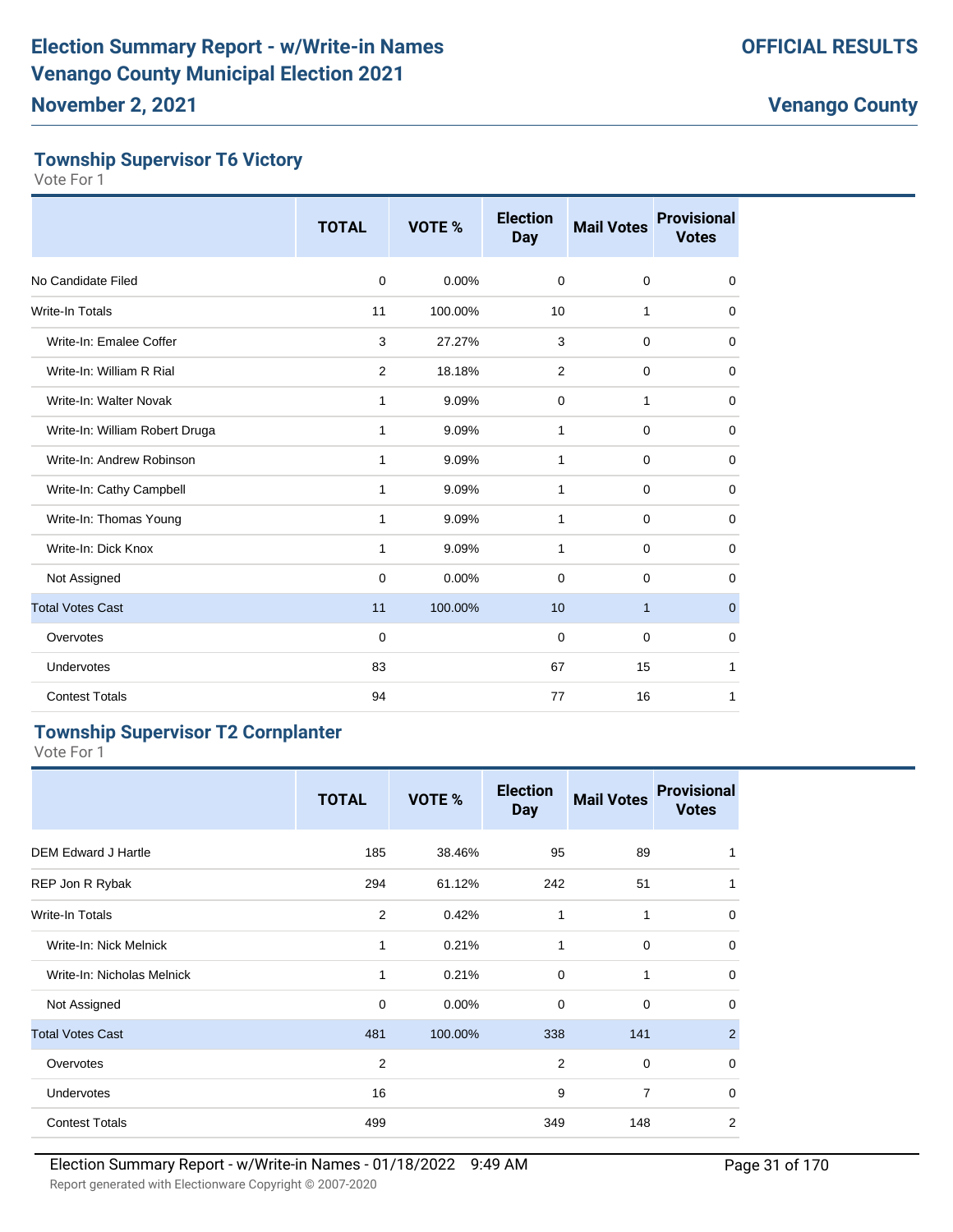# **Township Supervisor T2 Sandycreek**

|                                | <b>TOTAL</b>   | VOTE %  | <b>Election</b><br><b>Day</b> | <b>Mail Votes</b>       | <b>Provisional</b><br><b>Votes</b> |
|--------------------------------|----------------|---------|-------------------------------|-------------------------|------------------------------------|
| No Candidate Filed             | $\mathbf 0$    | 0.00%   | 0                             | 0                       | 0                                  |
| Write-In Totals                | 105            | 100.00% | 75                            | 30                      | 0                                  |
| Write-In: Kathy Cochran        | 61             | 58.10%  | 43                            | 18                      | 0                                  |
| Write-In: Cathy Cochran        | $\overline{7}$ | 6.67%   | 5                             | $\overline{2}$          | 0                                  |
| Write-In: Jeff L Hawke         | 6              | 5.71%   | 3                             | 3                       | 0                                  |
| Write-In: Shawn Latshaw        | 2              | 1.90%   | $\overline{2}$                | 0                       | 0                                  |
| Write-In: Andy Richey          | $\overline{2}$ | 1.90%   | $\overline{2}$                | 0                       | 0                                  |
| Write-In: Kathey Cochran       | 1              | 0.95%   | 1                             | 0                       | 0                                  |
| Write-In: Charles Andy Ritchey | 1              | 0.95%   | 1                             | 0                       | 0                                  |
| Write-In: Nate Pennington      | $\mathbf{1}$   | 0.95%   | 0                             | 1                       | 0                                  |
| Write-In: Douglas Murphy       | 1              | 0.95%   | 1                             | 0                       | 0                                  |
| Write-In: Donald Greggs        | 1              | 0.95%   | 1                             | 0                       | 0                                  |
| Write-In: Jeff Hawke           | $\mathbf{1}$   | 0.95%   | 1                             | 0                       | 0                                  |
| Write-In: Herb Crawford        | 1              | 0.95%   | 0                             | 1                       | 0                                  |
| Write-In: Gregory Shaffer      | $\mathbf{1}$   | 0.95%   | 0                             | 1                       | 0                                  |
| Write-In: Charles Andy Richey  | $\mathbf{1}$   | 0.95%   | $\mathbf{1}$                  | 0                       | 0                                  |
| Write-In: Dawn Caiarelli       | 1              | 0.95%   | 1                             | 0                       | 0                                  |
| Write-In: Donald Trump         | 1              | 0.95%   | 1                             | 0                       | 0                                  |
| Write-In: Clyde T Gravatt      | 1              | 0.95%   | $\mathbf{1}$                  | 0                       | 0                                  |
| Write-In: James Weiser         | 1              | 0.95%   | 1                             | 0                       | 0                                  |
| Write-In: Len O'Hanlon         | 1              | 0.95%   | 1                             | 0                       | 0                                  |
| Write-In: Cachran              | 1              | 0.95%   | $\mathbf{1}$                  | $\pmb{0}$               | 0                                  |
| Write-In: Sandra L Lewis       | 1              | 0.95%   | 1                             | $\pmb{0}$               | 0                                  |
| Write-In: Paul Gielach         | 1              | 0.95%   | 1                             | 0                       | 0                                  |
| Write-In: David Ferraro        | $\mathbf{1}$   | 0.95%   | $\mathbf{1}$                  | 0                       | 0                                  |
| Write-In: Steven J Gracy       | 1              | 0.95%   | 1                             | $\pmb{0}$               | 0                                  |
| Write-In: Floyd Brown          | $\mathbf{1}$   | 0.95%   | $\mathbf{1}$                  | $\pmb{0}$               | 0                                  |
| Write-In: Kathie Cochran       | 1              | 0.95%   | $\mathbf{1}$                  | 0                       | 0                                  |
| Not Assigned                   | 6              | 5.71%   | $\overline{c}$                | $\overline{\mathbf{4}}$ | 0                                  |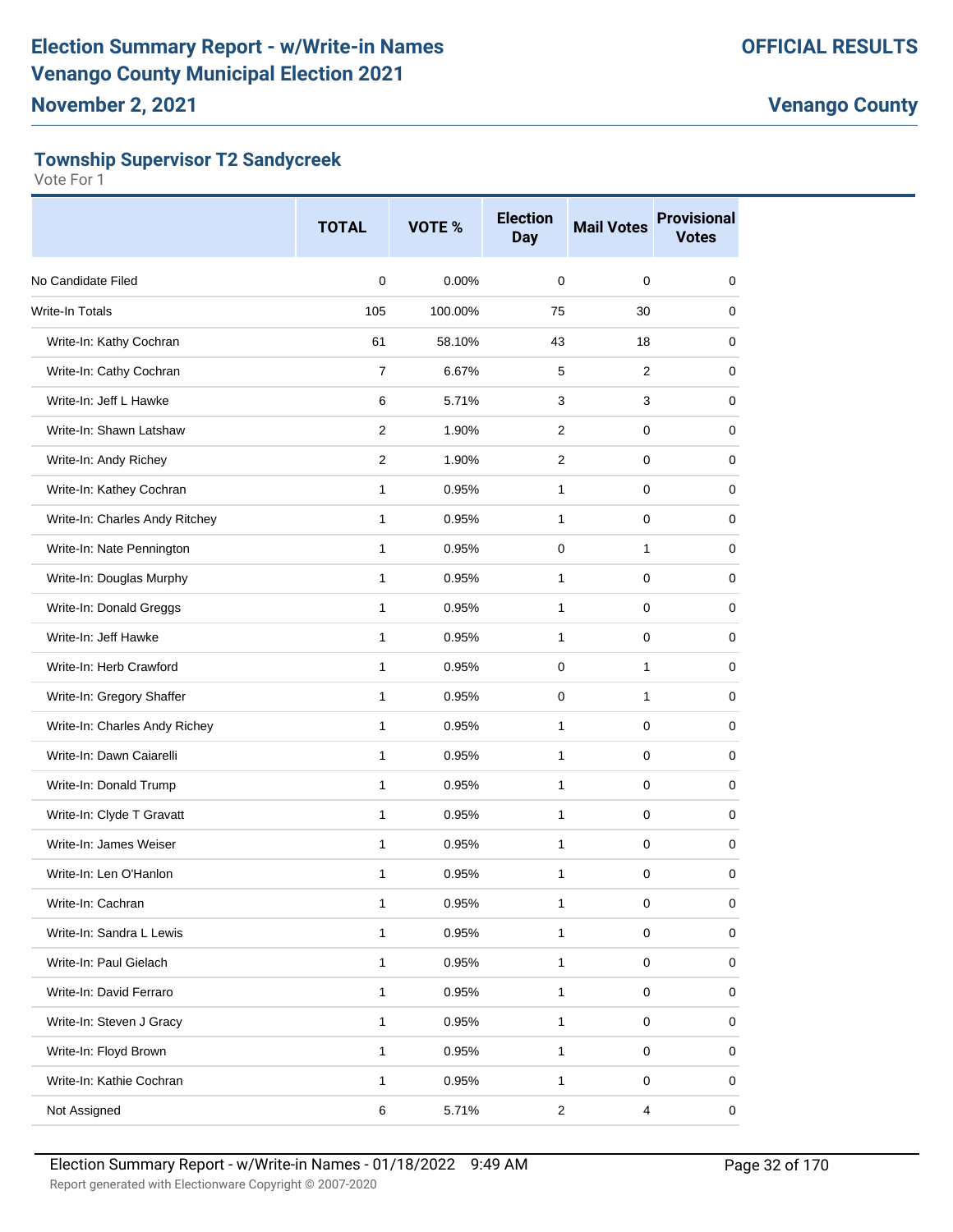# **Township Supervisor T2 Sandycreek**

Vote For 1

|                         | <b>TOTAL</b> | <b>VOTE %</b> | <b>Election</b><br><b>Day</b> | <b>Mail Votes</b> | <b>Provisional</b><br><b>Votes</b> |
|-------------------------|--------------|---------------|-------------------------------|-------------------|------------------------------------|
| <b>Total Votes Cast</b> | 105          | 100.00%       | 75                            | 30                | $\mathbf{0}$                       |
| Overvotes               | 0            |               | 0                             | 0                 | 0                                  |
| Undervotes              | 408          |               | 295                           | 112               |                                    |
| <b>Contest Totals</b>   | 513          |               | 370                           | 142               |                                    |

# **Township Tax Collector Allegheny**

Vote For 1

|                         | <b>TOTAL</b>   | <b>VOTE %</b> | <b>Election</b><br><b>Day</b> | <b>Mail Votes</b> | <b>Provisional</b><br><b>Votes</b> |
|-------------------------|----------------|---------------|-------------------------------|-------------------|------------------------------------|
| REP Josephine Lavery    | 71             | 98.61%        | 64                            | 7                 | 0                                  |
| <b>Write-In Totals</b>  | $\mathbf{1}$   | 1.39%         | $\mathbf{1}$                  | $\mathbf 0$       | 0                                  |
| Not Assigned            | 1              | 1.39%         | 1                             | $\mathbf 0$       | 0                                  |
| <b>Total Votes Cast</b> | 72             | 100.00%       | 65                            | $\overline{7}$    | $\Omega$                           |
| Overvotes               | 0              |               | 0                             | $\mathbf 0$       | 0                                  |
| <b>Undervotes</b>       | $\overline{2}$ |               | 2                             | 0                 | 0                                  |
| <b>Contest Totals</b>   | 74             |               | 67                            | 7                 | 0                                  |
|                         |                |               |                               |                   |                                    |

# **Township Tax Collector Canal**

|                         | <b>TOTAL</b> | <b>VOTE %</b> | <b>Election</b><br><b>Day</b> | <b>Mail Votes</b> | <b>Provisional</b><br><b>Votes</b> |
|-------------------------|--------------|---------------|-------------------------------|-------------------|------------------------------------|
| DEM/REP Debra A Deeter  | 173          | 100.00%       | 141                           | 32                | $\mathbf 0$                        |
| Write-In Totals         | $\mathbf 0$  | $0.00\%$      | 0                             | $\mathbf 0$       | $\mathbf 0$                        |
| Not Assigned            | $\mathbf 0$  | 0.00%         | 0                             | $\mathbf 0$       | $\Omega$                           |
| <b>Total Votes Cast</b> | 173          | 100.00%       | 141                           | 32                | $\Omega$                           |
| Overvotes               | $\mathbf 0$  |               | $\mathbf 0$                   | $\mathbf 0$       | $\Omega$                           |
| <b>Undervotes</b>       | 6            |               | 5                             | 1                 | $\Omega$                           |
| <b>Contest Totals</b>   | 179          |               | 146                           | 33                | $\Omega$                           |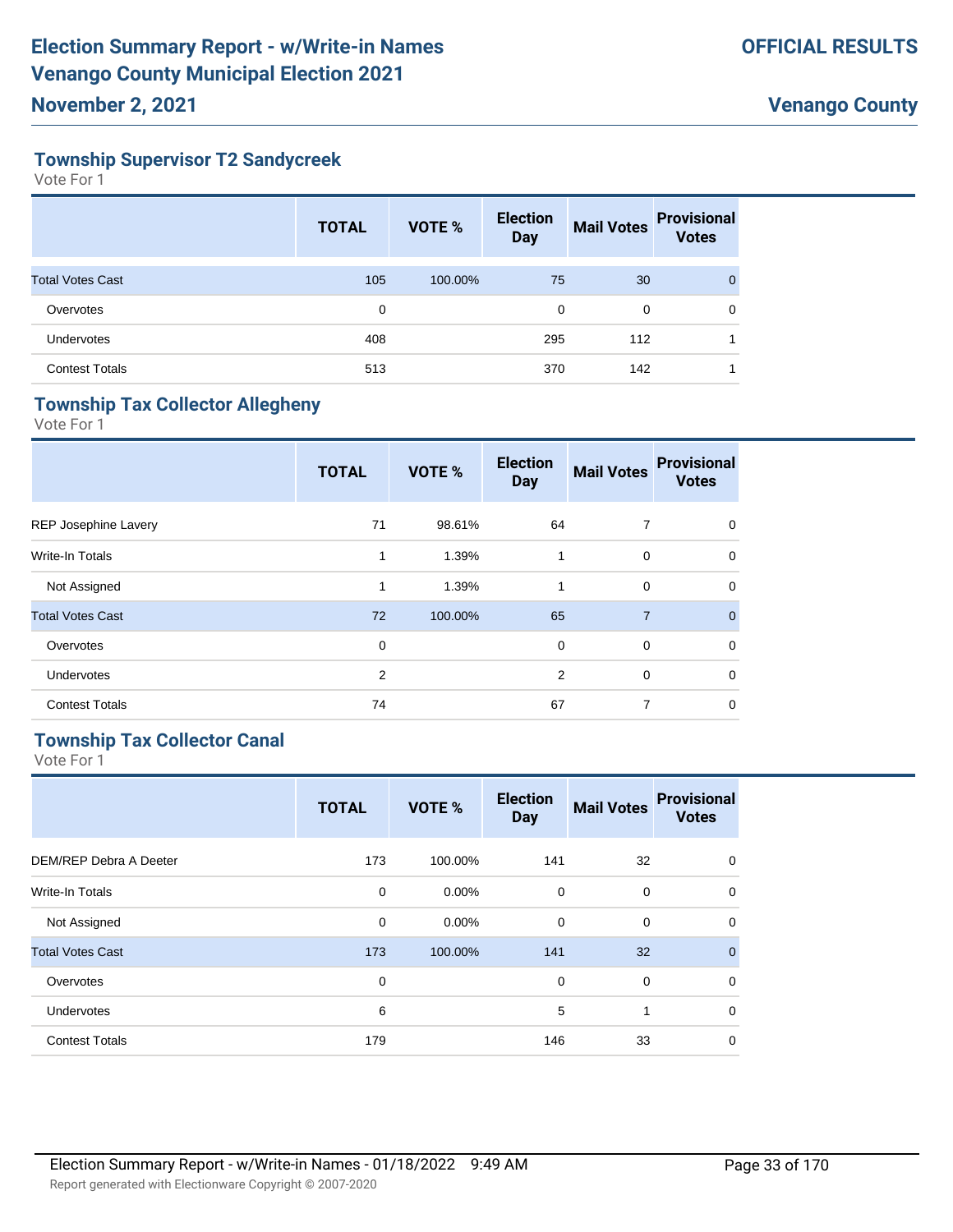# **Township Tax Collector Cherrytree**

Vote For 1

|                               | <b>TOTAL</b> | VOTE %  | <b>Election</b><br><b>Day</b> | <b>Mail Votes</b> | <b>Provisional</b><br><b>Votes</b> |
|-------------------------------|--------------|---------|-------------------------------|-------------------|------------------------------------|
| <b>REP Ann Warner</b>         | 259          | 99.62%  | 226                           | 32                |                                    |
| <b>Write-In Totals</b>        | 1            | 0.38%   | 0                             | 1                 | $\mathbf 0$                        |
| Write-In: no (anyone but her) | 1            | 0.38%   | $\mathbf 0$                   |                   | 0                                  |
| Not Assigned                  | $\mathbf 0$  | 0.00%   | $\mathbf 0$                   | $\mathbf 0$       | $\Omega$                           |
| <b>Total Votes Cast</b>       | 260          | 100.00% | 226                           | 33                |                                    |
| Overvotes                     | $\mathbf 0$  |         | $\mathbf 0$                   | $\mathbf 0$       | $\Omega$                           |
| <b>Undervotes</b>             | 15           |         | 8                             | 7                 | 0                                  |
| <b>Contest Totals</b>         | 275          |         | 234                           | 40                |                                    |

# **Township Tax Collector Clinton**

|                           | <b>TOTAL</b> | VOTE %  | <b>Election</b><br><b>Day</b> | <b>Mail Votes</b> | <b>Provisional</b><br><b>Votes</b> |
|---------------------------|--------------|---------|-------------------------------|-------------------|------------------------------------|
| <b>REP Angela K Moore</b> | 130          | 99.24%  | 112                           | 18                | $\mathbf 0$                        |
| Write-In Totals           | 1            | 0.76%   | 1                             | 0                 | $\mathbf 0$                        |
| Not Assigned              | 1            | 0.76%   | 1                             | 0                 | $\mathbf 0$                        |
| <b>Total Votes Cast</b>   | 131          | 100.00% | 113                           | 18                | $\mathbf{0}$                       |
| Overvotes                 | $\mathbf 0$  |         | $\mathbf 0$                   | $\mathbf 0$       | $\mathbf 0$                        |
| <b>Undervotes</b>         | 10           |         | 4                             | 6                 | $\mathbf 0$                        |
| <b>Contest Totals</b>     | 141          |         | 117                           | 24                | $\mathbf 0$                        |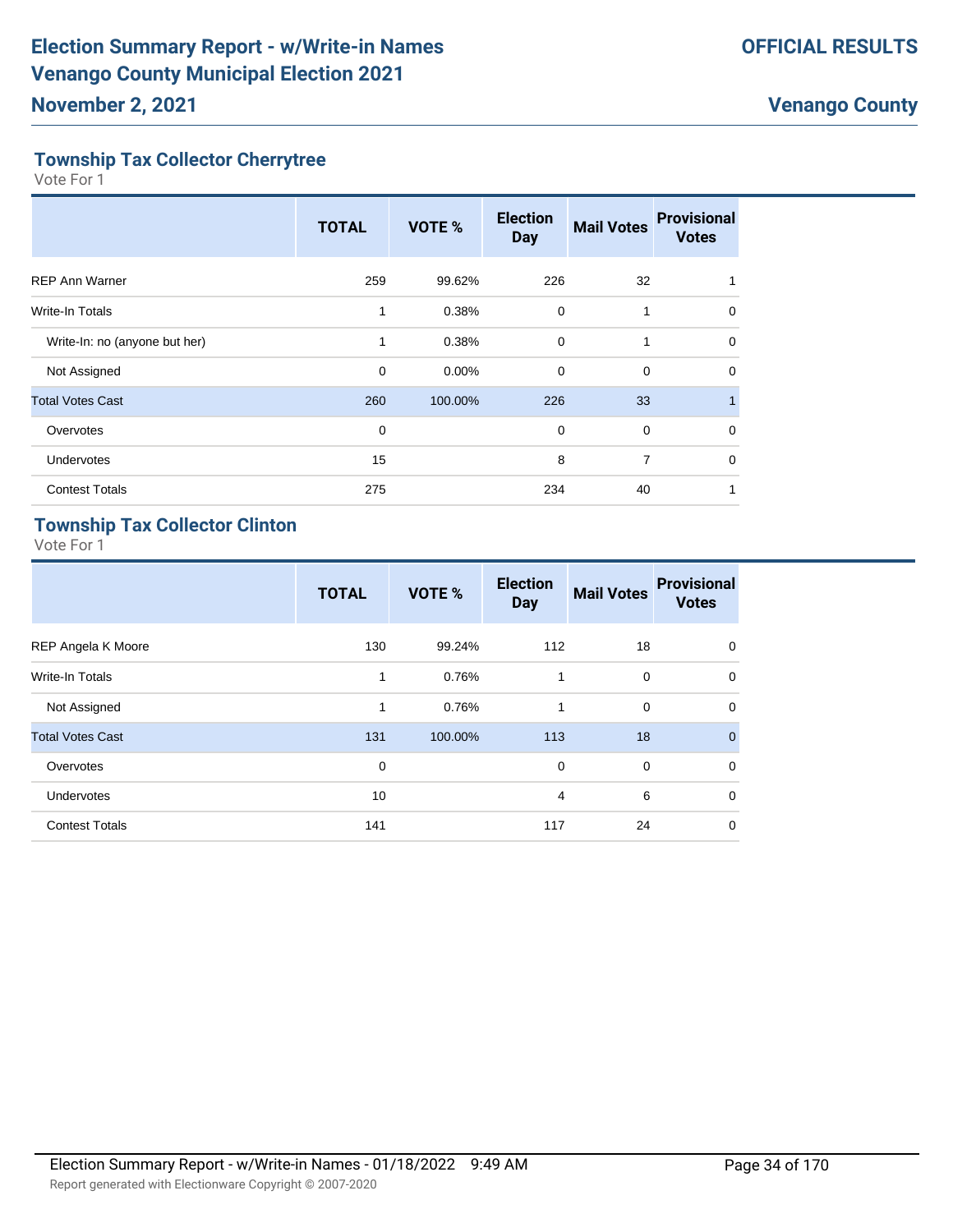# **Township Tax Collector Cornplanter**

|                           | <b>TOTAL</b> | VOTE %  | <b>Election</b><br><b>Day</b> | <b>Mail Votes</b> | <b>Provisional</b><br><b>Votes</b> |
|---------------------------|--------------|---------|-------------------------------|-------------------|------------------------------------|
| REP Joseph D Klapec       | 425          | 98.84%  | 307                           | 117               | 1                                  |
| Write-In Totals           | 5            | 1.16%   | 3                             | 2                 | 0                                  |
| Write-In: Nick Melnick    | 1            | 0.23%   | 1                             | $\mathbf 0$       | $\mathbf 0$                        |
| Write-In: Neal Williams   | 1            | 0.23%   | 1                             | $\mathbf 0$       | 0                                  |
| Write-In: Becky S Klapec  | 1            | 0.23%   | $\mathbf 0$                   | 1                 | $\mathbf 0$                        |
| Write-In: Clarence Tabler | 1            | 0.23%   | 0                             | 1                 | 0                                  |
| Write-In: None            | 1            | 0.23%   | 1                             | $\mathbf 0$       | 0                                  |
| Not Assigned              | $\mathbf 0$  | 0.00%   | 0                             | $\mathbf 0$       | 0                                  |
| <b>Total Votes Cast</b>   | 430          | 100.00% | 310                           | 119               | $\mathbf{1}$                       |
| Overvotes                 | $\mathbf{1}$ |         | 1                             | $\mathbf 0$       | 0                                  |
| Undervotes                | 68           |         | 38                            | 29                | 1                                  |
| <b>Contest Totals</b>     | 499          |         | 349                           | 148               | 2                                  |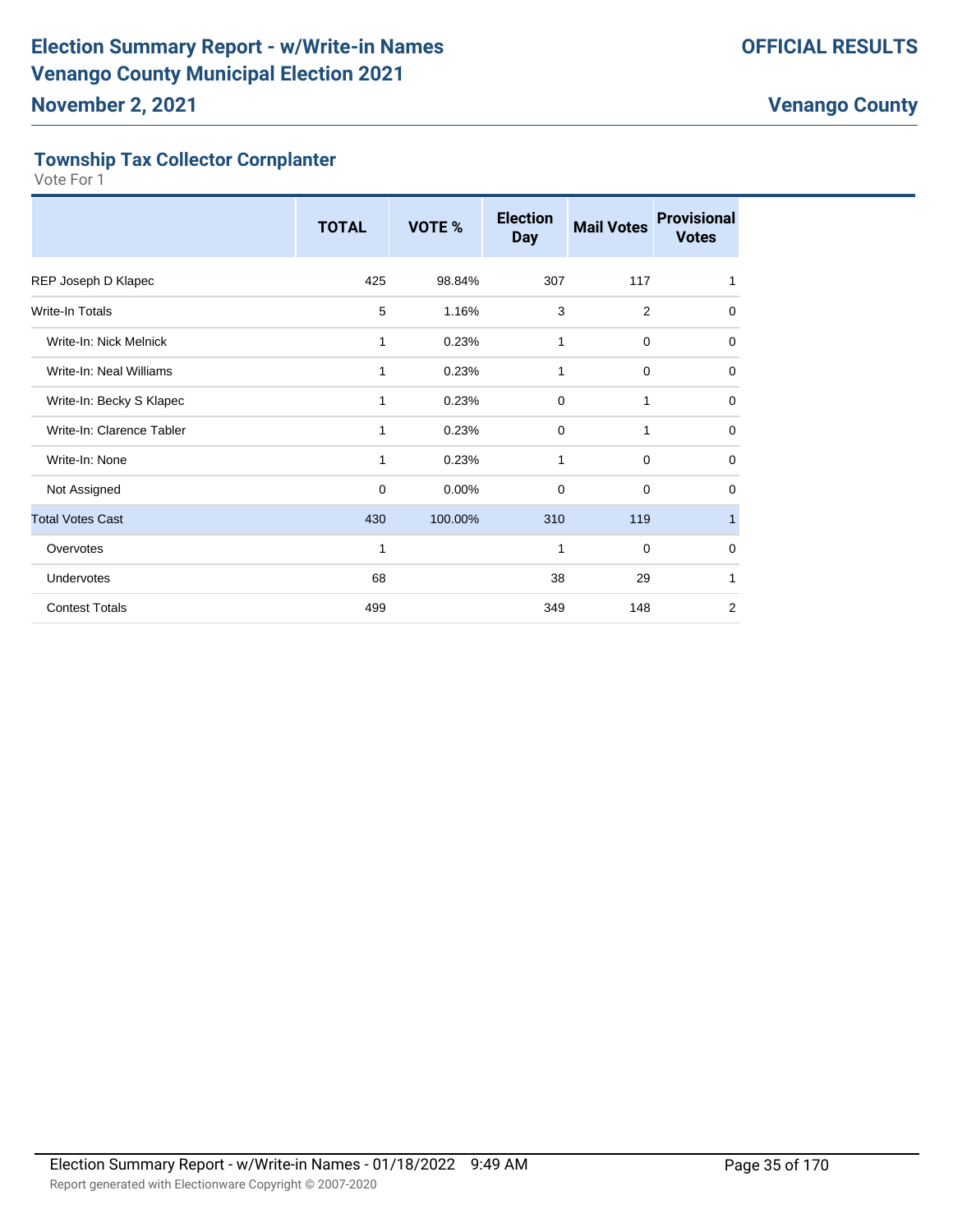# **Township Tax Collector Cranberry**

Vote For 1

|                              | <b>TOTAL</b> | <b>VOTE %</b> | <b>Election</b><br><b>Day</b> | <b>Mail Votes</b> | <b>Provisional</b><br><b>Votes</b> |
|------------------------------|--------------|---------------|-------------------------------|-------------------|------------------------------------|
| <b>DEM/REP Betsy Kellner</b> | 1,090        | 98.73%        | 832                           | 255               | 3                                  |
| Write-In Totals              | 14           | 1.27%         | 12                            | 2                 | 0                                  |
| Write-In: Lisa Groner        | 6            | 0.54%         | 6                             | $\mathbf 0$       | 0                                  |
| Write-In: Someone Smart      | 1            | 0.09%         | 1                             | 0                 | 0                                  |
| Write-In: Jennifer Kennedy   | 1            | 0.09%         | 1                             | 0                 | 0                                  |
| Write-In: Robert T Finch     | 1            | 0.09%         | $\mathbf{1}$                  | $\mathbf 0$       | $\mathbf 0$                        |
| Write-In: Barney Fyfe        | 1            | 0.09%         | 1                             | $\mathbf 0$       | $\mathbf 0$                        |
| Write-In: Monopoly Man       | 1            | 0.09%         | 0                             | 1                 | $\mathbf 0$                        |
| Write-In: Zacchaeus          | 1            | 0.09%         | 1                             | $\mathbf 0$       | 0                                  |
| Not Assigned                 | 2            | 0.18%         | $\mathbf{1}$                  | 1                 | $\mathbf 0$                        |
| <b>Total Votes Cast</b>      | 1,104        | 100.00%       | 844                           | 257               | 3                                  |
| Overvotes                    | 1            |               | 1                             | $\mathbf 0$       | 0                                  |
| Undervotes                   | 95           |               | 68                            | 27                | $\mathbf 0$                        |
| <b>Contest Totals</b>        | 1,200        |               | 913                           | 284               | 3                                  |

# **Township Tax Collector Frenchcreek**

|                          | <b>TOTAL</b> | VOTE %   | <b>Election</b><br><b>Day</b> | <b>Mail Votes</b> | <b>Provisional</b><br><b>Votes</b> |
|--------------------------|--------------|----------|-------------------------------|-------------------|------------------------------------|
| <b>REP Debbie Groger</b> | 291          | 99.66%   | 229                           | 62                | $\mathbf 0$                        |
| <b>Write-In Totals</b>   | 1            | 0.34%    | 1                             | 0                 | $\mathbf 0$                        |
| Write-In: Karen Hawkins  | 1            | 0.34%    | 1                             | $\mathbf 0$       | $\mathbf 0$                        |
| Not Assigned             | 0            | $0.00\%$ | 0                             | $\mathbf 0$       | $\mathbf 0$                        |
| <b>Total Votes Cast</b>  | 292          | 100.00%  | 230                           | 62                | $\overline{0}$                     |
| Overvotes                | 0            |          | $\mathbf 0$                   | $\mathbf 0$       | $\mathbf 0$                        |
| <b>Undervotes</b>        | 29           |          | 15                            | 14                | $\Omega$                           |
| <b>Contest Totals</b>    | 321          |          | 245                           | 76                | $\mathbf 0$                        |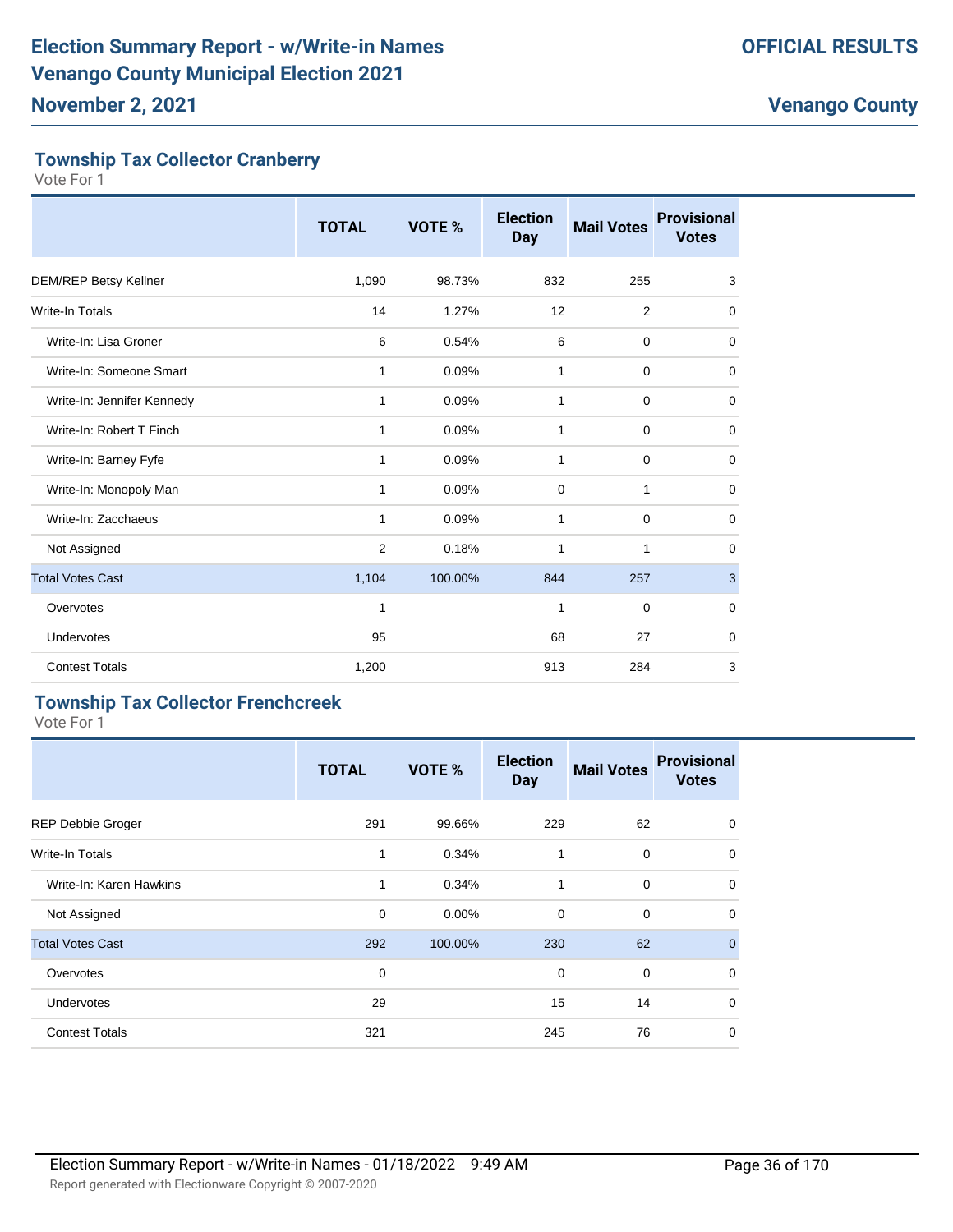#### **Township Tax Collector Irwin**

Vote For 1

|                             | <b>TOTAL</b> | VOTE %   | <b>Election</b><br><b>Day</b> | <b>Mail Votes</b> | <b>Provisional</b><br><b>Votes</b> |
|-----------------------------|--------------|----------|-------------------------------|-------------------|------------------------------------|
| <b>REP Susan K Stallard</b> | 291          | 100.00%  | 244                           | 47                | 0                                  |
| <b>Write-In Totals</b>      | 0            | $0.00\%$ | $\mathbf 0$                   | 0                 | 0                                  |
| Not Assigned                | 0            | $0.00\%$ | $\mathbf 0$                   | $\mathbf 0$       | $\mathbf 0$                        |
| <b>Total Votes Cast</b>     | 291          | 100.00%  | 244                           | 47                | $\mathbf{0}$                       |
| Overvotes                   | 0            |          | $\mathbf 0$                   | $\mathbf 0$       | $\Omega$                           |
| <b>Undervotes</b>           | 13           |          | 10                            | 3                 | $\mathbf 0$                        |
| <b>Contest Totals</b>       | 304          |          | 254                           | 50                | 0                                  |

#### **Township Tax Collector Jackson**

|                             | <b>TOTAL</b> | VOTE %  | <b>Election</b><br><b>Day</b> | <b>Mail Votes</b> | <b>Provisional</b><br><b>Votes</b> |
|-----------------------------|--------------|---------|-------------------------------|-------------------|------------------------------------|
| <b>REP Debbie M Shields</b> | 232          | 99.57%  | 208                           | 23                |                                    |
| <b>Write-In Totals</b>      | 1            | 0.43%   | 0                             | 1                 | $\mathbf 0$                        |
| Not Assigned                | $\mathbf{1}$ | 0.43%   | 0                             | 1                 | $\mathbf 0$                        |
| <b>Total Votes Cast</b>     | 233          | 100.00% | 208                           | 24                | 1                                  |
| Overvotes                   | $\mathbf 0$  |         | $\mathbf 0$                   | $\Omega$          | $\mathbf 0$                        |
| <b>Undervotes</b>           | 8            |         | 6                             | 2                 | $\mathbf 0$                        |
| <b>Contest Totals</b>       | 241          |         | 214                           | 26                | 1                                  |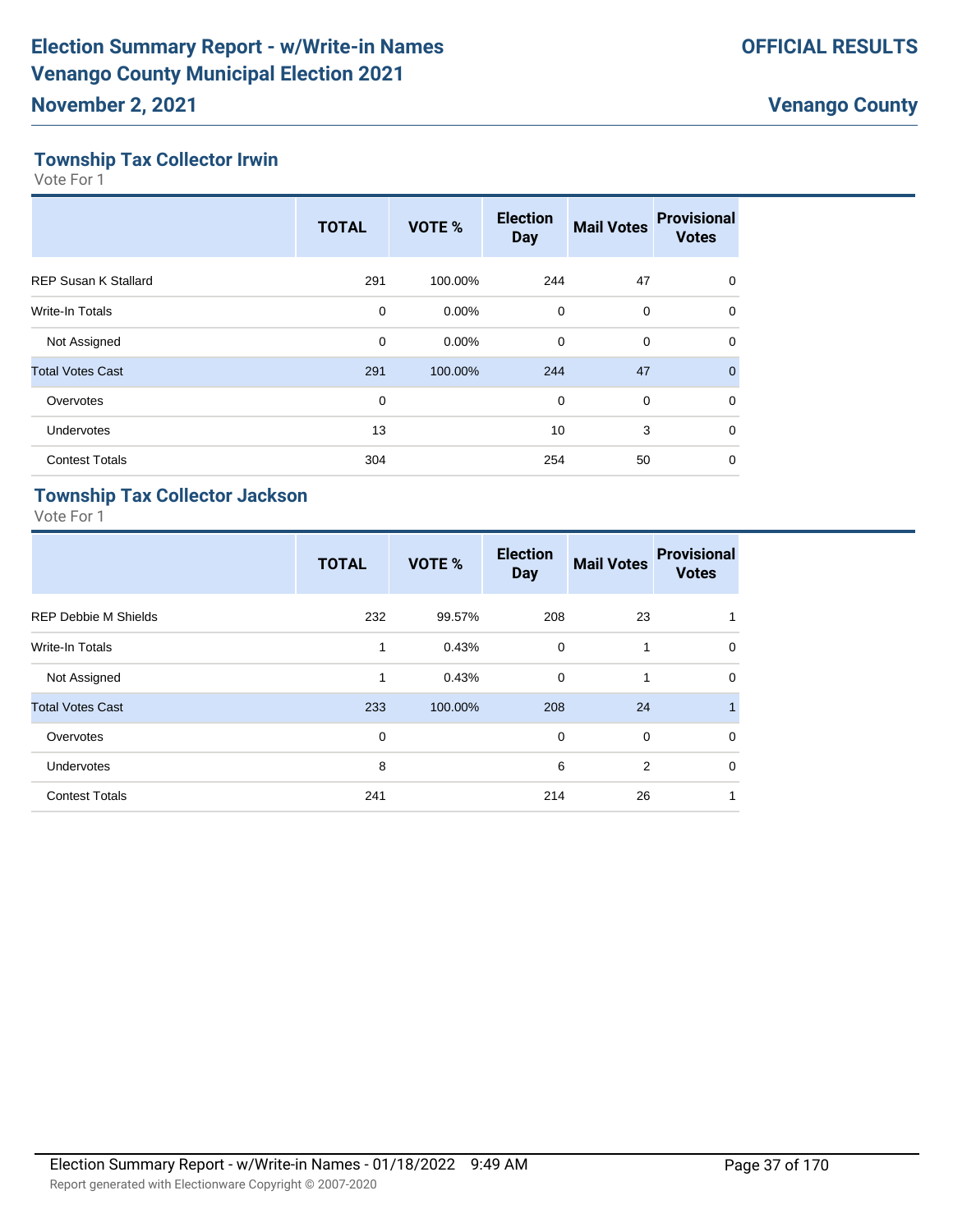#### **Township Tax Collector Mineral**

|                                  | <b>TOTAL</b> | VOTE %   | <b>Election</b><br><b>Day</b> | <b>Mail Votes</b> | <b>Provisional</b><br><b>Votes</b> |
|----------------------------------|--------------|----------|-------------------------------|-------------------|------------------------------------|
| No Candidate Filed               | $\mathbf 0$  | $0.00\%$ | $\mathbf 0$                   | $\mathbf 0$       | $\mathbf 0$                        |
| <b>Write-In Totals</b>           | 8            | 100.00%  | 5                             | 3                 | $\mathbf 0$                        |
| Write-In: Nadena Wheeler         | 2            | 25.00%   | 0                             | 2                 | $\mathbf 0$                        |
| Write-In: Faye Woods             | 2            | 25.00%   | 2                             | $\mathbf 0$       | $\mathbf 0$                        |
| Write-In: Ann Clark              | 1            | 12.50%   | 1                             | $\mathbf 0$       | $\mathbf 0$                        |
| Write-In: Lisa Hugus             | 1            | 12.50%   | 1                             | $\mathbf 0$       | $\mathbf 0$                        |
| Write-In: Judy Wheeler           | 1            | 12.50%   | 1                             | 0                 | 0                                  |
| Write-In: Patricia Shingledecker | 1            | 12.50%   | $\mathbf 0$                   | $\mathbf{1}$      | $\mathbf 0$                        |
| Not Assigned                     | 0            | 0.00%    | 0                             | 0                 | 0                                  |
| <b>Total Votes Cast</b>          | 8            | 100.00%  | 5                             | 3                 | $\mathbf 0$                        |
| Overvotes                        | $\mathbf 0$  |          | 0                             | $\mathbf 0$       | $\mathbf 0$                        |
| Undervotes                       | 126          |          | 110                           | 15                | 1                                  |
| <b>Contest Totals</b>            | 134          |          | 115                           | 18                | 1                                  |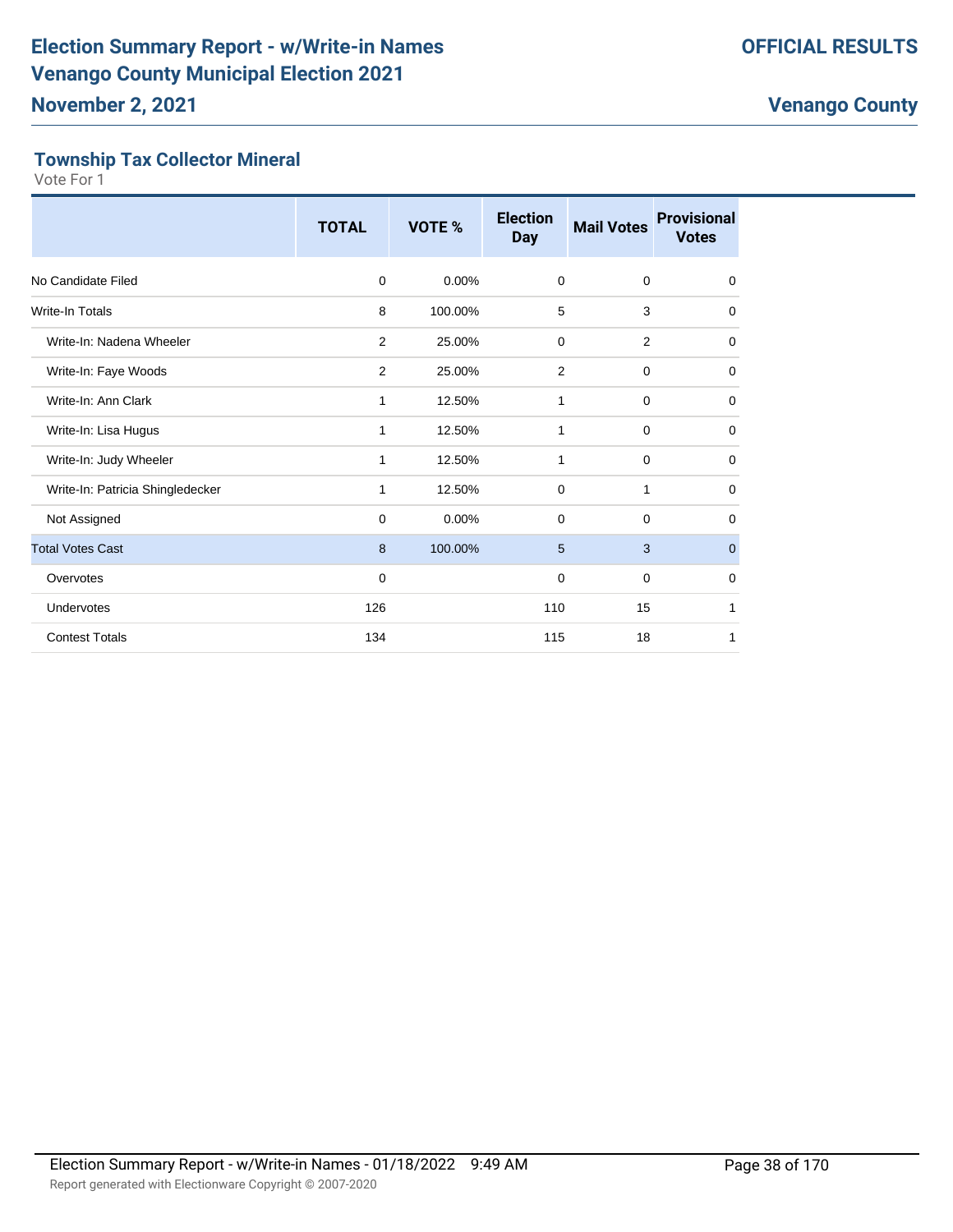#### **Township Tax Collector Oakland**

Vote For 1

|                            | <b>TOTAL</b>   | VOTE %   | <b>Election</b><br><b>Day</b> | <b>Mail Votes</b> | <b>Provisional</b><br><b>Votes</b> |
|----------------------------|----------------|----------|-------------------------------|-------------------|------------------------------------|
| DEM/REP Jeffrey Rishel     | 434            | 98.41%   | 377                           | 57                | 0                                  |
| <b>Write-In Totals</b>     | 7              | 1.59%    | $\overline{7}$                | $\mathbf 0$       | 0                                  |
| Write-In: Barb Thomas      | $\overline{2}$ | 0.45%    | 2                             | $\mathbf 0$       | 0                                  |
| Write-In: Lawrence Sterner | 1              | 0.23%    | 1                             | $\mathbf 0$       | $\mathbf 0$                        |
| Write-In: Larry Horn       | 1              | 0.23%    | 1                             | $\mathbf 0$       | $\mathbf 0$                        |
| Write-In: Glenn Speer      | 1              | 0.23%    | 1                             | $\mathbf 0$       | $\mathbf 0$                        |
| Write-In: Terri Lee Weber  | 1              | 0.23%    | 1                             | 0                 | 0                                  |
| Write-In: Michelle Horn    | 1              | 0.23%    | $\mathbf{1}$                  | $\mathbf 0$       | $\mathbf 0$                        |
| Not Assigned               | $\mathbf 0$    | $0.00\%$ | 0                             | $\mathbf 0$       | 0                                  |
| <b>Total Votes Cast</b>    | 441            | 100.00%  | 384                           | 57                | $\mathbf{0}$                       |
| Overvotes                  | $\mathbf 0$    |          | 0                             | $\mathbf 0$       | $\mathbf 0$                        |
| Undervotes                 | 18             |          | 14                            | $\overline{4}$    | $\mathbf 0$                        |
| <b>Contest Totals</b>      | 459            |          | 398                           | 61                | 0                                  |

#### **Township Tax Collector Oilcreek**

|                                      | <b>TOTAL</b> | VOTE %  | <b>Election</b><br><b>Day</b> | <b>Mail Votes</b> | <b>Provisional</b><br><b>Votes</b> |
|--------------------------------------|--------------|---------|-------------------------------|-------------------|------------------------------------|
| <b>REP Ellen G Shulin-Rutherford</b> | 166          | 98.81%  | 144                           | 22                | $\mathbf 0$                        |
| <b>Write-In Totals</b>               | 2            | 1.19%   | 2                             | $\mathbf 0$       | $\mathbf 0$                        |
| Write-In: Gordon Cook                | $\mathbf{1}$ | 0.60%   | 1                             | $\mathbf 0$       | $\mathbf 0$                        |
| Not Assigned                         | 1            | 0.60%   | 1                             | $\mathbf 0$       | $\mathbf 0$                        |
| <b>Total Votes Cast</b>              | 168          | 100.00% | 146                           | 22                | $\overline{0}$                     |
| Overvotes                            | 0            |         | $\mathbf 0$                   | $\mathbf 0$       | $\mathbf 0$                        |
| <b>Undervotes</b>                    | 14           |         | 5                             | 9                 | $\mathbf 0$                        |
| <b>Contest Totals</b>                | 182          |         | 151                           | 31                | $\mathbf 0$                        |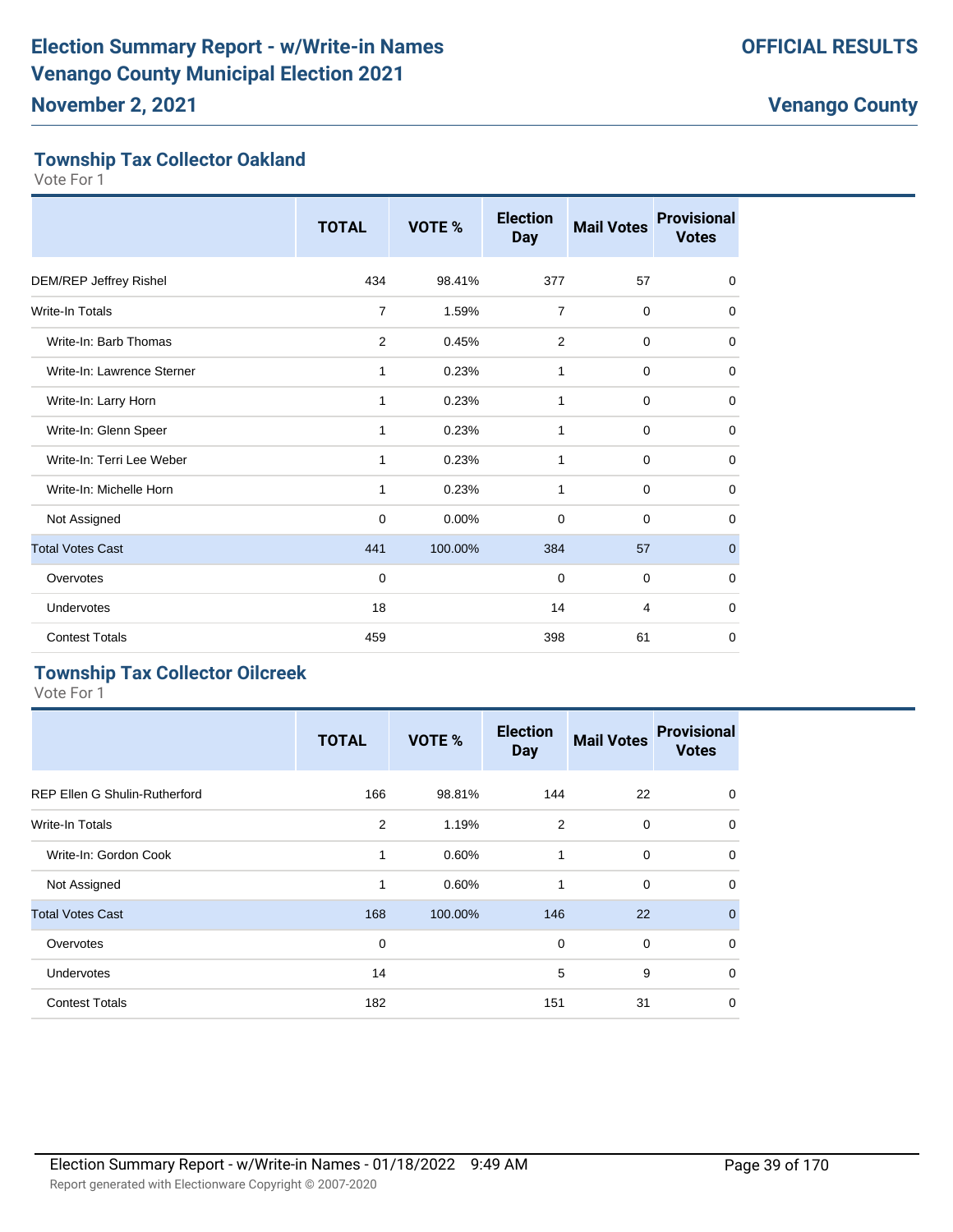#### **Township Tax Collector Pinegrove**

Vote For 1

|                                | <b>TOTAL</b> | VOTE %  | <b>Election</b><br><b>Day</b> | <b>Mail Votes</b> | <b>Provisional</b><br><b>Votes</b> |
|--------------------------------|--------------|---------|-------------------------------|-------------------|------------------------------------|
| DEM/REP Susan G Fox            | 251          | 98.82%  | 218                           | 33                | $\Omega$                           |
| <b>Write-In Totals</b>         | 3            | 1.18%   | 3                             | 0                 | 0                                  |
| Write-In: Vernon Brown         | 1            | 0.39%   | 1                             | $\mathbf 0$       | 0                                  |
| Write-In: Lindsey Fenstermaker | 1            | 0.39%   | 1                             | $\mathbf 0$       | $\Omega$                           |
| Not Assigned                   | 1            | 0.39%   | 1                             | 0                 | 0                                  |
| <b>Total Votes Cast</b>        | 254          | 100.00% | 221                           | 33                | $\mathbf{0}$                       |
| Overvotes                      | $\mathbf 0$  |         | 0                             | $\mathbf 0$       | $\Omega$                           |
| <b>Undervotes</b>              | 13           |         | 9                             | 3                 | 1                                  |
| <b>Contest Totals</b>          | 267          |         | 230                           | 36                |                                    |

#### **Township Tax Collector Plum**

|                          | <b>TOTAL</b>   | <b>VOTE %</b> | <b>Election</b><br><b>Day</b> | <b>Mail Votes</b> | <b>Provisional</b><br><b>Votes</b> |
|--------------------------|----------------|---------------|-------------------------------|-------------------|------------------------------------|
| <b>REP Pearl M Cook</b>  | 193            | 97.97%        | 170                           | 23                | $\mathbf 0$                        |
| Write-In Totals          | $\overline{4}$ | 2.03%         | 2                             | 2                 | $\mathbf 0$                        |
| Write-In: Sarah Urey     | 2              | 1.02%         | 2                             | $\mathbf 0$       | $\mathbf 0$                        |
| Write-In: Cynthia L Cook | 2              | 1.02%         | $\mathbf 0$                   | 2                 | $\mathbf 0$                        |
| Not Assigned             | $\mathbf 0$    | 0.00%         | $\mathbf 0$                   | $\mathbf 0$       | $\mathbf 0$                        |
| <b>Total Votes Cast</b>  | 197            | 100.00%       | 172                           | 25                | $\overline{0}$                     |
| Overvotes                | $\mathbf 0$    |               | $\mathbf 0$                   | $\mathbf 0$       | $\mathbf 0$                        |
| <b>Undervotes</b>        | 14             |               | 5                             | 9                 | $\mathbf 0$                        |
| <b>Contest Totals</b>    | 211            |               | 177                           | 34                | $\mathbf 0$                        |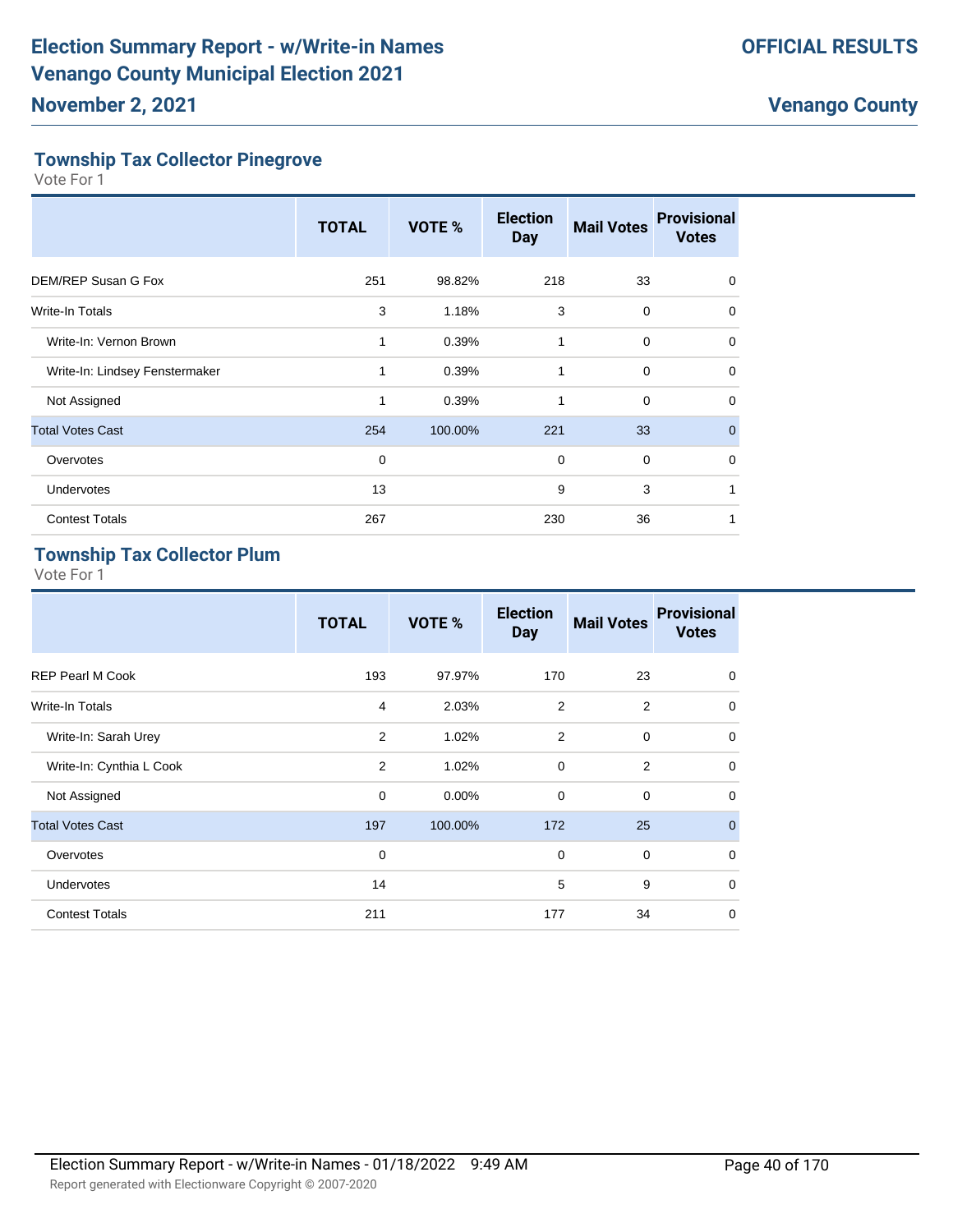#### **Township Tax Collector President**

|                               | <b>TOTAL</b>   | VOTE %  | <b>Election</b><br><b>Day</b> | <b>Mail Votes</b> | <b>Provisional</b><br><b>Votes</b> |
|-------------------------------|----------------|---------|-------------------------------|-------------------|------------------------------------|
| <b>REP Brandy Sue Bromley</b> | 120            | 93.02%  | 92                            | 27                | 1                                  |
| <b>Write-In Totals</b>        | 9              | 6.98%   | 6                             | 3                 | 0                                  |
| Write-In: Nancy Guth          | 2              | 1.55%   | 2                             | $\mathbf 0$       | 0                                  |
| Write-In: Melinda Bailey      | $\overline{2}$ | 1.55%   | $\overline{2}$                | $\mathbf 0$       | $\mathbf 0$                        |
| Write-In: Milinda Bailey      | 1              | 0.78%   | 1                             | 0                 | $\mathbf 0$                        |
| Write-In: Cherie Wessel       | 1              | 0.78%   | $\mathbf{1}$                  | $\mathbf 0$       | $\mathbf 0$                        |
| Write-In: Suzann Reinsel      | 1              | 0.78%   | $\mathbf 0$                   | 1                 | $\mathbf 0$                        |
| Write-In: James W Meagher Sr  | 1              | 0.78%   | 0                             | 1                 | $\mathbf 0$                        |
| Write-In: Vicki Stubler       | 1              | 0.78%   | 0                             | 1                 | $\mathbf 0$                        |
| Not Assigned                  | $\mathbf 0$    | 0.00%   | $\mathbf 0$                   | 0                 | 0                                  |
| <b>Total Votes Cast</b>       | 129            | 100.00% | 98                            | 30                | $\mathbf{1}$                       |
| Overvotes                     | 0              |         | $\mathbf 0$                   | 0                 | $\mathbf 0$                        |
| Undervotes                    | 28             |         | 16                            | 11                | 1                                  |
| <b>Contest Totals</b>         | 157            |         | 114                           | 41                | $\overline{2}$                     |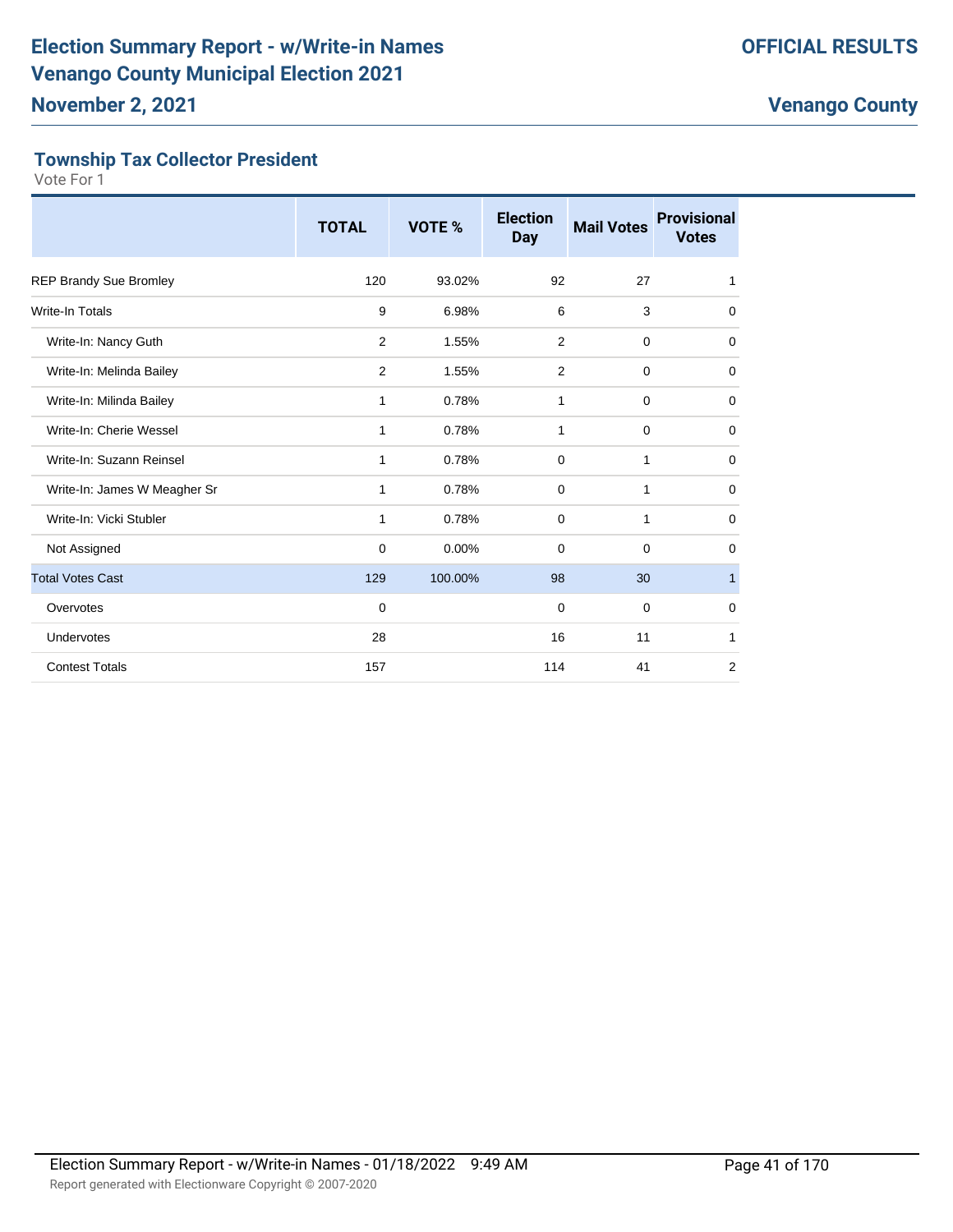#### **Township Tax Collector Richland**

Vote For 1

|                              | <b>TOTAL</b>   | VOTE %  | <b>Election</b><br>Day | <b>Mail Votes</b> | <b>Provisional</b><br><b>Votes</b> |
|------------------------------|----------------|---------|------------------------|-------------------|------------------------------------|
| No Candidate Filed           | $\mathbf 0$    | 0.00%   | $\mathbf 0$            | $\mathbf 0$       | $\mathbf 0$                        |
| <b>Write-In Totals</b>       | 60             | 100.00% | 59                     | 1                 | $\mathbf 0$                        |
| Write-In: Ronald D Kerlin    | 21             | 35.00%  | 21                     | $\mathbf 0$       | $\mathbf 0$                        |
| Write-In: Ronald Kerlin      | 14             | 23.33%  | 14                     | $\mathbf 0$       | $\mathbf 0$                        |
| Write-In: Stacy Saylor       | 11             | 18.33%  | 11                     | $\mathbf 0$       | $\mathbf 0$                        |
| Write-In: Ron Kerlin         | 4              | 6.67%   | 4                      | $\mathbf 0$       | $\mathbf 0$                        |
| Write-In: Michelle McQuiston | 2              | 3.33%   | 2                      | $\mathbf 0$       | 0                                  |
| Write-In: Terri B Renfrew    | $\overline{2}$ | 3.33%   | 1                      | 1                 | $\mathbf 0$                        |
| Write-In: Michele McQuiston  | 1              | 1.67%   | 1                      | $\mathbf 0$       | 0                                  |
| Write-In: Kerlin             | $\mathbf{1}$   | 1.67%   | $\mathbf{1}$           | $\mathbf 0$       | $\mathbf 0$                        |
| Write-In: Stacy L Saylor     | $\mathbf{1}$   | 1.67%   | 1                      | $\mathbf 0$       | $\mathbf 0$                        |
| Write-In: Ronald B Kerlin    | 1              | 1.67%   | 1                      | $\mathbf 0$       | $\mathbf 0$                        |
| Not Assigned                 | 2              | 3.33%   | $\overline{2}$         | $\mathbf 0$       | $\mathbf 0$                        |
| <b>Total Votes Cast</b>      | 60             | 100.00% | 59                     | $\mathbf{1}$      | $\mathbf{0}$                       |
| Overvotes                    | $\mathbf 0$    |         | 0                      | $\mathbf 0$       | 0                                  |
| Undervotes                   | 111            |         | 94                     | 17                | 0                                  |
| <b>Contest Totals</b>        | 171            |         | 153                    | 18                | 0                                  |

#### **Township Tax Collector Rockland**

|                         | <b>TOTAL</b> | VOTE %  | <b>Election</b><br><b>Day</b> | <b>Mail Votes</b> | <b>Provisional</b><br><b>Votes</b> |
|-------------------------|--------------|---------|-------------------------------|-------------------|------------------------------------|
| REP Linda R Taylor      | 258          | 99.61%  | 200                           | 58                | $\mathbf 0$                        |
| Write-In Totals         | 1            | 0.39%   | 0                             | 1                 | $\mathbf 0$                        |
| Write-In: Jane Ritchey  | 1            | 0.39%   | $\mathbf 0$                   | 1                 | $\mathbf 0$                        |
| Not Assigned            | $\mathbf 0$  | 0.00%   | 0                             | $\mathbf 0$       | $\mathbf 0$                        |
| <b>Total Votes Cast</b> | 259          | 100.00% | 200                           | 59                | $\mathbf{0}$                       |
| Overvotes               | $\mathbf 0$  |         | $\mathbf 0$                   | $\mathbf 0$       | $\mathbf 0$                        |
| Undervotes              | 11           |         | 4                             | $\overline{7}$    | $\mathbf 0$                        |
| <b>Contest Totals</b>   | 270          |         | 204                           | 66                | 0                                  |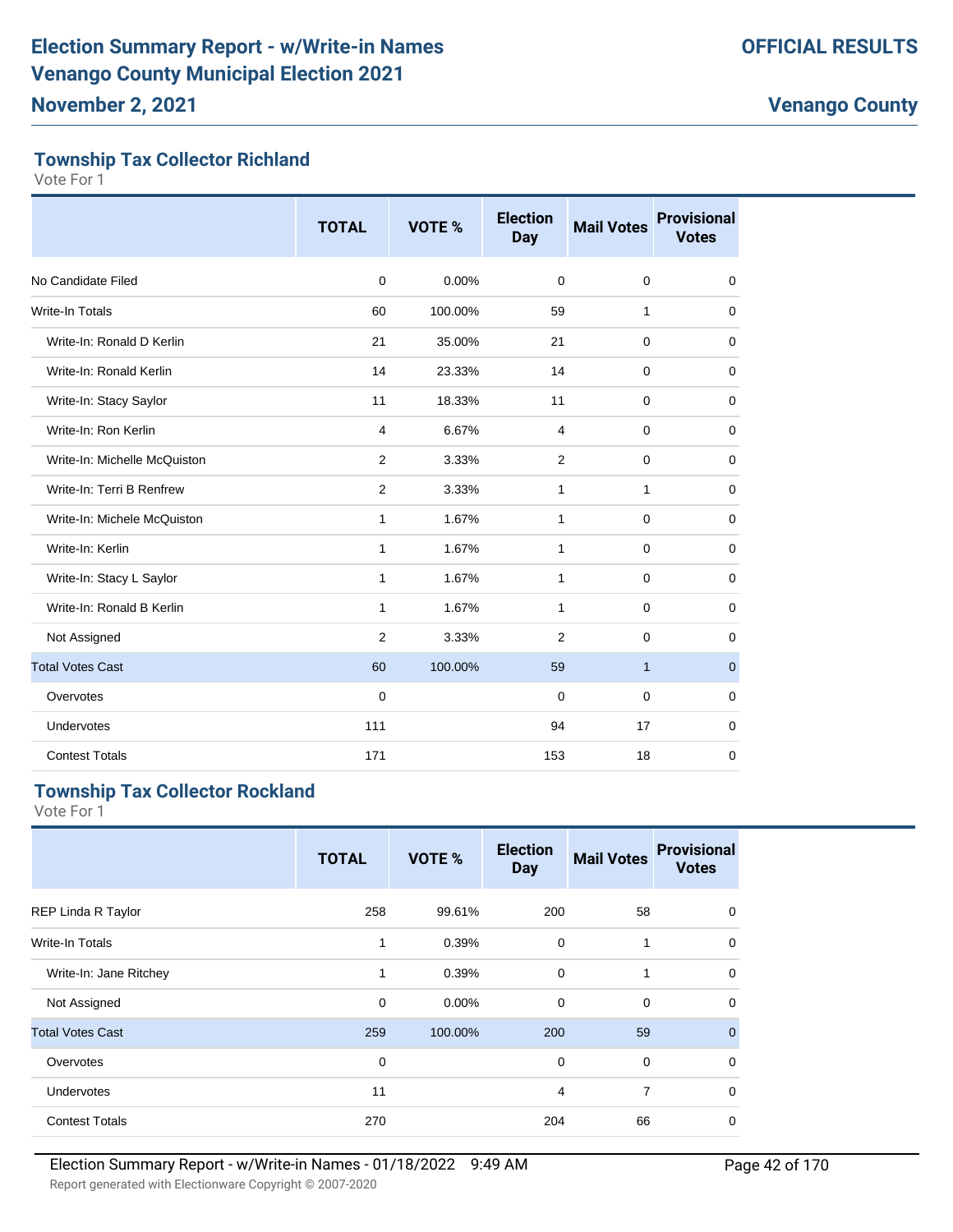#### **Township Tax Collector Sandycreek**

|                                    | <b>TOTAL</b>   | VOTE %  | <b>Election</b><br><b>Day</b> | <b>Mail Votes</b> | <b>Provisional</b><br><b>Votes</b> |
|------------------------------------|----------------|---------|-------------------------------|-------------------|------------------------------------|
| <b>REP Bonnie K Sharrer</b>        | 191            | 75.20%  | 139                           | 52                | 0                                  |
| Write-In Totals                    | 63             | 24.80%  | 52                            | 10                | 1                                  |
| Write-In: Arielle Russell          | 35             | 13.78%  | 26                            | 8                 | 1                                  |
| Write-In: Kathy Cochran            | 3              | 1.18%   | 3                             | $\mathbf 0$       | 0                                  |
| Write-In: A Russell                | 2              | 0.79%   | 2                             | 0                 | 0                                  |
| Write-In: Amy Richey               | 2              | 0.79%   | 2                             | 0                 | 0                                  |
| Write-In: Ariel Russell            | $\overline{2}$ | 0.79%   | 2                             | 0                 | 0                                  |
| Write-In: Wendy Pheneworth         | 1              | 0.39%   | $\mathbf{1}$                  | 0                 | 0                                  |
| Write-In: Ariell Marshall          | $\mathbf{1}$   | 0.39%   | $\mathbf{1}$                  | 0                 | 0                                  |
| Write-In: Aireil Russell           | $\mathbf{1}$   | 0.39%   | $\mathbf{1}$                  | $\mathbf 0$       | 0                                  |
| Write-In: Arial Russell            | 1              | 0.39%   | $\mathbf{1}$                  | 0                 | 0                                  |
| Write-In: Arella Russell           | $\mathbf{1}$   | 0.39%   | $\mathbf{1}$                  | 0                 | 0                                  |
| Write-In: Judy Cochran             | $\mathbf{1}$   | 0.39%   | 0                             | $\mathbf{1}$      | 0                                  |
| Write-In: Kit K Woods              | 1              | 0.39%   | $\mathbf{1}$                  | 0                 | 0                                  |
| Write-In: Becky Hines              | $\mathbf{1}$   | 0.39%   | 0                             | $\mathbf{1}$      | 0                                  |
| Write-In: Russell                  | $\mathbf{1}$   | 0.39%   | $\mathbf{1}$                  | $\mathbf 0$       | 0                                  |
| Write-In: Michelle Roxberry        | 1              | 0.39%   | $\mathbf{1}$                  | 0                 | 0                                  |
| Write-In: Autumn Russell           | 1              | 0.39%   | 1                             | 0                 | 0                                  |
| Write-In: Areilla Russel           | $\mathbf{1}$   | 0.39%   | $\mathbf{1}$                  | $\mathbf 0$       | 0                                  |
| Write-In: Aerial Russell           | 1              | 0.39%   | $\mathbf{1}$                  | 0                 | 0                                  |
| Write-In: Aerian Russle            | 1              | 0.39%   | 1                             | 0                 | 0                                  |
| Write-In: Aerrial Russel           | 1              | 0.39%   | $\mathbf 1$                   | $\pmb{0}$         | $\pmb{0}$                          |
| Write-In: Ariella Russel           | $\mathbf{1}$   | 0.39%   | 1                             | $\mathsf 0$       | 0                                  |
| Write-In: Bonnie Myers             | $\mathbf{1}$   | 0.39%   | 1                             | $\pmb{0}$         | 0                                  |
| Write-In: Current Acting Collector | $\mathbf{1}$   | 0.39%   | $\mathbf{1}$                  | $\mathsf 0$       | 0                                  |
| Not Assigned                       | 1              | 0.39%   | 1                             | $\pmb{0}$         | 0                                  |
| <b>Total Votes Cast</b>            | 254            | 100.00% | 191                           | 62                | $\mathbf{1}$                       |
| Overvotes                          | $\mathbf 0$    |         | $\mathsf 0$                   | $\pmb{0}$         | 0                                  |
| Undervotes                         | 259            |         | 179                           | 80                | $\pmb{0}$                          |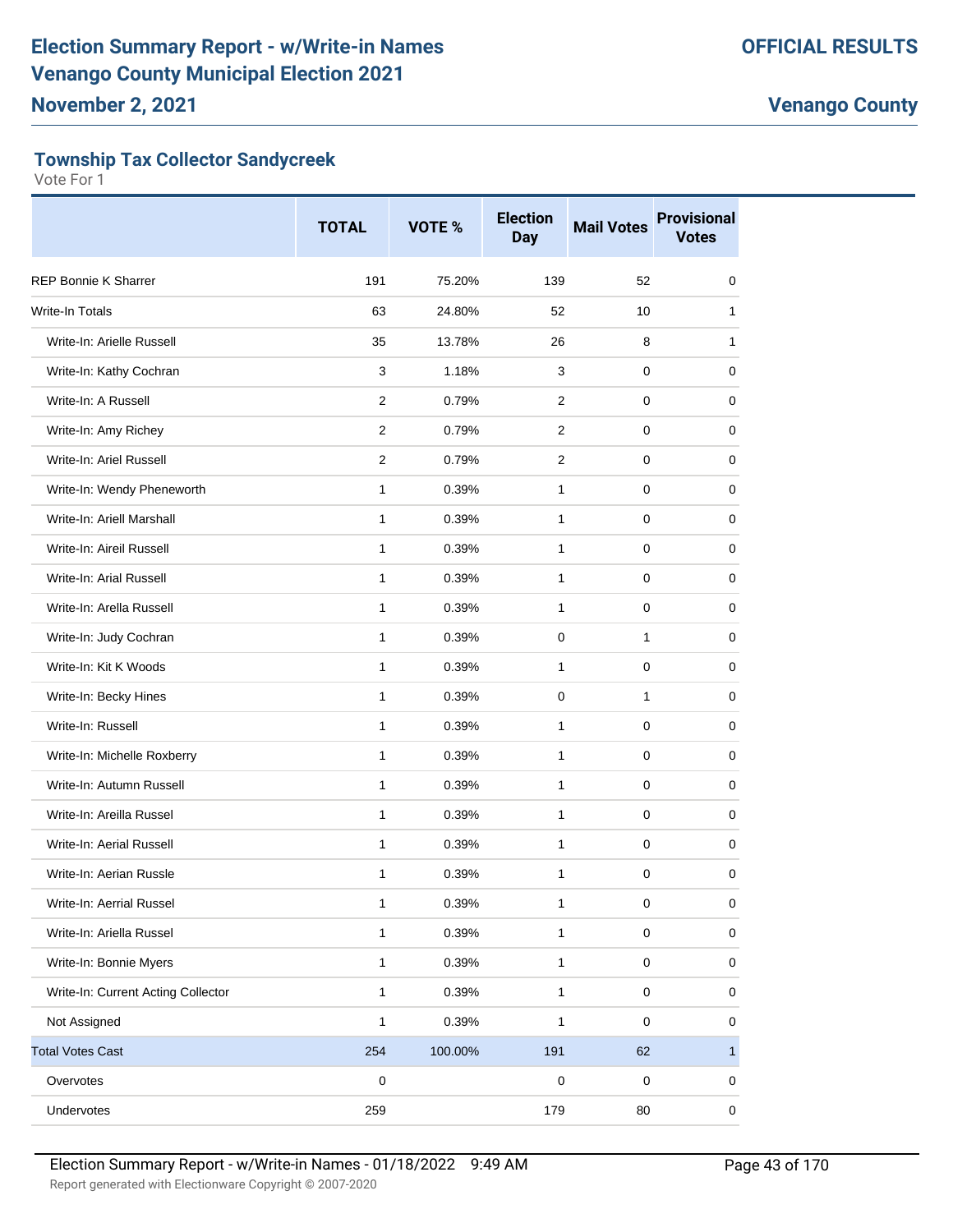#### **Township Tax Collector Sandycreek**

Vote For 1

|                | <b>TOTAL</b> | VOTE % | <b>Election</b><br>Day |     | Mail Votes<br>Votes |
|----------------|--------------|--------|------------------------|-----|---------------------|
| Contest Totals | 513          |        | 370                    | 142 |                     |

#### **Township Tax Collector Scrubgrass**

Vote For 1

|                         | <b>TOTAL</b> | VOTE %   | <b>Election</b><br><b>Day</b> | <b>Mail Votes</b> | <b>Provisional</b><br><b>Votes</b> |
|-------------------------|--------------|----------|-------------------------------|-------------------|------------------------------------|
| DEM Betty C Lawson      | 137          | 97.86%   | 109                           | 27                | 1                                  |
| <b>Write-In Totals</b>  | 3            | 2.14%    | 3                             | $\mathbf 0$       | $\Omega$                           |
| Write-In: Robert Hovis  | 1            | 0.71%    | 1                             | 0                 | 0                                  |
| Write-In: Vicki Mohler  | 1            | 0.71%    | 1                             | $\mathbf 0$       | $\mathbf 0$                        |
| Write-In: Marty Best    | 1            | 0.71%    | $\mathbf{1}$                  | $\mathbf 0$       | 0                                  |
| Not Assigned            | $\mathbf 0$  | $0.00\%$ | $\mathbf 0$                   | $\mathbf 0$       | 0                                  |
| <b>Total Votes Cast</b> | 140          | 100.00%  | 112                           | 27                | $\mathbf{1}$                       |
| Overvotes               | $\mathbf 0$  |          | $\mathbf 0$                   | $\mathbf 0$       | $\mathbf 0$                        |
| <b>Undervotes</b>       | 38           |          | 33                            | 5                 | 0                                  |
| <b>Contest Totals</b>   | 178          |          | 145                           | 32                | 1                                  |

#### **Township Tax Collector Victory**

|                               | <b>TOTAL</b> | <b>VOTE %</b> | <b>Election</b><br><b>Day</b> | <b>Mail Votes</b> | <b>Provisional</b><br><b>Votes</b> |
|-------------------------------|--------------|---------------|-------------------------------|-------------------|------------------------------------|
| <b>REP Charlene A Hazlett</b> | 85           | 100.00%       | 74                            | 10                |                                    |
| Write-In Totals               | 0            | $0.00\%$      | 0                             | 0                 | $\mathbf 0$                        |
| Not Assigned                  | 0            | $0.00\%$      | 0                             | $\mathbf 0$       | $\mathbf 0$                        |
| <b>Total Votes Cast</b>       | 85           | 100.00%       | 74                            | 10                | 1                                  |
| Overvotes                     | 0            |               | 0                             | $\mathbf 0$       | $\Omega$                           |
| Undervotes                    | 9            |               | 3                             | 6                 | $\Omega$                           |
| <b>Contest Totals</b>         | 94           |               | 77                            | 16                | 1                                  |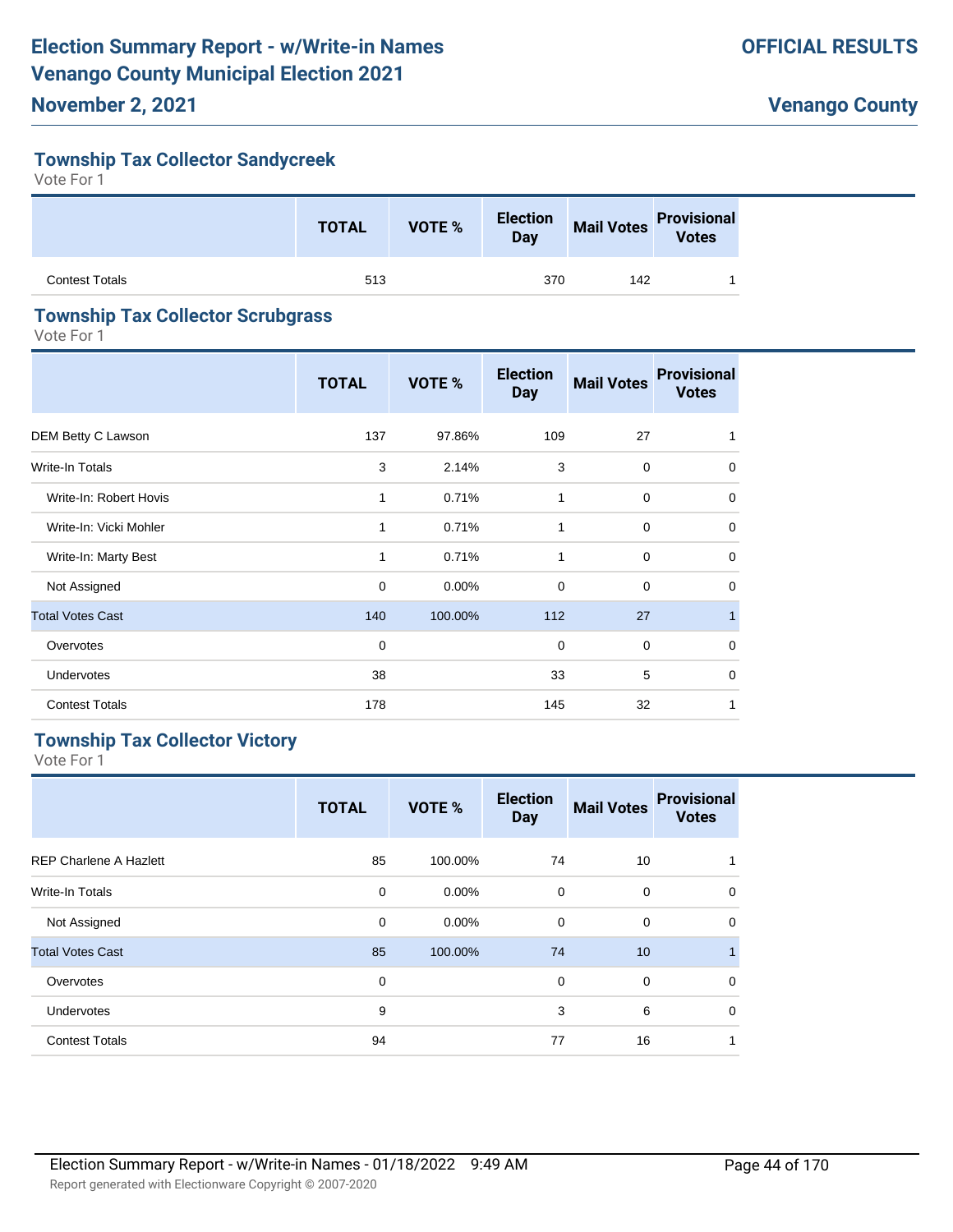#### **Township Auditor T6 Canal**

|                         | <b>TOTAL</b>   | VOTE %  | <b>Election</b><br><b>Day</b> | <b>Mail Votes</b> | <b>Provisional</b><br><b>Votes</b> |
|-------------------------|----------------|---------|-------------------------------|-------------------|------------------------------------|
| <b>DEM Brenda Glenn</b> | 133            | 98.52%  | 102                           | 31                | $\mathbf 0$                        |
| <b>Write-In Totals</b>  | $\overline{2}$ | 1.48%   | $\overline{2}$                | $\mathbf 0$       | $\mathbf 0$                        |
| Write-In: Mickey Mouse  | 1              | 0.74%   | 1                             | $\mathbf 0$       | $\Omega$                           |
| Not Assigned            | 1              | 0.74%   | 1                             | $\mathbf 0$       | $\Omega$                           |
| <b>Total Votes Cast</b> | 135            | 100.00% | 104                           | 31                | $\mathbf{0}$                       |
| Overvotes               | $\mathbf 0$    |         | 0                             | $\mathbf 0$       | $\Omega$                           |
| <b>Undervotes</b>       | 44             |         | 42                            | $\overline{2}$    | 0                                  |
| <b>Contest Totals</b>   | 179            |         | 146                           | 33                | $\mathbf 0$                        |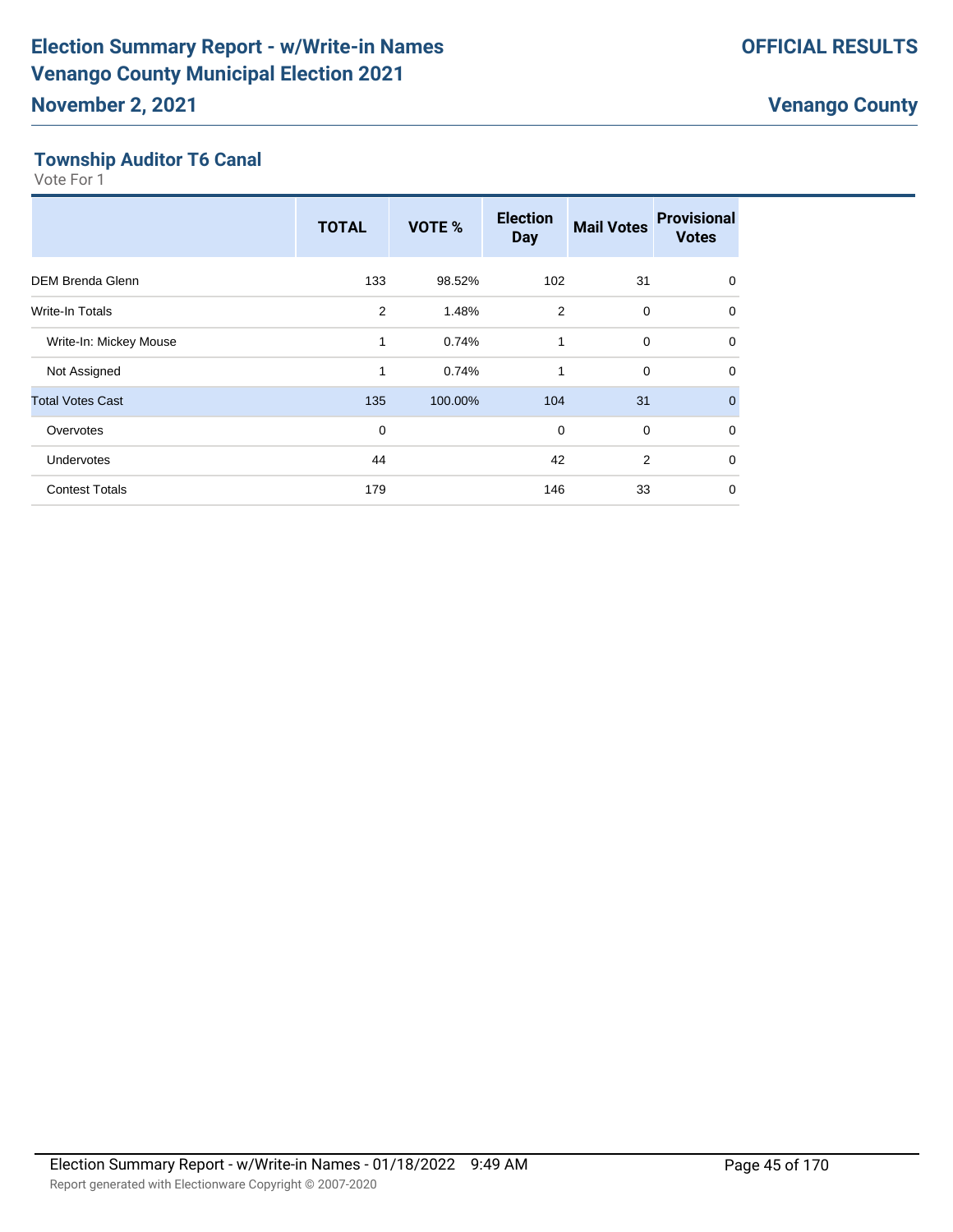#### **Township Auditor T6 Cherrytree**

|                                    | <b>TOTAL</b>   | <b>VOTE %</b> | <b>Election</b><br><b>Day</b> | <b>Mail Votes</b> | <b>Provisional</b><br><b>Votes</b> |
|------------------------------------|----------------|---------------|-------------------------------|-------------------|------------------------------------|
| No Candidate Filed                 | 0              | 0.00%         | $\mathbf 0$                   | $\pmb{0}$         | $\mathbf 0$                        |
| <b>Write-In Totals</b>             | 18             | 100.00%       | 12                            | 5                 | 1                                  |
| Write-In: Heather Proper VanValken | 1              | 5.56%         | $\mathbf{1}$                  | $\Omega$          | 0                                  |
| Write-In: Richard Balas            | $\mathbf{1}$   | 5.56%         | $\mathbf{1}$                  | $\mathbf 0$       | 0                                  |
| Write-In: Geno Clickett            | $\mathbf{1}$   | 5.56%         | $\mathbf{1}$                  | $\mathbf 0$       | $\mathbf 0$                        |
| Write-In: Jeremiah Shepherd        | 1              | 5.56%         | 1                             | 0                 | 0                                  |
| Write-In: Steve Edwards            | $\mathbf{1}$   | 5.56%         | $\mathbf 0$                   | $\pmb{0}$         | $\mathbf{1}$                       |
| Write-In: no                       | 1              | 5.56%         | $\Omega$                      | 1                 | 0                                  |
| Write-In: Roger Patterson          | $\mathbf{1}$   | 5.56%         | $\Omega$                      | $\mathbf{1}$      | $\mathbf 0$                        |
| Write-In: Sarah Armstrong          | $\mathbf{1}$   | 5.56%         | $\mathbf{1}$                  | $\mathbf 0$       | $\mathbf 0$                        |
| Write-In: Karen McGrath            | 1              | 5.56%         | 1                             | 0                 | 0                                  |
| Write-In: Richard Shaffer          | $\mathbf{1}$   | 5.56%         | $\mathbf{1}$                  | $\pmb{0}$         | $\mathbf 0$                        |
| Write-In: Christine Humanic        | 1              | 5.56%         | $\mathbf{1}$                  | $\Omega$          | $\mathbf 0$                        |
| Write-In: Theresa Russell          | $\mathbf{1}$   | 5.56%         | $\mathbf{1}$                  | $\mathbf 0$       | $\mathbf 0$                        |
| Write-In: Leigh Anderson           | $\mathbf{1}$   | 5.56%         | $\mathbf{1}$                  | $\mathbf 0$       | $\mathbf 0$                        |
| Write-In: Nicholas Matkozich       | 1              | 5.56%         | $\mathbf{1}$                  | 0                 | 0                                  |
| Not Assigned                       | 4              | 22.22%        | $\mathbf{1}$                  | 3                 | $\mathbf 0$                        |
| <b>Total Votes Cast</b>            | 18             | 100.00%       | 12                            | 5                 | $\mathbf{1}$                       |
| Overvotes                          | $\overline{0}$ |               | $\mathbf 0$                   | $\mathbf 0$       | $\mathbf 0$                        |
| Undervotes                         | 257            |               | 222                           | 35                | $\mathbf 0$                        |
| <b>Contest Totals</b>              | 275            |               | 234                           | 40                | 1                                  |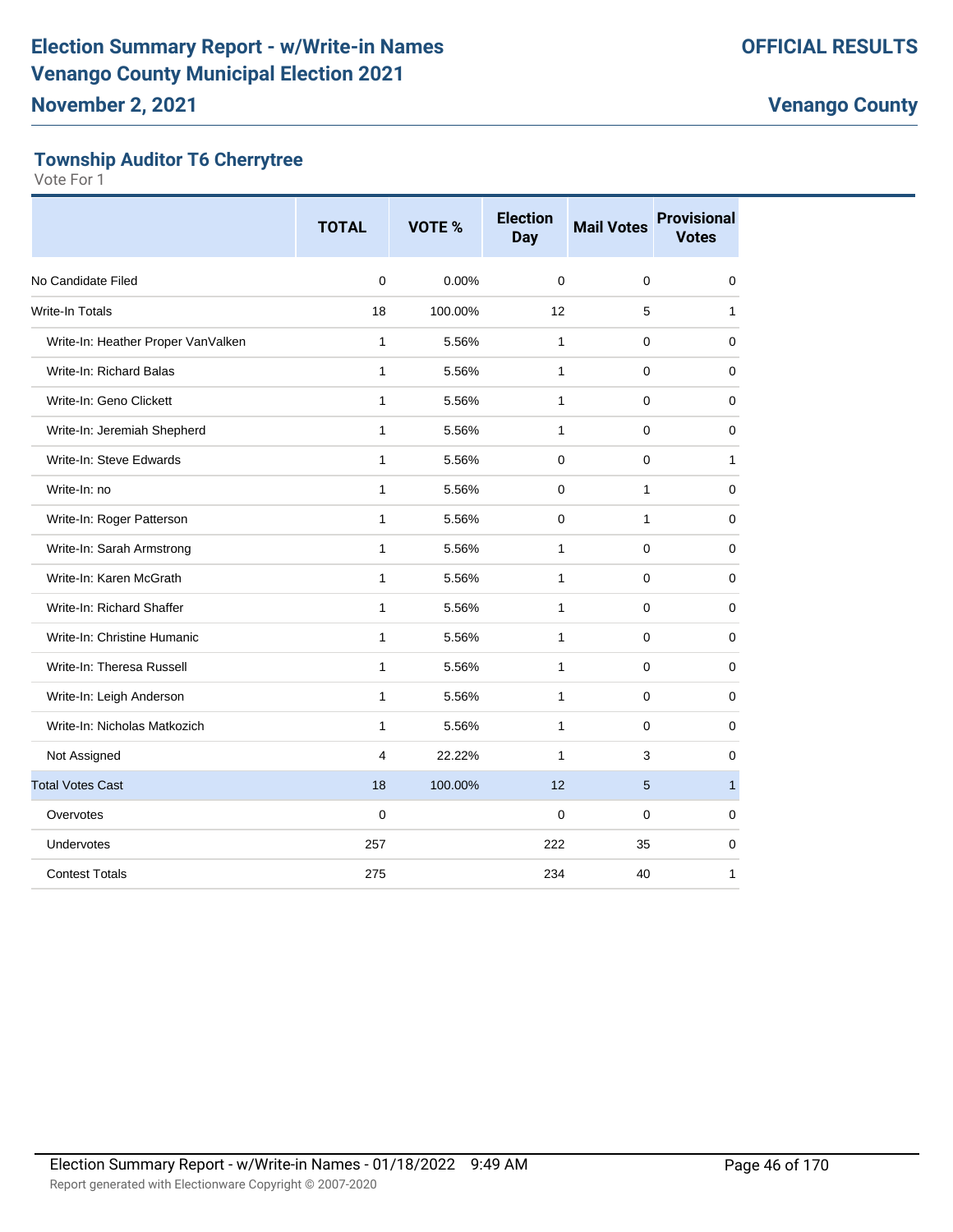#### **Township Auditor T6 Clinton**

|                           | <b>TOTAL</b> | <b>VOTE %</b> | <b>Election</b><br><b>Day</b> | <b>Mail Votes</b> | <b>Provisional</b><br><b>Votes</b> |
|---------------------------|--------------|---------------|-------------------------------|-------------------|------------------------------------|
| No Candidate Filed        | 0            | $0.00\%$      | 0                             | 0                 | $\mathbf 0$                        |
| <b>Write-In Totals</b>    | 6            | 100.00%       | 5                             | 1                 | $\mathbf 0$                        |
| Write-In: David L Hoffman | 1            | 16.67%        | 1                             | $\mathbf 0$       | $\mathbf 0$                        |
| Write-In: Kelley S Osborn | 1            | 16.67%        | 1                             | $\mathbf 0$       | $\mathbf 0$                        |
| Write-In: David Hoffman   | 1            | 16.67%        | 1                             | 0                 | $\mathbf 0$                        |
| Write-In: Ronald S Downs  | 1            | 16.67%        | $\mathbf 0$                   | $\mathbf{1}$      | $\mathbf 0$                        |
| Write-In: Kelley Osborn   | 1            | 16.67%        | 1                             | 0                 | 0                                  |
| Write-In: Irene Porter    | 1            | 16.67%        | 1                             | $\mathbf 0$       | $\mathbf 0$                        |
| Not Assigned              | 0            | 0.00%         | 0                             | 0                 | $\mathbf 0$                        |
| <b>Total Votes Cast</b>   | 6            | 100.00%       | 5                             | $\mathbf{1}$      | $\mathbf{0}$                       |
| Overvotes                 | $\mathbf 0$  |               | 0                             | $\mathbf 0$       | $\mathbf 0$                        |
| Undervotes                | 135          |               | 112                           | 23                | $\mathbf 0$                        |
| <b>Contest Totals</b>     | 141          |               | 117                           | 24                | 0                                  |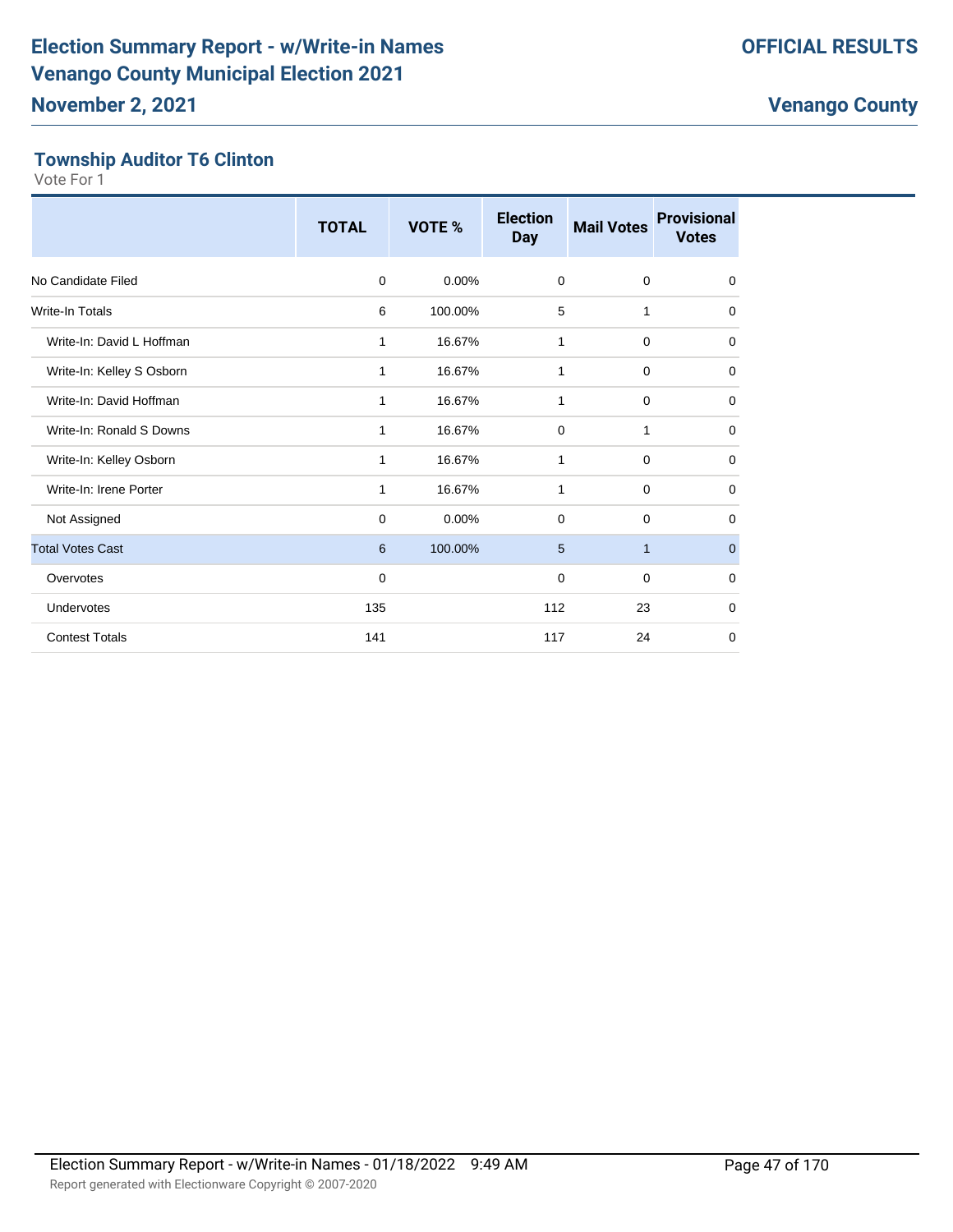#### **Township Auditor T6 Cranberry**

|                             | <b>TOTAL</b>   | VOTE %  | <b>Election</b><br><b>Day</b> | <b>Mail Votes</b> | <b>Provisional</b><br><b>Votes</b> |
|-----------------------------|----------------|---------|-------------------------------|-------------------|------------------------------------|
| No Candidate Filed          | $\mathbf 0$    | 0.00%   | $\Omega$                      | $\Omega$          | 0                                  |
| <b>Write-In Totals</b>      | 57             | 100.00% | 40                            | 17                | 0                                  |
| Write-In: Cecilia A Hogg    | 2              | 3.51%   | 2                             | $\mathbf 0$       | 0                                  |
| Write-In: Lisa Groner       | $\overline{2}$ | 3.51%   | 1                             | 1                 | 0                                  |
| Write-In: Carol Wilson      | $\overline{2}$ | 3.51%   | $\mathbf 0$                   | 2                 | 0                                  |
| Write-In: William E Haubach | 2              | 3.51%   | 0                             | 2                 | 0                                  |
| Write-In: Cori Sharpe       | $\overline{2}$ | 3.51%   | 0                             | 2                 | 0                                  |
| Write-In: Stuart Lander     | 1              | 1.75%   | 1                             | $\mathbf 0$       | 0                                  |
| Write-In: David Grams       | $\mathbf{1}$   | 1.75%   | $\mathbf{1}$                  | 0                 | 0                                  |
| Write-In: Dave Kellner      | $\mathbf{1}$   | 1.75%   | 1                             | 0                 | 0                                  |
| Write-In: Joyce Forbes      | 1              | 1.75%   | 1                             | 0                 | 0                                  |
| Write-In: Tara Dubinsky     | 1              | 1.75%   | $\mathbf{1}$                  | 0                 | 0                                  |
| Write-In: Augustus J Hoff   | 1              | 1.75%   | 1                             | 0                 | 0                                  |
| Write-In: David L Grams     | 1              | 1.75%   | $\mathbf{1}$                  | 0                 | 0                                  |
| Write-In: Tyler Port        | 1              | 1.75%   | $\mathbf{1}$                  | 0                 | 0                                  |
| Write-In: Barb Wice         | $\mathbf{1}$   | 1.75%   | 1                             | 0                 | 0                                  |
| Write-In: Bernard T Loll    | $\mathbf{1}$   | 1.75%   | 1                             | $\mathbf 0$       | 0                                  |
| Write-In: Richard Tygert    | 1              | 1.75%   | 1                             | 0                 | 0                                  |
| Write-In: Betsy Kellner     | $\mathbf{1}$   | 1.75%   | 1                             | 0                 | 0                                  |
| Write-In: Frank Pankratz    | 1              | 1.75%   | $\mathbf{1}$                  | $\mathbf 0$       | 0                                  |
| Write-In: Eric K Michael    | 1              | 1.75%   | 1                             | 0                 | 0                                  |
| Write-In: Robert Boocks     | 1              | 1.75%   | 1                             | $\pmb{0}$         | 0                                  |
| Write-In: Daniel Skiba      | 1              | 1.75%   | 1                             | $\mathbf 0$       | 0                                  |
| Write-In: Jonelle Beach     | 1              | 1.75%   | 0                             | 1                 | 0                                  |
| Write-In: Joe Biden         | $\mathbf{1}$   | 1.75%   | 0                             | 1                 | 0                                  |
| Write-In: Clay Campbell     | 1              | 1.75%   | $\mathbf 0$                   | 1                 | 0                                  |
| Write-In: Kevin LaRoche     | 1              | 1.75%   | $\pmb{0}$                     | 1                 | 0                                  |
| Write-In: Kirk Tomlinson    | 1              | 1.75%   | $\mathbf 0$                   | 1                 | 0                                  |
| Write-In: Michael E Snavely | 1              | 1.75%   | 1                             | $\pmb{0}$         | 0                                  |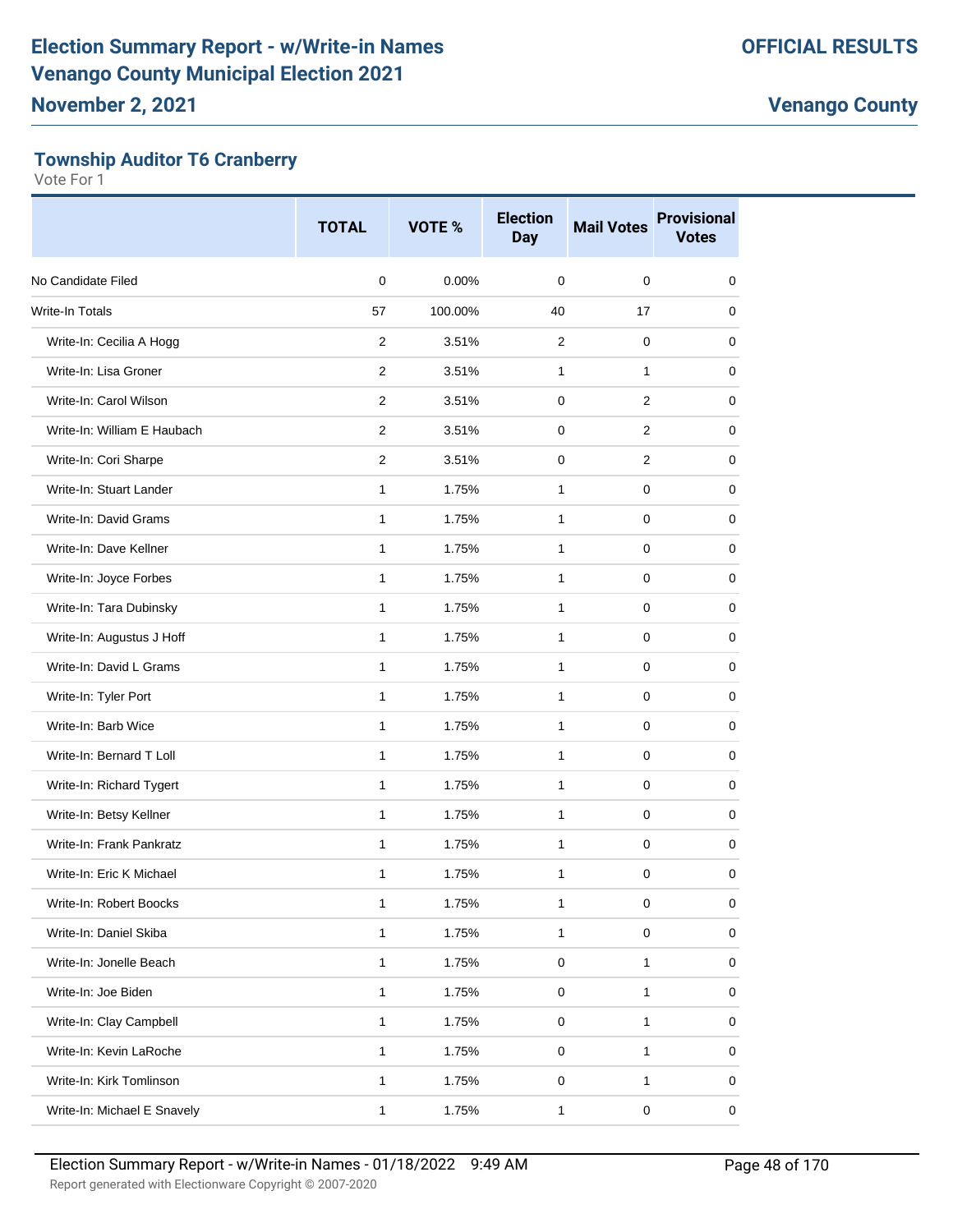#### **Township Auditor T6 Cranberry**

Vote For 1

|                          | <b>TOTAL</b> | VOTE %  | <b>Election</b><br><b>Day</b> | <b>Mail Votes</b> | <b>Provisional</b><br><b>Votes</b> |
|--------------------------|--------------|---------|-------------------------------|-------------------|------------------------------------|
| Write-In: Barbara M WIce | $\mathbf{1}$ | 1.75%   | 1                             | 0                 | 0                                  |
| Write-In: IRS            | $\mathbf{1}$ | 1.75%   | 1                             | $\mathbf 0$       | 0                                  |
| Not Assigned             | 23           | 40.35%  | 18                            | 5                 | 0                                  |
| <b>Total Votes Cast</b>  | 57           | 100.00% | 40                            | 17                | $\mathbf{0}$                       |
| Overvotes                | $\mathbf 0$  |         | 0                             | $\mathbf 0$       | $\mathbf 0$                        |
| <b>Undervotes</b>        | 1,143        |         | 873                           | 267               | 3                                  |
| <b>Contest Totals</b>    | 1,200        |         | 913                           | 284               | 3                                  |

#### **Township Auditor T6 Frenchcreek**

|                          | <b>TOTAL</b> | VOTE %  | <b>Election</b><br><b>Day</b> | <b>Mail Votes</b> | <b>Provisional</b><br><b>Votes</b> |
|--------------------------|--------------|---------|-------------------------------|-------------------|------------------------------------|
| No Candidate Filed       | 0            | 0.00%   | $\mathbf 0$                   | $\mathbf 0$       | $\mathbf 0$                        |
| <b>Write-In Totals</b>   | 9            | 100.00% | $\overline{7}$                | $\overline{2}$    | 0                                  |
| Write-In: Paul Lehman Jr | 1            | 11.11%  | 1                             | $\mathbf 0$       | 0                                  |
| Write-In: Ron Hersman    | 1            | 11.11%  | 1                             | $\mathbf 0$       | $\mathbf 0$                        |
| Write-In: John Hastings  | 1            | 11.11%  | 0                             | 1                 | $\mathbf 0$                        |
| Write-In: Roger Smith    | 1            | 11.11%  | 1                             | $\mathbf 0$       | $\mathbf 0$                        |
| Write-In: Vince Witherup | 1            | 11.11%  | 1                             | $\mathbf 0$       | $\mathbf 0$                        |
| Write-In: James Case     | 1            | 11.11%  | 1                             | $\mathbf 0$       | $\mathbf 0$                        |
| Not Assigned             | 3            | 33.33%  | 2                             | 1                 | $\mathbf 0$                        |
| <b>Total Votes Cast</b>  | 9            | 100.00% | $\overline{7}$                | $\overline{2}$    | $\mathbf{0}$                       |
| Overvotes                | 0            |         | 0                             | $\mathbf 0$       | 0                                  |
| Undervotes               | 312          |         | 238                           | 74                | $\mathbf 0$                        |
| <b>Contest Totals</b>    | 321          |         | 245                           | 76                | 0                                  |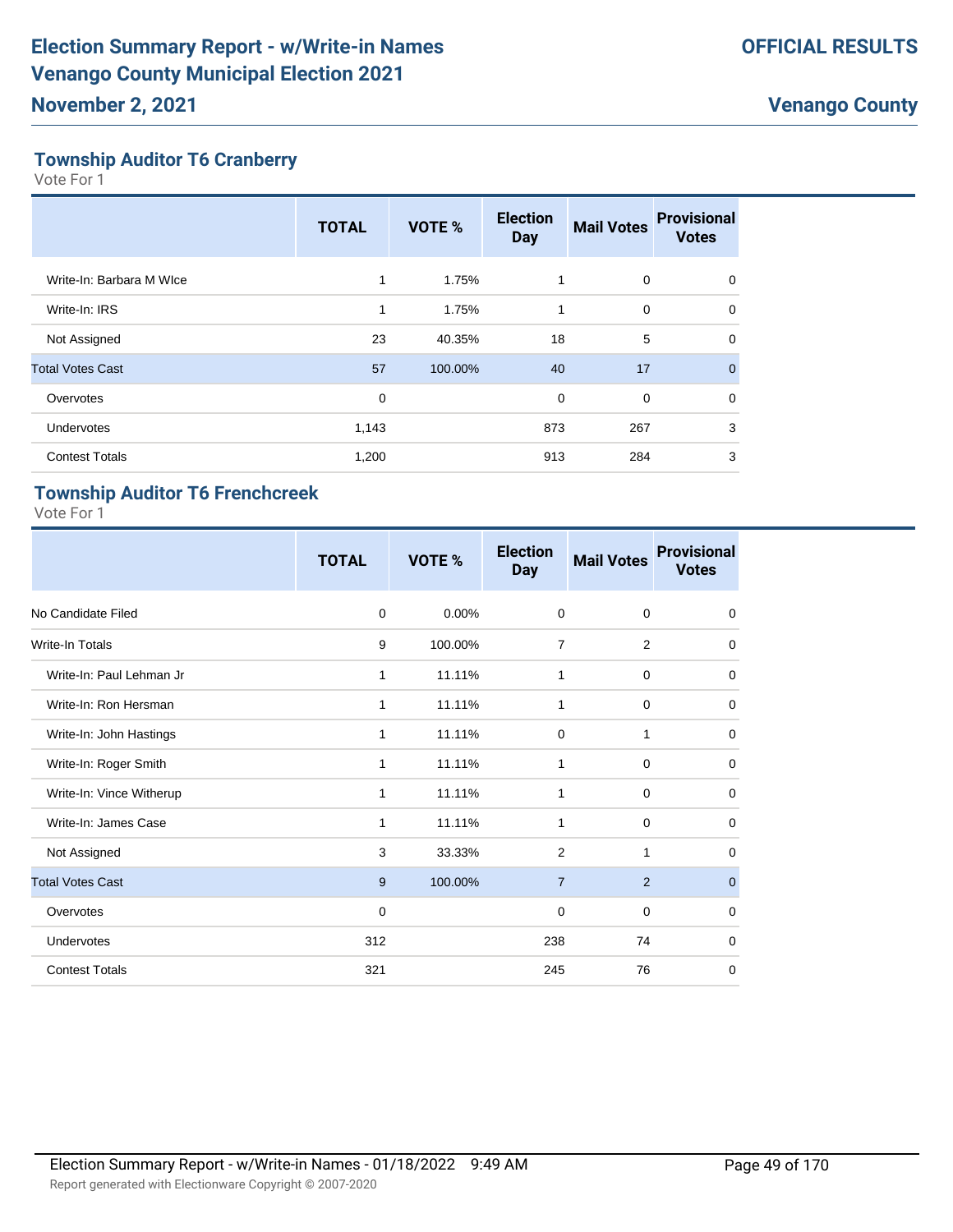#### **Township Auditor T6 Irwin**

|                          | <b>TOTAL</b>   | VOTE %  | <b>Election</b><br><b>Day</b> | <b>Mail Votes</b> | <b>Provisional</b><br><b>Votes</b> |
|--------------------------|----------------|---------|-------------------------------|-------------------|------------------------------------|
| REP Robin L Hanna        | 238            | 94.82%  | 206                           | 32                | $\mathbf 0$                        |
| Write-In Totals          | 13             | 5.18%   | 11                            | 2                 | 0                                  |
| Write-In: Jody Wike      | 5              | 1.99%   | 5                             | 0                 | 0                                  |
| Write-In: Barb Sopher    | $\overline{4}$ | 1.59%   | $\overline{4}$                | $\mathbf 0$       | $\mathbf 0$                        |
| Write-In: Racheal Bishop | 1              | 0.40%   | 1                             | $\mathbf 0$       | $\mathbf 0$                        |
| Write-In: Gary Hoffman   | 1              | 0.40%   | $\mathbf 0$                   | 1                 | $\mathbf 0$                        |
| Write-In: Greg Miller    | 1              | 0.40%   | $\mathbf 0$                   | 1                 | $\mathbf 0$                        |
| Not Assigned             | 1              | 0.40%   | 1                             | $\mathbf 0$       | $\mathbf 0$                        |
| <b>Total Votes Cast</b>  | 251            | 100.00% | 217                           | 34                | $\mathbf 0$                        |
| Overvotes                | 0              |         | $\mathbf 0$                   | $\mathbf 0$       | $\mathbf 0$                        |
| Undervotes               | 53             |         | 37                            | 16                | $\mathbf 0$                        |
| <b>Contest Totals</b>    | 304            |         | 254                           | 50                | $\mathbf 0$                        |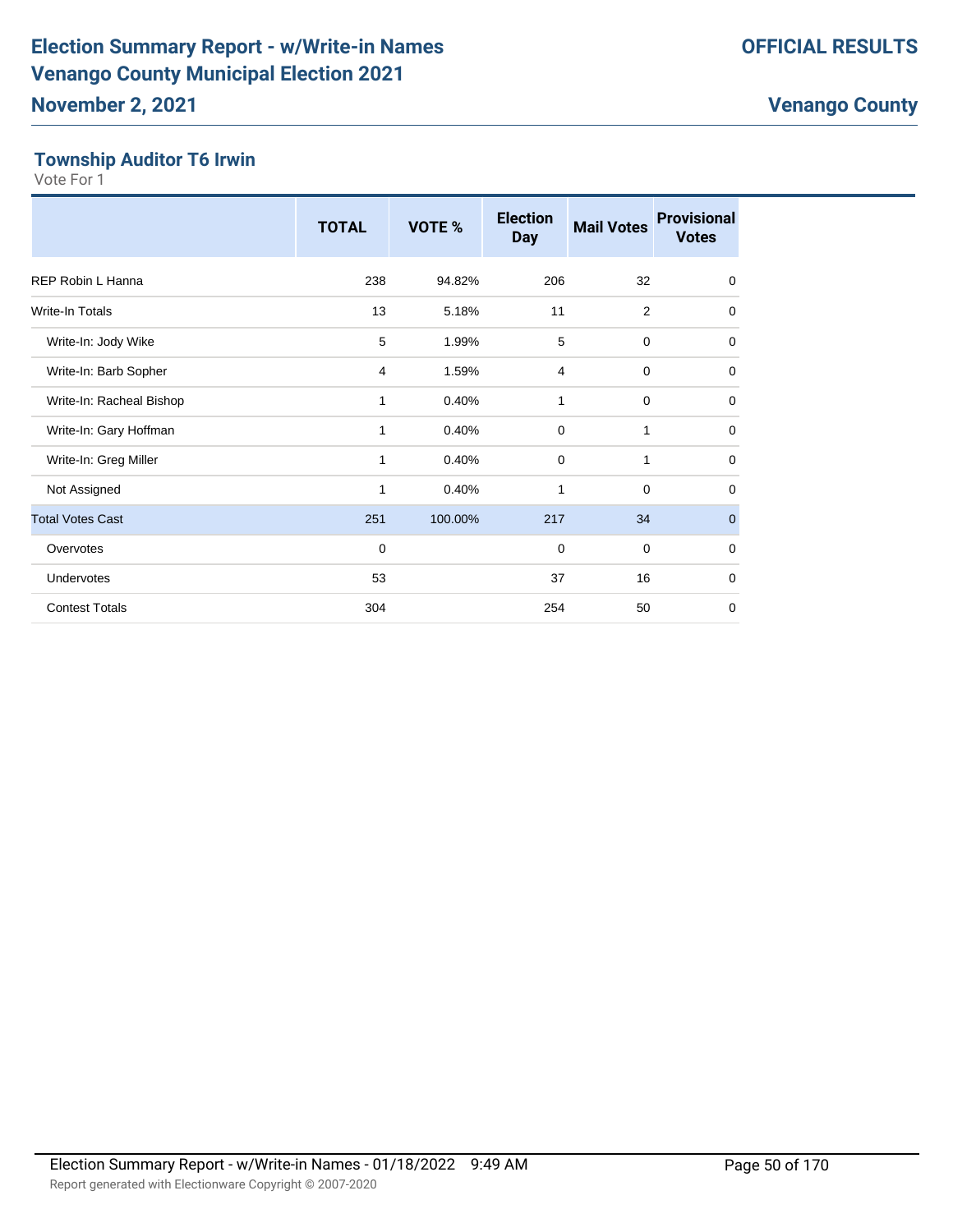#### **Township Auditor T6 Jackson**

|                                   | <b>TOTAL</b> | <b>VOTE %</b> | <b>Election</b><br><b>Day</b> | <b>Mail Votes</b> | <b>Provisional</b><br><b>Votes</b> |
|-----------------------------------|--------------|---------------|-------------------------------|-------------------|------------------------------------|
| No Candidate Filed                | 0            | 0.00%         | $\Omega$                      | $\mathbf 0$       | 0                                  |
| <b>Write-In Totals</b>            | 25           | 100.00%       | 24                            | $\mathbf{1}$      | 0                                  |
| Write-In: Debra Shevitz           | 6            | 24.00%        | 6                             | $\Omega$          | 0                                  |
| Write-In: Bill Hinze              | $\mathbf{1}$ | 4.00%         | $\mathbf{1}$                  | 0                 | 0                                  |
| Write-In: Russ Coyne              | $\mathbf{1}$ | 4.00%         | $\mathbf{1}$                  | 0                 | 0                                  |
| Write-In: Michael Scott Armburger | $\mathbf{1}$ | 4.00%         | 1                             | 0                 | 0                                  |
| Write-In: Rebekah King            | 1            | 4.00%         | 1                             | $\mathbf 0$       | 0                                  |
| Write-In: Riley Bordell           | $\mathbf{1}$ | 4.00%         | 1                             | $\mathbf 0$       | $\mathbf 0$                        |
| Write-In: Harry McElhaney         | $\mathbf{1}$ | 4.00%         | 1                             | $\mathbf 0$       | 0                                  |
| Write-In: Shannon Stettner        | 1            | 4.00%         | 1                             | $\mathbf 0$       | 0                                  |
| Write-In: Wade T Donaldson        | $\mathbf{1}$ | 4.00%         | $\mathbf{1}$                  | $\mathbf 0$       | 0                                  |
| Write-In: Debra Burk              | $\mathbf{1}$ | 4.00%         | 1                             | $\mathbf 0$       | 0                                  |
| Write-In: Robert Dobler           | $\mathbf{1}$ | 4.00%         | $\mathbf{1}$                  | $\mathbf 0$       | 0                                  |
| Write-In: Wade Donaldson          | $\mathbf{1}$ | 4.00%         | $\mathbf{1}$                  | $\mathbf 0$       | 0                                  |
| Write-In: David Mitchell          | $\mathbf{1}$ | 4.00%         | $\mathbf 0$                   | $\mathbf{1}$      | $\mathbf 0$                        |
| Write-In: Rebekha King            | $\mathbf{1}$ | 4.00%         | 1                             | $\mathbf 0$       | 0                                  |
| Write-In: Michael S Armburger     | 1            | 4.00%         | 1                             | $\mathbf 0$       | 0                                  |
| Not Assigned                      | 5            | 20.00%        | 5                             | $\mathbf 0$       | 0                                  |
| <b>Total Votes Cast</b>           | 25           | 100.00%       | 24                            | $\mathbf{1}$      | $\mathbf{0}$                       |
| Overvotes                         | $\mathbf 0$  |               | $\mathbf 0$                   | 0                 | 0                                  |
| Undervotes                        | 216          |               | 190                           | 25                | 1                                  |
| <b>Contest Totals</b>             | 241          |               | 214                           | 26                | 1                                  |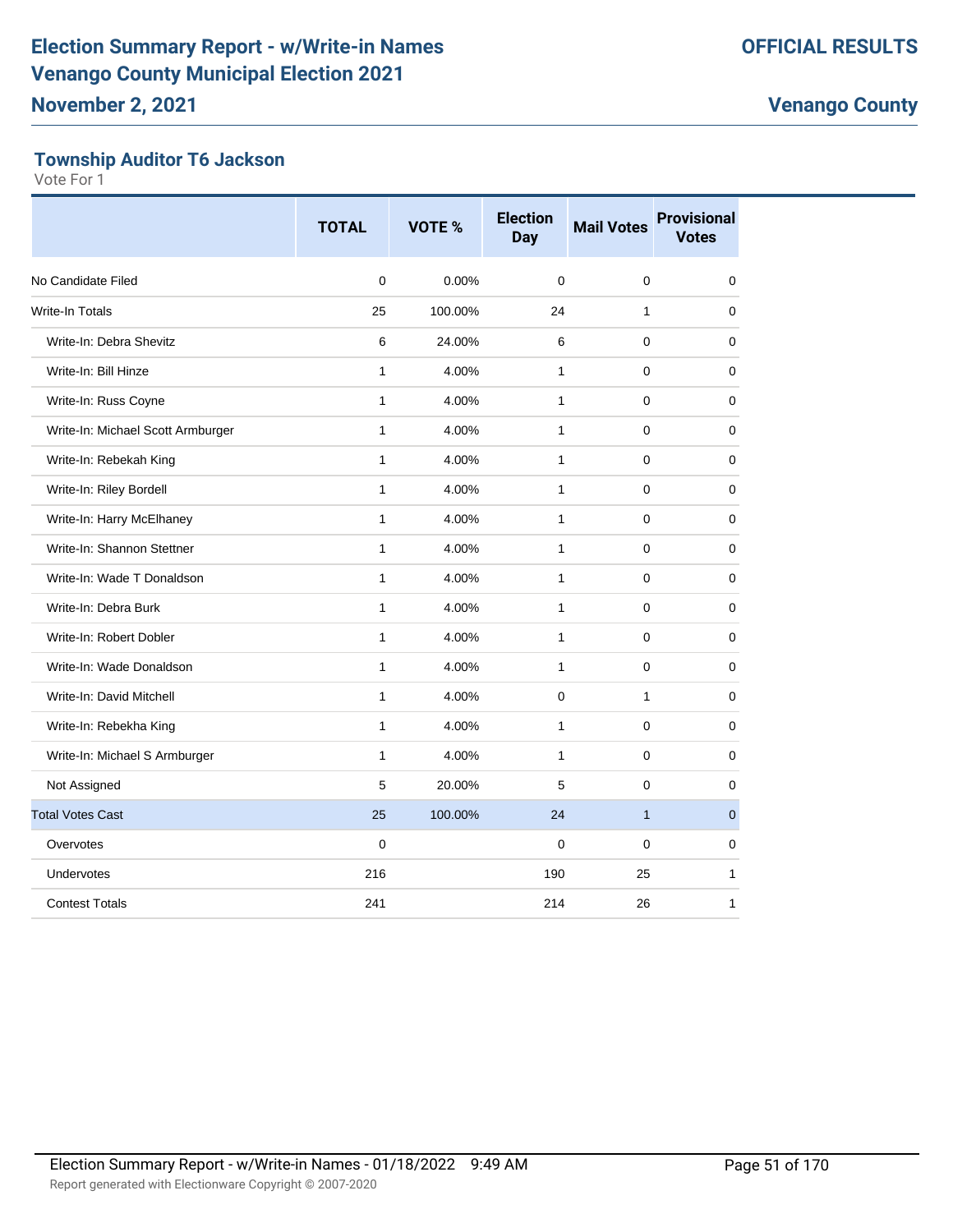#### **Township Auditor T6 Mineral**

Vote For 1

|                           | <b>TOTAL</b> | VOTE %  | <b>Election</b><br><b>Day</b> | <b>Mail Votes</b> | <b>Provisional</b><br><b>Votes</b> |
|---------------------------|--------------|---------|-------------------------------|-------------------|------------------------------------|
| <b>REP Carrie B Shoup</b> | 121          | 99.18%  | 106                           | 14                |                                    |
| <b>Write-In Totals</b>    | 1            | 0.82%   | 1                             | 0                 | $\Omega$                           |
| Not Assigned              | 1            | 0.82%   | 1                             | 0                 | $\mathbf 0$                        |
| <b>Total Votes Cast</b>   | 122          | 100.00% | 107                           | 14                | $\blacksquare$                     |
| Overvotes                 | $\mathbf 0$  |         | $\mathbf 0$                   | $\mathbf 0$       | $\Omega$                           |
| <b>Undervotes</b>         | 12           |         | 8                             | $\overline{4}$    | $\Omega$                           |
| <b>Contest Totals</b>     | 134          |         | 115                           | 18                |                                    |

### **Township Auditor T6 Oakland**

|                            | <b>TOTAL</b> | VOTE %  | <b>Election</b><br><b>Day</b> | <b>Mail Votes</b> | <b>Provisional</b><br><b>Votes</b> |
|----------------------------|--------------|---------|-------------------------------|-------------------|------------------------------------|
| <b>REP Doug Rogers</b>     | 425          | 98.84%  | 371                           | 54                | 0                                  |
| <b>Write-In Totals</b>     | 5            | 1.16%   | 5                             | $\mathbf 0$       | $\mathbf 0$                        |
| Write-In: Lawrence Sterner | 1            | 0.23%   | 1                             | $\Omega$          | $\mathbf 0$                        |
| Write-In: Kelly Karns      | 1            | 0.23%   | 1                             | $\mathbf 0$       | $\mathbf 0$                        |
| Write-In: Jeff Horn        | 1            | 0.23%   | 1                             | $\mathbf 0$       | $\mathbf 0$                        |
| Write-In: Sarah Flockerzi  | 1            | 0.23%   | 1                             | $\mathbf 0$       | $\mathbf 0$                        |
| Not Assigned               | 1            | 0.23%   | 1                             | $\mathbf 0$       | $\mathbf 0$                        |
| <b>Total Votes Cast</b>    | 430          | 100.00% | 376                           | 54                | $\mathbf 0$                        |
| Overvotes                  | 1            |         | 1                             | $\mathbf 0$       | $\mathbf 0$                        |
| Undervotes                 | 28           |         | 21                            | $\overline{7}$    | $\mathbf 0$                        |
| <b>Contest Totals</b>      | 459          |         | 398                           | 61                | $\mathbf 0$                        |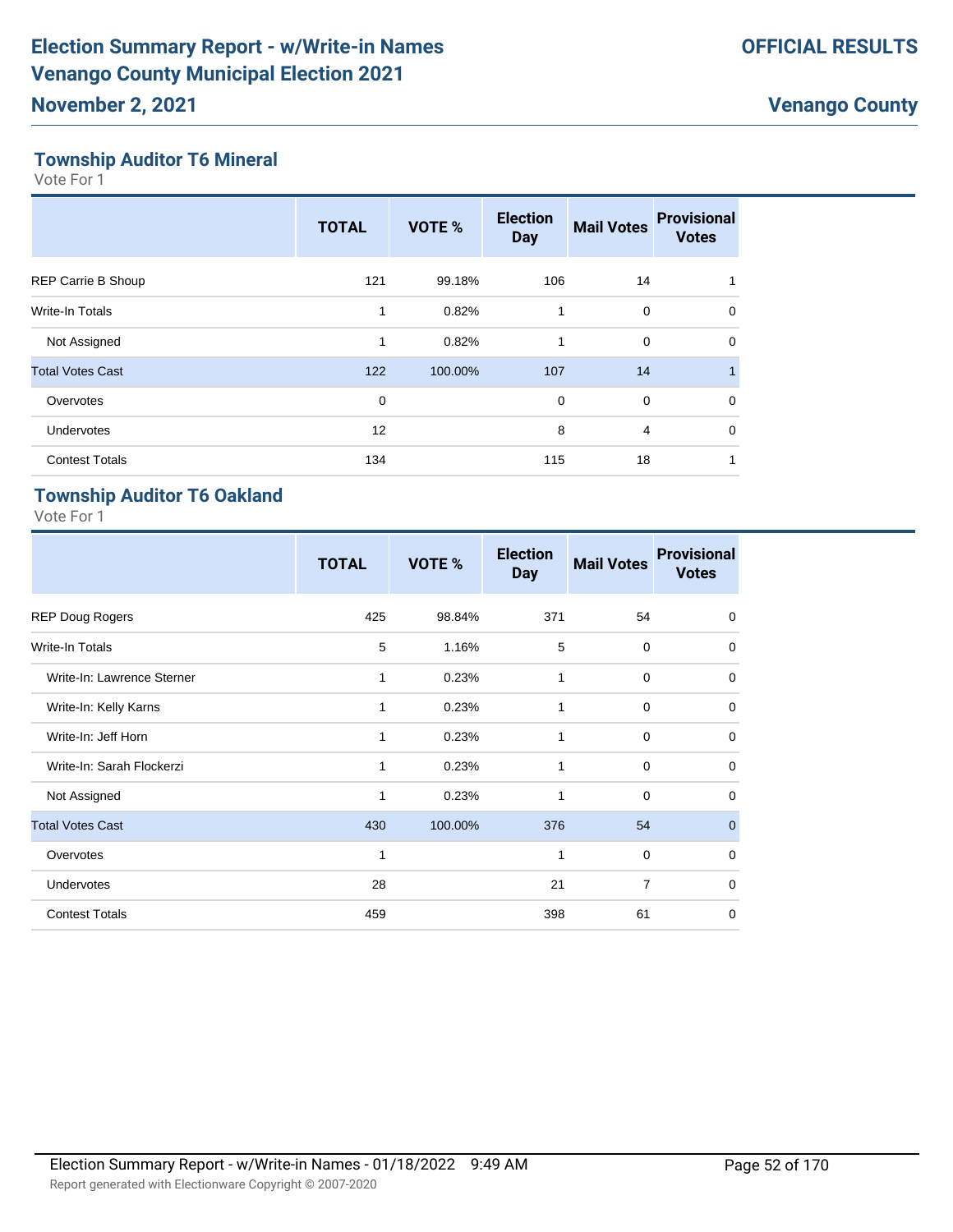#### **Township Auditor T6 Pinegrove**

Vote For 1

|                                  | <b>TOTAL</b> | VOTE %  | <b>Election</b><br><b>Day</b> | <b>Mail Votes</b> | <b>Provisional</b><br><b>Votes</b> |
|----------------------------------|--------------|---------|-------------------------------|-------------------|------------------------------------|
| No Candidate Filed               | $\mathbf 0$  | 0.00%   | 0                             | 0                 | $\mathbf 0$                        |
| Write-In Totals                  | 16           | 100.00% | 15                            | 1                 | $\mathbf 0$                        |
| Write-In: Chad Ruth              | 1            | 6.25%   | 1                             | 0                 | 0                                  |
| Write-In: Jacob Balmer           | 1            | 6.25%   | 1                             | 0                 | $\mathbf 0$                        |
| Write-In: Chad A Ruth            | 1            | 6.25%   | 1                             | 0                 | $\mathbf 0$                        |
| Write-In: Eli William Sockey III | 1            | 6.25%   | 1                             | 0                 | 0                                  |
| Write-In: Lindsey Fenstermaker   | 1            | 6.25%   | 1                             | 0                 | $\mathbf 0$                        |
| Write-In: Santa Claus            | 1            | 6.25%   | $\mathbf 0$                   | 1                 | 0                                  |
| Write-In: Carol Davis            | 1            | 6.25%   | 1                             | 0                 | $\mathbf 0$                        |
| Not Assigned                     | 9            | 56.25%  | 9                             | 0                 | $\mathbf 0$                        |
| <b>Total Votes Cast</b>          | 16           | 100.00% | 15                            | $\mathbf{1}$      | $\mathbf 0$                        |
| Overvotes                        | 0            |         | 0                             | 0                 | 0                                  |
| Undervotes                       | 251          |         | 215                           | 35                | 1                                  |
| <b>Contest Totals</b>            | 267          |         | 230                           | 36                | 1                                  |

#### **Township Auditor T6 Plum**

|                             | <b>TOTAL</b> | VOTE %   | <b>Election</b><br><b>Day</b> | <b>Mail Votes</b> | <b>Provisional</b><br><b>Votes</b> |
|-----------------------------|--------------|----------|-------------------------------|-------------------|------------------------------------|
| REP Juanita Klimovich       | 180          | 99.45%   | 162                           | 18                | $\mathbf 0$                        |
| Write-In Totals             | 1            | 0.55%    | 1                             | 0                 | $\mathbf 0$                        |
| Write-In: Kimberly McGinnis | 1            | 0.55%    | $\mathbf{1}$                  | 0                 | $\mathbf 0$                        |
| Not Assigned                | 0            | $0.00\%$ | 0                             | 0                 | $\mathbf 0$                        |
| <b>Total Votes Cast</b>     | 181          | 100.00%  | 163                           | 18                | $\overline{0}$                     |
| Overvotes                   | 0            |          | $\mathbf 0$                   | $\mathbf 0$       | $\mathbf 0$                        |
| Undervotes                  | 30           |          | 14                            | 16                | $\mathbf 0$                        |
| <b>Contest Totals</b>       | 211          |          | 177                           | 34                | $\mathbf 0$                        |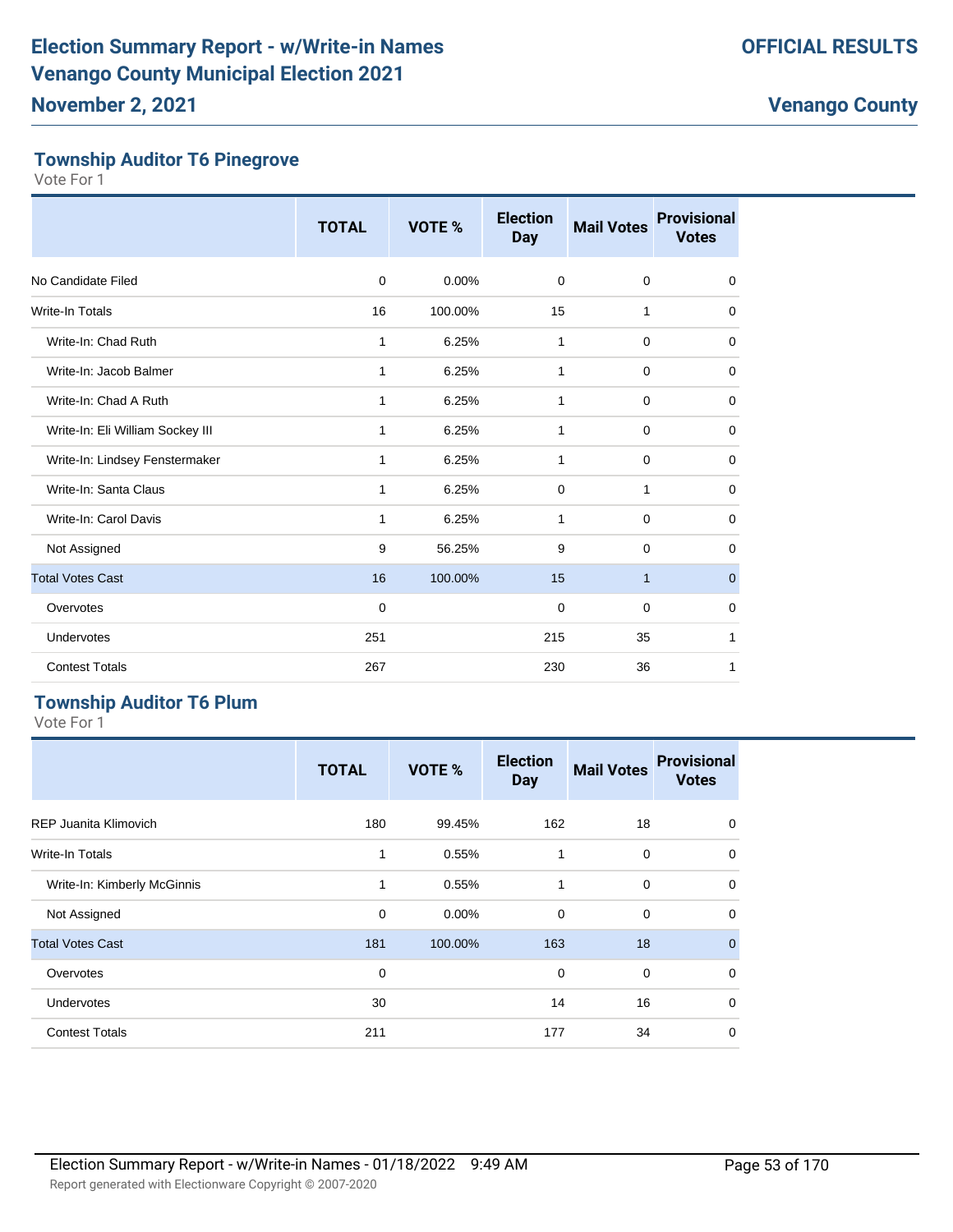#### **Township Auditor T6 President**

|                            | <b>TOTAL</b> | VOTE %   | <b>Election</b><br><b>Day</b> | <b>Mail Votes</b> | <b>Provisional</b><br><b>Votes</b> |
|----------------------------|--------------|----------|-------------------------------|-------------------|------------------------------------|
| No Candidate Filed         | $\mathbf 0$  | $0.00\%$ | $\Omega$                      | 0                 | 0                                  |
| <b>Write-In Totals</b>     | 9            | 100.00%  | $\overline{7}$                | 2                 | $\mathbf 0$                        |
| Write-In: Cinamon Evans    | 1            | 11.11%   | 1                             | 0                 | 0                                  |
| Write-In: Gerald Feehan    | 1            | 11.11%   | 1                             | $\mathbf 0$       | 0                                  |
| Write-In: Kathy Shetler    | 1            | 11.11%   | 1                             | 0                 | $\mathbf 0$                        |
| Write-In: Mary Homan       | 1            | 11.11%   | 1                             | 0                 | $\mathbf 0$                        |
| Write-In: Richard Evans    | 1            | 11.11%   | 1                             | $\mathbf 0$       | 0                                  |
| Write-In: Cinnamon S Evans | 1            | 11.11%   | $\mathbf 0$                   | 1                 | $\mathbf 0$                        |
| Write-In: Frank A Machokas | 1            | 11.11%   | 1                             | $\mathbf 0$       | $\mathbf 0$                        |
| Write-In: Darias Teslovich | 1            | 11.11%   | 1                             | $\mathbf 0$       | 0                                  |
| Not Assigned               | 1            | 11.11%   | 0                             | 1                 | $\mathbf 0$                        |
| <b>Total Votes Cast</b>    | 9            | 100.00%  | $\overline{7}$                | 2                 | $\mathbf{0}$                       |
| Overvotes                  | $\mathbf 0$  |          | $\mathbf 0$                   | 0                 | 0                                  |
| Undervotes                 | 148          |          | 107                           | 39                | $\overline{2}$                     |
| <b>Contest Totals</b>      | 157          |          | 114                           | 41                | 2                                  |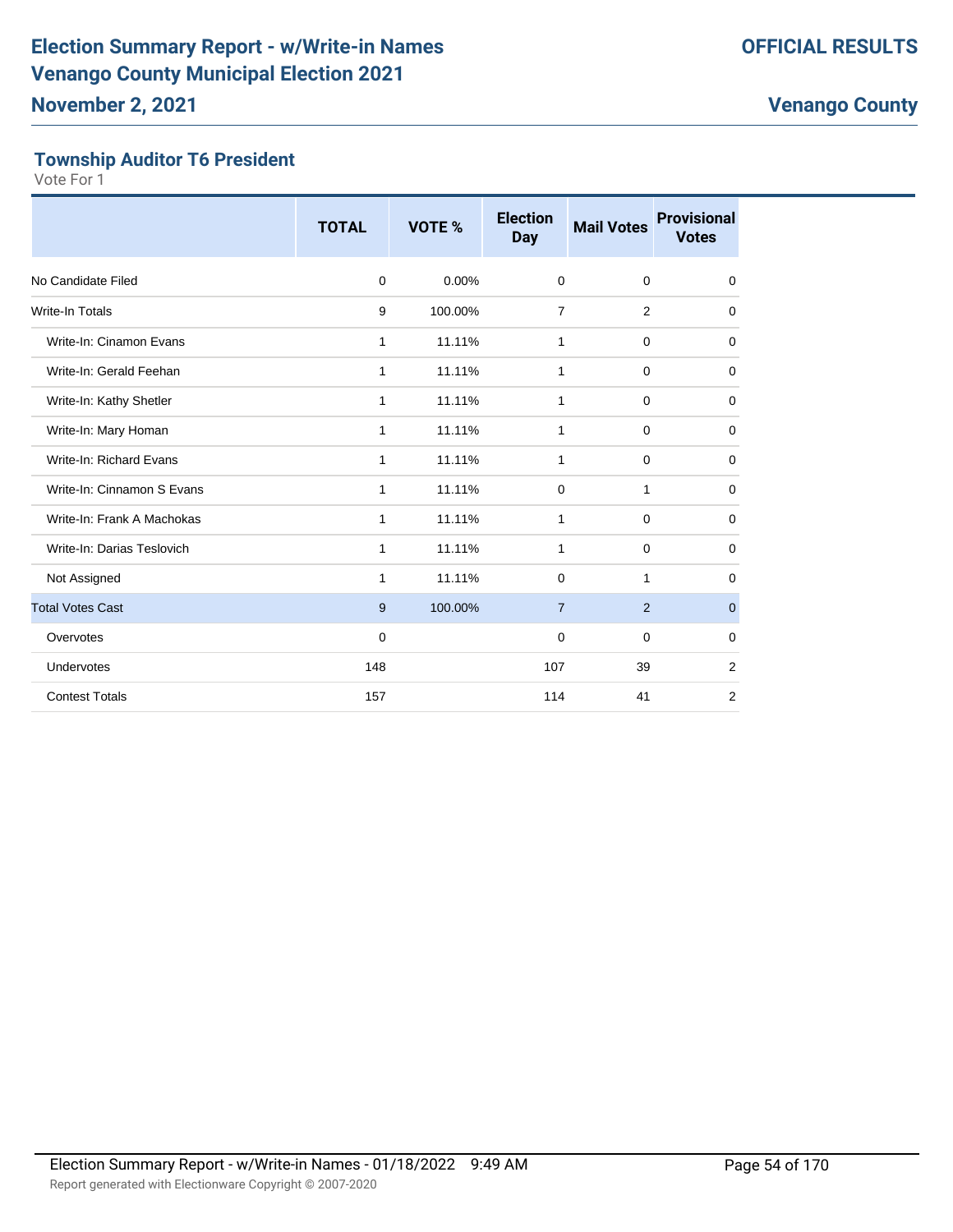#### **Township Auditor T6 Richland**

Vote For 1

|                           | <b>TOTAL</b>   | VOTE %  | <b>Election</b><br><b>Day</b> | <b>Mail Votes</b> | <b>Provisional</b><br><b>Votes</b> |
|---------------------------|----------------|---------|-------------------------------|-------------------|------------------------------------|
| No Candidate Filed        | 0              | 0.00%   | $\mathbf 0$                   | $\mathbf 0$       | 0                                  |
| Write-In Totals           | 11             | 100.00% | 11                            | $\mathbf 0$       | $\mathbf 0$                        |
| Write-In: Monica Hepler   | $\overline{2}$ | 18.18%  | $\overline{2}$                | $\mathbf 0$       | $\mathbf 0$                        |
| Write-In: Stacy Saylor    | 1              | 9.09%   | 1                             | 0                 | 0                                  |
| Write-In: John Amoroso    | 1              | 9.09%   | 1                             | $\mathbf 0$       | $\mathbf 0$                        |
| Write-In: Ronald D Kerlin | 1              | 9.09%   | 1                             | $\mathbf 0$       | $\mathbf 0$                        |
| Write-In: Mitzi L Alden   | 1              | 9.09%   | $\mathbf{1}$                  | $\mathbf 0$       | $\mathbf 0$                        |
| Write-In: Mitzi Alden     | 1              | 9.09%   | $\mathbf{1}$                  | $\mathbf 0$       | $\mathbf 0$                        |
| Write-In: Janet Mangel    | 1              | 9.09%   | 1                             | $\mathbf 0$       | 0                                  |
| Write-In: Danny White     | 1              | 9.09%   | 1                             | $\mathbf 0$       | $\mathbf 0$                        |
| Not Assigned              | $\overline{2}$ | 18.18%  | $\overline{2}$                | $\mathbf 0$       | 0                                  |
| <b>Total Votes Cast</b>   | 11             | 100.00% | 11                            | $\mathbf{0}$      | $\mathbf{0}$                       |
| Overvotes                 | $\mathbf 0$    |         | $\mathbf 0$                   | $\mathbf 0$       | $\mathbf 0$                        |
| <b>Undervotes</b>         | 160            |         | 142                           | 18                | $\mathbf 0$                        |
| <b>Contest Totals</b>     | 171            |         | 153                           | 18                | 0                                  |

#### **Township Auditor T6 Rockland**

|                         | <b>TOTAL</b> | VOTE %  | <b>Election</b><br><b>Day</b> | <b>Mail Votes</b> | <b>Provisional</b><br><b>Votes</b> |
|-------------------------|--------------|---------|-------------------------------|-------------------|------------------------------------|
| <b>REP Martin A Coe</b> | 232          | 99.15%  | 186                           | 46                | $\mathbf 0$                        |
| Write-In Totals         | 2            | 0.85%   | 1                             | 1                 | $\mathbf 0$                        |
| Write-In: Martin A Coe  | 1            | 0.43%   | 1                             | $\mathbf 0$       | $\mathbf 0$                        |
| Write-In: Ron Himes     | $\mathbf{1}$ | 0.43%   | $\mathbf 0$                   | 1                 | $\mathbf 0$                        |
| Not Assigned            | $\mathbf 0$  | 0.00%   | $\mathbf 0$                   | $\mathbf 0$       | $\mathbf 0$                        |
| <b>Total Votes Cast</b> | 234          | 100.00% | 187                           | 47                | $\mathbf 0$                        |
| Overvotes               | 0            |         | 0                             | $\mathbf 0$       | $\mathbf 0$                        |
| Undervotes              | 36           |         | 17                            | 19                | $\mathbf 0$                        |
| <b>Contest Totals</b>   | 270          |         | 204                           | 66                | $\mathbf 0$                        |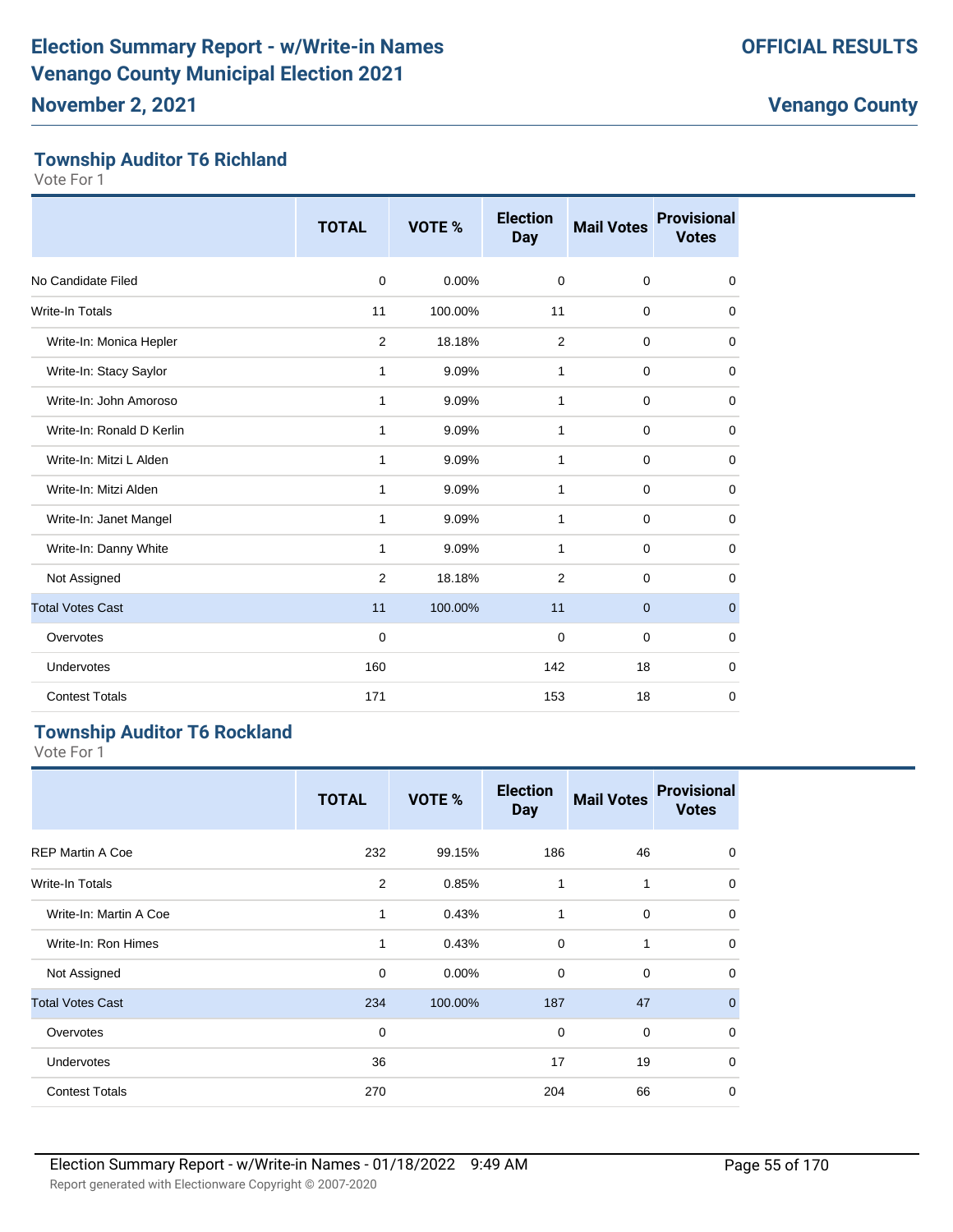#### **Township Auditor T6 Sandycreek**

Vote For 1

|                          | <b>TOTAL</b>   | VOTE %  | <b>Election</b><br><b>Day</b> | <b>Mail Votes</b> | <b>Provisional</b><br><b>Votes</b> |
|--------------------------|----------------|---------|-------------------------------|-------------------|------------------------------------|
| <b>REP Amy Richey</b>    | 431            | 98.40%  | 327                           | 103               | 1                                  |
| <b>Write-In Totals</b>   | 7              | 1.60%   | $\overline{4}$                | 3                 | $\mathbf 0$                        |
| Write-In: Marian Murphy  | 2              | 0.46%   | 1                             | $\mathbf{1}$      | $\mathbf 0$                        |
| Write-In: Donald Duck    | 1              | 0.23%   | 1                             | $\mathbf 0$       | $\mathbf 0$                        |
| Write-In: Jan Hines      | 1              | 0.23%   | $\mathbf 0$                   | 1                 | $\mathbf 0$                        |
| Write-In: Amanda M Lewis | 1              | 0.23%   | 1                             | $\mathbf 0$       | $\mathbf 0$                        |
| Not Assigned             | $\overline{2}$ | 0.46%   | 1                             | 1                 | $\mathbf 0$                        |
| <b>Total Votes Cast</b>  | 438            | 100.00% | 331                           | 106               | 1                                  |
| Overvotes                | $\mathbf 0$    |         | $\mathbf 0$                   | $\mathbf 0$       | $\mathbf 0$                        |
| Undervotes               | 75             |         | 39                            | 36                | $\mathbf 0$                        |
| <b>Contest Totals</b>    | 513            |         | 370                           | 142               | 1                                  |

#### **Township Auditor T6 Victory**

| <b>TOTAL</b>   | <b>VOTE %</b> | <b>Election</b><br><b>Day</b> | <b>Mail Votes</b> | <b>Provisional</b><br><b>Votes</b> |
|----------------|---------------|-------------------------------|-------------------|------------------------------------|
| $\Omega$       | $0.00\%$      | 0                             | $\mathbf 0$       | $\Omega$                           |
| 7              | 100.00%       | 6                             | 1                 | $\Omega$                           |
| 2              | 28.57%        |                               | $\mathbf 0$       | 0                                  |
| 1              | 14.29%        | 1                             |                   | $\mathbf 0$                        |
| 1              | 14.29%        | 0                             | 1                 | 0                                  |
| 1              | 14.29%        | 1                             | $\mathbf 0$       | 0                                  |
| 1              | 14.29%        | 1                             | $\mathbf 0$       | $\Omega$                           |
| 1              | 14.29%        | 1                             | $\mathbf 0$       | 0                                  |
| $\Omega$       | $0.00\%$      | 0                             | $\mathbf 0$       | $\Omega$                           |
| $\overline{7}$ | 100.00%       | 6                             | $\mathbf{1}$      | $\mathbf{0}$                       |
| 0              |               | 0                             | $\mathbf 0$       | $\Omega$                           |
| 87             |               | 71                            | 15                | 1                                  |
| 94             |               | 77                            | 16                | 1                                  |
|                |               |                               |                   | $\overline{2}$<br>$\mathbf 0$      |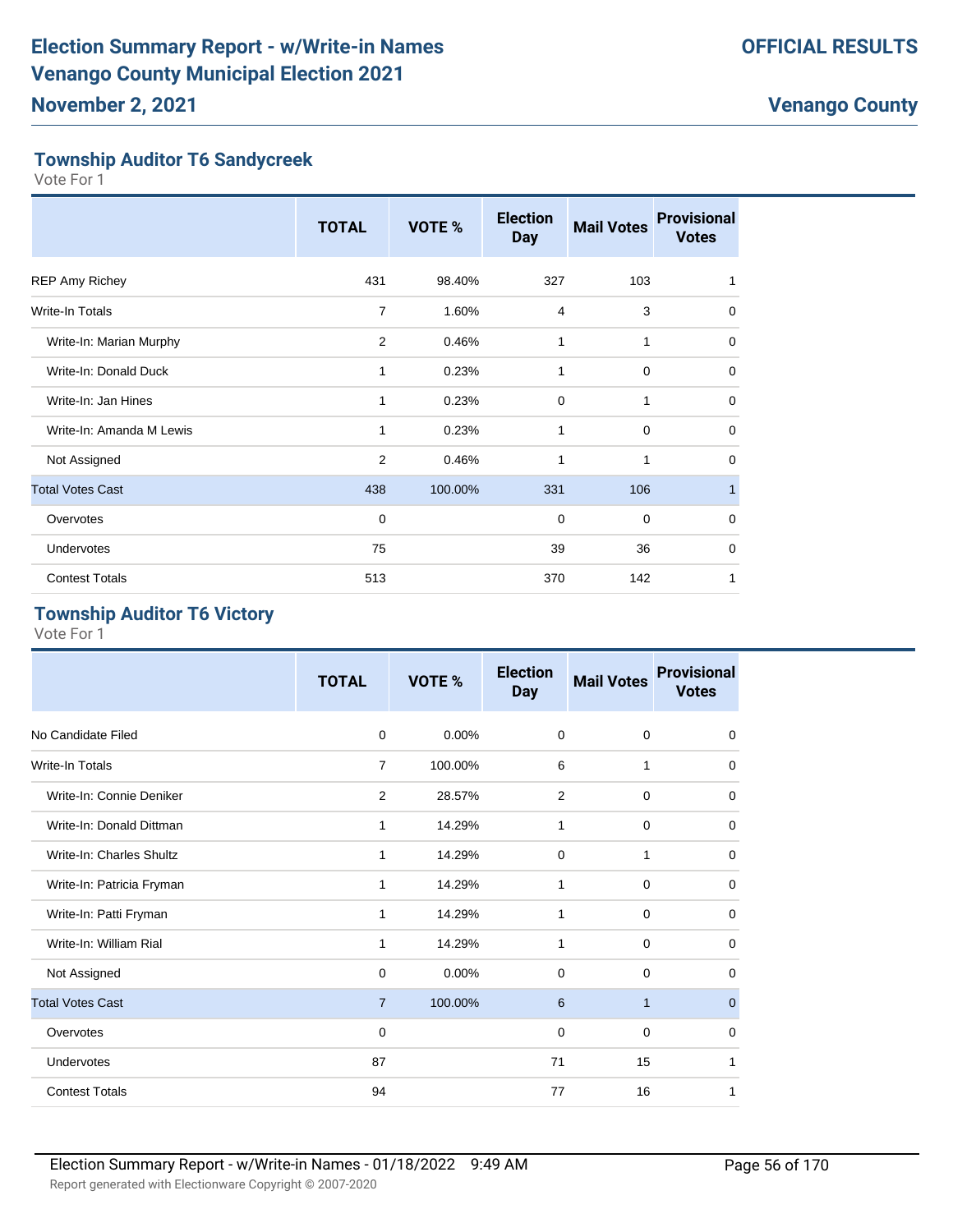#### **Township Auditor T4 Richland**

|                               | <b>TOTAL</b> | VOTE %  | <b>Election</b><br><b>Day</b> | <b>Mail Votes</b> | <b>Provisional</b><br><b>Votes</b> |
|-------------------------------|--------------|---------|-------------------------------|-------------------|------------------------------------|
| No Candidate Filed            | $\mathbf 0$  | 0.00%   | $\mathbf 0$                   | $\mathbf 0$       | $\mathbf 0$                        |
| <b>Write-In Totals</b>        | 9            | 100.00% | 9                             | $\mathbf 0$       | $\mathbf 0$                        |
| Write-In: Stacy Saylor        | 2            | 22.22%  | $\overline{2}$                | $\mathbf 0$       | $\mathbf 0$                        |
| Write-In: Patricia G Anderson | $\mathbf{1}$ | 11.11%  | 1                             | $\mathbf 0$       | 0                                  |
| Write-In: Philip Anderson     | 1            | 11.11%  | 1                             | 0                 | $\mathbf 0$                        |
| Write-In: Mike Hotzler        | 1            | 11.11%  | 1                             | $\mathbf 0$       | $\mathbf 0$                        |
| Write-In: Rick King           | 1            | 11.11%  | 1                             | $\mathbf 0$       | 0                                  |
| Write-In: Warren Thomas       | 1            | 11.11%  | 1                             | $\mathbf 0$       | $\mathbf 0$                        |
| Not Assigned                  | 2            | 22.22%  | $\overline{2}$                | 0                 | 0                                  |
| <b>Total Votes Cast</b>       | 9            | 100.00% | 9                             | $\overline{0}$    | $\mathbf{0}$                       |
| Overvotes                     | $\mathbf 0$  |         | 0                             | $\mathbf 0$       | $\mathbf 0$                        |
| Undervotes                    | 162          |         | 144                           | 18                | $\mathbf 0$                        |
| <b>Contest Totals</b>         | 171          |         | 153                           | 18                | 0                                  |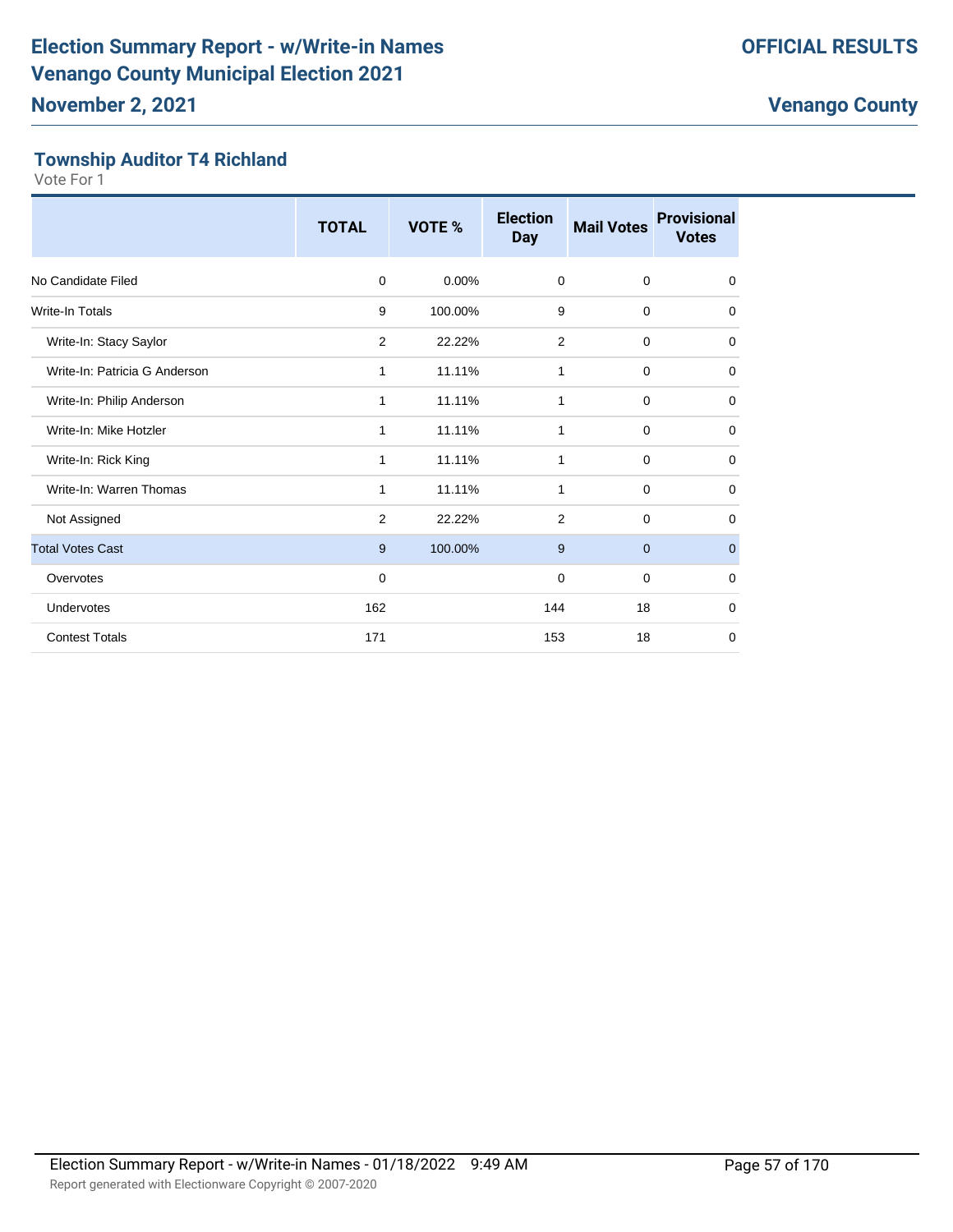#### **Township Auditor T4 Victory**

Vote For 1

|                            | <b>TOTAL</b> | VOTE %   | <b>Election</b><br><b>Day</b> | <b>Mail Votes</b> | <b>Provisional</b><br><b>Votes</b> |
|----------------------------|--------------|----------|-------------------------------|-------------------|------------------------------------|
| No Candidate Filed         | $\mathbf 0$  | $0.00\%$ | $\mathbf 0$                   | $\mathbf 0$       | $\mathbf 0$                        |
| Write-In Totals            | 8            | 100.00%  | $\overline{7}$                | 1                 | $\mathbf 0$                        |
| Write-In: William R Rial   | $\mathbf{2}$ | 25.00%   | 2                             | $\mathbf 0$       | $\mathbf 0$                        |
| Write-In: Connie L Deniker | 1            | 12.50%   | 1                             | $\mathbf 0$       | 0                                  |
| Write-In: Robin Robinson   | 1            | 12.50%   | 1                             | $\mathbf 0$       | $\mathbf 0$                        |
| Write-In: Rose Gibbs       | 1            | 12.50%   | 1                             | $\mathbf 0$       | 0                                  |
| Write-In: William Rial     | 1            | 12.50%   | 1                             | $\mathbf 0$       | 0                                  |
| Write-In: Doug Thompson    | 1            | 12.50%   | $\mathbf 0$                   | 1                 | 0                                  |
| Not Assigned               | 1            | 12.50%   | 1                             | $\Omega$          | 0                                  |
| <b>Total Votes Cast</b>    | 8            | 100.00%  | $\overline{7}$                | $\mathbf{1}$      | $\mathbf{0}$                       |
| Overvotes                  | $\mathbf 0$  |          | 0                             | $\mathbf 0$       | 0                                  |
| <b>Undervotes</b>          | 86           |          | 70                            | 15                | 1                                  |
| <b>Contest Totals</b>      | 94           |          | 77                            | 16                | 1                                  |

#### **Township Auditor T2 Frenchcreek**

|                         | <b>TOTAL</b> | VOTE %  | <b>Election</b><br><b>Day</b> | <b>Mail Votes</b> | <b>Provisional</b><br><b>Votes</b> |
|-------------------------|--------------|---------|-------------------------------|-------------------|------------------------------------|
| No Candidate Filed      | $\Omega$     | 0.00%   | $\mathbf 0$                   | $\mathbf 0$       | $\mathbf 0$                        |
| Write-In Totals         | 8            | 100.00% | 6                             | $\overline{2}$    | $\mathbf 0$                        |
| Write-In: David Servin  | 1            | 12.50%  | 1                             | $\mathbf 0$       | $\mathbf 0$                        |
| Write-In: Dixie McVay   | 1            | 12.50%  | 1                             | $\mathbf 0$       | $\mathbf 0$                        |
| Write-In: Lita Reed     | 1            | 12.50%  | 1                             | $\mathbf 0$       | $\mathbf 0$                        |
| Write-In: Dale Hastings | 1            | 12.50%  | $\mathbf 0$                   | 1                 | $\mathbf 0$                        |
| Write-In: Denise Smith  | 1            | 12.50%  | 1                             | $\mathbf 0$       | $\mathbf 0$                        |
| Not Assigned            | 3            | 37.50%  | $\overline{2}$                | 1                 | 0                                  |
| <b>Total Votes Cast</b> | 8            | 100.00% | 6                             | 2                 | $\mathbf{0}$                       |
| Overvotes               | $\mathbf 0$  |         | 0                             | $\mathbf 0$       | $\mathbf 0$                        |
| Undervotes              | 313          |         | 239                           | 74                | $\mathbf 0$                        |
| <b>Contest Totals</b>   | 321          |         | 245                           | 76                | $\mathbf 0$                        |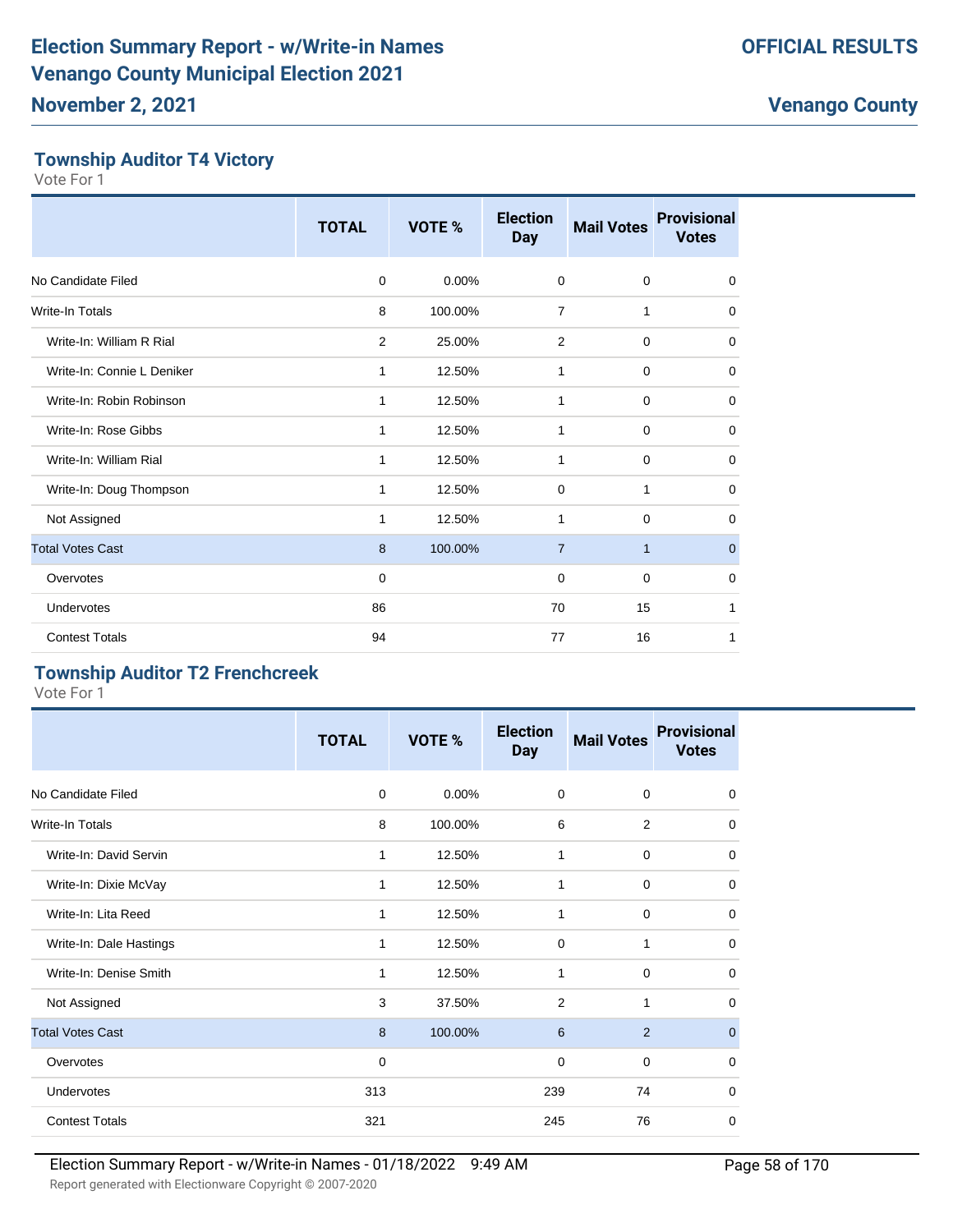#### **Township Auditor T2 Rockland**

|                              | <b>TOTAL</b> | VOTE %   | <b>Election</b><br><b>Day</b> | <b>Mail Votes</b> | <b>Provisional</b><br><b>Votes</b> |
|------------------------------|--------------|----------|-------------------------------|-------------------|------------------------------------|
| No Candidate Filed           | $\mathbf 0$  | $0.00\%$ | $\mathbf 0$                   | $\mathbf 0$       | 0                                  |
| <b>Write-In Totals</b>       | 16           | 100.00%  | 13                            | 3                 | 0                                  |
| Write-In: Nancy Heeter       | 3            | 18.75%   | 3                             | $\mathbf 0$       | $\mathbf 0$                        |
| Write-In: Ron Himes          | 2            | 12.50%   | 1                             | 1                 | $\mathbf 0$                        |
| Write-In: Zach Jones         | 1            | 6.25%    | 1                             | $\mathbf 0$       | 0                                  |
| Write-In: Martin A Coe       | 1            | 6.25%    | 1                             | $\mathbf 0$       | 0                                  |
| Write-In: Mindy Cox          | 1            | 6.25%    | 1                             | $\mathbf 0$       | 0                                  |
| Write-In: Leo Stadelman      | 1            | 6.25%    | $\Omega$                      | $\mathbf{1}$      | 0                                  |
| Write-In: Ronald Himes       | 1            | 6.25%    | 1                             | $\mathbf 0$       | 0                                  |
| Write-In: Ryan Bell          | 1            | 6.25%    | 1                             | $\mathbf 0$       | $\mathbf 0$                        |
| Write-In: Linda Gaw Carbaugh | 1            | 6.25%    | 1                             | $\mathbf 0$       | $\mathbf 0$                        |
| Not Assigned                 | 4            | 25.00%   | 3                             | 1                 | 0                                  |
| <b>Total Votes Cast</b>      | 16           | 100.00%  | 13                            | 3                 | $\mathbf{0}$                       |
| Overvotes                    | $\mathbf 0$  |          | 0                             | $\mathbf 0$       | $\mathbf 0$                        |
| Undervotes                   | 254          |          | 191                           | 63                | 0                                  |
| <b>Contest Totals</b>        | 270          |          | 204                           | 66                | $\mathbf 0$                        |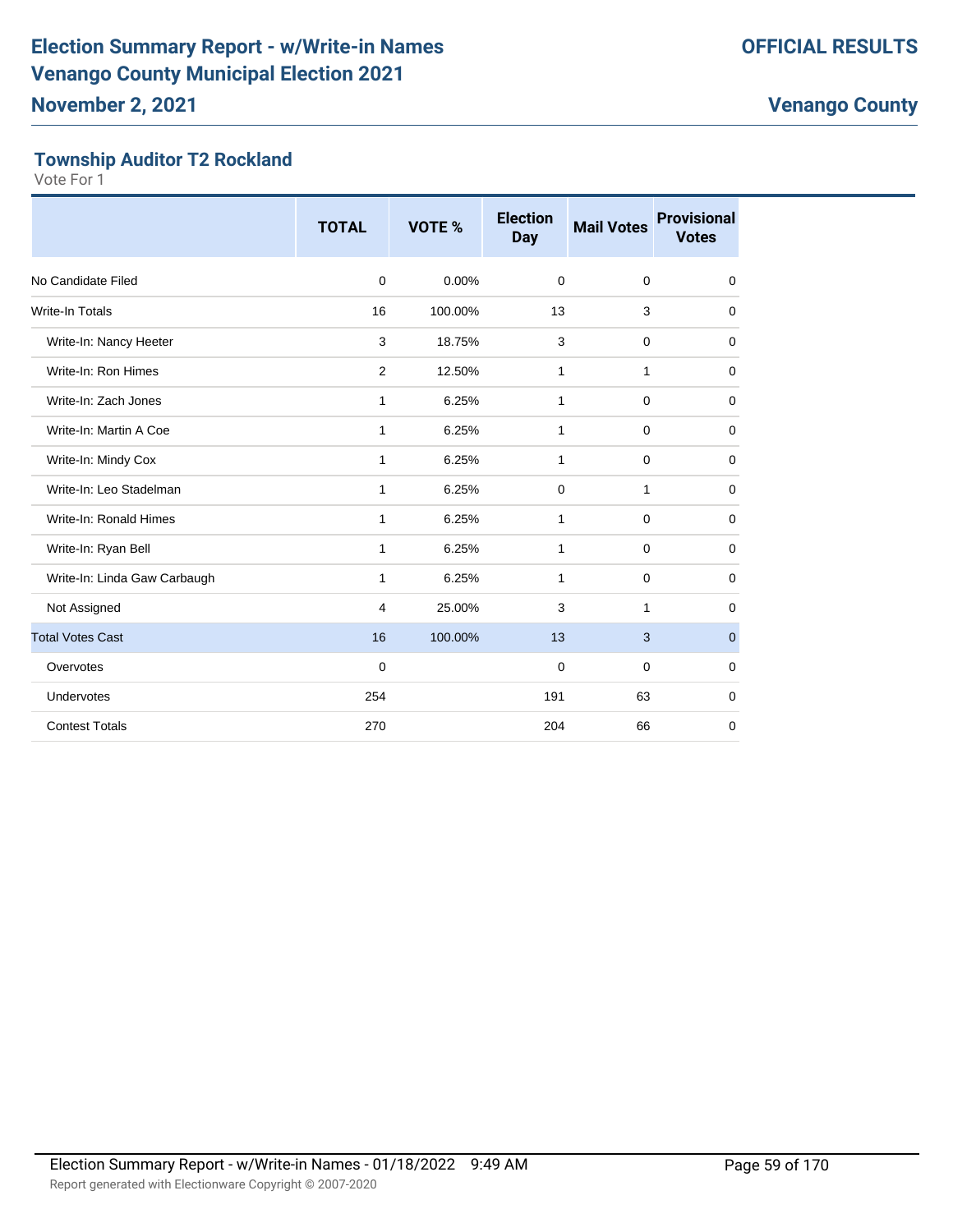#### **Township Auditor T2 Sandycreek**

|                                | <b>TOTAL</b> | VOTE %  | <b>Election</b><br><b>Day</b> | <b>Mail Votes</b> | <b>Provisional</b><br><b>Votes</b> |
|--------------------------------|--------------|---------|-------------------------------|-------------------|------------------------------------|
| No Candidate Filed             | $\mathbf 0$  | 0.00%   | $\Omega$                      | $\mathbf 0$       | 0                                  |
| Write-In Totals                | 20           | 100.00% | 13                            | $\overline{7}$    | $\mathbf 0$                        |
| Write-In: Donald Trump         | 1            | 5.00%   | 1                             | $\mathbf 0$       | 0                                  |
| Write-In: Donald Zetwick       | 1            | 5.00%   | 0                             | 1                 | $\mathbf 0$                        |
| Write-In: Frank Kerrie Cochran | $\mathbf{1}$ | 5.00%   | 1                             | $\mathbf 0$       | 0                                  |
| Write-In: Erica Gravatt        | 1            | 5.00%   | $\mathbf{1}$                  | $\mathbf 0$       | $\mathbf 0$                        |
| Write-In: Gary DeLong          | 1            | 5.00%   | 0                             | $\mathbf{1}$      | 0                                  |
| Write-In: Amanda M Lewis       | 1            | 5.00%   | $\mathbf{1}$                  | $\mathbf 0$       | $\mathbf 0$                        |
| Write-In: Sheryl Clinefelter   | $\mathbf{1}$ | 5.00%   | 0                             | $\mathbf{1}$      | 0                                  |
| Write-In: Jane Ritchey         | $\mathbf{1}$ | 5.00%   | $\mathbf{1}$                  | $\mathbf 0$       | $\mathbf 0$                        |
| Write-In: Steven J Gracy       | 1            | 5.00%   | 1                             | $\mathbf 0$       | $\mathbf 0$                        |
| Write-In: Kit Woods            | $\mathbf{1}$ | 5.00%   | $\mathbf{1}$                  | $\mathbf 0$       | $\mathbf 0$                        |
| Write-In: Dawn Caiarelli       | $\mathbf{1}$ | 5.00%   | $\mathbf{1}$                  | $\mathbf 0$       | 0                                  |
| Write-In: Amy Richey           | $\mathbf{1}$ | 5.00%   | $\mathbf{1}$                  | $\mathbf 0$       | 0                                  |
| Not Assigned                   | 8            | 40.00%  | 4                             | 4                 | $\mathbf 0$                        |
| <b>Total Votes Cast</b>        | 20           | 100.00% | 13                            | $\overline{7}$    | $\mathbf 0$                        |
| Overvotes                      | $\mathbf 0$  |         | $\Omega$                      | $\mathbf 0$       | $\mathbf 0$                        |
| Undervotes                     | 493          |         | 357                           | 135               | 1                                  |
| <b>Contest Totals</b>          | 513          |         | 370                           | 142               | 1                                  |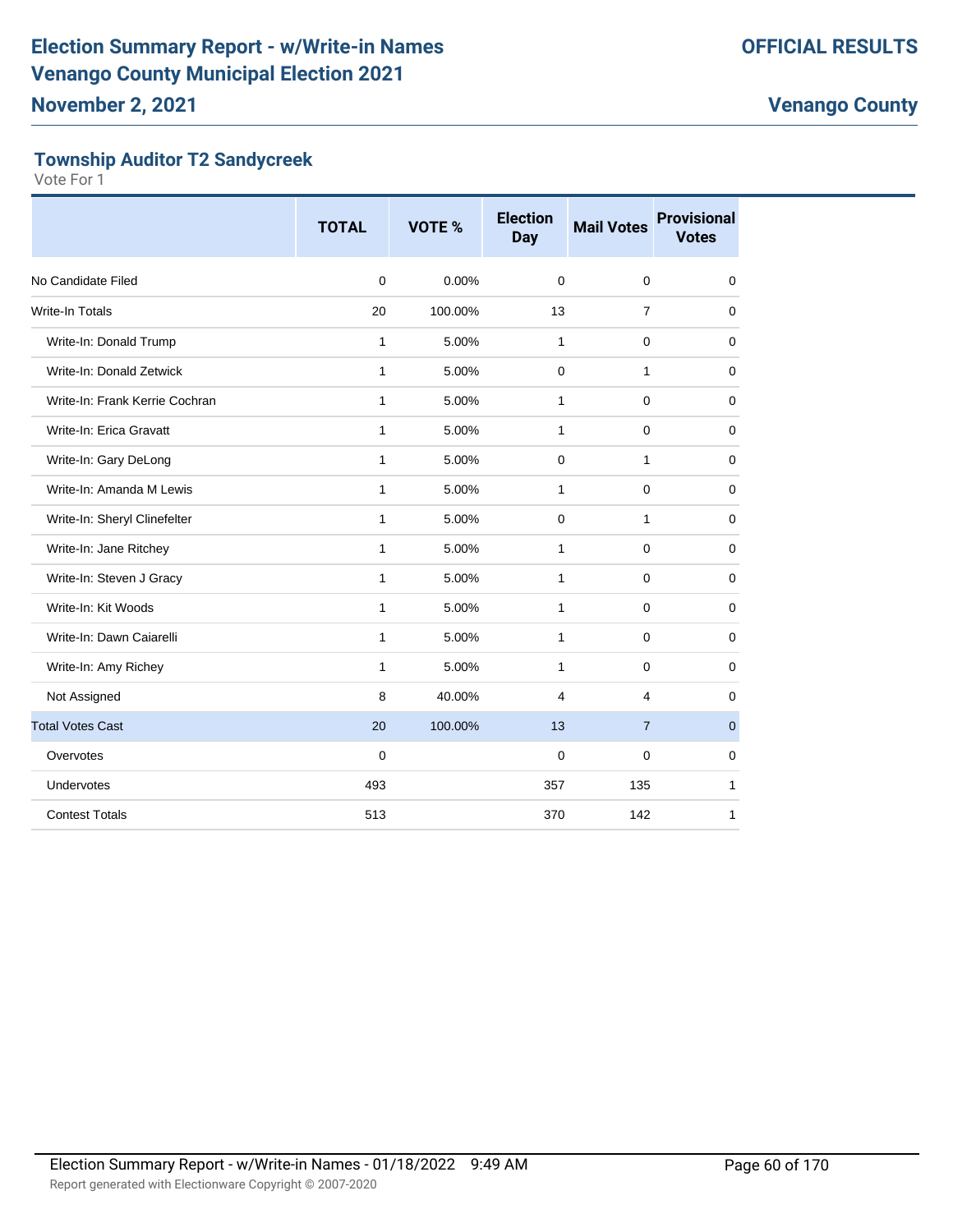**Borough Mayor Barkeyville** Vote For 1

|                            | <b>TOTAL</b> | VOTE %   | <b>Election</b><br><b>Day</b> | <b>Mail Votes</b> | <b>Provisional</b><br><b>Votes</b> |
|----------------------------|--------------|----------|-------------------------------|-------------------|------------------------------------|
| <b>DEM Phyllis Whetzel</b> | 44           | 88.00%   | 34                            | 10                | $\Omega$                           |
| <b>Write-In Totals</b>     | 6            | 12.00%   | $\overline{4}$                | $\overline{2}$    | $\mathbf 0$                        |
| Write-In: Randall Martin   | 3            | 6.00%    | 3                             | $\mathbf 0$       | $\mathbf 0$                        |
| Write-In: Thomas Martin    | 3            | 6.00%    | 1                             | $\overline{2}$    | $\Omega$                           |
| Not Assigned               | $\Omega$     | $0.00\%$ | $\Omega$                      | $\mathbf 0$       | $\mathbf 0$                        |
| <b>Total Votes Cast</b>    | 50           | 100.00%  | 38                            | 12                | $\mathbf{0}$                       |
| Overvotes                  | $\mathbf 0$  |          | $\mathbf 0$                   | $\mathbf 0$       | $\Omega$                           |
| Undervotes                 | 9            |          | 9                             | $\mathbf 0$       | $\mathbf 0$                        |
| <b>Contest Totals</b>      | 59           |          | 47                            | 12                | $\mathbf 0$                        |

#### **Borough Mayor Clintonville**

|                         | <b>TOTAL</b> | <b>VOTE %</b> | <b>Election</b><br><b>Day</b> | <b>Mail Votes</b> | <b>Provisional</b><br><b>Votes</b> |
|-------------------------|--------------|---------------|-------------------------------|-------------------|------------------------------------|
| REP Megan M Weber       | 90           | 84.11%        | 81                            | 9                 | $\mathbf 0$                        |
| <b>Write-In Totals</b>  | 17           | 15.89%        | 16                            | 1                 | $\mathbf 0$                        |
| Write-In: Rod Gladd     | 14           | 13.08%        | 14                            | $\mathbf 0$       | $\mathbf 0$                        |
| Write-In: Rodney Gladd  | 2            | 1.87%         | 2                             | $\mathbf 0$       | $\mathbf 0$                        |
| Write-In: Kent Cannon   | 1            | 0.93%         | $\mathbf 0$                   | 1                 | $\mathbf 0$                        |
| Not Assigned            | 0            | $0.00\%$      | $\mathbf 0$                   | 0                 | $\mathbf 0$                        |
| <b>Total Votes Cast</b> | 107          | 100.00%       | 97                            | 10 <sup>1</sup>   | $\mathbf 0$                        |
| Overvotes               | $\mathbf 0$  |               | $\mathbf 0$                   | $\mathbf 0$       | $\mathbf 0$                        |
| Undervotes              | 11           |               | 8                             | 3                 | $\mathbf 0$                        |
| <b>Contest Totals</b>   | 118          |               | 105                           | 13                | $\mathbf 0$                        |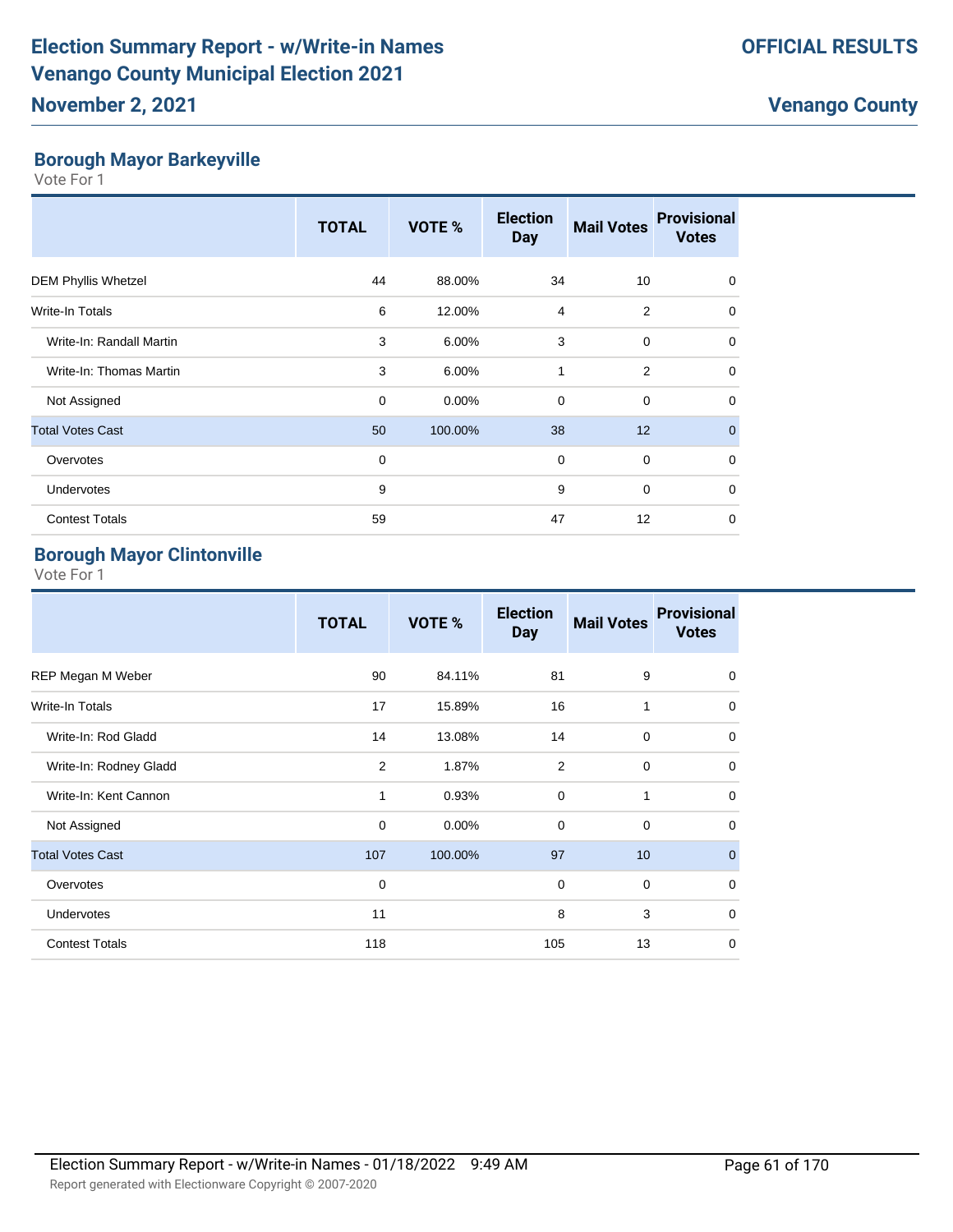## **November 2, 2021**

#### **Borough Mayor Cooperstown**

|                             | <b>TOTAL</b>   | VOTE %   | <b>Election</b><br><b>Day</b> | <b>Mail Votes</b> | <b>Provisional</b><br><b>Votes</b> |
|-----------------------------|----------------|----------|-------------------------------|-------------------|------------------------------------|
| <b>REP Jeff Meyer</b>       | 77             | 77.78%   | 68                            | 9                 | 0                                  |
| <b>Write-In Totals</b>      | 22             | 22.22%   | 22                            | $\mathbf 0$       | $\mathbf 0$                        |
| Write-In: Brent A Walter    | $\overline{7}$ | 7.07%    | $\overline{7}$                | $\mathbf 0$       | 0                                  |
| Write-In: Brent A Walters   | 4              | 4.04%    | $\overline{4}$                | $\mathbf 0$       | $\mathbf 0$                        |
| Write-In: Brent Walters     | 4              | 4.04%    | $\overline{4}$                | $\mathbf 0$       | $\mathbf 0$                        |
| Write-In: Brent Walter      | 3              | 3.03%    | 3                             | $\mathbf 0$       | 0                                  |
| Write-In: Barb McElhaney    | $\mathbf{1}$   | 1.01%    | 1                             | $\mathbf 0$       | $\mathbf 0$                        |
| Write-In: Barbara McElhaney | $\mathbf{1}$   | 1.01%    | 1                             | $\mathbf 0$       | $\mathbf 0$                        |
| Write-In: William Copley    | 1              | 1.01%    | 1                             | $\mathbf 0$       | $\mathbf 0$                        |
| Write-In: Vicki Tarr        | 1              | 1.01%    | 1                             | 0                 | 0                                  |
| Not Assigned                | 0              | $0.00\%$ | 0                             | $\mathbf 0$       | 0                                  |
| <b>Total Votes Cast</b>     | 99             | 100.00%  | 90                            | 9                 | $\mathbf{0}$                       |
| Overvotes                   | $\mathbf 0$    |          | $\mathbf 0$                   | $\mathbf 0$       | 0                                  |
| Undervotes                  | 22             |          | 15                            | $\overline{7}$    | $\mathbf 0$                        |
| <b>Contest Totals</b>       | 121            |          | 105                           | 16                | $\mathbf 0$                        |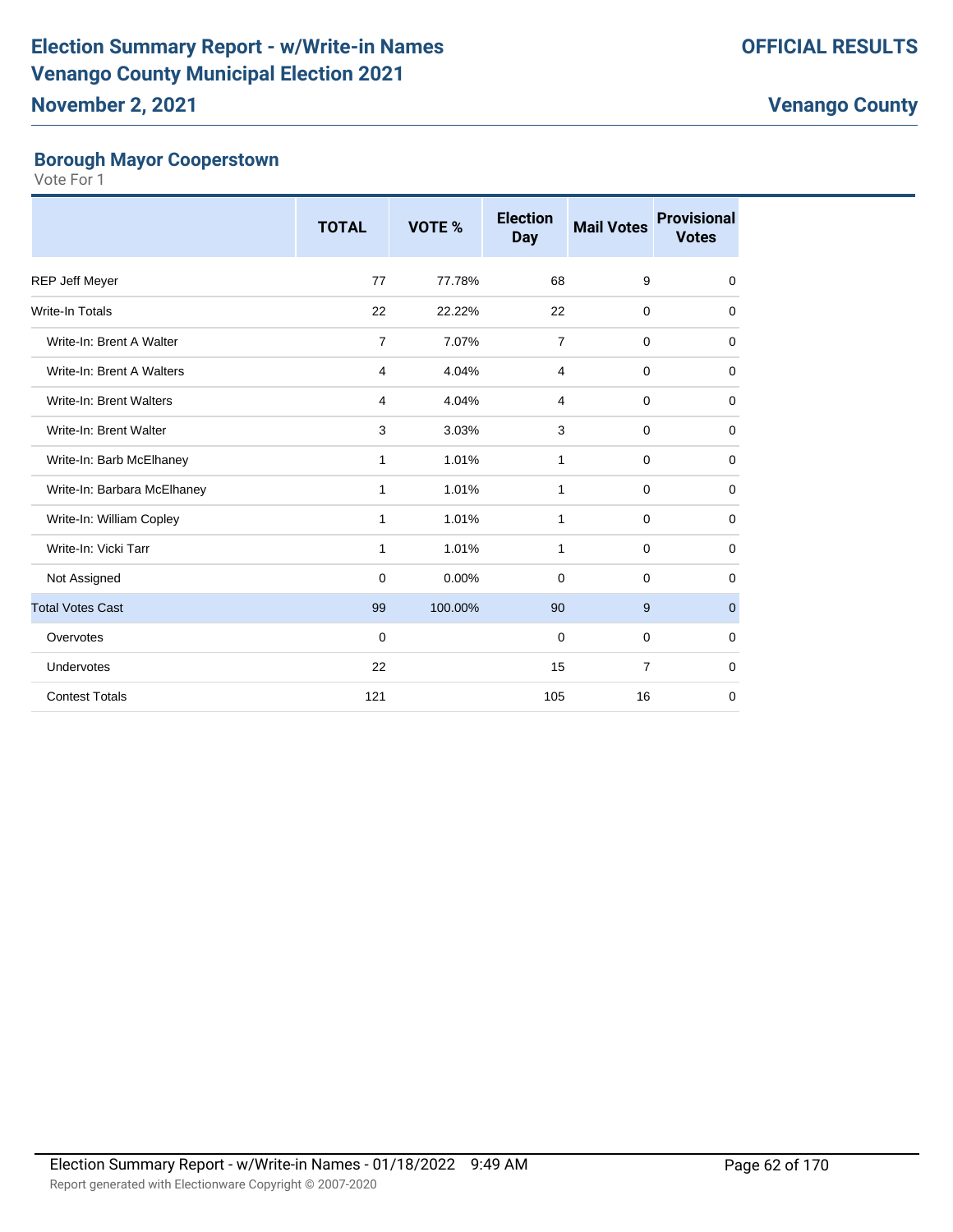**Borough Mayor Emlenton** Vote For 1

|                                     | <b>TOTAL</b> | VOTE %  | <b>Election</b><br><b>Day</b> | <b>Mail Votes</b> | <b>Provisional</b><br><b>Votes</b> |
|-------------------------------------|--------------|---------|-------------------------------|-------------------|------------------------------------|
| <b>REP Judy Lentz</b>               | 130          | 97.01%  | 101                           | 28                | 1                                  |
| Write-In Totals                     | 4            | 2.99%   | 4                             | $\mathbf 0$       | $\mathbf 0$                        |
| Write-In: Chris Mohler              | 1            | 0.75%   | 1                             | $\mathbf 0$       | 0                                  |
| Write-In: Dale B Edwards Republican | 1            | 0.75%   | 1                             | $\mathbf 0$       | $\mathbf 0$                        |
| Write-In: Jamie Hunt                | 1            | 0.75%   | 1                             | $\mathbf 0$       | $\mathbf 0$                        |
| Write-In: Anyone Else               | 1            | 0.75%   | 1                             | $\mathbf 0$       | $\mathbf 0$                        |
| Not Assigned                        | $\mathbf 0$  | 0.00%   | $\Omega$                      | $\mathbf 0$       | $\mathbf 0$                        |
| <b>Total Votes Cast</b>             | 134          | 100.00% | 105                           | 28                | $\mathbf{1}$                       |
| Overvotes                           | 1            |         | 1                             | $\mathbf 0$       | $\mathbf 0$                        |
| Undervotes                          | 7            |         | 4                             | 3                 | $\mathbf 0$                        |
| <b>Contest Totals</b>               | 142          |         | 110                           | 31                | 1                                  |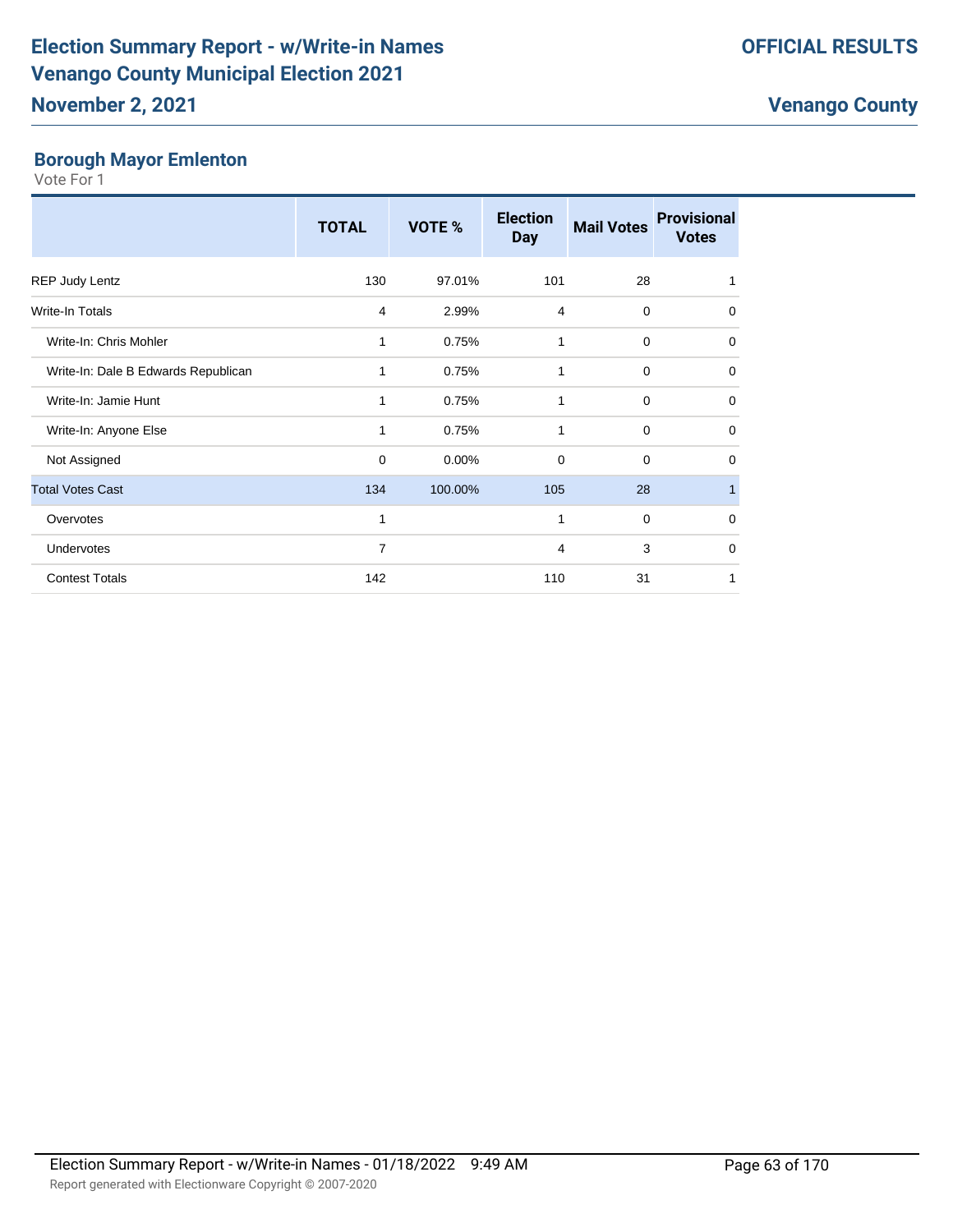#### **Borough Mayor Pleasantville**

Vote For 1

|                            | <b>TOTAL</b> | VOTE %   | <b>Election</b><br><b>Day</b> | <b>Mail Votes</b> | <b>Provisional</b><br><b>Votes</b> |
|----------------------------|--------------|----------|-------------------------------|-------------------|------------------------------------|
| DEM/REP Martha Long        | 112          | 91.80%   | 101                           | 11                | 0                                  |
| Write-In Totals            | 10           | 8.20%    | 8                             | $\overline{2}$    | 0                                  |
| Write-In: Kathleen McMunn  | 2            | 1.64%    | $\mathbf 0$                   | $\overline{2}$    | 0                                  |
| Write-In: Steve Furdak     | 1            | 0.82%    | $\mathbf{1}$                  | 0                 | 0                                  |
| Write-In: Shawn Jacobson   | $\mathbf{1}$ | 0.82%    | $\mathbf{1}$                  | 0                 | 0                                  |
| Write-In: Ruth Schneider   | 1            | 0.82%    | $\mathbf{1}$                  | 0                 | 0                                  |
| Write-In: John Peterson    | 1            | 0.82%    | 1                             | $\mathbf 0$       | 0                                  |
| Write-In: Howard Crawford  | 1            | 0.82%    | 1                             | 0                 | 0                                  |
| Write-In: Dan Klementovich | 1            | 0.82%    | $\mathbf{1}$                  | 0                 | 0                                  |
| Write-In: Jared Zahner     | 1            | 0.82%    | $\mathbf{1}$                  | 0                 | 0                                  |
| Write-In: Pam Griffin      | 1            | 0.82%    | $\mathbf{1}$                  | 0                 | 0                                  |
| Not Assigned               | $\mathbf 0$  | $0.00\%$ | $\mathbf 0$                   | 0                 | 0                                  |
| <b>Total Votes Cast</b>    | 122          | 100.00%  | 109                           | 13                | $\overline{0}$                     |
| Overvotes                  | $\mathbf 0$  |          | 0                             | 0                 | 0                                  |
| Undervotes                 | 21           |          | 20                            | 1                 | 0                                  |
| <b>Contest Totals</b>      | 143          |          | 129                           | 14                | 0                                  |

#### **Borough Mayor Polk**

|                          | <b>TOTAL</b> | VOTE %  | <b>Election</b><br><b>Day</b> | <b>Mail Votes</b> | <b>Provisional</b><br><b>Votes</b> |
|--------------------------|--------------|---------|-------------------------------|-------------------|------------------------------------|
| <b>IND David C Owens</b> | 80           | 97.56%  | 53                            | 27                | 0                                  |
| Write-In Totals          | 2            | 2.44%   | $\mathbf{1}$                  | 1                 | $\mathbf 0$                        |
| Write-In: David Owens    | 1            | 1.22%   | 1                             | $\mathbf 0$       | $\mathbf 0$                        |
| Not Assigned             | $\mathbf{1}$ | 1.22%   | $\mathbf 0$                   | 1                 | 0                                  |
| <b>Total Votes Cast</b>  | 82           | 100.00% | 54                            | 28                | $\mathbf{0}$                       |
| Overvotes                | 1            |         | 1                             | $\mathbf 0$       | $\mathbf 0$                        |
| Undervotes               | 7            |         | 6                             | 1                 | $\mathbf 0$                        |
| <b>Contest Totals</b>    | 90           |         | 61                            | 29                | $\mathbf 0$                        |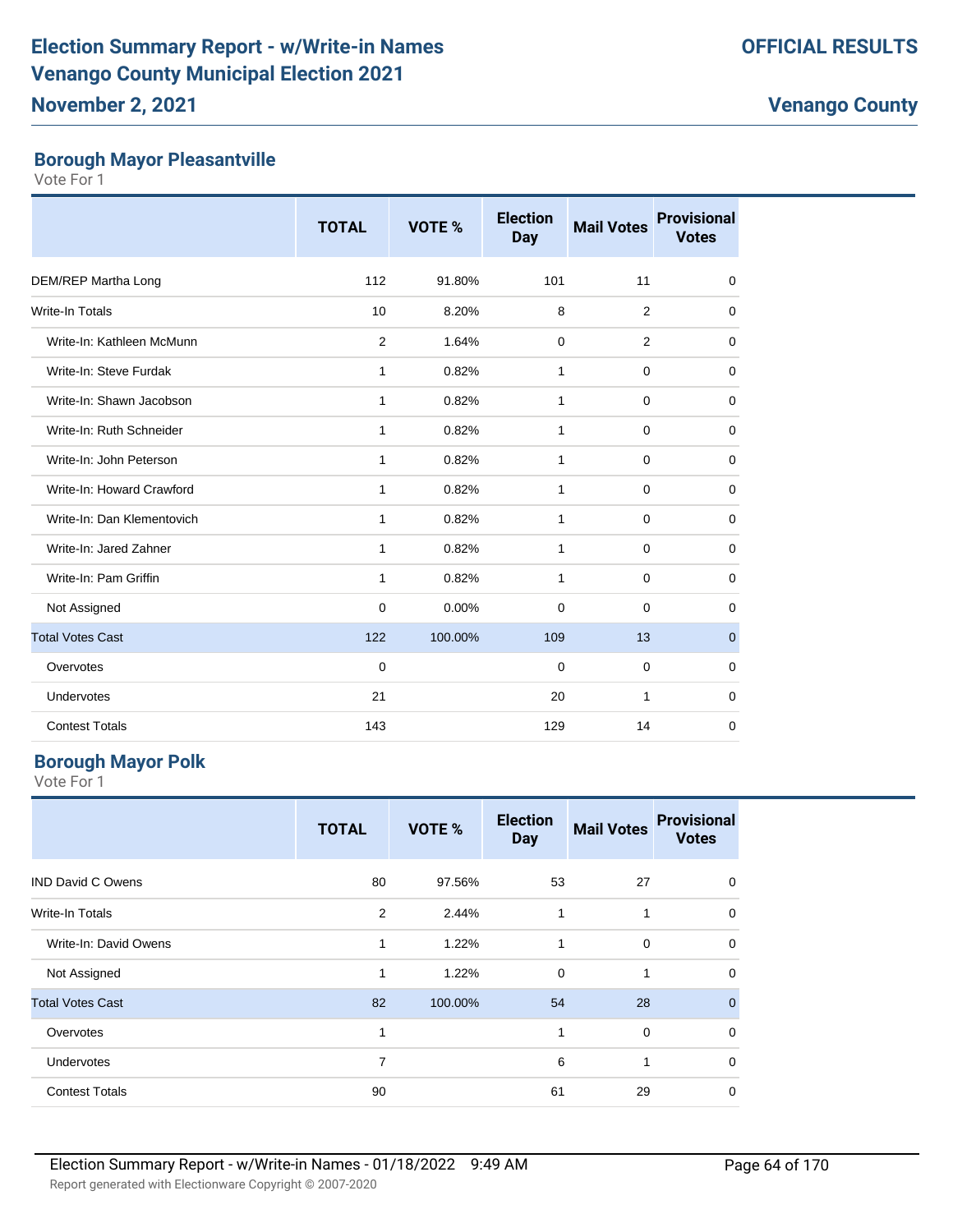# **Borough Mayor Rouseville**

|                             | <b>TOTAL</b> | VOTE %  | <b>Election</b><br><b>Day</b> | <b>Mail Votes</b> | <b>Provisional</b><br><b>Votes</b> |
|-----------------------------|--------------|---------|-------------------------------|-------------------|------------------------------------|
| REP Guy Milliron Jr         | 69           | 92.00%  | 59                            | 10                | $\mathbf 0$                        |
| Write-In Totals             | 6            | 8.00%   | 6                             | $\mathbf 0$       | $\mathbf 0$                        |
| Write-In: Emilee Gray       | 1            | 1.33%   | 1                             | 0                 | $\mathbf 0$                        |
| Write-In: John Flanigan     | 1            | 1.33%   | 1                             | $\mathbf 0$       | $\mathbf 0$                        |
| Write-In: Thomas R McFadden | 1            | 1.33%   | 1                             | $\mathbf 0$       | $\mathbf 0$                        |
| Write-In: Joseph McClintock | 1            | 1.33%   | 1                             | $\mathbf 0$       | 0                                  |
| Write-In: Gary Cavanaugh    | 1            | 1.33%   | 1                             | $\Omega$          | $\mathbf 0$                        |
| Not Assigned                | 1            | 1.33%   | 1                             | 0                 | $\mathbf 0$                        |
| <b>Total Votes Cast</b>     | 75           | 100.00% | 65                            | 10                | $\mathbf{0}$                       |
| Overvotes                   | $\mathbf 0$  |         | $\mathbf 0$                   | $\mathbf 0$       | $\mathbf 0$                        |
| Undervotes                  | 14           |         | 8                             | 5                 | 1                                  |
| <b>Contest Totals</b>       | 89           |         | 73                            | 15                | 1                                  |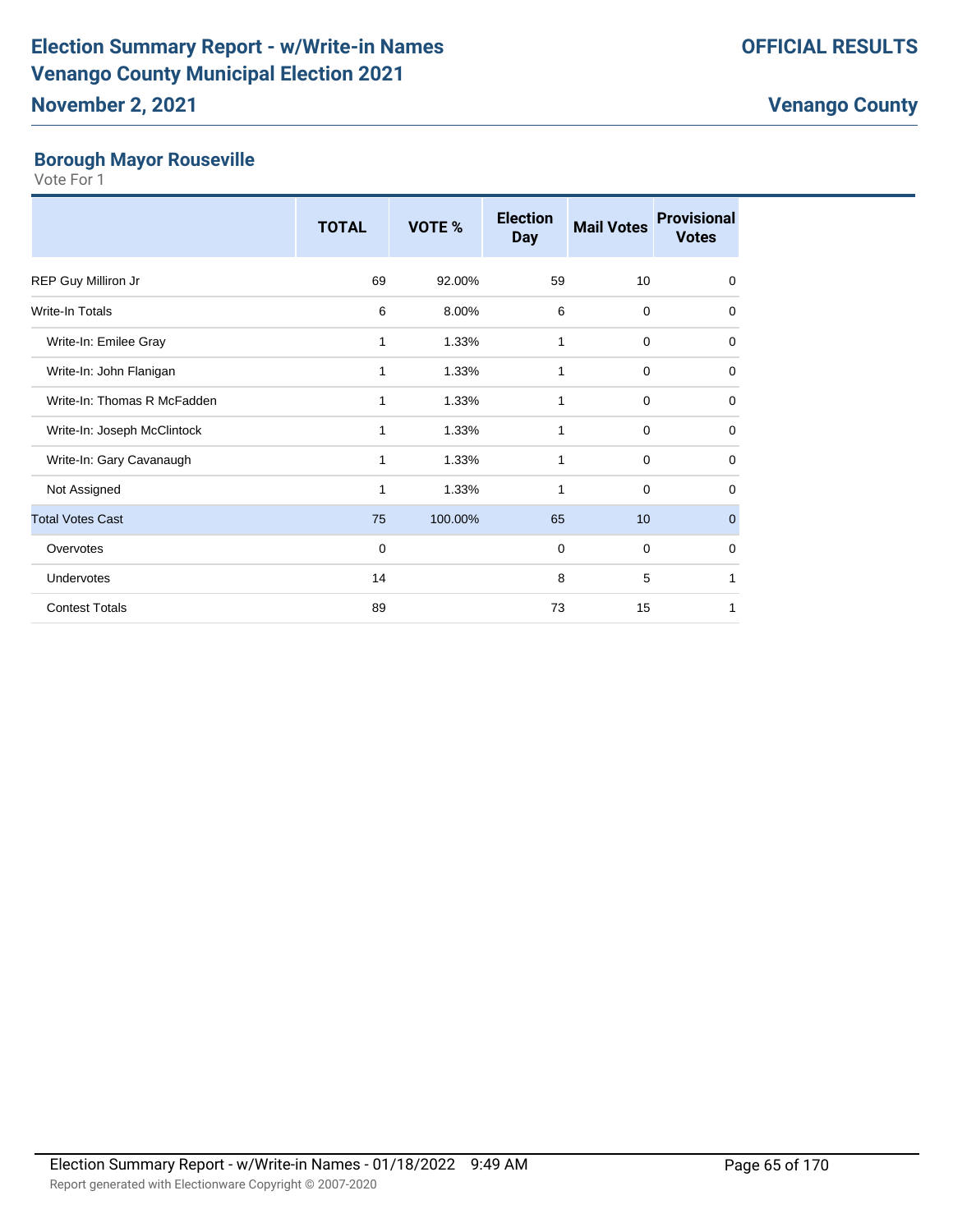#### **Borough Mayor Sugarcreek**

|                                   | <b>TOTAL</b> | VOTE %  | <b>Election</b><br><b>Day</b> | <b>Mail Votes</b> | <b>Provisional</b><br><b>Votes</b> |
|-----------------------------------|--------------|---------|-------------------------------|-------------------|------------------------------------|
| <b>DEM/REP Charles A McDaniel</b> | 817          | 96.80%  | 621                           | 194               | $\overline{2}$                     |
| Write-In Totals                   | 27           | 3.20%   | 19                            | 8                 | 0                                  |
| Write-In: John McClelland         | 5            | 0.59%   | $\overline{2}$                | 3                 | 0                                  |
| Write-In: Robert Resinger         | 2            | 0.24%   | 2                             | $\mathbf 0$       | 0                                  |
| Write-In: Jacob A Coon            | 1            | 0.12%   | 1                             | 0                 | 0                                  |
| Write-In: Jeff McKenzie           | 1            | 0.12%   | 1                             | 0                 | $\mathbf 0$                        |
| Write-In: Melvin Ace              | $\mathbf{1}$ | 0.12%   | 1                             | $\mathbf 0$       | 0                                  |
| Write-In: G Daniel Fisher III     | 1            | 0.12%   | 0                             | 1                 | 0                                  |
| Write-In: Anyone Else             | 1            | 0.12%   | $\mathbf{1}$                  | $\mathbf 0$       | 0                                  |
| Write-In: Patricia A Peterson     | 1            | 0.12%   | $\mathbf 0$                   | 1                 | 0                                  |
| Write-In: Dave Urey               | 1            | 0.12%   | 1                             | 0                 | 0                                  |
| Write-In: Jeff Orr                | 1            | 0.12%   | $\mathbf{1}$                  | 0                 | $\mathbf 0$                        |
| Write-In: Ryan Rudegair           | 1            | 0.12%   | 0                             | 1                 | 0                                  |
| Write-In: John McClennan          | 1            | 0.12%   | 1                             | 0                 | 0                                  |
| Write-In: David Knolf             | 1            | 0.12%   | $\mathbf{1}$                  | $\mathbf 0$       | 0                                  |
| Write-In: N/A                     | 1            | 0.12%   | 1                             | 0                 | 0                                  |
| Write-In: X                       | 1            | 0.12%   | $\mathbf{1}$                  | 0                 | 0                                  |
| Write-In: Robert Reisinger        | 1            | 0.12%   | $\mathbf{1}$                  | $\mathbf 0$       | 0                                  |
| Write-In: Sidney Gramley          | $\mathbf{1}$ | 0.12%   | 1                             | $\mathbf 0$       | 0                                  |
| Write-In: Ed Whitling             | 1            | 0.12%   | 1                             | 0                 | 0                                  |
| Write-In: Julie Blum D'Amico      | 1            | 0.12%   | $\mathbf{1}$                  | $\mathbf 0$       | 0                                  |
| Not Assigned                      | 3            | 0.36%   | 1                             | 2                 | 0                                  |
| <b>Total Votes Cast</b>           | 844          | 100.00% | 640                           | 202               | $\overline{2}$                     |
| Overvotes                         | $\mathbf{1}$ |         | $\mathbf{1}$                  | $\pmb{0}$         | 0                                  |
| Undervotes                        | 68           |         | 38                            | 30                | 0                                  |
| <b>Contest Totals</b>             | 913          |         | 679                           | 232               | $\overline{2}$                     |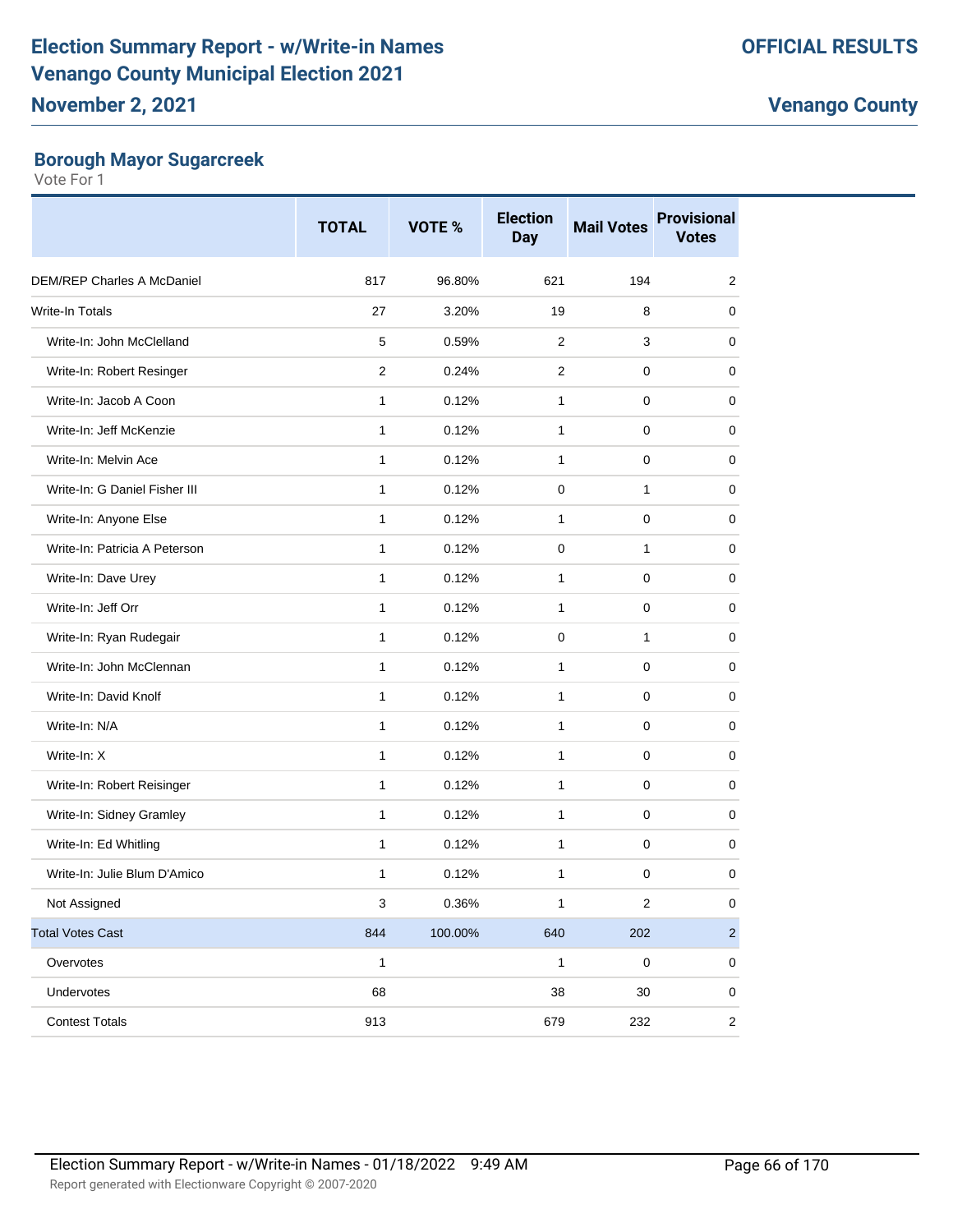#### **Borough Mayor Utica**

Vote For 1

|                         | <b>TOTAL</b> | VOTE %  | <b>Election</b><br><b>Day</b> | <b>Mail Votes</b> | <b>Provisional</b><br><b>Votes</b> |
|-------------------------|--------------|---------|-------------------------------|-------------------|------------------------------------|
| REP Mary Ann Schell     | 42           | 87.50%  | 38                            | $\overline{4}$    | $\mathbf 0$                        |
| Write-In Totals         | 6            | 12.50%  | 6                             | $\mathbf 0$       | $\mathbf 0$                        |
| Write-In: Bill Henze    | 4            | 8.33%   | 4                             | $\mathbf 0$       | $\mathbf 0$                        |
| Write-In: William Henze | 2            | 4.17%   | 2                             | $\mathbf 0$       | $\mathbf 0$                        |
| Not Assigned            | 0            | 0.00%   | $\mathbf 0$                   | $\mathbf 0$       | $\Omega$                           |
| <b>Total Votes Cast</b> | 48           | 100.00% | 44                            | $\overline{4}$    | $\Omega$                           |
| Overvotes               | 0            |         | 0                             | $\mathbf 0$       | $\mathbf 0$                        |
| Undervotes              | 3            |         | 3                             | $\mathbf 0$       | $\Omega$                           |
| <b>Contest Totals</b>   | 51           |         | 47                            | 4                 | $\mathbf 0$                        |

### **Borough Council T4V3 Barkeyville**

|                             | <b>TOTAL</b> | VOTE %  | <b>Election</b><br><b>Day</b> | <b>Mail Votes</b> | <b>Provisional</b><br><b>Votes</b> |
|-----------------------------|--------------|---------|-------------------------------|-------------------|------------------------------------|
| DEM Guy W Surrena           | 31           | 25.41%  | 20                            | 11                | $\mathbf 0$                        |
| <b>REP Dixie Hallenbeck</b> | 47           | 38.52%  | 39                            | 8                 | $\mathbf 0$                        |
| <b>REP Randall Martin</b>   | 39           | 31.97%  | 34                            | 5                 | $\mathbf 0$                        |
| Write-In Totals             | 5            | 4.10%   | 2                             | 3                 | $\mathbf 0$                        |
| Write-In: Harold Surrena    | 2            | 1.64%   | $\mathbf 0$                   | 2                 | $\mathbf 0$                        |
| Write-In: Garrett Herald    | $\mathbf{1}$ | 0.82%   | 1                             | $\mathbf 0$       | $\mathbf 0$                        |
| Write-In: Brent J Bosch     | 1            | 0.82%   | 0                             | 1                 | 0                                  |
| Write-In: Wallace W Stearns | $\mathbf{1}$ | 0.82%   | $\mathbf{1}$                  | $\mathbf 0$       | $\mathbf 0$                        |
| Not Assigned                | $\mathbf 0$  | 0.00%   | 0                             | $\mathbf 0$       | $\mathbf 0$                        |
| <b>Total Votes Cast</b>     | 122          | 100.00% | 95                            | 27                | $\mathbf 0$                        |
| Overvotes                   | 0            |         | $\mathbf 0$                   | $\mathbf 0$       | $\mathbf 0$                        |
| Undervotes                  | 55           |         | 46                            | 9                 | 0                                  |
| <b>Contest Totals</b>       | 177          |         | 141                           | 36                | $\mathbf 0$                        |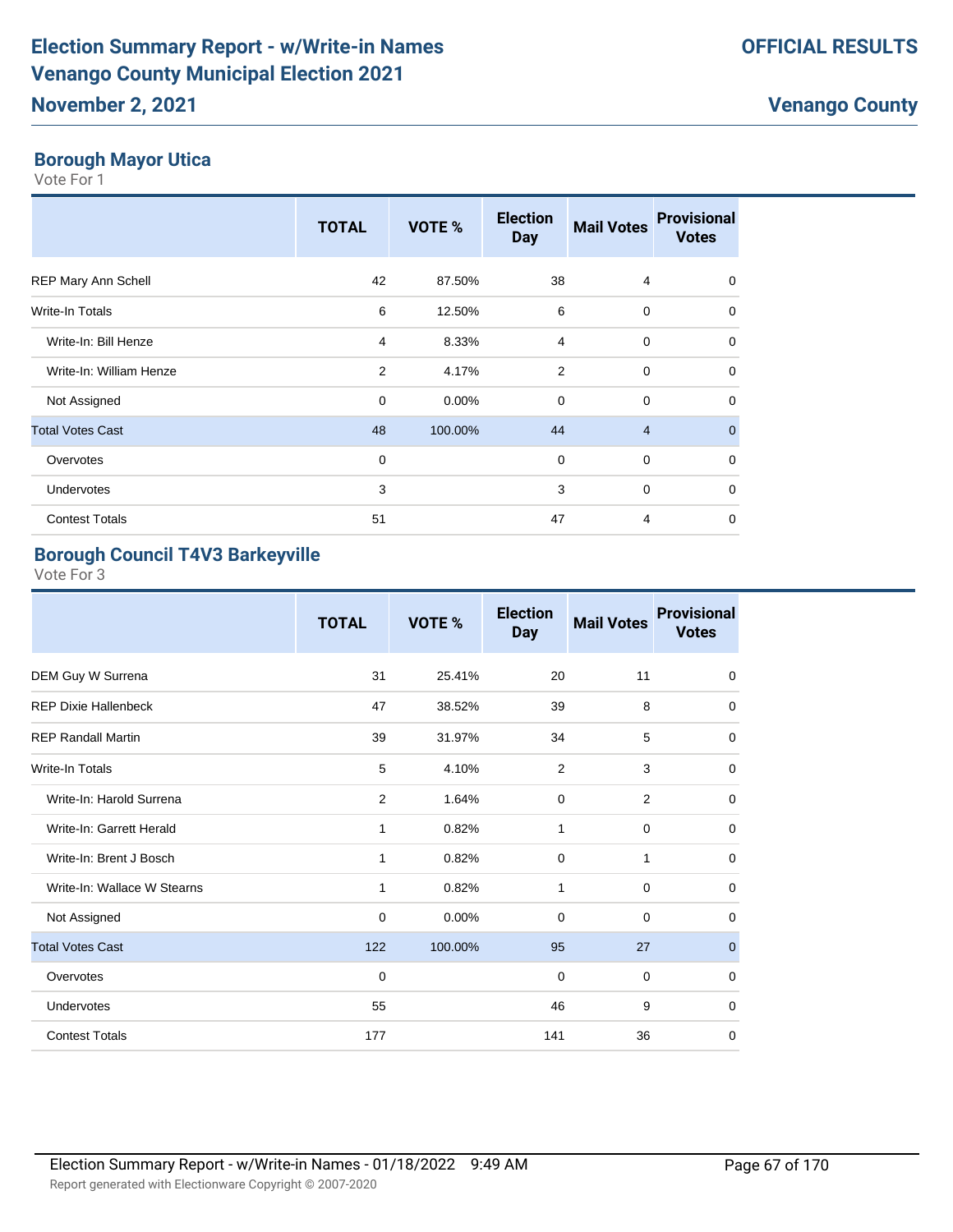#### **Borough Council T4V3 Cooperstown**

Vote For 3

|                            | <b>TOTAL</b> | VOTE %  | <b>Election</b><br><b>Day</b> | <b>Mail Votes</b> | <b>Provisional</b><br><b>Votes</b> |
|----------------------------|--------------|---------|-------------------------------|-------------------|------------------------------------|
| <b>DEM Brenda L Schwab</b> | 72           | 30.13%  | 58                            | 14                | $\mathbf 0$                        |
| <b>REP Michael Meyer</b>   | 92           | 38.49%  | 82                            | 10                | 0                                  |
| REP John Eltz              | 72           | 30.13%  | 64                            | 8                 | $\mathbf 0$                        |
| <b>Write-In Totals</b>     | 3            | 1.26%   | 3                             | 0                 | 0                                  |
| Write-In: Brenda Schwab    | 1            | 0.42%   | 1                             | 0                 | 0                                  |
| Write-In: Tonya Burger     | 1            | 0.42%   | 1                             | 0                 | 0                                  |
| Write-In: Jeannete Sanner  | 1            | 0.42%   | 1                             | 0                 | $\mathbf 0$                        |
| Not Assigned               | 0            | 0.00%   | 0                             | 0                 | $\mathbf 0$                        |
| <b>Total Votes Cast</b>    | 239          | 100.00% | 207                           | 32                | $\mathbf{0}$                       |
| Overvotes                  | $\mathbf 0$  |         | $\mathbf 0$                   | $\mathbf 0$       | $\mathbf 0$                        |
| Undervotes                 | 124          |         | 108                           | 16                | 0                                  |
| <b>Contest Totals</b>      | 363          |         | 315                           | 48                | $\mathbf 0$                        |

#### **Borough Council T4V3 Emlenton**

|                           | <b>TOTAL</b>   | VOTE %  | <b>Election</b><br><b>Day</b> | <b>Mail Votes</b> | <b>Provisional</b><br><b>Votes</b> |
|---------------------------|----------------|---------|-------------------------------|-------------------|------------------------------------|
| <b>REP Trevor Hile</b>    | 125            | 37.31%  | 101                           | 23                | 1                                  |
| <b>REP Barry W Louise</b> | 103            | 30.75%  | 83                            | 19                | 1                                  |
| REP Amy Whitehill         | 105            | 31.34%  | 83                            | 21                | 1                                  |
| <b>Write-In Totals</b>    | $\overline{2}$ | 0.60%   | 2                             | $\mathbf 0$       | $\mathbf 0$                        |
| Write-In: Koah Pentz      | 1              | 0.30%   | $\mathbf{1}$                  | $\mathbf 0$       | $\mathbf 0$                        |
| Write-In: Jeff Powell     | 1              | 0.30%   | 1                             | $\mathbf 0$       | $\mathbf 0$                        |
| Not Assigned              | $\mathbf 0$    | 0.00%   | $\mathbf 0$                   | $\mathbf 0$       | 0                                  |
| <b>Total Votes Cast</b>   | 335            | 100.00% | 269                           | 63                | $\mathbf{3}$                       |
| Overvotes                 | $\mathbf 0$    |         | $\mathbf 0$                   | $\mathbf 0$       | $\mathbf 0$                        |
| Undervotes                | 91             |         | 61                            | 30                | $\mathbf 0$                        |
| <b>Contest Totals</b>     | 426            |         | 330                           | 93                | 3                                  |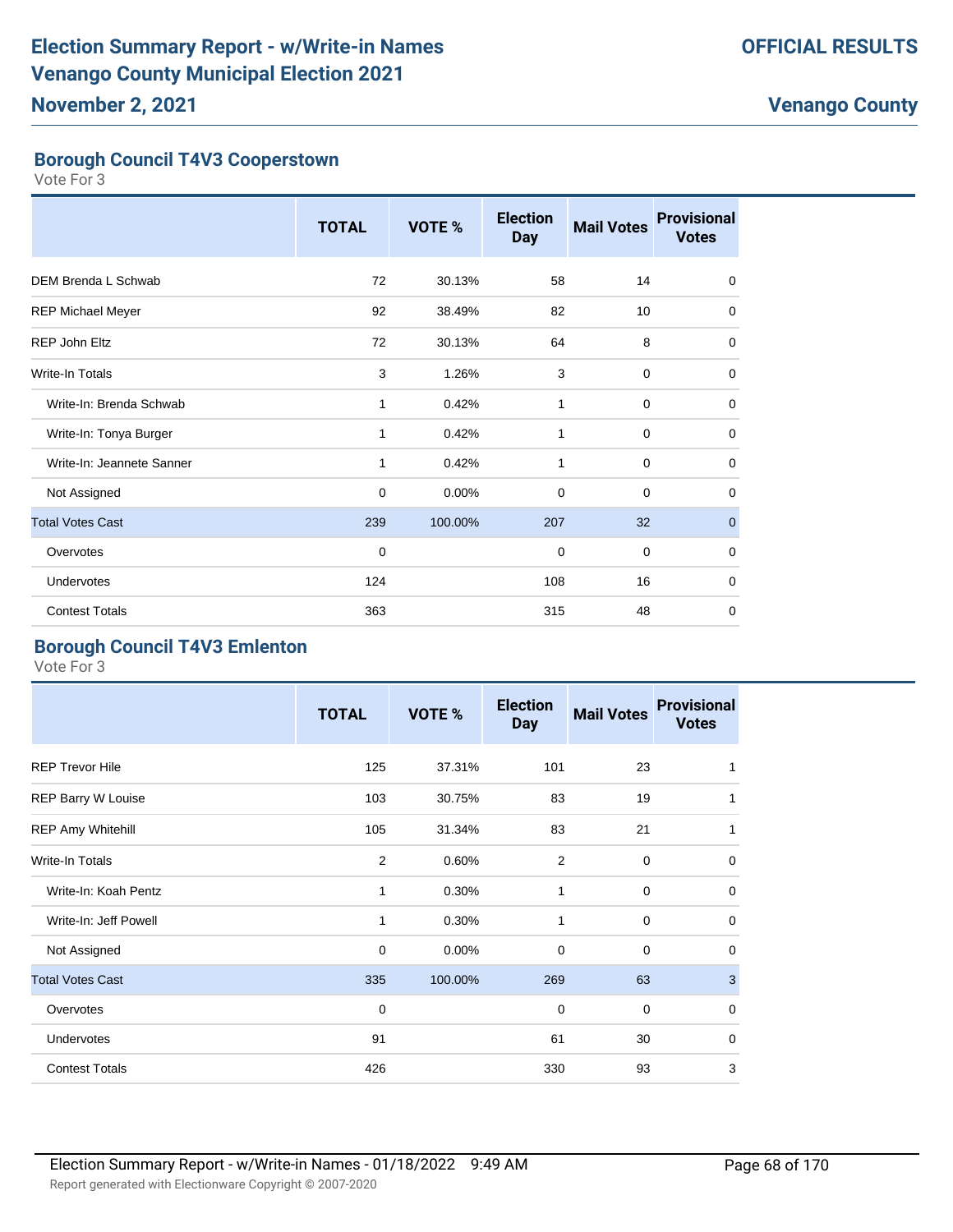#### **Borough Council T4V3 Pleasantville**

|                                   | <b>TOTAL</b>   | VOTE %  | <b>Election</b><br>Day | <b>Mail Votes</b> | <b>Provisional</b><br><b>Votes</b> |
|-----------------------------------|----------------|---------|------------------------|-------------------|------------------------------------|
| DEM/REP Mary Long                 | 86             | 32.70%  | 74                     | 12                | $\mathbf 0$                        |
| <b>DEM/REP Howard Crawford</b>    | 105            | 39.92%  | 91                     | 14                | 0                                  |
| <b>Write-In Totals</b>            | 72             | 27.38%  | 71                     | $\mathbf{1}$      | $\mathbf 0$                        |
| Write-In: Pamela Griffin          | 31             | 11.79%  | 31                     | $\mathbf 0$       | 0                                  |
| Write-In: Jared Zahner            | 17             | 6.46%   | 17                     | $\mathbf 0$       | 0                                  |
| Write-In: Tyler English           | 3              | 1.14%   | 3                      | $\mathbf 0$       | $\mathbf 0$                        |
| Write-In: Jarad Zahner            | 3              | 1.14%   | 3                      | $\mathbf 0$       | $\mathbf 0$                        |
| Write-In: Pam Griffin             | 3              | 1.14%   | 3                      | $\mathbf 0$       | $\mathbf 0$                        |
| Write-In: Howard M Vinopal        | $\overline{2}$ | 0.76%   | $\mathcal{P}$          | $\Omega$          | 0                                  |
| Write-In: Jered Zahner            | $\overline{2}$ | 0.76%   | $\overline{2}$         | $\mathbf 0$       | $\mathbf 0$                        |
| Write-In: John Peterson           | $\overline{2}$ | 0.76%   | $\mathbf{1}$           | $\mathbf{1}$      | 0                                  |
| Write-In: Jared Zhaner            | $\mathbf{1}$   | 0.38%   | $\mathbf{1}$           | $\mathbf 0$       | 0                                  |
| Write-In: I-Own-Everything Zahner | $\mathbf{1}$   | 0.38%   | $\mathbf{1}$           | $\mathbf 0$       | $\mathbf 0$                        |
| Write-In: Jed Zehner              | $\mathbf{1}$   | 0.38%   | $\mathbf{1}$           | $\mathbf 0$       | $\mathbf 0$                        |
| Write-In: Adam Copley             | $\mathbf{1}$   | 0.38%   | $\mathbf{1}$           | $\mathbf 0$       | $\mathbf 0$                        |
| Write-In: Pam Griffith            | $\mathbf{1}$   | 0.38%   | 1                      | $\Omega$          | 0                                  |
| Write-In: Jed Zahner              | $\mathbf{1}$   | 0.38%   | $\mathbf{1}$           | $\mathbf 0$       | 0                                  |
| Write-In: John Fry                | $\mathbf{1}$   | 0.38%   | $\mathbf{1}$           | $\mathbf 0$       | 0                                  |
| Write-In: Jarad Zehner            | $\mathbf{1}$   | 0.38%   | $\mathbf{1}$           | $\mathbf 0$       | 0                                  |
| Write-In: Denny Saxton            | $\mathbf{1}$   | 0.38%   | 1                      | $\mathbf 0$       | $\mathbf 0$                        |
| Not Assigned                      | 0              | 0.00%   | 0                      | $\mathbf 0$       | $\mathbf 0$                        |
| <b>Total Votes Cast</b>           | 263            | 100.00% | 236                    | 27                | $\mathbf 0$                        |
| Overvotes                         | 0              |         | 0                      | $\mathbf 0$       | 0                                  |
| Undervotes                        | 166            |         | 151                    | 15                | 0                                  |
| <b>Contest Totals</b>             | 429            |         | 387                    | 42                | 0                                  |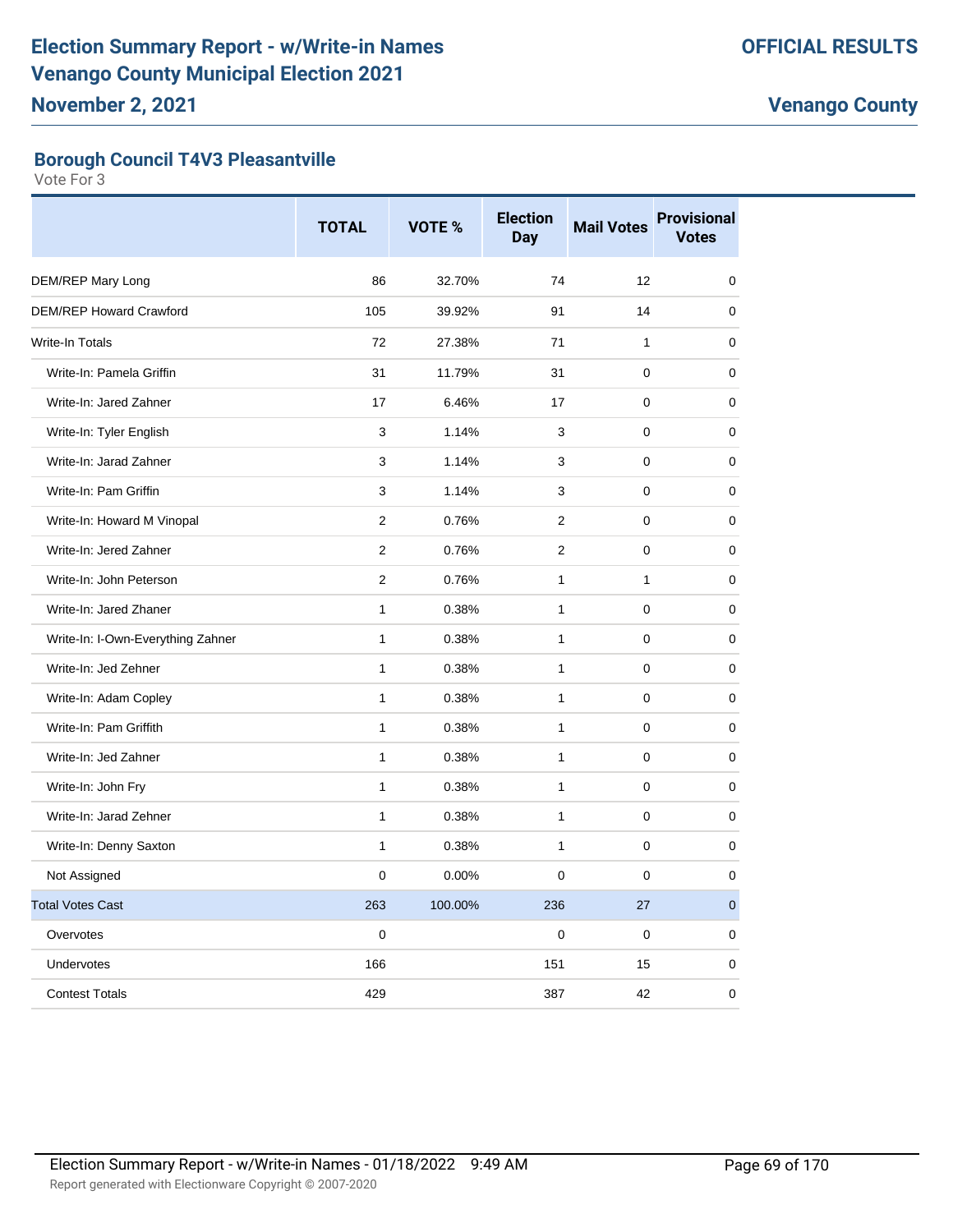#### **Borough Council T4V3 Rouseville**

|                            | <b>TOTAL</b>   | VOTE %  | <b>Election</b><br><b>Day</b> | <b>Mail Votes</b> | <b>Provisional</b><br><b>Votes</b> |
|----------------------------|----------------|---------|-------------------------------|-------------------|------------------------------------|
| <b>REP Paul Long</b>       | 69             | 50.74%  | 57                            | 12                | 0                                  |
| Write-In Totals            | 67             | 49.26%  | 65                            | $\overline{2}$    | $\mathbf 0$                        |
| Write-In: Emilee Gray      | 16             | 11.76%  | 16                            | $\mathbf 0$       | 0                                  |
| Write-In: John Hopper      | 16             | 11.76%  | 16                            | $\mathbf 0$       | $\mathbf 0$                        |
| Write-In: Beth Emick       | 10             | 7.35%   | 10                            | $\mathbf 0$       | 0                                  |
| Write-In: Ginger McFadden  | 8              | 5.88%   | 8                             | $\mathbf 0$       | $\mathbf 0$                        |
| Write-In: George Cavanaugh | $\overline{2}$ | 1.47%   | $\overline{2}$                | $\mathbf 0$       | 0                                  |
| Write-In: Jeffrey Smith    | $\overline{2}$ | 1.47%   | $\mathbf{1}$                  | $\mathbf{1}$      | 0                                  |
| Write-In: Ed Whitman       | $\overline{2}$ | 1.47%   | $\overline{2}$                | $\mathbf 0$       | 0                                  |
| Write-In: Kelly Ward       | $\mathbf{1}$   | 0.74%   | $\mathbf{1}$                  | $\mathbf 0$       | 0                                  |
| Write-In: Thomas McFadden  | 1              | 0.74%   | $\mathbf{1}$                  | $\pmb{0}$         | 0                                  |
| Write-In: Nora Heber       | $\mathbf{1}$   | 0.74%   | $\mathbf{1}$                  | $\mathbf 0$       | 0                                  |
| Write-In: David Laurer     | $\mathbf{1}$   | 0.74%   | $\mathbf{1}$                  | $\mathbf 0$       | $\mathbf 0$                        |
| Write-In: John Flannigan   | $\mathbf{1}$   | 0.74%   | $\mathbf{1}$                  | 0                 | 0                                  |
| Write-In: Emily Gray       | 1              | 0.74%   | $\mathbf{1}$                  | 0                 | 0                                  |
| Write-In: Kenneth Umstead  | $\mathbf{1}$   | 0.74%   | $\mathbf 0$                   | $\mathbf{1}$      | 0                                  |
| Write-In: John Harper      | $\mathbf{1}$   | 0.74%   | $\mathbf{1}$                  | $\Omega$          | 0                                  |
| Write-In: Jennie Huber     | 1              | 0.74%   | $\mathbf{1}$                  | $\pmb{0}$         | 0                                  |
| Write-In: Nathan DeShner   | 1              | 0.74%   | $\mathbf{1}$                  | 0                 | 0                                  |
| Write-In: Laurie Long      | $\mathbf{1}$   | 0.74%   | $\mathbf{1}$                  | $\Omega$          | $\mathbf 0$                        |
| Not Assigned               | $\Omega$       | 0.00%   | $\Omega$                      | $\Omega$          | $\mathbf 0$                        |
| <b>Total Votes Cast</b>    | 136            | 100.00% | 122                           | 14                | $\pmb{0}$                          |
| Overvotes                  | 3              |         | 3                             | $\mathbf 0$       | $\mathbf 0$                        |
| <b>Undervotes</b>          | 128            |         | 94                            | 31                | 3                                  |
| <b>Contest Totals</b>      | 267            |         | 219                           | 45                | 3                                  |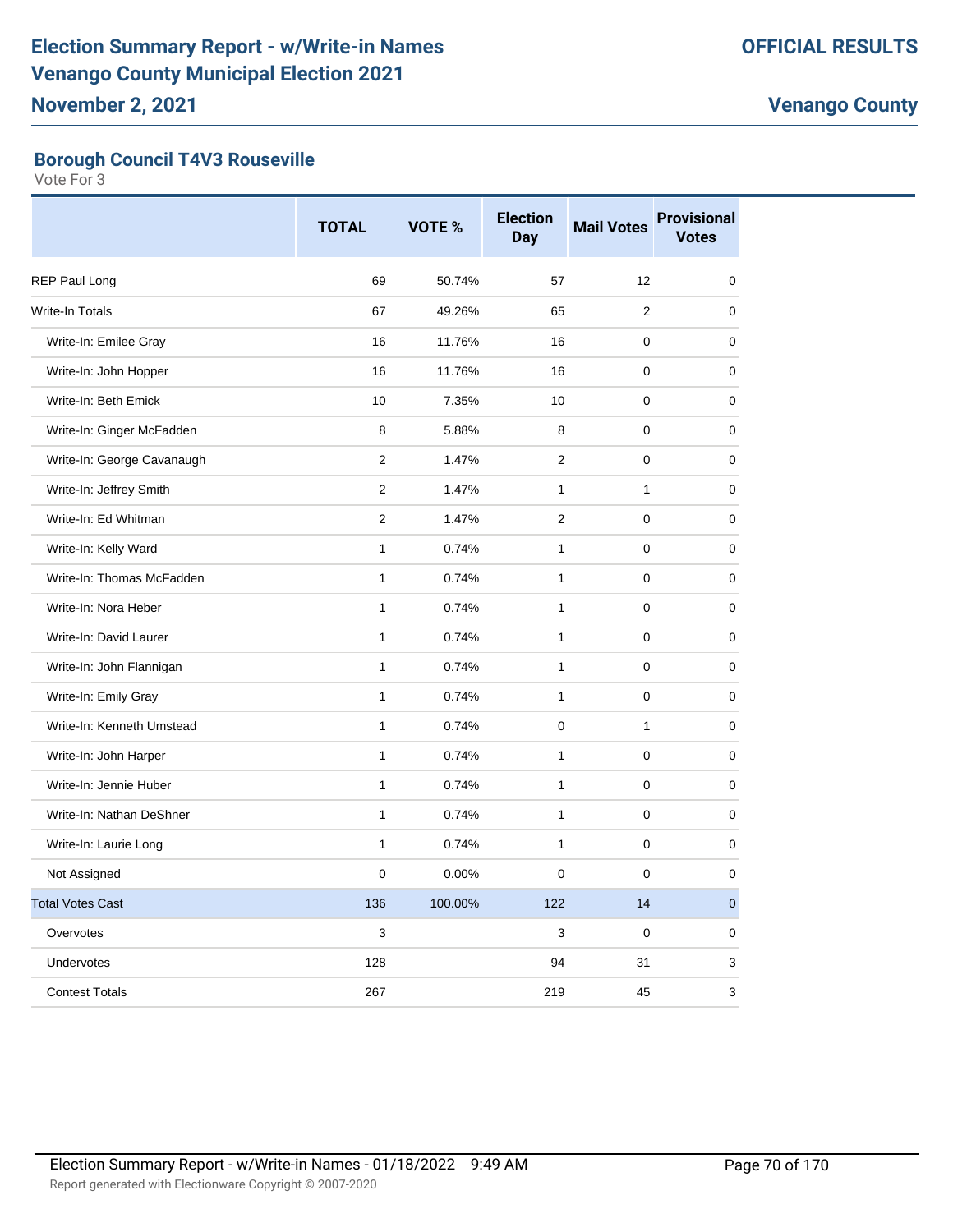#### **Borough Council T4V3 Utica**

|                           | <b>TOTAL</b>   | <b>VOTE %</b> | <b>Election</b><br><b>Day</b> | <b>Mail Votes</b> | <b>Provisional</b><br><b>Votes</b> |
|---------------------------|----------------|---------------|-------------------------------|-------------------|------------------------------------|
| <b>REP Heath Nicklin</b>  | 35             | 35.71%        | 33                            | $\overline{2}$    | 0                                  |
| <b>REP Shannon Osborn</b> | 39             | 39.80%        | 35                            | 4                 | 0                                  |
| <b>Write-In Totals</b>    | 24             | 24.49%        | 24                            | $\mathbf 0$       | 0                                  |
| Write-In: Erin McLean     | $\overline{7}$ | 7.14%         | $\overline{7}$                | $\mathbf 0$       | 0                                  |
| Write-In: Dennis Snyder   | 3              | 3.06%         | 3                             | $\mathbf 0$       | 0                                  |
| Write-In: Ken Bryan       | $\overline{2}$ | 2.04%         | $\overline{2}$                | 0                 | 0                                  |
| Write-In: Bill Henze      | $\overline{2}$ | 2.04%         | $\overline{2}$                | $\mathbf 0$       | 0                                  |
| Write-In: Andy Baker      | $\overline{2}$ | 2.04%         | $\overline{2}$                | $\mathbf 0$       | 0                                  |
| Write-In: Heather Filer   | 1              | 1.02%         | $\mathbf{1}$                  | $\pmb{0}$         | 0                                  |
| Write-In: Todd Steetle    | $\mathbf{1}$   | 1.02%         | $\mathbf{1}$                  | $\mathbf 0$       | 0                                  |
| Write-In: Allen P Clark   | 1              | 1.02%         | $\mathbf{1}$                  | $\mathbf 0$       | 0                                  |
| Write-In: Allen M Clark   | $\mathbf{1}$   | 1.02%         | $\mathbf{1}$                  | $\mathbf 0$       | 0                                  |
| Write-In: Tod Elford      | 1              | 1.02%         | $\mathbf{1}$                  | $\mathbf 0$       | 0                                  |
| Write-In: Andrea Baker    | 1              | 1.02%         | $\mathbf{1}$                  | $\mathbf 0$       | 0                                  |
| Write-In: Andi Baker      | $\mathbf{1}$   | 1.02%         | $\mathbf{1}$                  | $\mathbf 0$       | 0                                  |
| Write-In: Dennis L Snyder | 1              | 1.02%         | $\mathbf{1}$                  | $\mathbf 0$       | 0                                  |
| Not Assigned              | $\mathbf 0$    | 0.00%         | $\mathbf 0$                   | $\mathbf 0$       | 0                                  |
| <b>Total Votes Cast</b>   | 98             | 100.00%       | 92                            | 6                 | $\mathbf 0$                        |
| Overvotes                 | 6              |               | 6                             | $\mathbf 0$       | 0                                  |
| Undervotes                | 49             |               | 43                            | 6                 | 0                                  |
| <b>Contest Totals</b>     | 153            |               | 141                           | 12                | 0                                  |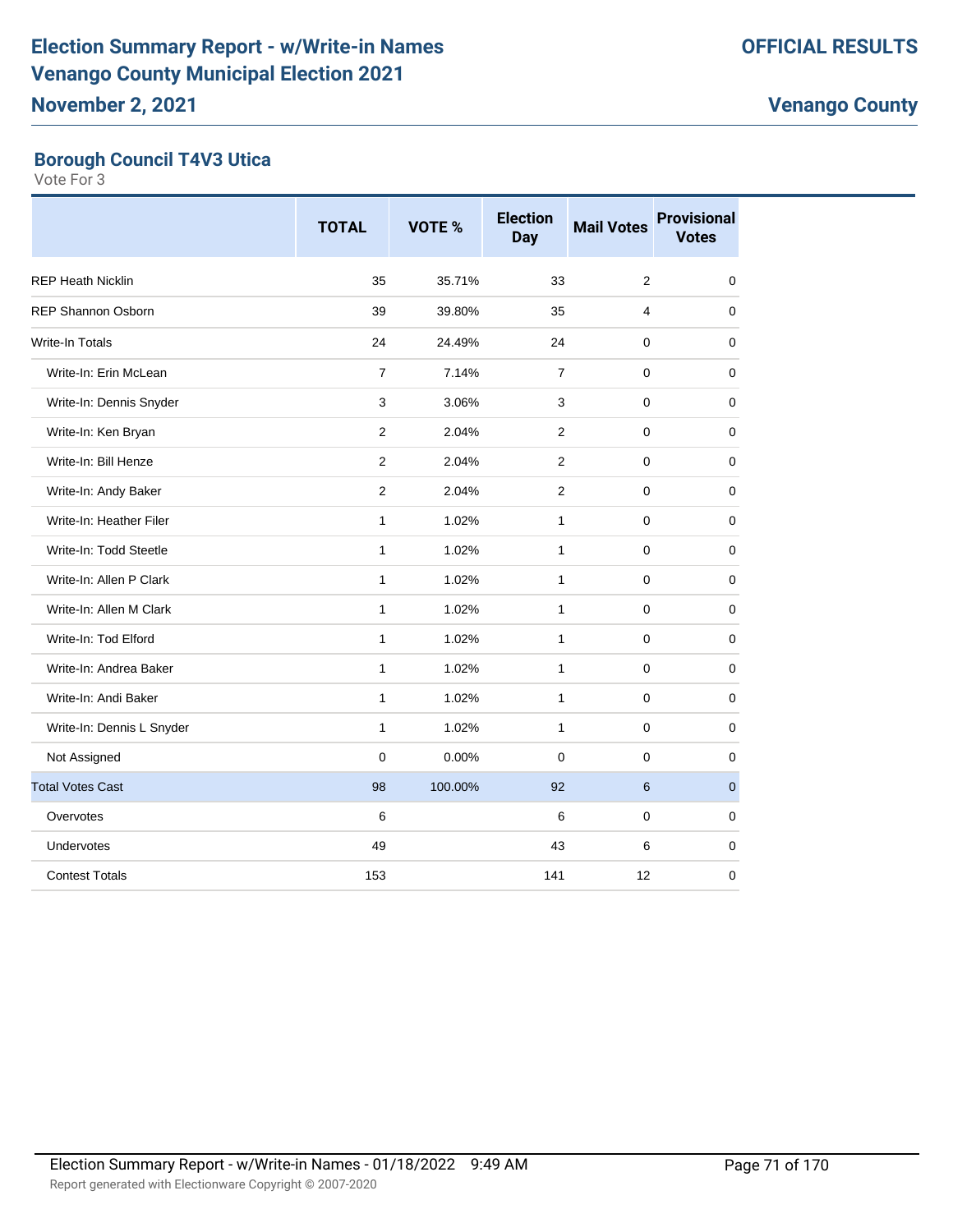#### **Borough Council T4V4 Clintonville**

|                             | <b>TOTAL</b> | <b>VOTE %</b> | <b>Election</b><br><b>Day</b> | <b>Mail Votes</b> | <b>Provisional</b><br><b>Votes</b> |
|-----------------------------|--------------|---------------|-------------------------------|-------------------|------------------------------------|
| <b>DEM Wanda Jacobs</b>     | 71           | 19.72%        | 60                            | 11                | $\mathbf 0$                        |
| <b>REP Suzanne Sandrock</b> | 68           | 18.89%        | 60                            | 8                 | 0                                  |
| REP James C Bollinger       | 62           | 17.22%        | 59                            | 3                 | 0                                  |
| REP Ashley J Rayl           | 83           | 23.06%        | 77                            | 6                 | 0                                  |
| REP Aaron Kaylor            | 58           | 16.11%        | 55                            | 3                 | 0                                  |
| Write-In Totals             | 18           | 5.00%         | 18                            | $\mathbf 0$       | $\mathbf 0$                        |
| Write-In: Joe Kelly         | 14           | 3.89%         | 14                            | $\mathbf 0$       | 0                                  |
| Write-In: Daffy Duck        | 1            | 0.28%         | 1                             | $\mathbf 0$       | $\mathbf 0$                        |
| Write-In: Rod Gladd         | $\mathbf{1}$ | 0.28%         | $\mathbf{1}$                  | $\mathbf 0$       | 0                                  |
| Write-In: Chuck Hilliard    | $\mathbf{1}$ | 0.28%         | 1                             | $\mathbf 0$       | $\mathbf 0$                        |
| Write-In: Don McDaniel      | $\mathbf{1}$ | 0.28%         | $\mathbf{1}$                  | $\mathbf 0$       | $\mathbf 0$                        |
| Not Assigned                | $\mathbf 0$  | 0.00%         | $\Omega$                      | $\mathbf 0$       | $\mathbf 0$                        |
| <b>Total Votes Cast</b>     | 360          | 100.00%       | 329                           | 31                | $\mathbf{0}$                       |
| Overvotes                   | $\mathbf 0$  |               | $\mathbf 0$                   | $\mathbf 0$       | $\mathbf 0$                        |
| Undervotes                  | 112          |               | 91                            | 21                | $\mathbf 0$                        |
| <b>Contest Totals</b>       | 472          |               | 420                           | 52                | $\mathbf 0$                        |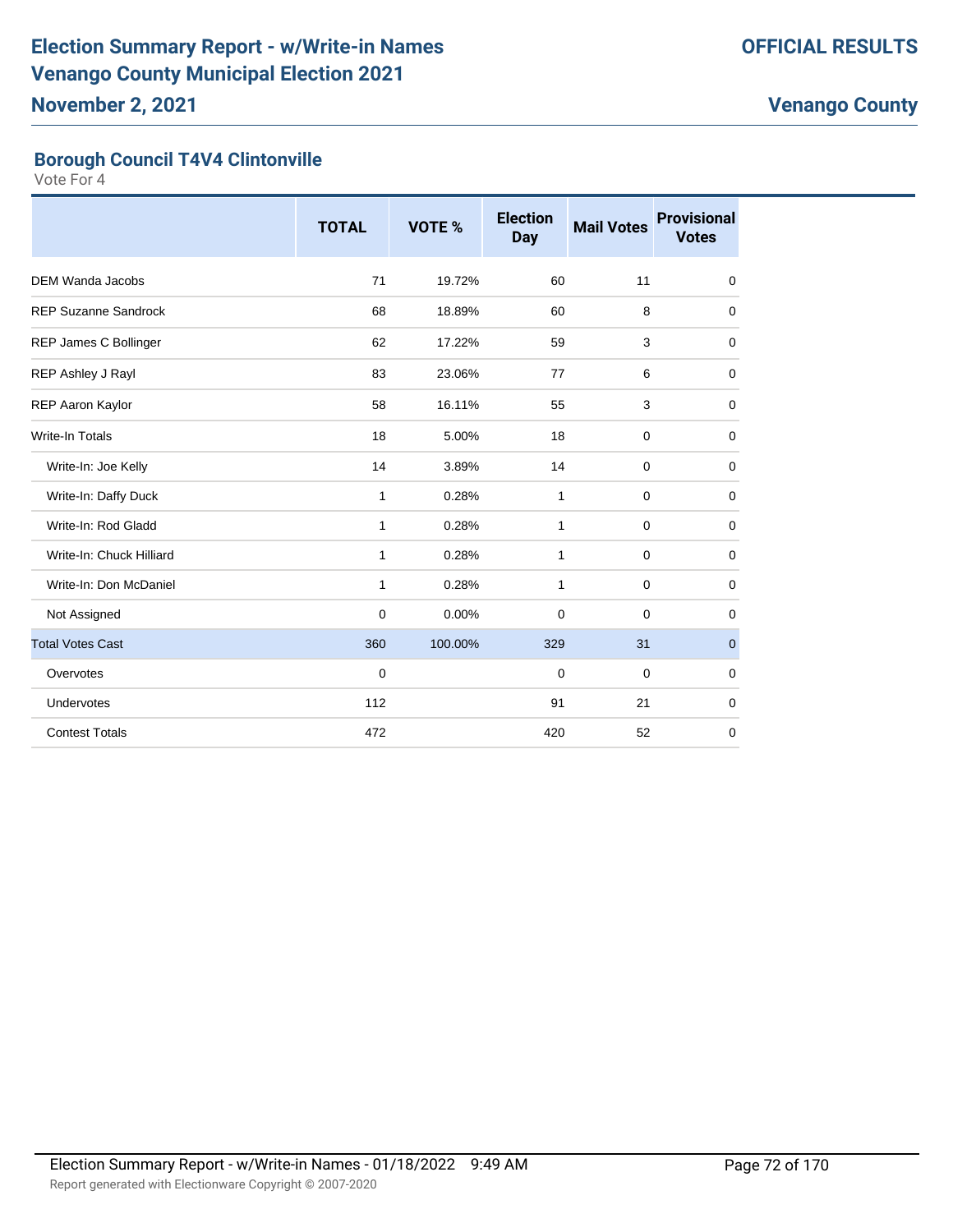#### **Borough Council T4V4 Polk**

|                                  | <b>TOTAL</b>   | VOTE %  | <b>Election</b><br><b>Day</b> | <b>Mail Votes</b>         | <b>Provisional</b><br><b>Votes</b> |
|----------------------------------|----------------|---------|-------------------------------|---------------------------|------------------------------------|
| No Candidate Filed               | $\mathbf 0$    | 0.00%   | 0                             | 0                         | 0                                  |
| <b>Write-In Totals</b>           | 68             | 100.00% | 65                            | 3                         | 0                                  |
| Write-In: James Miller           | 14             | 20.59%  | 14                            | 0                         | 0                                  |
| Write-In: Paul Adams             | 13             | 19.12%  | 13                            | 0                         | 0                                  |
| Write-In: Tom Sherman            | 5              | 7.35%   | 5                             | 0                         | 0                                  |
| Write-In: Josh McAfoose          | 4              | 5.88%   | 4                             | 0                         | 0                                  |
| Write-In: Paul R Adams           | 3              | 4.41%   | 3                             | 0                         | 0                                  |
| Write-In: Paul R Adams II        | 3              | 4.41%   | 3                             | 0                         | 0                                  |
| Write-In: Pamela Kilgore         | 3              | 4.41%   | 3                             | 0                         | 0                                  |
| Write-In: Jim Miller             | 3              | 4.41%   | 3                             | 0                         | 0                                  |
| Write-In: Collen Scurry          | 2              | 2.94%   | $\overline{2}$                | 0                         | 0                                  |
| Write-In: Rachael McAfoose       | $\mathbf{1}$   | 1.47%   | $\mathbf{1}$                  | 0                         | 0                                  |
| Write-In: Sheila Buckley Sherman | $\mathbf{1}$   | 1.47%   | 1                             | 0                         | 0                                  |
| Write-In: Joshua MacAffuse       | 1              | 1.47%   | 1                             | 0                         | 0                                  |
| Write-In: Thomas Sherman         | $\mathbf{1}$   | 1.47%   | 1                             | 0                         | 0                                  |
| Write-In: James Jimmy Miller     | $\mathbf{1}$   | 1.47%   | $\mathbf{1}$                  | 0                         | 0                                  |
| Write-In: Robert Keck            | $\mathbf{1}$   | 1.47%   | $\mathbf{1}$                  | $\pmb{0}$                 | 0                                  |
| Write-In: Paul Richard Adams     | 1              | 1.47%   | 1                             | 0                         | 0                                  |
| Write-In: Paul Richard Adams II  | $\mathbf{1}$   | 1.47%   | $\mathbf{1}$                  | 0                         | 0                                  |
| Write-In: Paul Adams II          | 1              | 1.47%   | 1                             | 0                         | 0                                  |
| Write-In: Michael S Butler       | 1              | 1.47%   | 1                             | 0                         | 0                                  |
| Write-In: Ed Sharpe              | 1              | 1.47%   | 0                             | 1                         | 0                                  |
| Write-In: Jimmy Miller           | 1              | 1.47%   | $\mathbf{1}$                  | 0                         | $\pmb{0}$                          |
| Write-In: Jim Johnson            | 1              | 1.47%   | $\pmb{0}$                     | 1                         | 0                                  |
| Write-In: Mary Dickson           | 1              | 1.47%   | $\mathbf{1}$                  | 0                         | 0                                  |
| Write-In: Pamela A Kilgore       | 1              | 1.47%   | $\mathbf{1}$                  | 0                         | 0                                  |
| Write-In: Brad Smith             | 1              | 1.47%   | $\mathbf{1}$                  | 0                         | 0                                  |
| Not Assigned                     | $\overline{2}$ | 2.94%   | $\mathbf{1}$                  | 1                         | 0                                  |
| <b>Total Votes Cast</b>          | 68             | 100.00% | 65                            | $\ensuremath{\mathsf{3}}$ | $\overline{0}$                     |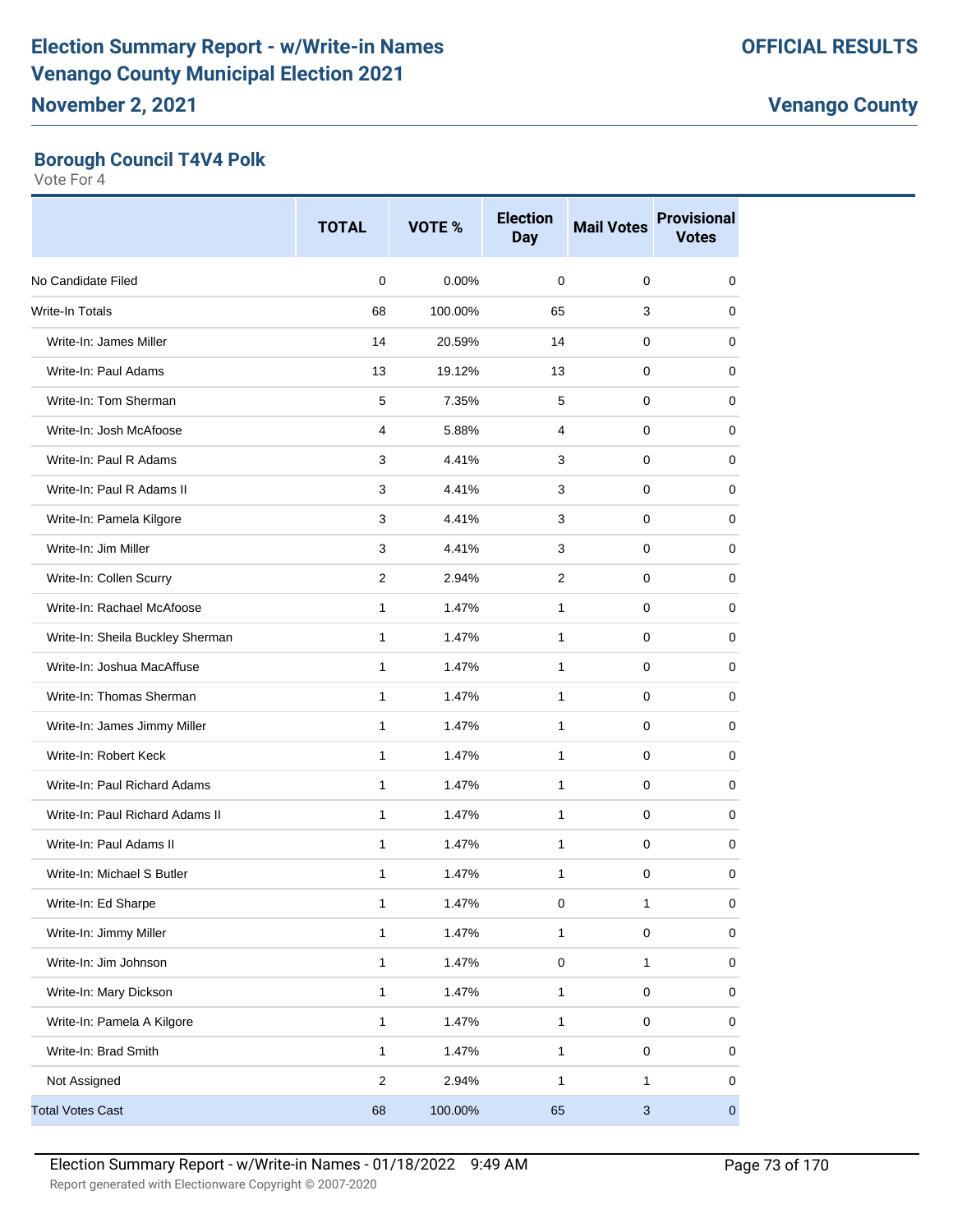#### **Borough Council T4V4 Polk**

Vote For 4

|                       | <b>TOTAL</b> | <b>VOTE %</b> | <b>Election</b><br><b>Day</b> | <b>Mail Votes</b> | <b>Provisional</b><br><b>Votes</b> |
|-----------------------|--------------|---------------|-------------------------------|-------------------|------------------------------------|
| Overvotes             | 0            |               | 0                             | 0                 | 0                                  |
| Undervotes            | 292          |               | 179                           | 113               | 0                                  |
| <b>Contest Totals</b> | 360          |               | 244                           | 116               | 0                                  |

#### **Borough Council T4V1 Sugarcreek 1**

|                               | <b>TOTAL</b> | VOTE %  | <b>Election</b><br><b>Day</b> | <b>Mail Votes</b> | <b>Provisional</b><br><b>Votes</b> |
|-------------------------------|--------------|---------|-------------------------------|-------------------|------------------------------------|
| REP Larry Joe Baughman        | 126          | 99.21%  | 93                            | 32                |                                    |
| Write-In Totals               | 1            | 0.79%   | $\mathbf 0$                   | $\mathbf{1}$      | 0                                  |
| Write-In: Peter G Fitzpatrick | 1            | 0.79%   | $\Omega$                      | 1                 | $\Omega$                           |
| Not Assigned                  | $\mathbf 0$  | 0.00%   | $\mathbf 0$                   | $\mathbf 0$       | $\Omega$                           |
| <b>Total Votes Cast</b>       | 127          | 100.00% | 93                            | 33                |                                    |
| Overvotes                     | 1            |         | $\mathbf 0$                   | 1                 | 0                                  |
| Undervotes                    | 15           |         | 6                             | 9                 | 0                                  |
| <b>Contest Totals</b>         | 143          |         | 99                            | 43                |                                    |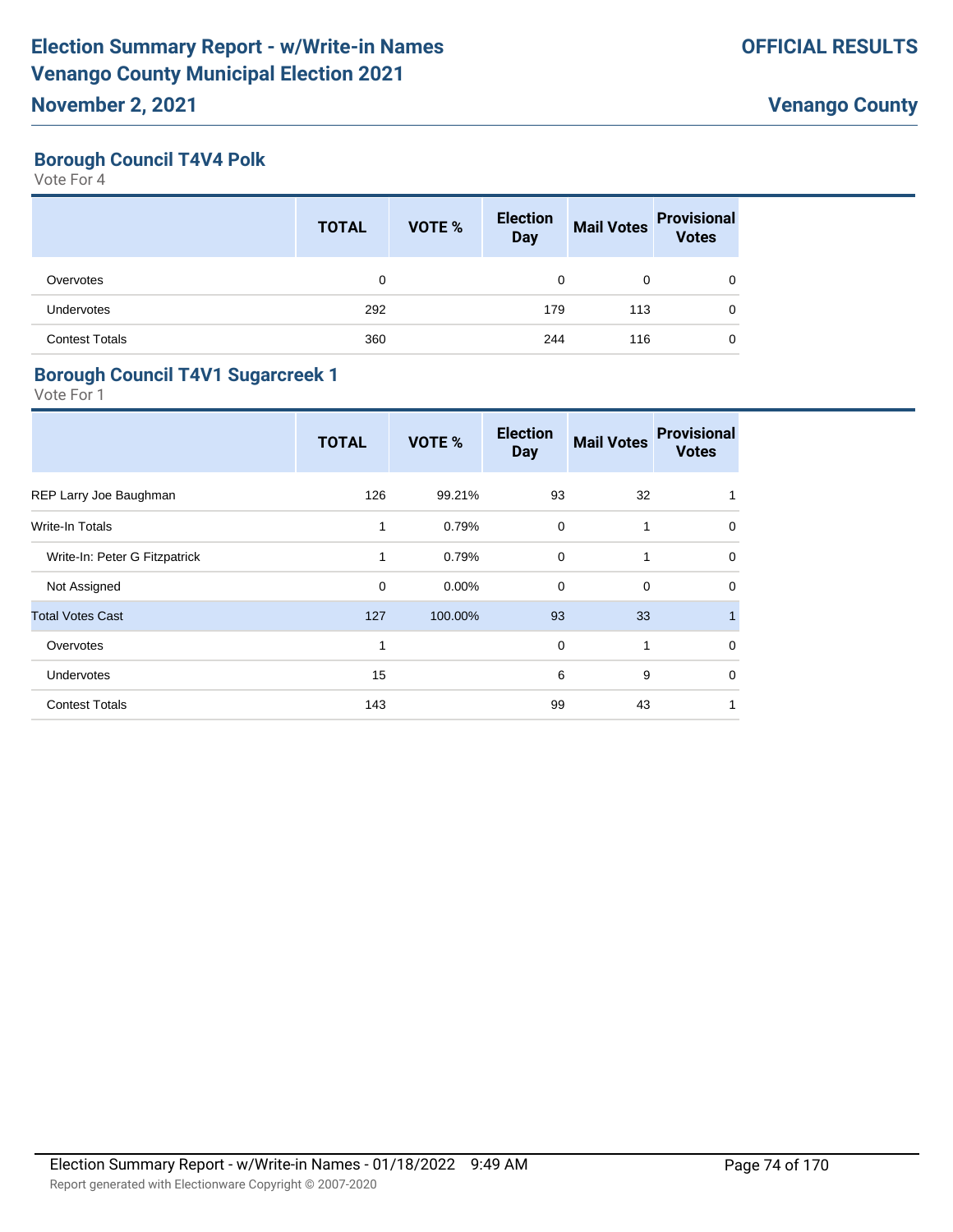#### **Borough Council T4V1 Sugarcreek 4**

|                             | <b>TOTAL</b>   | VOTE %  | <b>Election</b><br><b>Day</b> | <b>Mail Votes</b> | <b>Provisional</b><br><b>Votes</b> |
|-----------------------------|----------------|---------|-------------------------------|-------------------|------------------------------------|
| DEM/REP Jim Speth           | 138            | 94.52%  | 91                            | 47                | $\mathbf 0$                        |
| Write-In Totals             | 8              | 5.48%   | 3                             | 5                 | $\mathbf 0$                        |
| Write-In: John McClelland   | 3              | 2.05%   | $\mathbf 0$                   | 3                 | 0                                  |
| Write-In: Jeff McKenzie     | $\overline{2}$ | 1.37%   | 1                             | 1                 | $\Omega$                           |
| Write-In: Larry Welton      | $\mathbf{1}$   | 0.68%   | $\mathbf 0$                   | 1                 | 0                                  |
| Write-In: Michael T Shaffer | 1              | 0.68%   | 1                             | $\mathbf 0$       | $\Omega$                           |
| Not Assigned                | 1              | 0.68%   | 1                             | $\mathbf 0$       | 0                                  |
| <b>Total Votes Cast</b>     | 146            | 100.00% | 94                            | 52                | $\mathbf{0}$                       |
| Overvotes                   | $\mathbf 0$    |         | $\mathbf 0$                   | $\mathbf 0$       | 0                                  |
| <b>Undervotes</b>           | 6              |         | 3                             | 3                 | $\Omega$                           |
| <b>Contest Totals</b>       | 152            |         | 97                            | 55                | $\Omega$                           |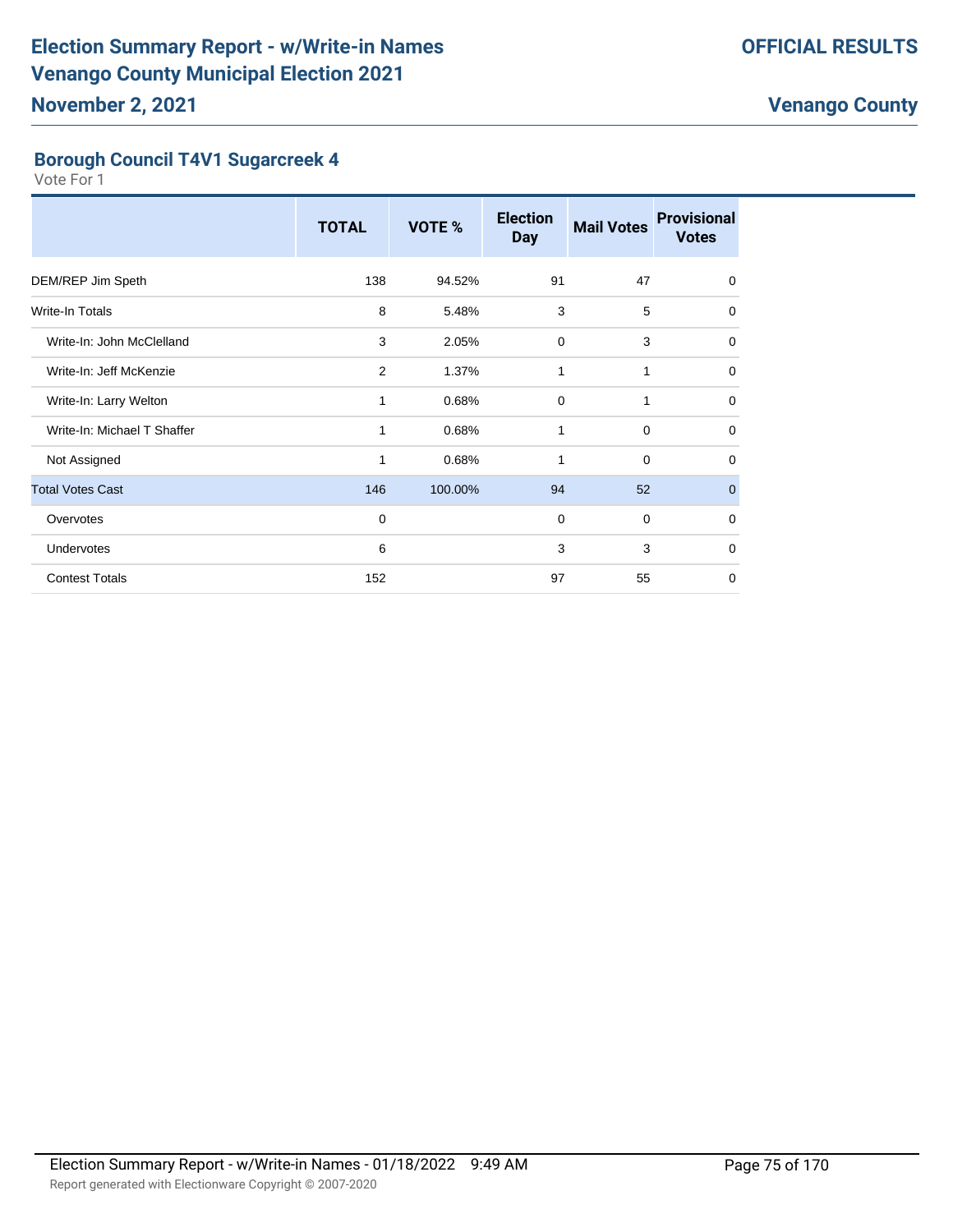### **Borough Council T4V1 Sugarcreek 5**

|                             | <b>TOTAL</b>   | VOTE %  | <b>Election</b><br><b>Day</b> | <b>Mail Votes</b> | <b>Provisional</b><br><b>Votes</b> |
|-----------------------------|----------------|---------|-------------------------------|-------------------|------------------------------------|
| <b>REP Alan Heller</b>      | 187            | 69.26%  | 147                           | 40                | 0                                  |
| Write-In Totals             | 83             | 30.74%  | 77                            | 6                 | $\mathbf 0$                        |
| Write-In: Sidney Gramley    | 54             | 20.00%  | 48                            | 6                 | 0                                  |
| Write-In: Robert Resinger   | 12             | 4.44%   | 12                            | $\mathbf 0$       | $\mathbf 0$                        |
| Write-In: Sid Gramley       | $\overline{7}$ | 2.59%   | $\overline{7}$                | $\mathbf 0$       | $\mathbf 0$                        |
| Write-In: Robert Reisinger  | 2              | 0.74%   | 2                             | $\mathbf 0$       | $\mathbf 0$                        |
| Write-In: Robert E Resinger | 2              | 0.74%   | 2                             | $\mathbf 0$       | $\mathbf 0$                        |
| Write-In: Sydney Gramley    | $\mathbf{1}$   | 0.37%   | 1                             | $\mathbf 0$       | 0                                  |
| Write-In: Cidney Gramley    | 1              | 0.37%   | $\mathbf{1}$                  | $\mathbf 0$       | 0                                  |
| Write-In: Sid Romely        | $\mathbf{1}$   | 0.37%   | $\mathbf{1}$                  | $\mathbf 0$       | $\mathbf 0$                        |
| Write-In: Sydney Grammely   | 1              | 0.37%   | 1                             | $\mathbf 0$       | $\mathbf 0$                        |
| Write-In: Larry Baughman    | $\mathbf{1}$   | 0.37%   | 1                             | 0                 | $\mathbf 0$                        |
| Write-In: Sid Gramely       | $\mathbf{1}$   | 0.37%   | 1                             | $\mathbf 0$       | $\mathbf 0$                        |
| Not Assigned                | $\mathbf 0$    | 0.00%   | 0                             | $\mathbf 0$       | 0                                  |
| <b>Total Votes Cast</b>     | 270            | 100.00% | 224                           | 46                | $\mathbf{0}$                       |
| Overvotes                   | $\mathbf 0$    |         | $\mathbf 0$                   | $\mathbf 0$       | 0                                  |
| Undervotes                  | 27             |         | 12                            | 15                | 0                                  |
| <b>Contest Totals</b>       | 297            |         | 236                           | 61                | 0                                  |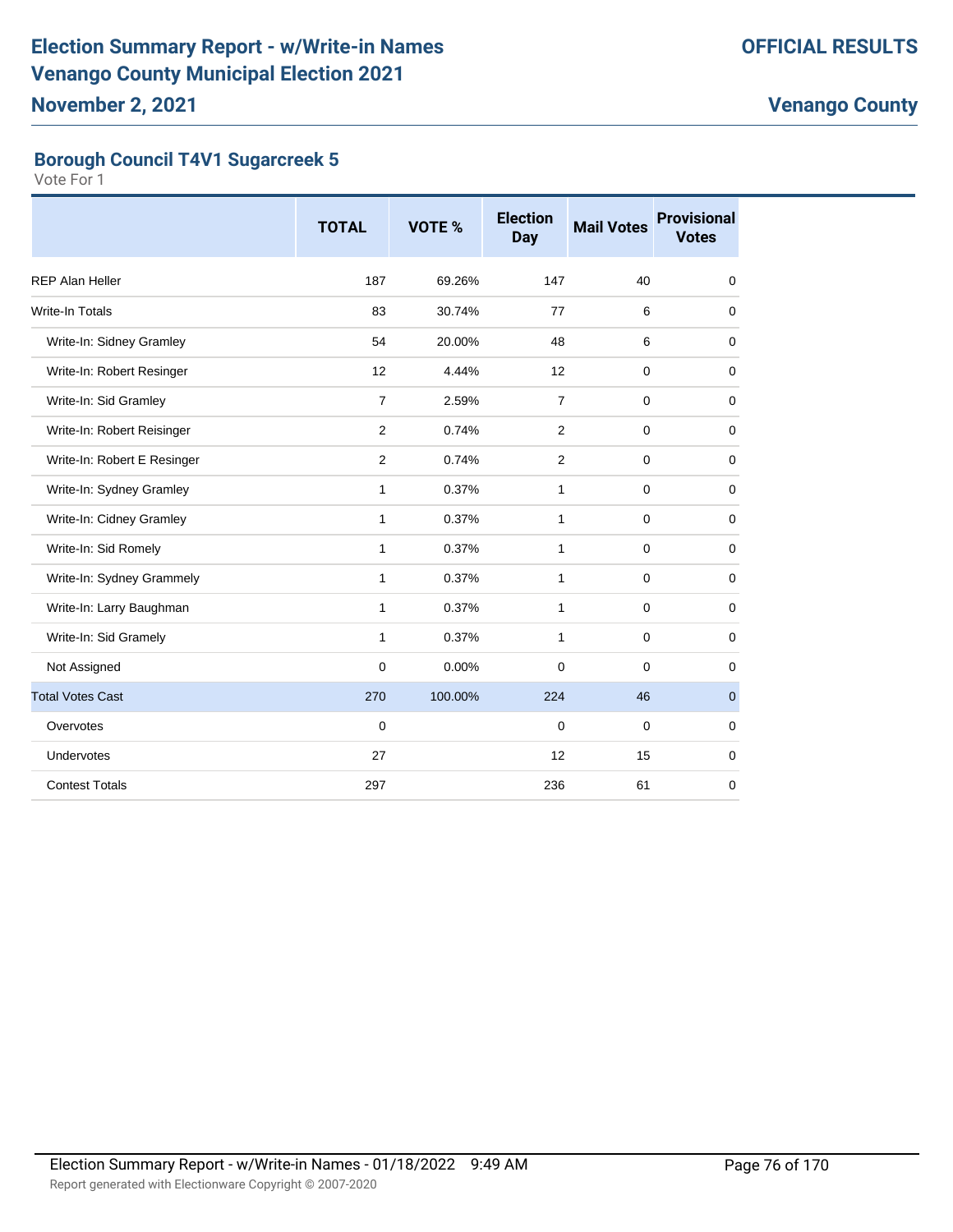## **Borough Council T2V2 Rouseville**

|                            | <b>TOTAL</b>   | <b>VOTE %</b> | <b>Election</b><br><b>Day</b> | <b>Mail Votes</b> | <b>Provisional</b><br><b>Votes</b> |
|----------------------------|----------------|---------------|-------------------------------|-------------------|------------------------------------|
| No Candidate Filed         | $\Omega$       | 0.00%         | $\Omega$                      | $\mathbf 0$       | $\mathbf 0$                        |
| <b>Write-In Totals</b>     | 33             | 100.00%       | 31                            | $\overline{2}$    | 0                                  |
| Write-In: Beth Emick       | 12             | 36.36%        | 11                            | $\mathbf{1}$      | $\mathbf 0$                        |
| Write-In: Laurie Long      | $\overline{7}$ | 21.21%        | $\overline{7}$                | 0                 | $\mathbf 0$                        |
| Write-In: John Hopper      | 3              | 9.09%         | 3                             | 0                 | 0                                  |
| Write-In: Ginger McFadden  | $\mathbf{2}$   | 6.06%         | 2                             | $\mathbf 0$       | $\mathbf 0$                        |
| Write-In: George Cavanaugh | $\mathbf{1}$   | 3.03%         | $\mathbf{1}$                  | $\mathbf 0$       | $\mathbf 0$                        |
| Write-In: Dave Lauer       | 1              | 3.03%         | 0                             | 1                 | $\mathbf 0$                        |
| Write-In: Nathan DeShner   | $\mathbf{1}$   | 3.03%         | 1                             | $\mathbf 0$       | $\mathbf 0$                        |
| Write-In: Carol Milliron   | $\mathbf{1}$   | 3.03%         | $\mathbf{1}$                  | 0                 | $\mathbf 0$                        |
| Write-In: Emilee Gray      | $\mathbf{1}$   | 3.03%         | $\mathbf{1}$                  | $\Omega$          | 0                                  |
| Write-In: Scott Goodman    | $\mathbf{1}$   | 3.03%         | $\mathbf{1}$                  | $\mathbf 0$       | $\mathbf 0$                        |
| Write-In: Beth Emich       | $\mathbf{1}$   | 3.03%         | 1                             | 0                 | $\mathbf 0$                        |
| Write-In: Joe McClilntok   | $\mathbf{1}$   | 3.03%         | 1                             | $\Omega$          | 0                                  |
| Write-In: Mike Stevenson   | $\mathbf{1}$   | 3.03%         | $\mathbf{1}$                  | $\mathbf 0$       | $\mathbf 0$                        |
| Not Assigned               | $\mathbf 0$    | 0.00%         | $\mathbf 0$                   | $\mathbf 0$       | $\mathbf 0$                        |
| <b>Total Votes Cast</b>    | 33             | 100.00%       | 31                            | $\overline{2}$    | $\mathbf{0}$                       |
| Overvotes                  | $\mathbf 0$    |               | $\mathbf 0$                   | $\mathbf 0$       | 0                                  |
| Undervotes                 | 145            |               | 115                           | 28                | $\overline{2}$                     |
| <b>Contest Totals</b>      | 178            |               | 146                           | 30                | $\overline{2}$                     |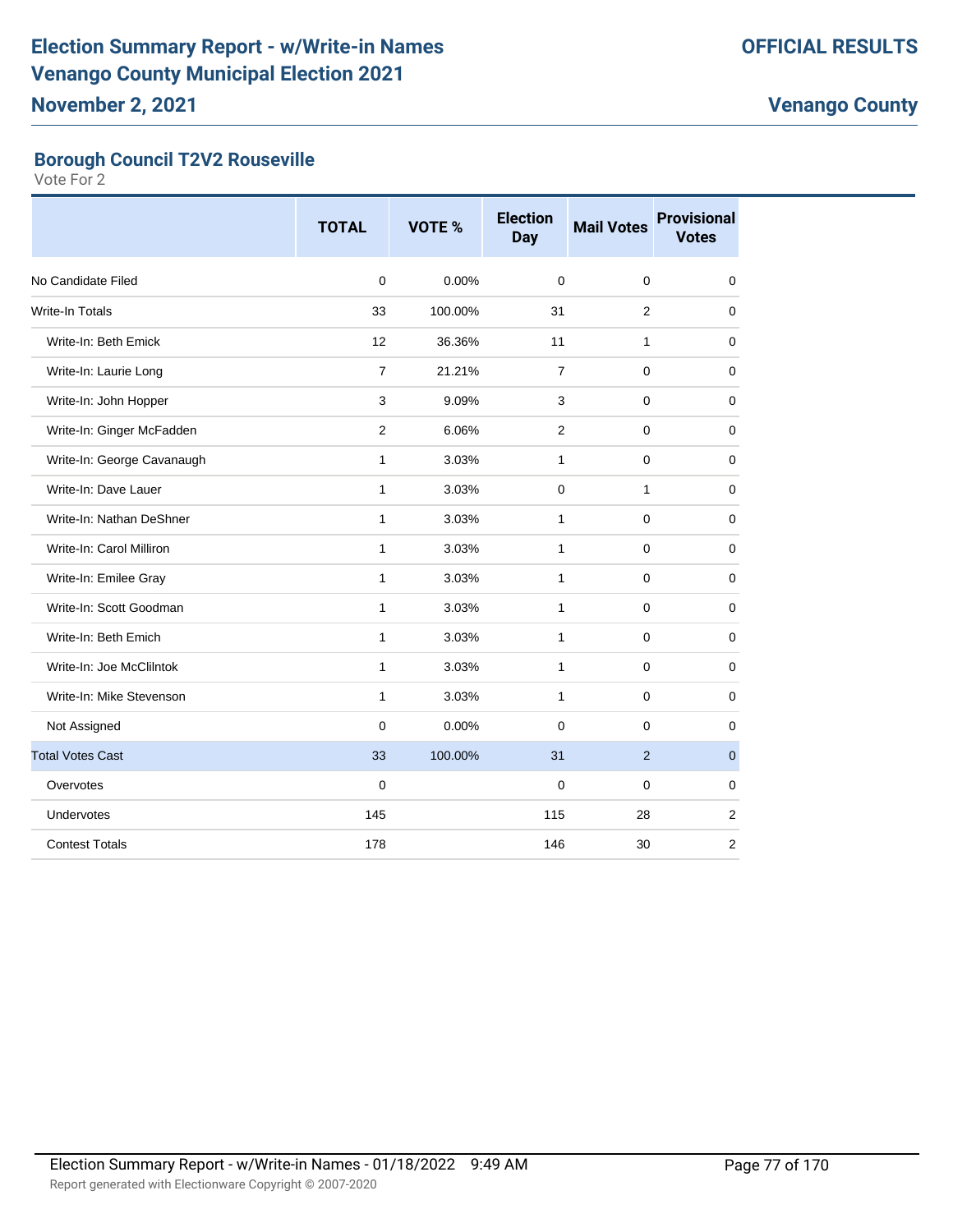## **Borough Council T2V1 Emlenton**

Vote For 1

|                                 | <b>TOTAL</b> | VOTE %  | <b>Election</b><br><b>Day</b> | <b>Mail Votes</b> | <b>Provisional</b><br><b>Votes</b> |
|---------------------------------|--------------|---------|-------------------------------|-------------------|------------------------------------|
| <b>REP Julie Findlan-Powell</b> | 124          | 96.88%  | 97                            | 26                |                                    |
| <b>Write-In Totals</b>          | 4            | 3.12%   | 4                             | 0                 | 0                                  |
| Write-In: Koah Pentz            | 2            | 1.56%   | $\overline{2}$                | $\mathbf 0$       | 0                                  |
| Write-In: Jamie Hunt            | $\mathbf{1}$ | 0.78%   | $\mathbf{1}$                  | $\mathbf 0$       | $\Omega$                           |
| Not Assigned                    | 1            | 0.78%   | 1                             | 0                 | $\mathbf 0$                        |
| <b>Total Votes Cast</b>         | 128          | 100.00% | 101                           | 26                | 1                                  |
| Overvotes                       | $\mathbf 0$  |         | $\mathbf 0$                   | $\mathbf 0$       | $\mathbf 0$                        |
| Undervotes                      | 14           |         | 9                             | 5                 | $\Omega$                           |
| <b>Contest Totals</b>           | 142          |         | 110                           | 31                | 1                                  |

## **Borough Council T2V1 Utica**

|                           | <b>TOTAL</b> | VOTE %  | <b>Election</b><br><b>Day</b> | <b>Mail Votes</b> | <b>Provisional</b><br><b>Votes</b> |
|---------------------------|--------------|---------|-------------------------------|-------------------|------------------------------------|
| No Candidate Filed        | $\mathbf 0$  | 0.00%   | $\mathbf 0$                   | $\mathbf 0$       | 0                                  |
| <b>Write-In Totals</b>    | 15           | 100.00% | 15                            | $\mathbf 0$       | 0                                  |
| Write-In: Dennis Snyder   | 5            | 33.33%  | 5                             | $\mathbf 0$       | 0                                  |
| Write-In: Mike Bott       | 2            | 13.33%  | $\overline{2}$                | $\mathbf 0$       | 0                                  |
| Write-In: Denny Snyder    | 1            | 6.67%   | 1                             | $\mathbf 0$       | 0                                  |
| Write-In: Heather Filer   | $\mathbf{1}$ | 6.67%   | $\mathbf{1}$                  | $\mathbf 0$       | 0                                  |
| Write-In: Erin McLean     | 1            | 6.67%   | $\mathbf{1}$                  | $\mathbf 0$       | 0                                  |
| Write-In: William Henze   | 1            | 6.67%   | 1                             | $\mathbf 0$       | 0                                  |
| Write-In: Richard M Clark | 1            | 6.67%   | $\mathbf{1}$                  | $\mathbf 0$       | 0                                  |
| Write-In: JoAnn Foster    | 1            | 6.67%   | $\mathbf{1}$                  | $\mathbf 0$       | 0                                  |
| Write-In: Bill Henze      | $\mathbf{1}$ | 6.67%   | $\mathbf{1}$                  | $\mathbf 0$       | 0                                  |
| Not Assigned              | 1            | 6.67%   | $\mathbf{1}$                  | $\mathbf 0$       | 0                                  |
| <b>Total Votes Cast</b>   | 15           | 100.00% | 15                            | $\mathbf 0$       | $\mathbf{0}$                       |
| Overvotes                 | $\mathbf 0$  |         | $\mathbf 0$                   | $\mathbf 0$       | 0                                  |
| <b>Undervotes</b>         | 36           |         | 32                            | 4                 | 0                                  |
| <b>Contest Totals</b>     | 51           |         | 47                            | 4                 | 0                                  |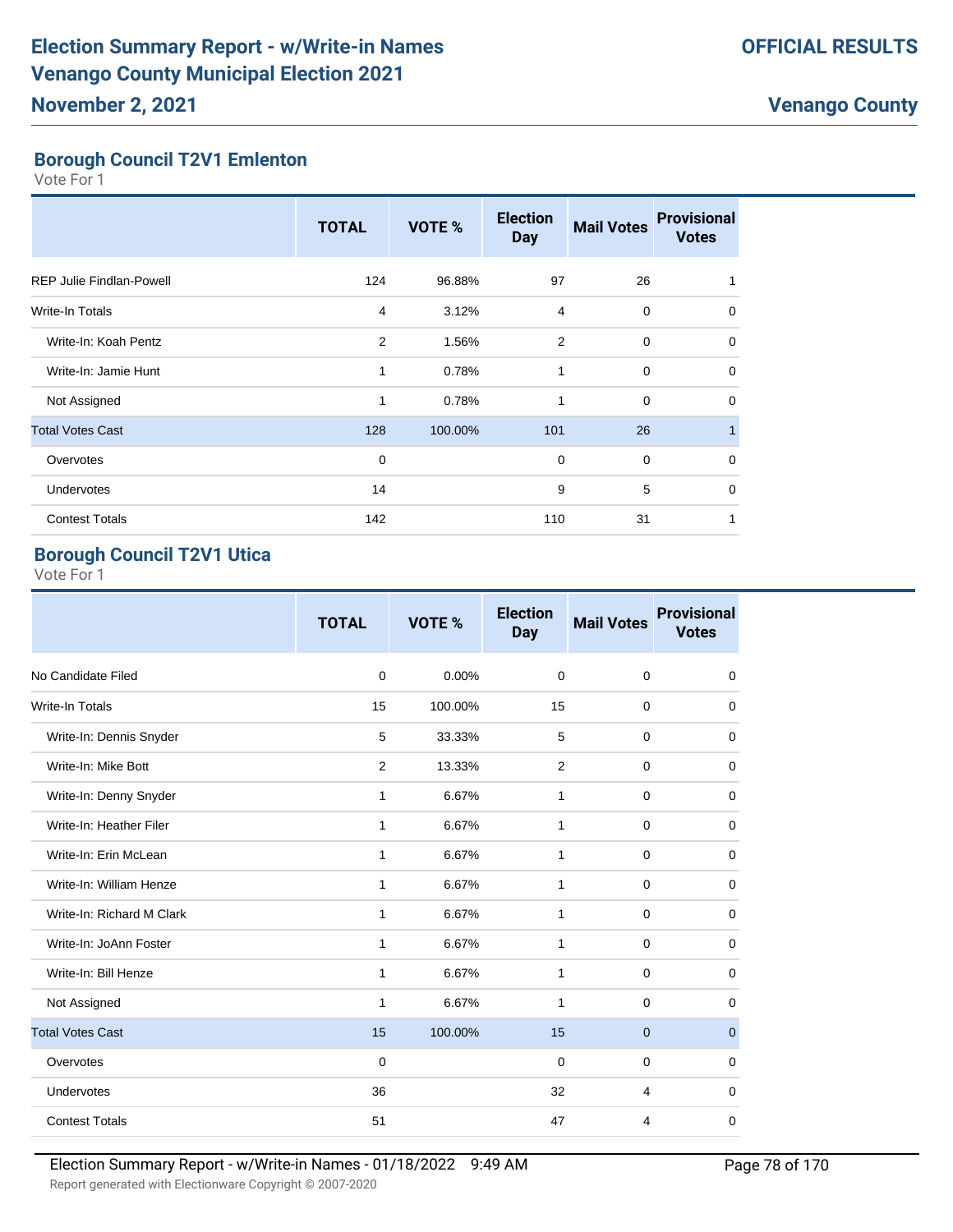## **Borough Council Sugarcreek 2 Sugarcreek 2**

Vote For 1

|                             | <b>TOTAL</b> | VOTE %  | <b>Election</b><br><b>Day</b> | <b>Mail Votes</b> | <b>Provisional</b><br><b>Votes</b> |
|-----------------------------|--------------|---------|-------------------------------|-------------------|------------------------------------|
| REP Bogan N Goughler        | 95           | 94.06%  | 76                            | 19                | $\mathbf 0$                        |
| <b>Write-In Totals</b>      | 6            | 5.94%   | 6                             | $\mathbf 0$       | $\mathbf 0$                        |
| Write-In: Jessica Struthers | 3            | 2.97%   | 3                             | 0                 | $\mathbf 0$                        |
| Write-In: Thomas C Hartle   | 1            | 0.99%   | 1                             | $\mathbf 0$       | $\mathbf 0$                        |
| Write-In: Jessica Arminta   | 1            | 0.99%   | 1                             | $\mathbf 0$       | $\mathbf 0$                        |
| Write-In: Frank Tarr        | 1            | 0.99%   | 1                             | $\mathbf 0$       | $\mathbf 0$                        |
| Not Assigned                | $\mathbf 0$  | 0.00%   | $\mathbf 0$                   | $\mathbf 0$       | $\mathbf 0$                        |
| <b>Total Votes Cast</b>     | 101          | 100.00% | 82                            | 19                | $\mathbf 0$                        |
| Overvotes                   | 0            |         | $\mathbf 0$                   | $\mathbf 0$       | $\mathbf 0$                        |
| Undervotes                  | 17           |         | 8                             | 9                 | $\mathbf 0$                        |
| <b>Contest Totals</b>       | 118          |         | 90                            | 28                | $\mathbf 0$                        |

#### **Borough Tax Collector Barkeyville**

|                            | <b>TOTAL</b> | VOTE %   | <b>Election</b><br><b>Day</b> | <b>Mail Votes</b> | <b>Provisional</b><br><b>Votes</b> |
|----------------------------|--------------|----------|-------------------------------|-------------------|------------------------------------|
| No Candidate Filed         | $\mathbf 0$  | $0.00\%$ | 0                             | 0                 | 0                                  |
| Write-In Totals            | 5            | 100.00%  | 3                             | 2                 | 0                                  |
| Write-In: Sherry L Surrena | 1            | 20.00%   | $\mathbf{1}$                  | 0                 | 0                                  |
| Write-In: Katie Ulinski    | 1            | 20.00%   | $\mathbf 0$                   | 1                 | 0                                  |
| Write-In: Sherry Surrena   | 1            | 20.00%   | $\mathbf 0$                   | 1                 | 0                                  |
| Write-In: Laurel Herald    | 1            | 20.00%   | 1                             | 0                 | 0                                  |
| Write-In: Dixie Hallenbeck | 1            | 20.00%   | 1                             | 0                 | 0                                  |
| Not Assigned               | $\mathbf 0$  | 0.00%    | 0                             | 0                 | 0                                  |
| <b>Total Votes Cast</b>    | 5            | 100.00%  | 3                             | 2                 | $\mathbf{0}$                       |
| Overvotes                  | $\mathbf 0$  |          | $\mathbf 0$                   | 0                 | 0                                  |
| Undervotes                 | 54           |          | 44                            | 10                | 0                                  |
| <b>Contest Totals</b>      | 59           |          | 47                            | 12                | $\Omega$                           |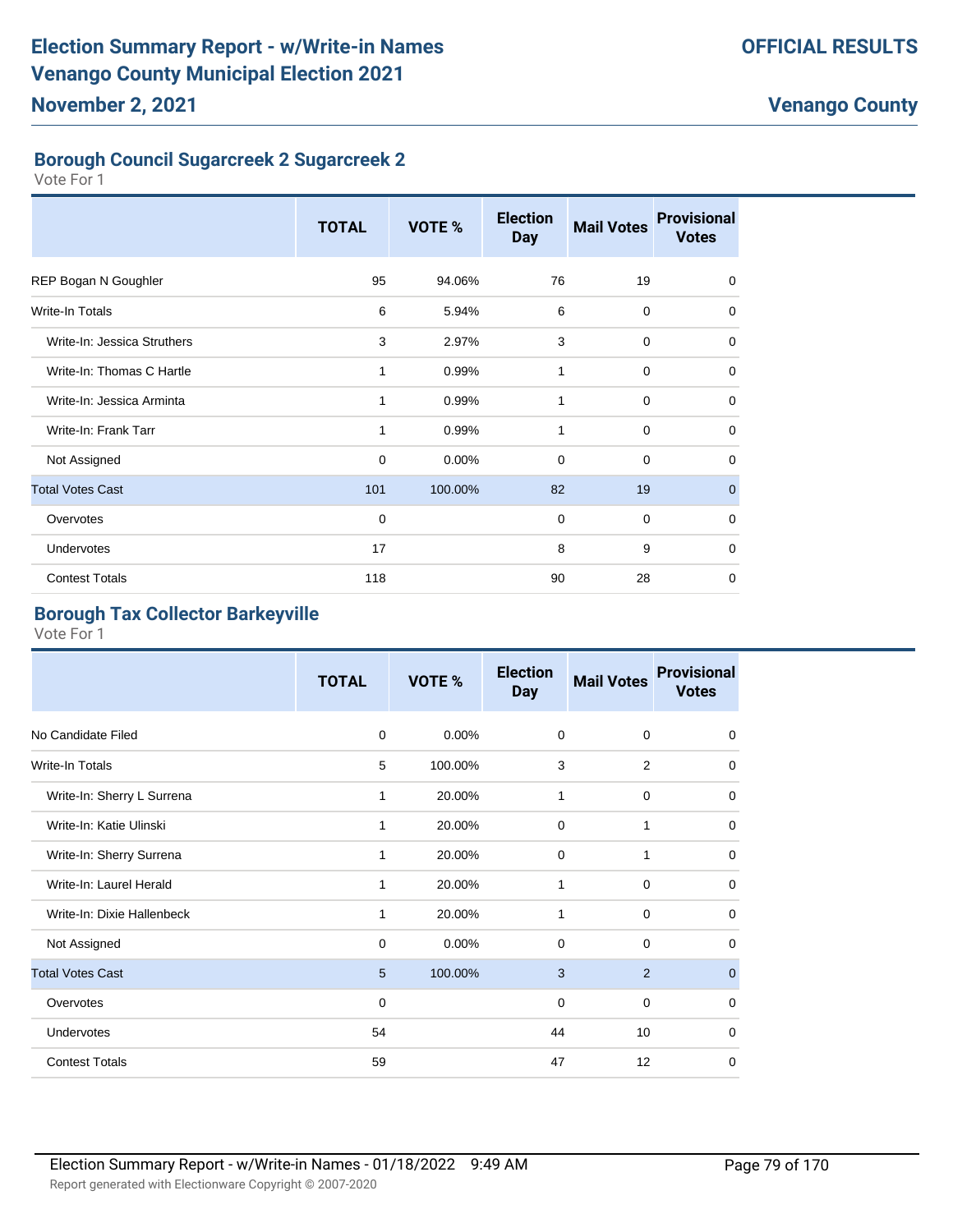#### **Borough Tax Collector Cooperstown**

Vote For 1

|                          | <b>TOTAL</b> | VOTE %   | <b>Election</b><br><b>Day</b> | <b>Mail Votes</b> | <b>Provisional</b><br><b>Votes</b> |
|--------------------------|--------------|----------|-------------------------------|-------------------|------------------------------------|
| <b>REP Doris Sue Fox</b> | 102          | 100.00%  | 92                            | 10                | 0                                  |
| <b>Write-In Totals</b>   | 0            | $0.00\%$ | $\mathbf 0$                   | 0                 | 0                                  |
| Not Assigned             | 0            | $0.00\%$ | 0                             | $\mathbf 0$       | 0                                  |
| <b>Total Votes Cast</b>  | 102          | 100.00%  | 92                            | 10                | $\Omega$                           |
| Overvotes                | 0            |          | $\mathbf 0$                   | 0                 | $\Omega$                           |
| Undervotes               | 19           |          | 13                            | 6                 | $\Omega$                           |
| <b>Contest Totals</b>    | 121          |          | 105                           | 16                | $\mathbf 0$                        |

#### **Borough Tax Collector Emlenton**

|                         | <b>TOTAL</b> | VOTE %  | <b>Election</b><br><b>Day</b> | <b>Mail Votes</b> | <b>Provisional</b><br><b>Votes</b> |
|-------------------------|--------------|---------|-------------------------------|-------------------|------------------------------------|
| REP Cynthia L Burns     | 135          | 98.54%  | 105                           | 29                | 1                                  |
| <b>Write-In Totals</b>  | 2            | 1.46%   | $\overline{2}$                | $\mathbf 0$       | $\mathbf 0$                        |
| Write-In: Moana         | 1            | 0.73%   | 1                             | $\mathbf 0$       | $\mathbf 0$                        |
| Write-In: Amy Pentz     | 1            | 0.73%   | 1                             | $\mathbf 0$       | $\mathbf 0$                        |
| Not Assigned            | $\mathbf 0$  | 0.00%   | $\mathbf 0$                   | $\Omega$          | $\mathbf 0$                        |
| <b>Total Votes Cast</b> | 137          | 100.00% | 107                           | 29                | 1                                  |
| Overvotes               | 0            |         | $\mathbf 0$                   | $\mathbf 0$       | $\mathbf 0$                        |
| Undervotes              | 5            |         | 3                             | 2                 | $\mathbf 0$                        |
| <b>Contest Totals</b>   | 142          |         | 110                           | 31                | 1                                  |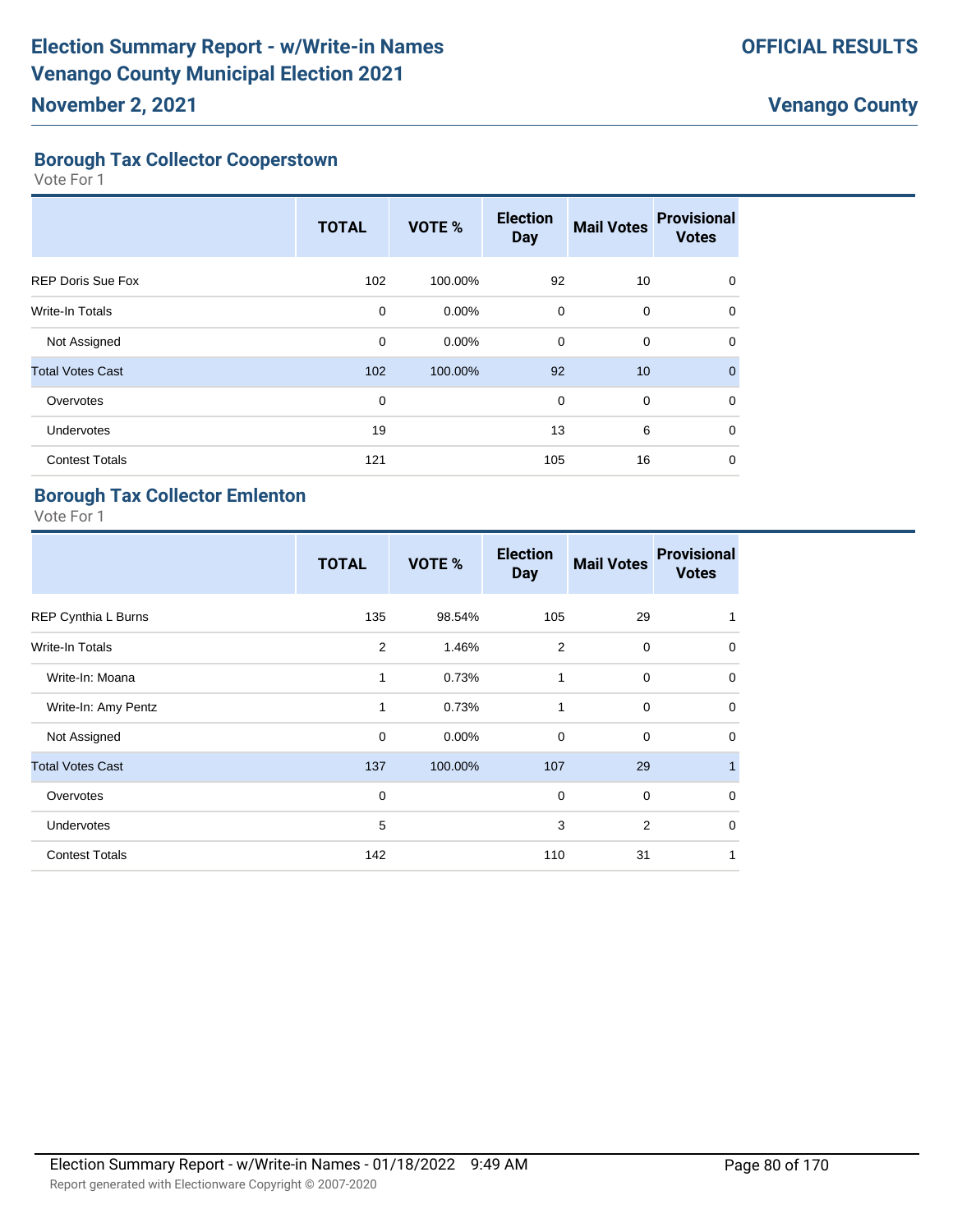### **Borough Tax Collector Pleasantville**

Vote For 1

|                          | <b>TOTAL</b> | VOTE %   | <b>Election</b><br><b>Day</b> | <b>Mail Votes</b> | <b>Provisional</b><br><b>Votes</b> |
|--------------------------|--------------|----------|-------------------------------|-------------------|------------------------------------|
| DEM/REP Sheryl L Walters | 138          | 100.00%  | 124                           | 14                | 0                                  |
| Write-In Totals          | 0            | $0.00\%$ | $\mathbf 0$                   | 0                 | 0                                  |
| Not Assigned             | $\mathbf 0$  | $0.00\%$ | $\mathbf 0$                   | $\mathbf 0$       | 0                                  |
| <b>Total Votes Cast</b>  | 138          | 100.00%  | 124                           | 14                | $\Omega$                           |
| Overvotes                | $\mathbf 0$  |          | $\mathbf 0$                   | 0                 | 0                                  |
| Undervotes               | 5            |          | 5                             | $\mathbf 0$       | 0                                  |
| <b>Contest Totals</b>    | 143          |          | 129                           | 14                | 0                                  |

## **Borough Tax Collector Polk**

|                         | <b>TOTAL</b> | VOTE %  | <b>Election</b><br><b>Day</b> | <b>Mail Votes</b> | <b>Provisional</b><br><b>Votes</b> |
|-------------------------|--------------|---------|-------------------------------|-------------------|------------------------------------|
| <b>REP Lorie O'Neil</b> | 86           | 98.85%  | 60                            | 26                | $\mathbf 0$                        |
| <b>Write-In Totals</b>  | 1            | 1.15%   | $\mathbf 0$                   | 1                 | $\mathbf 0$                        |
| Not Assigned            | $\mathbf{1}$ | 1.15%   | $\mathbf 0$                   | 1                 | $\mathbf 0$                        |
| <b>Total Votes Cast</b> | 87           | 100.00% | 60                            | 27                | $\overline{0}$                     |
| Overvotes               | $\mathbf 0$  |         | $\mathbf 0$                   | $\mathbf 0$       | $\mathbf 0$                        |
| Undervotes              | 3            |         | 1                             | 2                 | $\mathbf 0$                        |
| <b>Contest Totals</b>   | 90           |         | 61                            | 29                | $\mathbf 0$                        |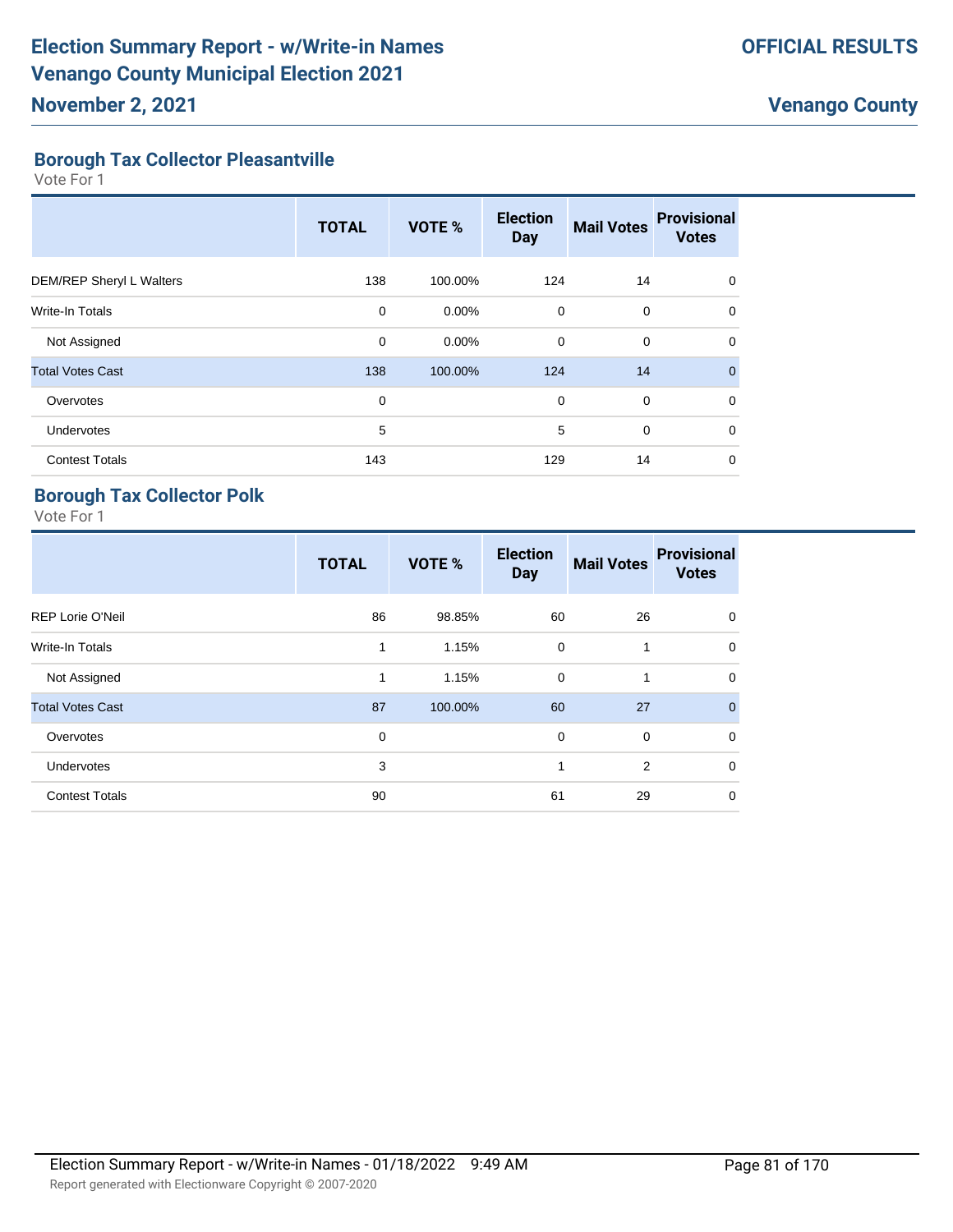#### **Borough Tax Collector Rouseville**

Vote For 1

|                           | <b>TOTAL</b> | VOTE %  | <b>Election</b><br><b>Day</b> | <b>Mail Votes</b> | <b>Provisional</b><br><b>Votes</b> |
|---------------------------|--------------|---------|-------------------------------|-------------------|------------------------------------|
| <b>DEM Patricia Huber</b> | 69           | 98.57%  | 59                            | 10                | $\mathbf 0$                        |
| <b>Write-In Totals</b>    | 1            | 1.43%   | 1                             | 0                 | $\mathbf 0$                        |
| Write-In: Kristy Dengel   | 1            | 1.43%   | 1                             | $\mathbf 0$       | $\mathbf 0$                        |
| Not Assigned              | 0            | 0.00%   | 0                             | 0                 | $\mathbf 0$                        |
| <b>Total Votes Cast</b>   | 70           | 100.00% | 60                            | 10                | $\mathbf{0}$                       |
| Overvotes                 | $\mathbf 0$  |         | $\mathbf 0$                   | 0                 | $\Omega$                           |
| Undervotes                | 19           |         | 13                            | 5                 |                                    |
| <b>Contest Totals</b>     | 89           |         | 73                            | 15                |                                    |

## **Borough Tax Collector Sugarcreek**

|                          | <b>TOTAL</b> | VOTE %  | <b>Election</b><br><b>Day</b> | <b>Mail Votes</b> | <b>Provisional</b><br><b>Votes</b> |
|--------------------------|--------------|---------|-------------------------------|-------------------|------------------------------------|
| DEM/REP Kathryn E Rial   | 854          | 98.16%  | 634                           | 218               | $\overline{2}$                     |
| <b>Write-In Totals</b>   | 16           | 1.84%   | 14                            | 2                 | $\mathbf 0$                        |
| Write-In: Dustin Vincent | 9            | 1.03%   | 8                             | 1                 | 0                                  |
| Write-In: Betsy Kellner  | 1            | 0.11%   | 1                             | $\mathbf 0$       | $\mathbf 0$                        |
| Write-In: N/A            | 1            | 0.11%   | 1                             | 0                 | $\mathbf 0$                        |
| Write-In: X              | 1            | 0.11%   | 1                             | $\mathbf 0$       | 0                                  |
| Write-In: Kevin Songer   | 1            | 0.11%   | 1                             | $\mathbf 0$       | 0                                  |
| Write-In: Mickey Mouse   | 1            | 0.11%   | 1                             | $\mathbf 0$       | 0                                  |
| Not Assigned             | 2            | 0.23%   | 1                             | 1                 | $\mathbf 0$                        |
| <b>Total Votes Cast</b>  | 870          | 100.00% | 648                           | 220               | $\overline{2}$                     |
| Overvotes                | 1            |         | 1                             | $\mathbf 0$       | $\mathbf 0$                        |
| Undervotes               | 42           |         | 30                            | 12                | 0                                  |
| <b>Contest Totals</b>    | 913          |         | 679                           | 232               | $\overline{2}$                     |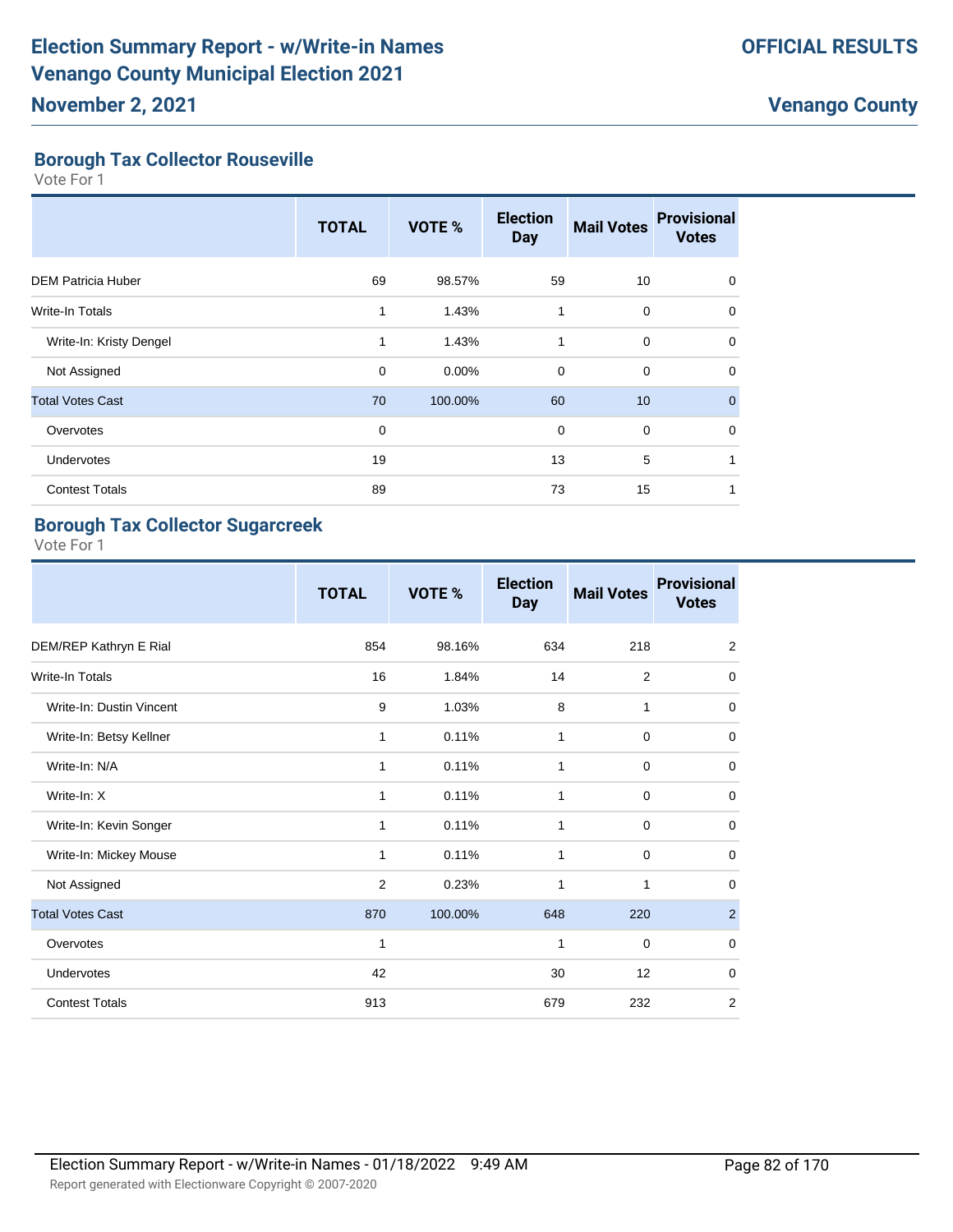## **Borough Tax Collector Utica**

Vote For 1

|                               | <b>TOTAL</b> | VOTE %   | <b>Election</b><br><b>Day</b> | <b>Mail Votes</b> | <b>Provisional</b><br><b>Votes</b> |
|-------------------------------|--------------|----------|-------------------------------|-------------------|------------------------------------|
| DEM/REP Christopher W Nicklin | 49           | 100.00%  | 45                            | 4                 | $\Omega$                           |
| <b>Write-In Totals</b>        | $\mathbf 0$  | $0.00\%$ | 0                             | 0                 | $\Omega$                           |
| Not Assigned                  | $\mathbf 0$  | $0.00\%$ | $\mathbf 0$                   | $\mathbf 0$       | $\Omega$                           |
| <b>Total Votes Cast</b>       | 49           | 100.00%  | 45                            | $\overline{4}$    | $\Omega$                           |
| Overvotes                     | $\mathbf 0$  |          | $\mathbf 0$                   | $\mathbf 0$       | $\Omega$                           |
| Undervotes                    | 2            |          | $\overline{2}$                | $\mathbf 0$       | $\Omega$                           |
| <b>Contest Totals</b>         | 51           |          | 47                            | 4                 | 0                                  |

#### **Borough Auditor T6 Emlenton**

|                         | <b>TOTAL</b>   | VOTE %   | <b>Election</b><br><b>Day</b> | <b>Mail Votes</b> | <b>Provisional</b><br><b>Votes</b> |
|-------------------------|----------------|----------|-------------------------------|-------------------|------------------------------------|
| No Candidate Filed      | 0              | $0.00\%$ | 0                             | 0                 | 0                                  |
| <b>Write-In Totals</b>  | 9              | 100.00%  | 9                             | $\Omega$          | $\mathbf 0$                        |
| Write-In: Chris McNany  | $\overline{2}$ | 22.22%   | 2                             | $\Omega$          | $\mathbf 0$                        |
| Write-In: Todd Carr     | 1              | 11.11%   | 1                             | $\mathbf 0$       | $\mathbf 0$                        |
| Write-In: Tarzan        | 1              | 11.11%   | 1                             | $\mathbf 0$       | $\mathbf 0$                        |
| Write-In: Donald Trump  | 1              | 11.11%   | 1                             | $\mathbf 0$       | $\mathbf 0$                        |
| Not Assigned            | 4              | 44.44%   | 4                             | $\mathbf 0$       | $\mathbf 0$                        |
| <b>Total Votes Cast</b> | 9              | 100.00%  | 9                             | $\mathbf{0}$      | $\mathbf 0$                        |
| Overvotes               | $\mathbf 0$    |          | $\mathbf 0$                   | $\mathbf 0$       | $\mathbf 0$                        |
| Undervotes              | 133            |          | 101                           | 31                | 1                                  |
| <b>Contest Totals</b>   | 142            |          | 110                           | 31                | 1                                  |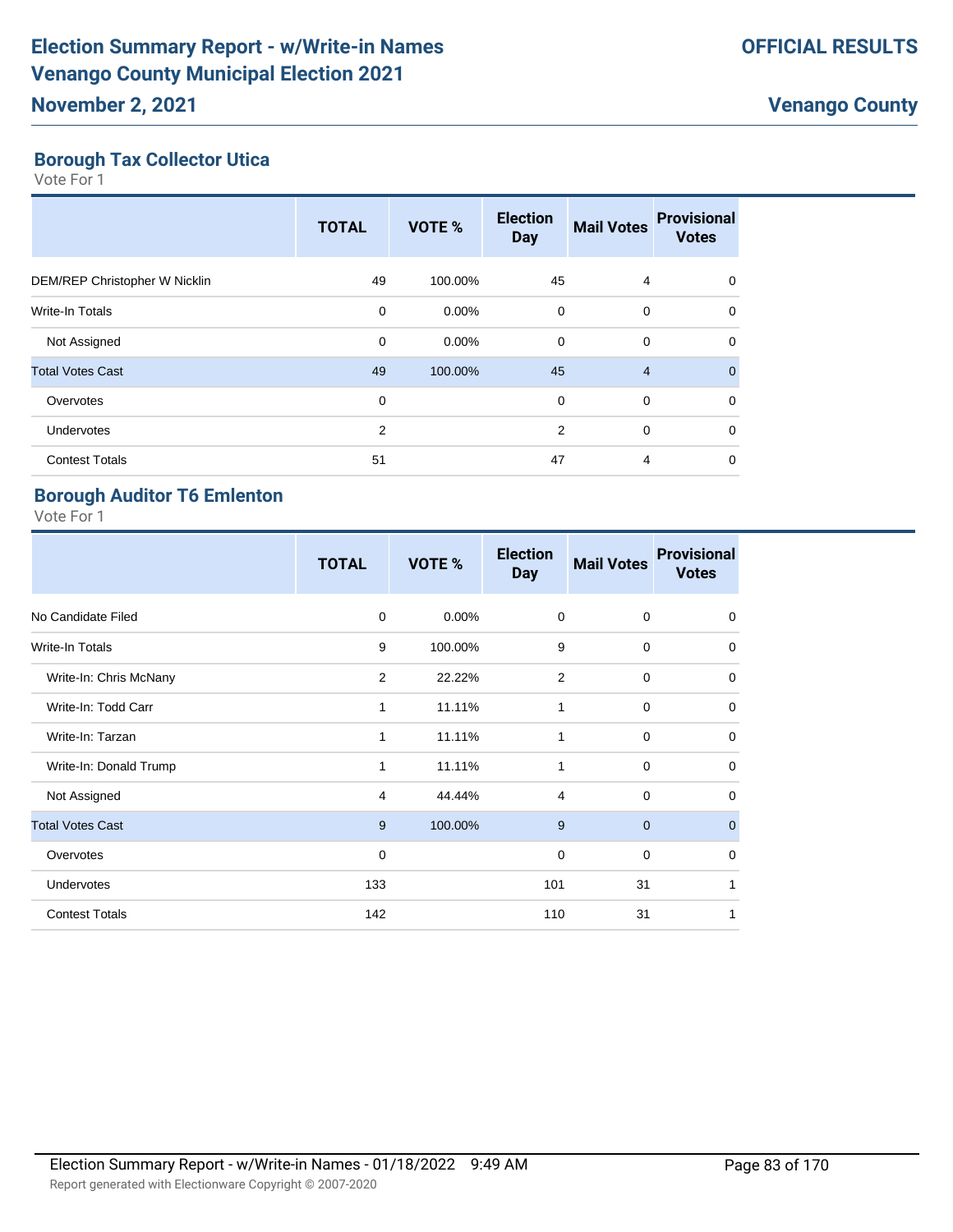#### **Borough Auditor T6 Utica**

Vote For 1

|                         | <b>TOTAL</b>   | VOTE %   | <b>Election</b><br><b>Day</b> | <b>Mail Votes</b> | <b>Provisional</b><br><b>Votes</b> |
|-------------------------|----------------|----------|-------------------------------|-------------------|------------------------------------|
| No Candidate Filed      | $\mathbf 0$    | $0.00\%$ | 0                             | $\mathbf 0$       | $\mathbf 0$                        |
| Write-In Totals         | 7              | 100.00%  | 7                             | 0                 | 0                                  |
| Write-In: Spencer Hill  | 2              | 28.57%   | 2                             | 0                 | $\mathbf 0$                        |
| Write-In: Chris Nicklin | 1              | 14.29%   | 1                             | 0                 | $\mathbf 0$                        |
| Write-In: Megan Clark   | 1              | 14.29%   | 1                             | $\mathbf 0$       | $\mathbf 0$                        |
| Write-In: Rinda Miller  | 1              | 14.29%   | 1                             | 0                 | $\mathbf 0$                        |
| Write-In: Todd Elford   | 1              | 14.29%   | 1                             | $\mathbf 0$       | 0                                  |
| Not Assigned            | $\mathbf{1}$   | 14.29%   | 1                             | $\mathbf 0$       | 0                                  |
| <b>Total Votes Cast</b> | $\overline{7}$ | 100.00%  | $\overline{7}$                | $\mathbf{0}$      | $\mathbf 0$                        |
| Overvotes               | $\mathbf 0$    |          | 0                             | $\mathbf 0$       | 0                                  |
| Undervotes              | 44             |          | 40                            | $\overline{4}$    | 0                                  |
| <b>Contest Totals</b>   | 51             |          | 47                            | 4                 | 0                                  |

## **Borough Auditor T2 Emlenton**

|                         | <b>TOTAL</b> | VOTE %   | <b>Election</b><br><b>Day</b> | <b>Mail Votes</b> | <b>Provisional</b><br><b>Votes</b> |
|-------------------------|--------------|----------|-------------------------------|-------------------|------------------------------------|
| No Candidate Filed      | $\mathbf 0$  | $0.00\%$ | $\mathbf 0$                   | $\mathbf 0$       | 0                                  |
| <b>Write-In Totals</b>  | 8            | 100.00%  | 8                             | $\mathbf 0$       | 0                                  |
| Write-In: Chris McNany  | 2            | 25.00%   | 2                             | $\mathbf 0$       | $\mathbf 0$                        |
| Write-In: Pat Best      | $\mathbf{1}$ | 12.50%   | 1                             | $\mathbf 0$       | $\mathbf 0$                        |
| Write-In: Nancy Morano  | 1            | 12.50%   | 1                             | $\mathbf 0$       | $\Omega$                           |
| Write-In: Steve Harvey  |              | 12.50%   | 1                             | $\mathbf 0$       | $\mathbf 0$                        |
| Not Assigned            | 3            | 37.50%   | 3                             | $\mathbf 0$       | $\mathbf 0$                        |
| <b>Total Votes Cast</b> | 8            | 100.00%  | 8                             | $\mathbf{0}$      | $\mathbf{0}$                       |
| Overvotes               | 0            |          | 0                             | $\mathbf 0$       | 0                                  |
| <b>Undervotes</b>       | 134          |          | 102                           | 31                | 1                                  |
| <b>Contest Totals</b>   | 142          |          | 110                           | 31                |                                    |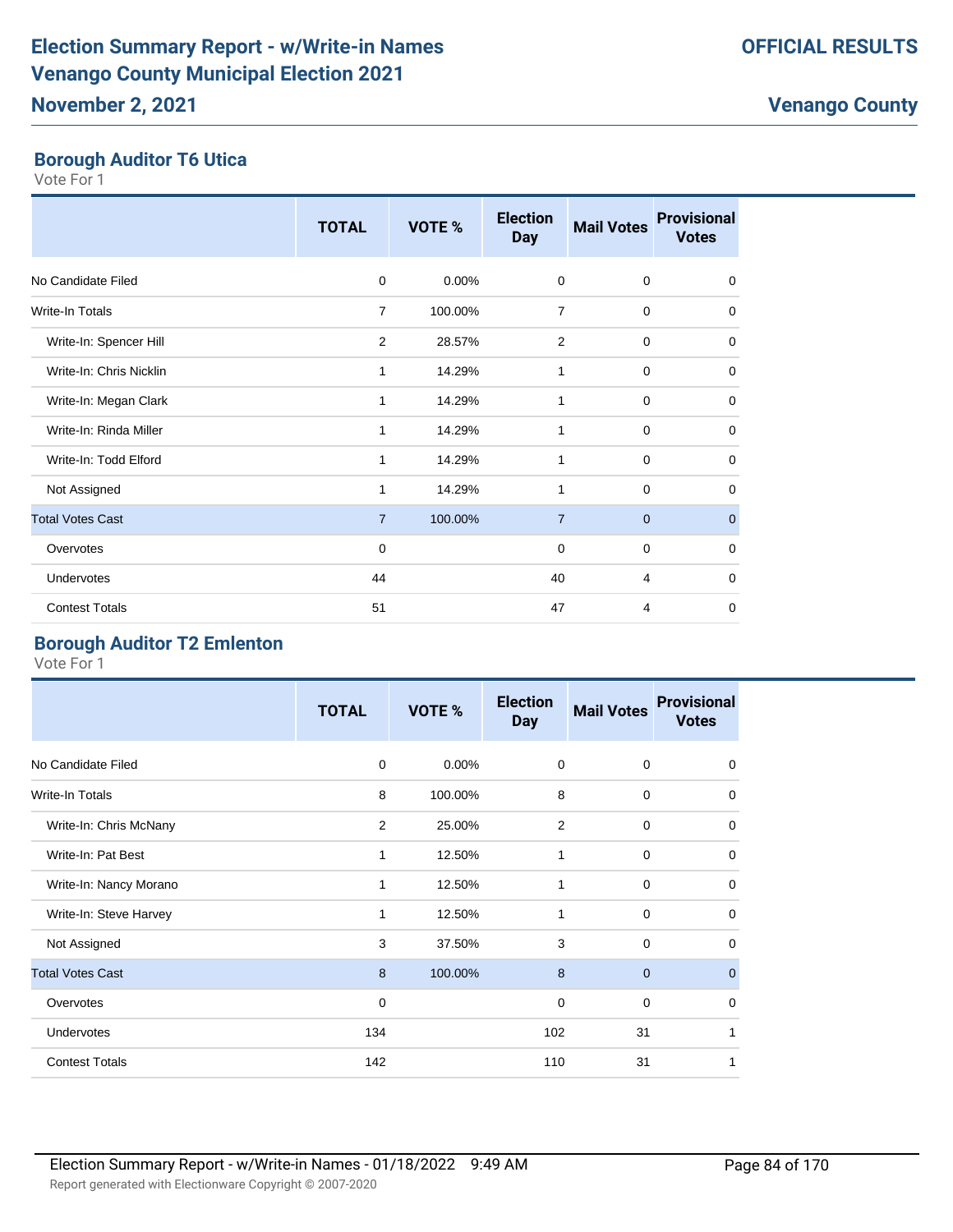#### **Borough Auditor T2 Utica**

Vote For 1

|                         | <b>TOTAL</b> | <b>VOTE %</b> | <b>Election</b><br><b>Day</b> | <b>Mail Votes</b> | <b>Provisional</b><br><b>Votes</b> |
|-------------------------|--------------|---------------|-------------------------------|-------------------|------------------------------------|
| No Candidate Filed      | 0            | 0.00%         | $\mathbf 0$                   | 0                 | 0                                  |
| Write-In Totals         | 3            | 100.00%       | 3                             | $\mathbf 0$       | $\Omega$                           |
| Write-In: Rindi Miller  | 2            | 66.67%        | $\overline{2}$                | $\mathbf 0$       | $\mathbf 0$                        |
| Write-In: Todd Elford   | 1            | 33.33%        | 1                             | $\mathbf 0$       | $\mathbf 0$                        |
| Not Assigned            | 0            | 0.00%         | $\Omega$                      | $\mathbf 0$       | $\Omega$                           |
| <b>Total Votes Cast</b> | 3            | 100.00%       | 3                             | $\overline{0}$    | $\mathbf{0}$                       |
| Overvotes               | 0            |               | $\mathbf 0$                   | $\mathbf 0$       | $\mathbf 0$                        |
| Undervotes              | 48           |               | 44                            | 4                 | $\Omega$                           |
| <b>Contest Totals</b>   | 51           |               | 47                            | 4                 | 0                                  |

## **Judge of Elections Franklin 1**

|                           | <b>TOTAL</b> | VOTE %  | <b>Election</b><br><b>Day</b> | <b>Mail Votes</b> | <b>Provisional</b><br><b>Votes</b> |
|---------------------------|--------------|---------|-------------------------------|-------------------|------------------------------------|
| <b>REP Donna Fletcher</b> | 336          | 97.67%  | 226                           | 110               | $\mathbf 0$                        |
| <b>Write-In Totals</b>    | 8            | 2.33%   | 4                             | $\overline{4}$    | $\mathbf 0$                        |
| Write-In: Pat Ghering     | 1            | 0.29%   | $\mathbf 0$                   | 1                 | $\mathbf 0$                        |
| Write-In: Harry Potter    | 1            | 0.29%   | 1                             | $\mathbf 0$       | $\mathbf 0$                        |
| Write-In: Marie Kickler   | $\mathbf{1}$ | 0.29%   | 0                             | 1                 | 0                                  |
| Write-In: Doug Baker      | 1            | 0.29%   | 1                             | $\mathbf 0$       | 0                                  |
| Write-In: Sean Smith      | 1            | 0.29%   | $\mathbf{1}$                  | $\mathbf 0$       | $\mathbf 0$                        |
| Write-In: Denise Jones    | 1            | 0.29%   | 0                             | 1                 | $\mathbf 0$                        |
| Write-In: Dale Winger     | 1            | 0.29%   | 0                             | 1                 | 0                                  |
| Not Assigned              | 1            | 0.29%   | 1                             | $\mathbf 0$       | $\mathbf 0$                        |
| <b>Total Votes Cast</b>   | 344          | 100.00% | 230                           | 114               | $\pmb{0}$                          |
| Overvotes                 | 0            |         | 0                             | $\mathbf 0$       | 0                                  |
| Undervotes                | 65           |         | 35                            | 29                | 1                                  |
| <b>Contest Totals</b>     | 409          |         | 265                           | 143               | 1                                  |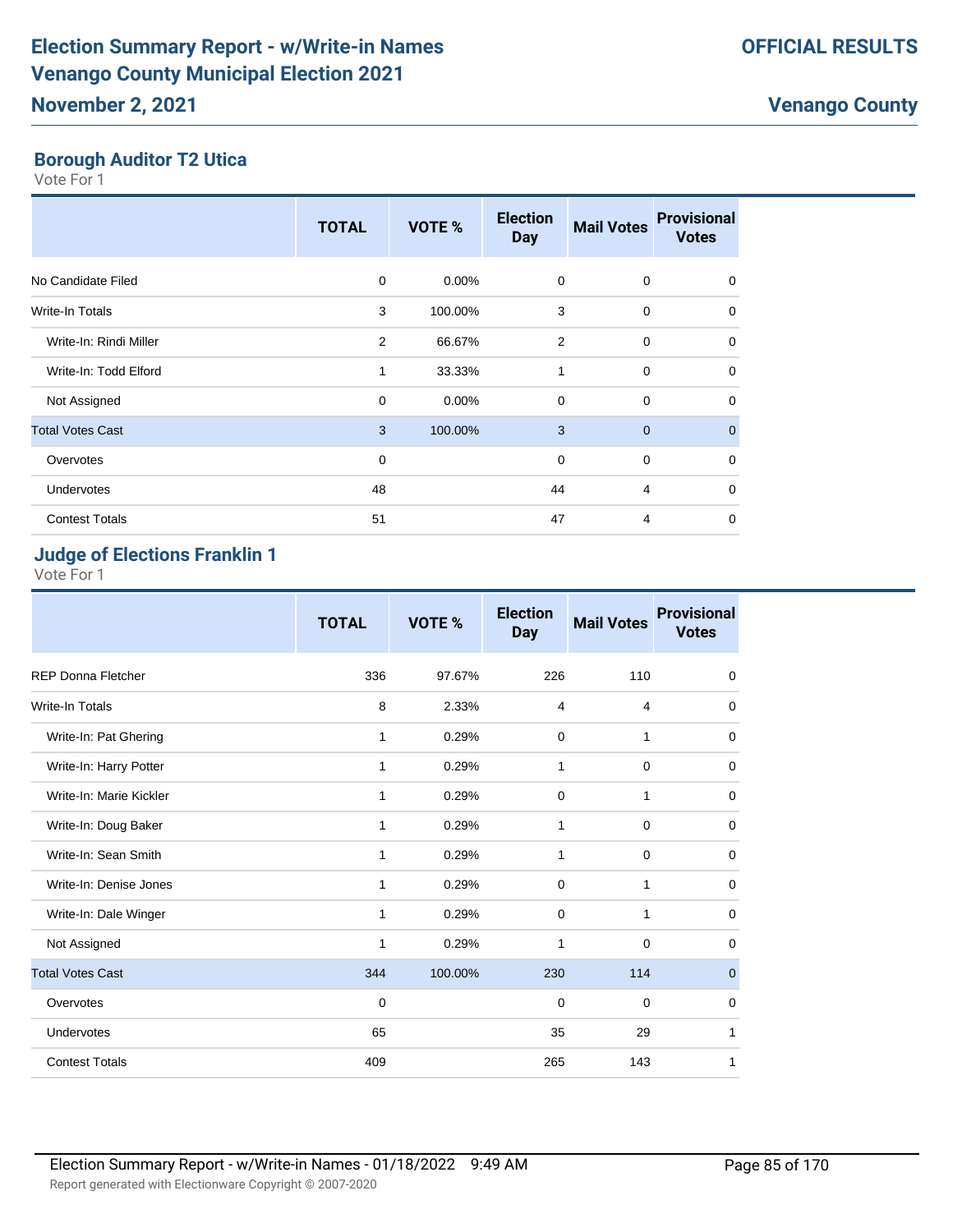#### **Judge of Elections Franklin 2**

|                             | <b>TOTAL</b>   | <b>VOTE %</b> | <b>Election</b><br><b>Day</b> | <b>Mail Votes</b> | <b>Provisional</b><br><b>Votes</b> |
|-----------------------------|----------------|---------------|-------------------------------|-------------------|------------------------------------|
| No Candidate Filed          | 0              | 0.00%         | $\mathbf 0$                   | $\mathbf 0$       | 0                                  |
| <b>Write-In Totals</b>      | 24             | 100.00%       | 20                            | 4                 | 0                                  |
| Write-In: Ashley Smith      | 3              | 12.50%        | 3                             | $\Omega$          | $\overline{0}$                     |
| Write-In: Rita Hale         | $\overline{2}$ | 8.33%         | $\mathbf{1}$                  | 1                 | $\mathbf 0$                        |
| Write-In: Randy Stachelrodt | $\overline{2}$ | 8.33%         | 2                             | 0                 | $\mathbf 0$                        |
| Write-In: Donna Fletcher    | 2              | 8.33%         | 2                             | 0                 | 0                                  |
| Write-In: Delia Beggs       | 1              | 4.17%         | 1                             | $\pmb{0}$         | 0                                  |
| Write-In: Ryan Rudegeair    | $\mathbf{1}$   | 4.17%         | $\mathbf{1}$                  | 0                 | $\mathbf 0$                        |
| Write-In: Jake Smith        | 1              | 4.17%         | $\mathbf{1}$                  | 0                 | 0                                  |
| Write-In: Helen Urda        | $\mathbf{1}$   | 4.17%         | $\mathbf 0$                   | 1                 | 0                                  |
| Write-In: Brian Spaid       | $\mathbf{1}$   | 4.17%         | 0                             | 1                 | 0                                  |
| Write-In: Joshua Gamble     | $\mathbf{1}$   | 4.17%         | 1                             | 0                 | 0                                  |
| Write-In: Greg Merkel       | $\mathbf{1}$   | 4.17%         | $\mathbf{1}$                  | 0                 | $\mathbf 0$                        |
| Write-In: Bob Delaney       | $\mathbf{1}$   | 4.17%         | $\mathbf{1}$                  | 0                 | $\mathbf 0$                        |
| Write-In: Kate McVay        | $\mathbf{1}$   | 4.17%         | $\mathbf{1}$                  | 0                 | 0                                  |
| Write-In: Denise Jones      | $\mathbf{1}$   | 4.17%         | $\mathbf{1}$                  | 0                 | 0                                  |
| Not Assigned                | 5              | 20.83%        | $\overline{4}$                | $\mathbf{1}$      | $\mathbf 0$                        |
| <b>Total Votes Cast</b>     | 24             | 100.00%       | 20                            | $\overline{4}$    | $\mathbf{0}$                       |
| Overvotes                   | 0              |               | $\mathbf 0$                   | $\mathbf 0$       | $\mathbf 0$                        |
| Undervotes                  | 446            |               | 288                           | 157               | $\mathbf{1}$                       |
| <b>Contest Totals</b>       | 470            |               | 308                           | 161               | 1                                  |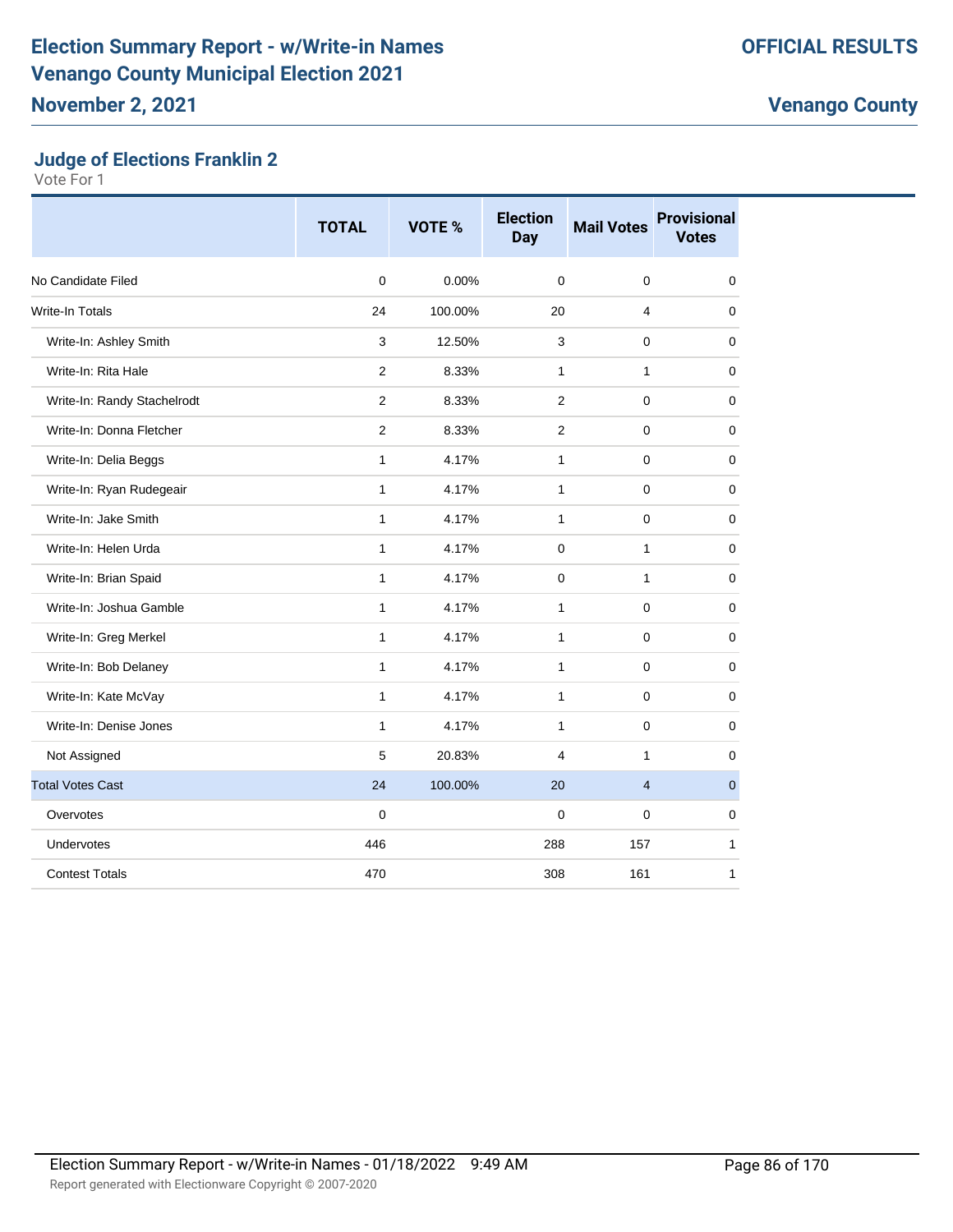#### **Judge of Elections Franklin 3**

|                              | <b>TOTAL</b> | VOTE %  | <b>Election</b><br><b>Day</b> | <b>Mail Votes</b> | <b>Provisional</b><br><b>Votes</b> |
|------------------------------|--------------|---------|-------------------------------|-------------------|------------------------------------|
| No Candidate Filed           | $\mathbf 0$  | 0.00%   | $\mathbf 0$                   | $\mathbf 0$       | 0                                  |
| <b>Write-In Totals</b>       | 16           | 100.00% | 10                            | 6                 | $\mathbf 0$                        |
| Write-In: Michael H Swatzler | 2            | 12.50%  | $\mathbf 0$                   | 2                 | $\mathbf 0$                        |
| Write-In: Julie Reagle       | 1            | 6.25%   | $\mathbf{1}$                  | $\mathbf 0$       | $\mathbf 0$                        |
| Write-In: Jennifer Morris    | 1            | 6.25%   | 0                             | 1                 | 0                                  |
| Write-In: Scott D Walters Jr | 1            | 6.25%   | 1                             | $\mathbf 0$       | $\mathbf 0$                        |
| Write-In: D Jones            | 1            | 6.25%   | 1                             | $\mathbf 0$       | 0                                  |
| Write-In: Any Democrat       | 1            | 6.25%   | 1                             | $\mathbf 0$       | 0                                  |
| Write-In: Steve Bennet       | 1            | 6.25%   | $\mathbf{1}$                  | $\mathbf 0$       | $\mathbf 0$                        |
| Write-In: Steve Bennett      | 1            | 6.25%   | $\mathbf{1}$                  | $\mathbf 0$       | 0                                  |
| Write-In: Mickey Mouse       | 1            | 6.25%   | 1                             | $\mathbf 0$       | 0                                  |
| Write-In: Michael Impell     | 1            | 6.25%   | $\mathbf{1}$                  | $\mathbf 0$       | 0                                  |
| Not Assigned                 | 5            | 31.25%  | $\overline{2}$                | 3                 | 0                                  |
| <b>Total Votes Cast</b>      | 16           | 100.00% | 10                            | 6                 | $\mathbf 0$                        |
| Overvotes                    | $\mathbf 0$  |         | 0                             | $\mathbf 0$       | 0                                  |
| Undervotes                   | 240          |         | 160                           | 80                | $\mathbf 0$                        |
| <b>Contest Totals</b>        | 256          |         | 170                           | 86                | $\mathbf 0$                        |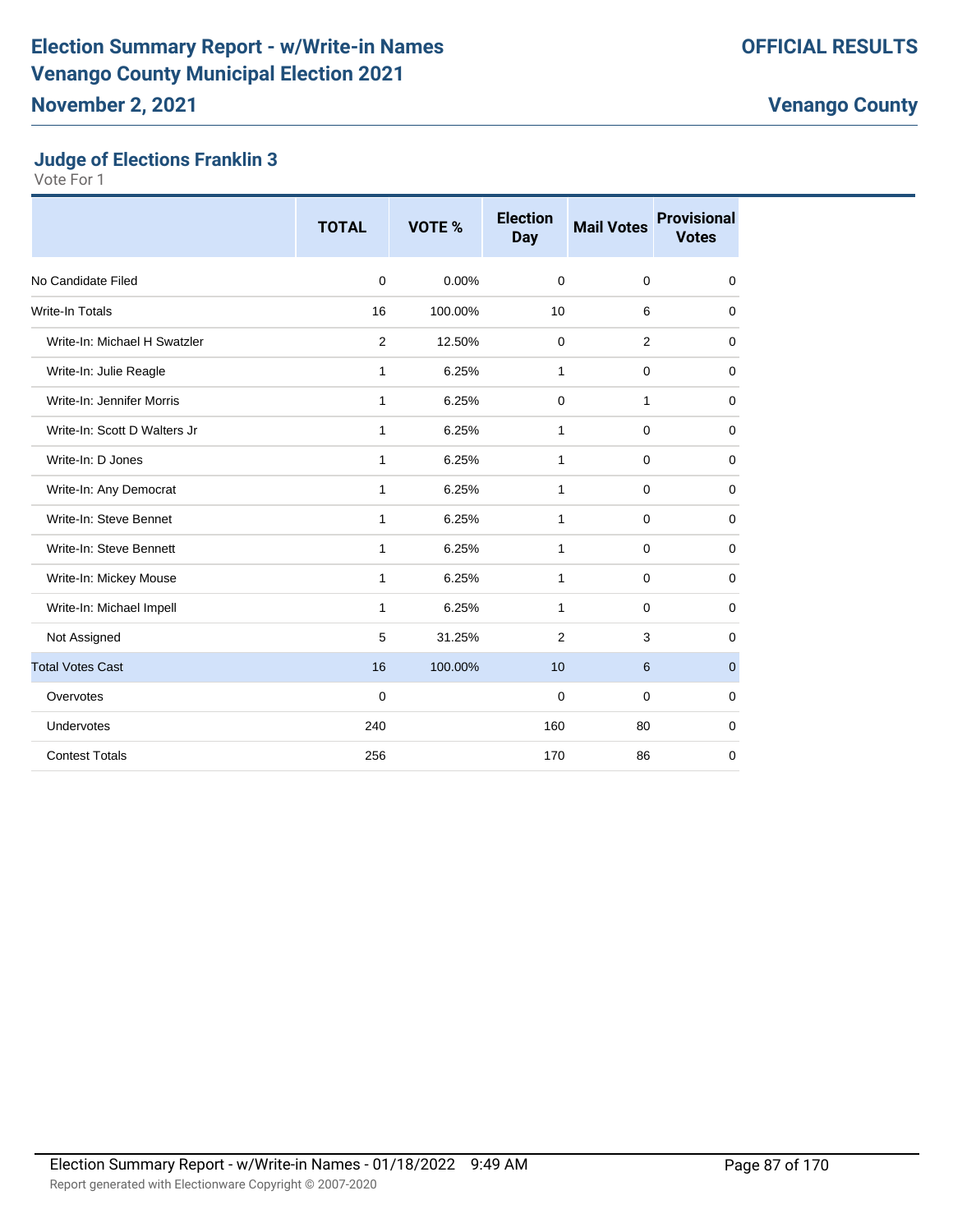## **Judge of Elections Oil City 1**

Vote For 1

|                                | <b>TOTAL</b> | VOTE %   | <b>Election</b><br><b>Day</b> | <b>Mail Votes</b> | <b>Provisional</b><br><b>Votes</b> |
|--------------------------------|--------------|----------|-------------------------------|-------------------|------------------------------------|
| No Candidate Filed             | $\mathbf 0$  | $0.00\%$ | $\mathbf 0$                   | $\mathbf 0$       | $\mathbf 0$                        |
| <b>Write-In Totals</b>         | 13           | 100.00%  | 13                            | 0                 | $\mathbf 0$                        |
| Write-In: Trudy Hammerschmidt  | 3            | 23.08%   | 3                             | $\mathbf 0$       | $\mathbf 0$                        |
| Write-In: John Hammerschmidt   | 1            | 7.69%    | 1                             | $\mathbf 0$       | $\mathbf 0$                        |
| Write-In: Julia Clark          | 1            | 7.69%    | 1                             | $\mathbf 0$       | $\mathbf 0$                        |
| Write-In: Judith Guyton        | 1            | 7.69%    | $\mathbf{1}$                  | $\mathbf 0$       | $\mathbf 0$                        |
| Write-In: Charles Guyton-Baran | 1            | 7.69%    | 1                             | $\mathbf 0$       | $\mathbf 0$                        |
| Write-In: Sandra Francis       | 1            | 7.69%    | 1                             | 0                 | 0                                  |
| Write-In: Anita Hunter         | 1            | 7.69%    | 1                             | $\mathbf 0$       | $\mathbf 0$                        |
| Not Assigned                   | 4            | 30.77%   | $\overline{4}$                | $\mathbf 0$       | 0                                  |
| <b>Total Votes Cast</b>        | 13           | 100.00%  | 13                            | $\overline{0}$    | $\pmb{0}$                          |
| Overvotes                      | 0            |          | $\mathbf 0$                   | $\mathbf 0$       | $\mathbf 0$                        |
| Undervotes                     | 278          |          | 193                           | 84                | 1                                  |
| <b>Contest Totals</b>          | 291          |          | 206                           | 84                | 1                                  |

## **Judge of Elections Oil City 2**

|                             | <b>TOTAL</b> | VOTE %  | <b>Election</b><br><b>Day</b> | <b>Mail Votes</b> | <b>Provisional</b><br><b>Votes</b> |
|-----------------------------|--------------|---------|-------------------------------|-------------------|------------------------------------|
| No Candidate Filed          | $\mathbf 0$  | 0.00%   | 0                             | $\mathbf 0$       | 0                                  |
| Write-In Totals             | 6            | 100.00% | 5                             | 1                 | 0                                  |
| Write-In: John Kluck        | 1            | 16.67%  | 1                             | $\mathbf 0$       | $\Omega$                           |
| Write-In: Johnathan Schmolt | 1            | 16.67%  | 1                             | $\mathbf 0$       | $\mathbf 0$                        |
| Write-In: Fred Schattauer   | 1            | 16.67%  | $\mathbf{1}$                  | $\mathbf 0$       | 0                                  |
| Write-In: Dale A Ralph      | 1            | 16.67%  | 1                             | $\mathbf 0$       | 0                                  |
| Not Assigned                | 2            | 33.33%  | 1                             | 1                 | 0                                  |
| <b>Total Votes Cast</b>     | 6            | 100.00% | 5                             | 1                 | $\mathbf{0}$                       |
| Overvotes                   | 0            |         | $\mathbf 0$                   | $\mathbf 0$       | $\mathbf 0$                        |
| <b>Undervotes</b>           | 121          |         | 97                            | 24                | $\mathbf 0$                        |
| <b>Contest Totals</b>       | 127          |         | 102                           | 25                | 0                                  |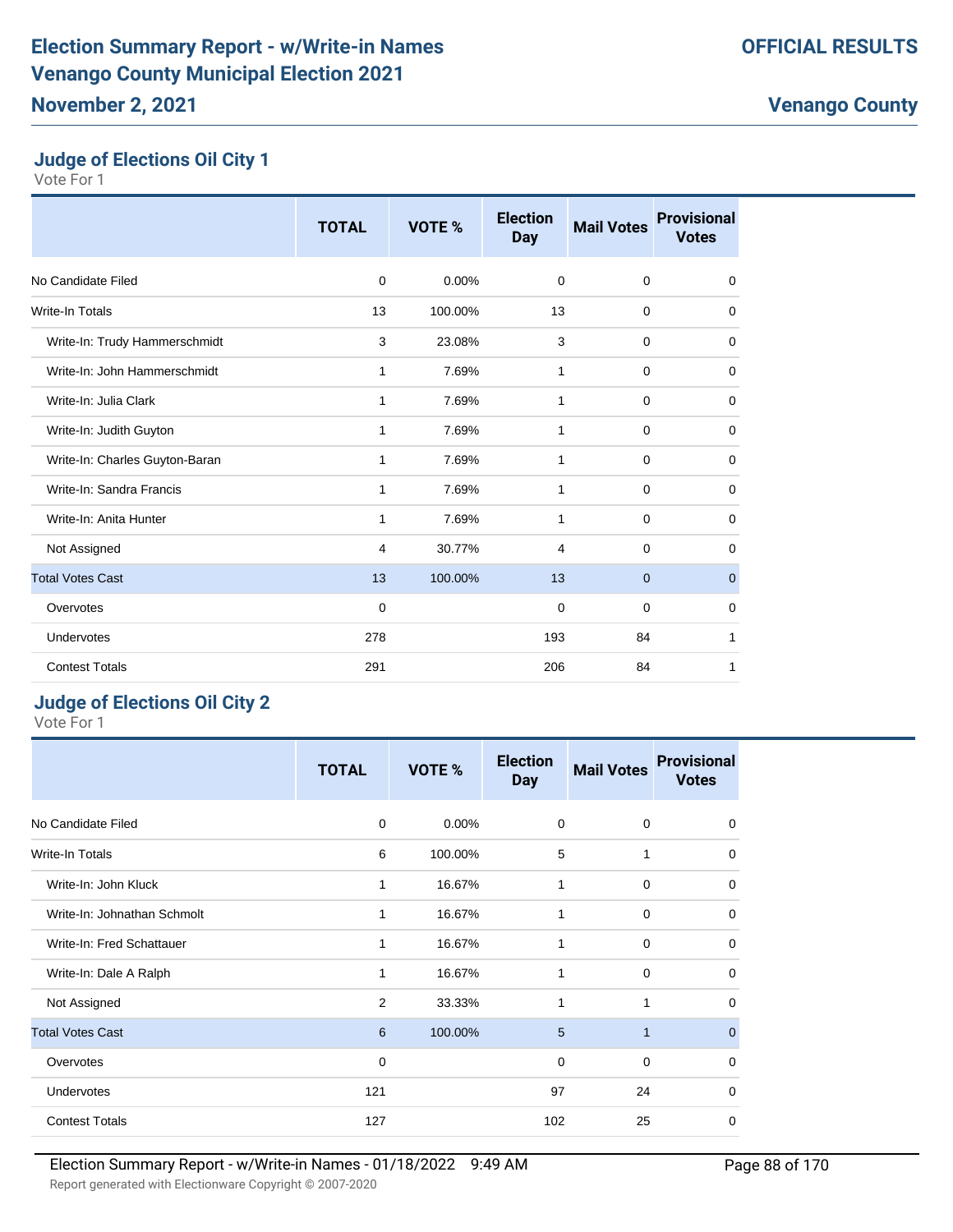## **Judge of Elections Oil City 3**

|                              | <b>TOTAL</b> | VOTE %   | <b>Election</b><br><b>Day</b> | <b>Mail Votes</b> | <b>Provisional</b><br><b>Votes</b> |
|------------------------------|--------------|----------|-------------------------------|-------------------|------------------------------------|
| No Candidate Filed           | $\mathbf 0$  | $0.00\%$ | $\mathbf 0$                   | $\mathbf 0$       | $\mathbf 0$                        |
| <b>Write-In Totals</b>       | 12           | 100.00%  | 8                             | $\overline{4}$    | $\mathbf 0$                        |
| Write-In: Ed Scurry          | 3            | 25.00%   | 0                             | 3                 | 0                                  |
| Write-In: Phillip C Ragon    | 1            | 8.33%    | 1                             | $\mathbf 0$       | $\mathbf 0$                        |
| Write-In: Christopher Mankos | 1            | 8.33%    | 1                             | 0                 | $\mathbf 0$                        |
| Write-In: Timothy Wade       | 1            | 8.33%    | 1                             | $\mathbf 0$       | 0                                  |
| Write-In: Emily Wilson       | 1            | 8.33%    | 1                             | $\mathbf 0$       | $\mathbf 0$                        |
| Write-In: Garry Coleman      | 1            | 8.33%    | 1                             | $\mathbf 0$       | $\mathbf 0$                        |
| Write-In: William Walter     | 1            | 8.33%    | 1                             | $\mathbf 0$       | $\mathbf 0$                        |
| Write-In: Ashley McDonald    | 1            | 8.33%    | $\mathbf 0$                   | 1                 | 0                                  |
| Not Assigned                 | 2            | 16.67%   | 2                             | 0                 | 0                                  |
| <b>Total Votes Cast</b>      | 12           | 100.00%  | 8                             | $\overline{4}$    | $\mathbf{0}$                       |
| Overvotes                    | $\mathbf 0$  |          | 0                             | 0                 | 0                                  |
| Undervotes                   | 167          |          | 106                           | 61                | 0                                  |
| <b>Contest Totals</b>        | 179          |          | 114                           | 65                | $\mathbf 0$                        |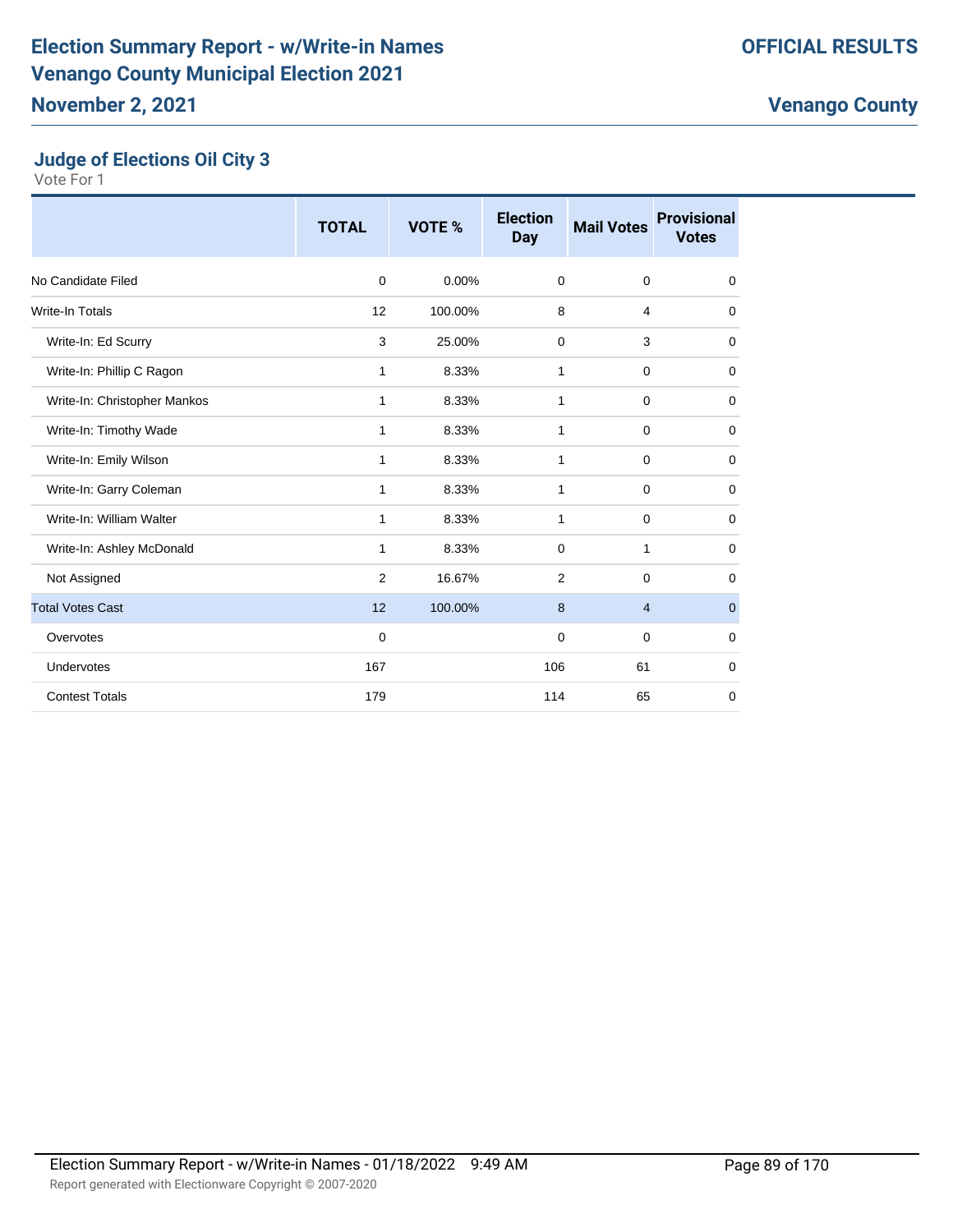## **Judge of Elections Oil City 4**

Vote For 1

|                             | <b>TOTAL</b> | VOTE %   | <b>Election</b><br><b>Day</b> | <b>Mail Votes</b> | <b>Provisional</b><br><b>Votes</b> |
|-----------------------------|--------------|----------|-------------------------------|-------------------|------------------------------------|
| No Candidate Filed          | 0            | $0.00\%$ | $\mathbf 0$                   | 0                 | $\mathbf 0$                        |
| <b>Write-In Totals</b>      | 10           | 100.00%  | 8                             | $\overline{2}$    | $\mathbf 0$                        |
| Write-In: Carolyn Hoskowitz | 1            | 10.00%   | 1                             | $\mathbf 0$       | $\mathbf 0$                        |
| Write-In: Paul Lorigan      | 1            | 10.00%   | 1                             | $\mathbf 0$       | $\mathbf 0$                        |
| Write-In: Bill Moon         | 1            | 10.00%   | 1                             | 0                 | 0                                  |
| Write-In: Carl Brown        | 1            | 10.00%   | 1                             | $\mathbf 0$       | $\mathbf 0$                        |
| Write-In: Helen McClellan   | 1            | 10.00%   | 0                             | 1                 | $\mathbf 0$                        |
| Write-In: Mark A Flaherty   | $\mathbf{1}$ | 10.00%   | $\mathbf 0$                   | $\mathbf{1}$      | $\mathbf 0$                        |
| Not Assigned                | 4            | 40.00%   | 4                             | $\mathbf 0$       | $\mathbf 0$                        |
| <b>Total Votes Cast</b>     | 10           | 100.00%  | 8                             | 2                 | $\mathbf 0$                        |
| Overvotes                   | $\mathbf 0$  |          | 0                             | $\mathbf 0$       | $\mathbf 0$                        |
| Undervotes                  | 130          |          | 88                            | 42                | $\mathbf 0$                        |
| <b>Contest Totals</b>       | 140          |          | 96                            | 44                | $\mathbf 0$                        |

## **Judge of Elections Oil City 5**

|                                   | <b>TOTAL</b>   | VOTE %   | <b>Election</b><br><b>Day</b> | <b>Mail Votes</b> | <b>Provisional</b><br><b>Votes</b> |
|-----------------------------------|----------------|----------|-------------------------------|-------------------|------------------------------------|
| No Candidate Filed                | 0              | $0.00\%$ | 0                             | 0                 | 0                                  |
| <b>Write-In Totals</b>            | $\overline{7}$ | 100.00%  | 7                             | $\Omega$          | $\Omega$                           |
| Write-In: Tracy Smock             | 1              | 14.29%   | 1                             | $\mathbf 0$       | $\mathbf 0$                        |
| Write-In: Mario Fontanazza        | 1              | 14.29%   | 1                             | $\mathbf 0$       | $\mathbf 0$                        |
| Write-In: Christopher S Burneisen |                | 14.29%   | 1                             | $\mathbf 0$       | $\mathbf 0$                        |
| Write-In: Jeannine Guth           | 1              | 14.29%   | 1                             | $\mathbf 0$       | $\mathbf 0$                        |
| Not Assigned                      | 3              | 42.86%   | 3                             | $\Omega$          | $\mathbf 0$                        |
| <b>Total Votes Cast</b>           | $\overline{7}$ | 100.00%  | $\overline{7}$                | $\overline{0}$    | $\mathbf 0$                        |
| Overvotes                         | $\Omega$       |          | 0                             | $\mathbf 0$       | $\Omega$                           |
| Undervotes                        | 184            |          | 139                           | 44                | 1                                  |
| <b>Contest Totals</b>             | 191            |          | 146                           | 44                | 1                                  |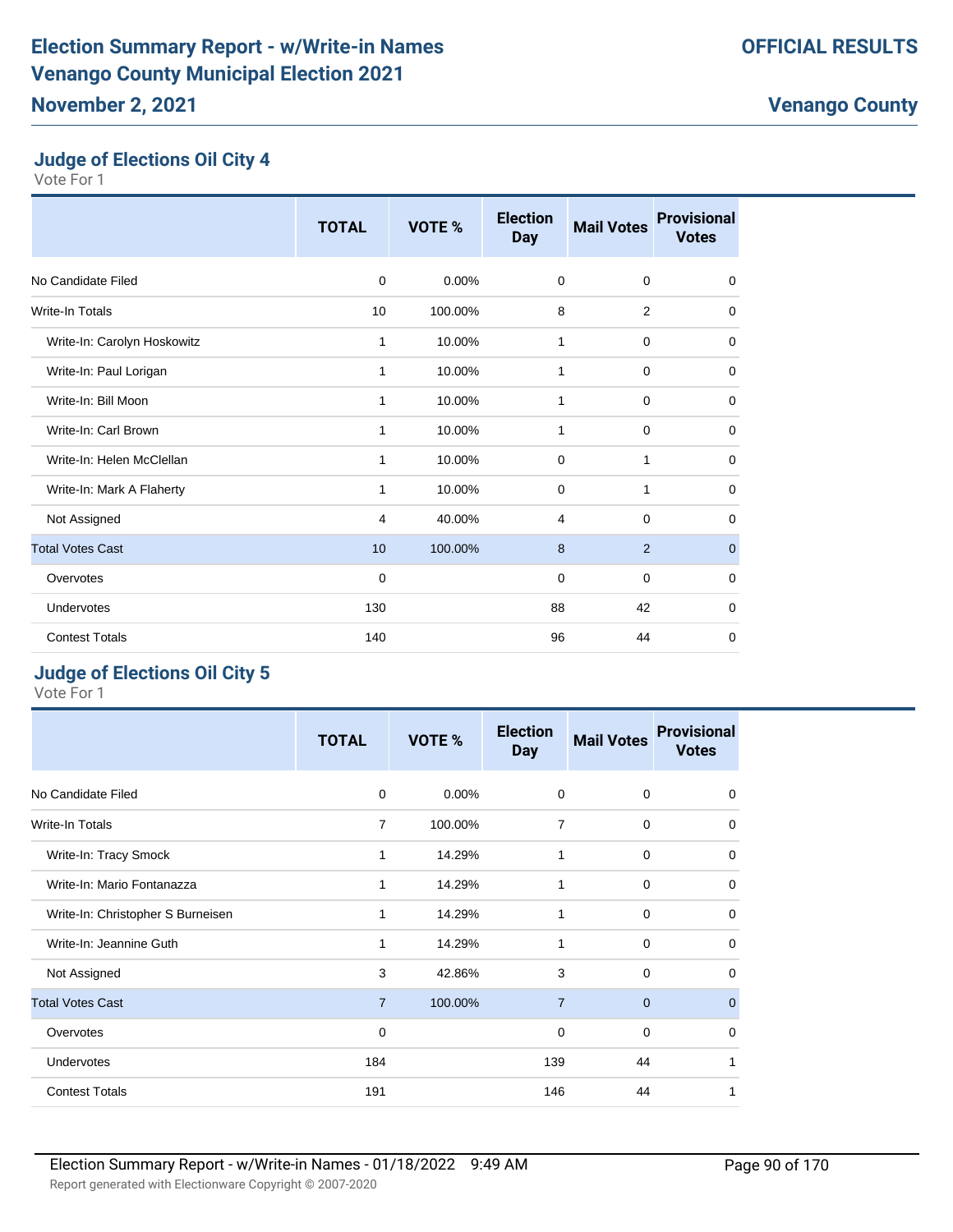# **Judge of Elections Oil City 6**

Vote For 1

|                                | <b>TOTAL</b> | VOTE %  | <b>Election</b><br><b>Day</b> | <b>Mail Votes</b> | <b>Provisional</b><br><b>Votes</b> |
|--------------------------------|--------------|---------|-------------------------------|-------------------|------------------------------------|
| DEM/REP Trish Baker (Patricia) | 174          | 99.43%  | 122                           | 52                | $\mathbf 0$                        |
| <b>Write-In Totals</b>         | 1            | 0.57%   | 0                             | 1                 | $\mathbf 0$                        |
| Write-In: John Smith           | 1            | 0.57%   | $\mathbf 0$                   | 1                 | $\Omega$                           |
| Not Assigned                   | 0            | 0.00%   | $\mathbf 0$                   | $\mathbf 0$       | $\mathbf 0$                        |
| <b>Total Votes Cast</b>        | 175          | 100.00% | 122                           | 53                | $\mathbf{0}$                       |
| Overvotes                      | 1            |         | 1                             | $\mathbf 0$       | $\mathbf 0$                        |
| Undervotes                     | 28           |         | 14                            | 14                | $\mathbf 0$                        |
| <b>Contest Totals</b>          | 204          |         | 137                           | 67                | $\mathbf 0$                        |

## **Judge of Elections Oil City 7**

|                         | <b>TOTAL</b>   | VOTE %   | <b>Election</b><br><b>Day</b> | <b>Mail Votes</b> | <b>Provisional</b><br><b>Votes</b> |
|-------------------------|----------------|----------|-------------------------------|-------------------|------------------------------------|
| No Candidate Filed      | $\mathbf 0$    | $0.00\%$ | 0                             | $\mathbf 0$       | $\mathbf 0$                        |
| <b>Write-In Totals</b>  | $\overline{4}$ | 100.00%  | $\overline{4}$                | $\mathbf 0$       | $\mathbf 0$                        |
| Write-In: Stacy Corle   | 2              | 50.00%   | $\overline{2}$                | $\mathbf 0$       | $\mathbf 0$                        |
| Write-In: Lana Linden   | 1              | 25.00%   | 1                             | $\mathbf 0$       | $\mathbf 0$                        |
| Not Assigned            | $\mathbf{1}$   | 25.00%   | 1                             | $\mathbf 0$       | $\mathbf 0$                        |
| <b>Total Votes Cast</b> | $\overline{4}$ | 100.00%  | $\overline{4}$                | $\mathbf 0$       | $\mathbf{0}$                       |
| Overvotes               | 0              |          | 0                             | $\mathbf 0$       | $\mathbf 0$                        |
| Undervotes              | 156            |          | 114                           | 42                | $\mathbf 0$                        |
| <b>Contest Totals</b>   | 160            |          | 118                           | 42                | $\mathbf 0$                        |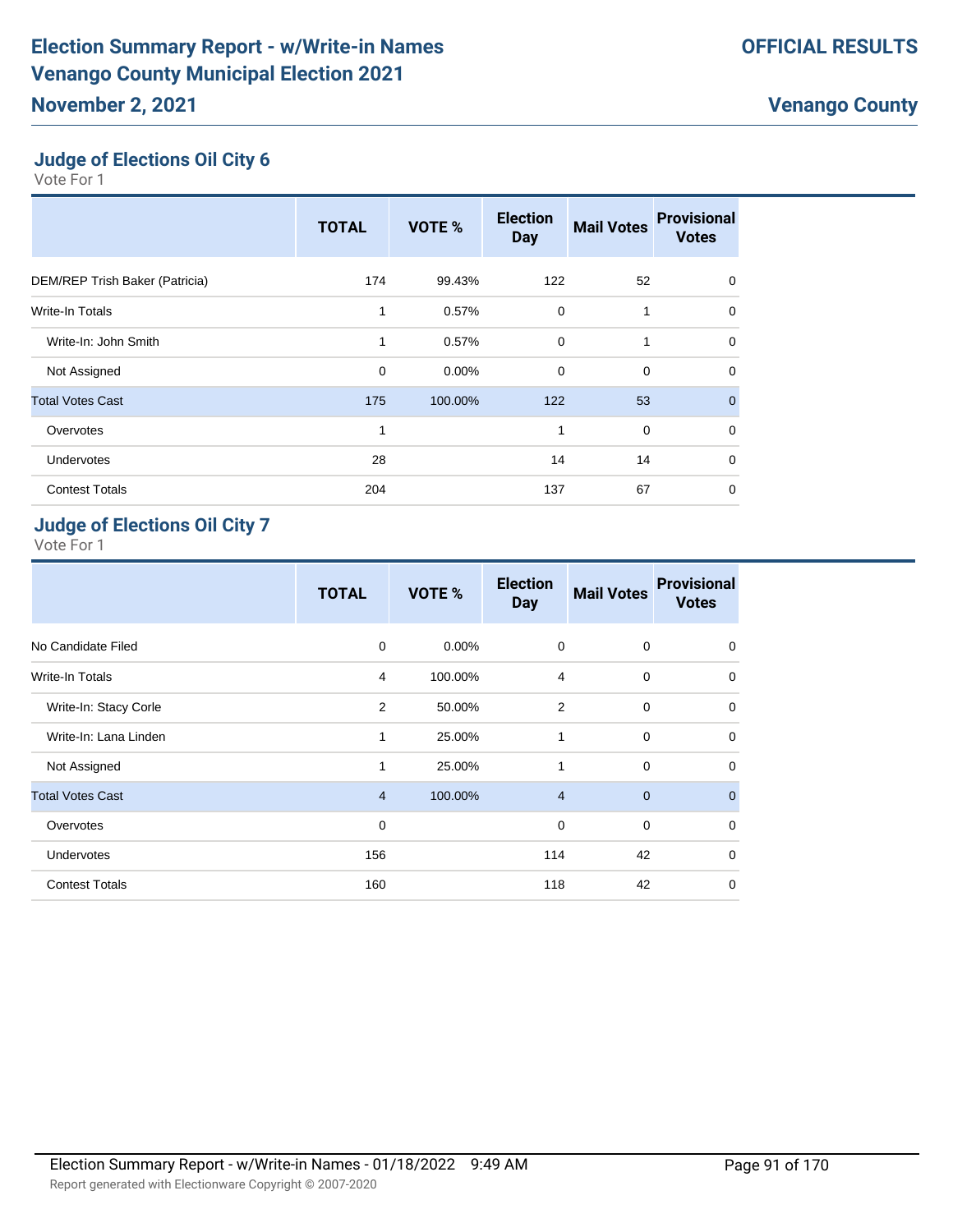#### **Judge of Elections Sugarcreek Boro 1/4**

Vote For 1

|                             | <b>TOTAL</b> | VOTE %  | <b>Election</b><br><b>Day</b> | <b>Mail Votes</b> | <b>Provisional</b><br><b>Votes</b> |
|-----------------------------|--------------|---------|-------------------------------|-------------------|------------------------------------|
| No Candidate Filed          | $\mathbf 0$  | 0.00%   | $\mathbf 0$                   | $\mathbf 0$       | 0                                  |
| <b>Write-In Totals</b>      | 9            | 100.00% | $\overline{7}$                | 1                 | 1                                  |
| Write-In: Scott A Chmiel    | 1            | 11.11%  | 1                             | $\mathbf 0$       | $\mathbf 0$                        |
| Write-In: Susan Roach       | 1            | 11.11%  | $\mathbf 0$                   | 0                 | 1                                  |
| Write-In: Jim Speth         | 1            | 11.11%  | 0                             | 1                 | 0                                  |
| Write-In: Donald Trump      | 1            | 11.11%  | 1                             | $\mathbf 0$       | 0                                  |
| Write-In: Kevin Songer      | 1            | 11.11%  | 1                             | $\mathbf 0$       | 0                                  |
| Write-In: Michael T Shaffer | 1            | 11.11%  | 1                             | 0                 | 0                                  |
| Write-In: Scott Chmiel      | $\mathbf{1}$ | 11.11%  | $\mathbf{1}$                  | $\mathbf 0$       | $\mathbf 0$                        |
| Write-In: Kasey Hoffman     | 1            | 11.11%  | 1                             | $\mathbf 0$       | 0                                  |
| Not Assigned                | 1            | 11.11%  | 1                             | $\mathbf 0$       | 0                                  |
| <b>Total Votes Cast</b>     | 9            | 100.00% | $\overline{7}$                | $\mathbf{1}$      | $\mathbf{1}$                       |
| Overvotes                   | $\Omega$     |         | 0                             | $\mathbf 0$       | 0                                  |
| Undervotes                  | 286          |         | 189                           | 97                | $\mathbf 0$                        |
| <b>Contest Totals</b>       | 295          |         | 196                           | 98                | 1                                  |

#### **Judge of Elections Sugarcreek Boro 2**

Vote For 1

|                          | <b>TOTAL</b> | VOTE %   | <b>Election</b><br><b>Day</b> | <b>Mail Votes</b> | <b>Provisional</b><br><b>Votes</b> |
|--------------------------|--------------|----------|-------------------------------|-------------------|------------------------------------|
| No Candidate Filed       | 0            | $0.00\%$ | $\mathbf 0$                   | $\mathbf 0$       | $\mathbf 0$                        |
| Write-In Totals          | 3            | 100.00%  | 2                             | 1                 | $\mathbf 0$                        |
| Write-In: Patricia Baker | 1            | 33.33%   | 0                             | 1                 | $\mathbf 0$                        |
| Write-In: John Stokes    | 1            | 33.33%   | 1                             | 0                 | $\mathbf 0$                        |
| Not Assigned             | 1            | 33.33%   | 1                             | $\Omega$          | $\Omega$                           |
| <b>Total Votes Cast</b>  | 3            | 100.00%  | 2                             | 1                 | $\mathbf 0$                        |
| Overvotes                | $\mathbf 0$  |          | 0                             | $\mathbf 0$       | $\mathbf 0$                        |
| Undervotes               | 115          |          | 88                            | 27                | $\mathbf 0$                        |
| <b>Contest Totals</b>    | 118          |          | 90                            | 28                | $\mathbf 0$                        |

**Venango County**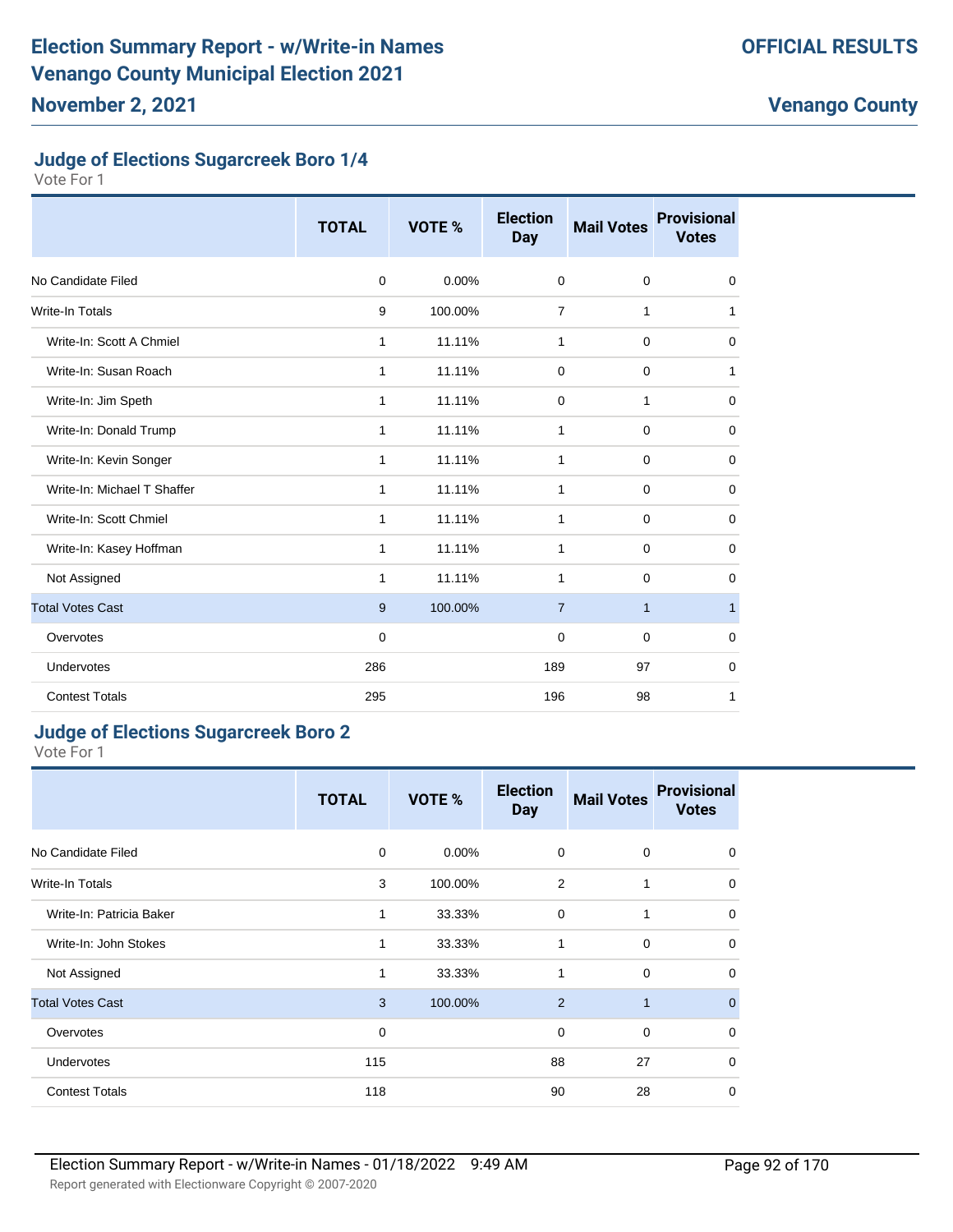#### **Judge of Elections Sugarcreek Boro 3**

Vote For 1

|                           | <b>TOTAL</b> | VOTE %  | <b>Election</b><br><b>Day</b> | <b>Mail Votes</b> | <b>Provisional</b><br><b>Votes</b> |
|---------------------------|--------------|---------|-------------------------------|-------------------|------------------------------------|
| No Candidate Filed        | $\mathbf 0$  | 0.00%   | 0                             | $\mathbf 0$       | 0                                  |
| Write-In Totals           | 12           | 100.00% | 10                            | 2                 | $\mathbf 0$                        |
| Write-In: Scott Chmiel    | 4            | 33.33%  | 4                             | $\mathbf 0$       | $\mathbf 0$                        |
| Write-In: Rhonda L Watson | 2            | 16.67%  | $\overline{2}$                | $\mathbf 0$       | $\mathbf 0$                        |
| Write-In: Super Mario     | 1            | 8.33%   | $\mathbf 0$                   | 1                 | $\mathbf 0$                        |
| Write-In: Laura Lee       | 1            | 8.33%   | 1                             | $\mathbf 0$       | $\mathbf 0$                        |
| Write-In: Nelson T Thayer | 1            | 8.33%   | 1                             | $\mathbf 0$       | $\mathbf 0$                        |
| Write-In: Mickey Mouse    | 1            | 8.33%   | 1                             | $\mathbf 0$       | 0                                  |
| Not Assigned              | 2            | 16.67%  | 1                             | 1                 | $\Omega$                           |
| <b>Total Votes Cast</b>   | 12           | 100.00% | 10                            | 2                 | $\mathbf 0$                        |
| Overvotes                 | $\mathbf 0$  |         | 0                             | $\mathbf 0$       | $\mathbf 0$                        |
| <b>Undervotes</b>         | 191          |         | 147                           | 43                | 1                                  |
| <b>Contest Totals</b>     | 203          |         | 157                           | 45                | 1                                  |

#### **Judge of Elections Sugarcreek Boro 5**

|                              | <b>TOTAL</b> | VOTE %   | <b>Election</b><br><b>Day</b> | <b>Mail Votes</b> | <b>Provisional</b><br><b>Votes</b> |
|------------------------------|--------------|----------|-------------------------------|-------------------|------------------------------------|
| <b>REP Cynthia L Ruditis</b> | 274          | 99.64%   | 225                           | 49                | $\mathbf 0$                        |
| Write-In Totals              | $\mathbf{1}$ | 0.36%    | 1                             | $\mathbf 0$       | $\mathbf 0$                        |
| Write-In: Ruth Ann Ruditis   | 1            | 0.36%    | 1                             | $\Omega$          | $\mathbf 0$                        |
| Not Assigned                 | $\mathbf 0$  | $0.00\%$ | $\mathbf 0$                   | $\Omega$          | $\mathbf 0$                        |
| <b>Total Votes Cast</b>      | 275          | 100.00%  | 226                           | 49                | $\mathbf{0}$                       |
| Overvotes                    | $\mathbf 0$  |          | $\mathbf 0$                   | $\Omega$          | $\Omega$                           |
| <b>Undervotes</b>            | 22           |          | 10                            | 12                | $\mathbf 0$                        |
| <b>Contest Totals</b>        | 297          |          | 236                           | 61                | $\mathbf 0$                        |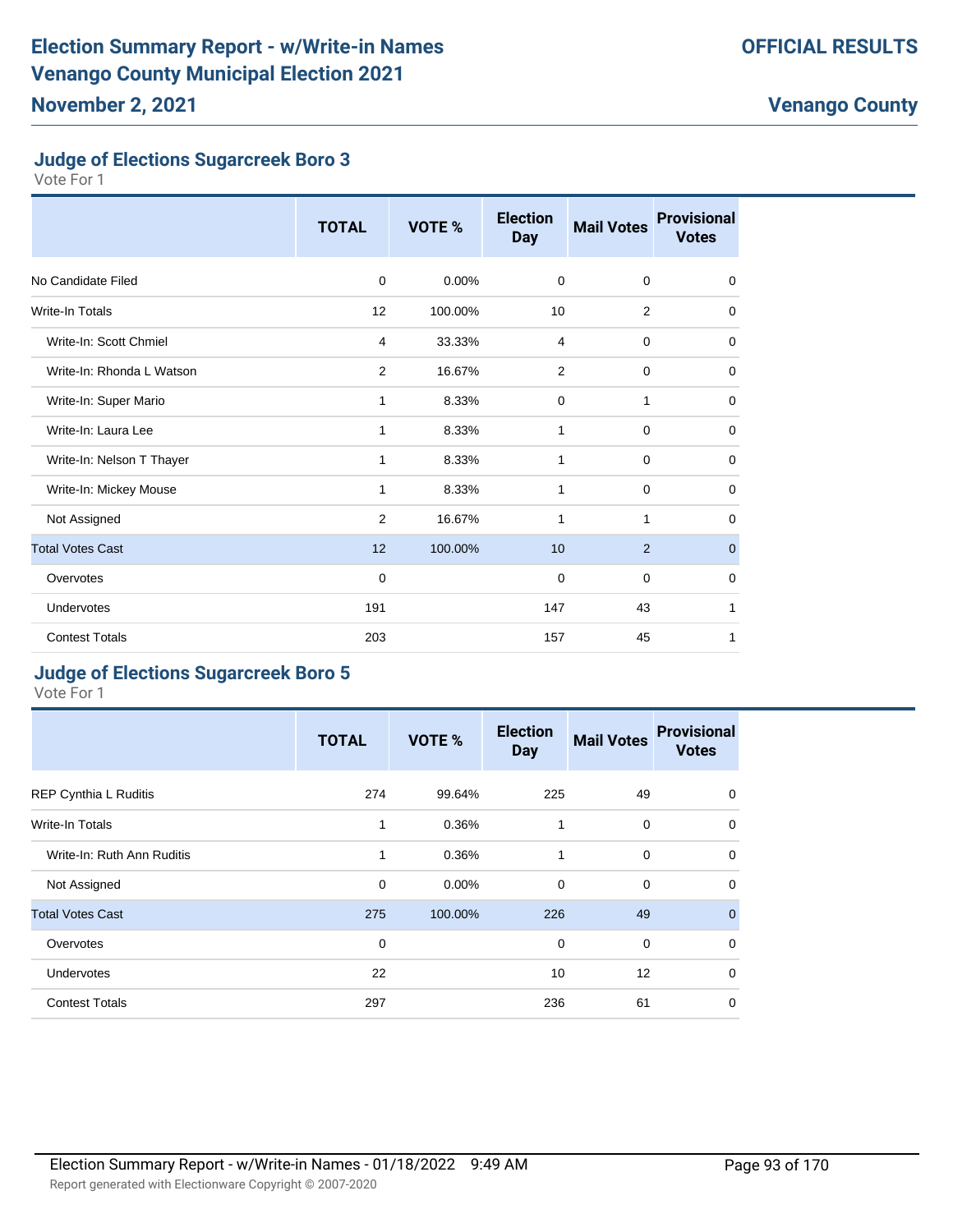## **Judge of Elections Allegheny Twp**

Vote For 1

|                                 | <b>TOTAL</b> | <b>VOTE %</b> | <b>Election</b><br><b>Day</b> | <b>Mail Votes</b> | <b>Provisional</b><br><b>Votes</b> |
|---------------------------------|--------------|---------------|-------------------------------|-------------------|------------------------------------|
| No Candidate Filed              | 0            | $0.00\%$      | $\mathbf 0$                   | $\mathbf 0$       | $\Omega$                           |
| Write-In Totals                 | 6            | 100.00%       | 6                             | 0                 | 0                                  |
| Write-In: Elizabeth S Hasbrouck | 5            | 83.33%        | 5                             | $\mathbf 0$       | 0                                  |
| Write-In: Trump                 | 1            | 16.67%        | $\mathbf{1}$                  | $\mathbf 0$       | $\Omega$                           |
| Not Assigned                    | $\mathbf 0$  | 0.00%         | $\mathbf 0$                   | $\mathbf 0$       | 0                                  |
| <b>Total Votes Cast</b>         | 6            | 100.00%       | 6                             | $\overline{0}$    | $\mathbf{0}$                       |
| Overvotes                       | $\mathbf 0$  |               | $\mathbf 0$                   | $\mathbf 0$       | 0                                  |
| Undervotes                      | 68           |               | 61                            | $\overline{7}$    | $\Omega$                           |
| <b>Contest Totals</b>           | 74           |               | 67                            | 7                 | 0                                  |

## **Judge of Elections Barkeyville Boro**

|                               | <b>TOTAL</b>   | <b>VOTE %</b> | <b>Election</b><br><b>Day</b> | <b>Mail Votes</b> | <b>Provisional</b><br><b>Votes</b> |
|-------------------------------|----------------|---------------|-------------------------------|-------------------|------------------------------------|
| No Candidate Filed            | 0              | $0.00\%$      | 0                             | $\mathbf 0$       | 0                                  |
| Write-In Totals               | 4              | 100.00%       | 2                             | 2                 | 0                                  |
| Write-In: Katie Ulinski       | 2              | 50.00%        | 0                             | 2                 | $\mathbf 0$                        |
| Write-In: Warren D Whetzel Jr | 1              | 25.00%        | 1                             | $\mathbf 0$       | $\mathbf 0$                        |
| Not Assigned                  | $\mathbf{1}$   | 25.00%        | 1                             | $\Omega$          | $\mathbf 0$                        |
| <b>Total Votes Cast</b>       | $\overline{4}$ | 100.00%       | 2                             | 2                 | $\overline{0}$                     |
| Overvotes                     | $\mathbf 0$    |               | 0                             | $\mathbf 0$       | $\mathbf 0$                        |
| <b>Undervotes</b>             | 55             |               | 45                            | 10                | $\mathbf 0$                        |
| <b>Contest Totals</b>         | 59             |               | 47                            | 12                | $\mathbf 0$                        |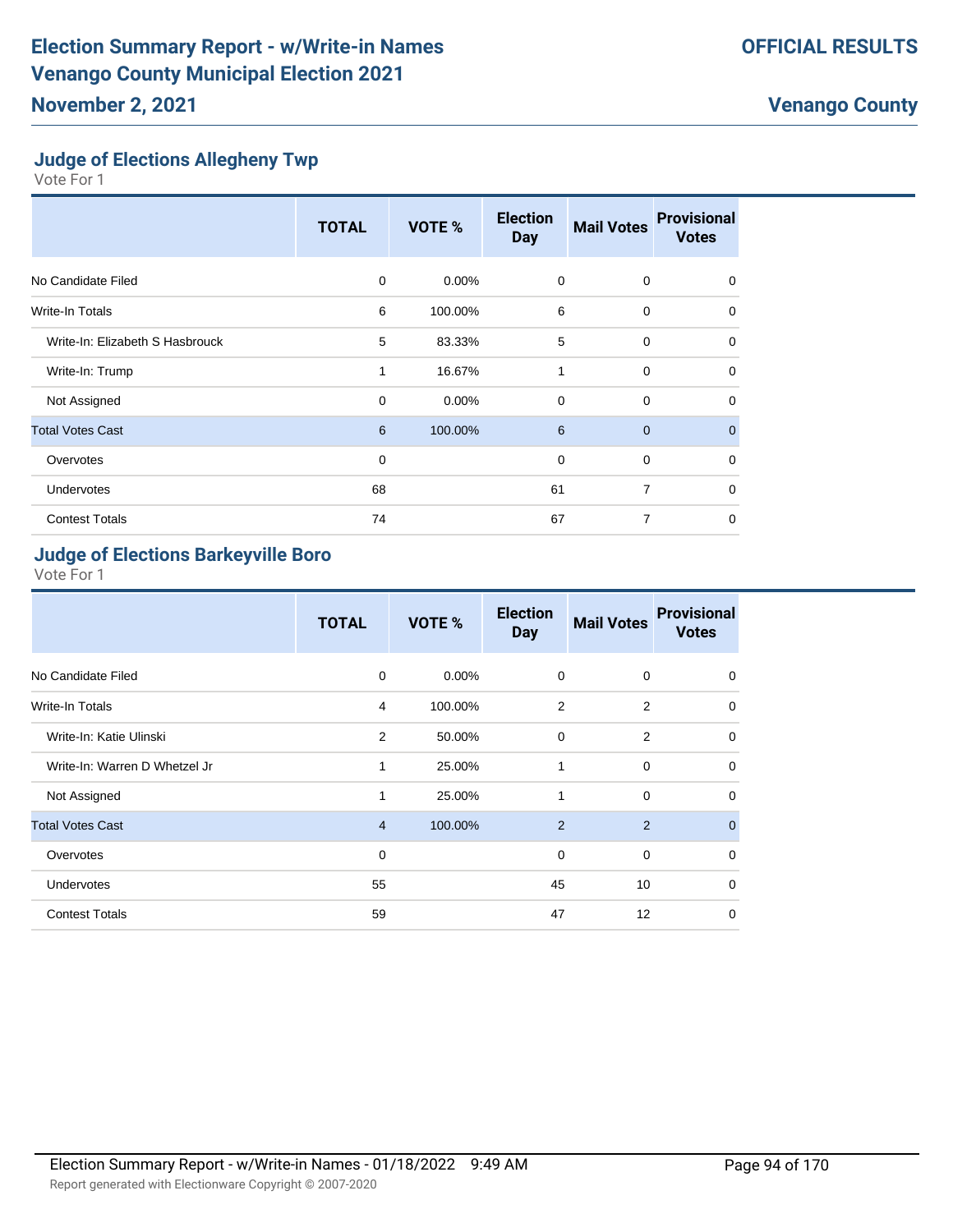## **Judge of Elections Canal Twp**

Vote For 1

|                         | <b>TOTAL</b> | <b>VOTE %</b> | <b>Election</b><br><b>Day</b> | <b>Mail Votes</b> | <b>Provisional</b><br><b>Votes</b> |
|-------------------------|--------------|---------------|-------------------------------|-------------------|------------------------------------|
| DEM Lori L Dailey       | 137          | 97.16%        | 106                           | 31                | 0                                  |
| Write-In Totals         | 4            | 2.84%         | 4                             | $\mathbf 0$       | 0                                  |
| Write-In: Donald Duck   | 1            | 0.71%         | 1                             | $\mathbf 0$       | $\mathbf 0$                        |
| Write-In: Tammy Wagler  | 1            | 0.71%         | 1                             | $\mathbf 0$       | $\Omega$                           |
| Not Assigned            | 2            | 1.42%         | 2                             | $\mathbf 0$       | $\mathbf 0$                        |
| <b>Total Votes Cast</b> | 141          | 100.00%       | 110                           | 31                | $\mathbf{0}$                       |
| Overvotes               | $\mathbf 0$  |               | $\mathbf 0$                   | $\mathbf 0$       | $\mathbf 0$                        |
| Undervotes              | 38           |               | 36                            | $\overline{2}$    | $\Omega$                           |
| <b>Contest Totals</b>   | 179          |               | 146                           | 33                | 0                                  |

## **Judge of Elections Cherrytree Twp**

|                             | <b>TOTAL</b> | VOTE %   | <b>Election</b><br><b>Day</b> | <b>Mail Votes</b> | <b>Provisional</b><br><b>Votes</b> |
|-----------------------------|--------------|----------|-------------------------------|-------------------|------------------------------------|
| No Candidate Filed          | $\mathbf 0$  | $0.00\%$ | $\mathbf 0$                   | $\mathbf 0$       | $\mathbf 0$                        |
| <b>Write-In Totals</b>      | 21           | 100.00%  | 17                            | 4                 | $\mathbf 0$                        |
| Write-In: Tambra Sabatini   | 9            | 42.86%   | 9                             | $\mathbf 0$       | $\mathbf 0$                        |
| Write-In: Tamra Sabatini    | 2            | 9.52%    | 2                             | $\mathbf 0$       | $\mathbf 0$                        |
| Write-In: Jeremiah Shepherd | 1            | 4.76%    | 1                             | $\mathbf 0$       | 0                                  |
| Write-In: no                | 1            | 4.76%    | $\mathbf 0$                   | 1                 | $\mathbf 0$                        |
| Write-In: Richard Balas     | 1            | 4.76%    | 1                             | $\mathbf 0$       | $\mathbf 0$                        |
| Write-In: Tracy Zdarko      | $\mathbf{1}$ | 4.76%    | 1                             | $\mathbf 0$       | $\mathbf 0$                        |
| Write-In: Jesus             | 1            | 4.76%    | 1                             | 0                 | $\mathbf 0$                        |
| Not Assigned                | 5            | 23.81%   | 2                             | 3                 | $\mathbf 0$                        |
| <b>Total Votes Cast</b>     | 21           | 100.00%  | 17                            | $\overline{4}$    | $\pmb{0}$                          |
| Overvotes                   | $\mathbf 0$  |          | $\mathbf 0$                   | $\mathbf 0$       | $\mathbf 0$                        |
| Undervotes                  | 254          |          | 217                           | 36                | 1                                  |
| <b>Contest Totals</b>       | 275          |          | 234                           | 40                | 1                                  |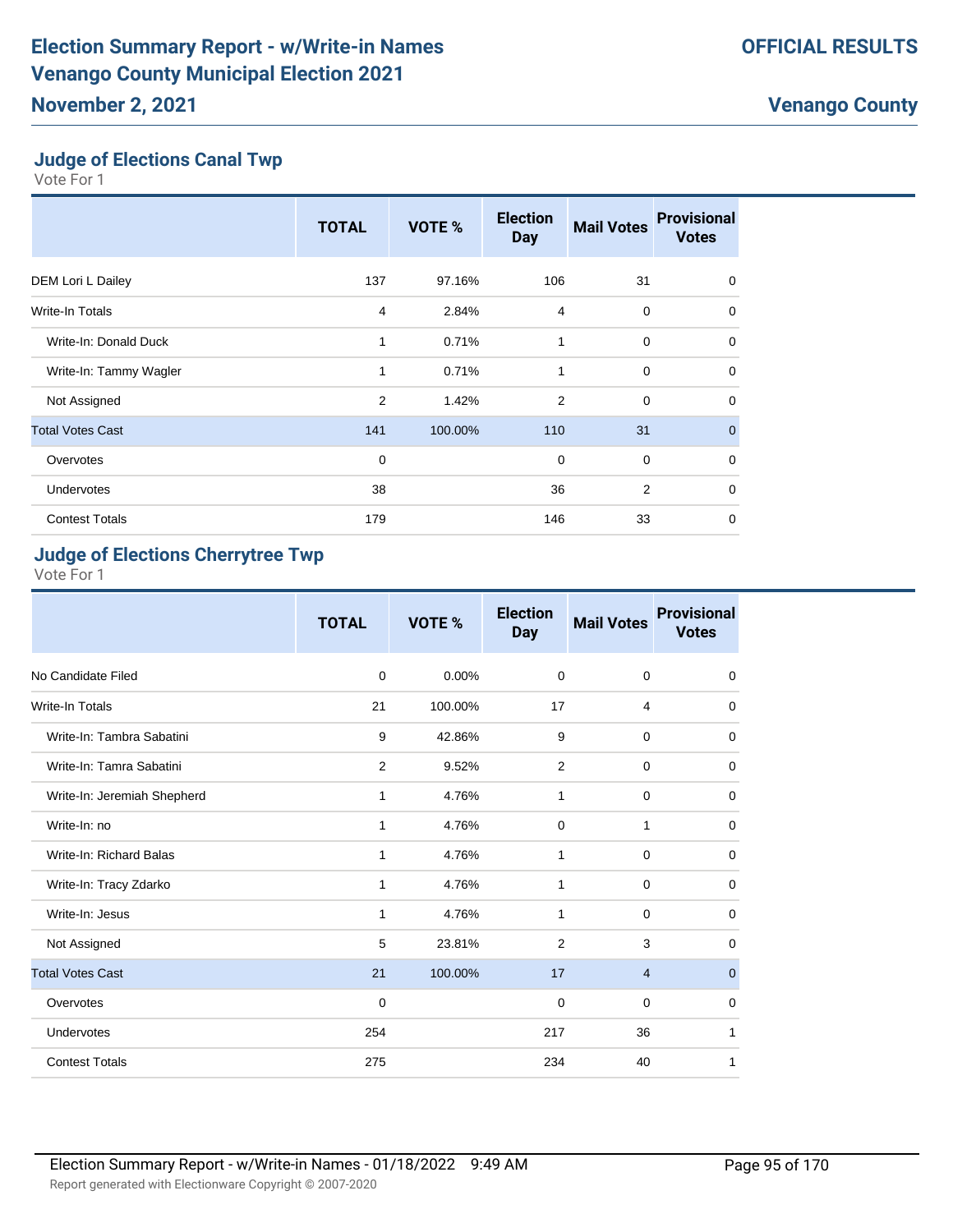#### **Judge of Elections Clinton Twp**

Vote For 1

|                           | <b>TOTAL</b>   | VOTE %   | <b>Election</b><br><b>Day</b> | <b>Mail Votes</b> | <b>Provisional</b><br><b>Votes</b> |
|---------------------------|----------------|----------|-------------------------------|-------------------|------------------------------------|
| No Candidate Filed        | 0              | $0.00\%$ | $\mathbf 0$                   | $\mathbf 0$       | 0                                  |
| <b>Write-In Totals</b>    | $\overline{7}$ | 100.00%  | 6                             | 1                 | $\mathbf 0$                        |
| Write-In: Connie Diehl    | 3              | 42.86%   | 3                             | $\mathbf 0$       | 0                                  |
| Write-In: Ronald S Downs  | 1              | 14.29%   | $\mathbf 0$                   | 1                 | $\mathbf 0$                        |
| Write-In: Thomas N Thomas | 1              | 14.29%   | 1                             | $\mathbf 0$       | $\mathbf 0$                        |
| Write-In: Connie Deal     | 1              | 14.29%   | 1                             | $\mathbf 0$       | $\mathbf 0$                        |
| Not Assigned              | 1              | 14.29%   | 1                             | $\mathbf 0$       | $\mathbf 0$                        |
| <b>Total Votes Cast</b>   | $\overline{7}$ | 100.00%  | 6                             | $\mathbf{1}$      | $\mathbf{0}$                       |
| Overvotes                 | 0              |          | 0                             | $\mathbf 0$       | $\mathbf 0$                        |
| Undervotes                | 134            |          | 111                           | 23                | $\mathbf 0$                        |
| <b>Contest Totals</b>     | 141            |          | 117                           | 24                | 0                                  |

## **Judge of Elections Clintonville Boro**

|                            | <b>TOTAL</b> | VOTE %   | <b>Election</b><br><b>Day</b> | <b>Mail Votes</b> | <b>Provisional</b><br><b>Votes</b> |
|----------------------------|--------------|----------|-------------------------------|-------------------|------------------------------------|
| <b>REP Bonnie McKinley</b> | 107          | 100.00%  | 97                            | 10                | 0                                  |
| Write-In Totals            | 0            | $0.00\%$ | $\mathbf 0$                   | $\mathbf 0$       | $\Omega$                           |
| Not Assigned               | 0            | $0.00\%$ | $\mathbf 0$                   | $\mathbf 0$       | $\Omega$                           |
| <b>Total Votes Cast</b>    | 107          | 100.00%  | 97                            | 10                | $\Omega$                           |
| Overvotes                  | 0            |          | $\mathbf 0$                   | $\mathbf 0$       | $\Omega$                           |
| <b>Undervotes</b>          | 11           |          | 8                             | 3                 | $\Omega$                           |
| <b>Contest Totals</b>      | 118          |          | 105                           | 13                | $\mathbf 0$                        |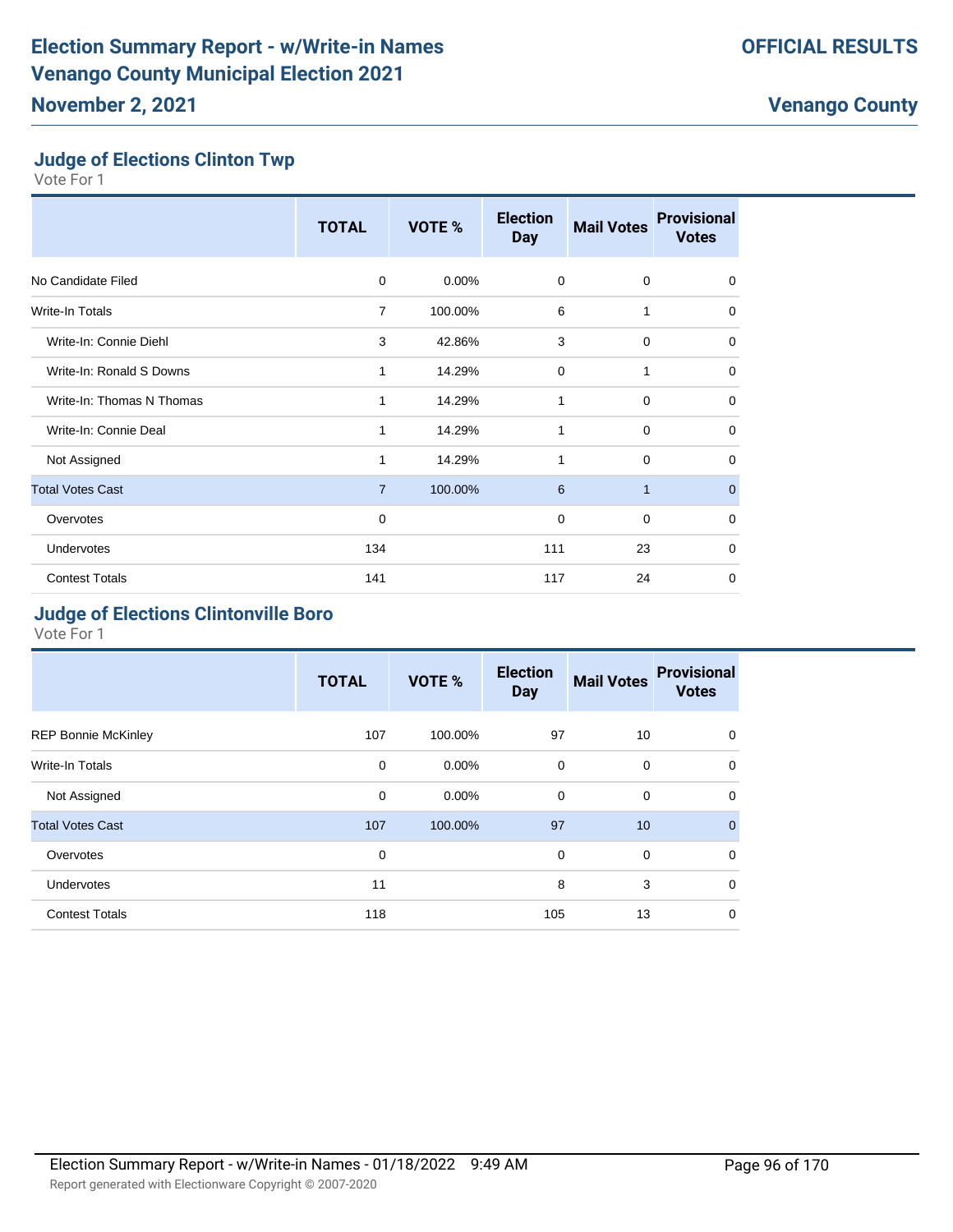#### **Judge of Elections Cooperstown Boro**

|                         | <b>TOTAL</b> | <b>VOTE %</b> | <b>Election</b><br><b>Day</b> | <b>Mail Votes</b> | <b>Provisional</b><br><b>Votes</b> |
|-------------------------|--------------|---------------|-------------------------------|-------------------|------------------------------------|
| No Candidate Filed      | $\mathbf 0$  | $0.00\%$      | 0                             | 0                 | $\Omega$                           |
| <b>Write-In Totals</b>  | 3            | 100.00%       | 3                             | $\mathbf 0$       | $\Omega$                           |
| Write-In: Doris Sue Fox | 1            | 33.33%        | 1                             | $\mathbf 0$       | 0                                  |
| Not Assigned            | 2            | 66.67%        | $\overline{2}$                | $\mathbf 0$       | 0                                  |
| <b>Total Votes Cast</b> | 3            | 100.00%       | 3                             | $\mathbf 0$       | $\mathbf{0}$                       |
| Overvotes               | $\mathbf 0$  |               | $\mathbf 0$                   | $\mathbf 0$       | $\Omega$                           |
| <b>Undervotes</b>       | 118          |               | 102                           | 16                | 0                                  |
| <b>Contest Totals</b>   | 121          |               | 105                           | 16                | 0                                  |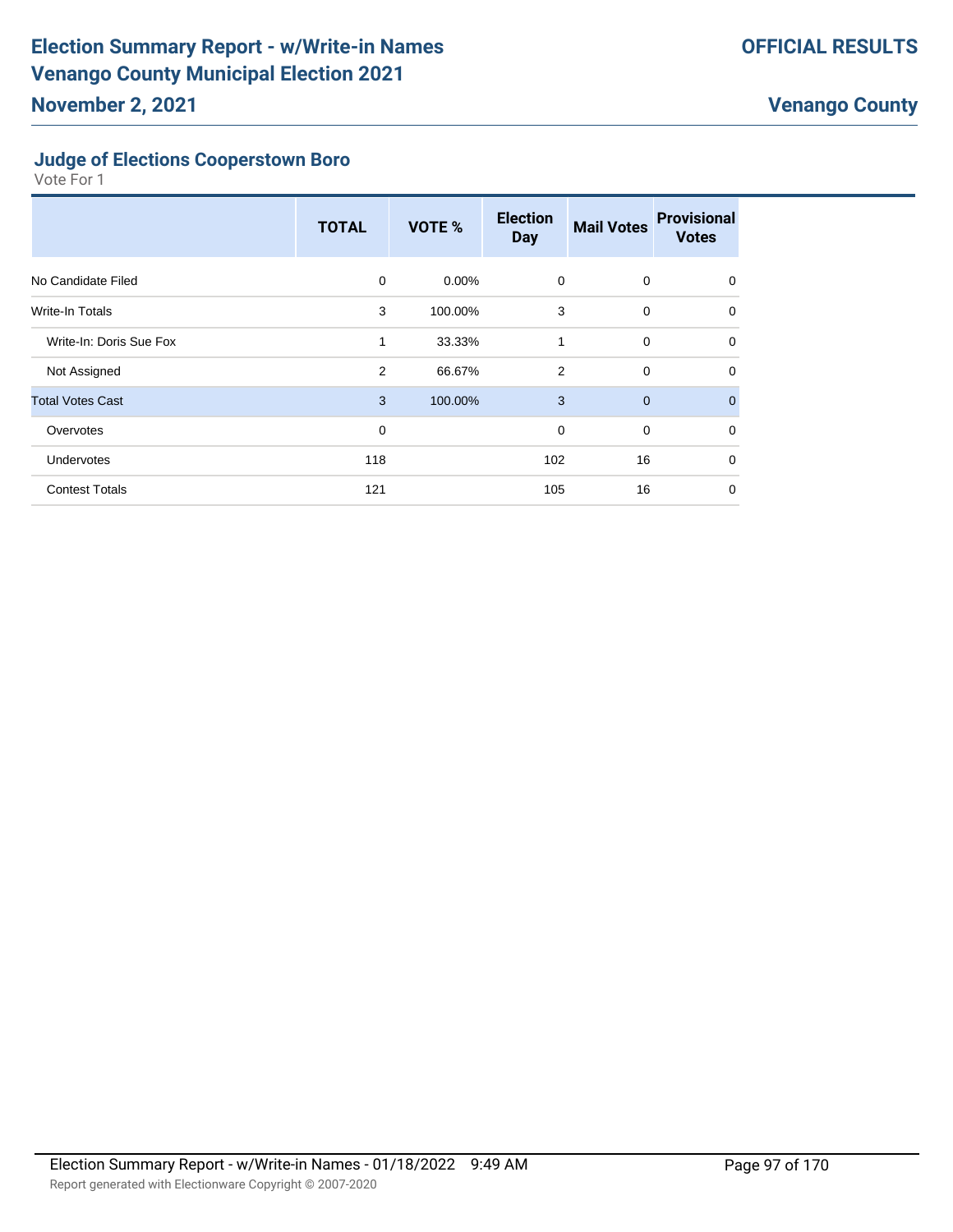## **Judge of Elections Cornplanter Twp**

|                              | <b>TOTAL</b>   | <b>VOTE %</b> | <b>Election</b><br><b>Day</b> | <b>Mail Votes</b> | <b>Provisional</b><br><b>Votes</b> |
|------------------------------|----------------|---------------|-------------------------------|-------------------|------------------------------------|
| No Candidate Filed           | $\Omega$       | 0.00%         | $\Omega$                      | $\mathbf 0$       | 0                                  |
| Write-In Totals              | 24             | 100.00%       | 18                            | 6                 | 0                                  |
| Write-In: Deborah Schumacher | $\overline{2}$ | 8.33%         | 2                             | $\mathbf 0$       | $\mathbf 0$                        |
| Write-In: Carol Mohnkern     | $\overline{2}$ | 8.33%         | 2                             | 0                 | $\mathbf 0$                        |
| Write-In: Thomas Vandermark  | $\mathbf{1}$   | 4.17%         | 1                             | 0                 | 0                                  |
| Write-In: David Mark Beers   | $\mathbf{1}$   | 4.17%         | $\mathbf 0$                   | $\mathbf{1}$      | $\mathbf 0$                        |
| Write-In: Marilyn Miller     | $\mathbf{1}$   | 4.17%         | 0                             | 1                 | $\mathbf 0$                        |
| Write-In: Denise Jones       | $\mathbf{1}$   | 4.17%         | $\Omega$                      | 1                 | 0                                  |
| Write-In: Clarence Tabler    | $\mathbf{1}$   | 4.17%         | $\mathbf 0$                   | $\mathbf{1}$      | $\mathbf 0$                        |
| Write-In: Robert Lawrence    | $\mathbf{1}$   | 4.17%         | $\mathbf 0$                   | $\mathbf{1}$      | $\mathbf 0$                        |
| Write-In: N/A                | $\mathbf{1}$   | 4.17%         | 1                             | 0                 | 0                                  |
| Write-In: None               | $\mathbf{1}$   | 4.17%         | $\mathbf{1}$                  | $\mathbf 0$       | $\mathbf 0$                        |
| Write-In: Martha Young       | $\mathbf{1}$   | 4.17%         | $\mathbf{1}$                  | $\mathbf 0$       | $\mathbf 0$                        |
| Write-In: Republican         | 1              | 4.17%         | 1                             | 0                 | 0                                  |
| Write-In: Dee Reed           | $\mathbf{1}$   | 4.17%         | $\mathbf{1}$                  | $\mathbf 0$       | $\mathbf 0$                        |
| Not Assigned                 | 9              | 37.50%        | 8                             | $\mathbf{1}$      | $\mathbf 0$                        |
| <b>Total Votes Cast</b>      | 24             | 100.00%       | 18                            | 6                 | $\mathbf{0}$                       |
| Overvotes                    | $\mathbf 0$    |               | $\mathbf 0$                   | 0                 | 0                                  |
| Undervotes                   | 475            |               | 331                           | 142               | $\overline{2}$                     |
| <b>Contest Totals</b>        | 499            |               | 349                           | 148               | 2                                  |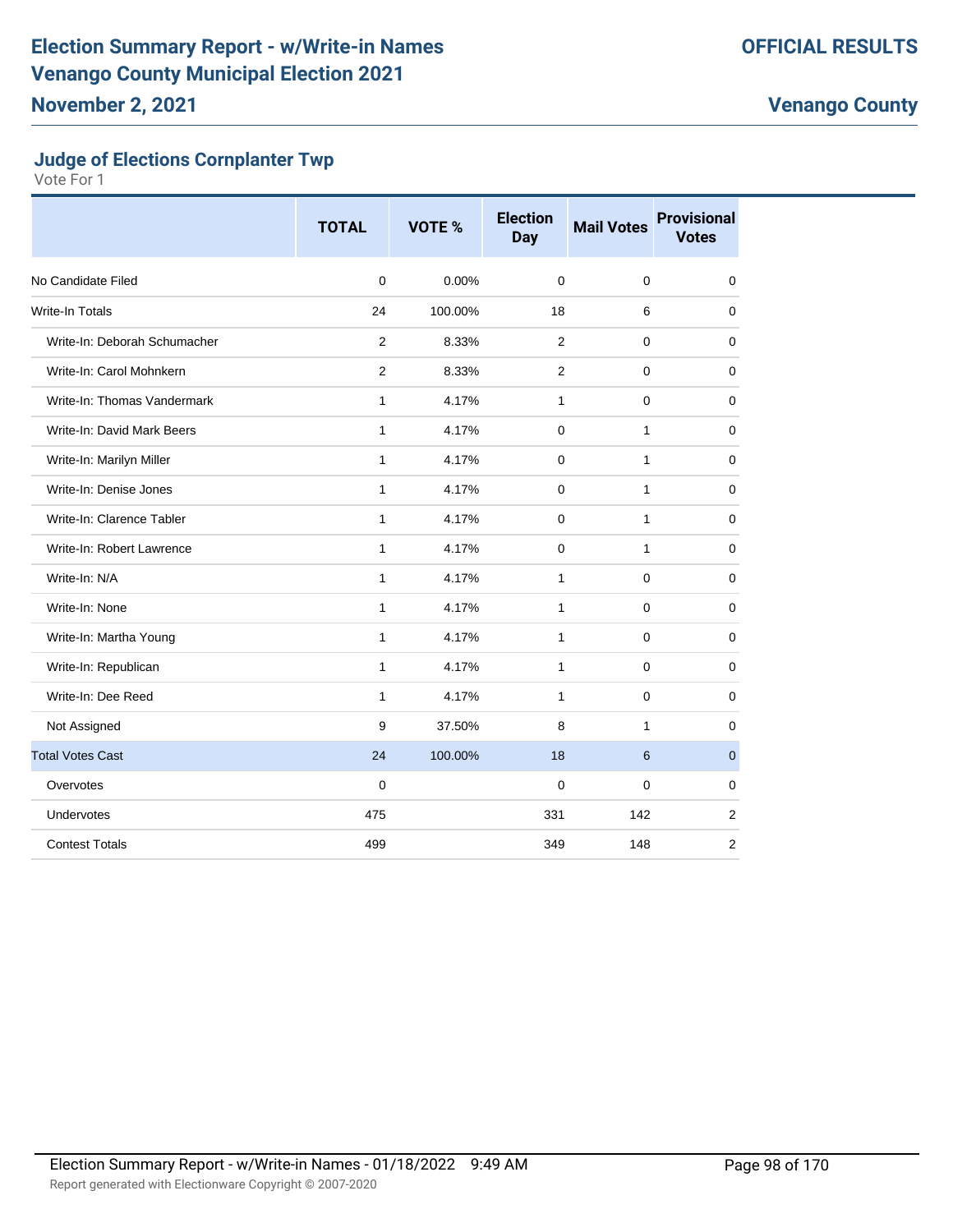#### **Judge of Elections Cranberry Twp 1**

|                                | <b>TOTAL</b>   | VOTE %   | <b>Election</b><br><b>Day</b> | <b>Mail Votes</b> | <b>Provisional</b><br><b>Votes</b> |
|--------------------------------|----------------|----------|-------------------------------|-------------------|------------------------------------|
| No Candidate Filed             | 0              | $0.00\%$ | $\mathbf 0$                   | $\mathbf 0$       | $\mathbf 0$                        |
| Write-In Totals                | 12             | 100.00%  | 10                            | 2                 | 0                                  |
| Write-In: William E Haubach    | 2              | 16.67%   | $\mathbf 0$                   | 2                 | $\mathbf 0$                        |
| Write-In: Jeannie Lynn Ritchey | 1              | 8.33%    | 1                             | 0                 | $\mathbf 0$                        |
| Write-In: James Wry            | 1              | 8.33%    | 1                             | $\mathbf 0$       | $\mathbf 0$                        |
| Write-In: Jenny Cyphert        | 1              | 8.33%    | 1                             | 0                 | $\mathbf 0$                        |
| Not Assigned                   | $\overline{7}$ | 58.33%   | $\overline{7}$                | $\mathbf 0$       | $\mathbf 0$                        |
| <b>Total Votes Cast</b>        | 12             | 100.00%  | 10                            | 2                 | $\mathbf 0$                        |
| Overvotes                      | $\mathbf 0$    |          | 0                             | $\mathbf 0$       | $\mathbf 0$                        |
| Undervotes                     | 404            |          | 322                           | 82                | $\mathbf 0$                        |
| <b>Contest Totals</b>          | 416            |          | 332                           | 84                | $\mathbf 0$                        |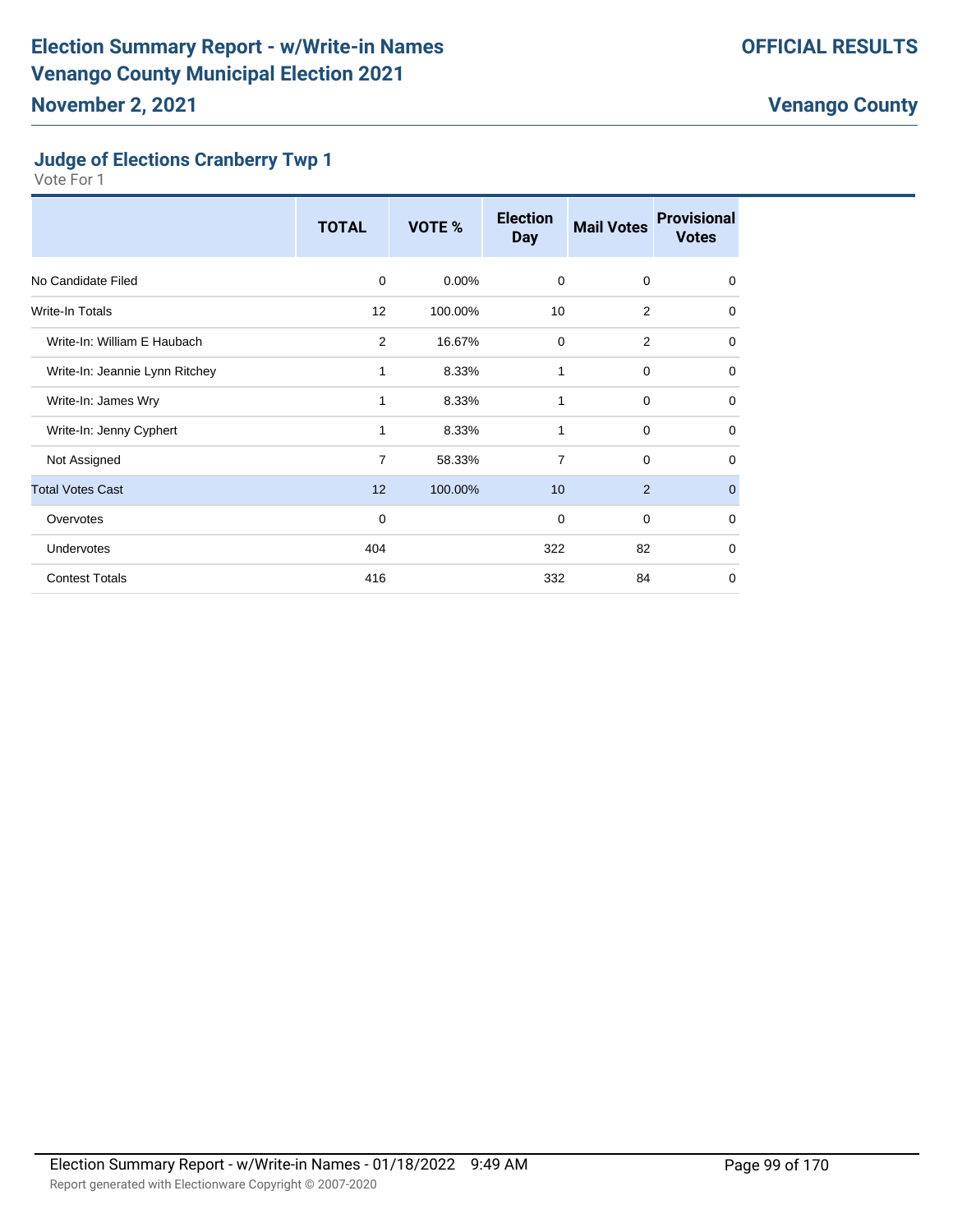### **Judge of Elections Cranberry Twp 2**

|                              | <b>TOTAL</b> | <b>VOTE %</b> | <b>Election</b><br><b>Day</b> | <b>Mail Votes</b> | <b>Provisional</b><br><b>Votes</b> |
|------------------------------|--------------|---------------|-------------------------------|-------------------|------------------------------------|
| No Candidate Filed           | $\mathbf 0$  | 0.00%         | $\mathbf 0$                   | $\mathbf 0$       | $\mathbf 0$                        |
| <b>Write-In Totals</b>       | 17           | 100.00%       | 10                            | $\overline{7}$    | $\mathbf 0$                        |
| Write-In: Donna Perry        | 2            | 11.76%        | 0                             | $\overline{2}$    | 0                                  |
| Write-In: Robert Boocks      | $\mathbf{1}$ | 5.88%         | 1                             | $\mathbf 0$       | $\mathbf 0$                        |
| Write-In: Ed McIntyre        | $\mathbf{1}$ | 5.88%         | 1                             | $\mathbf 0$       | $\mathbf 0$                        |
| Write-In: Melissa Foster     | $\mathbf{1}$ | 5.88%         | 1                             | $\mathbf 0$       | $\mathbf 0$                        |
| Write-In: No Candidate Filed | 1            | 5.88%         | $\mathbf 0$                   | $\mathbf{1}$      | $\mathbf 0$                        |
| Write-In: Jerry Brocius      | $\mathbf{1}$ | 5.88%         | 0                             | 1                 | $\mathbf 0$                        |
| Write-In: Kevin LaRoche      | 1            | 5.88%         | $\mathbf 0$                   | 1                 | $\mathbf 0$                        |
| Write-In: Bob Taylor         | 1            | 5.88%         | 1                             | $\mathbf 0$       | 0                                  |
| Not Assigned                 | 8            | 47.06%        | 6                             | $\overline{2}$    | 0                                  |
| <b>Total Votes Cast</b>      | 17           | 100.00%       | 10                            | $\overline{7}$    | $\mathbf{0}$                       |
| Overvotes                    | $\mathbf 0$  |               | $\mathbf 0$                   | $\mathbf 0$       | $\mathbf 0$                        |
| Undervotes                   | 300          |               | 235                           | 64                | 1                                  |
| <b>Contest Totals</b>        | 317          |               | 245                           | 71                | 1                                  |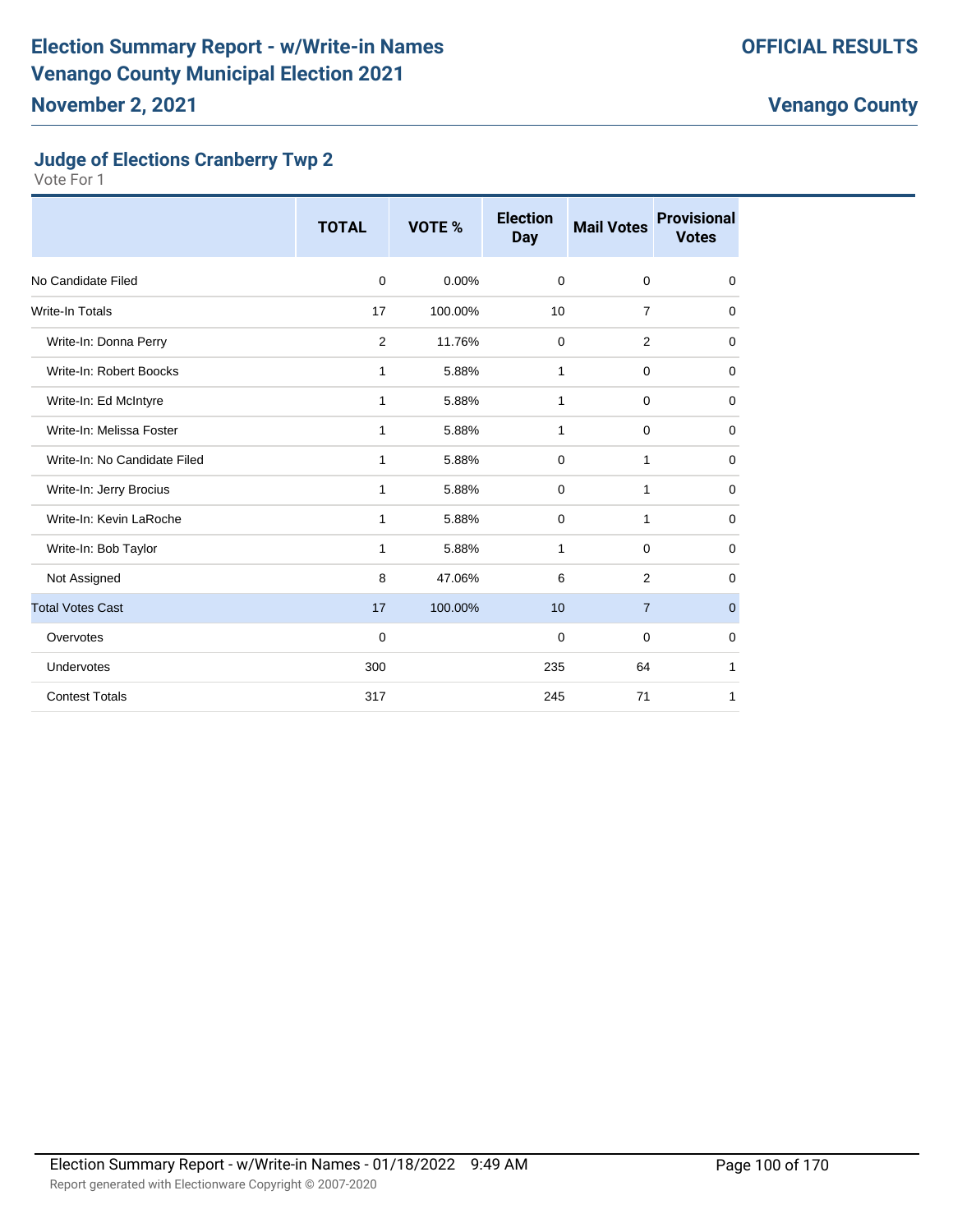#### **Judge of Elections Cranberry Twp 3**

Vote For 1

|                            | <b>TOTAL</b>   | VOTE %  | <b>Election</b><br><b>Day</b> | <b>Mail Votes</b> | <b>Provisional</b><br><b>Votes</b> |
|----------------------------|----------------|---------|-------------------------------|-------------------|------------------------------------|
| <b>REP Katherine Inman</b> | 395            | 98.26%  | 302                           | 93                | 0                                  |
| Write-In Totals            | $\overline{7}$ | 1.74%   | $\overline{4}$                | 3                 | 0                                  |
| Write-In: Larriette Grams  | 1              | 0.25%   | 1                             | $\mathbf 0$       | 0                                  |
| Write-In: Michael Hoff     | 1              | 0.25%   | 1                             | $\mathbf 0$       | 0                                  |
| Write-In: David L Grams    | 1              | 0.25%   | 1                             | $\mathbf 0$       | $\mathbf 0$                        |
| Write-In: Kirk Tomlinson   | 1              | 0.25%   | $\Omega$                      | 1                 | $\mathbf 0$                        |
| Write-In: Bonnie Summers   | 1              | 0.25%   | $\mathbf 0$                   | 1                 | 0                                  |
| Write-In: Dave Grams       | 1              | 0.25%   | 1                             | $\mathbf 0$       | 0                                  |
| Not Assigned               | 1              | 0.25%   | 0                             | 1                 | 0                                  |
| <b>Total Votes Cast</b>    | 402            | 100.00% | 306                           | 96                | $\mathbf{0}$                       |
| Overvotes                  | $\overline{2}$ |         | $\overline{2}$                | $\mathbf 0$       | 0                                  |
| Undervotes                 | 63             |         | 28                            | 33                | 2                                  |
| <b>Contest Totals</b>      | 467            |         | 336                           | 129               | $\overline{2}$                     |

### **Judge of Elections Emlenton Boro**

|                         | <b>TOTAL</b> | VOTE %   | <b>Election</b><br><b>Day</b> | <b>Mail Votes</b> | <b>Provisional</b><br><b>Votes</b> |
|-------------------------|--------------|----------|-------------------------------|-------------------|------------------------------------|
| <b>REP Linda Grieff</b> | 128          | 100.00%  | 99                            | 28                | 1                                  |
| Write-In Totals         | $\mathbf 0$  | $0.00\%$ | $\mathbf 0$                   | $\mathbf 0$       | $\mathbf 0$                        |
| Not Assigned            | 0            | $0.00\%$ | $\mathbf 0$                   | $\mathbf 0$       | $\mathbf 0$                        |
| <b>Total Votes Cast</b> | 128          | 100.00%  | 99                            | 28                | $\mathbf{1}$                       |
| Overvotes               | $\mathbf 0$  |          | $\Omega$                      | $\mathbf 0$       | $\mathbf 0$                        |
| Undervotes              | 14           |          | 11                            | 3                 | $\mathbf 0$                        |
| <b>Contest Totals</b>   | 142          |          | 110                           | 31                | 1                                  |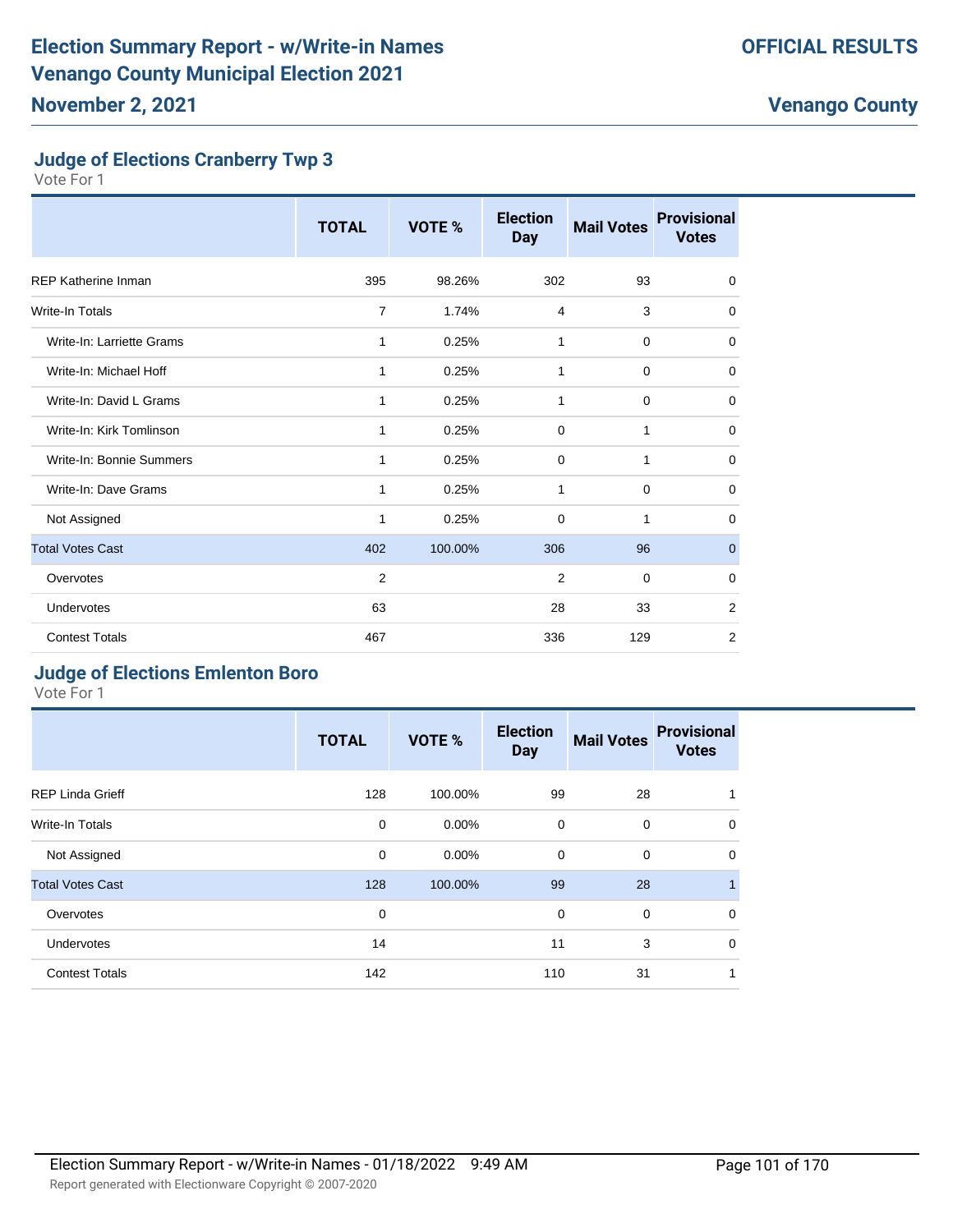### **Judge of Elections Frenchcreek Twp**

Vote For 1

|                         | <b>TOTAL</b>   | <b>VOTE %</b> | <b>Election</b><br><b>Day</b> | <b>Mail Votes</b> | <b>Provisional</b><br><b>Votes</b> |
|-------------------------|----------------|---------------|-------------------------------|-------------------|------------------------------------|
| No Candidate Filed      | 0              | $0.00\%$      | $\mathbf 0$                   | $\mathbf 0$       | 0                                  |
| Write-In Totals         | 4              | 100.00%       | 3                             | 1                 | 0                                  |
| Write-In: Amy Servin    | 1              | 25.00%        | 1                             | $\mathbf 0$       | $\Omega$                           |
| Not Assigned            | 3              | 75.00%        | $\overline{2}$                | 1                 | $\Omega$                           |
| <b>Total Votes Cast</b> | $\overline{4}$ | 100.00%       | 3                             | 1                 | $\mathbf{0}$                       |
| Overvotes               | 0              |               | $\mathbf 0$                   | $\mathbf 0$       | $\Omega$                           |
| <b>Undervotes</b>       | 317            |               | 242                           | 75                | 0                                  |
| <b>Contest Totals</b>   | 321            |               | 245                           | 76                | 0                                  |

## **Judge of Elections Irwin Twp**

|                             | <b>TOTAL</b> | VOTE %   | <b>Election</b><br><b>Day</b> | <b>Mail Votes</b> | <b>Provisional</b><br><b>Votes</b> |
|-----------------------------|--------------|----------|-------------------------------|-------------------|------------------------------------|
| No Candidate Filed          | 0            | $0.00\%$ | 0                             | $\mathbf 0$       | 0                                  |
| <b>Write-In Totals</b>      | 3            | 100.00%  | 3                             | $\mathbf 0$       | $\mathbf 0$                        |
| Write-In: Chris Frazier     | 1            | 33.33%   | 1                             | 0                 | $\mathbf 0$                        |
| Write-In: Bradford Stallard | 1            | 33.33%   | 1                             | $\mathbf 0$       | $\mathbf 0$                        |
| Write-In: Boyer             | 1            | 33.33%   | 1                             | $\mathbf 0$       | $\mathbf 0$                        |
| Not Assigned                | 0            | 0.00%    | $\mathbf 0$                   | $\mathbf 0$       | $\mathbf 0$                        |
| <b>Total Votes Cast</b>     | 3            | 100.00%  | 3                             | $\mathbf 0$       | $\overline{0}$                     |
| Overvotes                   | $\mathbf 0$  |          | 0                             | $\mathbf 0$       | $\mathbf 0$                        |
| Undervotes                  | 301          |          | 251                           | 50                | $\mathbf 0$                        |
| <b>Contest Totals</b>       | 304          |          | 254                           | 50                | $\mathbf 0$                        |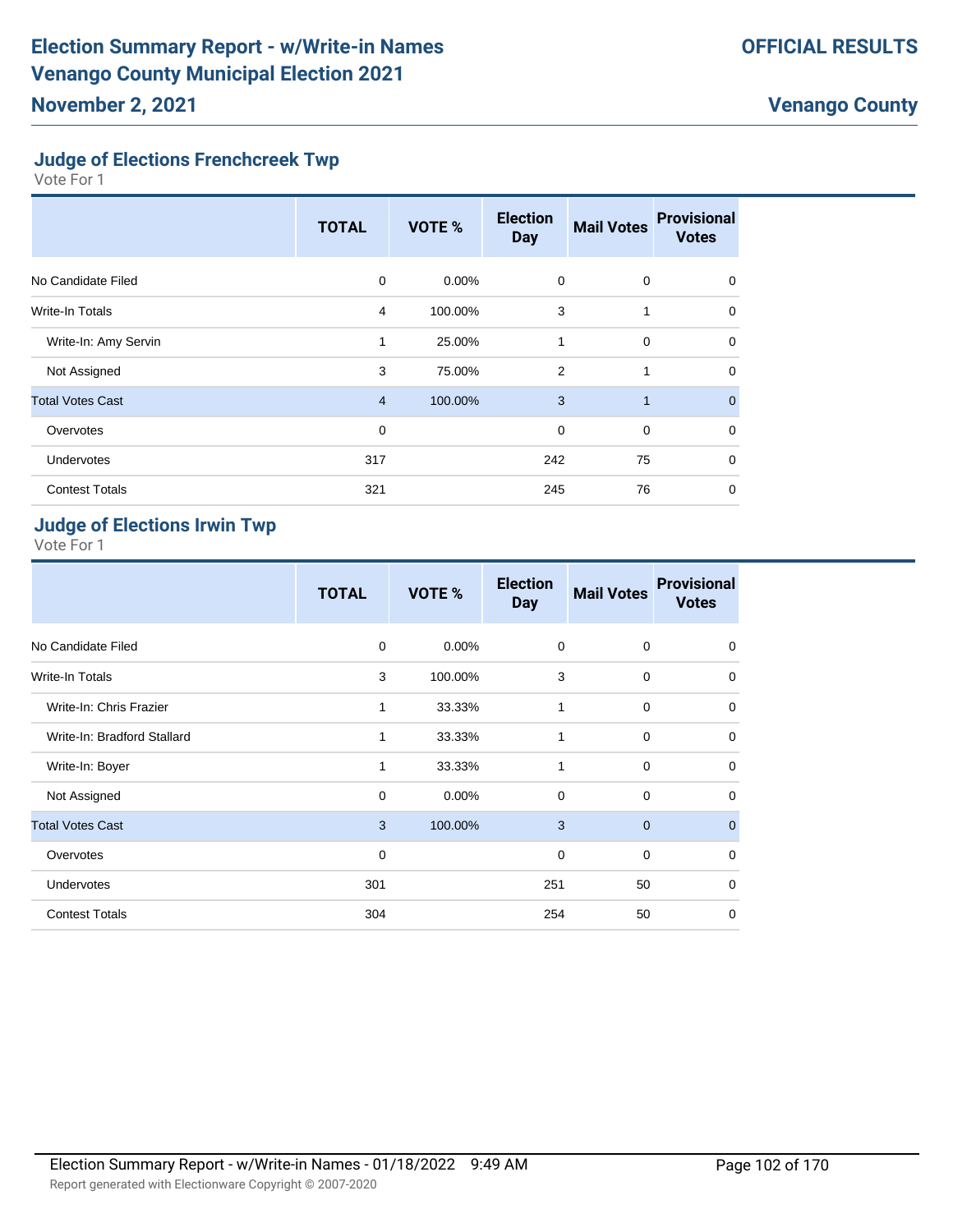### **Judge of Elections Jackson Twp**

Vote For 1

|                                   | <b>TOTAL</b> | <b>VOTE %</b> | <b>Election</b><br>Day | <b>Mail Votes</b> | <b>Provisional</b><br><b>Votes</b> |
|-----------------------------------|--------------|---------------|------------------------|-------------------|------------------------------------|
| No Candidate Filed                | $\mathbf 0$  | 0.00%         | $\mathbf 0$            | $\mathbf 0$       | 0                                  |
| Write-In Totals                   | 15           | 100.00%       | 13                     | 2                 | 0                                  |
| Write-In: Robert Dobler           | 1            | 6.67%         | 1                      | $\mathbf 0$       | 0                                  |
| Write-In: Michael S Armburger     | 1            | 6.67%         | 1                      | $\mathbf 0$       | 0                                  |
| Write-In: Brian Borger            | $\mathbf{1}$ | 6.67%         | $\mathbf 0$            | $\mathbf{1}$      | 0                                  |
| Write-In: Rebecca Burk            | 1            | 6.67%         | 1                      | $\mathbf 0$       | 0                                  |
| Write-In: JoAnn Staub             | 1            | 6.67%         | $\mathbf 0$            | 1                 | 0                                  |
| Write-In: Michael Scott Armburger | 1            | 6.67%         | 1                      | $\mathbf 0$       | 0                                  |
| Write-In: Riley Bordell           | $\mathbf{1}$ | 6.67%         | $\mathbf{1}$           | $\mathbf 0$       | 0                                  |
| Write-In: Harry McElhaney         | $\mathbf{1}$ | 6.67%         | $\mathbf{1}$           | $\mathbf 0$       | 0                                  |
| Write-In: Julie Ritchey           | $\mathbf{1}$ | 6.67%         | $\mathbf{1}$           | $\mathbf 0$       | 0                                  |
| Write-In: Angie Armburger         | $\mathbf{1}$ | 6.67%         | $\mathbf{1}$           | $\mathbf 0$       | 0                                  |
| Not Assigned                      | 5            | 33.33%        | 5                      | $\mathbf 0$       | 0                                  |
| <b>Total Votes Cast</b>           | 15           | 100.00%       | 13                     | $\overline{2}$    | 0                                  |
| Overvotes                         | 0            |               | $\mathbf 0$            | $\mathbf 0$       | 0                                  |
| Undervotes                        | 226          |               | 201                    | 24                | 1                                  |
| <b>Contest Totals</b>             | 241          |               | 214                    | 26                | 1                                  |

## **Judge of Elections Mineral Twp**

|                            | <b>TOTAL</b> | VOTE %  | <b>Election</b><br><b>Day</b> | <b>Mail Votes</b> | <b>Provisional</b><br><b>Votes</b> |
|----------------------------|--------------|---------|-------------------------------|-------------------|------------------------------------|
| REP Patricia Shingledecker | 124          | 99.20%  | 109                           | 14                | 1                                  |
| Write-In Totals            | 1            | 0.80%   | 1                             | 0                 | $\mathbf 0$                        |
| Write-In: Lisa Hugus       | 1            | 0.80%   | 1                             | $\mathbf 0$       | $\mathbf 0$                        |
| Not Assigned               | $\mathbf 0$  | 0.00%   | 0                             | $\mathbf 0$       | $\mathbf 0$                        |
| <b>Total Votes Cast</b>    | 125          | 100.00% | 110                           | 14                | 1                                  |
| Overvotes                  | $\mathbf 0$  |         | $\mathbf 0$                   | $\mathbf 0$       | $\mathbf 0$                        |
| <b>Undervotes</b>          | 9            |         | 5                             | 4                 | $\mathbf 0$                        |
| <b>Contest Totals</b>      | 134          |         | 115                           | 18                | 1                                  |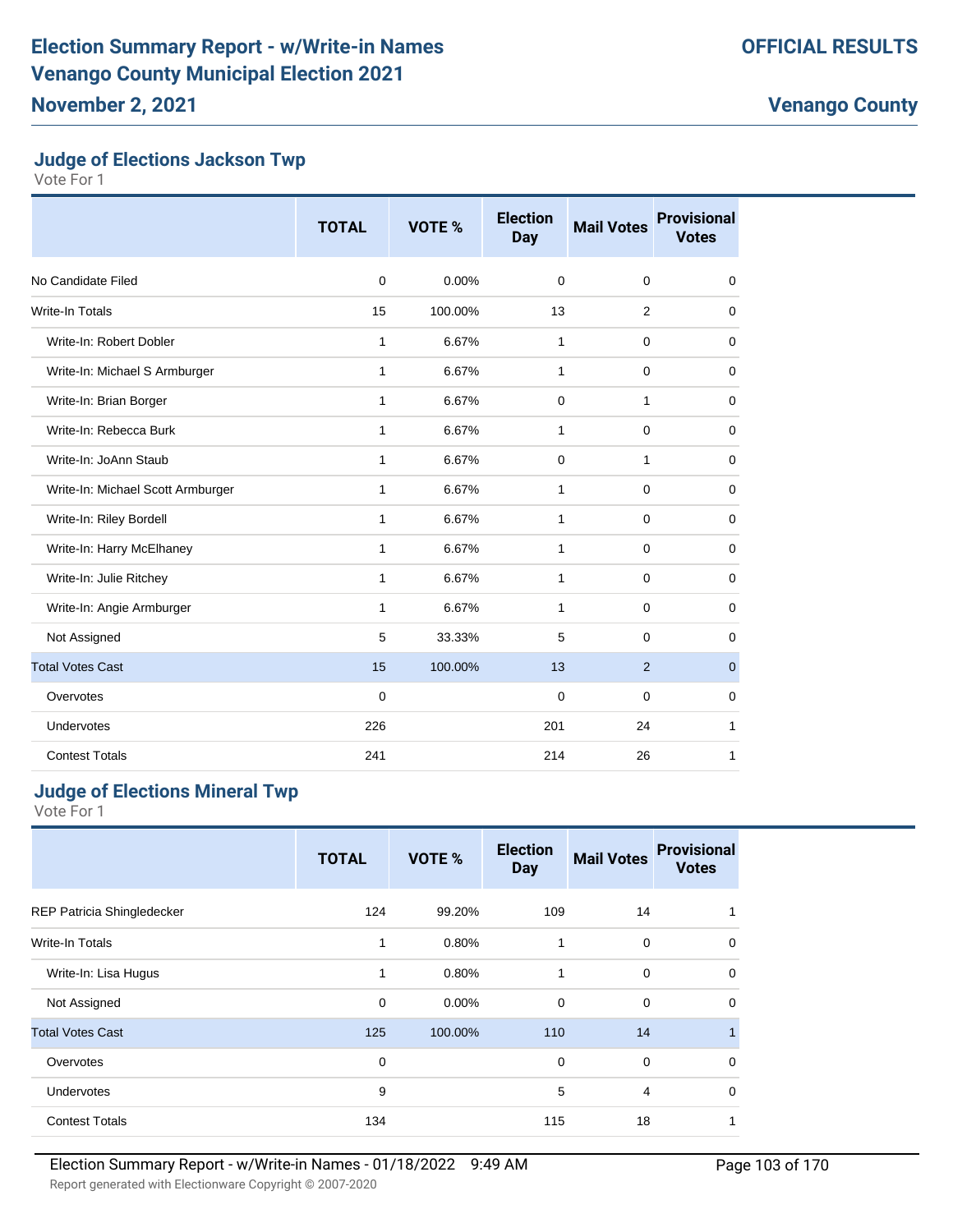#### **Judge of Elections Oakland Twp**

Vote For 1

|                                | <b>TOTAL</b> | VOTE %  | <b>Election</b><br><b>Day</b> | <b>Mail Votes</b> | <b>Provisional</b><br><b>Votes</b> |
|--------------------------------|--------------|---------|-------------------------------|-------------------|------------------------------------|
| No Candidate Filed             | 0            | 0.00%   | 0                             | $\mathbf 0$       | 0                                  |
| <b>Write-In Totals</b>         | 17           | 100.00% | 17                            | $\mathbf 0$       | 0                                  |
| Write-In: Jim Hughes           | 1            | 5.88%   | 1                             | $\mathbf 0$       | 0                                  |
| Write-In: Dan Prichard         | 1            | 5.88%   | 1                             | $\mathbf 0$       | 0                                  |
| Write-In: Timothy Connor       | 1            | 5.88%   | $\mathbf{1}$                  | $\mathbf 0$       | $\mathbf 0$                        |
| Write-In: David Fish           | 1            | 5.88%   | 1                             | $\mathbf 0$       | 0                                  |
| Write-In: Nicholas P Mitchell  | 1            | 5.88%   | $\mathbf{1}$                  | $\mathbf 0$       | $\mathbf 0$                        |
| Write-In: William McClintock   | 1            | 5.88%   | 1                             | $\mathbf 0$       | $\mathbf 0$                        |
| Write-In: William C McClintock | 1            | 5.88%   | 1                             | $\mathbf 0$       | 0                                  |
| Write-In: Nick Mitchell        | 1            | 5.88%   | 1                             | $\mathbf 0$       | $\mathbf 0$                        |
| Not Assigned                   | 9            | 52.94%  | 9                             | $\mathbf 0$       | 0                                  |
| <b>Total Votes Cast</b>        | 17           | 100.00% | 17                            | $\mathbf 0$       | $\mathbf{0}$                       |
| Overvotes                      | 0            |         | $\mathbf 0$                   | $\mathbf 0$       | $\mathbf 0$                        |
| <b>Undervotes</b>              | 442          |         | 381                           | 61                | $\mathbf 0$                        |
| <b>Contest Totals</b>          | 459          |         | 398                           | 61                | 0                                  |

## **Judge of Elections Oilcreek Twp**

|                          | <b>TOTAL</b> | VOTE %   | <b>Election</b><br><b>Day</b> | <b>Mail Votes</b> | <b>Provisional</b><br><b>Votes</b> |
|--------------------------|--------------|----------|-------------------------------|-------------------|------------------------------------|
| <b>REP Martha Sparks</b> | 165          | 100.00%  | 142                           | 23                | $\mathbf 0$                        |
| <b>Write-In Totals</b>   | $\mathbf 0$  | $0.00\%$ | 0                             | 0                 | $\mathbf 0$                        |
| Not Assigned             | $\mathbf 0$  | $0.00\%$ | 0                             | $\mathbf 0$       | $\mathbf 0$                        |
| <b>Total Votes Cast</b>  | 165          | 100.00%  | 142                           | 23                | $\mathbf{0}$                       |
| Overvotes                | 0            |          | $\mathbf 0$                   | $\mathbf 0$       | $\mathbf 0$                        |
| Undervotes               | 17           |          | 9                             | 8                 | $\mathbf 0$                        |
| <b>Contest Totals</b>    | 182          |          | 151                           | 31                | 0                                  |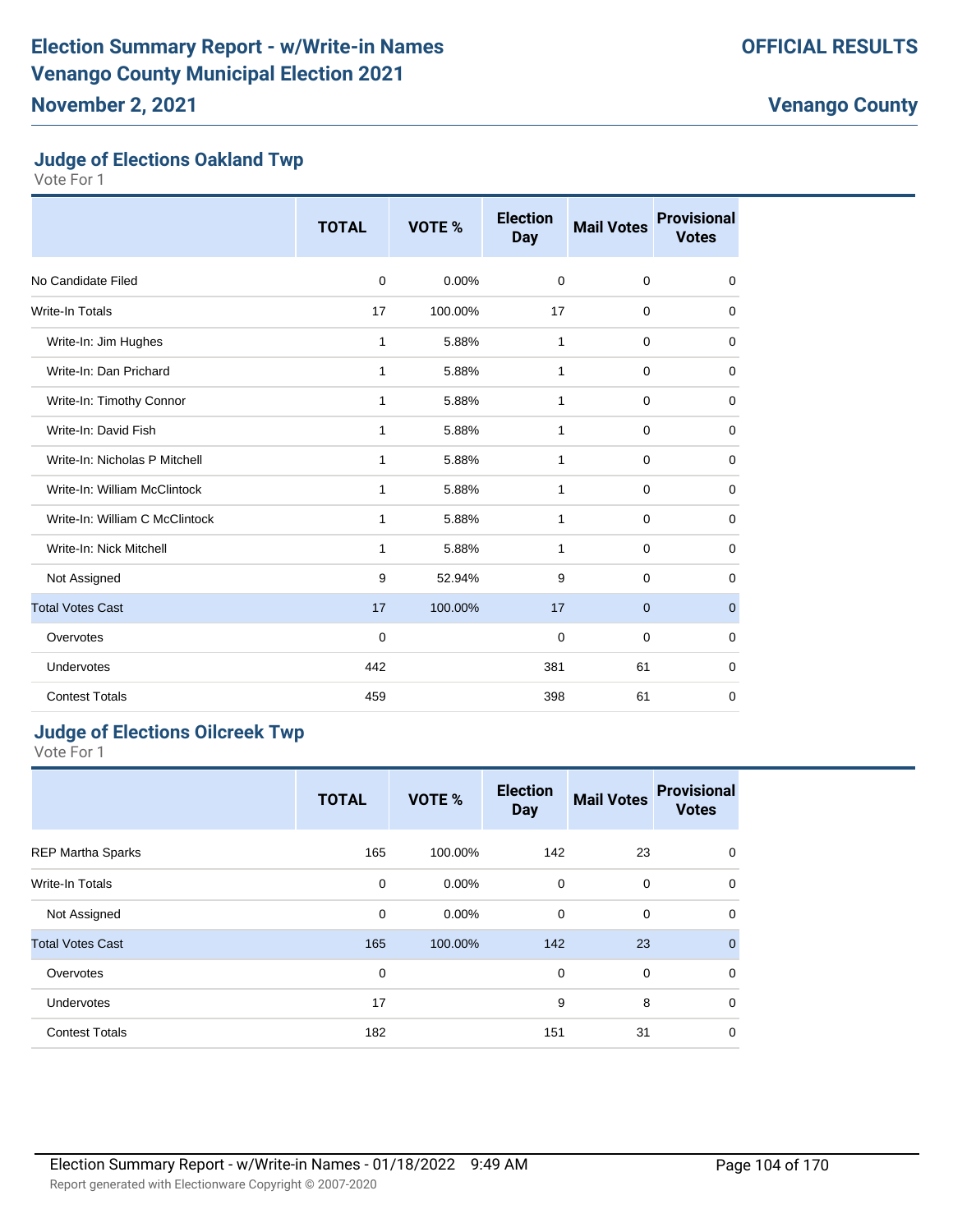## **Judge of Elections Pinegrove Twp**

Vote For 1

|                                  | <b>TOTAL</b> | VOTE %  | <b>Election</b><br><b>Day</b> | <b>Mail Votes</b> | <b>Provisional</b><br><b>Votes</b> |
|----------------------------------|--------------|---------|-------------------------------|-------------------|------------------------------------|
| No Candidate Filed               | 0            | 0.00%   | $\mathbf 0$                   | $\mathbf 0$       | 0                                  |
| <b>Write-In Totals</b>           | 33           | 100.00% | 32                            | 1                 | $\mathbf 0$                        |
| Write-In: Nick Howard            | 10           | 30.30%  | 10                            | $\mathbf 0$       | 0                                  |
| Write-In: Mary Craig             | 8            | 24.24%  | 8                             | $\mathbf 0$       | $\mathbf 0$                        |
| Write-In: Mary White             | 1            | 3.03%   | 1                             | $\mathbf 0$       | 0                                  |
| Write-In: Chad Ruth              | 1            | 3.03%   | 1                             | $\mathbf 0$       | $\mathbf 0$                        |
| Write-In: Eli William Sockey III | 1            | 3.03%   | $\mathbf{1}$                  | $\mathbf 0$       | $\mathbf 0$                        |
| Write-In: Nick A Howard          | 1            | 3.03%   | $\mathbf{1}$                  | $\mathbf 0$       | $\mathbf 0$                        |
| Write-In: Michael Jackson        | 1            | 3.03%   | $\mathbf 0$                   | 1                 | $\mathbf 0$                        |
| Write-In: Chad A Ruth            | 1            | 3.03%   | 1                             | $\mathbf 0$       | 0                                  |
| Not Assigned                     | 9            | 27.27%  | 9                             | $\mathbf 0$       | 0                                  |
| <b>Total Votes Cast</b>          | 33           | 100.00% | 32                            | $\mathbf{1}$      | $\mathbf{0}$                       |
| Overvotes                        | $\mathbf 0$  |         | $\mathbf 0$                   | $\mathbf 0$       | $\mathbf 0$                        |
| Undervotes                       | 234          |         | 198                           | 35                | 1                                  |
| <b>Contest Totals</b>            | 267          |         | 230                           | 36                | 1                                  |

## **Judge of Elections Pleasantville Boro**

|                             | <b>TOTAL</b> | VOTE %  | <b>Election</b><br><b>Day</b> | <b>Mail Votes</b> | <b>Provisional</b><br><b>Votes</b> |
|-----------------------------|--------------|---------|-------------------------------|-------------------|------------------------------------|
| <b>DEM/REP Marie Rainey</b> | 129          | 99.23%  | 117                           | 12                | $\mathbf 0$                        |
| <b>Write-In Totals</b>      | 1            | 0.77%   | 1                             | 0                 | $\mathbf 0$                        |
| Not Assigned                | 1            | 0.77%   | 1                             | $\mathbf 0$       | $\mathbf 0$                        |
| <b>Total Votes Cast</b>     | 130          | 100.00% | 118                           | 12                | $\mathbf{0}$                       |
| Overvotes                   | 0            |         | 0                             | $\mathbf 0$       | $\mathbf 0$                        |
| Undervotes                  | 13           |         | 11                            | 2                 | $\mathbf 0$                        |
| <b>Contest Totals</b>       | 143          |         | 129                           | 14                | 0                                  |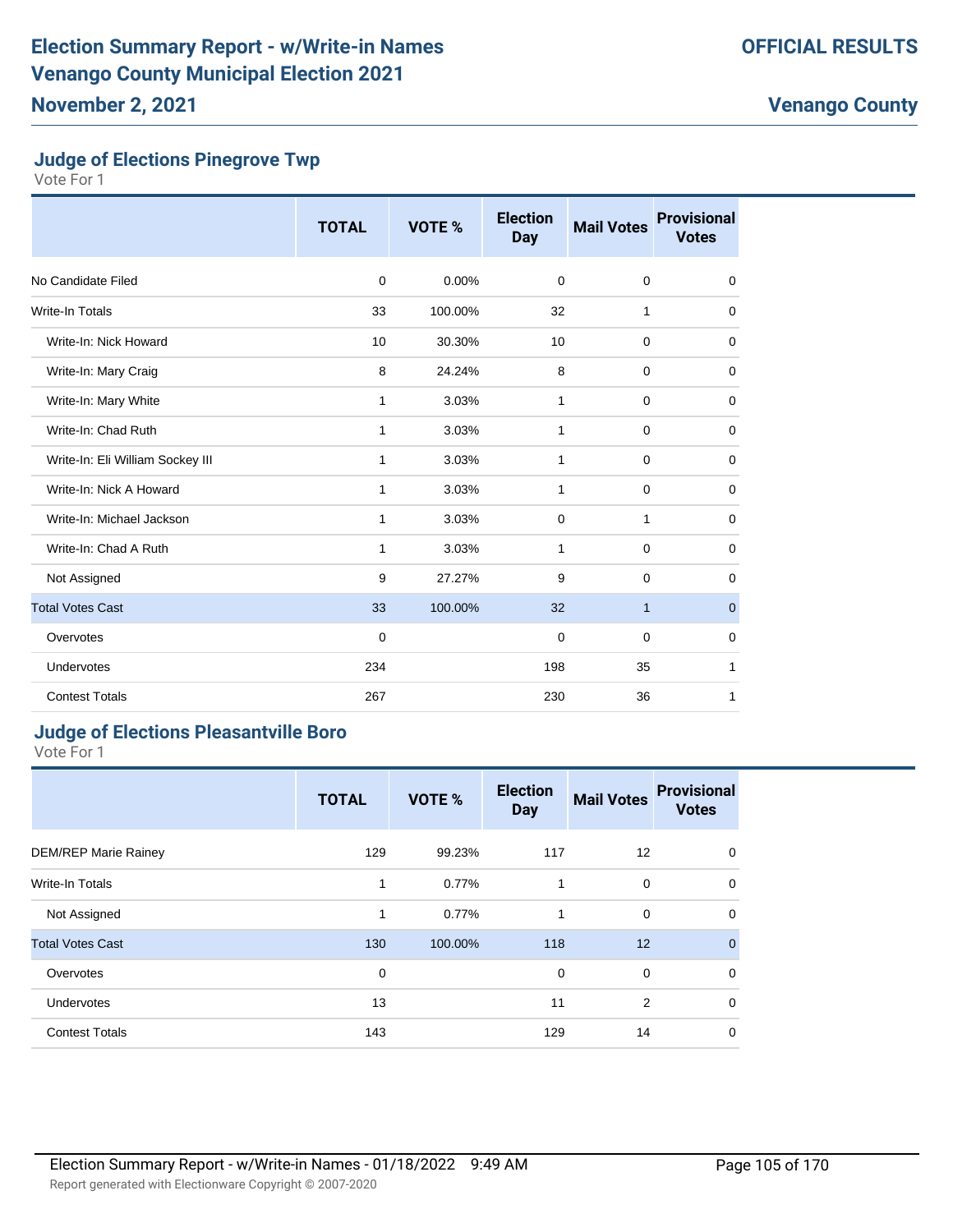# **Judge of Elections Plum Twp**

Vote For 1

|                           | <b>TOTAL</b> | VOTE %  | <b>Election</b><br><b>Day</b> | <b>Mail Votes</b> | <b>Provisional</b><br><b>Votes</b> |
|---------------------------|--------------|---------|-------------------------------|-------------------|------------------------------------|
| No Candidate Filed        | $\mathbf 0$  | 0.00%   | $\mathbf 0$                   | $\mathbf 0$       | $\mathbf 0$                        |
| Write-In Totals           | 11           | 100.00% | 9                             | 2                 | $\mathbf 0$                        |
| Write-In: Stephen Dennis  | 4            | 36.36%  | $\overline{4}$                | $\mathbf 0$       | $\mathbf 0$                        |
| Write-In: Pearl M Cook    | 2            | 18.18%  | $\mathbf 0$                   | $\overline{2}$    | 0                                  |
| Write-In: James W Gifford | 1            | 9.09%   | 1                             | 0                 | 0                                  |
| Not Assigned              | 4            | 36.36%  | $\overline{4}$                | $\mathbf 0$       | $\mathbf 0$                        |
| <b>Total Votes Cast</b>   | 11           | 100.00% | 9                             | 2                 | $\overline{0}$                     |
| Overvotes                 | $\mathbf 0$  |         | 0                             | 0                 | $\mathbf 0$                        |
| Undervotes                | 200          |         | 168                           | 32                | $\mathbf 0$                        |
| <b>Contest Totals</b>     | 211          |         | 177                           | 34                | $\mathbf 0$                        |

## **Judge of Elections Polk Boro**

|                         | <b>TOTAL</b> | VOTE %   | <b>Election</b><br><b>Day</b> | <b>Mail Votes</b> | <b>Provisional</b><br><b>Votes</b> |
|-------------------------|--------------|----------|-------------------------------|-------------------|------------------------------------|
| No Candidate Filed      | $\mathbf 0$  | $0.00\%$ | 0                             | 0                 | 0                                  |
| Write-In Totals         | 6            | 100.00%  | 3                             | 3                 | 0                                  |
| Write-In: Karen Chatham | 1            | 16.67%   | 1                             | 0                 | 0                                  |
| Write-In: Ed Sharpe     | 1            | 16.67%   | 0                             | 1                 | $\mathbf 0$                        |
| Not Assigned            | 4            | 66.67%   | $\overline{2}$                | 2                 | $\mathbf 0$                        |
| <b>Total Votes Cast</b> | 6            | 100.00%  | 3                             | 3                 | $\Omega$                           |
| Overvotes               | 0            |          | 0                             | 0                 | $\mathbf 0$                        |
| Undervotes              | 84           |          | 58                            | 26                | 0                                  |
| <b>Contest Totals</b>   | 90           |          | 61                            | 29                | 0                                  |
|                         |              |          |                               |                   |                                    |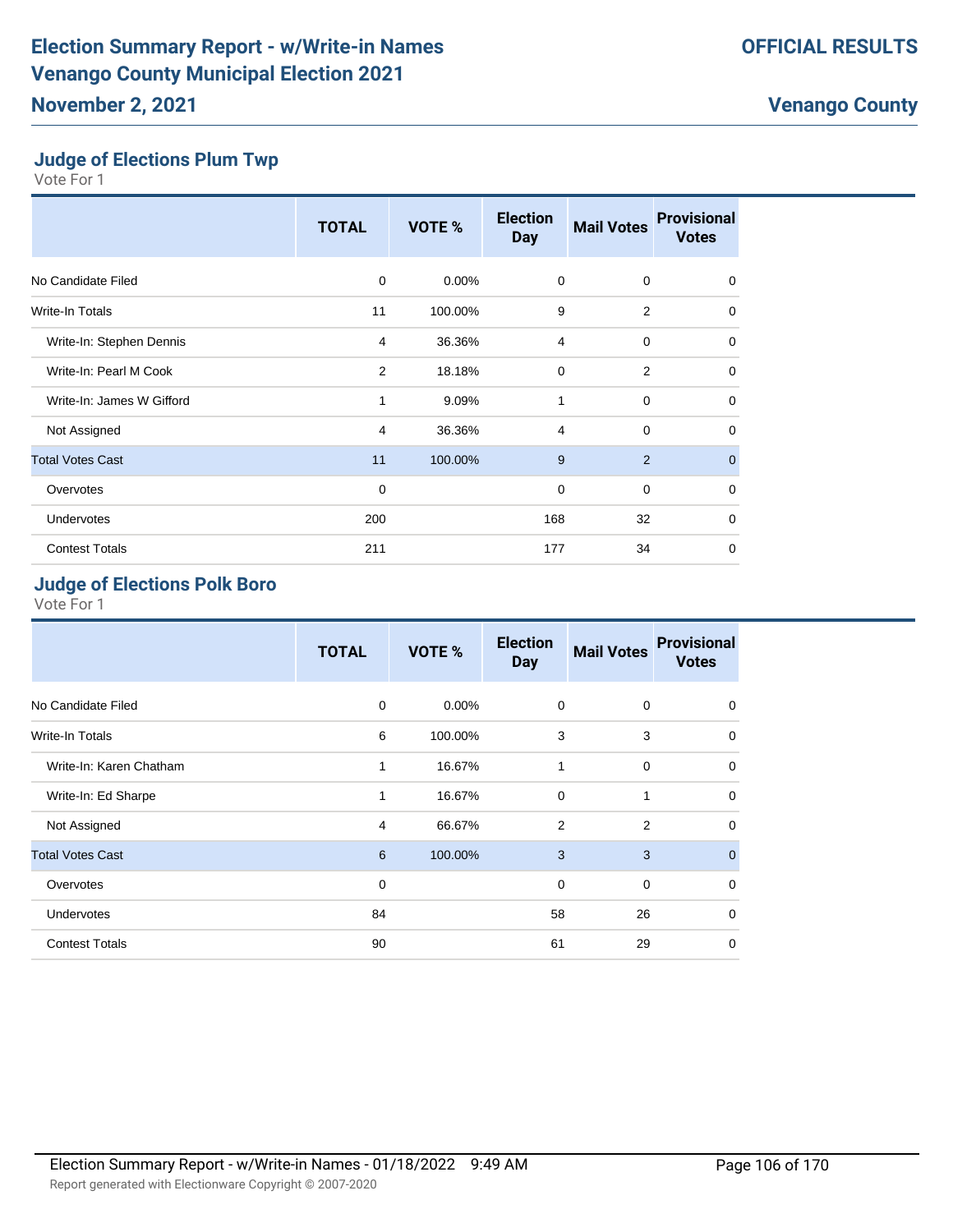## **Judge of Elections President Twp**

Vote For 1

|                            | <b>TOTAL</b> | VOTE %  | <b>Election</b><br><b>Day</b> | <b>Mail Votes</b> | <b>Provisional</b><br><b>Votes</b> |
|----------------------------|--------------|---------|-------------------------------|-------------------|------------------------------------|
| <b>DEM Kathleen Vrana</b>  | 105          | 92.11%  | 72                            | 32                | 1                                  |
| Write-In Totals            | 9            | 7.89%   | $\overline{7}$                | 2                 | 0                                  |
| Write-In: Gerald Feehan    | 1            | 0.88%   | 1                             | $\mathbf 0$       | $\mathbf 0$                        |
| Write-In: Elfred E Newmen  | 1            | 0.88%   | 1                             | 0                 | 0                                  |
| Write-In: Arthur Barnett   | 1            | 0.88%   | 1                             | 0                 | 0                                  |
| Write-In: ---------------- | 1            | 0.88%   | 0                             | $\mathbf{1}$      | 0                                  |
| Write-In: Cinnamon S Evans | 1            | 0.88%   | 0                             | 1                 | 0                                  |
| Write-In: Kevin Albaugh    | 1            | 0.88%   | 1                             | 0                 | 0                                  |
| Write-In: Oliver Lobaugh   | 1            | 0.88%   | 1                             | $\mathbf 0$       | 0                                  |
| Not Assigned               | 2            | 1.75%   | 2                             | $\mathbf 0$       | 0                                  |
| <b>Total Votes Cast</b>    | 114          | 100.00% | 79                            | 34                | $\mathbf{1}$                       |
| Overvotes                  | $\mathbf 0$  |         | 0                             | 0                 | 0                                  |
| Undervotes                 | 43           |         | 35                            | $\overline{7}$    | 1                                  |
| <b>Contest Totals</b>      | 157          |         | 114                           | 41                | 2                                  |

#### **Judge of Elections Richland Twp**

|                             | <b>TOTAL</b> | VOTE %   | <b>Election</b><br><b>Day</b> | <b>Mail Votes</b> | <b>Provisional</b><br><b>Votes</b> |
|-----------------------------|--------------|----------|-------------------------------|-------------------|------------------------------------|
| No Candidate Filed          | 0            | $0.00\%$ | 0                             | $\mathbf 0$       | 0                                  |
| Write-In Totals             | 8            | 100.00%  | 8                             | $\mathbf 0$       | 0                                  |
| Write-In: Stacy Saylor      | 3            | 37.50%   | 3                             | $\mathbf 0$       | 0                                  |
| Write-In: Patricia A Kerlin | 1            | 12.50%   | 1                             | $\mathbf 0$       | $\mathbf 0$                        |
| Write-In: Debbie D Myers    | 1            | 12.50%   | 1                             | $\mathbf 0$       | $\mathbf 0$                        |
| Write-In: Debbie Myers      | 1            | 12.50%   | 1                             | $\mathbf 0$       | $\mathbf 0$                        |
| Not Assigned                | 2            | 25.00%   | 2                             | $\mathbf 0$       | 0                                  |
| <b>Total Votes Cast</b>     | 8            | 100.00%  | 8                             | $\mathbf{0}$      | $\mathbf 0$                        |
| Overvotes                   | 0            |          | $\mathbf 0$                   | $\mathbf 0$       | 0                                  |
| Undervotes                  | 163          |          | 145                           | 18                | 0                                  |
| <b>Contest Totals</b>       | 171          |          | 153                           | 18                | 0                                  |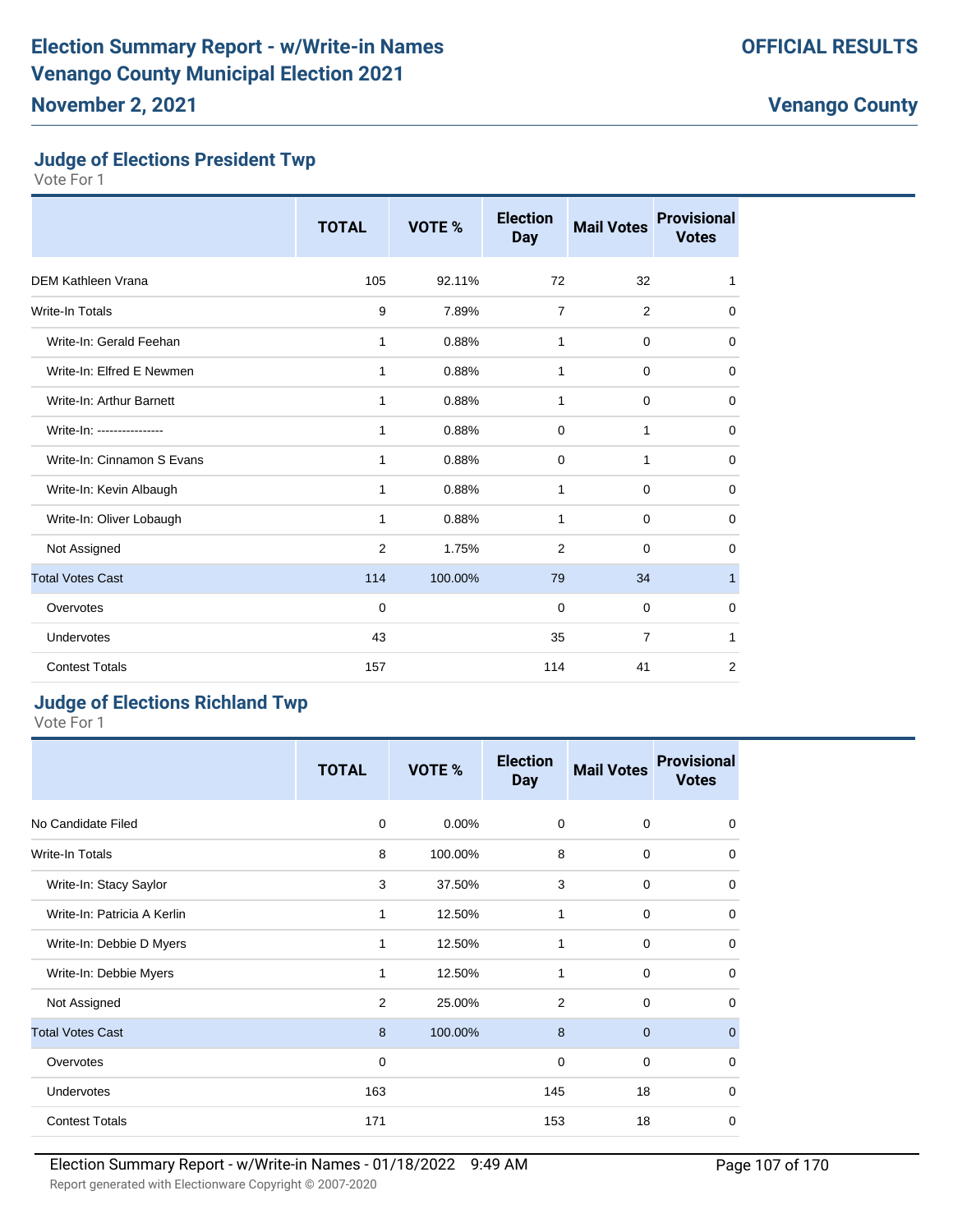## **Judge of Elections Rockland Twp**

Vote For 1

|                              | <b>TOTAL</b> | VOTE %  | <b>Election</b><br><b>Day</b> | <b>Mail Votes</b> | <b>Provisional</b><br><b>Votes</b> |
|------------------------------|--------------|---------|-------------------------------|-------------------|------------------------------------|
| No Candidate Filed           | $\Omega$     | 0.00%   | $\Omega$                      | 0                 | $\mathbf 0$                        |
| Write-In Totals              | 12           | 100.00% | 9                             | 3                 | $\mathbf 0$                        |
| Write-In: Melissa Foster     | 2            | 16.67%  | 2                             | 0                 | $\mathbf 0$                        |
| Write-In: Rick Pavlovic      | 1            | 8.33%   | $\mathbf 0$                   | 1                 | 0                                  |
| Write-In: Helen Palm         | 1            | 8.33%   | 1                             | 0                 | $\mathbf 0$                        |
| Write-In: Ron Himes          | 1            | 8.33%   | 1                             | 0                 | 0                                  |
| Write-In: Linda Gaw Carbaugh | 1            | 8.33%   | 1                             | 0                 | $\mathbf 0$                        |
| Write-In: Helen Polm         | 1            | 8.33%   | 1                             | 0                 | 0                                  |
| Write-In: Robert Miller Jr   | 1            | 8.33%   | $\mathbf 0$                   | 1                 | $\mathbf 0$                        |
| Not Assigned                 | 4            | 33.33%  | 3                             | 1                 | 0                                  |
| <b>Total Votes Cast</b>      | 12           | 100.00% | 9                             | 3                 | $\mathbf 0$                        |
| Overvotes                    | $\mathbf 0$  |         | 0                             | 0                 | $\mathbf 0$                        |
| Undervotes                   | 258          |         | 195                           | 63                | 0                                  |
| <b>Contest Totals</b>        | 270          |         | 204                           | 66                | $\mathbf 0$                        |

#### **Judge of Elections Rouseville Boro**

|                           | <b>TOTAL</b> | VOTE %   | <b>Election</b><br><b>Day</b> | <b>Mail Votes</b> | <b>Provisional</b><br><b>Votes</b> |
|---------------------------|--------------|----------|-------------------------------|-------------------|------------------------------------|
| No Candidate Filed        | 0            | $0.00\%$ | $\mathbf 0$                   | $\mathbf 0$       | $\mathbf 0$                        |
| Write-In Totals           | 11           | 100.00%  | 10                            | 1                 | $\mathbf 0$                        |
| Write-In: Ginger McFadden | 9            | 81.82%   | 8                             | 1                 | $\mathbf 0$                        |
| Write-In: Joseph B Dengel | 1            | 9.09%    | 1                             | $\mathbf 0$       | $\mathbf 0$                        |
| Write-In: Carol Milliron  | 1            | 9.09%    | 1                             | $\mathbf 0$       | $\mathbf 0$                        |
| Not Assigned              | 0            | $0.00\%$ | $\Omega$                      | $\mathbf 0$       | $\mathbf 0$                        |
| <b>Total Votes Cast</b>   | 11           | 100.00%  | 10                            | $\mathbf{1}$      | $\mathbf 0$                        |
| Overvotes                 | 0            |          | $\mathbf 0$                   | $\mathbf 0$       | $\mathbf 0$                        |
| Undervotes                | 78           |          | 63                            | 14                | 1                                  |
| <b>Contest Totals</b>     | 89           |          | 73                            | 15                | 1                                  |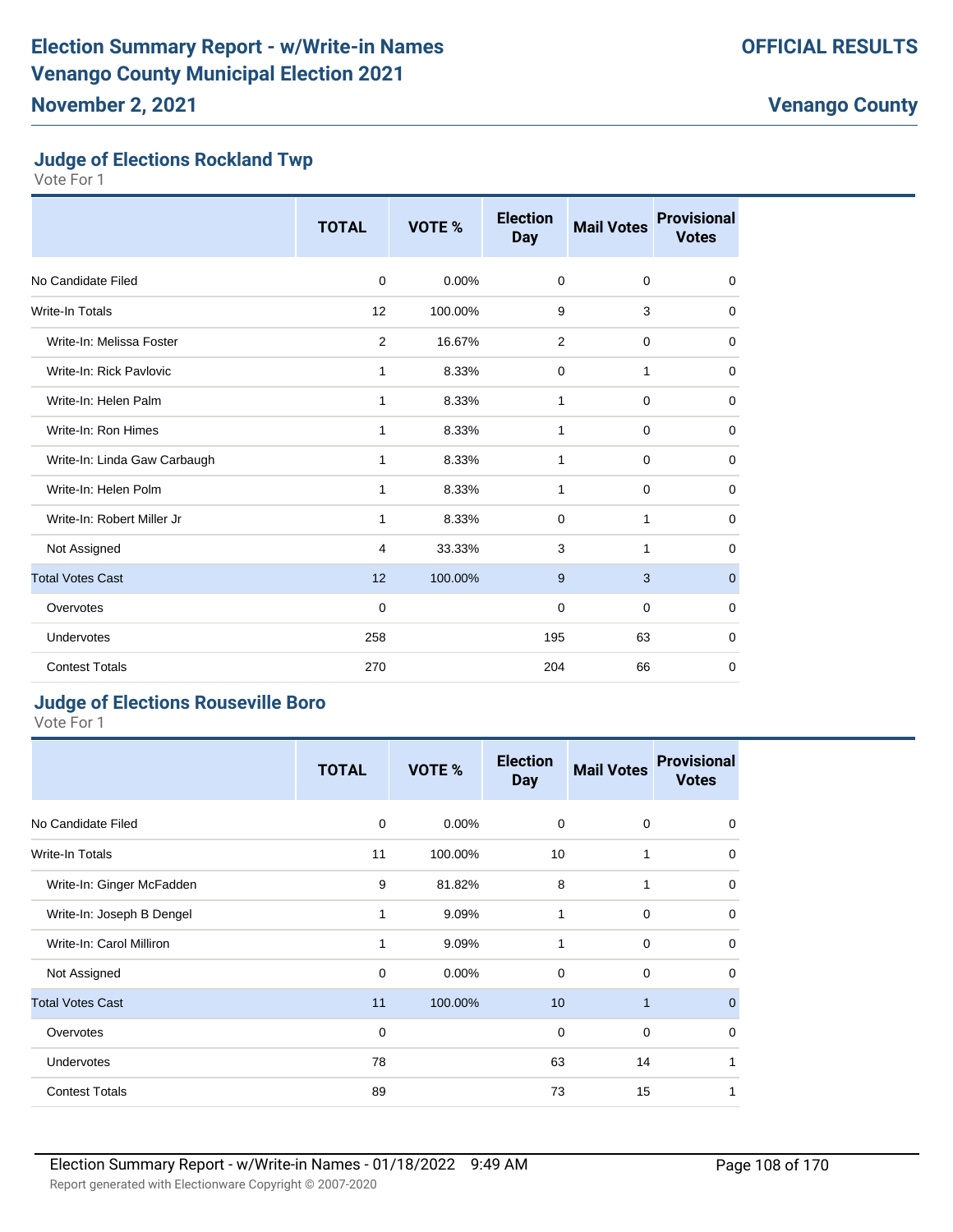### **Judge of Elections Sandycreek Twp**

Vote For 1

|                         | <b>TOTAL</b> | VOTE %  | <b>Election</b><br><b>Day</b> | <b>Mail Votes</b> | <b>Provisional</b><br><b>Votes</b> |
|-------------------------|--------------|---------|-------------------------------|-------------------|------------------------------------|
| <b>REP Wilma Weaver</b> | 441          | 99.55%  | 331                           | 109               |                                    |
| Write-In Totals         | 2            | 0.45%   | $\mathbf{1}$                  | 1                 | $\mathbf 0$                        |
| Write-In: Gerald Woods  | 1            | 0.23%   | 1                             | $\mathbf 0$       | $\Omega$                           |
| Not Assigned            | 1            | 0.23%   | $\mathbf 0$                   | 1                 | $\Omega$                           |
| <b>Total Votes Cast</b> | 443          | 100.00% | 332                           | 110               | $\blacksquare$                     |
| Overvotes               | 0            |         | $\mathbf 0$                   | $\mathbf 0$       | $\Omega$                           |
| Undervotes              | 70           |         | 38                            | 32                | $\Omega$                           |
| <b>Contest Totals</b>   | 513          |         | 370                           | 142               | 1                                  |

# **Judge of Elections Scrubgrass Twp**

|                             | <b>TOTAL</b> | VOTE %  | <b>Election</b><br><b>Day</b> | <b>Mail Votes</b> | <b>Provisional</b><br><b>Votes</b> |
|-----------------------------|--------------|---------|-------------------------------|-------------------|------------------------------------|
| No Candidate Filed          | $\mathbf 0$  | 0.00%   | $\mathbf 0$                   | $\mathbf 0$       | 0                                  |
| Write-In Totals             | 8            | 100.00% | 8                             | $\mathbf 0$       | $\mathbf 0$                        |
| Write-In: Kelli Hovis       | 1            | 12.50%  | 1                             | $\mathbf 0$       | $\mathbf 0$                        |
| Write-In: Gary Reed Elicker | 1            | 12.50%  | 1                             | $\mathbf 0$       | $\mathbf 0$                        |
| Write-In: Stacy Burke       | 1            | 12.50%  | 1                             | $\mathbf 0$       | $\mathbf 0$                        |
| Write-In: Rob Lotka         | 1            | 12.50%  | 1                             | $\mathbf 0$       | $\mathbf 0$                        |
| Not Assigned                | 4            | 50.00%  | 4                             | 0                 | $\mathbf 0$                        |
| <b>Total Votes Cast</b>     | 8            | 100.00% | 8                             | $\mathbf{0}$      | $\mathbf{0}$                       |
| Overvotes                   | 0            |         | 0                             | $\mathbf 0$       | $\mathbf 0$                        |
| Undervotes                  | 170          |         | 137                           | 32                | 1                                  |
| <b>Contest Totals</b>       | 178          |         | 145                           | 32                | 1                                  |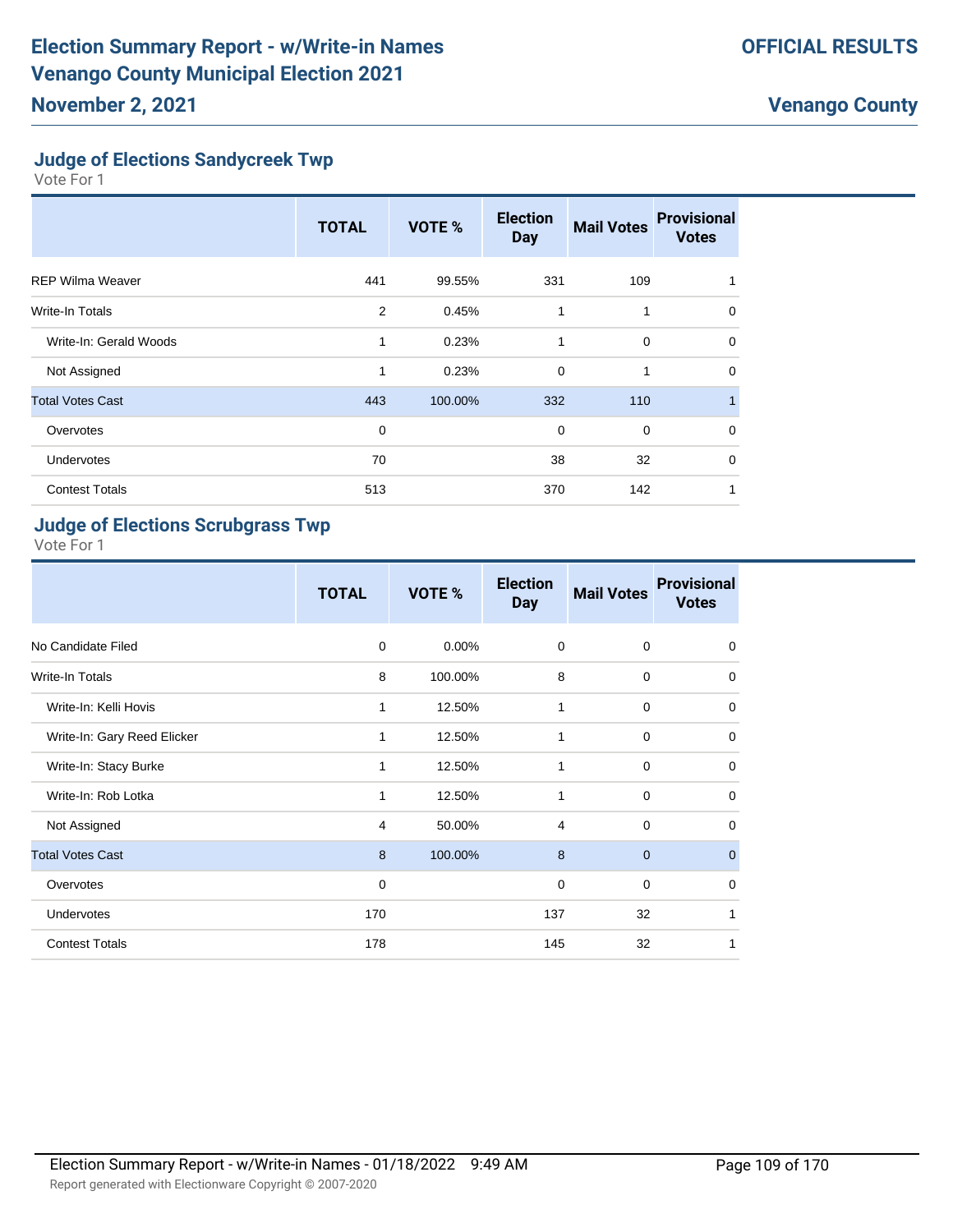#### **Judge of Elections Utica Boro**

Vote For 1

|                         | <b>TOTAL</b> | VOTE %  | <b>Election</b><br><b>Day</b> | <b>Mail Votes</b> | <b>Provisional</b><br><b>Votes</b> |
|-------------------------|--------------|---------|-------------------------------|-------------------|------------------------------------|
| No Candidate Filed      | $\mathbf 0$  | 0.00%   | $\mathbf 0$                   | $\mathbf 0$       | $\mathbf 0$                        |
| Write-In Totals         | 10           | 100.00% | 10                            | $\mathbf 0$       | $\mathbf 0$                        |
| Write-In: Joan Foster   | 4            | 40.00%  | 4                             | $\mathbf 0$       | 0                                  |
| Write-In: Janet Henze   | 1            | 10.00%  | 1                             | $\mathbf 0$       | $\mathbf 0$                        |
| Write-In: Ann Dunklery  | 1            | 10.00%  | 1                             | $\mathbf 0$       | $\mathbf 0$                        |
| Write-In: Vicki Clark   | 1            | 10.00%  | 1                             | $\mathbf 0$       | $\mathbf 0$                        |
| Write-In: Terry Filer   | 1            | 10.00%  | 1                             | $\mathbf 0$       | $\mathbf 0$                        |
| Not Assigned            | 2            | 20.00%  | 2                             | $\mathbf 0$       | $\mathbf 0$                        |
| <b>Total Votes Cast</b> | 10           | 100.00% | 10                            | $\mathbf{0}$      | $\mathbf 0$                        |
| Overvotes               | 0            |         | 0                             | $\mathbf 0$       | $\mathbf 0$                        |
| Undervotes              | 41           |         | 37                            | $\overline{4}$    | $\mathbf 0$                        |
| <b>Contest Totals</b>   | 51           |         | 47                            | 4                 | $\mathbf 0$                        |

### **Judge of Elections Victory Twp**

|                          | <b>TOTAL</b> | VOTE %   | <b>Election</b><br><b>Day</b> | <b>Mail Votes</b> | <b>Provisional</b><br><b>Votes</b> |
|--------------------------|--------------|----------|-------------------------------|-------------------|------------------------------------|
| REP Judy A Ream          | 81           | 98.78%   | 72                            | 8                 | 1                                  |
| <b>Write-In Totals</b>   | 1            | 1.22%    | $\mathbf 0$                   | 1                 | $\mathbf 0$                        |
| Write-In: Charles Shultz | 1            | 1.22%    | $\mathbf 0$                   | 1                 | $\mathbf 0$                        |
| Not Assigned             | $\mathbf 0$  | $0.00\%$ | $\mathbf 0$                   | 0                 | $\mathbf 0$                        |
| <b>Total Votes Cast</b>  | 82           | 100.00%  | 72                            | 9                 | $\mathbf{1}$                       |
| Overvotes                | $\mathbf 0$  |          | $\Omega$                      | $\mathbf 0$       | $\mathbf 0$                        |
| <b>Undervotes</b>        | 12           |          | 5                             | $\overline{7}$    | 0                                  |
| <b>Contest Totals</b>    | 94           |          | 77                            | 16                | 1                                  |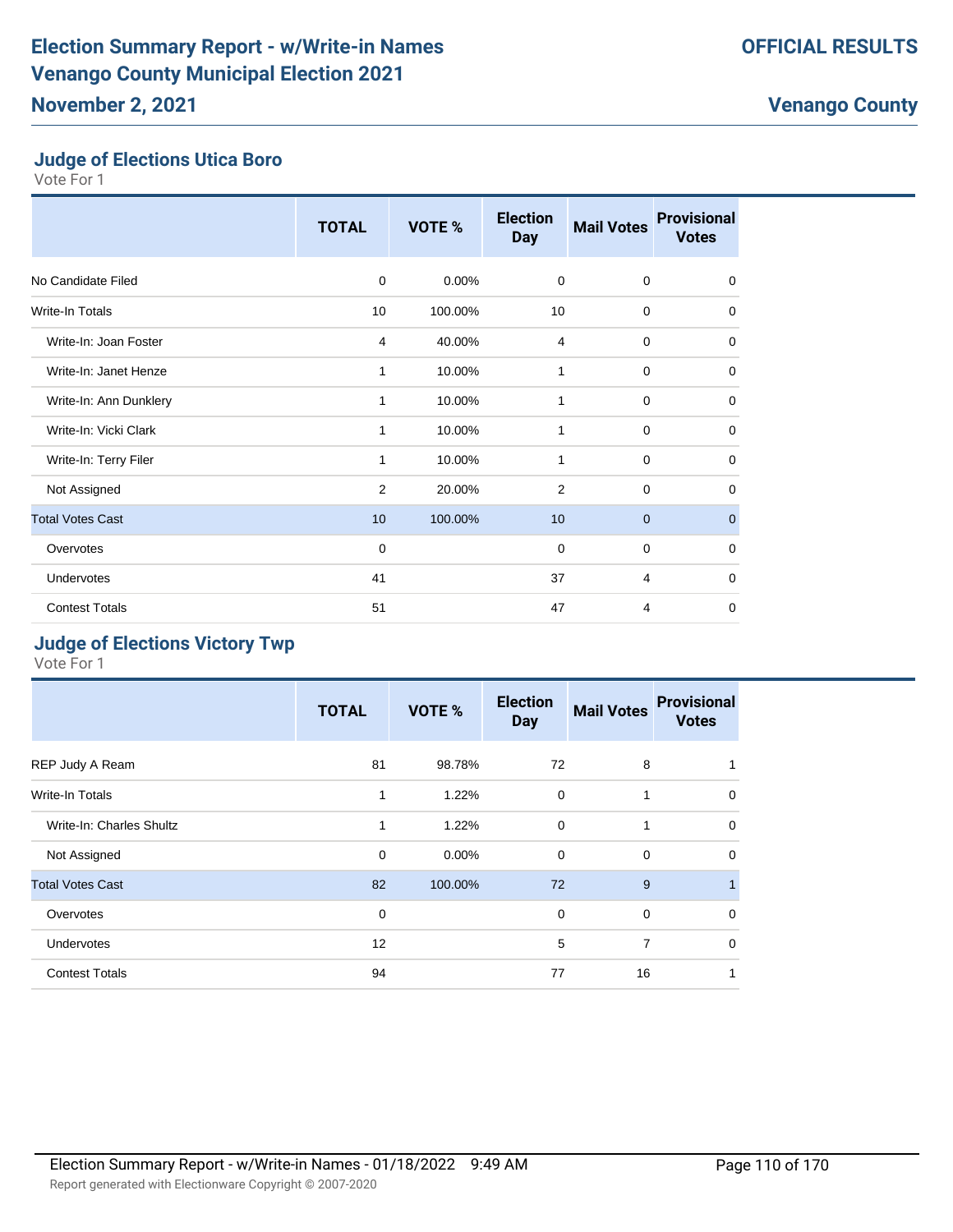#### **Inspector of Elections Franklin 1**

|                              | <b>TOTAL</b> | VOTE %  | <b>Election</b><br><b>Day</b> | <b>Mail Votes</b> | <b>Provisional</b><br><b>Votes</b> |
|------------------------------|--------------|---------|-------------------------------|-------------------|------------------------------------|
| <b>REP Ronald C Fletcher</b> | 329          | 97.05%  | 224                           | 105               | $\mathbf 0$                        |
| Write-In Totals              | 10           | 2.95%   | 5                             | 5                 | $\Omega$                           |
| Write-In: John Smith         | 1            | 0.30%   | 1                             | $\mathbf 0$       | $\mathbf 0$                        |
| Write-In: Sue Spencer        | 1            | 0.30%   | $\mathbf 0$                   | 1                 | $\mathbf 0$                        |
| Write-In: Paul Ghering       | 1            | 0.30%   | $\mathbf 0$                   | 1                 | $\mathbf 0$                        |
| Write-In: Brandy Ellis       | 1            | 0.30%   | 1                             | $\mathbf 0$       | 0                                  |
| Write-In: Doug Baker         | 1            | 0.30%   | 1                             | 0                 | 0                                  |
| Write-In: Anyone Else        | 1            | 0.30%   | 1                             | $\mathbf 0$       | $\mathbf 0$                        |
| Not Assigned                 | 4            | 1.18%   | 1                             | 3                 | $\Omega$                           |
| <b>Total Votes Cast</b>      | 339          | 100.00% | 229                           | 110               | $\mathbf 0$                        |
| Overvotes                    | $\mathbf 0$  |         | $\mathbf 0$                   | $\mathbf 0$       | $\mathbf 0$                        |
| Undervotes                   | 70           |         | 36                            | 33                | 1                                  |
| <b>Contest Totals</b>        | 409          |         | 265                           | 143               | 1                                  |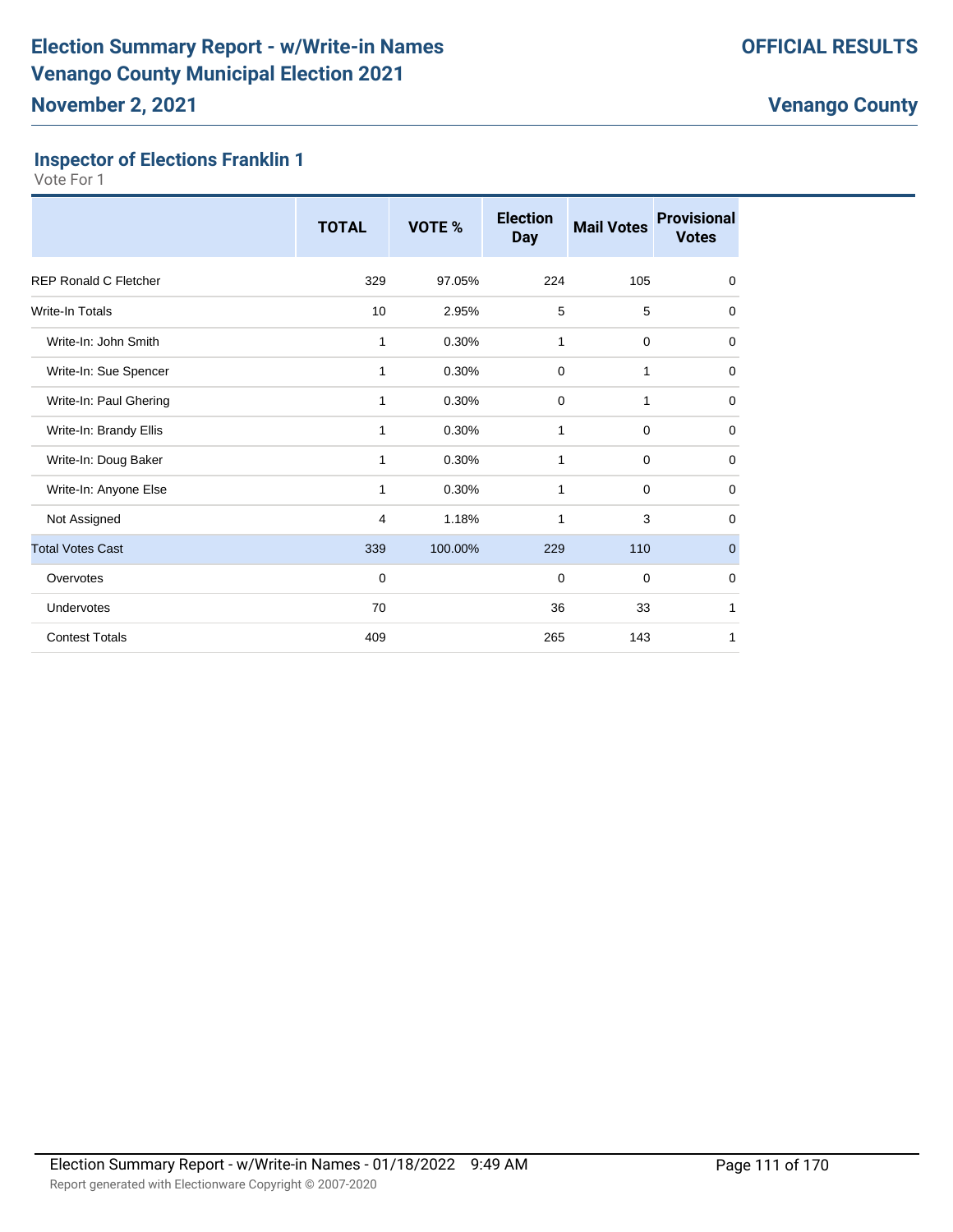## **Inspector of Elections Franklin 2**

|                                | <b>TOTAL</b>   | VOTE %  | <b>Election</b><br><b>Day</b> | <b>Mail Votes</b> | <b>Provisional</b><br><b>Votes</b> |
|--------------------------------|----------------|---------|-------------------------------|-------------------|------------------------------------|
| No Candidate Filed             | $\mathbf 0$    | 0.00%   | 0                             | $\mathbf 0$       | 0                                  |
| <b>Write-In Totals</b>         | 24             | 100.00% | 19                            | 5                 | 0                                  |
| Write-In: Rita Hale            | $\overline{4}$ | 16.67%  | 3                             | $\mathbf{1}$      | 0                                  |
| Write-In: Ronald Fletcher      | $\overline{2}$ | 8.33%   | $\overline{2}$                | $\mathbf 0$       | 0                                  |
| Write-In: Randy Stachelrodt    | 2              | 8.33%   | $\overline{2}$                | $\mathbf 0$       | 0                                  |
| Write-In: Sean A Dimmack       | 1              | 4.17%   | 0                             | $\mathbf{1}$      | 0                                  |
| Write-In: Joseph Gent          | $\mathbf{1}$   | 4.17%   | 0                             | $\mathbf{1}$      | 0                                  |
| Write-In: Joshua Gamble        | 1              | 4.17%   | $\mathbf{1}$                  | 0                 | 0                                  |
| Write-In: Brian Spaid          | $\mathbf{1}$   | 4.17%   | 0                             | $\mathbf{1}$      | 0                                  |
| Write-In: Greg Merkel          | $\mathbf{1}$   | 4.17%   | $\mathbf{1}$                  | $\mathbf 0$       | 0                                  |
| Write-In: Bob Delaney          | $\mathbf{1}$   | 4.17%   | $\mathbf{1}$                  | $\mathbf 0$       | 0                                  |
| Write-In: Jeff Gregory         | $\mathbf{1}$   | 4.17%   | $\mathbf{1}$                  | $\mathbf 0$       | 0                                  |
| Write-In: Christian Marshall   | $\mathbf{1}$   | 4.17%   | 1                             | 0                 | 0                                  |
| Write-In: Denny Beggs          | $\mathbf{1}$   | 4.17%   | $\mathbf{1}$                  | $\mathbf 0$       | 0                                  |
| Write-In: Ryan Rudegeair       | $\mathbf{1}$   | 4.17%   | 1                             | 0                 | 0                                  |
| Write-In: Bethany Slautterback | $\mathbf{1}$   | 4.17%   | 1                             | $\mathbf 0$       | 0                                  |
| Write-In: Dan Weiland          | $\mathbf{1}$   | 4.17%   | 1                             | $\mathbf 0$       | 0                                  |
| Not Assigned                   | 4              | 16.67%  | 3                             | $\mathbf{1}$      | 0                                  |
| <b>Total Votes Cast</b>        | 24             | 100.00% | 19                            | 5                 | $\mathbf 0$                        |
| Overvotes                      | $\mathbf 0$    |         | 0                             | $\mathbf 0$       | 0                                  |
| Undervotes                     | 446            |         | 289                           | 156               | 1                                  |
| <b>Contest Totals</b>          | 470            |         | 308                           | 161               | $\mathbf{1}$                       |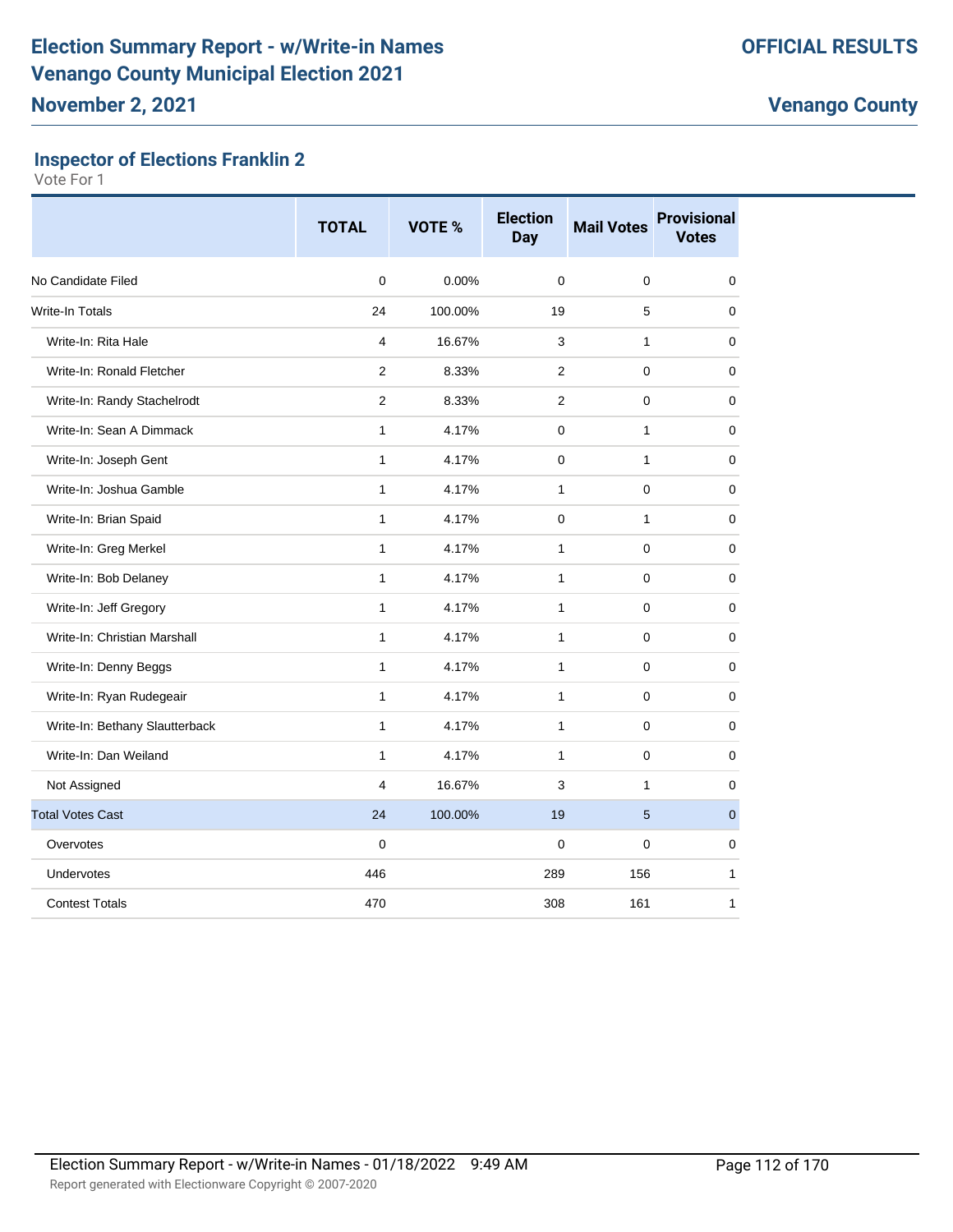## **Inspector of Elections Franklin 3**

|                              | <b>TOTAL</b> | <b>VOTE %</b> | <b>Election</b><br><b>Day</b> | <b>Mail Votes</b> | <b>Provisional</b><br><b>Votes</b> |
|------------------------------|--------------|---------------|-------------------------------|-------------------|------------------------------------|
| No Candidate Filed           | $\mathbf 0$  | 0.00%         | $\mathbf 0$                   | $\mathbf 0$       | 0                                  |
| <b>Write-In Totals</b>       | 16           | 100.00%       | 9                             | $\overline{7}$    | $\mathbf 0$                        |
| Write-In: Michael H Swatzler | 2            | 12.50%        | $\mathbf 0$                   | 2                 | $\mathbf 0$                        |
| Write-In: Any Democrat       | 2            | 12.50%        | 2                             | $\mathbf 0$       | $\mathbf 0$                        |
| Write-In: Steve Bennet       | $\mathbf{1}$ | 6.25%         | 1                             | $\mathbf 0$       | 0                                  |
| Write-In: Michael Impell     | 1            | 6.25%         | 1                             | $\mathbf 0$       | 0                                  |
| Write-In: Ronald M Reagle    | $\mathbf{1}$ | 6.25%         | 1                             | $\mathbf 0$       | $\mathbf 0$                        |
| Write-In: Cynthia Cauvel     | $\mathbf{1}$ | 6.25%         | $\mathbf 0$                   | $\mathbf{1}$      | $\mathbf 0$                        |
| Write-In: Scott D Walters Jr | $\mathbf{1}$ | 6.25%         | 1                             | $\mathbf 0$       | $\mathbf 0$                        |
| Write-In: Ryan Rudegeair     | $\mathbf{1}$ | 6.25%         | 1                             | $\mathbf 0$       | 0                                  |
| Write-In: Raymond E Nelson   | $\mathbf{1}$ | 6.25%         | $\mathbf 0$                   | $\mathbf{1}$      | $\mathbf 0$                        |
| Write-In: Martin Short       | $\mathbf{1}$ | 6.25%         | 1                             | 0                 | 0                                  |
| Not Assigned                 | 4            | 25.00%        | 1                             | 3                 | 0                                  |
| <b>Total Votes Cast</b>      | 16           | 100.00%       | 9                             | $\overline{7}$    | $\mathbf{0}$                       |
| Overvotes                    | $\mathbf 0$  |               | 0                             | $\mathbf 0$       | $\mathbf 0$                        |
| Undervotes                   | 240          |               | 161                           | 79                | $\mathbf 0$                        |
| <b>Contest Totals</b>        | 256          |               | 170                           | 86                | 0                                  |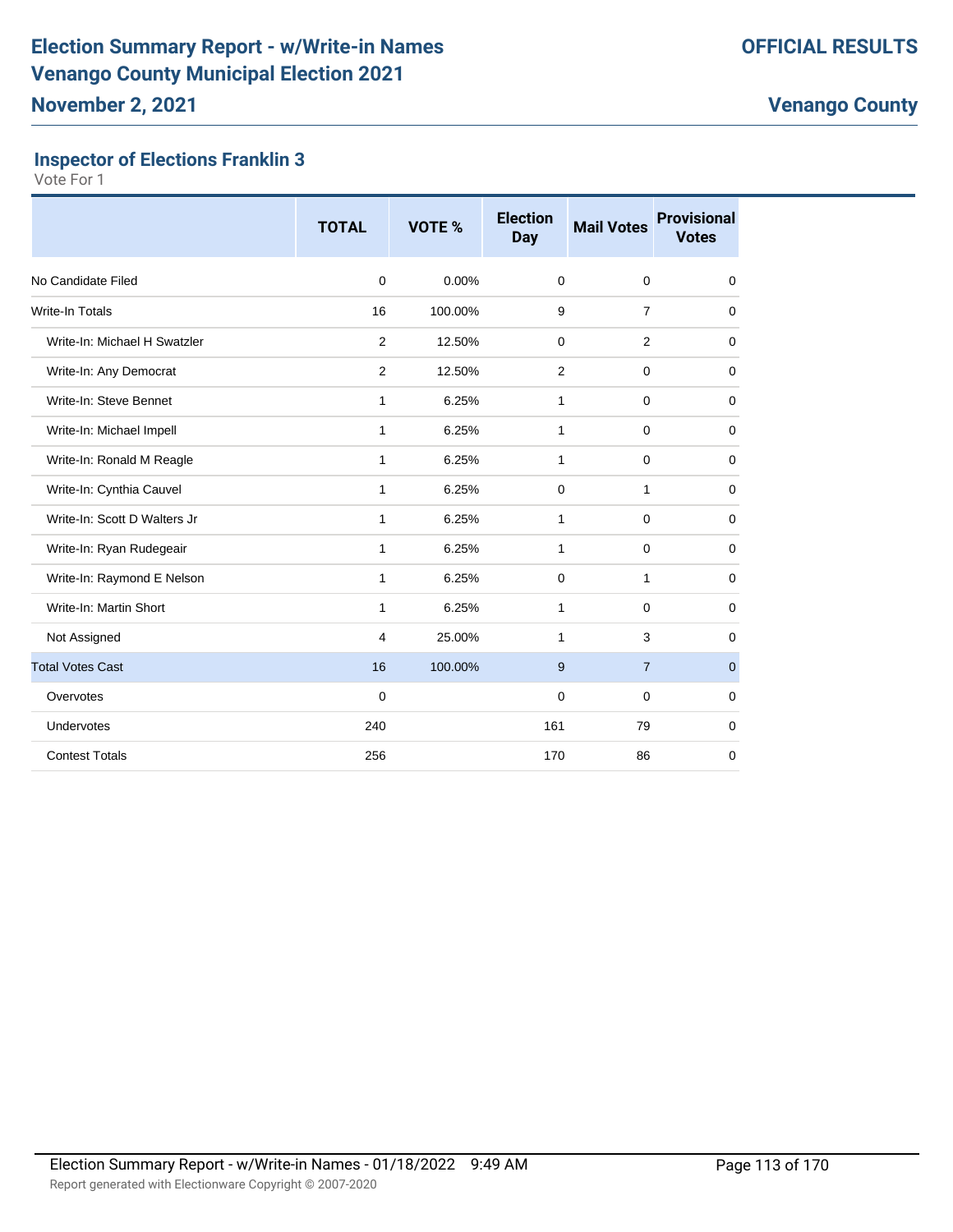## **Inspector of Elections Oil City 1**

Vote For 1

|                                | <b>TOTAL</b> | VOTE %  | <b>Election</b><br><b>Day</b> | <b>Mail Votes</b> | <b>Provisional</b><br><b>Votes</b> |
|--------------------------------|--------------|---------|-------------------------------|-------------------|------------------------------------|
| No Candidate Filed             | $\mathbf 0$  | 0.00%   | $\mathbf 0$                   | $\mathbf 0$       | 0                                  |
| <b>Write-In Totals</b>         | 10           | 100.00% | 10                            | $\mathbf 0$       | $\mathbf 0$                        |
| Write-In: Charles Guyton-Baran | 1            | 10.00%  | 1                             | $\mathbf 0$       | 0                                  |
| Write-In: Sandra Francis       | 1            | 10.00%  | 1                             | $\mathbf 0$       | 0                                  |
| Write-In: Anita Hunter         | 1            | 10.00%  | 1                             | 0                 | 0                                  |
| Write-In: Jean Aldrich         | 1            | 10.00%  | $\mathbf{1}$                  | $\mathbf 0$       | $\mathbf 0$                        |
| Write-In: Brent Olsen          | 1            | 10.00%  | 1                             | $\mathbf 0$       | $\mathbf 0$                        |
| Write-In: Robert Clark         | 1            | 10.00%  | 1                             | $\mathbf 0$       | 0                                  |
| Write-In: Judith Guyton        | $\mathbf{1}$ | 10.00%  | $\mathbf{1}$                  | $\mathbf 0$       | $\mathbf 0$                        |
| Not Assigned                   | 3            | 30.00%  | 3                             | $\mathbf 0$       | $\mathbf 0$                        |
| <b>Total Votes Cast</b>        | 10           | 100.00% | 10                            | $\mathbf 0$       | $\mathbf 0$                        |
| Overvotes                      | 0            |         | $\mathbf 0$                   | $\mathbf 0$       | 0                                  |
| Undervotes                     | 281          |         | 196                           | 84                | 1                                  |
| <b>Contest Totals</b>          | 291          |         | 206                           | 84                | 1                                  |

### **Inspector of Elections Oil City 2**

|                            | <b>TOTAL</b> | VOTE %  | <b>Election</b><br><b>Day</b> | <b>Mail Votes</b> | <b>Provisional</b><br><b>Votes</b> |
|----------------------------|--------------|---------|-------------------------------|-------------------|------------------------------------|
| No Candidate Filed         | 0            | 0.00%   | 0                             | $\mathbf 0$       | 0                                  |
| Write-In Totals            | 3            | 100.00% | 2                             | 1                 | $\mathbf 0$                        |
| Write-In: Joyce Schattauer | 1            | 33.33%  | 1                             | 0                 | $\mathbf 0$                        |
| Not Assigned               | 2            | 66.67%  | 1                             | 1                 | $\mathbf 0$                        |
| <b>Total Votes Cast</b>    | 3            | 100.00% | 2                             | $\mathbf{1}$      | $\mathbf{0}$                       |
| Overvotes                  | 0            |         | $\mathbf 0$                   | $\mathbf 0$       | 0                                  |
| Undervotes                 | 124          |         | 100                           | 24                | 0                                  |
| <b>Contest Totals</b>      | 127          |         | 102                           | 25                | $\mathbf 0$                        |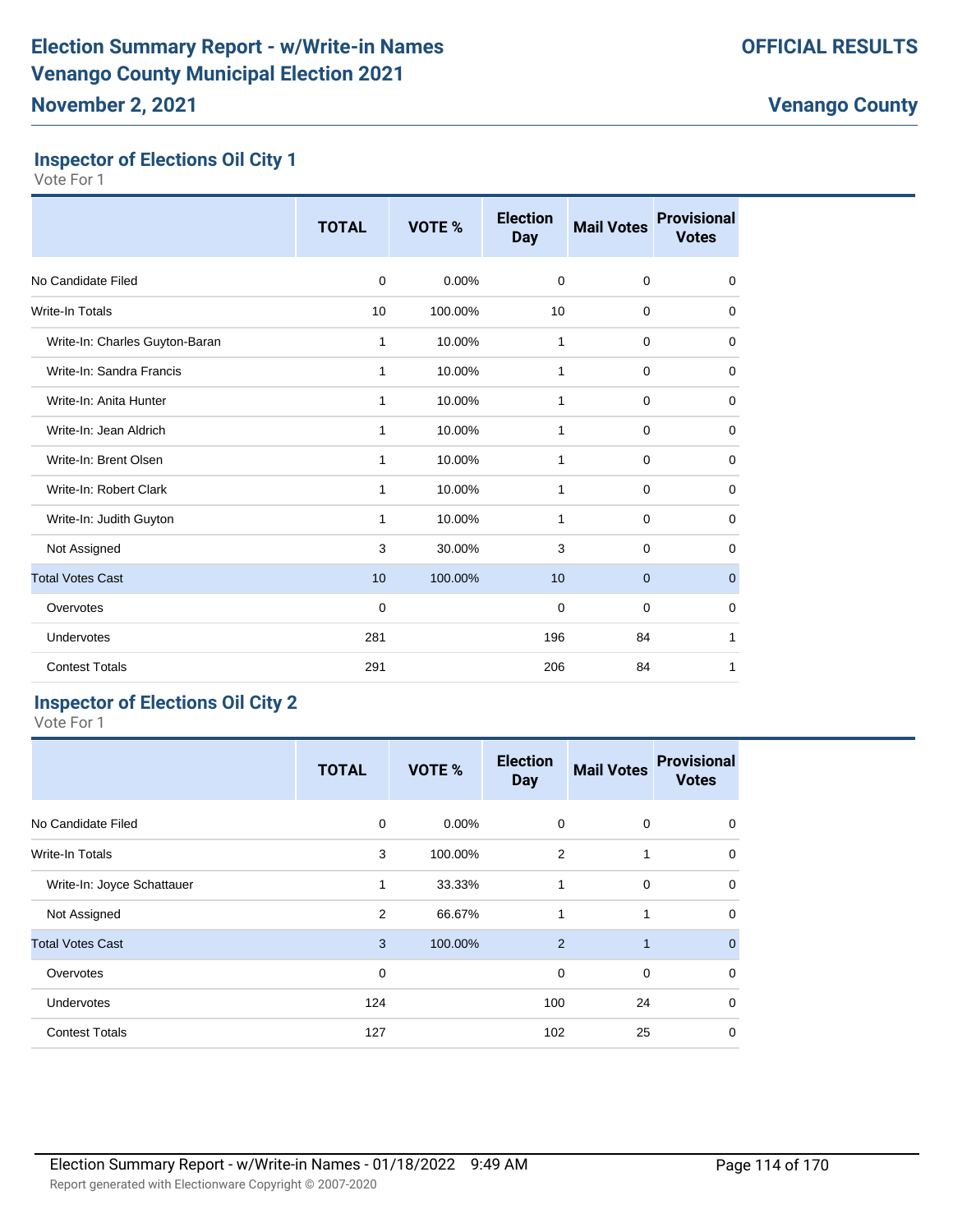# **Inspector of Elections Oil City 3**

Vote For 1

|                            | <b>TOTAL</b> | VOTE %  | <b>Election</b><br><b>Day</b> | <b>Mail Votes</b> | <b>Provisional</b><br><b>Votes</b> |
|----------------------------|--------------|---------|-------------------------------|-------------------|------------------------------------|
| No Candidate Filed         | $\Omega$     | 0.00%   | $\mathbf 0$                   | $\mathbf 0$       | $\mathbf 0$                        |
| <b>Write-In Totals</b>     | 11           | 100.00% | $\overline{7}$                | 4                 | $\mathbf 0$                        |
| Write-In: Bonnie Summers   | 3            | 27.27%  | $\mathbf 0$                   | 3                 | $\mathbf 0$                        |
| Write-In: Timothy Wade     | 1            | 9.09%   | 1                             | $\mathbf 0$       | $\mathbf 0$                        |
| Write-In: Emily Wilson     | 1            | 9.09%   | 1                             | $\mathbf 0$       | 0                                  |
| Write-In: JoAnn Chelton    | 1            | 9.09%   | $\mathbf{1}$                  | $\mathbf 0$       | $\mathbf 0$                        |
| Write-In: William Walker   | 1            | 9.09%   | 1                             | $\mathbf 0$       | $\mathbf 0$                        |
| Write-In: Ashley McDonald  | 1            | 9.09%   | 0                             | 1                 | 0                                  |
| Write-In: Luke J J Luciano | 1            | 9.09%   | 1                             | $\mathbf 0$       | $\mathbf 0$                        |
| Not Assigned               | 2            | 18.18%  | $\overline{2}$                | $\mathbf 0$       | 0                                  |
| <b>Total Votes Cast</b>    | 11           | 100.00% | $\overline{7}$                | $\overline{4}$    | $\mathbf 0$                        |
| Overvotes                  | 0            |         | 0                             | $\mathbf 0$       | 0                                  |
| Undervotes                 | 168          |         | 107                           | 61                | $\mathbf 0$                        |
| <b>Contest Totals</b>      | 179          |         | 114                           | 65                | $\mathbf 0$                        |

# **Inspector of Elections Oil City 4**

|                           | <b>TOTAL</b>   | VOTE %   | <b>Election</b><br><b>Day</b> | <b>Mail Votes</b> | <b>Provisional</b><br><b>Votes</b> |
|---------------------------|----------------|----------|-------------------------------|-------------------|------------------------------------|
| No Candidate Filed        | 0              | $0.00\%$ | $\mathbf 0$                   | $\mathbf 0$       | $\mathbf 0$                        |
| Write-In Totals           | $\overline{7}$ | 100.00%  | 6                             | 1                 | $\mathbf 0$                        |
| Write-In: Barbara Bickel; | 1              | 14.29%   | 1                             | $\mathbf 0$       | $\mathbf 0$                        |
| Write-In: Bill Moon       | 1              | 14.29%   | 1                             | $\mathbf 0$       | $\mathbf 0$                        |
| Write-In: Mark A Flaherty | 1              | 14.29%   | $\Omega$                      | 1                 | $\mathbf 0$                        |
| Not Assigned              | 4              | 57.14%   | $\overline{4}$                | $\mathbf 0$       | 0                                  |
| <b>Total Votes Cast</b>   | $\overline{7}$ | 100.00%  | 6                             | $\overline{1}$    | $\mathbf 0$                        |
| Overvotes                 | 0              |          | $\mathbf 0$                   | $\mathbf 0$       | $\mathbf 0$                        |
| Undervotes                | 133            |          | 90                            | 43                | $\mathbf 0$                        |
| <b>Contest Totals</b>     | 140            |          | 96                            | 44                | $\mathbf 0$                        |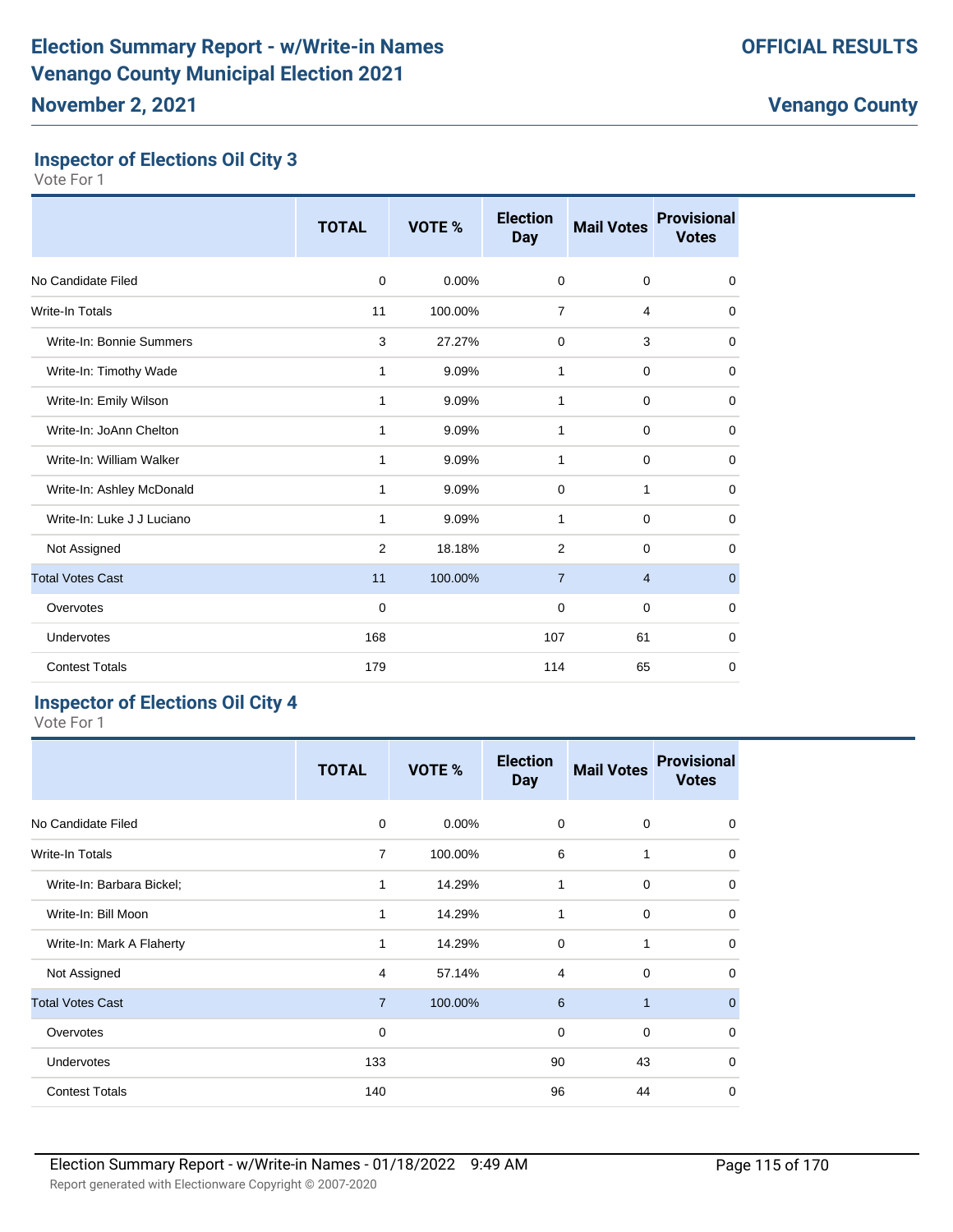# **Inspector of Elections Oil City 5**

Vote For 1

|                                   | <b>TOTAL</b>   | VOTE %  | <b>Election</b><br><b>Day</b> | <b>Mail Votes</b> | <b>Provisional</b><br><b>Votes</b> |
|-----------------------------------|----------------|---------|-------------------------------|-------------------|------------------------------------|
| No Candidate Filed                | 0              | 0.00%   | $\mathbf 0$                   | $\mathbf 0$       | $\mathbf 0$                        |
| <b>Write-In Totals</b>            | 5              | 100.00% | 5                             | 0                 | 0                                  |
| Write-In: Scott Stahl             |                | 20.00%  | 1                             | 0                 | $\mathbf 0$                        |
| Write-In: Christopher S Burneisen | 1              | 20.00%  | 1                             | $\mathbf 0$       | $\mathbf 0$                        |
| Write-In: Jeannine Guth           | 1              | 20.00%  | 1                             | $\mathbf 0$       | $\mathbf 0$                        |
| Not Assigned                      | $\overline{2}$ | 40.00%  | $\overline{2}$                | $\mathbf 0$       | $\mathbf 0$                        |
| <b>Total Votes Cast</b>           | 5              | 100.00% | 5                             | $\mathbf 0$       | $\mathbf{0}$                       |
| Overvotes                         | 0              |         | $\mathbf 0$                   | $\mathbf 0$       | $\mathbf 0$                        |
| Undervotes                        | 186            |         | 141                           | 44                | 1                                  |
| <b>Contest Totals</b>             | 191            |         | 146                           | 44                |                                    |

#### **Inspector of Elections Oil City 6**

|                          | <b>TOTAL</b> | <b>VOTE %</b> | <b>Election</b><br><b>Day</b> | <b>Mail Votes</b> | <b>Provisional</b><br><b>Votes</b> |
|--------------------------|--------------|---------------|-------------------------------|-------------------|------------------------------------|
| No Candidate Filed       | 0            | 0.00%         | 0                             | 0                 | 0                                  |
| Write-In Totals          | 12           | 100.00%       | 10                            | 2                 | 0                                  |
| Write-In: Mickey Mouse   | $\mathbf{1}$ | 8.33%         | $\mathbf{1}$                  | $\mathbf 0$       | 0                                  |
| Write-In: Walt Campman   | $\mathbf{1}$ | 8.33%         | $\mathbf{1}$                  | $\mathbf 0$       | 0                                  |
| Write-In: Robert Stine   | 1            | 8.33%         | 1                             | 0                 | 0                                  |
| Write-In: Richard Baker  | 1            | 8.33%         | 1                             | 0                 | 0                                  |
| Write-In: No One         | $\mathbf{1}$ | 8.33%         | 0                             | 1                 | 0                                  |
| Write-In: Oliver Lobaugh | $\mathbf{1}$ | 8.33%         | 0                             | 1                 | 0                                  |
| Write-In: Bonnie Summers | $\mathbf{1}$ | 8.33%         | $\mathbf{1}$                  | $\mathbf 0$       | 0                                  |
| Write-In: Ronald E Black | $\mathbf{1}$ | 8.33%         | $\mathbf{1}$                  | $\mathbf 0$       | 0                                  |
| Not Assigned             | 4            | 33.33%        | 4                             | $\mathbf 0$       | 0                                  |
| <b>Total Votes Cast</b>  | 12           | 100.00%       | 10                            | $\overline{2}$    | $\mathbf{0}$                       |
| Overvotes                | 0            |               | 0                             | $\mathbf 0$       | 0                                  |
| Undervotes               | 192          |               | 127                           | 65                | 0                                  |
| <b>Contest Totals</b>    | 204          |               | 137                           | 67                | 0                                  |
|                          |              |               |                               |                   |                                    |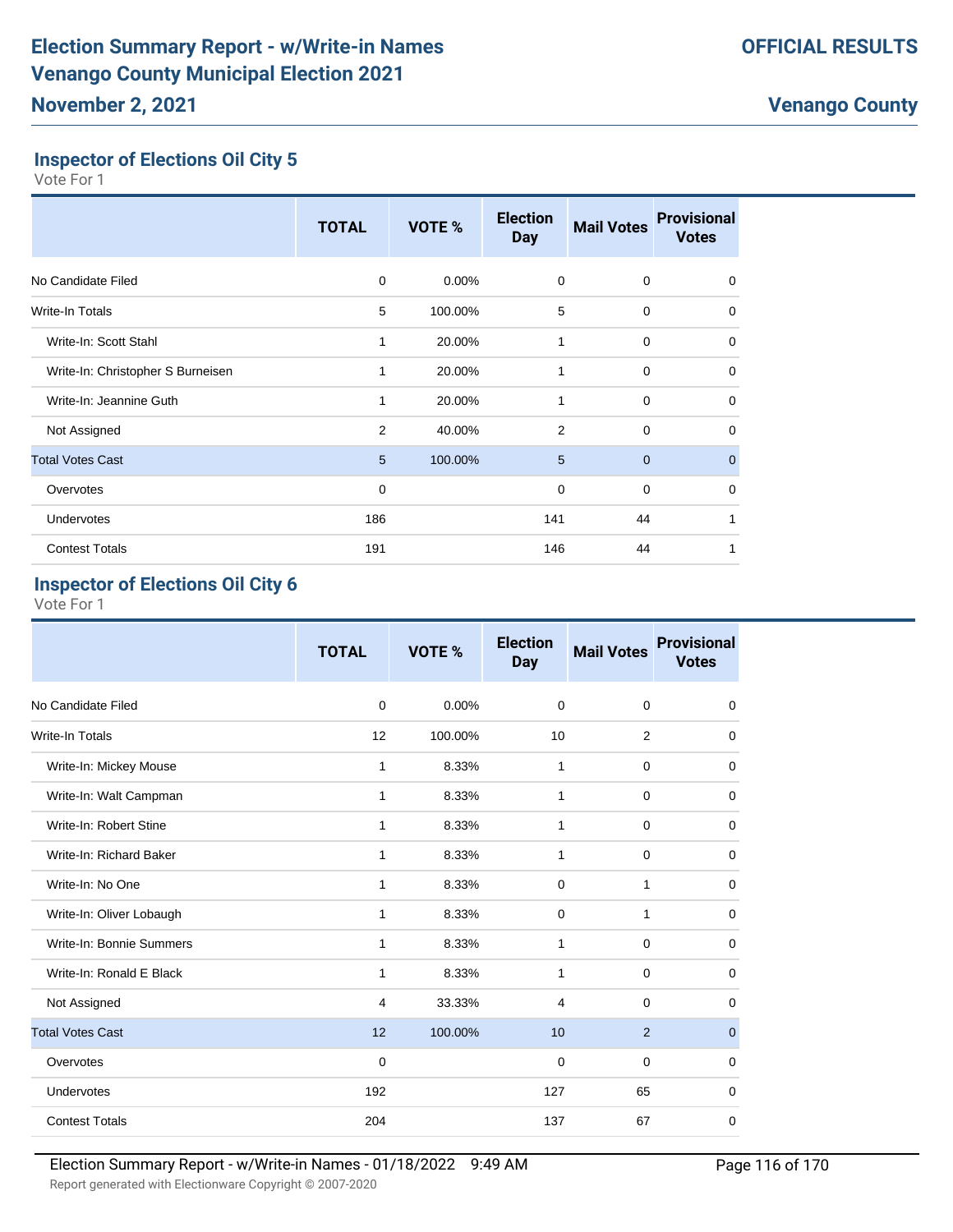### **Inspector of Elections Oil City 7**

Vote For 1

|                               | <b>TOTAL</b>   | VOTE %   | <b>Election</b><br><b>Day</b> | <b>Mail Votes</b> | <b>Provisional</b><br><b>Votes</b> |
|-------------------------------|----------------|----------|-------------------------------|-------------------|------------------------------------|
| No Candidate Filed            | $\Omega$       | $0.00\%$ | 0                             | 0                 | 0                                  |
| <b>Write-In Totals</b>        | 4              | 100.00%  | 3                             | 1                 | $\mathbf 0$                        |
| Write-In: John Kluck          |                | 25.00%   | 0                             | 1                 | $\mathbf 0$                        |
| Write-In: Todd M Greene (Dem) |                | 25.00%   | 1                             | $\mathbf 0$       | $\mathbf 0$                        |
| Write-In: Paula Palmer        | 1              | 25.00%   | 1                             | $\mathbf 0$       | $\mathbf 0$                        |
| Not Assigned                  | 1              | 25.00%   | 1                             | $\mathbf 0$       | $\mathbf 0$                        |
| <b>Total Votes Cast</b>       | $\overline{4}$ | 100.00%  | 3                             | $\mathbf{1}$      | $\mathbf{0}$                       |
| Overvotes                     | 0              |          | $\mathbf 0$                   | $\mathbf 0$       | $\mathbf 0$                        |
| Undervotes                    | 156            |          | 115                           | 41                | $\mathbf 0$                        |
| <b>Contest Totals</b>         | 160            |          | 118                           | 42                | 0                                  |

# **Inspector of Elections Sugarcreek Boro 1/4**

|                             | <b>TOTAL</b> | <b>VOTE %</b> | <b>Election</b><br><b>Day</b> | <b>Mail Votes</b> | <b>Provisional</b><br><b>Votes</b> |
|-----------------------------|--------------|---------------|-------------------------------|-------------------|------------------------------------|
| No Candidate Filed          | 0            | 0.00%         | 0                             | $\mathbf 0$       | $\mathbf 0$                        |
| <b>Write-In Totals</b>      | 9            | 100.00%       | $\overline{7}$                | $\mathbf{1}$      | 1                                  |
| Write-In: Mike Pence        | $\mathbf{1}$ | 11.11%        | $\mathbf{1}$                  | $\mathbf 0$       | $\mathbf 0$                        |
| Write-In: Kevin Songer      | $\mathbf{1}$ | 11.11%        | $\mathbf{1}$                  | $\mathbf 0$       | 0                                  |
| Write-In: Helen Kelley      | 1            | 11.11%        | 0                             | 0                 | 1                                  |
| Write-In: Michael T Shaffer | 1            | 11.11%        | 1                             | 0                 | 0                                  |
| Write-In: Scott Chmiel      | $\mathbf{1}$ | 11.11%        | $\mathbf{1}$                  | $\mathbf 0$       | 0                                  |
| Write-In: William Fleske    | $\mathbf{1}$ | 11.11%        | $\mathbf{1}$                  | $\mathbf 0$       | 0                                  |
| Write-In: Ed Scurry         | 1            | 11.11%        | 0                             | 1                 | $\mathbf 0$                        |
| Not Assigned                | 2            | 22.22%        | $\overline{2}$                | $\mathbf 0$       | 0                                  |
| <b>Total Votes Cast</b>     | 9            | 100.00%       | $\overline{7}$                | $\mathbf{1}$      |                                    |
| Overvotes                   | 0            |               | 0                             | $\mathbf 0$       | $\Omega$                           |
| Undervotes                  | 286          |               | 189                           | 97                | 0                                  |
| <b>Contest Totals</b>       | 295          |               | 196                           | 98                | 1                                  |
|                             |              |               |                               |                   |                                    |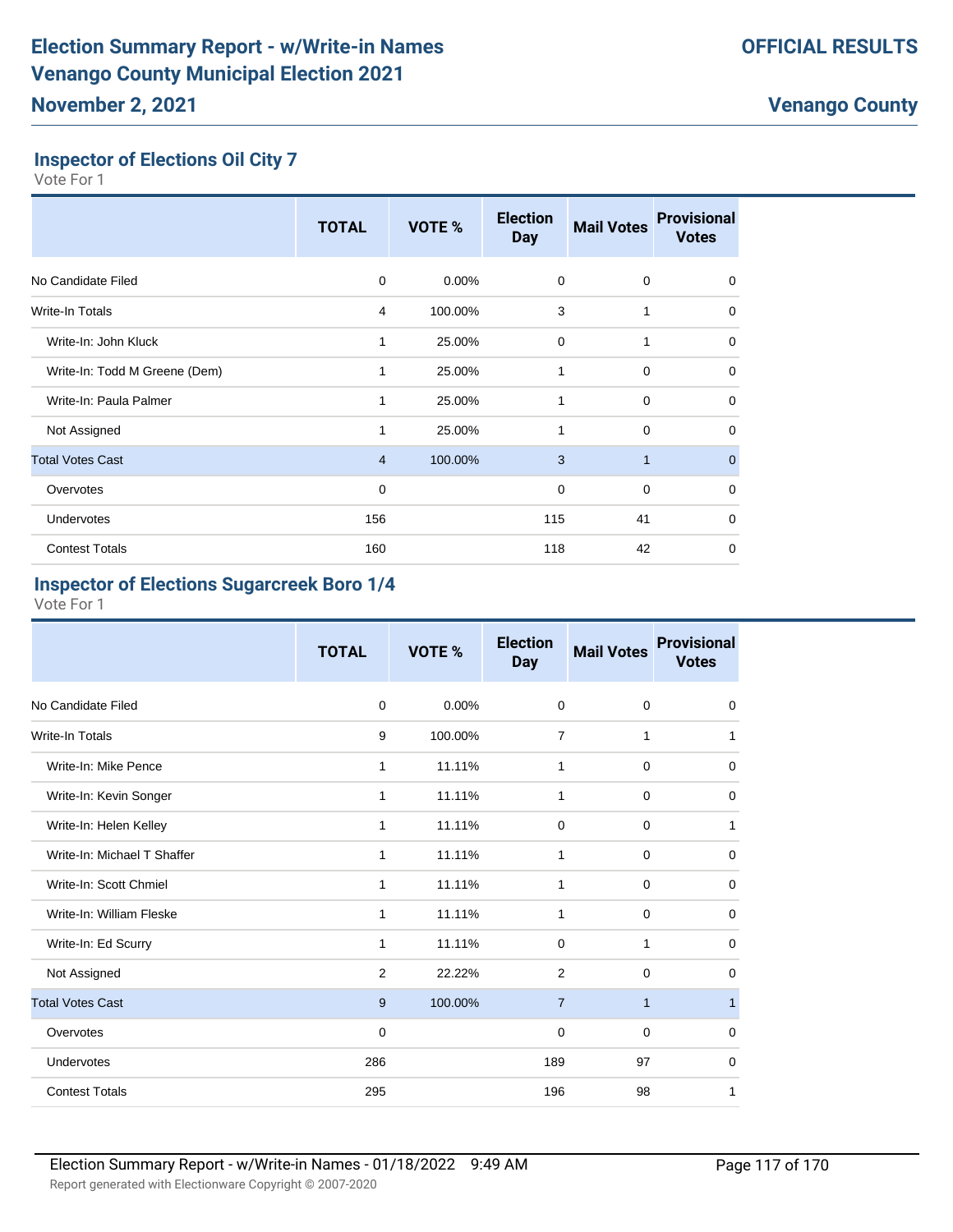#### **Inspector of Elections Sugarcreek Boro 2**

Vote For 1

|                            | <b>TOTAL</b> | VOTE %   | <b>Election</b><br><b>Day</b> | <b>Mail Votes</b> | <b>Provisional</b><br><b>Votes</b> |
|----------------------------|--------------|----------|-------------------------------|-------------------|------------------------------------|
| No Candidate Filed         | 0            | $0.00\%$ | $\mathbf 0$                   | $\mathbf 0$       | 0                                  |
| Write-In Totals            | 3            | 100.00%  | $\overline{2}$                | 1                 | 0                                  |
| Write-In: Kathleen McMunn  | 1            | 33.33%   | $\mathbf 0$                   | 1                 | 0                                  |
| Write-In: Devin M Eisenman | 1            | 33.33%   | 1                             | $\mathbf 0$       | $\Omega$                           |
| Not Assigned               | 1            | 33.33%   | 1                             | $\mathbf 0$       | 0                                  |
| <b>Total Votes Cast</b>    | 3            | 100.00%  | 2                             | $\mathbf{1}$      | $\mathbf{0}$                       |
| Overvotes                  | $\mathbf 0$  |          | $\mathbf 0$                   | $\mathbf 0$       | $\mathbf 0$                        |
| <b>Undervotes</b>          | 115          |          | 88                            | 27                | $\Omega$                           |
| <b>Contest Totals</b>      | 118          |          | 90                            | 28                | $\mathbf 0$                        |

#### **Inspector of Elections Sugarcreek Boro 3**

|                           | <b>TOTAL</b> | <b>VOTE %</b> | <b>Election</b><br><b>Day</b> | <b>Mail Votes</b> | <b>Provisional</b><br><b>Votes</b> |
|---------------------------|--------------|---------------|-------------------------------|-------------------|------------------------------------|
| No Candidate Filed        | $\mathbf 0$  | $0.00\%$      | $\mathbf 0$                   | $\mathbf 0$       | $\mathbf 0$                        |
| Write-In Totals           | 9            | 100.00%       | 6                             | 3                 | $\mathbf 0$                        |
| Write-In: Rhonda L Watson | 2            | 22.22%        | 2                             | $\mathbf 0$       | $\mathbf 0$                        |
| Write-In: Scott Chimeil   | 1            | 11.11%        | $\mathbf{1}$                  | $\mathbf 0$       | $\mathbf 0$                        |
| Write-In: Laura L Lee     | 1            | 11.11%        | 1                             | $\mathbf 0$       | $\mathbf 0$                        |
| Write-In: Mickey Mouse    | 1            | 11.11%        | 1                             | $\mathbf 0$       | 0                                  |
| Write-In: Jesus Christ    | 1            | 11.11%        | $\mathbf 0$                   | $\mathbf{1}$      | $\mathbf 0$                        |
| Write-In: Mark A Hawke    | 1            | 11.11%        | $\mathbf 0$                   | 1                 | $\mathbf 0$                        |
| Not Assigned              | 2            | 22.22%        | 1                             | 1                 | $\mathbf 0$                        |
| <b>Total Votes Cast</b>   | 9            | 100.00%       | 6                             | 3                 | $\mathbf 0$                        |
| Overvotes                 | 0            |               | $\mathbf 0$                   | $\mathbf 0$       | $\mathbf 0$                        |
| Undervotes                | 194          |               | 151                           | 42                | 1                                  |
| <b>Contest Totals</b>     | 203          |               | 157                           | 45                | 1                                  |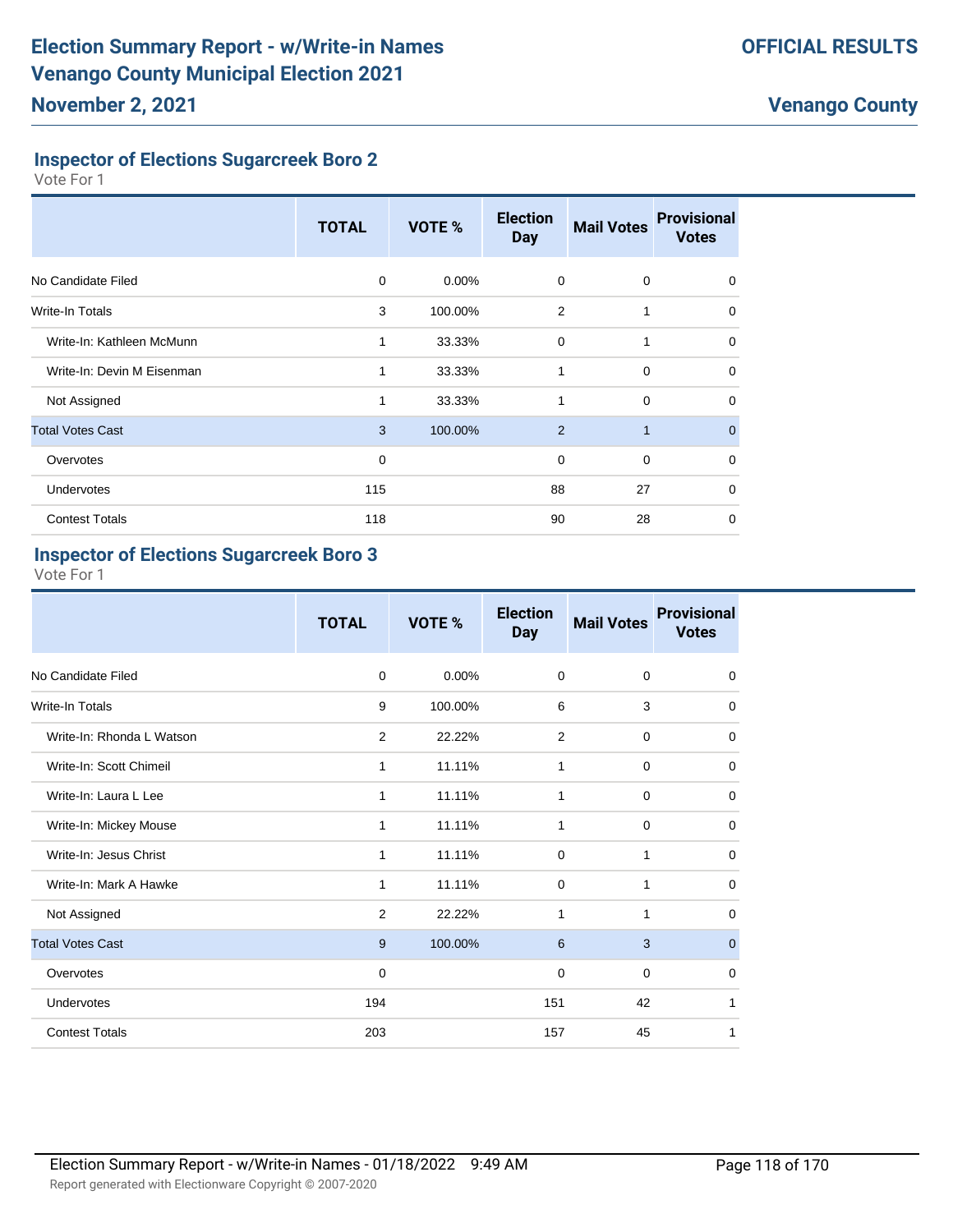### **Inspector of Elections Sugarcreek Boro 5**

Vote For 1

|                             | <b>TOTAL</b> | VOTE %  | <b>Election</b><br><b>Day</b> | <b>Mail Votes</b> | <b>Provisional</b><br><b>Votes</b> |
|-----------------------------|--------------|---------|-------------------------------|-------------------|------------------------------------|
| <b>REP Ruth Ann Ruditis</b> | 275          | 98.92%  | 226                           | 49                | $\Omega$                           |
| Write-In Totals             | 3            | 1.08%   | 3                             | $\mathbf 0$       | 0                                  |
| Write-In: Cynthia L Ruditis | 1            | 0.36%   | 1                             | $\mathbf 0$       | 0                                  |
| Write-In: Joane Beach       | 1            | 0.36%   | 1                             | $\mathbf 0$       | $\Omega$                           |
| Not Assigned                | 1            | 0.36%   | 1                             | $\mathbf 0$       | 0                                  |
| <b>Total Votes Cast</b>     | 278          | 100.00% | 229                           | 49                | $\mathbf{0}$                       |
| Overvotes                   | $\mathbf 0$  |         | $\mathbf 0$                   | $\mathbf 0$       | $\Omega$                           |
| <b>Undervotes</b>           | 19           |         | 7                             | 12                | 0                                  |
| <b>Contest Totals</b>       | 297          |         | 236                           | 61                | 0                                  |

### **Inspector of Elections Allegheny Twp**

|                               | <b>TOTAL</b> | VOTE %   | <b>Election</b><br><b>Day</b> | <b>Mail Votes</b> | <b>Provisional</b><br><b>Votes</b> |
|-------------------------------|--------------|----------|-------------------------------|-------------------|------------------------------------|
| No Candidate Filed            | 0            | $0.00\%$ | $\mathbf 0$                   | $\Omega$          | 0                                  |
| Write-In Totals               | 3            | 100.00%  | 3                             | $\mathbf 0$       | $\mathbf 0$                        |
| Write-In: Trump               | 1            | 33.33%   | 1                             | 0                 | $\mathbf 0$                        |
| Write-In: Nicole Lynn LaBolle | 1            | 33.33%   | 1                             | 0                 | $\mathbf 0$                        |
| Write-In: Nicole LaBolle      | 1            | 33.33%   | 1                             | 0                 | $\mathbf 0$                        |
| Not Assigned                  | 0            | $0.00\%$ | $\mathbf 0$                   | 0                 | $\mathbf 0$                        |
| <b>Total Votes Cast</b>       | 3            | 100.00%  | 3                             | $\mathbf{0}$      | $\mathbf{0}$                       |
| Overvotes                     | $\mathbf 0$  |          | $\mathbf 0$                   | 0                 | $\mathbf 0$                        |
| Undervotes                    | 71           |          | 64                            | $\overline{7}$    | $\mathbf 0$                        |
| <b>Contest Totals</b>         | 74           |          | 67                            | $\overline{7}$    | $\mathbf 0$                        |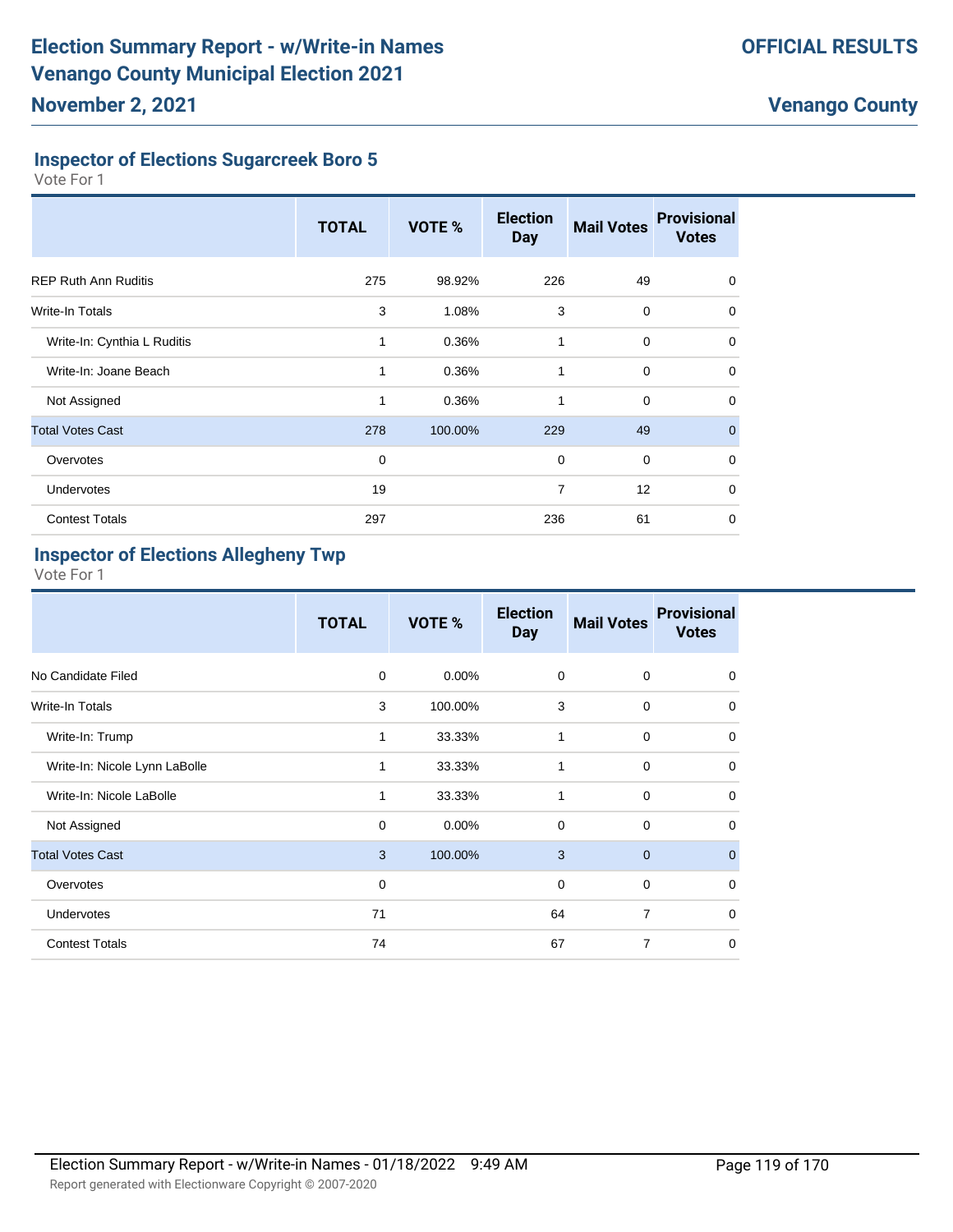### **Inspector of Elections Barkeyville Boro**

Vote For 1

|                           | <b>TOTAL</b> | <b>VOTE %</b> | <b>Election</b><br><b>Day</b> | <b>Mail Votes</b> | <b>Provisional</b><br><b>Votes</b> |
|---------------------------|--------------|---------------|-------------------------------|-------------------|------------------------------------|
| No Candidate Filed        | $\Omega$     | 0.00%         | $\mathbf 0$                   | 0                 | $\Omega$                           |
| Write-In Totals           | 2            | 100.00%       | $\overline{2}$                | $\mathbf 0$       | 0                                  |
| Write-In: Phyllis Whetzel | 1            | 50.00%        | 1                             | $\mathbf 0$       | $\Omega$                           |
| Not Assigned              | 1            | 50.00%        | 1                             | $\mathbf 0$       | $\Omega$                           |
| <b>Total Votes Cast</b>   | 2            | 100.00%       | 2                             | $\mathbf{0}$      | $\mathbf{0}$                       |
| Overvotes                 | $\mathbf 0$  |               | $\mathbf 0$                   | $\mathbf 0$       | 0                                  |
| Undervotes                | 57           |               | 45                            | 12                | 0                                  |
| <b>Contest Totals</b>     | 59           |               | 47                            | 12                | 0                                  |

# **Inspector of Elections Canal Twp**

|                           | <b>TOTAL</b>   | VOTE %   | <b>Election</b><br><b>Day</b> | <b>Mail Votes</b> | <b>Provisional</b><br><b>Votes</b> |
|---------------------------|----------------|----------|-------------------------------|-------------------|------------------------------------|
| DEM Cynthia M Dailey      | 59             | 33.52%   | 38                            | 21                | $\mathbf 0$                        |
| <b>REP Tammy S Wagler</b> | 117            | 66.48%   | 105                           | 12                | $\mathbf 0$                        |
| <b>Write-In Totals</b>    | 0              | $0.00\%$ | $\mathbf 0$                   | $\mathbf 0$       | $\mathbf 0$                        |
| Not Assigned              | $\mathbf 0$    | 0.00%    | 0                             | $\mathbf 0$       | $\mathbf 0$                        |
| <b>Total Votes Cast</b>   | 176            | 100.00%  | 143                           | 33                | $\mathbf{0}$                       |
| Overvotes                 | 1              |          | 1                             | $\mathbf 0$       | $\mathbf 0$                        |
| <b>Undervotes</b>         | $\overline{2}$ |          | 2                             | $\mathbf 0$       | $\mathbf 0$                        |
| <b>Contest Totals</b>     | 179            |          | 146                           | 33                | $\mathbf 0$                        |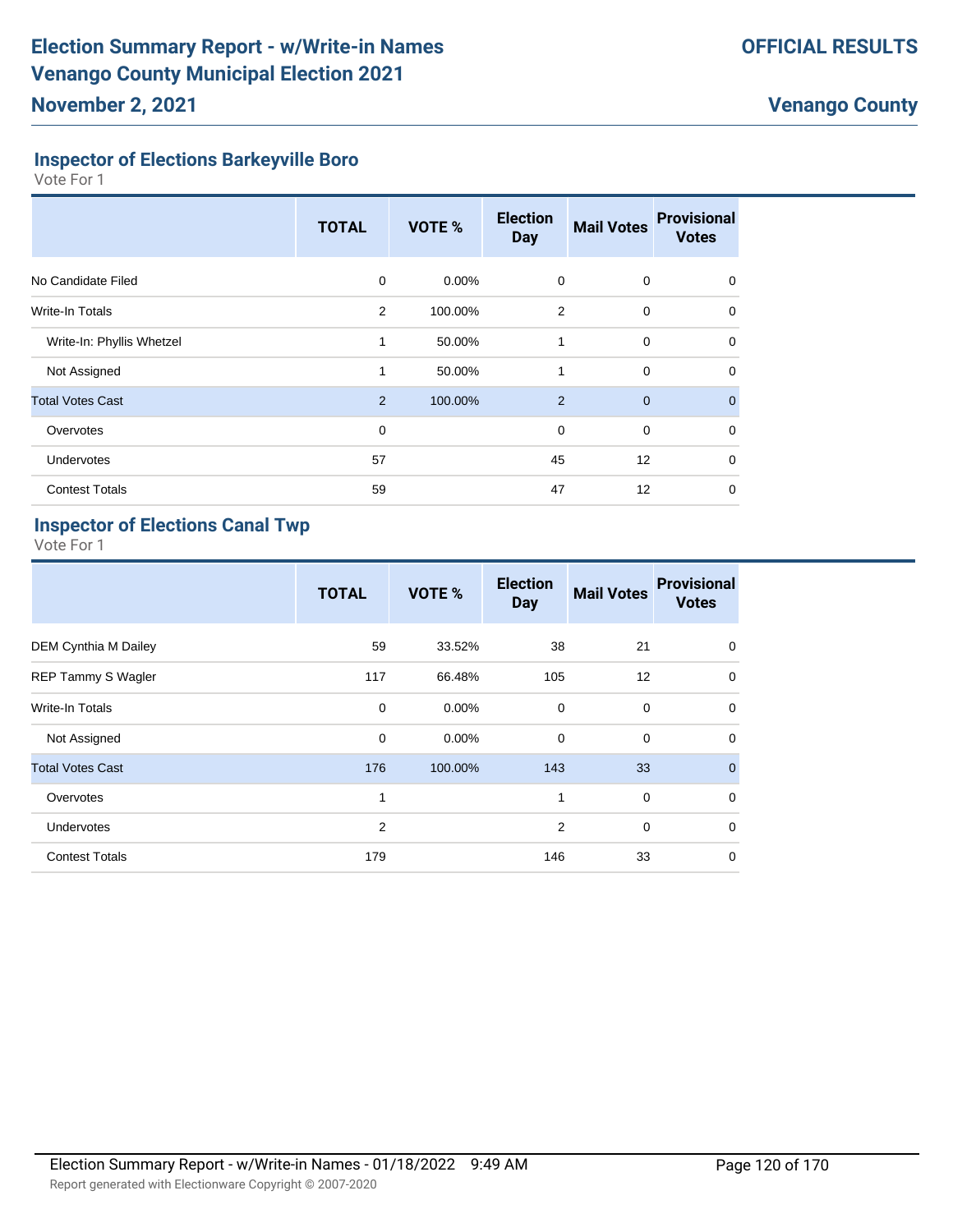### **Inspector of Elections Cherrytree Twp**

Vote For 1

|                         | <b>TOTAL</b> | VOTE %   | <b>Election</b><br><b>Day</b> | <b>Mail Votes</b> | <b>Provisional</b><br><b>Votes</b> |
|-------------------------|--------------|----------|-------------------------------|-------------------|------------------------------------|
| No Candidate Filed      | $\mathbf 0$  | $0.00\%$ | 0                             | $\mathbf 0$       | $\mathbf 0$                        |
| <b>Write-In Totals</b>  | 17           | 100.00%  | 13                            | 4                 | $\mathbf 0$                        |
| Write-In: Karen McGrath | 10           | 58.82%   | 10                            | $\mathbf 0$       | 0                                  |
| Write-In: Richard Balas | 1            | 5.88%    | 1                             | 0                 | 0                                  |
| Write-In: Geno Clickett | 1            | 5.88%    | $\mathbf{1}$                  | $\mathbf 0$       | $\mathbf 0$                        |
| Write-In: no            | 1            | 5.88%    | $\mathbf 0$                   | 1                 | $\mathbf 0$                        |
| Not Assigned            | 4            | 23.53%   | 1                             | 3                 | $\Omega$                           |
| <b>Total Votes Cast</b> | 17           | 100.00%  | 13                            | $\overline{4}$    | $\mathbf{0}$                       |
| Overvotes               | 0            |          | $\mathbf 0$                   | $\mathbf 0$       | 0                                  |
| Undervotes              | 258          |          | 221                           | 36                | 1                                  |
| <b>Contest Totals</b>   | 275          |          | 234                           | 40                | 1                                  |

#### **Inspector of Elections Clinton Twp**

|                           | <b>TOTAL</b> | VOTE %   | <b>Election</b><br><b>Day</b> | <b>Mail Votes</b> | <b>Provisional</b><br><b>Votes</b> |
|---------------------------|--------------|----------|-------------------------------|-------------------|------------------------------------|
| No Candidate Filed        | $\mathbf 0$  | $0.00\%$ | $\mathbf 0$                   | 0                 | 0                                  |
| <b>Write-In Totals</b>    | 3            | 100.00%  | 2                             | 1                 | 0                                  |
| Write-In: Ronald S Downs  | 1            | 33.33%   | $\mathbf 0$                   | 1                 | 0                                  |
| Write-In: Thomas N Thomas | 1            | 33.33%   | 1                             | 0                 | 0                                  |
| Not Assigned              | 1            | 33.33%   | 1                             | $\mathbf 0$       | 0                                  |
| <b>Total Votes Cast</b>   | 3            | 100.00%  | 2                             | 1                 | $\Omega$                           |
| Overvotes                 | $\mathbf 0$  |          | $\mathbf 0$                   | $\mathbf 0$       | 0                                  |
| Undervotes                | 138          |          | 115                           | 23                | $\Omega$                           |
| <b>Contest Totals</b>     | 141          |          | 117                           | 24                | 0                                  |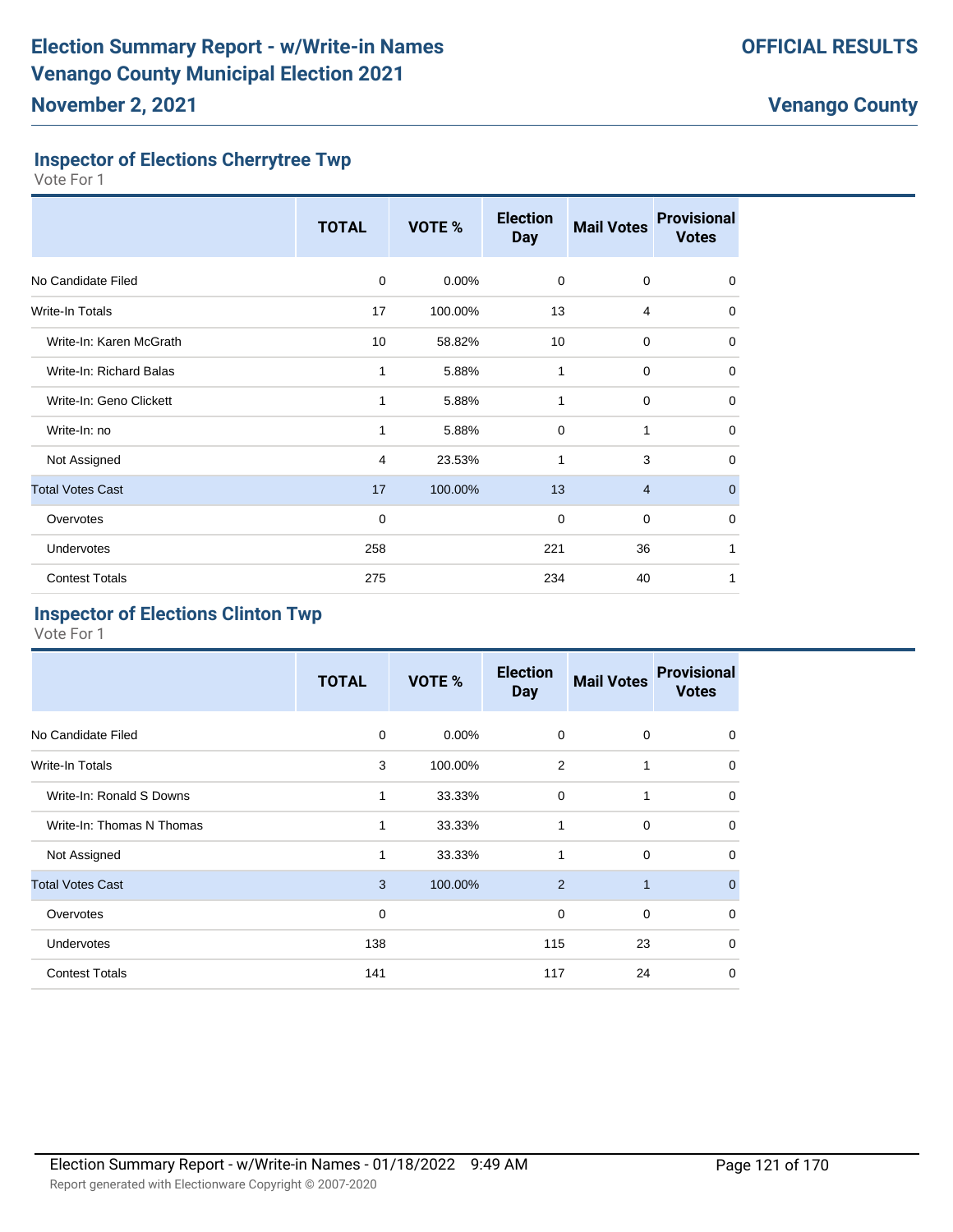### **Inspector of Elections Clintonville Boro**

Vote For 1

|                           | <b>TOTAL</b> | VOTE %  | <b>Election</b><br><b>Day</b> | <b>Mail Votes</b> | <b>Provisional</b><br><b>Votes</b> |
|---------------------------|--------------|---------|-------------------------------|-------------------|------------------------------------|
| <b>DEM Wanda Jacobs</b>   | 57           | 49.57%  | 46                            | 11                | $\Omega$                           |
| <b>REP Cinda Klinzing</b> | 57           | 49.57%  | 55                            | $\overline{2}$    | $\mathbf 0$                        |
| <b>Write-In Totals</b>    | 1            | 0.87%   | 1                             | $\mathbf 0$       | $\mathbf 0$                        |
| Not Assigned              | 1            | 0.87%   | 1                             | $\mathbf 0$       | $\Omega$                           |
| <b>Total Votes Cast</b>   | 115          | 100.00% | 102                           | 13                | $\mathbf{0}$                       |
| Overvotes                 | $\mathbf 0$  |         | 0                             | $\mathbf 0$       | $\Omega$                           |
| <b>Undervotes</b>         | 3            |         | 3                             | $\mathbf 0$       | $\mathbf 0$                        |
| <b>Contest Totals</b>     | 118          |         | 105                           | 13                | 0                                  |

#### **Inspector of Elections Cooperstown Boro**

|                         | <b>TOTAL</b> | VOTE %   | <b>Election</b><br><b>Day</b> | <b>Mail Votes</b> | <b>Provisional</b><br><b>Votes</b> |
|-------------------------|--------------|----------|-------------------------------|-------------------|------------------------------------|
| No Candidate Filed      | $\mathbf 0$  | $0.00\%$ | 0                             | 0                 | 0                                  |
| <b>Write-In Totals</b>  | 1            | 100.00%  | 1                             | $\mathbf 0$       | $\mathbf 0$                        |
| Not Assigned            | $\mathbf{1}$ | 100.00%  | 1                             | $\mathbf 0$       | $\mathbf 0$                        |
| <b>Total Votes Cast</b> | $\mathbf{1}$ | 100.00%  | $\overline{1}$                | $\overline{0}$    | $\mathbf{0}$                       |
| Overvotes               | 0            |          | 0                             | $\mathbf 0$       | $\mathbf 0$                        |
| Undervotes              | 120          |          | 104                           | 16                | $\Omega$                           |
| <b>Contest Totals</b>   | 121          |          | 105                           | 16                | $\mathbf 0$                        |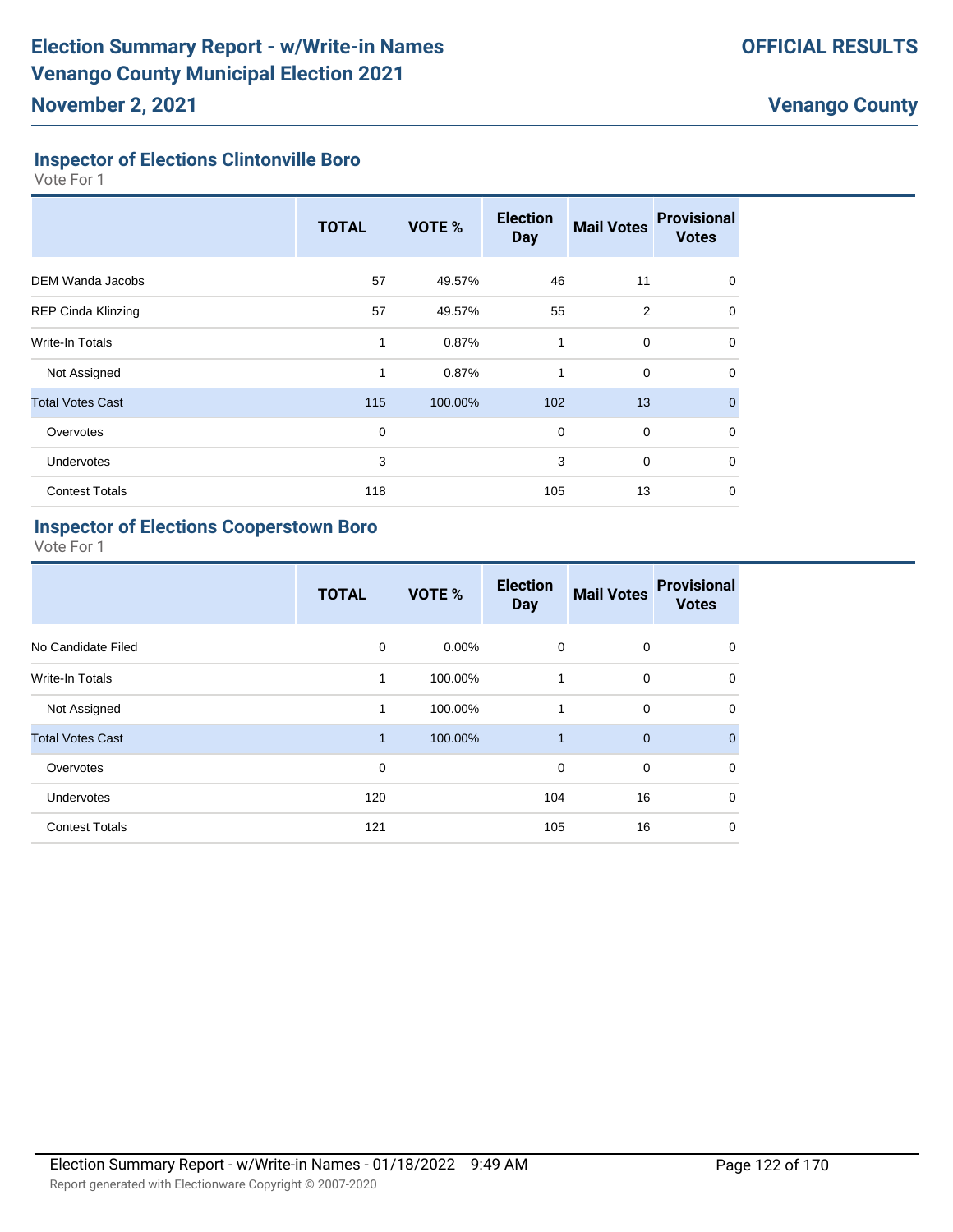## **Inspector of Elections Cornplanter Twp**

|                             | <b>TOTAL</b> | <b>VOTE %</b> | <b>Election</b><br><b>Day</b> | <b>Mail Votes</b> | <b>Provisional</b><br><b>Votes</b> |
|-----------------------------|--------------|---------------|-------------------------------|-------------------|------------------------------------|
| No Candidate Filed          | $\mathbf 0$  | 0.00%         | $\mathbf 0$                   | $\mathbf 0$       | $\mathbf 0$                        |
| <b>Write-In Totals</b>      | 24           | 100.00%       | 18                            | 6                 | $\mathbf 0$                        |
| Write-In: Carol Mohnkern    | 4            | 16.67%        | $\overline{4}$                | 0                 | $\mathbf 0$                        |
| Write-In: Thomas Vandermark | $\mathbf{1}$ | 4.17%         | $\mathbf{1}$                  | $\mathbf 0$       | $\mathbf 0$                        |
| Write-In: None              | $\mathbf{1}$ | 4.17%         | $\mathbf{1}$                  | $\mathbf 0$       | $\mathbf 0$                        |
| Write-In: David Mark Beers  | $\mathbf{1}$ | 4.17%         | $\Omega$                      | 1                 | $\mathbf 0$                        |
| Write-In: Dave Heath        | 1            | 4.17%         | 1                             | 0                 | 0                                  |
| Write-In: Linda Miller      | $\mathbf{1}$ | 4.17%         | $\mathbf 0$                   | 1                 | $\mathbf 0$                        |
| Write-In: Republican        | $\mathbf{1}$ | 4.17%         | $\mathbf{1}$                  | $\mathbf 0$       | $\mathbf 0$                        |
| Write-In: Denise Jones      | $\mathbf{1}$ | 4.17%         | $\Omega$                      | 1                 | $\mathbf 0$                        |
| Write-In: Brian Reed        | 1            | 4.17%         | 1                             | $\mathbf 0$       | $\mathbf 0$                        |
| Write-In: Joyce Carbaugh    | 1            | 4.17%         | 0                             | 1                 | $\mathbf 0$                        |
| Write-In: Robert Lawrence   | $\mathbf{1}$ | 4.17%         | $\mathbf 0$                   | 1                 | $\mathbf 0$                        |
| Write-In: N/A               | $\mathbf{1}$ | 4.17%         | $\mathbf{1}$                  | $\mathbf 0$       | $\mathbf 0$                        |
| Not Assigned                | 9            | 37.50%        | 8                             | 1                 | $\mathbf 0$                        |
| <b>Total Votes Cast</b>     | 24           | 100.00%       | 18                            | 6                 | $\mathbf{0}$                       |
| Overvotes                   | 0            |               | 0                             | 0                 | $\mathbf 0$                        |
| Undervotes                  | 475          |               | 331                           | 142               | $\overline{2}$                     |
| <b>Contest Totals</b>       | 499          |               | 349                           | 148               | $\overline{2}$                     |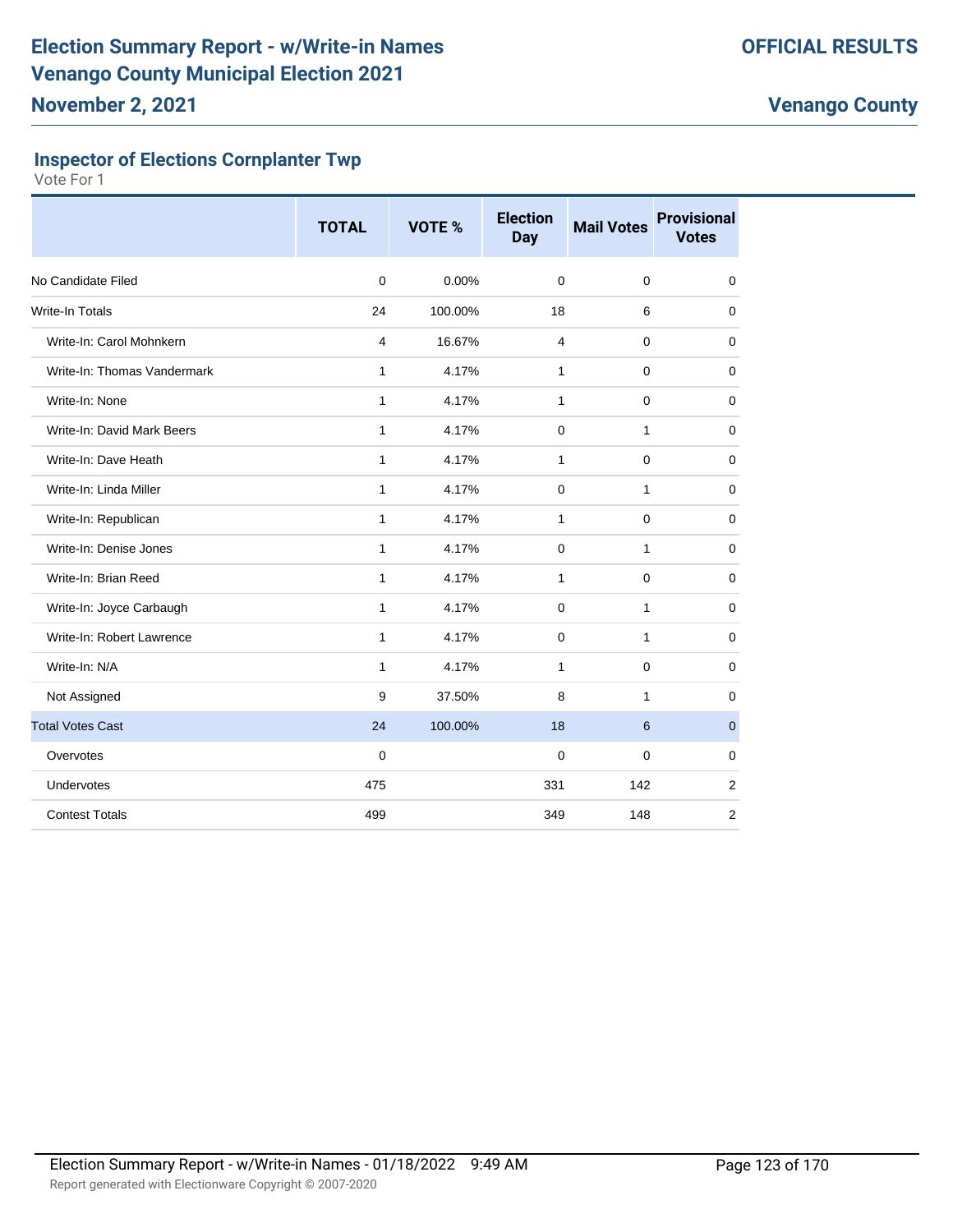### **Inspector of Elections Cranberry Twp 1**

Vote For 1

|                                | <b>TOTAL</b> | VOTE %   | <b>Election</b><br><b>Day</b> | <b>Mail Votes</b> | <b>Provisional</b><br><b>Votes</b> |
|--------------------------------|--------------|----------|-------------------------------|-------------------|------------------------------------|
| No Candidate Filed             | 0            | $0.00\%$ | 0                             | $\mathbf 0$       | $\mathbf 0$                        |
| Write-In Totals                | 12           | 100.00%  | 10                            | 2                 | $\mathbf 0$                        |
| Write-In: William E Haubach    | 2            | 16.67%   | $\mathbf 0$                   | 2                 | 0                                  |
| Write-In: Adam Tygert          | 1            | 8.33%    | 1                             | $\mathbf 0$       | $\mathbf 0$                        |
| Write-In: David Grams          | 1            | 8.33%    | 1                             | $\mathbf 0$       | 0                                  |
| Write-In: Jeanie Richey        | 1            | 8.33%    | 1                             | $\mathbf 0$       | $\mathbf 0$                        |
| Write-In: Jeannie Lynn Ritchey | 1            | 8.33%    | 1                             | $\mathbf 0$       | $\mathbf 0$                        |
| Not Assigned                   | 6            | 50.00%   | 6                             | $\mathbf 0$       | 0                                  |
| <b>Total Votes Cast</b>        | 12           | 100.00%  | 10                            | 2                 | $\mathbf 0$                        |
| Overvotes                      | $\mathbf 0$  |          | $\mathbf 0$                   | $\mathbf 0$       | $\mathbf 0$                        |
| Undervotes                     | 404          |          | 322                           | 82                | $\mathbf 0$                        |
| <b>Contest Totals</b>          | 416          |          | 332                           | 84                | $\mathbf 0$                        |

#### **Inspector of Elections Cranberry Twp 2**

|                         | <b>TOTAL</b> | VOTE %   | <b>Election</b><br><b>Day</b> | <b>Mail Votes</b> | <b>Provisional</b><br><b>Votes</b> |
|-------------------------|--------------|----------|-------------------------------|-------------------|------------------------------------|
| No Candidate Filed      | 0            | $0.00\%$ | 0                             | 0                 | 0                                  |
| <b>Write-In Totals</b>  | 14           | 100.00%  | 8                             | 6                 | $\mathbf 0$                        |
| Write-In: Jerry Brocius | 1            | 7.14%    | $\mathbf 0$                   | 1                 | $\mathbf 0$                        |
| Write-In: Kevin LaRoche | 1            | 7.14%    | 0                             | 1                 | $\mathbf 0$                        |
| Write-In: Bob Taylor    | 1            | 7.14%    | 1                             | 0                 | 0                                  |
| Write-In: Robert Boocks | 1            | 7.14%    | 1                             | $\mathbf 0$       | 0                                  |
| Write-In: Diane Gramley | 1            | 7.14%    | $\Omega$                      | 1                 | $\mathbf 0$                        |
| Write-In: Helen Keller  | 1            | 7.14%    | 0                             | 1                 | $\mathbf 0$                        |
| Not Assigned            | 8            | 57.14%   | 6                             | $\overline{2}$    | $\mathbf 0$                        |
| <b>Total Votes Cast</b> | 14           | 100.00%  | 8                             | 6                 | $\mathbf 0$                        |
| Overvotes               | $\mathbf 0$  |          | 0                             | $\mathbf 0$       | 0                                  |
| Undervotes              | 303          |          | 237                           | 65                | 1                                  |
| <b>Contest Totals</b>   | 317          |          | 245                           | 71                | 1                                  |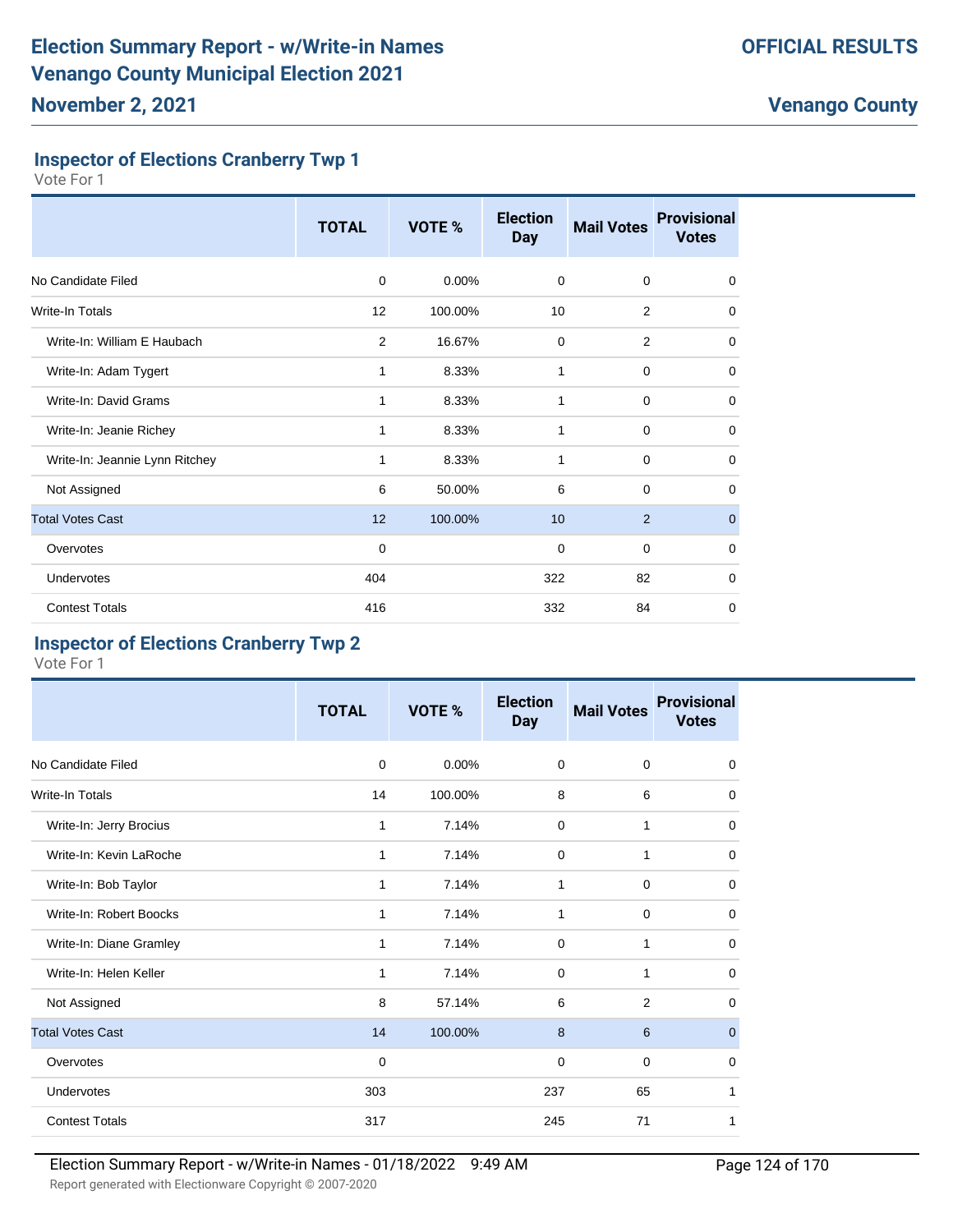### **Inspector of Elections Cranberry Twp 3**

|                            | <b>TOTAL</b>   | VOTE %   | <b>Election</b><br><b>Day</b> | <b>Mail Votes</b> | <b>Provisional</b><br><b>Votes</b> |
|----------------------------|----------------|----------|-------------------------------|-------------------|------------------------------------|
| No Candidate Filed         | $\Omega$       | $0.00\%$ | $\Omega$                      | 0                 | $\mathbf 0$                        |
| Write-In Totals            | 34             | 100.00%  | 29                            | 5                 | $\Omega$                           |
| Write-In: Deb Carbaugh     | $\overline{7}$ | 20.59%   | 6                             | $\mathbf{1}$      | 0                                  |
| Write-In: Larriette Grams  | 6              | 17.65%   | 6                             | 0                 | 0                                  |
| Write-In: Cecilia A Hogg   | $\overline{2}$ | 5.88%    | $\mathcal{P}$                 | 0                 | $\mathbf 0$                        |
| Write-In: Matthew Moon     | $\mathbf{1}$   | 2.94%    | $\Omega$                      | $\mathbf{1}$      | $\mathbf 0$                        |
| Write-In: Stuart Lander    | $\mathbf{1}$   | 2.94%    | $\mathbf{1}$                  | 0                 | 0                                  |
| Write-In: Bonnie Summers   | $\mathbf{1}$   | 2.94%    | $\mathbf 0$                   | $\mathbf{1}$      | $\mathbf 0$                        |
| Write-In: Alyssa Schiffer  | $\mathbf{1}$   | 2.94%    | $\mathbf{1}$                  | 0                 | $\mathbf 0$                        |
| Write-In: David Grams      | $\mathbf{1}$   | 2.94%    | $\mathbf{1}$                  | 0                 | $\mathbf 0$                        |
| Write-In: Tara Dubinsky    | $\mathbf{1}$   | 2.94%    | $\mathbf{1}$                  | 0                 | $\mathbf 0$                        |
| Write-In: Michael P Hoff   | $\mathbf{1}$   | 2.94%    | $\mathbf{1}$                  | 0                 | $\mathbf 0$                        |
| Write-In: Tyler Port       | $\mathbf{1}$   | 2.94%    | $\mathbf{1}$                  | 0                 | $\mathbf 0$                        |
| Write-In: David Graham     | $\mathbf{1}$   | 2.94%    | $\mathbf{1}$                  | 0                 | 0                                  |
| Write-In: Deborah Carbaugh | $\mathbf{1}$   | 2.94%    | $\mathbf{1}$                  | 0                 | 0                                  |
| Write-In: Bobbi Lazar      | $\mathbf{1}$   | 2.94%    | 1                             | 0                 | 0                                  |
| Write-In: Lisa Burneisen   | $\mathbf{1}$   | 2.94%    | $\mathbf{1}$                  | 0                 | $\mathbf 0$                        |
| Write-In: Debra Carbaugh   | $\mathbf{1}$   | 2.94%    | $\mathbf{1}$                  | 0                 | 0                                  |
| Write-In: Barbara M Wice   | $\mathbf{1}$   | 2.94%    | $\mathbf{1}$                  | 0                 | 0                                  |
| Write-In: Kirk Tomlinson   | $\mathbf{1}$   | 2.94%    | $\Omega$                      | 1                 | $\mathbf 0$                        |
| Not Assigned               | $\overline{4}$ | 11.76%   | 3                             | $\mathbf{1}$      | $\mathbf 0$                        |
| <b>Total Votes Cast</b>    | 34             | 100.00%  | 29                            | 5                 | $\mathbf{0}$                       |
| Overvotes                  | $\mathbf 0$    |          | $\mathbf 0$                   | 0                 | 0                                  |
| Undervotes                 | 433            |          | 307                           | 124               | 2                                  |
| <b>Contest Totals</b>      | 467            |          | 336                           | 129               | 2                                  |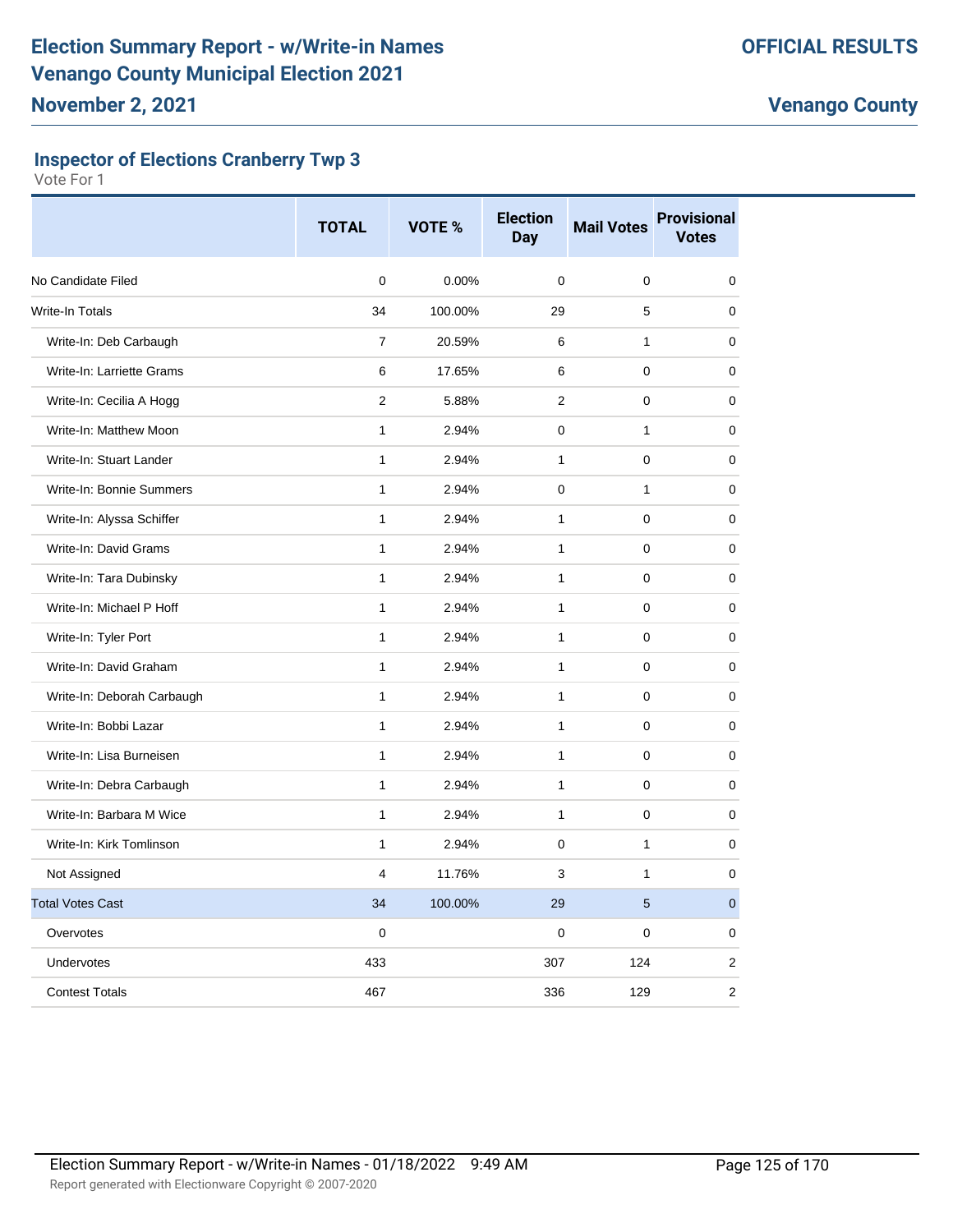# **Inspector of Elections Emlenton Boro**

Vote For 1

|                         | <b>TOTAL</b> | VOTE %  | <b>Election</b><br><b>Day</b> | <b>Mail Votes</b> | <b>Provisional</b><br><b>Votes</b> |
|-------------------------|--------------|---------|-------------------------------|-------------------|------------------------------------|
| <b>REP Lacey McNany</b> | 128          | 99.22%  | 99                            | 28                |                                    |
| Write-In Totals         | 1            | 0.78%   | 1                             | 0                 | 0                                  |
| Not Assigned            | 1            | 0.78%   | 1                             | $\mathbf 0$       | 0                                  |
| <b>Total Votes Cast</b> | 129          | 100.00% | 100                           | 28                |                                    |
| Overvotes               | 0            |         | $\mathbf 0$                   | $\mathbf 0$       | 0                                  |
| Undervotes              | 13           |         | 10                            | 3                 | 0                                  |
| <b>Contest Totals</b>   | 142          |         | 110                           | 31                |                                    |

#### **Inspector of Elections Frenchcreek Twp**

|                         | <b>TOTAL</b> | VOTE %   | <b>Election</b><br><b>Day</b> | <b>Mail Votes</b> | <b>Provisional</b><br><b>Votes</b> |
|-------------------------|--------------|----------|-------------------------------|-------------------|------------------------------------|
| No Candidate Filed      | 0            | $0.00\%$ | $\mathbf 0$                   | $\mathbf 0$       | $\mathbf 0$                        |
| <b>Write-In Totals</b>  | 3            | 100.00%  | 2                             | 1                 | $\mathbf 0$                        |
| Not Assigned            | 3            | 100.00%  | 2                             | 1                 | $\mathbf 0$                        |
| <b>Total Votes Cast</b> | 3            | 100.00%  | 2                             | $\mathbf{1}$      | $\overline{0}$                     |
| Overvotes               | 0            |          | $\mathbf 0$                   | $\mathbf 0$       | $\mathbf 0$                        |
| Undervotes              | 318          |          | 243                           | 75                | $\mathbf 0$                        |
| <b>Contest Totals</b>   | 321          |          | 245                           | 76                | $\mathbf 0$                        |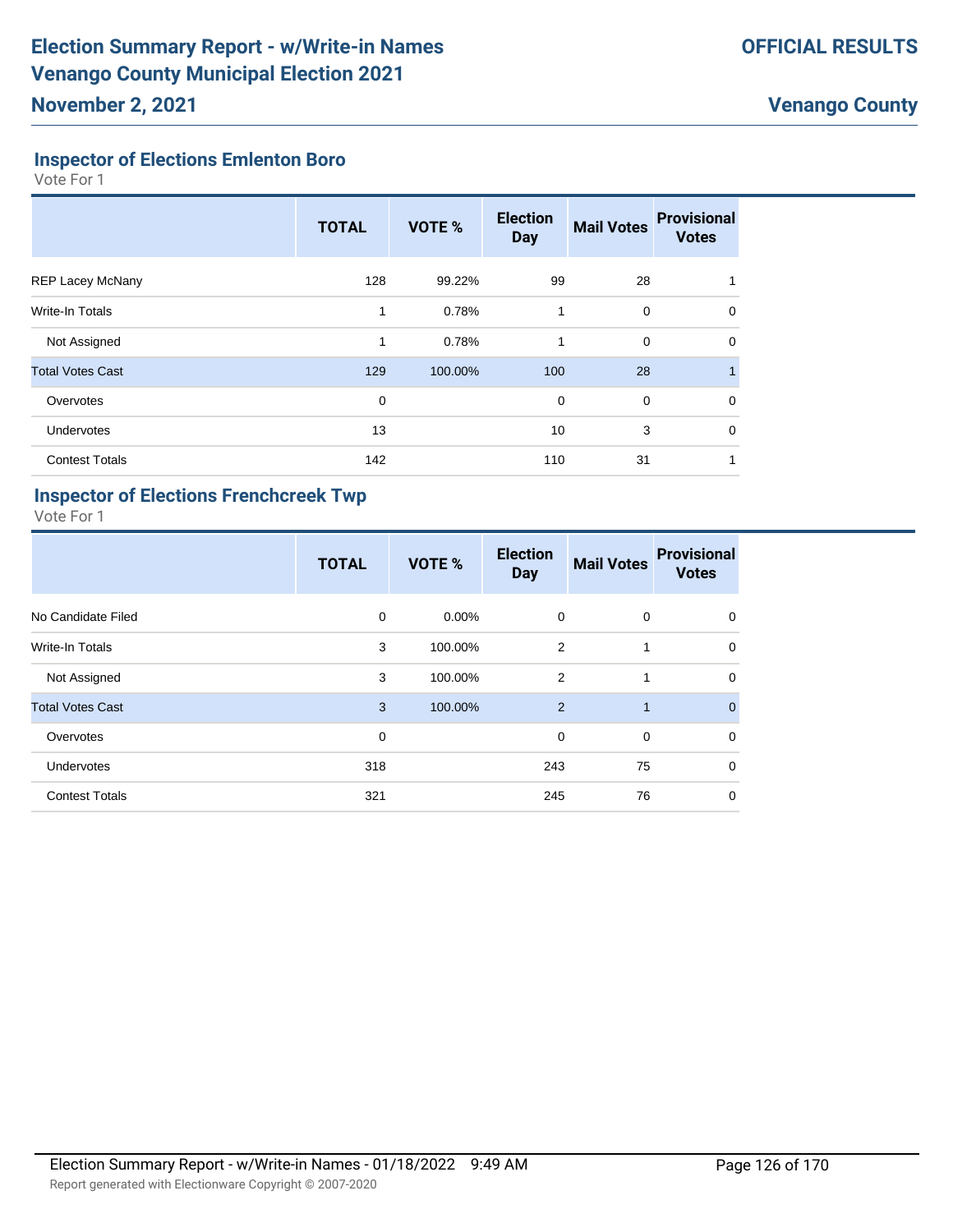### **Inspector of Elections Irwin Twp**

|                          | <b>TOTAL</b> | <b>VOTE %</b> | <b>Election</b><br><b>Day</b> | <b>Mail Votes</b> | <b>Provisional</b><br><b>Votes</b> |
|--------------------------|--------------|---------------|-------------------------------|-------------------|------------------------------------|
| No Candidate Filed       | $\Omega$     | $0.00\%$      | 0                             | 0                 | $\mathbf 0$                        |
| <b>Write-In Totals</b>   | 3            | 100.00%       | 3                             | $\mathbf 0$       | $\mathbf 0$                        |
| Write-In: Susan Stallard | 1            | 33.33%        | 1                             | $\mathbf 0$       | 0                                  |
| Write-In: Joe Hanna      | 1            | 33.33%        | 1                             | $\mathbf 0$       | $\mathbf 0$                        |
| Write-In: Anita Fuchs    | 1            | 33.33%        | 1                             | $\mathbf 0$       | 0                                  |
| Not Assigned             | $\mathbf 0$  | 0.00%         | $\mathbf 0$                   | $\mathbf 0$       | 0                                  |
| <b>Total Votes Cast</b>  | 3            | 100.00%       | 3                             | $\mathbf 0$       | $\mathbf{0}$                       |
| Overvotes                | 0            |               | 0                             | 0                 | 0                                  |
| <b>Undervotes</b>        | 301          |               | 251                           | 50                | $\mathbf 0$                        |
| <b>Contest Totals</b>    | 304          |               | 254                           | 50                | 0                                  |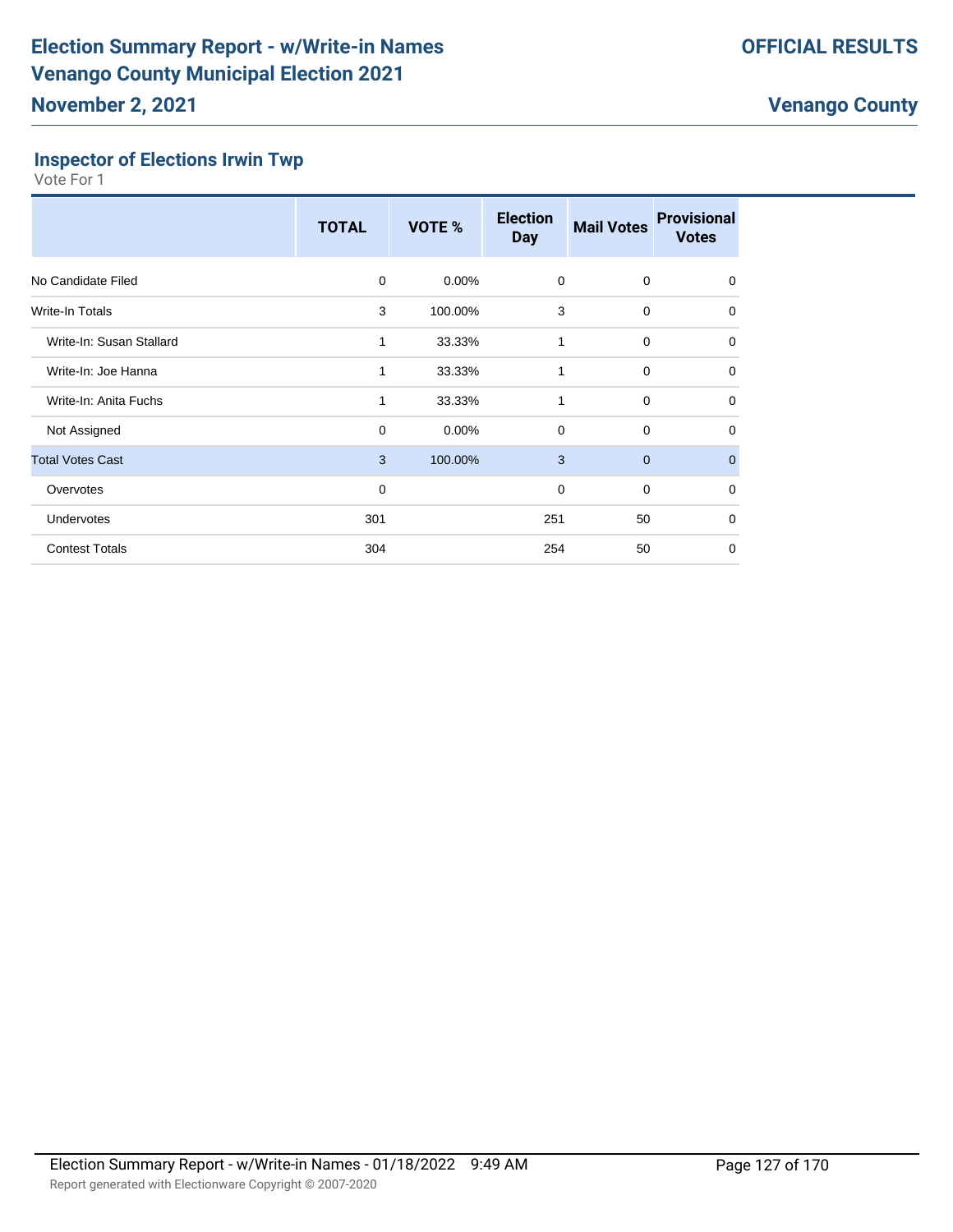### **Inspector of Elections Jackson Twp**

Vote For 1

|                                   | <b>TOTAL</b> | VOTE %  | <b>Election</b><br>Day | <b>Mail Votes</b> | <b>Provisional</b><br><b>Votes</b> |
|-----------------------------------|--------------|---------|------------------------|-------------------|------------------------------------|
| No Candidate Filed                | $\Omega$     | 0.00%   | $\Omega$               | 0                 | 0                                  |
| Write-In Totals                   | 15           | 100.00% | 14                     | 1                 | 0                                  |
| Write-In: Harry McElhaney         | 1            | 6.67%   | 1                      | 0                 | 0                                  |
| Write-In: Anna Shorts             | 1            | 6.67%   | 1                      | $\mathbf 0$       | 0                                  |
| Write-In: Wade T Donaldson        | $\mathbf{1}$ | 6.67%   | $\mathbf{1}$           | 0                 | 0                                  |
| Write-In: Gary Keselka Jr         | $\mathbf{1}$ | 6.67%   | $\mathbf{1}$           | 0                 | 0                                  |
| Write-In: Robert Dobler           | 1            | 6.67%   | 1                      | 0                 | 0                                  |
| Write-In: Randy Shields           | $\mathbf{1}$ | 6.67%   | 1                      | 0                 | 0                                  |
| Write-In: Wade Donaldson          | $\mathbf{1}$ | 6.67%   | 1                      | 0                 | 0                                  |
| Write-In: Michael Scott Armburger | $\mathbf{1}$ | 6.67%   | $\mathbf{1}$           | 0                 | 0                                  |
| Write-In: Timothy Dulaney         | $\mathbf{1}$ | 6.67%   | $\mathbf 0$            | $\mathbf{1}$      | $\mathbf 0$                        |
| Write-In: Riley Bordell           | $\mathbf{1}$ | 6.67%   | 1                      | $\mathbf 0$       | 0                                  |
| Not Assigned                      | 5            | 33.33%  | 5                      | 0                 | 0                                  |
| <b>Total Votes Cast</b>           | 15           | 100.00% | 14                     | $\mathbf{1}$      | $\mathbf{0}$                       |
| Overvotes                         | $\mathbf 0$  |         | $\mathbf 0$            | 0                 | 0                                  |
| Undervotes                        | 226          |         | 200                    | 25                | 1                                  |
| <b>Contest Totals</b>             | 241          |         | 214                    | 26                | 1                                  |

## **Inspector of Elections Mineral Twp**

|                             | <b>TOTAL</b>   | VOTE %  | <b>Election</b><br><b>Day</b> | <b>Mail Votes</b> | <b>Provisional</b><br><b>Votes</b> |
|-----------------------------|----------------|---------|-------------------------------|-------------------|------------------------------------|
| <b>REP Judith K Wheeler</b> | 125            | 98.43%  | 110                           | 14                | 1                                  |
| Write-In Totals             | 2              | 1.57%   | 2                             | $\mathbf 0$       | $\mathbf 0$                        |
| Write-In: Lisa Hugus        | 1              | 0.79%   | 1                             | 0                 | $\mathbf 0$                        |
| Not Assigned                | 1              | 0.79%   | 1                             | $\mathbf 0$       | $\mathbf 0$                        |
| <b>Total Votes Cast</b>     | 127            | 100.00% | 112                           | 14                | $\mathbf{1}$                       |
| Overvotes                   | $\mathbf 0$    |         | $\mathbf 0$                   | $\mathbf 0$       | $\mathbf 0$                        |
| <b>Undervotes</b>           | $\overline{7}$ |         | 3                             | 4                 | $\mathbf 0$                        |
| <b>Contest Totals</b>       | 134            |         | 115                           | 18                | 1                                  |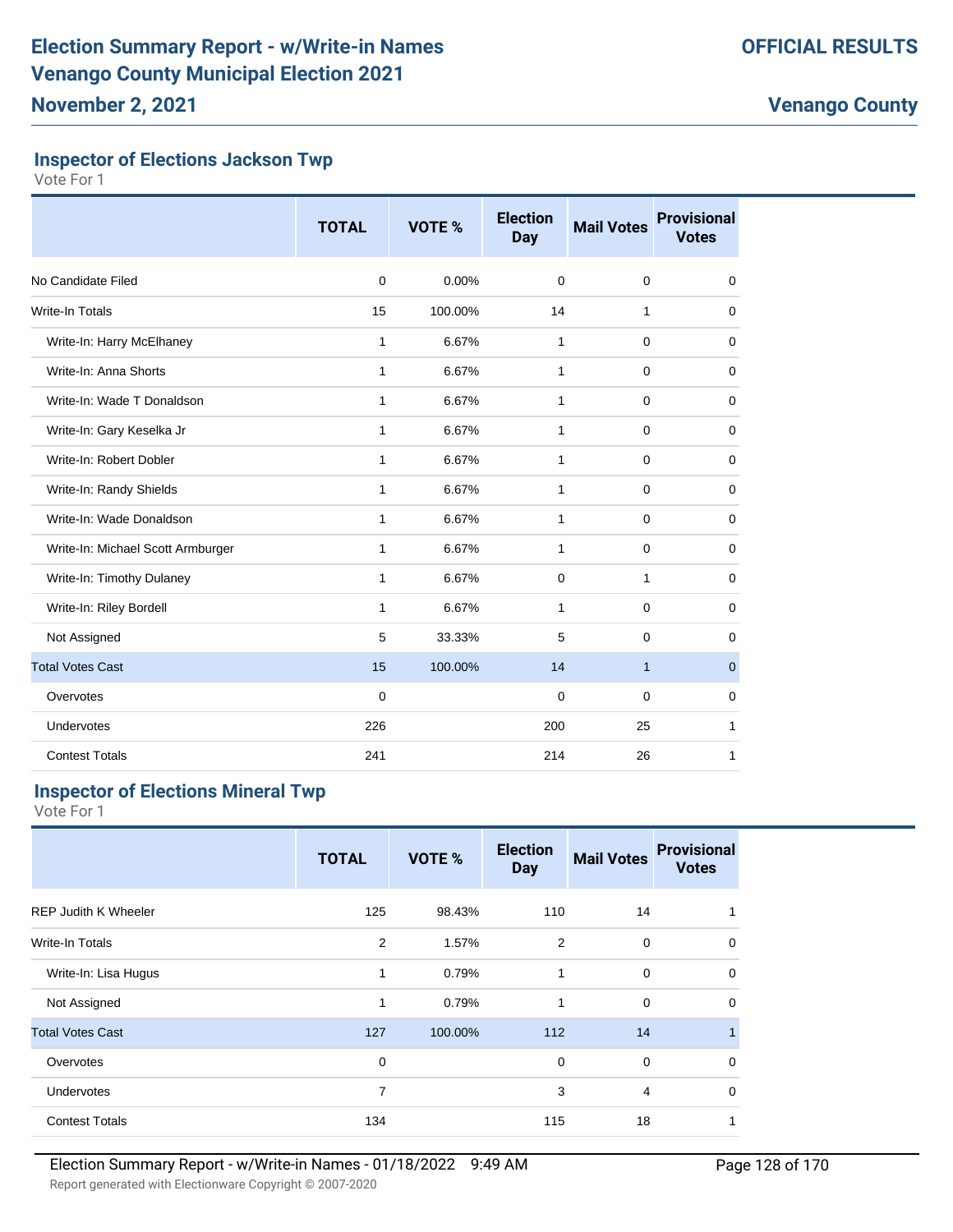## **Inspector of Elections Oakland Twp**

Vote For 1

|                               | <b>TOTAL</b> | VOTE %  | <b>Election</b><br><b>Day</b> | <b>Mail Votes</b> | <b>Provisional</b><br><b>Votes</b> |
|-------------------------------|--------------|---------|-------------------------------|-------------------|------------------------------------|
| No Candidate Filed            | 0            | 0.00%   | $\mathbf 0$                   | $\mathbf 0$       | 0                                  |
| Write-In Totals               | 15           | 100.00% | 15                            | $\mathbf 0$       | 0                                  |
| Write-In: James E Hughes      | 1            | 6.67%   | 1                             | $\mathbf 0$       | 0                                  |
| Write-In: Nicholas P Mitchell | 1            | 6.67%   | 1                             | $\mathbf 0$       | $\mathbf 0$                        |
| Write-In: Lawrence Sterner    | 1            | 6.67%   | 1                             | $\mathbf 0$       | $\mathbf 0$                        |
| Write-In: Nick Mitchell       | 1            | 6.67%   | $\mathbf{1}$                  | $\mathbf 0$       | $\mathbf 0$                        |
| Write-In: Leeann Prichard     | 1            | 6.67%   | 1                             | 0                 | 0                                  |
| Write-In: Timothy Connor      | 1            | 6.67%   | 1                             | $\mathbf 0$       | 0                                  |
| Not Assigned                  | 9            | 60.00%  | 9                             | $\Omega$          | $\Omega$                           |
| <b>Total Votes Cast</b>       | 15           | 100.00% | 15                            | $\mathbf 0$       | $\mathbf{0}$                       |
| Overvotes                     | $\mathbf 0$  |         | 0                             | $\mathbf 0$       | $\mathbf 0$                        |
| Undervotes                    | 444          |         | 383                           | 61                | $\mathbf 0$                        |
| <b>Contest Totals</b>         | 459          |         | 398                           | 61                | 0                                  |

# **Inspector of Elections Oilcreek Twp**

|                          | <b>TOTAL</b> | VOTE %  | <b>Election</b><br><b>Day</b> | <b>Mail Votes</b> | <b>Provisional</b><br><b>Votes</b> |
|--------------------------|--------------|---------|-------------------------------|-------------------|------------------------------------|
| No Candidate Filed       | $\mathbf 0$  | 0.00%   | 0                             | $\mathbf 0$       | 0                                  |
| Write-In Totals          | 8            | 100.00% | $\overline{4}$                | 4                 | 0                                  |
| Write-In: Helen Kimmel   | 3            | 37.50%  | 1                             | $\overline{2}$    | $\mathbf 0$                        |
| Write-In: Chris Cook     | 1            | 12.50%  | 1                             | $\mathbf 0$       | 0                                  |
| Write-In: Jeremy O'Toole | 1            | 12.50%  | 0                             | 1                 | 0                                  |
| Write-In: Sharlet Cook   | 1            | 12.50%  | 1                             | $\mathbf 0$       | $\mathbf 0$                        |
| Write-In: Lane Sheely    | 1            | 12.50%  | $\mathbf{1}$                  | $\mathbf 0$       | $\mathbf 0$                        |
| Not Assigned             | 1            | 12.50%  | $\Omega$                      | 1                 | $\Omega$                           |
| <b>Total Votes Cast</b>  | 8            | 100.00% | $\overline{4}$                | $\overline{4}$    | $\mathbf 0$                        |
| Overvotes                | 0            |         | 0                             | $\mathbf 0$       | 0                                  |
| Undervotes               | 174          |         | 147                           | 27                | 0                                  |
| <b>Contest Totals</b>    | 182          |         | 151                           | 31                | 0                                  |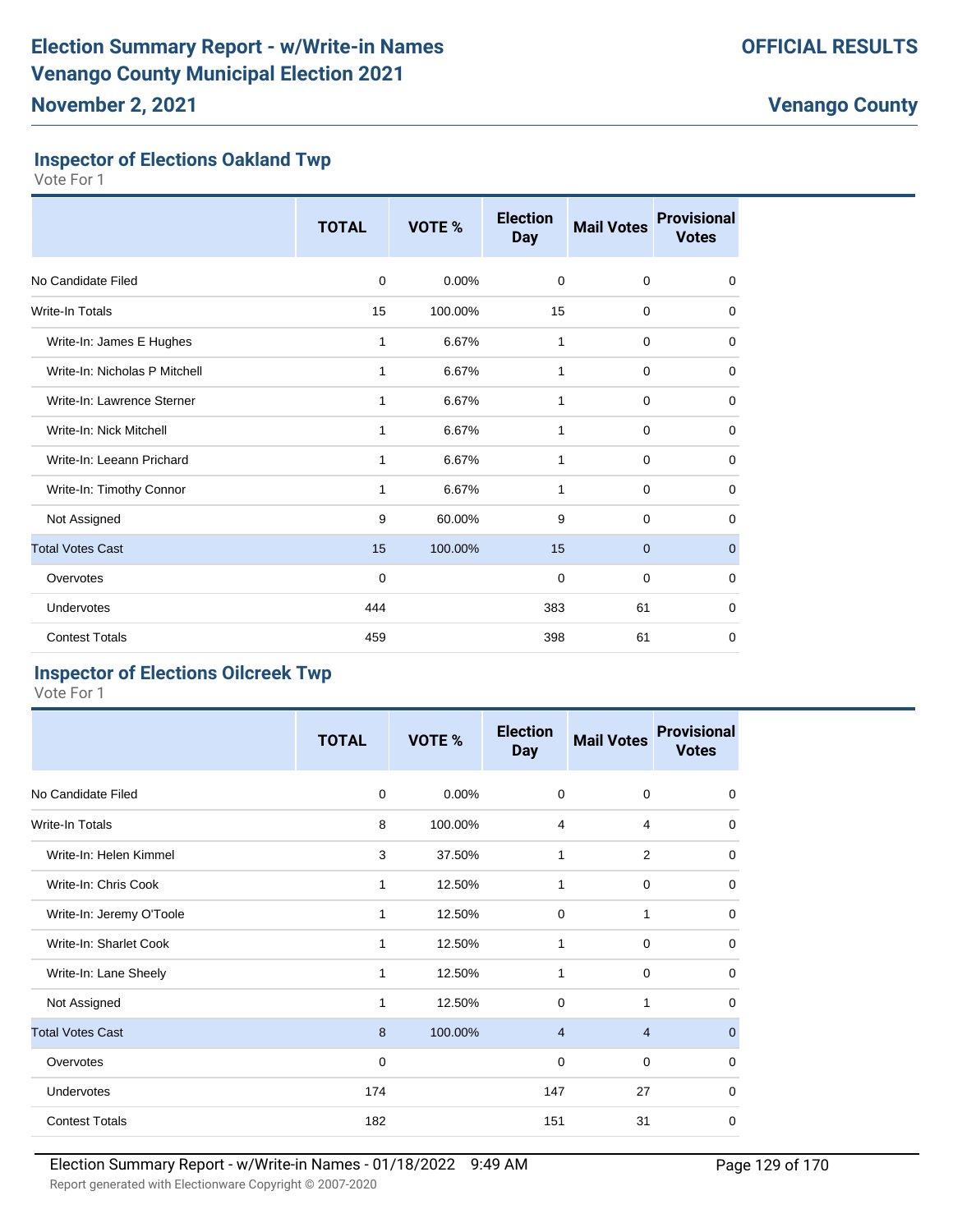#### **Inspector of Elections Pinegrove Twp**

Vote For 1

|                                   | <b>TOTAL</b> | VOTE %  | <b>Election</b><br><b>Day</b> | <b>Mail Votes</b> | <b>Provisional</b><br><b>Votes</b> |
|-----------------------------------|--------------|---------|-------------------------------|-------------------|------------------------------------|
| No Candidate Filed                | $\mathbf 0$  | 0.00%   | $\mathbf 0$                   | $\mathbf 0$       | $\mathbf 0$                        |
| Write-In Totals                   | 20           | 100.00% | 19                            | 1                 | 0                                  |
| Write-In: Kathy Johnson           | 3            | 15.00%  | 3                             | $\mathbf 0$       | $\mathbf 0$                        |
| Write-In: Lindsey Fenstermaker    | 3            | 15.00%  | 3                             | 0                 | 0                                  |
| Write-In: Elli William Sockey III | 1            | 5.00%   | 1                             | $\mathbf 0$       | 0                                  |
| Write-In: Chuck Berry             | 1            | 5.00%   | $\mathbf 0$                   | $\mathbf{1}$      | $\mathbf 0$                        |
| Write-In: Chad Ruth               | 1            | 5.00%   | 1                             | $\mathbf 0$       | $\mathbf 0$                        |
| Write-In: Chad A Ruth             | 1            | 5.00%   | 1                             | 0                 | 0                                  |
| Write-In: Jacob Balmer            | 1            | 5.00%   | 1                             | $\mathbf 0$       | 0                                  |
| Not Assigned                      | 9            | 45.00%  | 9                             | $\mathbf 0$       | $\mathbf 0$                        |
| <b>Total Votes Cast</b>           | 20           | 100.00% | 19                            | $\mathbf{1}$      | $\mathbf{0}$                       |
| Overvotes                         | 0            |         | $\mathbf 0$                   | $\mathbf 0$       | 0                                  |
| Undervotes                        | 247          |         | 211                           | 35                | 1                                  |
| <b>Contest Totals</b>             | 267          |         | 230                           | 36                | 1                                  |

#### **Inspector of Elections Pleasantville Boro**

|                                | <b>TOTAL</b> | VOTE %  | <b>Election</b><br><b>Day</b> | <b>Mail Votes</b> | <b>Provisional</b><br><b>Votes</b> |
|--------------------------------|--------------|---------|-------------------------------|-------------------|------------------------------------|
| <b>DEM/REP Kathleen McMunn</b> | 119          | 94.44%  | 105                           | 14                | 0                                  |
| Write-In Totals                | 7            | 5.56%   | 7                             | 0                 | 0                                  |
| Write-In: Julie Brown          | 5            | 3.97%   | 5                             | 0                 | $\mathbf 0$                        |
| Write-In: Julie A Brown        | 2            | 1.59%   | 2                             | $\Omega$          | $\mathbf 0$                        |
| Not Assigned                   | $\mathbf 0$  | 0.00%   | $\Omega$                      | $\mathbf 0$       | $\mathbf 0$                        |
| <b>Total Votes Cast</b>        | 126          | 100.00% | 112                           | 14                | $\mathbf 0$                        |
| Overvotes                      | 0            |         | 0                             | $\mathbf 0$       | $\mathbf 0$                        |
| Undervotes                     | 17           |         | 17                            | 0                 | $\mathbf 0$                        |
| <b>Contest Totals</b>          | 143          |         | 129                           | 14                | 0                                  |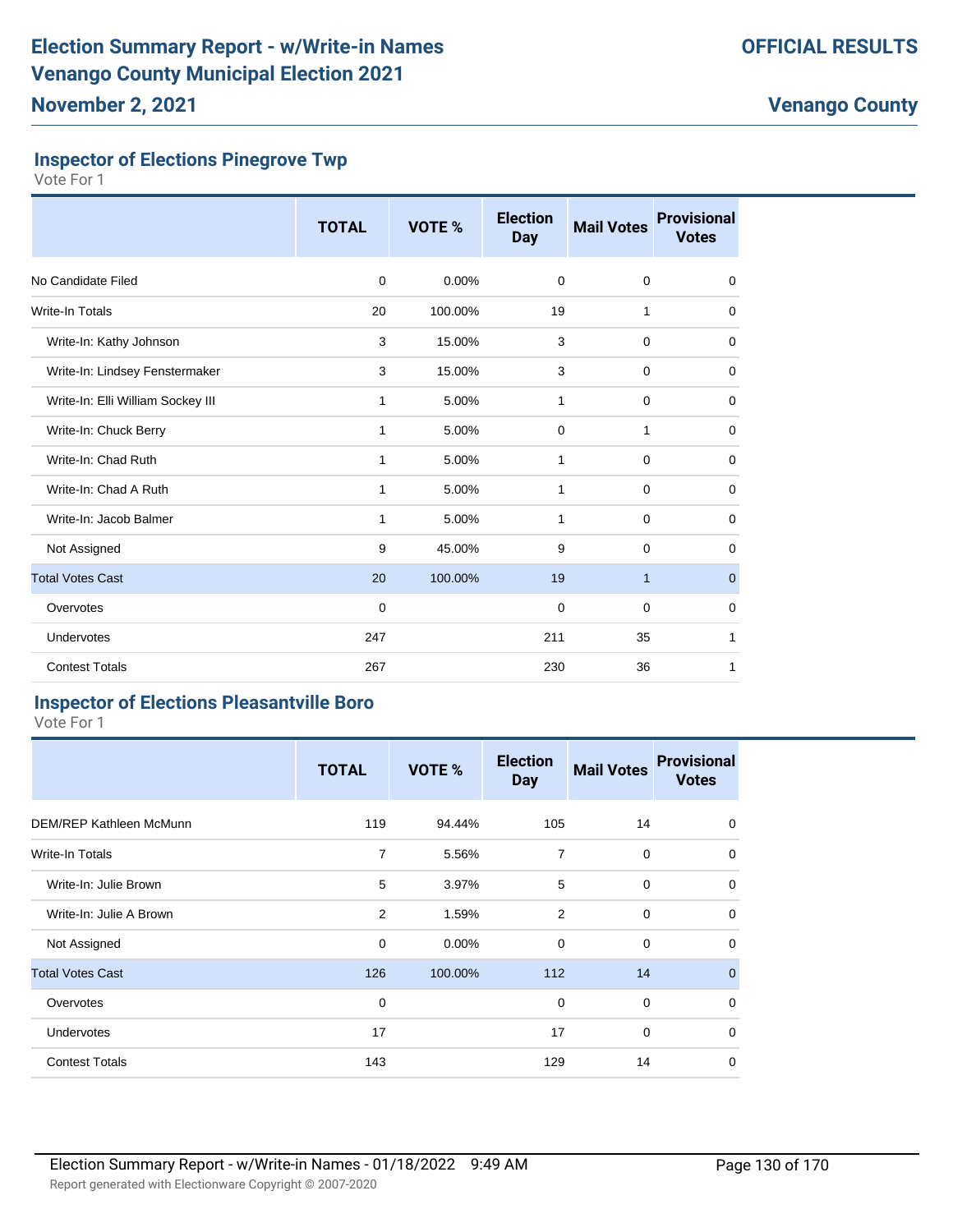### **Inspector of Elections Plum Twp**

Vote For 1

|                         | <b>TOTAL</b> | VOTE %  | <b>Election</b><br><b>Day</b> | <b>Mail Votes</b> | <b>Provisional</b><br><b>Votes</b> |
|-------------------------|--------------|---------|-------------------------------|-------------------|------------------------------------|
| <b>REP Pearl M Cook</b> | 187          | 97.91%  | 168                           | 19                | 0                                  |
| Write-In Totals         | 4            | 2.09%   | $\overline{2}$                | 2                 | $\mathbf 0$                        |
| Write-In: Wearne F Cook | 2            | 1.05%   | $\mathbf 0$                   | $\overline{2}$    | 0                                  |
| Write-In: Saray Urey    | 2            | 1.05%   | 2                             | $\mathbf 0$       | $\Omega$                           |
| Not Assigned            | $\mathbf 0$  | 0.00%   | $\mathbf 0$                   | $\mathbf 0$       | 0                                  |
| <b>Total Votes Cast</b> | 191          | 100.00% | 170                           | 21                | $\mathbf{0}$                       |
| Overvotes               | $\mathbf 0$  |         | $\mathbf 0$                   | $\mathbf 0$       | $\Omega$                           |
| <b>Undervotes</b>       | 20           |         | 7                             | 13                | $\Omega$                           |
| <b>Contest Totals</b>   | 211          |         | 177                           | 34                | 0                                  |

# **Inspector of Elections Polk Boro**

|                            | <b>TOTAL</b> | VOTE %   | <b>Election</b><br><b>Day</b> | <b>Mail Votes</b> | <b>Provisional</b><br><b>Votes</b> |
|----------------------------|--------------|----------|-------------------------------|-------------------|------------------------------------|
| No Candidate Filed         | 0            | $0.00\%$ | $\mathbf 0$                   | 0                 | $\mathbf 0$                        |
| <b>Write-In Totals</b>     | 5            | 100.00%  | 2                             | 3                 | $\mathbf 0$                        |
| Write-In: Mary Lou Buckley | 1            | 20.00%   | 1                             | 0                 | $\mathbf 0$                        |
| Write-In: Jim Miller       | 1            | 20.00%   | 0                             | 1                 | $\mathbf 0$                        |
| Not Assigned               | 3            | 60.00%   | $\mathbf{1}$                  | 2                 | $\mathbf 0$                        |
| <b>Total Votes Cast</b>    | 5            | 100.00%  | 2                             | 3                 | $\overline{0}$                     |
| Overvotes                  | 0            |          | $\mathbf 0$                   | 0                 | $\mathbf 0$                        |
| <b>Undervotes</b>          | 85           |          | 59                            | 26                | $\mathbf 0$                        |
| <b>Contest Totals</b>      | 90           |          | 61                            | 29                | $\mathbf 0$                        |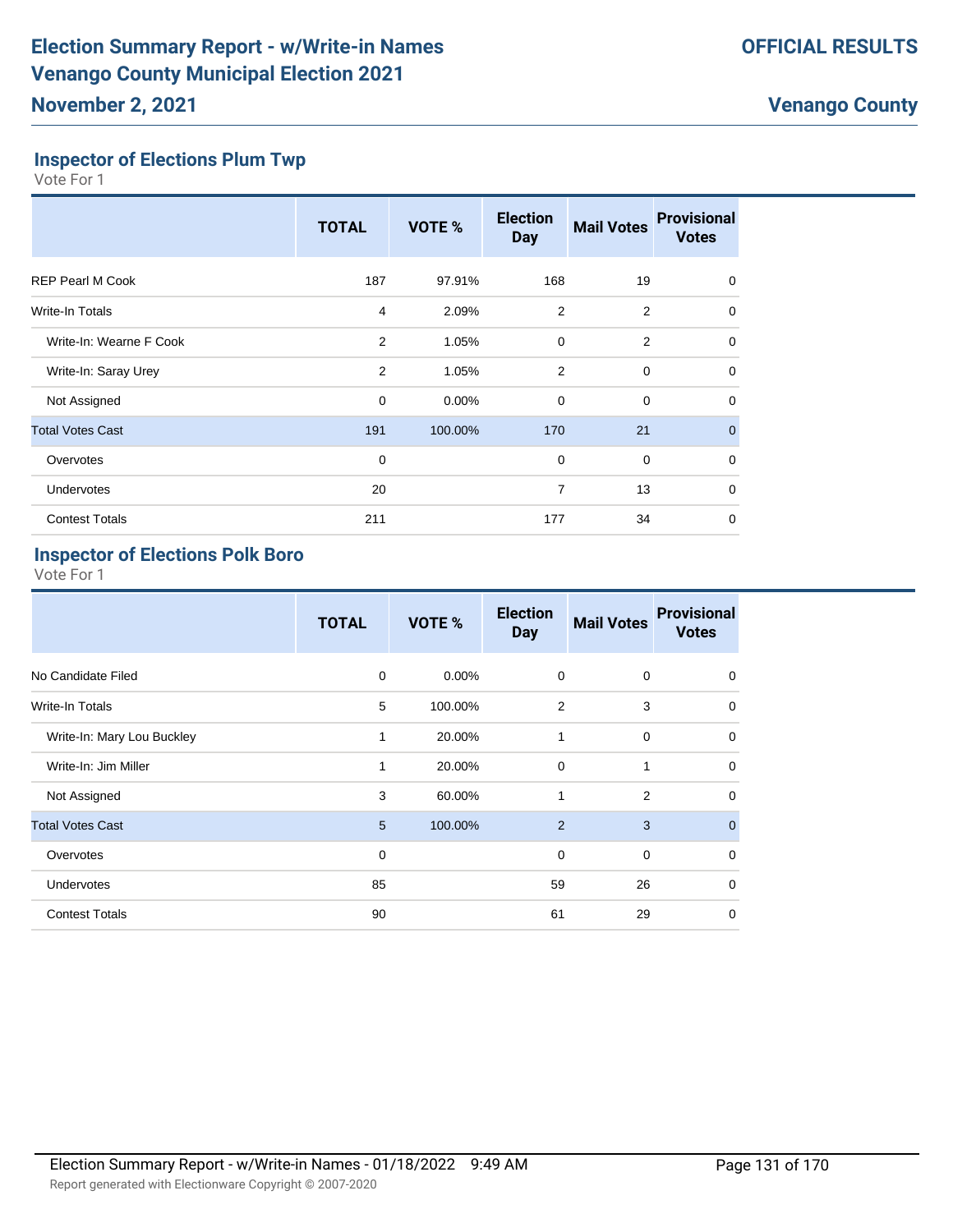### **Inspector of Elections President Twp**

Vote For 1

|                            | <b>TOTAL</b>   | VOTE %  | <b>Election</b><br><b>Day</b> | <b>Mail Votes</b> | <b>Provisional</b><br><b>Votes</b> |
|----------------------------|----------------|---------|-------------------------------|-------------------|------------------------------------|
| <b>DEM Elaine Jo Evans</b> | 57             | 38.00%  | 31                            | 25                |                                    |
| <b>REP Eva J Palmer</b>    | 92             | 61.33%  | 82                            | 9                 |                                    |
| <b>Write-In Totals</b>     | 1              | 0.67%   | $\mathbf 0$                   | 1                 | 0                                  |
| Write-In: Cinnamon S Evans | 1              | 0.67%   | $\mathbf 0$                   | 1                 | $\mathbf 0$                        |
| Not Assigned               | $\mathbf 0$    | 0.00%   | $\mathbf 0$                   | $\mathbf 0$       | 0                                  |
| <b>Total Votes Cast</b>    | 150            | 100.00% | 113                           | 35                | 2                                  |
| Overvotes                  | $\mathbf 0$    |         | $\mathbf 0$                   | $\mathbf 0$       | $\mathbf 0$                        |
| Undervotes                 | $\overline{7}$ |         | 1                             | 6                 | $\mathbf 0$                        |
| <b>Contest Totals</b>      | 157            |         | 114                           | 41                | 2                                  |

#### **Inspector of Elections Richland Twp**

|                         | <b>TOTAL</b>   | VOTE %  | <b>Election</b><br><b>Day</b> | <b>Mail Votes</b> | <b>Provisional</b><br><b>Votes</b> |
|-------------------------|----------------|---------|-------------------------------|-------------------|------------------------------------|
| No Candidate Filed      | $\mathbf 0$    | 0.00%   | 0                             | 0                 | 0                                  |
| Write-In Totals         | 5              | 100.00% | 5                             | $\mathbf 0$       | 0                                  |
| Write-In: Debbie Lemmon | 1              | 20.00%  | 1                             | 0                 | $\Omega$                           |
| Write-In: Stacy Saylor  | 1              | 20.00%  | 1                             | 0                 | $\mathbf 0$                        |
| Write-In: Joyce Curran  | 1              | 20.00%  | 1                             | 0                 | $\mathbf 0$                        |
| Not Assigned            | $\overline{2}$ | 40.00%  | 2                             | 0                 | $\mathbf 0$                        |
| <b>Total Votes Cast</b> | 5              | 100.00% | 5                             | $\mathbf{0}$      | $\mathbf 0$                        |
| Overvotes               | 0              |         | $\mathbf 0$                   | 0                 | $\mathbf 0$                        |
| Undervotes              | 166            |         | 148                           | 18                | $\mathbf 0$                        |
| <b>Contest Totals</b>   | 171            |         | 153                           | 18                | $\mathbf 0$                        |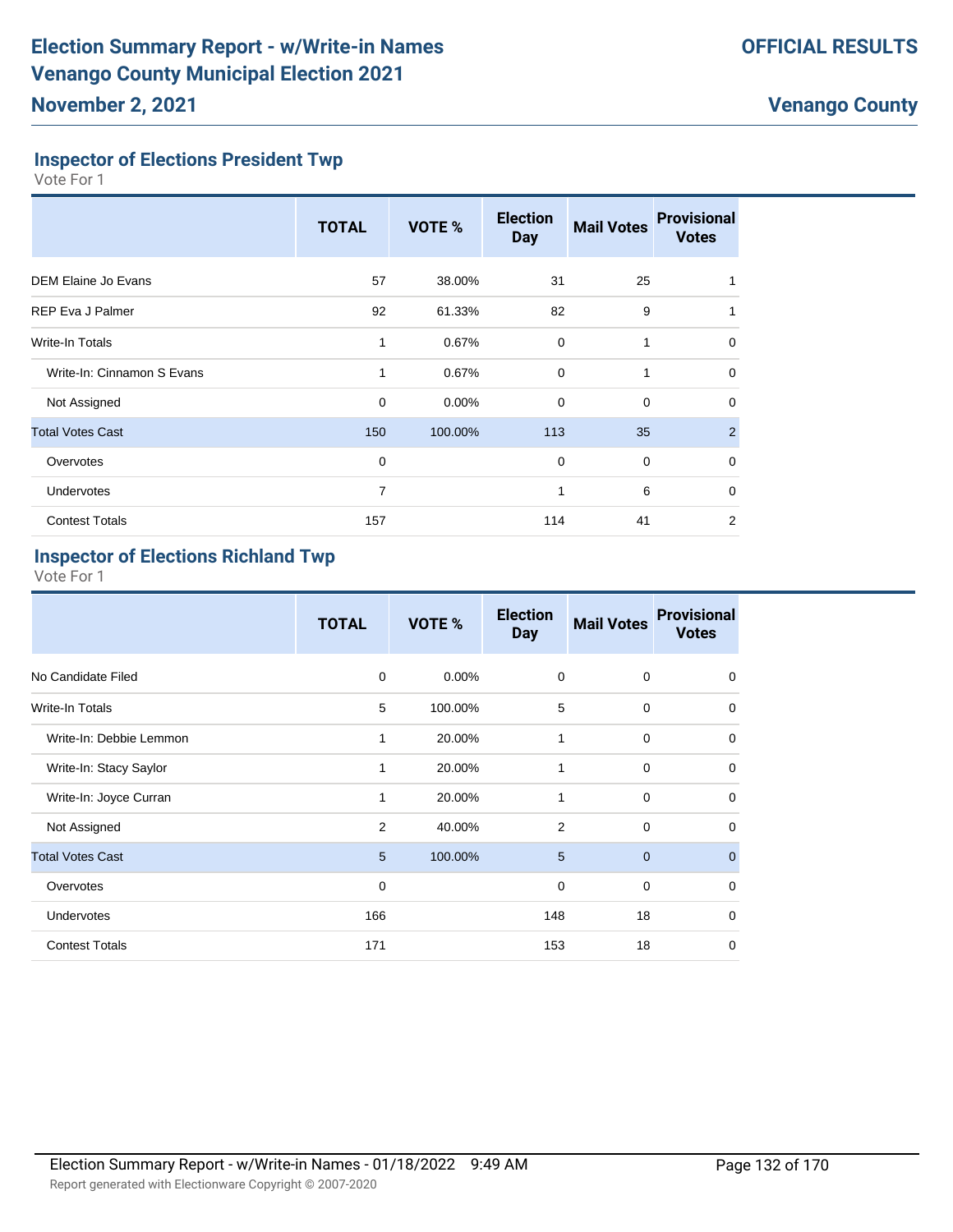### **Inspector of Elections Rockland Twp**

Vote For 1

|                          | <b>TOTAL</b> | VOTE %   | <b>Election</b><br><b>Day</b> | <b>Mail Votes</b> | <b>Provisional</b><br><b>Votes</b> |
|--------------------------|--------------|----------|-------------------------------|-------------------|------------------------------------|
| No Candidate Filed       | $\Omega$     | $0.00\%$ | $\mathbf 0$                   | 0                 | 0                                  |
| Write-In Totals          | 10           | 100.00%  | $\overline{7}$                | 3                 | 0                                  |
| Write-In: Janet Hoffman  | 2            | 20.00%   | 2                             | 0                 | 0                                  |
| Write-In: Ron Himes      | 1            | 10.00%   | 1                             | 0                 | $\mathbf 0$                        |
| Write-In: Melissa Foster | 1            | 10.00%   | 1                             | 0                 | 0                                  |
| Write-In: Dienna Miller  | 1            | 10.00%   | $\mathbf 0$                   | $\mathbf{1}$      | $\mathbf 0$                        |
| Write-In: Jerome Rush    | $\mathbf{1}$ | 10.00%   | 0                             | 1                 | 0                                  |
| Not Assigned             | 4            | 40.00%   | 3                             | 1                 | 0                                  |
| <b>Total Votes Cast</b>  | 10           | 100.00%  | $\overline{7}$                | 3                 | $\mathbf{0}$                       |
| Overvotes                | $\Omega$     |          | 0                             | 0                 | 0                                  |
| Undervotes               | 260          |          | 197                           | 63                | 0                                  |
| <b>Contest Totals</b>    | 270          |          | 204                           | 66                | $\mathbf 0$                        |

# **Inspector of Elections Rouseville Boro**

|                           | <b>TOTAL</b> | VOTE %   | <b>Election</b><br><b>Day</b> | <b>Mail Votes</b> | <b>Provisional</b><br><b>Votes</b> |
|---------------------------|--------------|----------|-------------------------------|-------------------|------------------------------------|
| No Candidate Filed        | 0            | $0.00\%$ | 0                             | 0                 | 0                                  |
| <b>Write-In Totals</b>    | 2            | 100.00%  | 2                             | 0                 | $\mathbf 0$                        |
| Write-In: Susan Williams  | 1            | 50.00%   | 1                             | $\mathbf 0$       | 0                                  |
| Write-In: Ginger McFadden | $\mathbf{1}$ | 50.00%   | 1                             | 0                 | $\mathbf 0$                        |
| Not Assigned              | 0            | $0.00\%$ | $\Omega$                      | $\Omega$          | 0                                  |
| <b>Total Votes Cast</b>   | 2            | 100.00%  | 2                             | $\mathbf{0}$      | $\mathbf{0}$                       |
| Overvotes                 | $\mathbf 0$  |          | 0                             | 0                 | $\mathbf 0$                        |
| Undervotes                | 87           |          | 71                            | 15                | 1                                  |
| <b>Contest Totals</b>     | 89           |          | 73                            | 15                | 1                                  |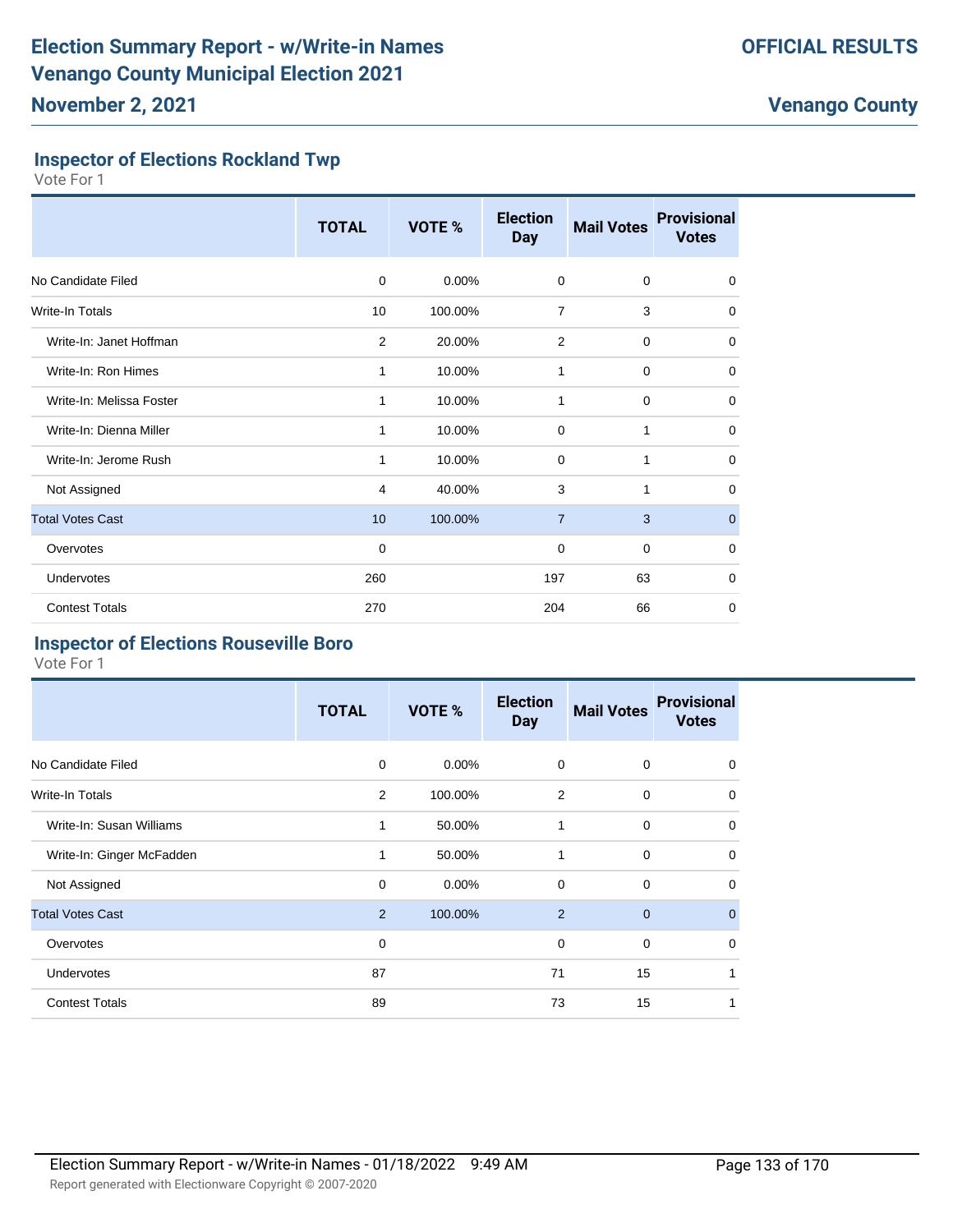### **Inspector of Elections Sandycreek Twp**

Vote For 1

|                              | <b>TOTAL</b> | VOTE %  | <b>Election</b><br><b>Day</b> | <b>Mail Votes</b> | <b>Provisional</b><br><b>Votes</b> |
|------------------------------|--------------|---------|-------------------------------|-------------------|------------------------------------|
| <b>REP Rowenna Mansfield</b> | 432          | 99.54%  | 326                           | 105               |                                    |
| Write-In Totals              | 2            | 0.46%   | 1                             | 1                 | 0                                  |
| Write-In: Chris Shaw         | 1            | 0.23%   | 1                             | $\mathbf 0$       | 0                                  |
| Write-In: Michael Condon     | 1            | 0.23%   | $\Omega$                      | 1                 | $\Omega$                           |
| Not Assigned                 | $\mathbf 0$  | 0.00%   | $\mathbf 0$                   | $\mathbf 0$       | 0                                  |
| <b>Total Votes Cast</b>      | 434          | 100.00% | 327                           | 106               |                                    |
| Overvotes                    | $\mathbf 0$  |         | $\mathbf 0$                   | $\mathbf 0$       | $\Omega$                           |
| Undervotes                   | 79           |         | 43                            | 36                | $\Omega$                           |
| <b>Contest Totals</b>        | 513          |         | 370                           | 142               |                                    |

### **Inspector of Elections Scrubgrass Twp**

|                             | <b>TOTAL</b> | VOTE %  | <b>Election</b><br><b>Day</b> | <b>Mail Votes</b> | <b>Provisional</b><br><b>Votes</b> |
|-----------------------------|--------------|---------|-------------------------------|-------------------|------------------------------------|
| No Candidate Filed          | $\mathbf 0$  | 0.00%   | $\mathbf 0$                   | 0                 | 0                                  |
| <b>Write-In Totals</b>      | 6            | 100.00% | 6                             | 0                 | 0                                  |
| Write-In: Kelli Hovis       | 1            | 16.67%  | 1                             | $\mathbf 0$       | $\Omega$                           |
| Write-In: Gary Reed Elicker | 1            | 16.67%  | 1                             | $\mathbf 0$       | $\mathbf 0$                        |
| Write-In: Sarah Burke       | 1            | 16.67%  | 1                             | $\mathbf 0$       | $\mathbf 0$                        |
| Write-In: Rob Lotka         | 1            | 16.67%  | 1                             | $\mathbf 0$       | $\mathbf 0$                        |
| Not Assigned                | 2            | 33.33%  | $\overline{2}$                | 0                 | $\mathbf 0$                        |
| <b>Total Votes Cast</b>     | 6            | 100.00% | 6                             | $\mathbf{0}$      | $\mathbf{0}$                       |
| Overvotes                   | $\mathbf 0$  |         | $\mathbf 0$                   | $\mathbf 0$       | $\mathbf 0$                        |
| <b>Undervotes</b>           | 172          |         | 139                           | 32                | 1                                  |
| <b>Contest Totals</b>       | 178          |         | 145                           | 32                | 1                                  |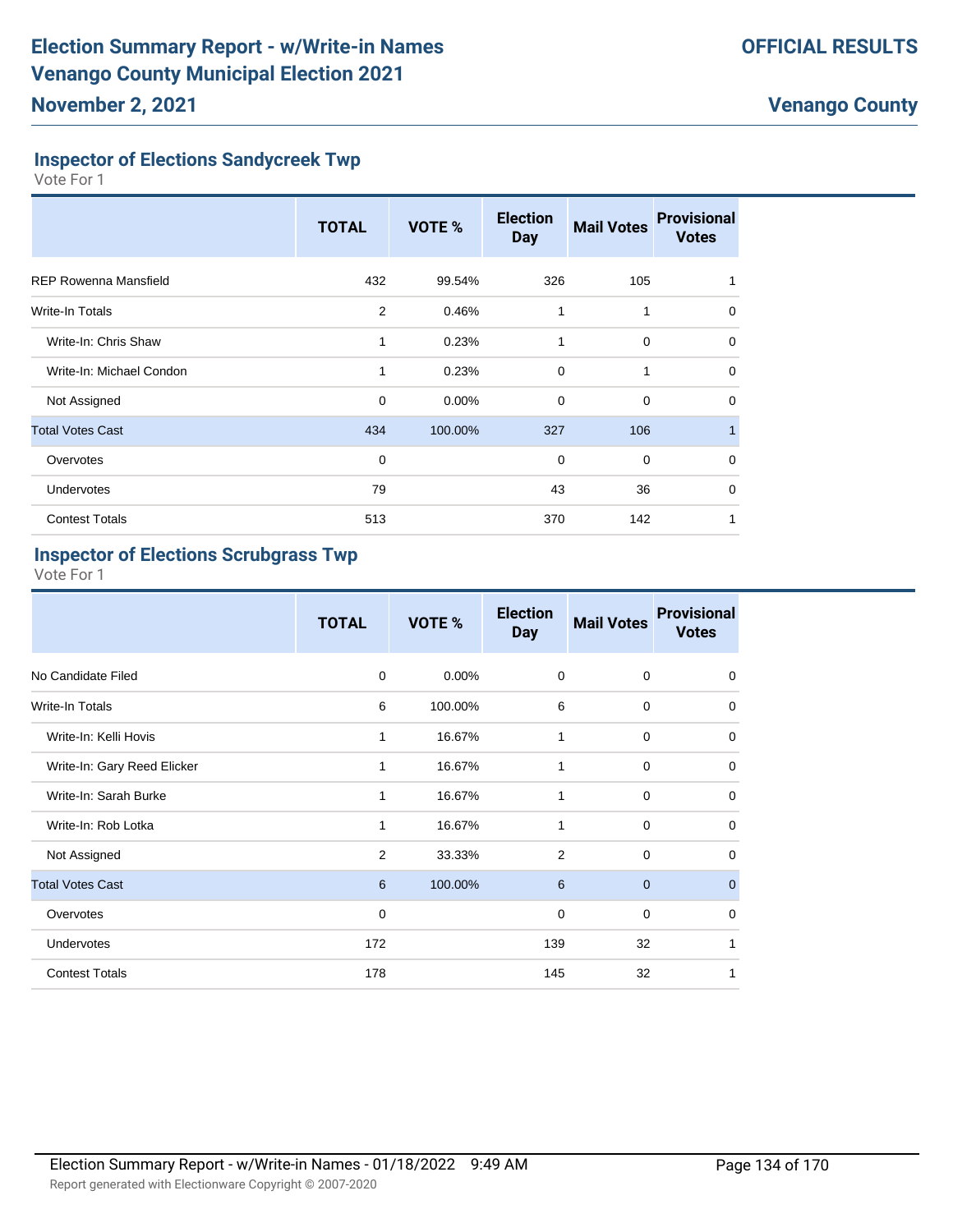## **Inspector of Elections Utica Boro**

|                           | <b>TOTAL</b> | VOTE %  | <b>Election</b><br><b>Day</b> | <b>Mail Votes</b> | <b>Provisional</b><br><b>Votes</b> |
|---------------------------|--------------|---------|-------------------------------|-------------------|------------------------------------|
| No Candidate Filed        | 0            | 0.00%   | 0                             | $\mathbf 0$       | 0                                  |
| <b>Write-In Totals</b>    | 11           | 100.00% | 9                             | 2                 | 0                                  |
| Write-In: Janet Lee Henze | 2            | 18.18%  | 2                             | $\mathbf 0$       | 0                                  |
| Write-In: Janet L Henze   | 2            | 18.18%  | 0                             | 2                 | $\mathbf 0$                        |
| Write-In: Ann Dunklery    | 1            | 9.09%   | 1                             | $\mathbf 0$       | 0                                  |
| Write-In: Heather Filer   | 1            | 9.09%   | $\mathbf{1}$                  | $\mathbf 0$       | $\mathbf 0$                        |
| Write-In: Janet Henze     | 1            | 9.09%   | 1                             | $\mathbf 0$       | $\mathbf 0$                        |
| Write-In: Bill Henze      | 1            | 9.09%   | 1                             | $\mathbf 0$       | $\mathbf 0$                        |
| Write-In: Andrea Baker    | 1            | 9.09%   | 1                             | $\mathbf 0$       | $\mathbf 0$                        |
| Write-In: Vicki Clark     | 1            | 9.09%   | 1                             | $\mathbf 0$       | $\mathbf 0$                        |
| Write-In: Andy Baker      | 1            | 9.09%   | 1                             | $\mathbf 0$       | $\mathbf 0$                        |
| Not Assigned              | 0            | 0.00%   | $\Omega$                      | $\Omega$          | 0                                  |
| <b>Total Votes Cast</b>   | 11           | 100.00% | 9                             | 2                 | $\mathbf{0}$                       |
| Overvotes                 | $\Omega$     |         | $\Omega$                      | $\Omega$          | $\mathbf 0$                        |
| Undervotes                | 40           |         | 38                            | 2                 | $\mathbf 0$                        |
| <b>Contest Totals</b>     | 51           |         | 47                            | 4                 | $\mathbf 0$                        |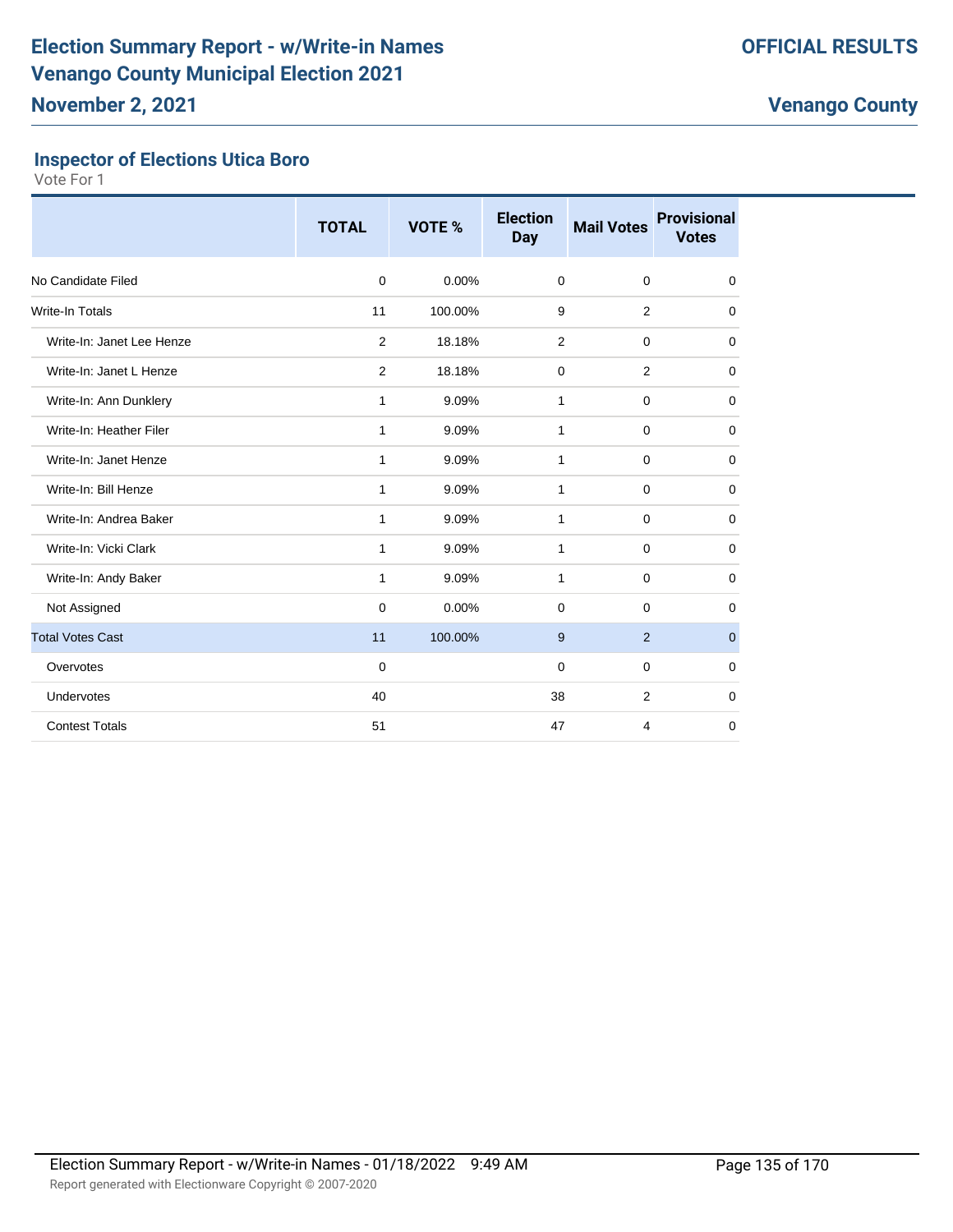## **Inspector of Elections Victory Twp**

|                           | <b>TOTAL</b> | <b>VOTE %</b> | <b>Election</b><br><b>Day</b> | <b>Mail Votes</b> | <b>Provisional</b><br><b>Votes</b> |
|---------------------------|--------------|---------------|-------------------------------|-------------------|------------------------------------|
| No Candidate Filed        | $\Omega$     | $0.00\%$      | 0                             | 0                 | $\mathbf 0$                        |
| Write-In Totals           | 3            | 100.00%       | 2                             | 1                 | 0                                  |
| Write-In: Patricia Fryman | 1            | 33.33%        | 1                             | $\mathbf 0$       | 0                                  |
| Write-In: Martin Stoops   | 1            | 33.33%        | $\mathbf 0$                   | 1                 | 0                                  |
| Write-In: James Kelly     | 1            | 33.33%        | 1                             | $\mathbf 0$       | 0                                  |
| Not Assigned              | 0            | $0.00\%$      | $\mathbf 0$                   | $\mathbf 0$       | 0                                  |
| <b>Total Votes Cast</b>   | 3            | 100.00%       | 2                             | $\mathbf{1}$      | $\mathbf{0}$                       |
| Overvotes                 | 0            |               | $\mathbf 0$                   | $\mathbf 0$       | 0                                  |
| <b>Undervotes</b>         | 91           |               | 75                            | 15                | 1                                  |
| <b>Contest Totals</b>     | 94           |               | 77                            | 16                |                                    |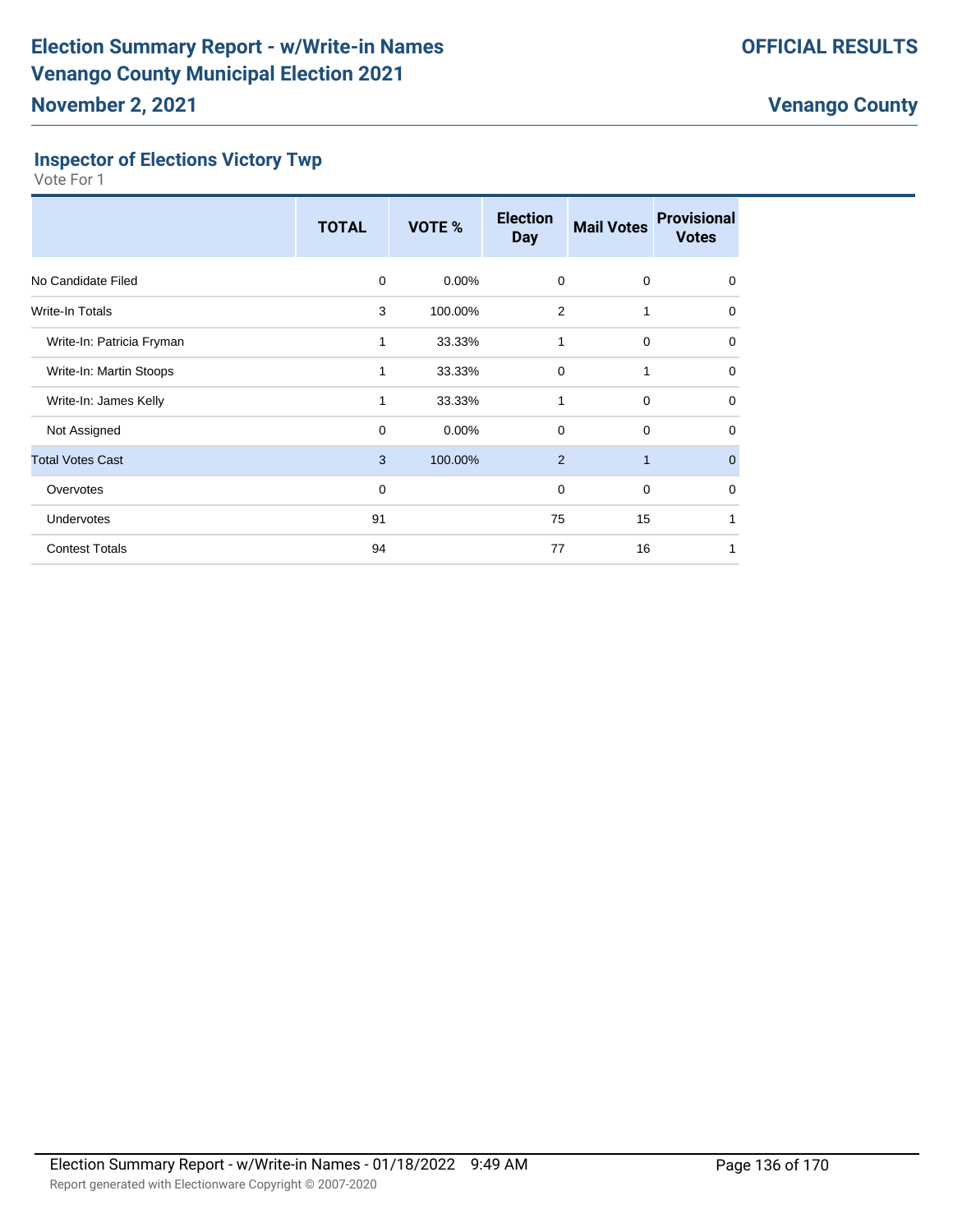## **School Director T4V5 Oil City Area**

|                               | <b>TOTAL</b>   | VOTE % | <b>Election</b><br><b>Day</b> | <b>Mail Votes</b> | <b>Provisional</b><br><b>Votes</b> |
|-------------------------------|----------------|--------|-------------------------------|-------------------|------------------------------------|
| <b>DEM Diana S Davis</b>      | 976            | 11.97% | 550                           | 420               | 6                                  |
| DEM/REP Leigh Ann Pikna       | 1,238          | 15.19% | 841                           | 393               | 4                                  |
| DEM/REP Joseph E McFadden     | 1,193          | 14.63% | 798                           | 390               | 5                                  |
| <b>DEM/REP Mark T Kerr</b>    | 1,166          | 14.30% | 807                           | 357               | 2                                  |
| DEM Ian Bialo                 | 851            | 10.44% | 505                           | 340               | 6                                  |
| <b>REP Fred Weaver</b>        | 1,305          | 16.01% | 1,096                         | 207               | 2                                  |
| REP Tyler Johnson             | 1,304          | 16.00% | 1,126                         | 175               | 3                                  |
| <b>Write-In Totals</b>        | 119            | 1.46%  | 113                           | 6                 | 0                                  |
| Write-In: Lawrence Sterner    | 58             | 0.71%  | 58                            | 0                 | 0                                  |
| Write-In: Nicholas P Mitchell | 14             | 0.17%  | 14                            | $\mathbf 0$       | 0                                  |
| Write-In: Larry Sterner       | $\overline{4}$ | 0.05%  | 4                             | 0                 | 0                                  |
| Write-In: William Walker      | 3              | 0.04%  | 3                             | 0                 | 0                                  |
| Write-In: Nick Mitchell       | $\overline{2}$ | 0.02%  | $\overline{2}$                | $\mathbf 0$       | 0                                  |
| Write-In: Cody O'Brien        | 2              | 0.02%  | 2                             | 0                 | 0                                  |
| Write-In: Mickey Mouse        | $\mathbf{1}$   | 0.01%  | 1                             | 0                 | 0                                  |
| Write-In: Elizabeth Ames      | $\mathbf{1}$   | 0.01%  | $\mathbf{1}$                  | $\mathbf 0$       | 0                                  |
| Write-In: Void                | 1              | 0.01%  | $\mathbf{1}$                  | 0                 | 0                                  |
| Write-In: Micky Mouse         | $\mathbf{1}$   | 0.01%  | 1                             | 0                 | 0                                  |
| Write-In: John Piercy         | $\mathbf{1}$   | 0.01%  | $\mathbf{1}$                  | 0                 | 0                                  |
| Write-In: Stephanie Barber    | 1              | 0.01%  | $\mathbf{1}$                  | 0                 | 0                                  |
| Write-In: Lawrence Steiner    | 1              | 0.01%  | 1                             | 0                 | 0                                  |
| Write-In: Jack Potts          | $\mathbf{1}$   | 0.01%  | $\mathbf{1}$                  | $\mathbf 0$       | 0                                  |
| Write-In: Chastity Potts      | $\mathbf{1}$   | 0.01%  | $\mathbf{1}$                  | $\pmb{0}$         | 0                                  |
| Write-In: William Wade        | $\mathbf{1}$   | 0.01%  | $\mathbf{1}$                  | $\pmb{0}$         | 0                                  |
| Write-In: Emily Wilson        | $\mathbf{1}$   | 0.01%  | $\mathbf{1}$                  | $\pmb{0}$         | 0                                  |
| Write-In: Don Ahrens          | $\mathbf{1}$   | 0.01%  | $\mathbf{1}$                  | $\pmb{0}$         | 0                                  |
| Write-In: Fred Schattauer     | $\mathbf{1}$   | 0.01%  | $\mathbf{1}$                  | $\pmb{0}$         | 0                                  |
| Write-In: Joyce Schattauer    | $\mathbf{1}$   | 0.01%  | $\mathbf{1}$                  | $\pmb{0}$         | 0                                  |
| Write-In: Dolley McMahon      | $\mathbf{1}$   | 0.01%  | $\mathbf{1}$                  | $\pmb{0}$         | $\mathsf 0$                        |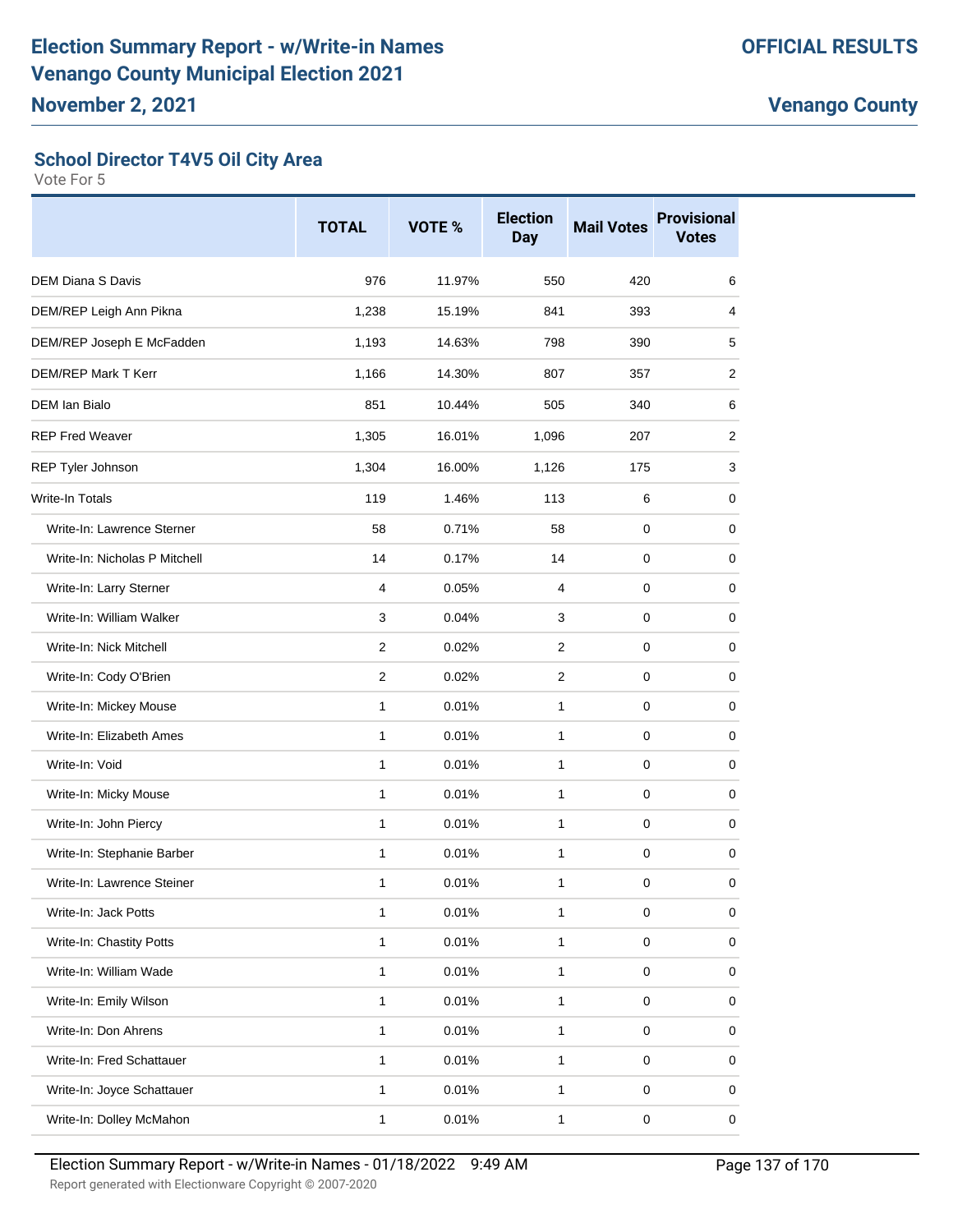### **School Director T4V5 Oil City Area**

|                                   | <b>TOTAL</b>   | VOTE %  | <b>Election</b><br><b>Day</b> | <b>Mail Votes</b> | <b>Provisional</b><br><b>Votes</b> |
|-----------------------------------|----------------|---------|-------------------------------|-------------------|------------------------------------|
| Write-In: Andrew Reinsel          | $\mathbf{1}$   | 0.01%   | $\mathbf{1}$                  | $\mathbf 0$       | 0                                  |
| Write-In: Michael Snyder          | 1              | 0.01%   | 1                             | $\Omega$          | $\mathbf 0$                        |
| Write-In: Hillary Wisniewski      | $\mathbf{1}$   | 0.01%   | $\mathbf{1}$                  | $\mathbf 0$       | 0                                  |
| Write-In: Katelyn Wenner          | $\mathbf{1}$   | 0.01%   | 1                             | $\mathbf 0$       | 0                                  |
| Write-In: Christopher S Burneison | $\mathbf{1}$   | 0.01%   | $\mathbf{1}$                  | $\mathbf 0$       | $\mathbf 0$                        |
| Write-In: Stan Grzasko            | 1              | 0.01%   | 1                             | $\mathbf 0$       | $\mathbf 0$                        |
| Write-In: Ryan L Chelton          | $\mathbf{1}$   | 0.01%   | 1                             | $\mathbf 0$       | $\mathbf 0$                        |
| Write-In: Dee Reed                | $\mathbf{1}$   | 0.01%   | 1                             | $\mathbf 0$       | 0                                  |
| Write-In: Amanda Power            | $\mathbf{1}$   | 0.01%   | $\mathbf{1}$                  | $\mathbf 0$       | $\mathbf 0$                        |
| Write-In: Robert Craig            | $\mathbf{1}$   | 0.01%   | 0                             | 1                 | $\mathbf 0$                        |
| Write-In: Jan Piercy              | $\mathbf{1}$   | 0.01%   | 1                             | $\Omega$          | $\mathbf 0$                        |
| Write-In: Dr Allison Dilks        | $\mathbf{1}$   | 0.01%   | $\Omega$                      | 1                 | $\mathbf 0$                        |
| Write-In: Sam Amendola            | $\mathbf{1}$   | 0.01%   | $\mathbf 0$                   | $\mathbf{1}$      | $\mathbf 0$                        |
| Write-In: Malachy McMahon         | $\mathbf{1}$   | 0.01%   | $\Omega$                      | 1                 | $\mathbf 0$                        |
| Not Assigned                      | $\overline{7}$ | 0.09%   | 5                             | 2                 | $\mathbf 0$                        |
| <b>Total Votes Cast</b>           | 8,152          | 100.00% | 5,836                         | 2,288             | 28                                 |
| Overvotes                         | 5              |         | 0                             | 5                 | $\mathbf 0$                        |
| Undervotes                        | 3,563          |         | 2,869                         | 687               | $\overline{7}$                     |
| <b>Contest Totals</b>             | 11,720         |         | 8,705                         | 2,980             | 35                                 |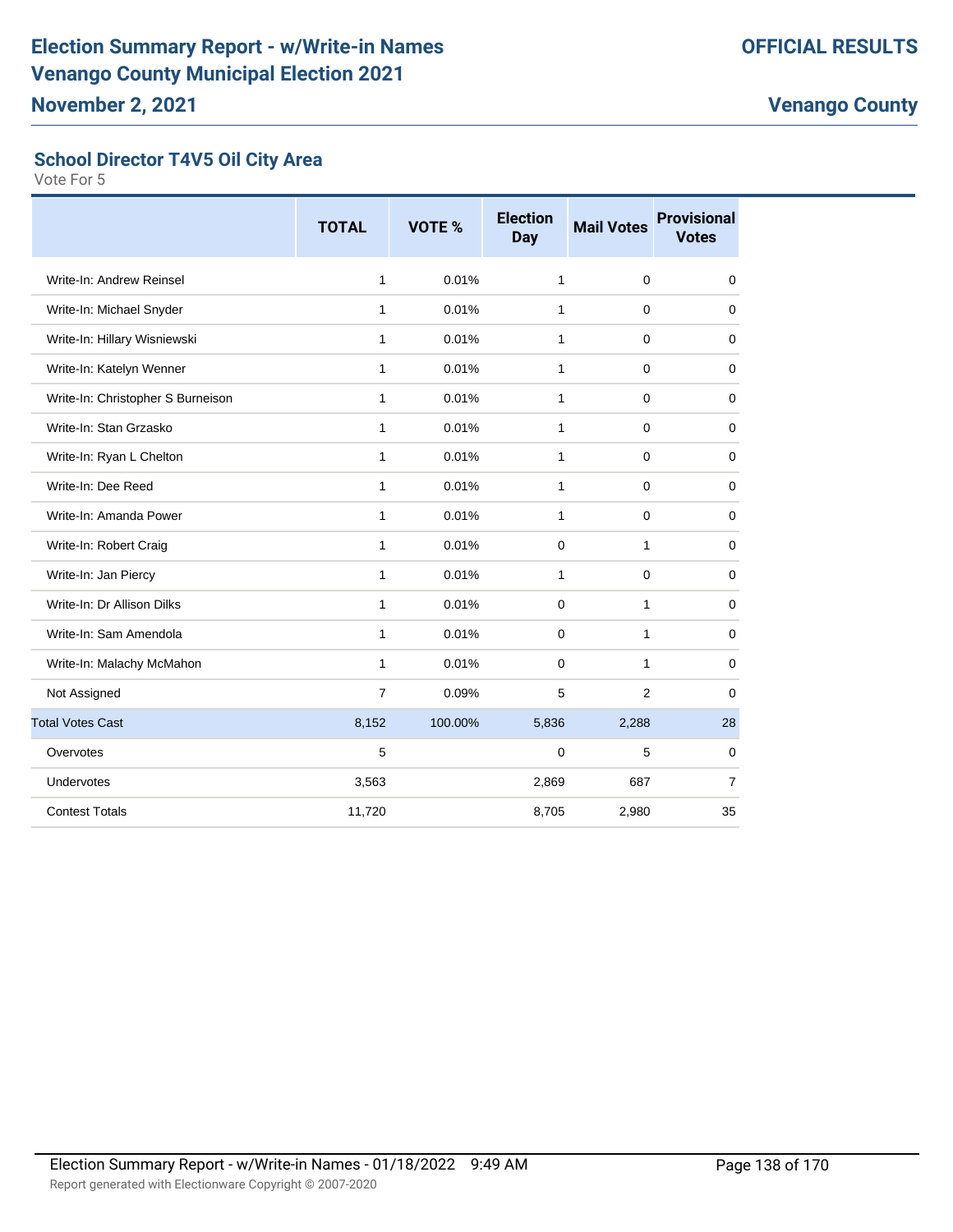#### **School Director T4V4 Cranberry Area**

|                               | <b>TOTAL</b> | VOTE % | <b>Election</b><br><b>Day</b> | <b>Mail Votes</b> | <b>Provisional</b><br><b>Votes</b> |
|-------------------------------|--------------|--------|-------------------------------|-------------------|------------------------------------|
| DEM/REP Ben Carbaugh          | 1,099        | 24.69% | 802                           | 294               | 3                                  |
| DEM/REP Camae Bunyak          | 975          | 21.91% | 707                           | 266               | 2                                  |
| <b>DEM/REP Justin Fleeger</b> | 981          | 22.04% | 716                           | 263               | 2                                  |
| <b>REP Kyle Melat</b>         | 1,322        | 29.70% | 1,101                         | 221               | 0                                  |
| <b>Write-In Totals</b>        | 74           | 1.66%  | 62                            | 12                | 0                                  |
| Write-In: Lance Mitchell      | 12           | 0.27%  | 12                            | 0                 | 0                                  |
| Write-In: Quinn Mitchell      | 3            | 0.07%  | 3                             | 0                 | 0                                  |
| Write-In: Hall Carbaugh       | 3            | 0.07%  | 3                             | 0                 | 0                                  |
| Write-In: Melinda Carbaugh    | 2            | 0.04%  | $\overline{2}$                | 0                 | 0                                  |
| Write-In: Jonah Festermaker   | 2            | 0.04%  | $\overline{2}$                | 0                 | 0                                  |
| Write-In: Thomas Neely        | 2            | 0.04%  | $\overline{2}$                | $\mathbf 0$       | 0                                  |
| Write-In: Leann Sharrar       | $\mathbf{1}$ | 0.02%  | $\mathbf{1}$                  | 0                 | 0                                  |
| Write-In: Matt Antrilli       | $\mathbf{1}$ | 0.02%  | $\mathbf{1}$                  | 0                 | 0                                  |
| Write-In: Jarrett Findlay     | 1            | 0.02%  | $\mathbf{1}$                  | 0                 | 0                                  |
| Write-In: Thomas Carothers    | $\mathbf{1}$ | 0.02%  | $\mathbf{1}$                  | 0                 | 0                                  |
| Write-In: Carrie Gaw          | 1            | 0.02%  | $\mathbf{1}$                  | 0                 | 0                                  |
| Write-In: Debra Ann O'Neil    | $\mathbf{1}$ | 0.02%  | $\mathbf{1}$                  | $\mathbf 0$       | 0                                  |
| Write-In: Martin Coe          | $\mathbf{1}$ | 0.02%  | $\mathbf{1}$                  | 0                 | 0                                  |
| Write-In: Lisa Groner         | 1            | 0.02%  | $\mathbf{1}$                  | 0                 | 0                                  |
| Write-In: Robert Boocks       | $\mathbf{1}$ | 0.02%  | 1                             | 0                 | 0                                  |
| Write-In: Daniel Skiba        | 1            | 0.02%  | 1                             | 0                 | 0                                  |
| Write-In: John Kluck          | 1            | 0.02%  | 1                             | $\pmb{0}$         | 0                                  |
| Write-In: Jacob Balmer        | $\mathbf{1}$ | 0.02%  | $\mathbf{1}$                  | $\pmb{0}$         | 0                                  |
| Write-In: Trisha Balmer       | $\mathbf{1}$ | 0.02%  | $\mathbf{1}$                  | $\mathbf 0$       | 0                                  |
| Write-In: Mickey Mouse        | $\mathbf{1}$ | 0.02%  | $\mathbf{1}$                  | $\pmb{0}$         | 0                                  |
| Write-In: Donald Duck         | $\mathbf{1}$ | 0.02%  | $\mathbf{1}$                  | $\pmb{0}$         | 0                                  |
| Write-In: Richard Drelick     | $\mathbf{1}$ | 0.02%  | $\pmb{0}$                     | 1                 | 0                                  |
| Write-In: Leonardo            | $\mathbf{1}$ | 0.02%  | $\mathsf 0$                   | 1                 | 0                                  |
| Write-In: Michangelo          | $\mathbf{1}$ | 0.02%  | $\pmb{0}$                     | 1                 | 0                                  |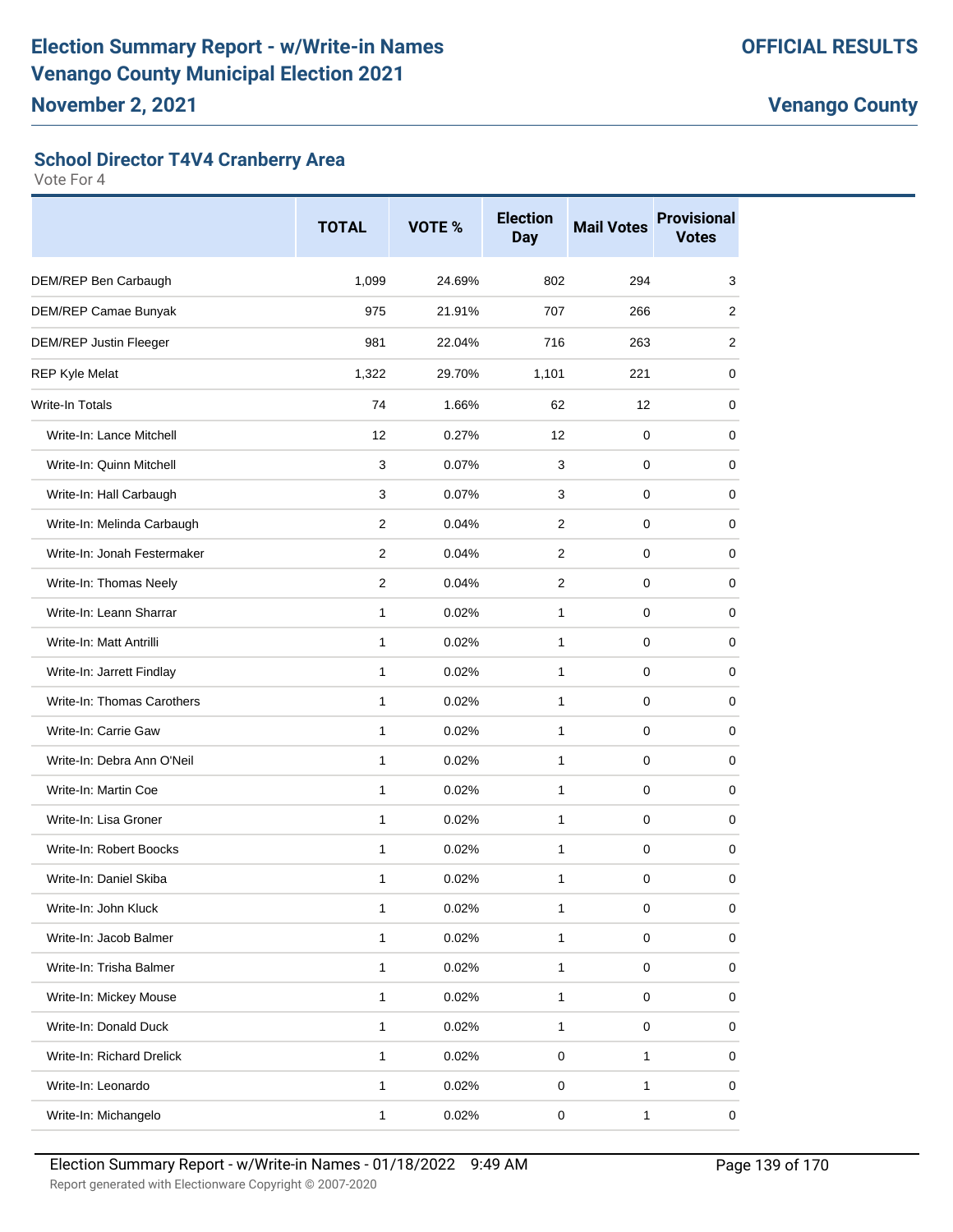#### **School Director T4V4 Cranberry Area**

Vote For 4

|                                | <b>TOTAL</b>              | VOTE % | <b>Election</b><br><b>Day</b> | <b>Mail Votes</b> | <b>Provisional</b><br><b>Votes</b> |
|--------------------------------|---------------------------|--------|-------------------------------|-------------------|------------------------------------|
| Write-In: Donatello            | $\mathbf{1}$              | 0.02%  | $\Omega$                      | 1                 | $\mathbf 0$                        |
| Write-In: Raphael              | 1                         | 0.02%  | $\mathbf 0$                   | 1                 | 0                                  |
| Write-In: Jay Weckerly         | 1                         | 0.02%  | $\Omega$                      | 1                 | 0                                  |
| Write-In: John McVay           | $\mathbf{1}$              | 0.02%  | $\Omega$                      | 1                 | $\Omega$                           |
| Write-In: Mark Masters         | $\mathbf{1}$              | 0.02%  | $\Omega$                      | 1                 | 0                                  |
| Write-In: Joseph Lander        | 1                         | 0.02%  | 0                             | 1                 | 0                                  |
| Write-In: Bugs Bunny           | $\mathbf{1}$              | 0.02%  | $\mathbf 0$                   | 1                 | 0                                  |
| Write-In: Frank Oeklevar       | 1                         | 0.02%  | $\Omega$                      | 1                 | $\Omega$                           |
| Write-In: Kevin LaRoche        | 1                         | 0.02%  | $\Omega$                      | 1                 | 0                                  |
| Write-In: Lance S Mitchell     | $\mathbf{1}$              | 0.02%  | $\mathbf{1}$                  | $\Omega$          | $\Omega$                           |
| Write-In: Chad A Ruth          | $\mathbf{1}$              | 0.02%  | $\mathbf{1}$                  | $\Omega$          | 0                                  |
| Write-In: Tamara E Ruth        | 1                         | 0.02%  | $\mathbf{1}$                  | 0                 | 0                                  |
| Write-In: Lindsey Fenstermaker | 1                         | 0.02%  | $\mathbf{1}$                  | $\Omega$          | 0                                  |
| Write-In: Charles Lam          | $\mathbf{1}$              | 0.02%  | $\mathbf{1}$                  | $\Omega$          | 0                                  |
| Write-In: Brad Earp            | 1                         | 0.02%  | $\mathbf{1}$                  | $\Omega$          | 0                                  |
| Write-In: Denny Lindenburgh    | 1                         | 0.02%  | $\mathbf{1}$                  | $\Omega$          | 0                                  |
| Write-In: Richard Wadlow       | $\mathbf{1}$              | 0.02%  | $\mathbf{1}$                  | $\Omega$          | 0                                  |
| Write-In: Zachary Fischer      | 1                         | 0.02%  | 1                             | 0                 | 0                                  |
| Write-In: Cheryl Adams         | $\mathbf{1}$              | 0.02%  | $\mathbf{1}$                  | $\Omega$          | 0                                  |
| Write-In: Amanda Carbaugh      | 1                         | 0.02%  | $\mathbf{1}$                  | $\Omega$          | $\Omega$                           |
| Write-In: Tara Dubinsky        | 1                         | 0.02%  | 1                             | 0                 | 0                                  |
| Write-In: Todd Klinko          | 1                         | 0.02%  | 1                             | 0                 | $\pmb{0}$                          |
| Write-In: Amanda J. Wratten    | 1                         | 0.02%  | $\mathbf{1}$                  | $\mathbf 0$       | $\mathbf 0$                        |
| Write-In: Kyle Shilk           | $\mathbf{1}$              | 0.02%  | $\mathbf{1}$                  | $\pmb{0}$         | 0                                  |
| Write-In: Kenneth Brannon      | $\mathbf{1}$              | 0.02%  | $\mathbf{1}$                  | $\pmb{0}$         | 0                                  |
| Write-In: Mindy Carbaugh       | 1                         | 0.02%  | 1                             | 0                 | 0                                  |
| Write-In: Michelle Wilson      | $\mathbf{1}$              | 0.02%  | 1                             | $\mathsf 0$       | 0                                  |
| Write-In: Robert Blauser       | $\mathbf{1}$              | 0.02%  | $\mathbf{1}$                  | $\pmb{0}$         | 0                                  |
| Write-In: Stacey McCain        | $\mathbf{1}$              | 0.02%  | $\mathbf{1}$                  | $\pmb{0}$         | 0                                  |
| Not Assigned                   | $\ensuremath{\mathsf{3}}$ | 0.07%  | $\mathbf{3}$                  | $\pmb{0}$         | 0                                  |

Election Summary Report - w/Write-in Names - 01/18/2022 9:49 AM Page 140 of 170

Report generated with Electionware Copyright © 2007-2020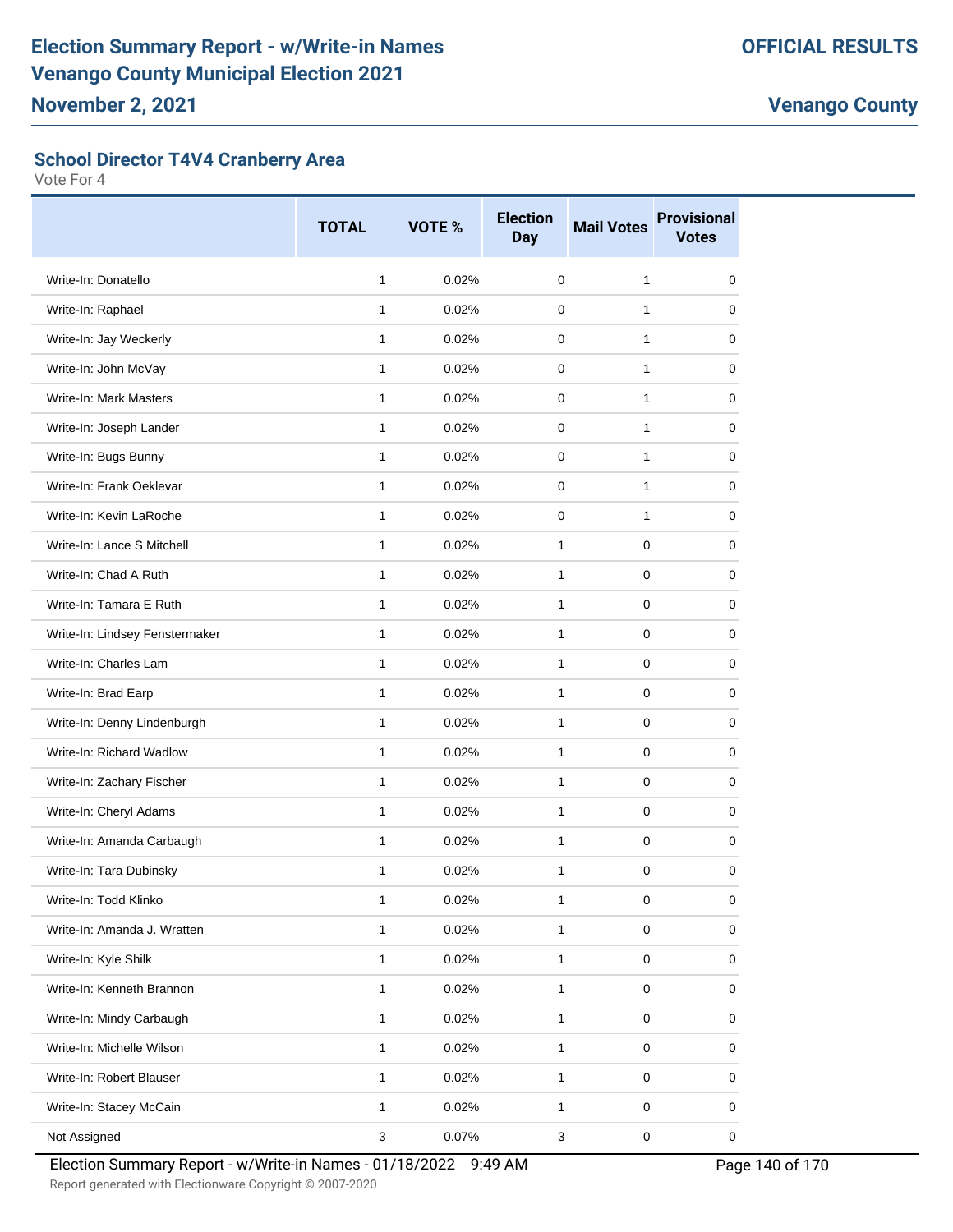#### **School Director T4V4 Cranberry Area**

|                         | <b>TOTAL</b> | VOTE %  | <b>Election</b><br><b>Day</b> | <b>Mail Votes</b> | <b>Provisional</b><br><b>Votes</b> |
|-------------------------|--------------|---------|-------------------------------|-------------------|------------------------------------|
| <b>Total Votes Cast</b> | 4,451        | 100.00% | 3,388                         | 1,056             |                                    |
| Overvotes               | 12           |         | 12                            | 0                 | 0                                  |
| <b>Undervotes</b>       | 2,485        |         | 1,988                         | 488               | 9                                  |
| <b>Contest Totals</b>   | 6,948        |         | 5,388                         | 1,544             | 16                                 |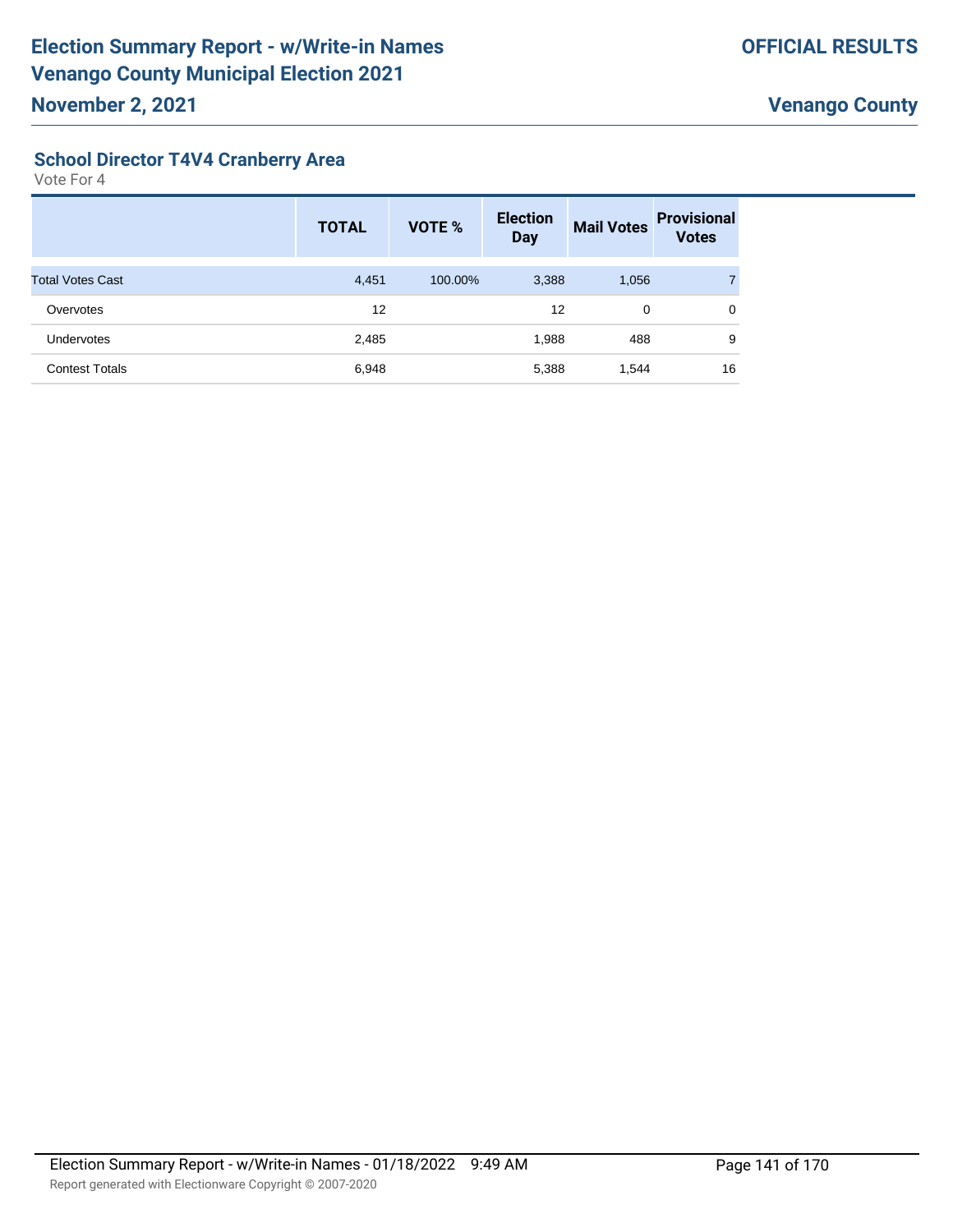#### **School Director T4V4 Franklin Area**

|                             | <b>TOTAL</b>            | VOTE % | <b>Election</b><br><b>Day</b> | <b>Mail Votes</b> | <b>Provisional</b><br><b>Votes</b> |
|-----------------------------|-------------------------|--------|-------------------------------|-------------------|------------------------------------|
| DEM/REP Tracey J Leyda      | 1,619                   | 27.67% | 1,032                         | 584               | 3                                  |
| DEM/REP Ron Richburg        | 1,559                   | 26.64% | 1,017                         | 538               | 4                                  |
| <b>REP Ben Andrews</b>      | 2,083                   | 35.60% | 1,678                         | 402               | 3                                  |
| Write-In Totals             | 590                     | 10.08% | 554                           | 36                | 0                                  |
| Write-In: Alesha Hartsfield | 186                     | 3.18%  | 186                           | 0                 | 0                                  |
| Write-In: Susan Byler       | 166                     | 2.84%  | 166                           | 0                 | 0                                  |
| Write-In: Cheryl Ferry      | 34                      | 0.58%  | 34                            | 0                 | 0                                  |
| Write-In: James Smith       | 34                      | 0.58%  | 32                            | 2                 | 0                                  |
| Write-In: Merry Jil Graham  | 11                      | 0.19%  | 2                             | 9                 | 0                                  |
| Write-In: Rhiannon Graham   | 11                      | 0.19%  | 11                            | 0                 | 0                                  |
| Write-In: Major Smith       | 5                       | 0.09%  | 4                             | 1                 | 0                                  |
| Write-In: Peter Greene      | 4                       | 0.07%  | 1                             | 3                 | 0                                  |
| Write-In: Chris Carter      | 3                       | 0.05%  | 1                             | $\overline{2}$    | 0                                  |
| Write-In: Leslie Boyer      | 3                       | 0.05%  | $\mathbf{1}$                  | 2                 | 0                                  |
| Write-In: Ryan Rudegair     | $\overline{2}$          | 0.03%  | 2                             | 0                 | 0                                  |
| Write-In: Jil Graham        | 2                       | 0.03%  | 2                             | 0                 | 0                                  |
| Write-In: Maureen Hager     | $\overline{2}$          | 0.03%  | $\mathbf{2}$                  | 0                 | 0                                  |
| Write-In: Brian Backer      | 2                       | 0.03%  | $\overline{2}$                | 0                 | 0                                  |
| Write-In: Susan Blyler      | 2                       | 0.03%  | 2                             | 0                 | 0                                  |
| Write-In: Veronica Santee   | $\overline{2}$          | 0.03%  | 2                             | $\mathbf 0$       | 0                                  |
| Write-In: Peter Green       | 2                       | 0.03%  | 0                             | 2                 | 0                                  |
| Write-In: Susan Blyer       | 2                       | 0.03%  | 2                             | $\pmb{0}$         | 0                                  |
| Write-In: John Hiles        | $\overline{c}$          | 0.03%  | $\overline{2}$                | 0                 | 0                                  |
| Write-In: Bob Hines         | $\overline{2}$          | 0.03%  | $\pmb{0}$                     | $\overline{2}$    | 0                                  |
| Write-In: Alessia           | $\overline{\mathbf{c}}$ | 0.03%  | $\overline{c}$                | $\pmb{0}$         | 0                                  |
| Write-In: James Fryman      | $\overline{c}$          | 0.03%  | $\overline{c}$                | $\mathsf 0$       | 0                                  |
| Write-In: Jason Fulmer      | 1                       | 0.02%  | $\mathbf{1}$                  | $\mathsf 0$       | 0                                  |
| Write-In: Brian Spaid       | 1                       | 0.02%  | $\mathbf{1}$                  | $\mathsf 0$       | 0                                  |
| Write-In: Terence Coursen   | 1                       | 0.02%  | $\mathbf{1}$                  | $\pmb{0}$         | $\mathbf 0$                        |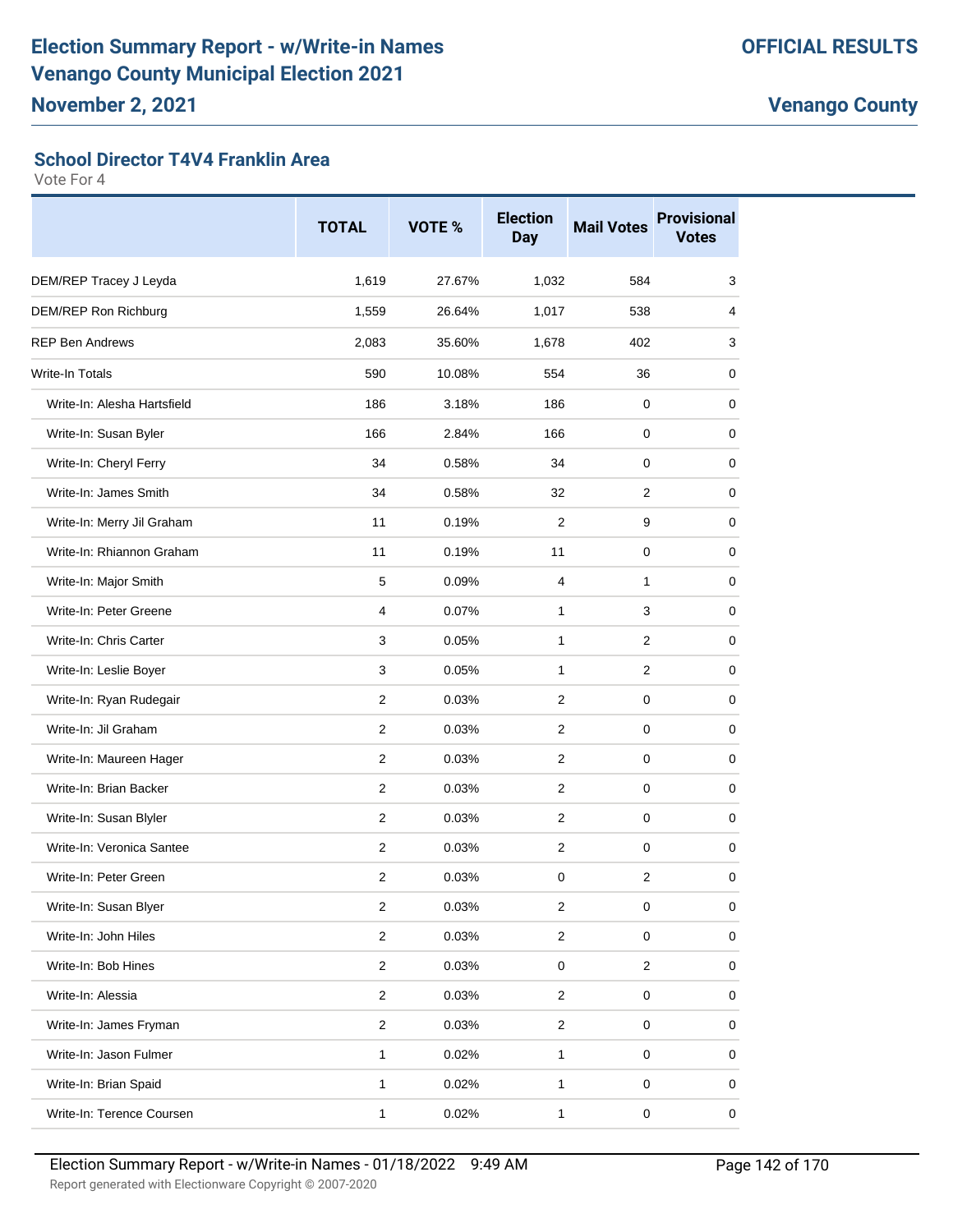#### **School Director T4V4 Franklin Area**

|                                 | <b>TOTAL</b> | VOTE % | <b>Election</b><br><b>Day</b> | <b>Mail Votes</b> | <b>Provisional</b><br><b>Votes</b> |
|---------------------------------|--------------|--------|-------------------------------|-------------------|------------------------------------|
| Write-In: Timothy Dewoody       | 1            | 0.02%  | $\mathbf{1}$                  | $\mathbf 0$       | 0                                  |
| Write-In: David Ballard         | $\mathbf{1}$ | 0.02%  | 1                             | 0                 | 0                                  |
| Write-In: Kate McVay            | $\mathbf{1}$ | 0.02%  | 1                             | 0                 | 0                                  |
| Write-In: Diana Guillen         | $\mathbf{1}$ | 0.02%  | $\mathbf{1}$                  | 0                 | 0                                  |
| Write-In: Sam Lyons             | $\mathbf{1}$ | 0.02%  | 1                             | 0                 | 0                                  |
| Write-In: Renee Tritten         | $\mathbf{1}$ | 0.02%  | $\mathbf{1}$                  | 0                 | 0                                  |
| Write-In: David Graham          | $\mathbf{1}$ | 0.02%  | $\mathbf{1}$                  | 0                 | 0                                  |
| Write-In: Matthew Beith         | 1            | 0.02%  | 1                             | 0                 | 0                                  |
| Write-In: Real Republican       | $\mathbf{1}$ | 0.02%  | 1                             | 0                 | 0                                  |
| Write-In: Honest Citizen        | $\mathbf{1}$ | 0.02%  | $\mathbf{1}$                  | 0                 | 0                                  |
| Write-In: Veteran Citizen       | 1            | 0.02%  | 1                             | 0                 | 0                                  |
| Write-In: Josh Clilne           | $\mathbf{1}$ | 0.02%  | $\mathbf{1}$                  | 0                 | 0                                  |
| Write-In: Randy Stachelrodt     | $\mathbf{1}$ | 0.02%  | 1                             | 0                 | 0                                  |
| Write-In: Cheryl Mushburn Ferry | $\mathbf{1}$ | 0.02%  | $\mathbf{1}$                  | 0                 | 0                                  |
| Write-In: Laurajane Stone       | $\mathbf{1}$ | 0.02%  | 1                             | 0                 | 0                                  |
| Write-In: Jeff Fink             | $\mathbf{1}$ | 0.02%  | 1                             | 0                 | 0                                  |
| Write-In: Jim Fryman            | $\mathbf{1}$ | 0.02%  | $\mathbf{1}$                  | 0                 | 0                                  |
| Write-In: Dawn Caiarelli        | 1            | 0.02%  | 1                             | 0                 | 0                                  |
| Write-In: Bob Robinson          | $\mathbf{1}$ | 0.02%  | 1                             | 0                 | 0                                  |
| Write-In: Blyler                | $\mathbf{1}$ | 0.02%  | 1                             | 0                 | 0                                  |
| Write-In: Deborah Sommer        | 1            | 0.02%  | 1                             | 0                 | 0                                  |
| Write-In: Joni Erich            | 1            | 0.02%  | 1                             | $\pmb{0}$         | 0                                  |
| Write-In: Amanda M Lewis        | $\mathbf{1}$ | 0.02%  | $\mathbf{1}$                  | 0                 | $\mathbf 0$                        |
| Write-In: C Freeie              | $\mathbf{1}$ | 0.02%  | $\mathbf{1}$                  | 0                 | 0                                  |
| Write-In: Michael M Sommer      | $\mathbf{1}$ | 0.02%  | $\mathbf{1}$                  | $\mathsf 0$       | 0                                  |
| Write-In: Dr. Glenn Hamm        | $\mathbf{1}$ | 0.02%  | 1                             | 0                 | 0                                  |
| Write-In: Steven J Gracy        | $\mathbf{1}$ | 0.02%  | $\mathbf{1}$                  | $\mathsf 0$       | 0                                  |
| Write-In: John S Gracy          | $\mathbf{1}$ | 0.02%  | $\mathbf{1}$                  | 0                 | 0                                  |
| Write-In: Mickey Mouse          | $\mathbf{1}$ | 0.02%  | $\mathbf{1}$                  | $\pmb{0}$         | 0                                  |
| Write-In: Rebecca White         | $\mathbf{1}$ | 0.02%  | $\mathbf{1}$                  | $\mathsf 0$       | $\mathbf 0$                        |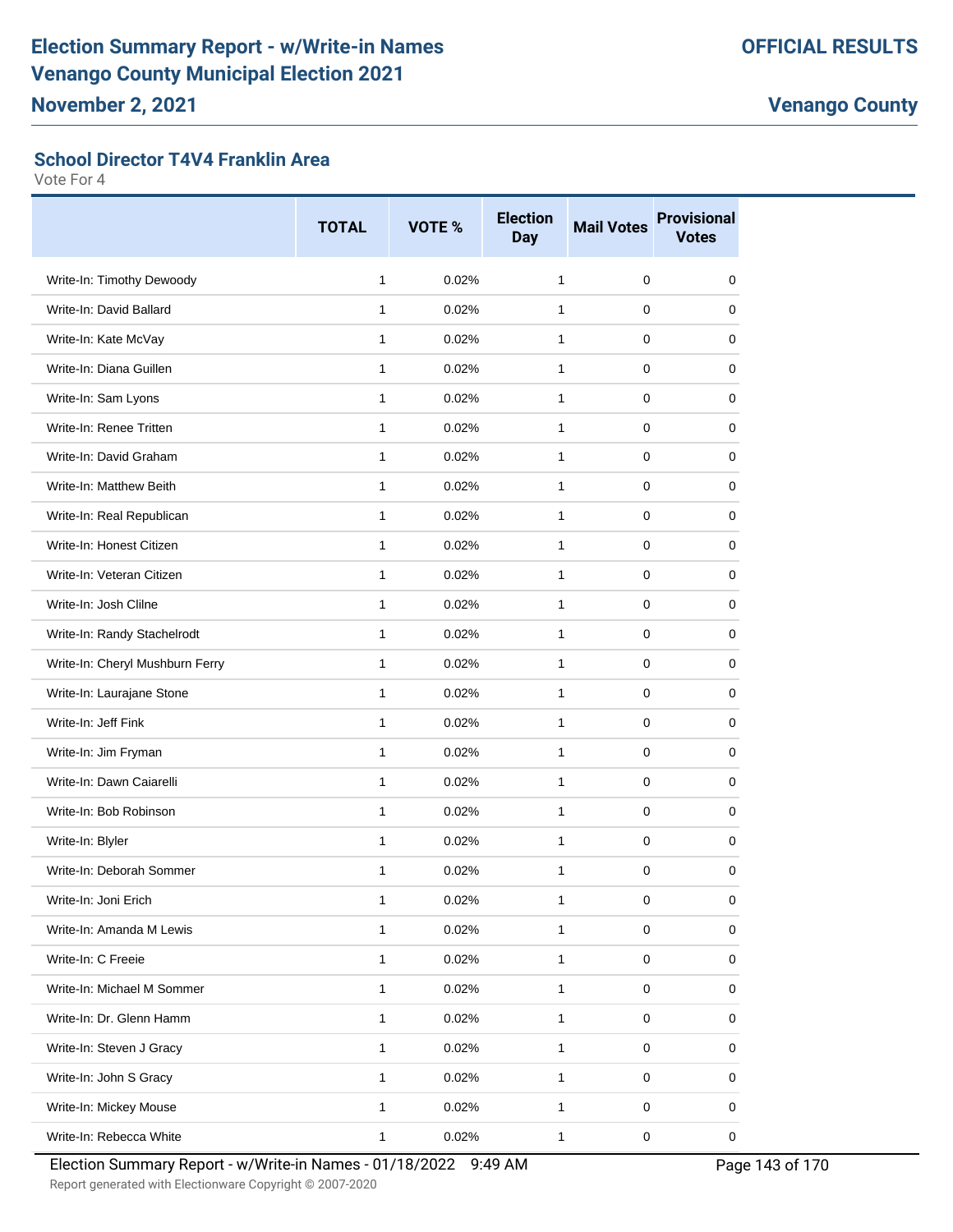#### **School Director T4V4 Franklin Area**

Vote For 4

|                              | <b>TOTAL</b> | VOTE % | <b>Election</b><br><b>Day</b> | <b>Mail Votes</b> | <b>Provisional</b><br><b>Votes</b> |
|------------------------------|--------------|--------|-------------------------------|-------------------|------------------------------------|
| Write-In: Charles Z Richy    | $\mathbf{1}$ | 0.02%  | $\mathbf{1}$                  | $\mathbf 0$       | 0                                  |
| Write-In: Tom Pheneworth     | 1            | 0.02%  | 1                             | 0                 | 0                                  |
| Write-In: Tom Cocnran        | 1            | 0.02%  | $\mathbf{1}$                  | 0                 | 0                                  |
| Write-In: Greg Merkel        | $\mathbf{1}$ | 0.02%  | $\mathbf{1}$                  | 0                 | 0                                  |
| Write-In: Jeff L Hawke       | $\mathbf{1}$ | 0.02%  | $\mathbf{1}$                  | 0                 | 0                                  |
| Write-In: Susan Bylar        | 1            | 0.02%  | $\mathbf{1}$                  | 0                 | 0                                  |
| Write-In: Amanda Lewis       | $\mathbf{1}$ | 0.02%  | $\mathbf{1}$                  | 0                 | 0                                  |
| Write-In: Wendy Thompson     | $\mathbf{1}$ | 0.02%  | $\mathbf{1}$                  | 0                 | 0                                  |
| Write-In: Tom Kingdom        | $\mathbf{1}$ | 0.02%  | $\mathbf{1}$                  | 0                 | 0                                  |
| Write-In: Jay Poindexter     | $\mathbf{1}$ | 0.02%  | $\mathbf{1}$                  | 0                 | 0                                  |
| Write-In: Scott Walters      | $\mathbf{1}$ | 0.02%  | $\mathbf{1}$                  | 0                 | 0                                  |
| Write-In: Blyer              | $\mathbf{1}$ | 0.02%  | $\mathbf{1}$                  | 0                 | 0                                  |
| Write-In: Steven Morrisey    | $\mathbf{1}$ | 0.02%  | $\mathbf{1}$                  | 0                 | 0                                  |
| Write-In: M Jane Richey      | $\mathbf{1}$ | 0.02%  | $\mathbf{1}$                  | 0                 | 0                                  |
| Write-In: Pam Dye            | $\mathbf{1}$ | 0.02%  | $\mathbf{1}$                  | 0                 | 0                                  |
| Write-In: Dalton Lusher      | $\mathbf{1}$ | 0.02%  | $\mathbf{1}$                  | 0                 | $\Omega$                           |
| Write-In: Connie E Cole      | $\mathbf{1}$ | 0.02%  | $\mathbf{1}$                  | 0                 | 0                                  |
| Write-In: Stacy Hess         | $\mathbf{1}$ | 0.02%  | 1                             | 0                 | 0                                  |
| Write-In: Wayne Hess         | $\mathbf{1}$ | 0.02%  | $\mathbf{1}$                  | 0                 | 0                                  |
| Write-In: Dave Hess          | $\mathbf{1}$ | 0.02%  | $\mathbf{1}$                  | 0                 | 0                                  |
| Write-In: JoAnna Donaldson   | 1            | 0.02%  | 1                             | 0                 | 0                                  |
| Write-In: Shawn Jarzenski    | 1            | 0.02%  | $\mathbf{1}$                  | $\pmb{0}$         | 0                                  |
| Write-In: Scott D Walters Jr | 1            | 0.02%  | $\mathbf{1}$                  | 0                 | 0                                  |
| Write-In: Jill Graham        | $\mathbf{1}$ | 0.02%  | 0                             | 1                 | 0                                  |
| Write-In: Linda P Linn       | $\mathbf{1}$ | 0.02%  | $\mathbf{1}$                  | $\pmb{0}$         | 0                                  |
| Write-In: Richard E Bukowski | 1            | 0.02%  | 0                             | 1                 | 0                                  |
| Write-In: Jake Smith         | $\mathbf{1}$ | 0.02%  | $\mathbf{1}$                  | 0                 | 0                                  |
| Write-In: L Joe Hanna        | $\mathbf{1}$ | 0.02%  | 0                             | 1                 | 0                                  |
| Write-In: Garrett Lowman     | 1            | 0.02%  | 0                             | $\mathbf{1}$      | 0                                  |
| Write-In: Tim K ahle         | $\mathbf{1}$ | 0.02%  | $\pmb{0}$                     | 1                 | 0                                  |

Election Summary Report - w/Write-in Names - 01/18/2022 9:49 AM Page 144 of 170

Report generated with Electionware Copyright © 2007-2020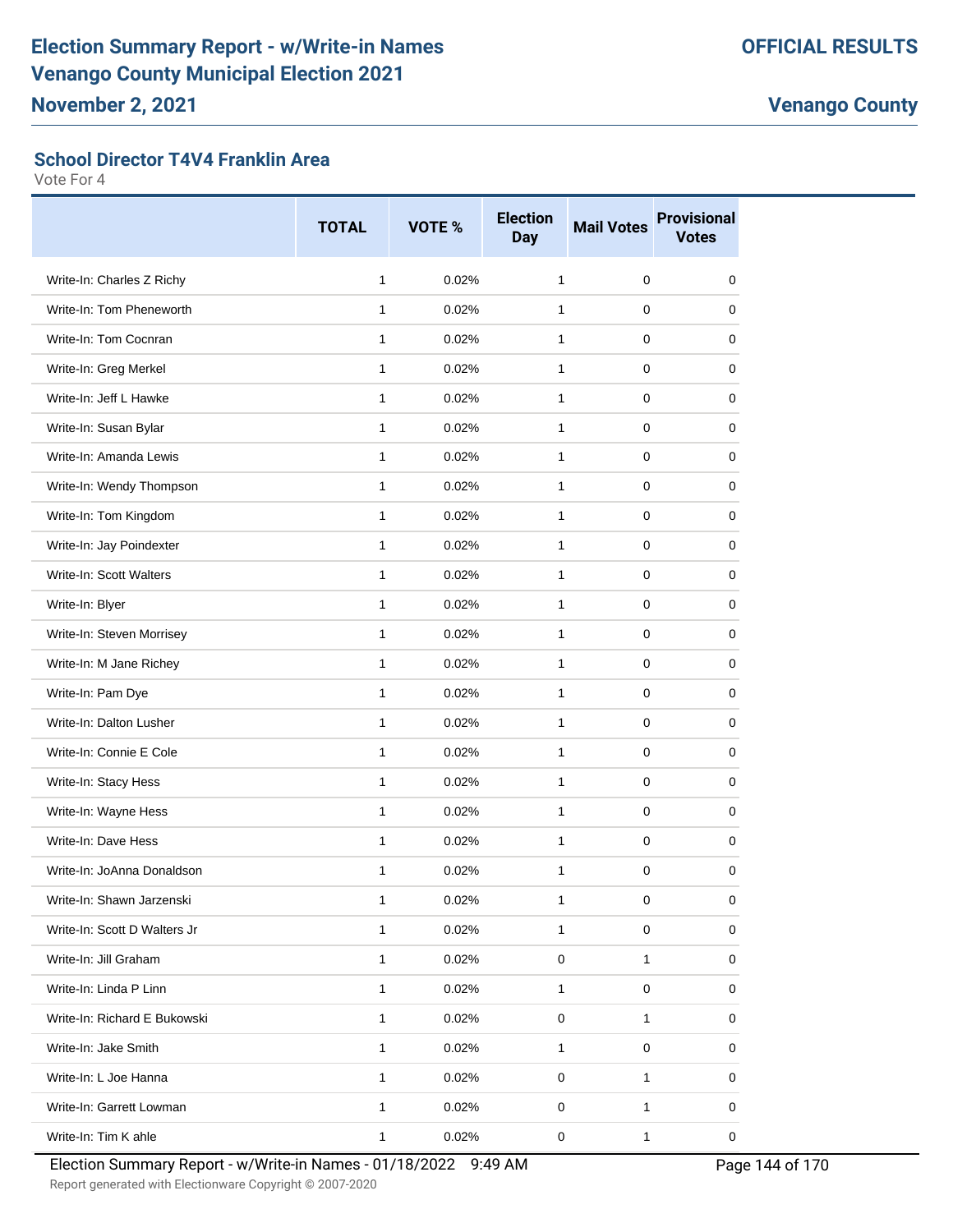#### **School Director T4V4 Franklin Area**

Vote For 4

|                                         | <b>TOTAL</b> | VOTE % | <b>Election</b><br><b>Day</b> | <b>Mail Votes</b> | <b>Provisional</b><br><b>Votes</b> |
|-----------------------------------------|--------------|--------|-------------------------------|-------------------|------------------------------------|
| Write-In: Shawnee Novak                 | 1            | 0.02%  | $\pmb{0}$                     | 1                 | 0                                  |
| Write-In: Jon Hines                     | 1            | 0.02%  | 1                             | $\mathbf 0$       | 0                                  |
| Write-In: Mary Jane Craig               | 1            | 0.02%  | $\mathbf 0$                   | 1                 | 0                                  |
| Write-In: Braden Reagle                 | 1            | 0.02%  | 1                             | 0                 | 0                                  |
| Write-In: Emmalee Coffer                | $\mathbf{1}$ | 0.02%  | $\mathbf{1}$                  | $\mathbf 0$       | 0                                  |
| Write-In: Ian Harper                    | 1            | 0.02%  | 0                             | 1                 | 0                                  |
| Write-In: William Fee                   | 1            | 0.02%  | 0                             | 1                 | 0                                  |
| Write-In: Al Shilling                   | $\mathbf{1}$ | 0.02%  | $\mathbf 0$                   | 1                 | 0                                  |
| Write-In: Dan Brocket                   | 1            | 0.02%  | 1                             | 0                 | 0                                  |
| Write-In: Sarah Gilbert                 | 1            | 0.02%  | $\mathbf 0$                   | 1                 | 0                                  |
| Write-In: Melissa Whetzel               | $\mathbf{1}$ | 0.02%  | $\mathbf{1}$                  | $\mathbf 0$       | 0                                  |
| Write-In: Cathy Campbell                | $\mathbf{1}$ | 0.02%  | 1                             | $\mathbf 0$       | 0                                  |
| Write-In: Susan Byler Alesha Hartsfield | 1            | 0.02%  | 1                             | 0                 | 0                                  |
| Write-In: Misty Nelepa                  | 1            | 0.02%  | 1                             | 0                 | 0                                  |
| Write-In: S Byler                       | 1            | 0.02%  | 1                             | $\mathbf 0$       | 0                                  |
| Write-In: Daisy Duck                    | 1            | 0.02%  | 1                             | 0                 | 0                                  |
| Write-In: Superman                      | $\mathbf{1}$ | 0.02%  | $\mathbf{1}$                  | $\mathbf 0$       | 0                                  |
| Write-In: Batman                        | 1            | 0.02%  | 1                             | 0                 | 0                                  |
| Write-In: Suzanne Chytil                | 1            | 0.02%  | 1                             | 0                 | 0                                  |
| Write-In: Timothy Kahle                 | $\mathbf{1}$ | 0.02%  | $\mathbf{1}$                  | $\mathbf 0$       | 0                                  |
| Write-In: Steve Kyle                    | 1            | 0.02%  | 1                             | 0                 | 0                                  |
| Write-In: Stacey Byler                  | 1            | 0.02%  | $\mathbf{1}$                  | $\pmb{0}$         | 0                                  |
| Write-In: Ken Bryant                    | $\mathbf{1}$ | 0.02%  | 1                             | $\mathbf 0$       | 0                                  |
| Write-In: Dennis Snyder                 | 1            | 0.02%  | 1                             | $\pmb{0}$         | 0                                  |
| Write-In: Chris Nicklin                 | 1            | 0.02%  | $\mathbf{1}$                  | $\pmb{0}$         | 0                                  |
| Write-In: Sharon Lynn                   | 1            | 0.02%  | 1                             | $\pmb{0}$         | 0                                  |
| Write-In: Cheryl Terry                  | 1            | 0.02%  | $\mathbf{1}$                  | $\pmb{0}$         | 0                                  |
| Write-In: Joshua McAfoose               | 1            | 0.02%  | $\mathbf{1}$                  | $\pmb{0}$         | 0                                  |
| Write-In: Dan Miller                    | 1            | 0.02%  | $\mathbf{1}$                  | $\pmb{0}$         | 0                                  |
| Write-In: Tom Sherman                   | $\mathbf{1}$ | 0.02%  | $\mathbf{1}$                  | $\mathbf 0$       | $\mathbf 0$                        |

Election Summary Report - w/Write-in Names - 01/18/2022 9:49 AM Page 145 of 170

Report generated with Electionware Copyright © 2007-2020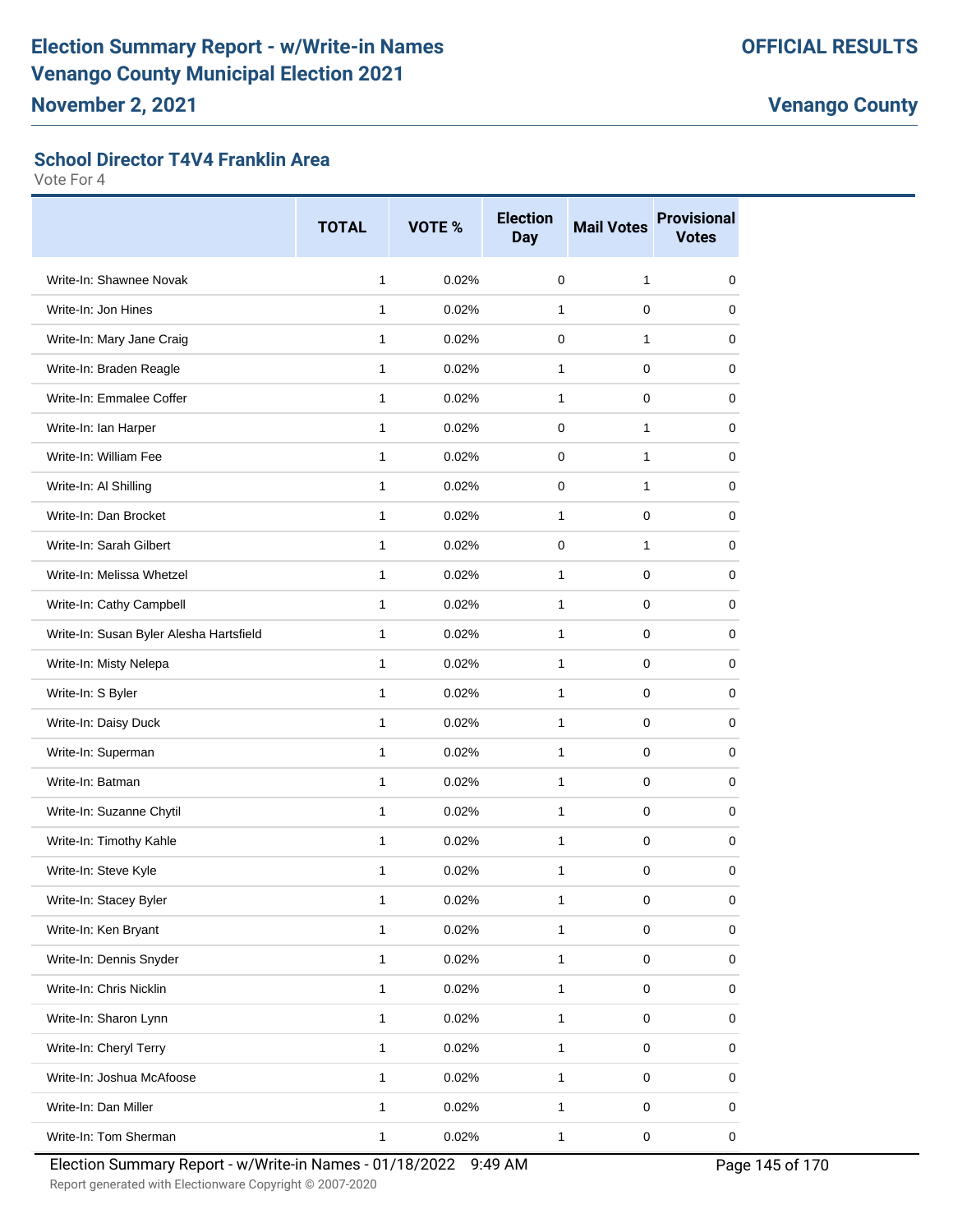#### **School Director T4V4 Franklin Area**

|                             | <b>TOTAL</b> | VOTE %  | <b>Election</b><br><b>Day</b> | <b>Mail Votes</b> | <b>Provisional</b><br><b>Votes</b> |
|-----------------------------|--------------|---------|-------------------------------|-------------------|------------------------------------|
| Write-In: Arlean McDaniel   | 1            | 0.02%   | 1                             | $\mathbf 0$       | $\mathbf 0$                        |
| Write-In: Luiz Goncalves    | 1            | 0.02%   | 1                             | $\mathbf 0$       | 0                                  |
| Write-In: Sharon Greenawalt | 1            | 0.02%   | 1                             | $\mathbf 0$       | $\mathbf 0$                        |
| Write-In: Larry W Sehman    | 1            | 0.02%   | 1                             | $\mathbf 0$       | $\mathbf 0$                        |
| Write-In: Sadie Fulmer      | 1            | 0.02%   | 1                             | $\mathbf 0$       | $\mathbf 0$                        |
| Write-In: Randy Holmes      | 1            | 0.02%   | 1                             | $\mathbf 0$       | $\mathbf 0$                        |
| Not Assigned                | 10           | 0.17%   | 8                             | $\overline{2}$    | $\mathbf 0$                        |
| <b>Total Votes Cast</b>     | 5,851        | 100.00% | 4,281                         | 1,560             | 10                                 |
| Overvotes                   | 4            |         | 4                             | $\mathbf 0$       | $\mathbf 0$                        |
| <b>Undervotes</b>           | 6,701        |         | 5,023                         | 1,668             | 10                                 |
| <b>Contest Totals</b>       | 12,556       |         | 9,308                         | 3,228             | 20                                 |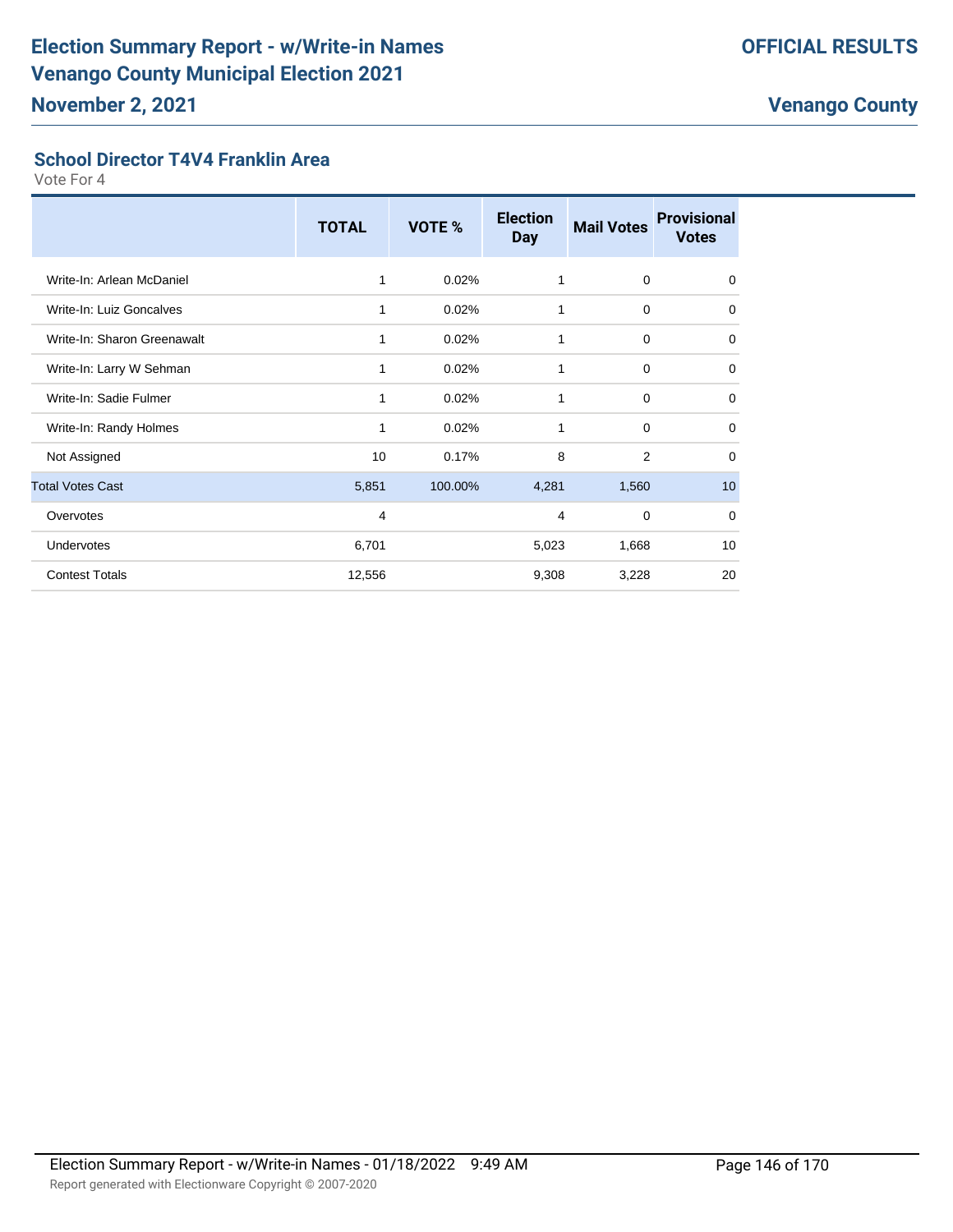#### **School Director T4V4 Penncrest Area**

|                                    | <b>TOTAL</b> | <b>VOTE %</b> | <b>Election</b><br>Day | <b>Mail Votes</b> | <b>Provisional</b><br><b>Votes</b> |
|------------------------------------|--------------|---------------|------------------------|-------------------|------------------------------------|
| DEM/REP Theresa Jean Croll         | 115          | 21.22%        | 96                     | 19                | $\mathbf 0$                        |
| DEM/REP Mathew A Vogt              | 94           | 17.34%        | 83                     | 11                | $\mathbf 0$                        |
| <b>DEM Robert Gulick</b>           | 69           | 12.73%        | 49                     | 20                | $\mathbf 0$                        |
| DEM/REP Brian Lynch                | 90           | 16.61%        | 75                     | 15                | 0                                  |
| <b>REP Robert H Johnston Jr</b>    | 144          | 26.57%        | 133                    | 11                | $\mathbf 0$                        |
| <b>Write-In Totals</b>             | 30           | 5.54%         | 22                     | 8                 | 0                                  |
| Write-In: Nerissa Galt             | 21           | 3.87%         | 13                     | 8                 | 0                                  |
| Write-In: Theresa Cult             | $\mathbf{1}$ | 0.18%         | $\mathbf{1}$           | 0                 | 0                                  |
| Write-In: Shasta Gisewhite Manross | 1            | 0.18%         | $\mathbf{1}$           | 0                 | 0                                  |
| Write-In: Ron Kope                 | $\mathbf{1}$ | 0.18%         | $\mathbf{1}$           | $\mathbf 0$       | $\mathbf 0$                        |
| Write-In: Ron Charles Cope         | 1            | 0.18%         | $\mathbf{1}$           | $\mathbf 0$       | $\mathbf 0$                        |
| Write-In: Burnham                  | 1            | 0.18%         | $\mathbf{1}$           | $\mathbf 0$       | $\mathbf 0$                        |
| Write-In: Agent Dale Cooper        | $\mathbf{1}$ | 0.18%         | $\mathbf{1}$           | $\mathbf 0$       | $\mathbf 0$                        |
| Write-In: Harambe                  | $\mathbf{1}$ | 0.18%         | 1                      | 0                 | 0                                  |
| Write-In: Galt                     | 1            | 0.18%         | $\mathbf{1}$           | $\mathbf 0$       | $\mathbf 0$                        |
| Write-In: Johnson                  | 1            | 0.18%         | $\mathbf{1}$           | $\mathbf 0$       | $\mathbf 0$                        |
| Not Assigned                       | 0            | 0.00%         | $\mathbf 0$            | $\mathbf 0$       | 0                                  |
| <b>Total Votes Cast</b>            | 542          | 100.00%       | 458                    | 84                | $\pmb{0}$                          |
| Overvotes                          | $\mathbf 0$  |               | 0                      | 0                 | 0                                  |
| Undervotes                         | 302          |               | 250                    | 52                | 0                                  |
| <b>Contest Totals</b>              | 844          |               | 708                    | 136               | 0                                  |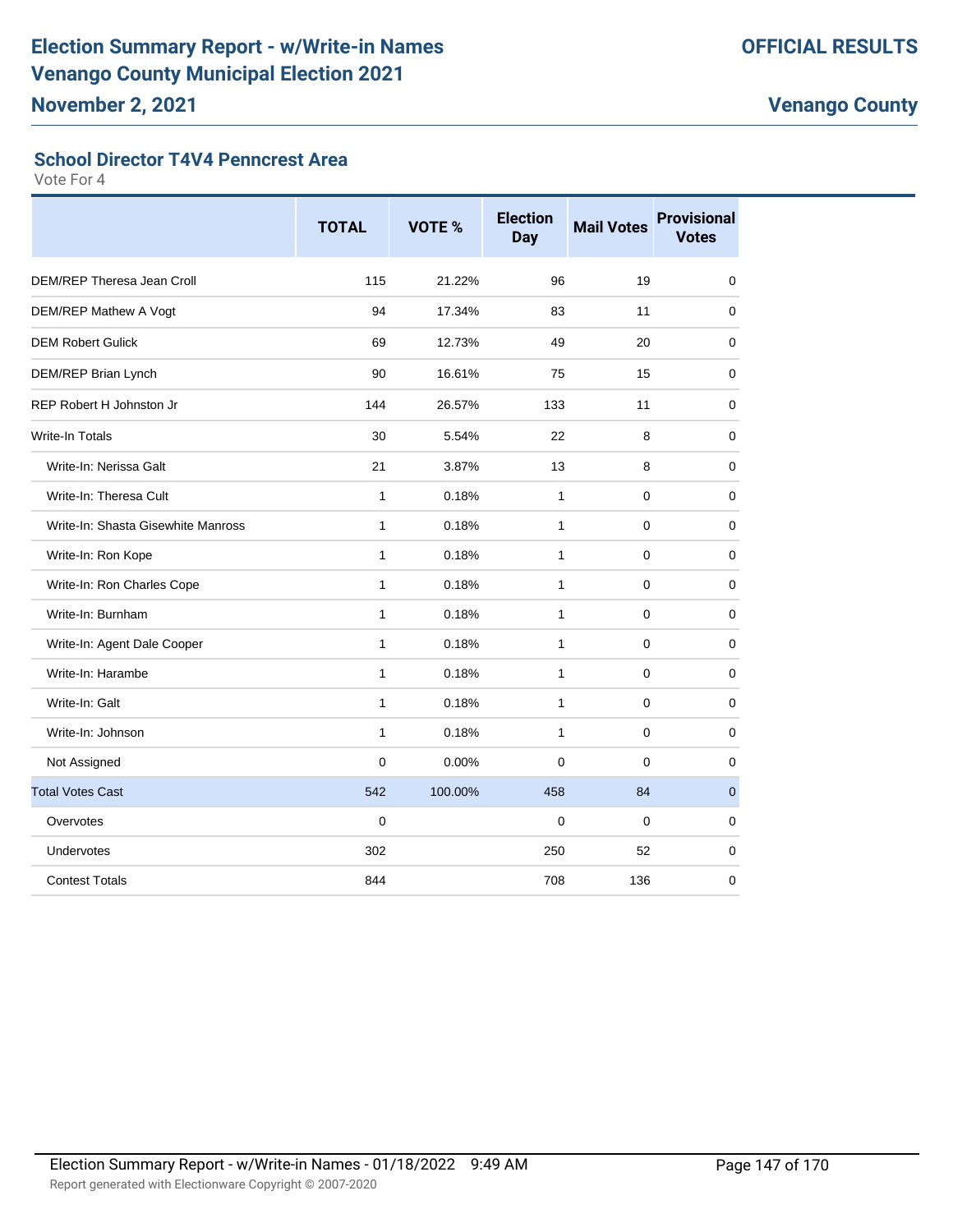#### **School Director T4V4 Titusville Area**

|                                 | <b>TOTAL</b>   | VOTE % | <b>Election</b><br><b>Day</b> | <b>Mail Votes</b> | <b>Provisional</b><br><b>Votes</b> |
|---------------------------------|----------------|--------|-------------------------------|-------------------|------------------------------------|
| DEM/REP Kevin J O'Neill         | 412            | 26.03% | 351                           | 60                | 1                                  |
| DEM/REP Monica A Chatham        | 374            | 23.63% | 311                           | 62                | 1                                  |
| DEM/REP James E Come            | 388            | 24.51% | 328                           | 59                | 1                                  |
| DEM/REP Jeffrey R Thomas        | 378            | 23.88% | 323                           | 54                | 1                                  |
| <b>Write-In Totals</b>          | 31             | 1.96%  | 27                            | 4                 | 0                                  |
| Write-In: Richard Nicols        | $\overline{2}$ | 0.13%  | 2                             | 0                 | 0                                  |
| Write-In: Ron Stewart           | 2              | 0.13%  | 2                             | 0                 | 0                                  |
| Write-In: Ronald Stewart        | $\overline{2}$ | 0.13%  | $\mathbf{1}$                  | 1                 | 0                                  |
| Write-In: Jerome Alsdorf        | $\overline{2}$ | 0.13%  | $\mathbf{2}$                  | 0                 | 0                                  |
| Write-In: Mark McDowell         | $\mathbf{1}$   | 0.06%  | 1                             | 0                 | 0                                  |
| Write-In: Donald Frazier        | $\mathbf{1}$   | 0.06%  | 1                             | 0                 | 0                                  |
| Write-In: Jason Drake           | $\mathbf{1}$   | 0.06%  | $\mathbf{1}$                  | 0                 | 0                                  |
| Write-In: Joe Lamey             | $\mathbf{1}$   | 0.06%  | $\mathbf{1}$                  | 0                 | 0                                  |
| Write-In: Joe Anderson          | 1              | 0.06%  | 1                             | 0                 | 0                                  |
| Write-In: Robin Sterling        | $\mathbf{1}$   | 0.06%  | $\mathbf{1}$                  | 0                 | 0                                  |
| Write-In: Jeremy Estok          | 1              | 0.06%  | 1                             | 0                 | 0                                  |
| Write-In: Adam Estok            | 1              | 0.06%  | 1                             | 0                 | 0                                  |
| Write-In: Roger Simpson         | $\mathbf{1}$   | 0.06%  | $\mathbf 0$                   | $\mathbf{1}$      | 0                                  |
| Write-In: Chad Cavell           | 1              | 0.06%  | $\mathbf{1}$                  | 0                 | 0                                  |
| Write-In: Bill McCrillis        | $\mathbf{1}$   | 0.06%  | $\mathbf{1}$                  | 0                 | 0                                  |
| Write-In: Bruce Peterson        | 1              | 0.06%  | 1                             | 0                 | 0                                  |
| Write-In: David Southwick       | $\mathbf{1}$   | 0.06%  | $\mathbf{1}$                  | $\pmb{0}$         | $\pmb{0}$                          |
| Write-In: Tyler English council | $\mathbf{1}$   | 0.06%  | $\mathbf{1}$                  | $\mathbf 0$       | 0                                  |
| Write-In: Jared Zahner council  | $\mathbf{1}$   | 0.06%  | $\mathbf{1}$                  | 0                 | $\pmb{0}$                          |
| Write-In: Jared Zhaner          | $\mathbf{1}$   | 0.06%  | 1                             | $\pmb{0}$         | 0                                  |
| Write-In: Jake Obert            | $\mathbf{1}$   | 0.06%  | $\mathbf 1$                   | $\mathsf 0$       | 0                                  |
| Write-In: Robin Stearling       | $\mathbf{1}$   | 0.06%  | $\mathbf{1}$                  | 0                 | 0                                  |
| Write-In: Dave Southwick        | $\mathbf{1}$   | 0.06%  | $\mathbf{1}$                  | $\mathsf 0$       | 0                                  |
| Write-In: Trump's a traiter     | $\mathbf{1}$   | 0.06%  | 1                             | $\pmb{0}$         | 0                                  |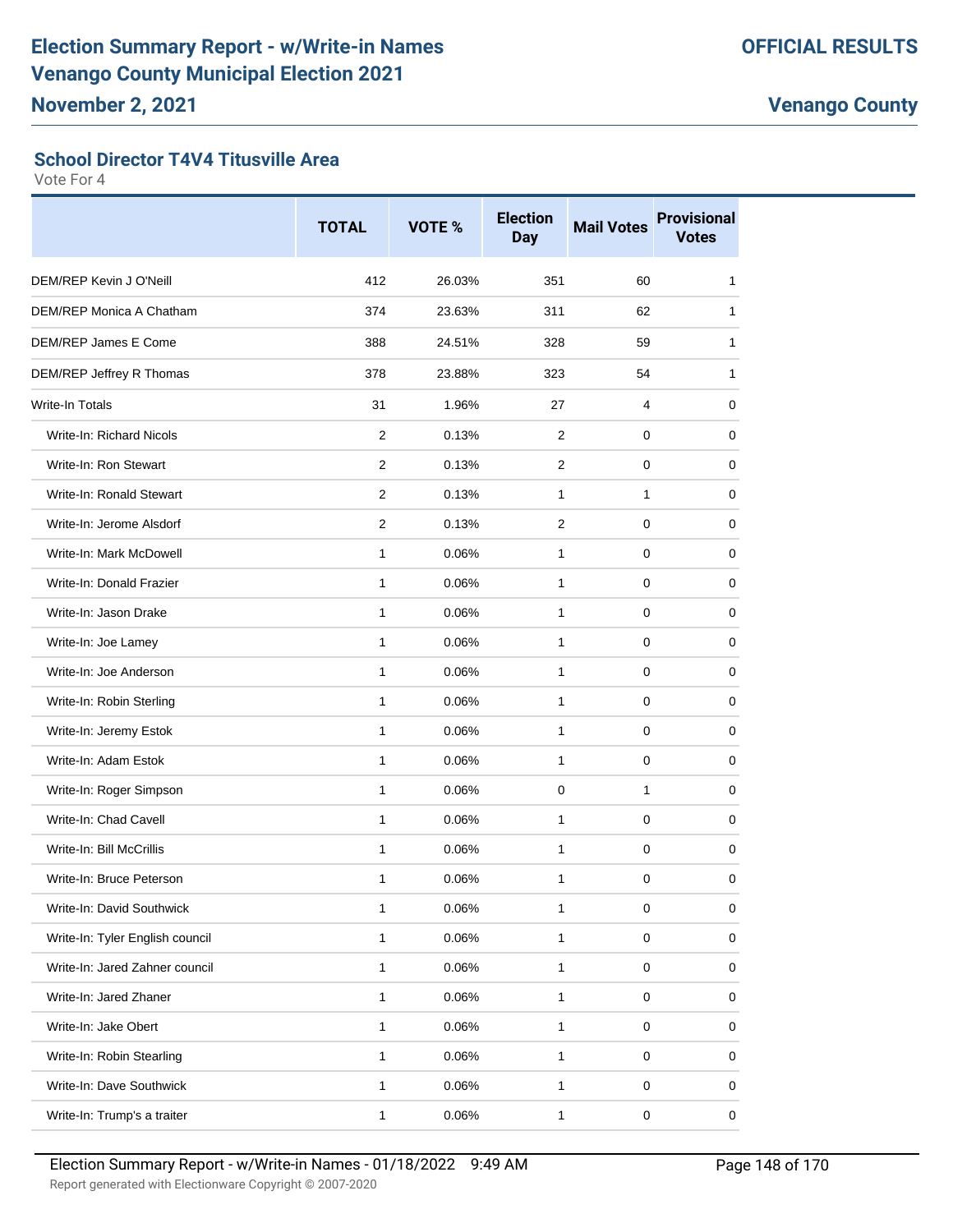#### **School Director T4V4 Titusville Area**

|                         | <b>TOTAL</b> | <b>VOTE %</b> | <b>Election</b><br><b>Day</b> | <b>Mail Votes</b> | <b>Provisional</b><br><b>Votes</b> |
|-------------------------|--------------|---------------|-------------------------------|-------------------|------------------------------------|
| Write-In: Frank Humes   | 1            | 0.06%         | 1                             | 0                 | $\Omega$                           |
| Not Assigned            | 2            | 0.13%         | $\mathbf 0$                   | 2                 | $\mathbf 0$                        |
| <b>Total Votes Cast</b> | 1,583        | 100.00%       | 1,340                         | 239               | 4                                  |
| Overvotes               | 4            |               | 4                             | $\mathbf 0$       | $\Omega$                           |
| <b>Undervotes</b>       | 1,109        |               | 980                           | 129               | $\Omega$                           |
| <b>Contest Totals</b>   | 2,696        |               | 2,324                         | 368               | 4                                  |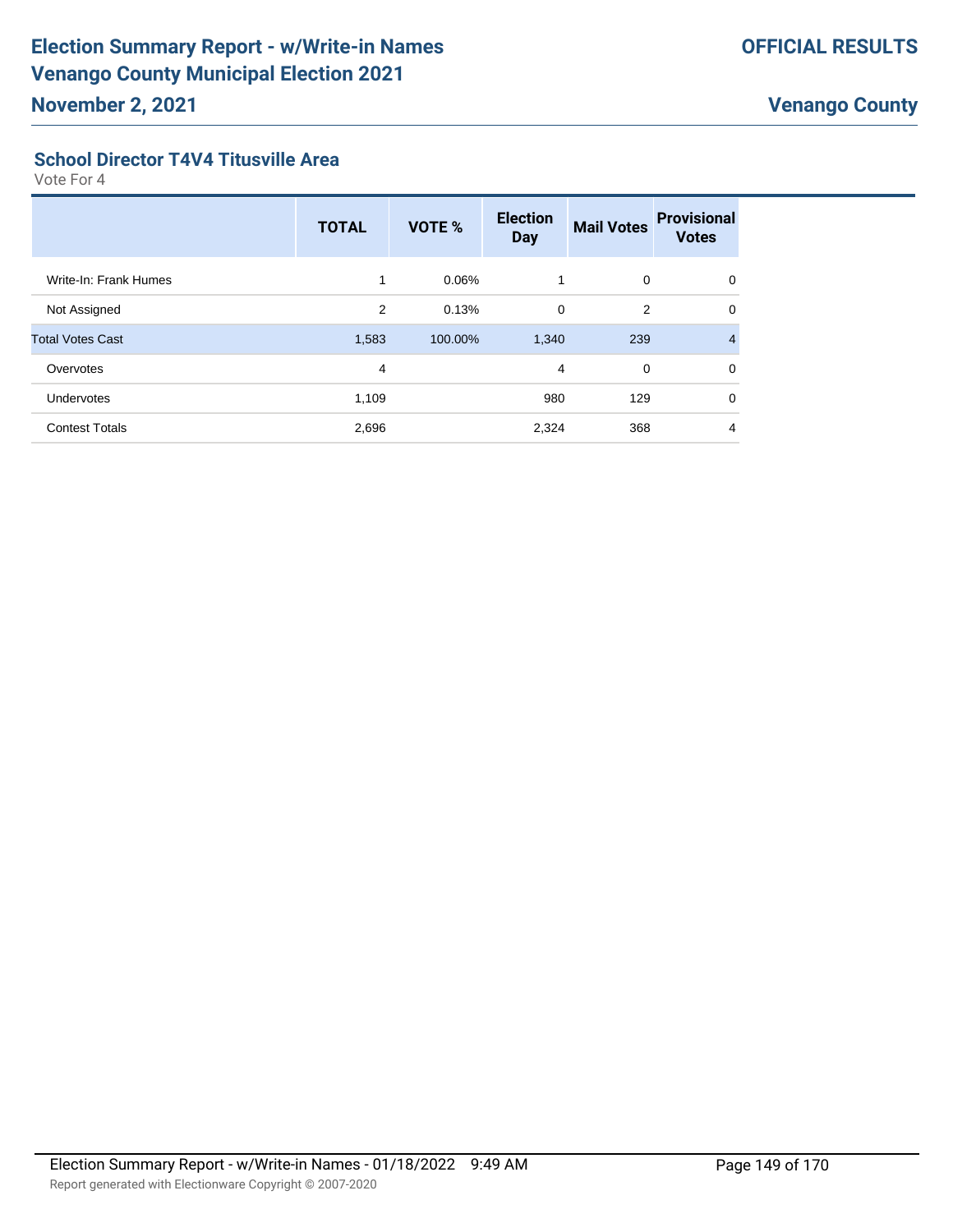#### **School Director T4V4 Valley Grove Area**

|                                 | <b>TOTAL</b>   | VOTE % | <b>Election</b><br><b>Day</b> | <b>Mail Votes</b> | <b>Provisional</b><br><b>Votes</b> |
|---------------------------------|----------------|--------|-------------------------------|-------------------|------------------------------------|
| DEM/REP Joane Beach             | 650            | 25.48% | 449                           | 198               | 3                                  |
| <b>REP Todd A Carson</b>        | 850            | 33.32% | 712                           | 135               | 3                                  |
| <b>REP Melanie Anderson</b>     | 830            | 32.54% | 689                           | 138               | 3                                  |
| <b>Write-In Totals</b>          | 221            | 8.66%  | 210                           | 11                | 0                                  |
| Write-In: William Copley        | 96             | 3.76%  | 94                            | $\overline{2}$    | 0                                  |
| Write-In: Dustin Wyant          | 35             | 1.37%  | 35                            | 0                 | 0                                  |
| Write-In: Bill Copley           | 13             | 0.51%  | 13                            | 0                 | 0                                  |
| Write-In: Dustin Wygant         | 3              | 0.12%  | 3                             | 0                 | 0                                  |
| Write-In: Rich Mulholland       | 3              | 0.12%  | 3                             | 0                 | 0                                  |
| Write-In: Judy Shingledecker    | 3              | 0.12%  | 3                             | 0                 | 0                                  |
| Write-In: James Speth           | 2              | 0.08%  | $\overline{2}$                | 0                 | 0                                  |
| Write-In: Jim Speth             | $\overline{2}$ | 0.08%  | $\mathbf{1}$                  | $\mathbf{1}$      | 0                                  |
| Write-In: Jacob Shevitz         | 2              | 0.08%  | 2                             | 0                 | 0                                  |
| Write-In: Jessica Struthers     | 2              | 0.08%  | 2                             | 0                 | 0                                  |
| Write-In: Eric Campbell         | $\overline{2}$ | 0.08%  | $\mathbf{1}$                  | $\mathbf{1}$      | 0                                  |
| Write-In: Brett Anderson        | 2              | 0.08%  | $\overline{2}$                | 0                 | 0                                  |
| Write-In: Richard Shingledecker | 2              | 0.08%  | 2                             | 0                 | 0                                  |
| Write-In: Richard Voorhies      | $\overline{2}$ | 0.08%  | $\overline{2}$                | 0                 | 0                                  |
| Write-In: Elizabeth Cline       | $\mathbf{1}$   | 0.04%  | 1                             | 0                 | 0                                  |
| Write-In: Joshua Cline          | 1              | 0.04%  | $\mathbf{1}$                  | 0                 | 0                                  |
| Write-In: Reisinger             | 1              | 0.04%  | 1                             | 0                 | 0                                  |
| Write-In: Hunter Anderson       | 1              | 0.04%  | 1                             | 0                 | 0                                  |
| Write-In: Larry J Baughman      | $\mathbf{1}$   | 0.04%  | $\mathbf{1}$                  | $\mathbf 0$       | 0                                  |
| Write-In: Edward Whitling       | 1              | 0.04%  | 1                             | $\pmb{0}$         | 0                                  |
| Write-In: Randy Beightol        | $\mathbf{1}$   | 0.04%  | $\mathbf{1}$                  | $\mathsf 0$       | 0                                  |
| Write-In: Melanie Bailey        | $\mathbf{1}$   | 0.04%  | $\mathbf{1}$                  | $\mathsf 0$       | 0                                  |
| Write-In: Richard Rial          | 1              | 0.04%  | 1                             | 0                 | 0                                  |
| Write-In: Julie Blum D'Amico    | $\mathbf 1$    | 0.04%  | 1                             | 0                 | 0                                  |
| Write-In: Michael T Shaffer     | 1              | 0.04%  | 1                             | 0                 | 0                                  |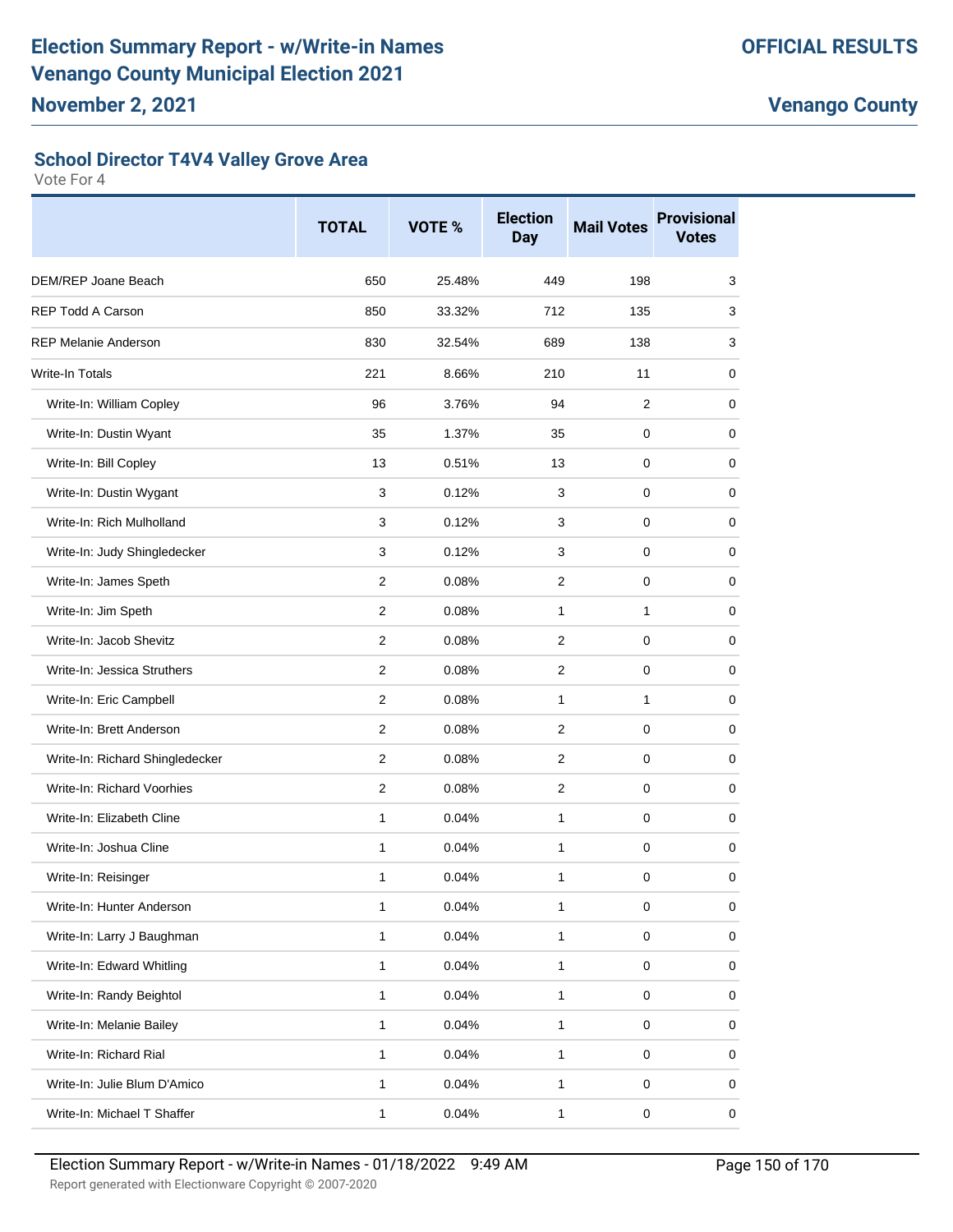#### **School Director T4V4 Valley Grove Area**

Vote For 4

|                               | <b>TOTAL</b> | VOTE % | <b>Election</b><br><b>Day</b> | <b>Mail Votes</b> | <b>Provisional</b><br><b>Votes</b> |
|-------------------------------|--------------|--------|-------------------------------|-------------------|------------------------------------|
| Write-In: Copley              | $\mathbf{1}$ | 0.04%  | $\mathbf{1}$                  | 0                 | 0                                  |
| Write-In: James Sheatz        | $\mathbf{1}$ | 0.04%  | $\mathbf{1}$                  | $\pmb{0}$         | 0                                  |
| Write-In: John Klinger        | 1            | 0.04%  | 1                             | $\mathbf 0$       | 0                                  |
| Write-In: Dustin Wyante       | $\mathbf{1}$ | 0.04%  | 1                             | $\mathbf 0$       | 0                                  |
| Write-In: Jerry Ritchey       | $\mathbf{1}$ | 0.04%  | $\mathbf{1}$                  | $\pmb{0}$         | 0                                  |
| Write-In: Rebekah King        | 1            | 0.04%  | 1                             | $\pmb{0}$         | 0                                  |
| Write-In: Jody Freni          | $\mathbf{1}$ | 0.04%  | 1                             | 0                 | 0                                  |
| Write-In: Dustin Wyatt        | $\mathbf{1}$ | 0.04%  | $\mathbf{1}$                  | $\pmb{0}$         | 0                                  |
| Write-In: Michael S Armburger | $\mathbf{1}$ | 0.04%  | 1                             | $\mathbf 0$       | 0                                  |
| Write-In: Boill Copland       | $\mathbf{1}$ | 0.04%  | 1                             | 0                 | 0                                  |
| Write-In: Jessica Gordon      | $\mathbf{1}$ | 0.04%  | $\mathbf{1}$                  | 0                 | 0                                  |
| Write-In: Robert Dobler       | $\mathbf{1}$ | 0.04%  | 1                             | $\mathbf 0$       | 0                                  |
| Write-In: Justin Wyant        | 1            | 0.04%  | 1                             | 0                 | 0                                  |
| Write-In: Mark Fultz          | $\mathbf{1}$ | 0.04%  | $\mathbf{1}$                  | $\pmb{0}$         | 0                                  |
| Write-In: John Spence         | 1            | 0.04%  | 1                             | $\mathbf 0$       | 0                                  |
| Write-In: Jill Shull          | $\mathbf{1}$ | 0.04%  | 0                             | $\mathbf{1}$      | 0                                  |
| Write-In: Janet VanWormer     | $\mathbf{1}$ | 0.04%  | $\mathbf 0$                   | $\mathbf{1}$      | $\mathbf 0$                        |
| Write-In: Thomas Harman       | 1            | 0.04%  | 0                             | 1                 | 0                                  |
| Write-In: Tim Lowry           | $\mathbf{1}$ | 0.04%  | 0                             | 1                 | 0                                  |
| Write-In: Rachel Wargo        | $\mathbf{1}$ | 0.04%  | $\mathbf 0$                   | 1                 | 0                                  |
| Write-In: Brenda Schwab       | 1            | 0.04%  | $\mathbf 0$                   | $\mathbf{1}$      | 0                                  |
| Write-In: Matt McMullen       | 1            | 0.04%  | $\mathbf{1}$                  | $\pmb{0}$         | 0                                  |
| Write-In: Richard Mullholand  | $\mathbf{1}$ | 0.04%  | $\mathbf{1}$                  | $\pmb{0}$         | 0                                  |
| Write-In: Michele Burkhardt   | 1            | 0.04%  | 1                             | $\pmb{0}$         | 0                                  |
| Write-In: Darlene White       | $\mathbf{1}$ | 0.04%  | 1                             | $\pmb{0}$         | 0                                  |
| Write-In: William Rice        | 1            | 0.04%  | $\mathbf{1}$                  | $\pmb{0}$         | 0                                  |
| Write-In: Rhonda L Watson     | 1            | 0.04%  | 1                             | $\pmb{0}$         | 0                                  |
| Write-In: Betsy Updegrave     | 1            | 0.04%  | $\mathbf{1}$                  | $\mathbf 0$       | 0                                  |
| Write-In: Paul Barger         | $\mathbf{1}$ | 0.04%  | $\mathbf{1}$                  | $\pmb{0}$         | 0                                  |
| Write-In: Todd Wetjen         | $\mathbf{1}$ | 0.04%  | $\mathbf{1}$                  | $\pmb{0}$         | 0                                  |

Election Summary Report - w/Write-in Names - 01/18/2022 9:49 AM Page 151 of 170

Report generated with Electionware Copyright © 2007-2020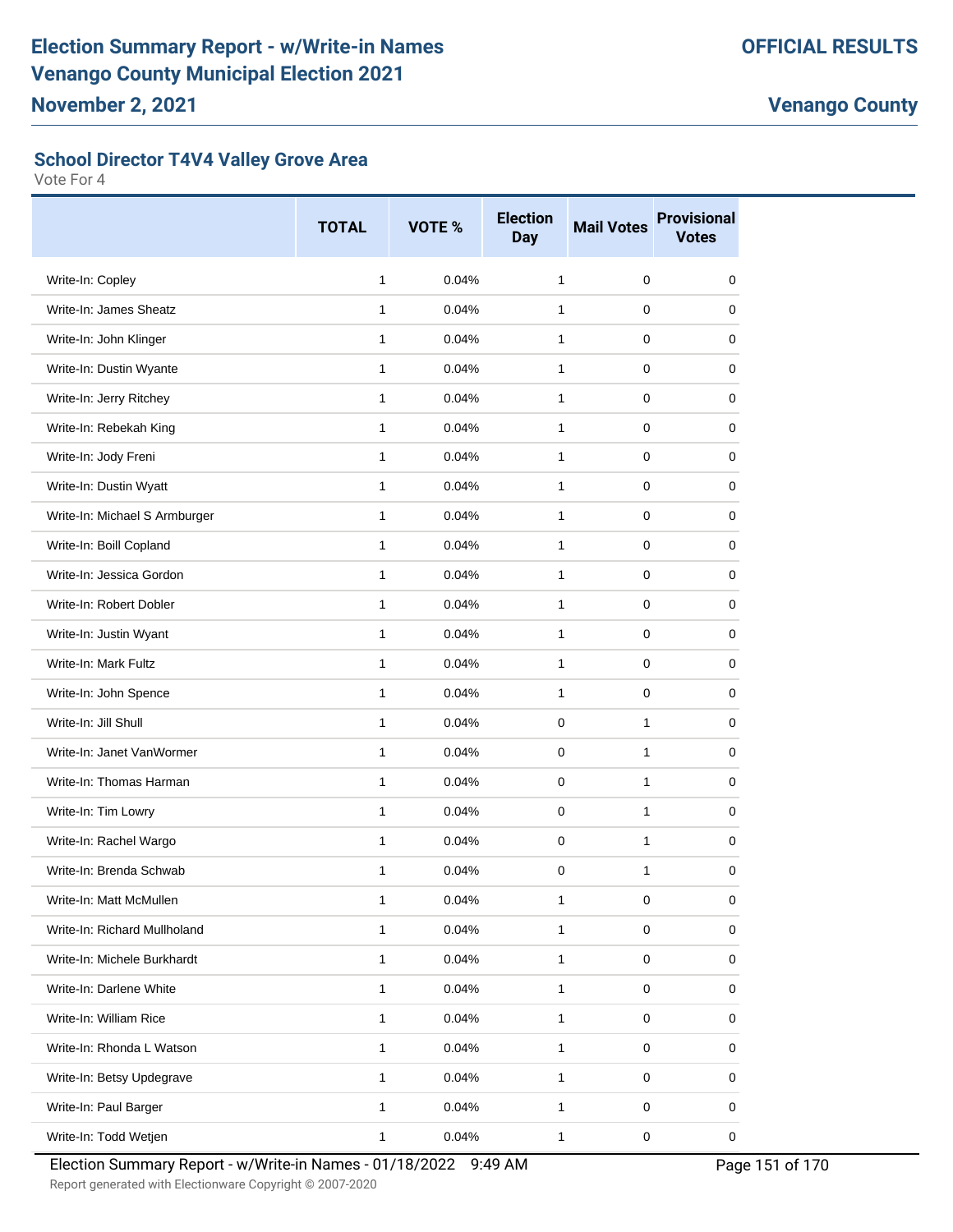#### **School Director T4V4 Valley Grove Area**

Vote For 4

|                         | <b>TOTAL</b> | <b>VOTE %</b> | <b>Election</b><br><b>Day</b> | <b>Mail Votes</b> | <b>Provisional</b><br><b>Votes</b> |
|-------------------------|--------------|---------------|-------------------------------|-------------------|------------------------------------|
| Write-In: Alan Heller   | 1            | 0.04%         | 1                             | 0                 | $\mathbf 0$                        |
| Write-In: Major Smith   | 1            | 0.04%         | 1                             | $\mathbf 0$       | $\mathbf 0$                        |
| Write-In: Julia Lander  | 1            | 0.04%         | $\mathbf{1}$                  | $\mathbf 0$       | $\Omega$                           |
| Not Assigned            | 8            | 0.31%         | 7                             | 1                 | $\Omega$                           |
| <b>Total Votes Cast</b> | 2,551        | 100.00%       | 2,060                         | 482               | 9                                  |
| Overvotes               | $\mathbf 0$  |               | 0                             | $\mathbf 0$       | $\Omega$                           |
| <b>Undervotes</b>       | 2,549        |               | 1,932                         | 614               | 3                                  |
| <b>Contest Totals</b>   | 5,100        |               | 3,992                         | 1,096             | 12                                 |

#### **School Director T4V1 Allegheny Clarion Valley - Emlenton**

|                         | <b>TOTAL</b> | <b>VOTE %</b> | <b>Election</b><br><b>Day</b> | <b>Mail Votes</b> | <b>Provisional</b><br><b>Votes</b> |
|-------------------------|--------------|---------------|-------------------------------|-------------------|------------------------------------|
| REP Jeffrey M Powell    | 124          | 98.41%        | 94                            | 29                | 1                                  |
| Write-In Totals         | 2            | 1.59%         | 2                             | $\mathbf 0$       | 0                                  |
| Write-In: Amy Pentz     | 1            | 0.79%         | 1                             | $\mathbf 0$       | $\mathbf 0$                        |
| Not Assigned            | 1            | 0.79%         | 1                             | 0                 | $\mathbf 0$                        |
| <b>Total Votes Cast</b> | 126          | 100.00%       | 96                            | 29                | $\mathbf{1}$                       |
| Overvotes               | 0            |               | 0                             | $\mathbf 0$       | $\mathbf 0$                        |
| <b>Undervotes</b>       | 16           |               | 14                            | $\overline{2}$    | 0                                  |
| <b>Contest Totals</b>   | 142          |               | 110                           | 31                | 1                                  |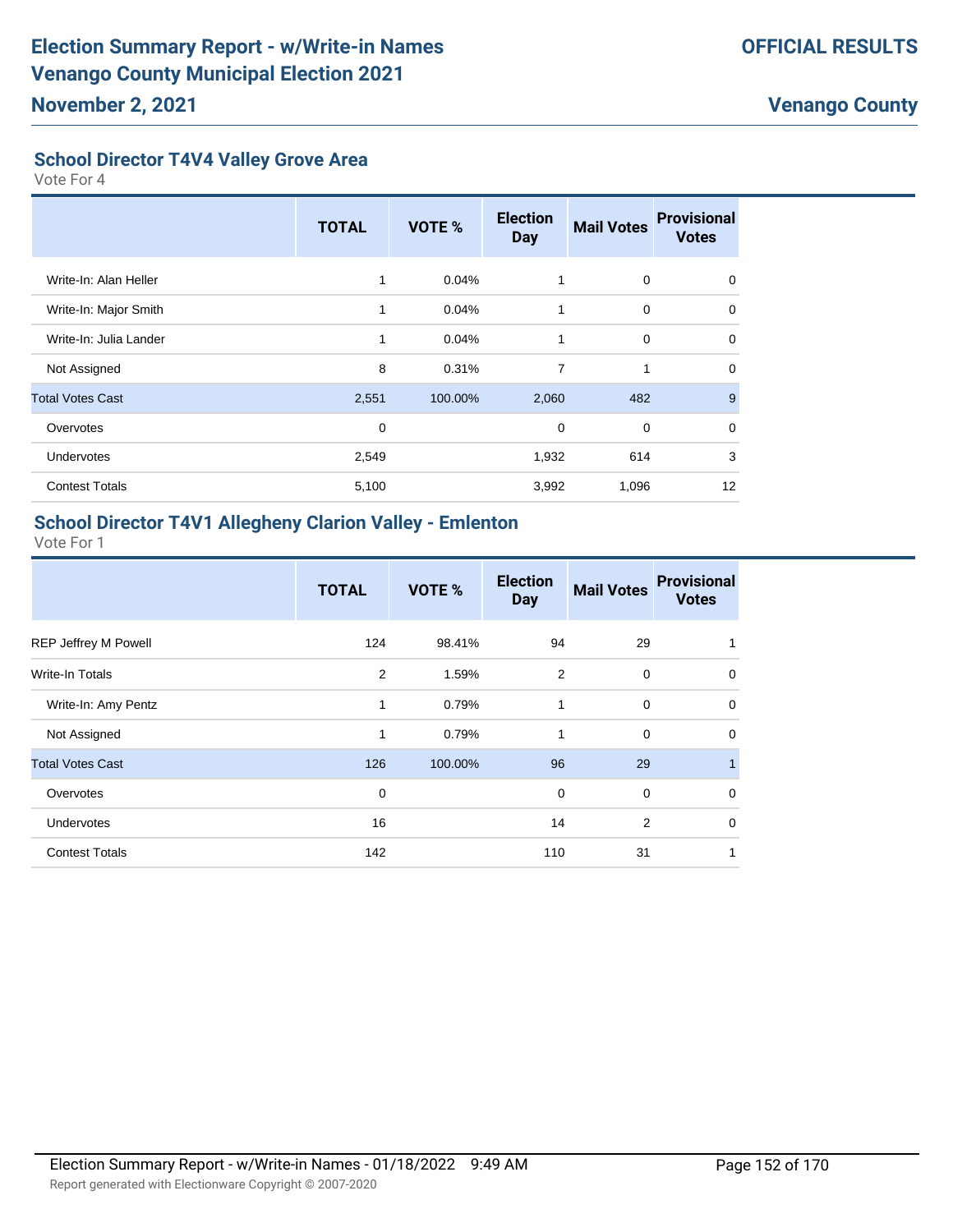#### **School Director T4V1 Forest Area**

|                              | <b>TOTAL</b>   | VOTE %   | <b>Election</b><br><b>Day</b> | <b>Mail Votes</b> | <b>Provisional</b><br><b>Votes</b> |
|------------------------------|----------------|----------|-------------------------------|-------------------|------------------------------------|
| No Candidate Filed           | $\mathbf 0$    | $0.00\%$ | $\mathbf 0$                   | $\mathbf 0$       | 0                                  |
| <b>Write-In Totals</b>       | 11             | 100.00%  | 9                             | 2                 | 0                                  |
| Write-In: Frank Machokas     | $\overline{2}$ | 18.18%   | 1                             | 1                 | 0                                  |
| Write-In: Brandy Sue Bromley | 1              | 9.09%    | 1                             | $\mathbf 0$       | $\mathbf 0$                        |
| Write-In: Kelly Stroup       | 1              | 9.09%    | 1                             | $\mathbf 0$       | $\mathbf 0$                        |
| Write-In: Gerald Feehan      | 1              | 9.09%    | 1                             | $\mathbf 0$       | 0                                  |
| Write-In: James D Young      | 1              | 9.09%    | 1                             | $\mathbf 0$       | $\mathbf 0$                        |
| Write-In: Adam Lesko         | 1              | 9.09%    | 1                             | $\mathbf 0$       | $\mathbf 0$                        |
| Write-In: Angela Salsgiver   | 1              | 9.09%    | 1                             | $\mathbf 0$       | $\mathbf 0$                        |
| Write-In: Nina DeBaise       | 1              | 9.09%    | 1                             | $\mathbf 0$       | $\mathbf 0$                        |
| Write-In: Lynn Altonen       | 1              | 9.09%    | 1                             | $\mathbf 0$       | $\mathbf 0$                        |
| Not Assigned                 | 1              | 9.09%    | $\Omega$                      | 1                 | $\mathbf 0$                        |
| <b>Total Votes Cast</b>      | 11             | 100.00%  | 9                             | $\overline{2}$    | $\mathbf 0$                        |
| Overvotes                    | $\Omega$       |          | $\Omega$                      | $\Omega$          | $\mathbf 0$                        |
| Undervotes                   | 141            |          | 103                           | 38                | $\mathbf 0$                        |
| <b>Contest Totals</b>        | 152            |          | 112                           | 40                | $\mathbf 0$                        |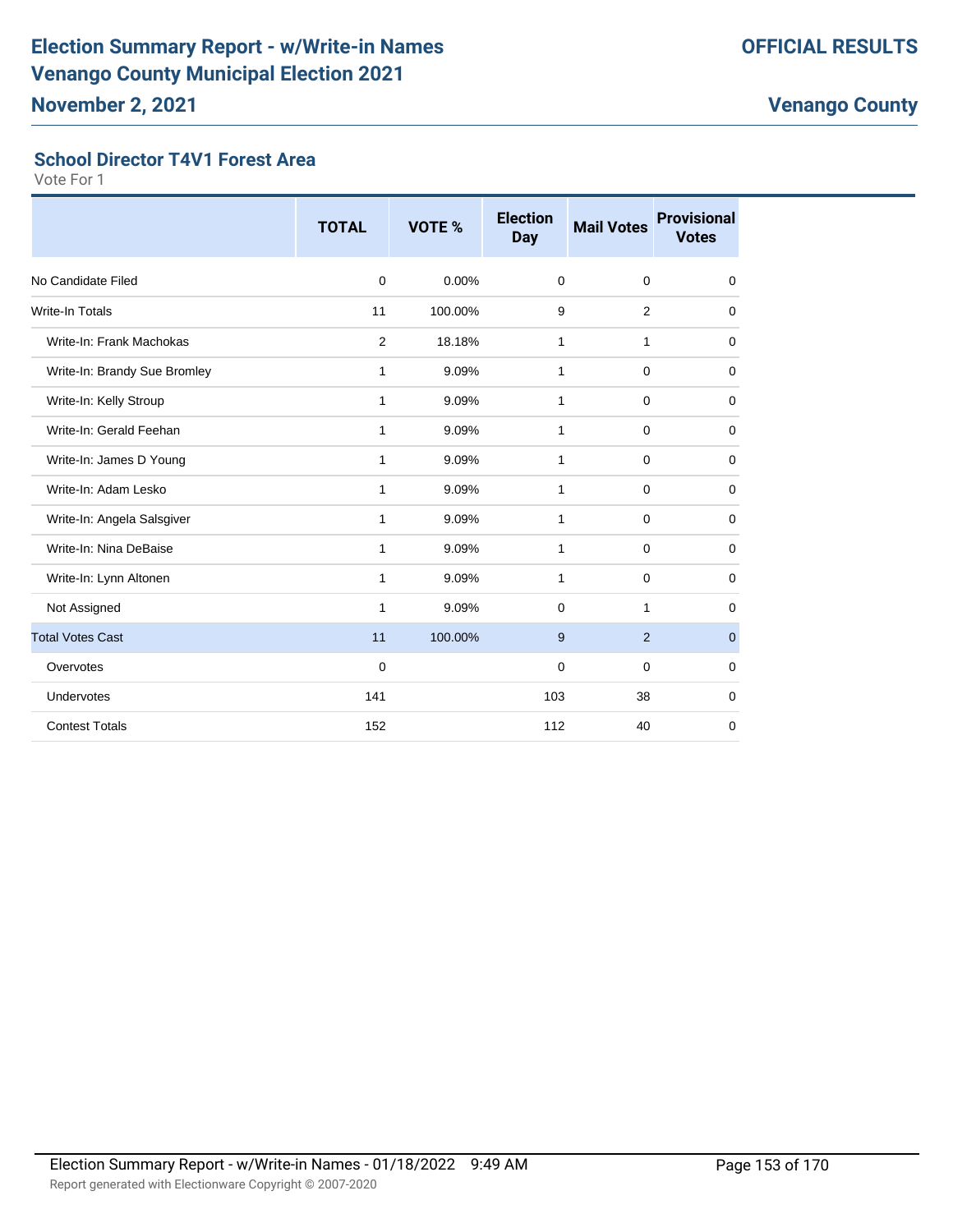#### **School Director T2V1 Cranberry Area**

|                                | <b>TOTAL</b>   | VOTE %  | <b>Election</b><br><b>Day</b> | <b>Mail Votes</b> | <b>Provisional</b><br><b>Votes</b> |
|--------------------------------|----------------|---------|-------------------------------|-------------------|------------------------------------|
| DEM/REP Justin Fleeger         | 1,332          | 97.23%  | 1,022                         | 307               | 3                                  |
| <b>Write-In Totals</b>         | 38             | 2.77%   | 28                            | 10                | 0                                  |
| Write-In: Hal Carbaugh         | 4              | 0.29%   | 4                             | $\mathbf 0$       | 0                                  |
| Write-In: Melinda Carbaugh     | 4              | 0.29%   | 4                             | 0                 | 0                                  |
| Write-In: Jonah Fenstermaker   | $\overline{2}$ | 0.15%   | $\overline{2}$                | $\mathbf 0$       | 0                                  |
| Write-In: Cori Sharpe          | 2              | 0.15%   | 0                             | $\overline{2}$    | 0                                  |
| Write-In: Jacob Balmer         | 1              | 0.07%   | $\mathbf{1}$                  | 0                 | 0                                  |
| Write-In: Robert Boocks        | $\mathbf{1}$   | 0.07%   | 1                             | 0                 | 0                                  |
| Write-In: Jamie E Carson       | 1              | 0.07%   | 1                             | 0                 | 0                                  |
| Write-In: Franklin Vorse       | 1              | 0.07%   | 0                             | 1                 | 0                                  |
| Write-In: Richard Wadlow       | $\mathbf{1}$   | 0.07%   | 1                             | 0                 | 0                                  |
| Write-In: Debbie Speerstra     | $\mathbf{1}$   | 0.07%   | 1                             | 0                 | 0                                  |
| Write-In: Jay Weckerly         | 1              | 0.07%   | 0                             | 1                 | 0                                  |
| Write-In: Dave Kellner         | $\mathbf{1}$   | 0.07%   | 1                             | $\mathbf 0$       | 0                                  |
| Write-In: Richard Swartzlander | 1              | 0.07%   | 0                             | 1                 | 0                                  |
| Write-In: Todd Klinko          | 1              | 0.07%   | 1                             | 0                 | 0                                  |
| Write-In: Kevin LaRoche        | $\mathbf{1}$   | 0.07%   | 0                             | $\mathbf{1}$      | $\mathbf 0$                        |
| Write-In: Mindy Carbaugh       | 1              | 0.07%   | 1                             | 0                 | 0                                  |
| Write-In: Barrie Brancato      | $\mathbf{1}$   | 0.07%   | 0                             | 1                 | 0                                  |
| Write-In: Stacey McCain        | $\mathbf{1}$   | 0.07%   | 1                             | 0                 | $\Omega$                           |
| Write-In: Chad A Ruth          | 1              | 0.07%   | 1                             | 0                 | 0                                  |
| Write-In: Lance Mitchell       | 1              | 0.07%   | $\mathbf{1}$                  | 0                 | 0                                  |
| Write-In: Ben Carbaugh         | 1              | 0.07%   | 1                             | $\pmb{0}$         | $\pmb{0}$                          |
| Write-In: N/A                  | 1              | 0.07%   | 1                             | 0                 | 0                                  |
| Write-In: Robert Betzold       | 1              | 0.07%   | $\mathbf{1}$                  | 0                 | 0                                  |
| Write-In: William E Haubach    | 1              | 0.07%   | 0                             | 1                 | 0                                  |
| Not Assigned                   | 6              | 0.44%   | 4                             | $\sqrt{2}$        | 0                                  |
| <b>Total Votes Cast</b>        | 1,370          | 100.00% | 1,050                         | 317               | $\mathbf{3}$                       |
| Overvotes                      | $\mathbf 2$    |         | $\mathbf{1}$                  | $\mathbf{1}$      | $\pmb{0}$                          |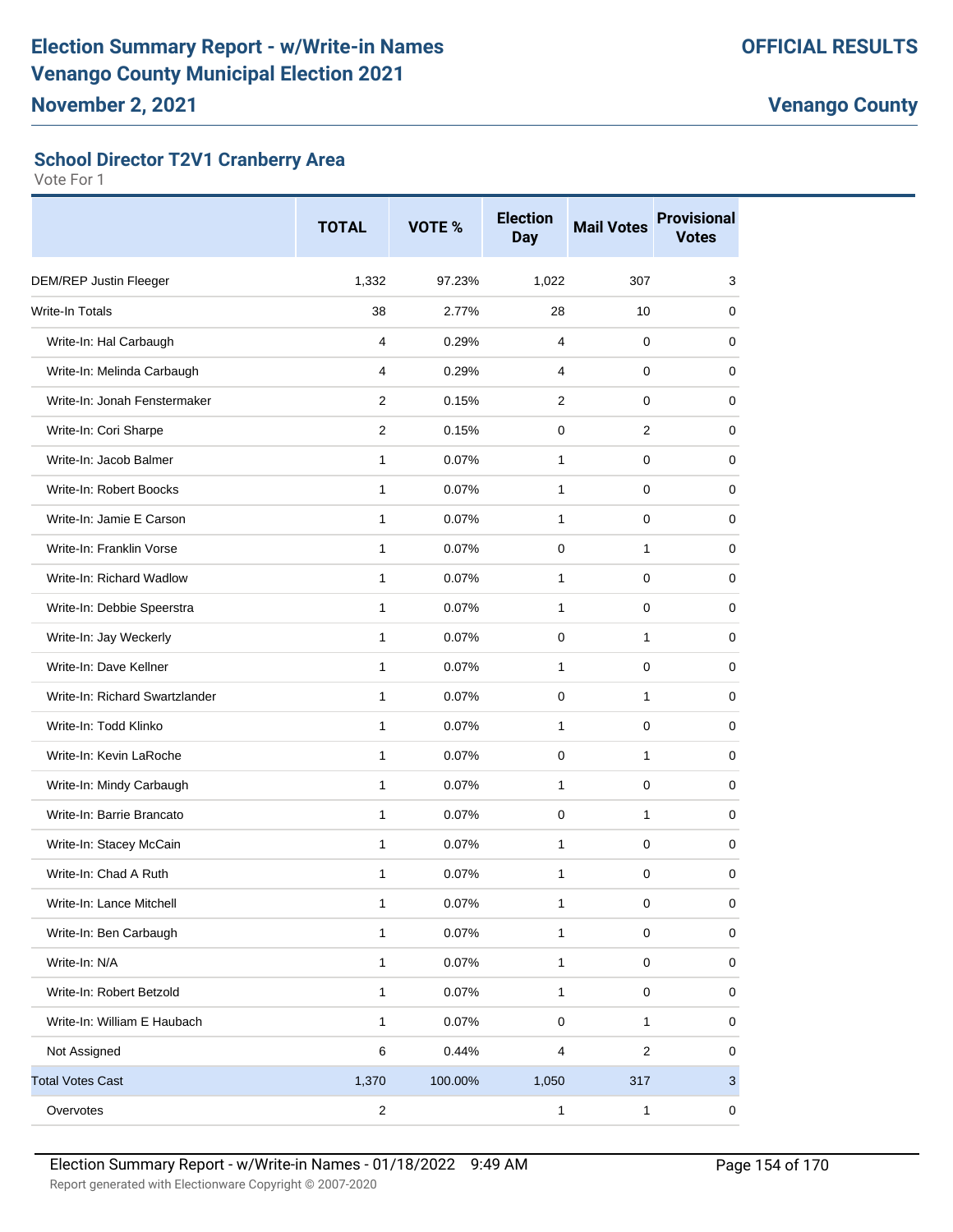### **School Director T2V1 Cranberry Area**

|                       | <b>TOTAL</b> | <b>VOTE %</b> | <b>Election</b><br><b>Day</b> | <b>Mail Votes</b> | <b>Provisional</b><br><b>Votes</b> |
|-----------------------|--------------|---------------|-------------------------------|-------------------|------------------------------------|
| Undervotes            | 365          |               | 296                           | 68                |                                    |
| <b>Contest Totals</b> | 1,737        |               | 1.347                         | 386               | 4                                  |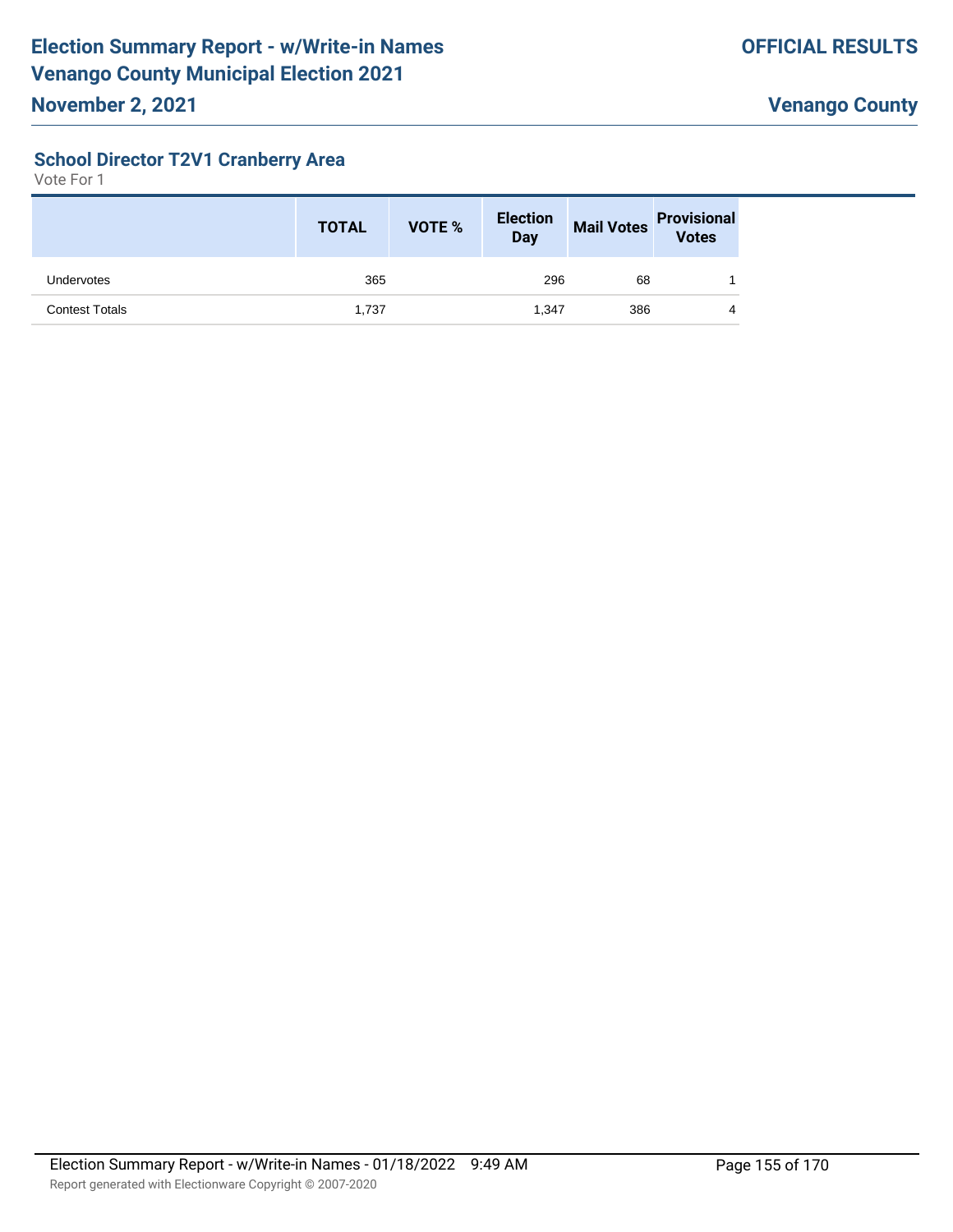#### **School Director T2V1 Oil City Area**

|                                   | <b>TOTAL</b>   | VOTE %  | <b>Election</b><br><b>Day</b> | <b>Mail Votes</b> | <b>Provisional</b><br><b>Votes</b> |
|-----------------------------------|----------------|---------|-------------------------------|-------------------|------------------------------------|
| No Candidate Filed                | $\mathbf 0$    | 0.00%   | 0                             | 0                 | 0                                  |
| Write-In Totals                   | 225            | 100.00% | 209                           | 16                | 0                                  |
| Write-In: Lawrence Sterner        | 121            | 53.78%  | 121                           | 0                 | 0                                  |
| Write-In: Nicholas P Mitchell     | 10             | 4.44%   | 10                            | 0                 | 0                                  |
| Write-In: Ian Bialo               | 6              | 2.67%   | 5                             | 1                 | 0                                  |
| Write-In: Leigh Ann Pikna         | 6              | 2.67%   | 4                             | 2                 | 0                                  |
| Write-In: Larry Sterner           | 5              | 2.22%   | 5                             | 0                 | 0                                  |
| Write-In: Nick Mitchell           | 3              | 1.33%   | 3                             | 0                 | 0                                  |
| Write-In: Sam Amendola            | 3              | 1.33%   | 0                             | 3                 | 0                                  |
| Write-In: None                    | $\overline{2}$ | 0.89%   | $\overline{2}$                | $\mathbf 0$       | 0                                  |
| Write-In: Fred Weaver             | 2              | 0.89%   | 2                             | 0                 | 0                                  |
| Write-In: Jessica M Deets-Snyder  | $\mathbf{1}$   | 0.44%   | $\mathbf{1}$                  | 0                 | 0                                  |
| Write-In: Lawrence Sherner        | 1              | 0.44%   | $\mathbf{1}$                  | 0                 | 0                                  |
| Write-In: Mark T Kerr-Rep         | 1              | 0.44%   | $\mathbf{1}$                  | 0                 | 0                                  |
| Write-In: Timothy Connor          | $\mathbf{1}$   | 0.44%   | 1                             | 0                 | 0                                  |
| Write-In: Stiner                  | 1              | 0.44%   | $\mathbf{1}$                  | 0                 | 0                                  |
| Write-In: I                       | $\mathbf{1}$   | 0.44%   | $\mathbf{1}$                  | $\mathbf 0$       | 0                                  |
| Write-In: David A Ragon           | $\mathbf{1}$   | 0.44%   | $\mathbf{1}$                  | 0                 | 0                                  |
| Write-In: Dave Heath              | 1              | 0.44%   | $\mathbf{1}$                  | 0                 | 0                                  |
| Write-In: Sarah M Hrubetz         | 1              | 0.44%   | 1                             | 0                 | 0                                  |
| Write-In: Jayson Hoovler          | 1              | 0.44%   | 1                             | 0                 | 0                                  |
| Write-In: Emily Wilson            | 1              | 0.44%   | $\mathbf{1}$                  | $\pmb{0}$         | $\pmb{0}$                          |
| Write-In: Hillary Wisniewski      | $\mathbf{1}$   | 0.44%   | $\mathbf{1}$                  | $\mathbf 0$       | 0                                  |
| Write-In: William Walker          | $\mathbf{1}$   | 0.44%   | $\mathbf{1}$                  | 0                 | 0                                  |
| Write-In: Mario Fontonazza        | $\mathbf{1}$   | 0.44%   | $\mathbf{1}$                  | $\mathsf 0$       | 0                                  |
| Write-In: Susan Simpson           | $\mathbf{1}$   | 0.44%   | $\mathbf{1}$                  | $\pmb{0}$         | 0                                  |
| Write-In: Andrew Lenzer           | $\mathbf{1}$   | 0.44%   | $\mathbf{1}$                  | $\pmb{0}$         | 0                                  |
| Write-In: Mark Kerr               | $\mathbf{1}$   | 0.44%   | $\mathbf 0$                   | 1                 | 0                                  |
| Write-In: Christopher S Burneisen | $\mathbf{1}$   | 0.44%   | $\mathbf{1}$                  | $\pmb{0}$         | 0                                  |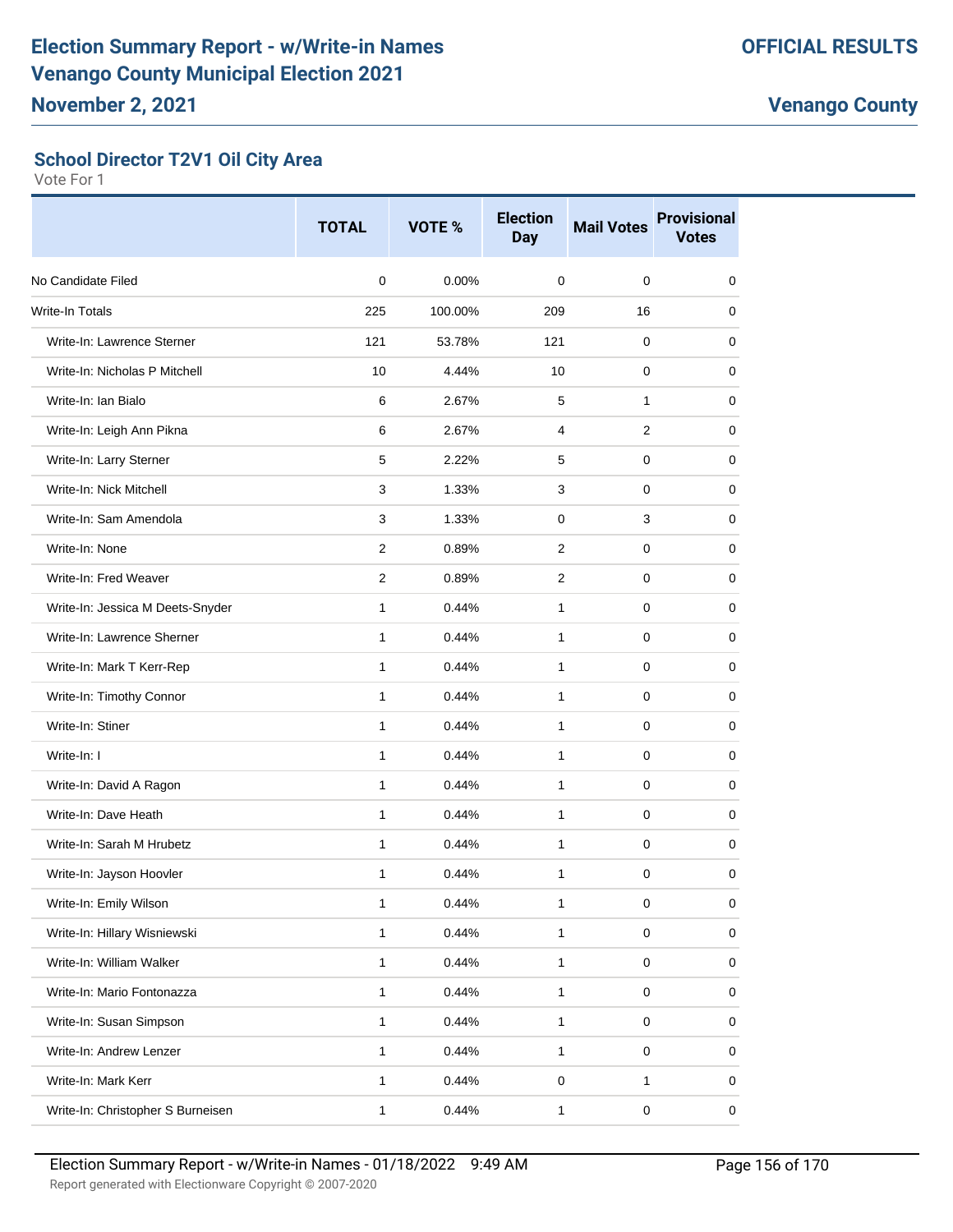#### **School Director T2V1 Oil City Area**

|                                   | <b>TOTAL</b> | VOTE %  | <b>Election</b><br><b>Day</b> | <b>Mail Votes</b> | <b>Provisional</b><br><b>Votes</b> |
|-----------------------------------|--------------|---------|-------------------------------|-------------------|------------------------------------|
| Write-In: Christine Sanford       | 1            | 0.44%   | 0                             | $\mathbf{1}$      | 0                                  |
| Write-In: Jeannine Guth           | 1            | 0.44%   | $\mathbf{1}$                  | 0                 | 0                                  |
| Write-In: Ashley McDonald         | $\mathbf{1}$ | 0.44%   | 0                             | 1                 | 0                                  |
| Write-In: Mark Flaherty           | 1            | 0.44%   | 1                             | 0                 | 0                                  |
| Write-In: Anne Flaherty           | 1            | 0.44%   | 1                             | $\mathbf 0$       | 0                                  |
| Write-In: Richard Whitling        | $\mathbf{1}$ | 0.44%   | $\Omega$                      | 1                 | 0                                  |
| Write-In: Leo Mansfield           | 1            | 0.44%   | $\mathbf{1}$                  | 0                 | 0                                  |
| Write-In: Karl Shirey             | 1            | 0.44%   | 0                             | 1                 | 0                                  |
| Write-In: Joe Smith               | $\mathbf{1}$ | 0.44%   | $\mathbf{1}$                  | 0                 | 0                                  |
| Write-In: Mark T Kerr             | 1            | 0.44%   | 0                             | 1                 | 0                                  |
| Write-In: Ryan L Chelton          | 1            | 0.44%   | $\mathbf{1}$                  | $\mathbf 0$       | 0                                  |
| Write-In: Mark A Flaherty         | 1            | 0.44%   | $\Omega$                      | 1                 | 0                                  |
| Write-In: -------                 | 1            | 0.44%   | 1                             | 0                 | 0                                  |
| Write-In: Kermit the Frog         | 1            | 0.44%   | $\mathbf{1}$                  | 0                 | 0                                  |
| Write-In: Sandra Francis          | $\mathbf{1}$ | 0.44%   | 1                             | 0                 | 0                                  |
| Write-In: Anita Hunter            | $\mathbf{1}$ | 0.44%   | 1                             | 0                 | 0                                  |
| Write-In: Mary Rita Copley        | 1            | 0.44%   | 1                             | 0                 | 0                                  |
| Write-In: Chris Fink              | $\mathbf{1}$ | 0.44%   | $\mathbf{1}$                  | 0                 | 0                                  |
| Write-In: Michael Anthony Poff Jr | 1            | 0.44%   | $\mathbf{1}$                  | 0                 | 0                                  |
| Write-In: Barbara Bickel          | 1            | 0.44%   | $\mathbf{1}$                  | 0                 | 0                                  |
| Write-In: Bill Moon               | $\mathbf{1}$ | 0.44%   | $\mathbf{1}$                  | 0                 | 0                                  |
| Write-In: Edward L Whitman        | 1            | 0.44%   | 1                             | 0                 | 0                                  |
| Write-In: Tyler Johnson           | $\mathbf{1}$ | 0.44%   | $\mathbf{1}$                  | $\mathbf 0$       | $\pmb{0}$                          |
| Not Assigned                      | 26           | 11.56%  | 23                            | 3                 | $\pmb{0}$                          |
| <b>Total Votes Cast</b>           | 225          | 100.00% | 209                           | 16                | $\pmb{0}$                          |
| Overvotes                         | $\pmb{0}$    |         | $\mathbf 0$                   | $\pmb{0}$         | 0                                  |
| Undervotes                        | 2,119        |         | 1,532                         | 580               | $\overline{7}$                     |
| <b>Contest Totals</b>             | 2,344        |         | 1,741                         | 596               | $\overline{7}$                     |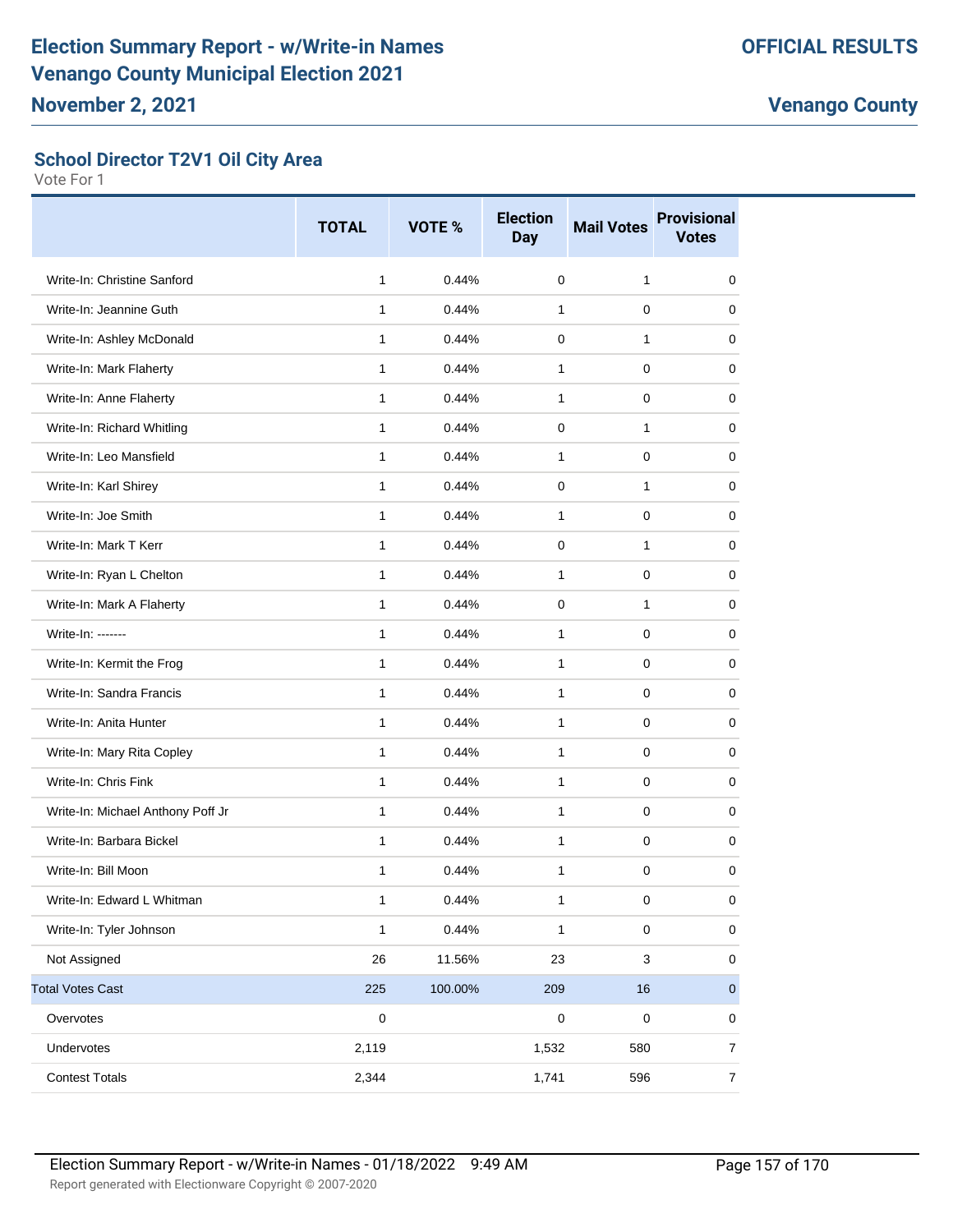#### **School Director T2V1 Valley Grove Area**

|                                   | <b>TOTAL</b>   | VOTE %  | <b>Election</b><br><b>Day</b> | <b>Mail Votes</b> | <b>Provisional</b><br><b>Votes</b> |
|-----------------------------------|----------------|---------|-------------------------------|-------------------|------------------------------------|
| No Candidate Filed                | $\mathbf 0$    | 0.00%   | 0                             | 0                 | 0                                  |
| <b>Write-In Totals</b>            | 90             | 100.00% | 82                            | $\overline{7}$    | 1                                  |
| Write-In: William Copley          | 28             | 31.11%  | 27                            | 1                 | 0                                  |
| Write-In: Dustin Wyant            | 12             | 13.33%  | 12                            | 0                 | 0                                  |
| Write-In: Brenda Westover         | 3              | 3.33%   | 3                             | 0                 | 0                                  |
| Write-In: Jacob Shevitz           | 3              | 3.33%   | 3                             | 0                 | 0                                  |
| Write-In: Rhonda L Watson         | 2              | 2.22%   | 2                             | 0                 | 0                                  |
| Write-In: Dustin Wygant           | $\overline{2}$ | 2.22%   | 2                             | 0                 | 0                                  |
| Write-In: Mickey Mouse            | 1              | 1.11%   | $\mathbf{1}$                  | 0                 | 0                                  |
| Write-In: Susan Roach             | $\mathbf{1}$   | 1.11%   | $\mathbf 0$                   | $\pmb{0}$         | 1                                  |
| Write-In: Eric Campbell           | 1              | 1.11%   | 1                             | 0                 | 0                                  |
| Write-In: Alan Heller             | 1              | 1.11%   | 1                             | 0                 | 0                                  |
| Write-In: Melanie Anderson        | 1              | 1.11%   | 1                             | 0                 | 0                                  |
| Write-In: Susan Bialo             | 1              | 1.11%   | 1                             | 0                 | 0                                  |
| Write-In: Rich Mulholland         | $\mathbf{1}$   | 1.11%   | $\mathbf{1}$                  | 0                 | 0                                  |
| Write-In: Joe Sporer              | 1              | 1.11%   | $\mathbf{1}$                  | 0                 | 0                                  |
| Write-In: Michael T Shaffer       | $\mathbf{1}$   | 1.11%   | 1                             | 0                 | 0                                  |
| Write-In: Kathy McClintock        | 1              | 1.11%   | 1                             | 0                 | 0                                  |
| Write-In: Lynn Beach              | 1              | 1.11%   | 1                             | 0                 | 0                                  |
| Write-In: Michael Scott Armburger | 1              | 1.11%   | 1                             | 0                 | 0                                  |
| Write-In: John Hines              | 1              | 1.11%   | 1                             | 0                 | 0                                  |
| Write-In: Justin Wyant            | 1              | 1.11%   | $\mathbf{1}$                  | $\pmb{0}$         | 0                                  |
| Write-In: Wade Donaldson          | 1              | 1.11%   | $\mathbf{1}$                  | 0                 | 0                                  |
| Write-In: Harry McElhaney         | 1              | 1.11%   | 1                             | 0                 | 0                                  |
| Write-In: Gary Kiselka Jr         | 1              | 1.11%   | $\mathbf 1$                   | 0                 | 0                                  |
| Write-In: William Coply           | 1              | 1.11%   | $\mathbf{1}$                  | 0                 | 0                                  |
| Write-In: Jill Shull              | 1              | 1.11%   | $\mathsf 0$                   | $\mathbf{1}$      | 0                                  |
| Write-In: Donkey Kong             | 1              | 1.11%   | $\pmb{0}$                     | $\mathbf{1}$      | 0                                  |
| Write-In: Whoever                 | $\mathbf 1$    | 1.11%   | 0                             | 1                 | 0                                  |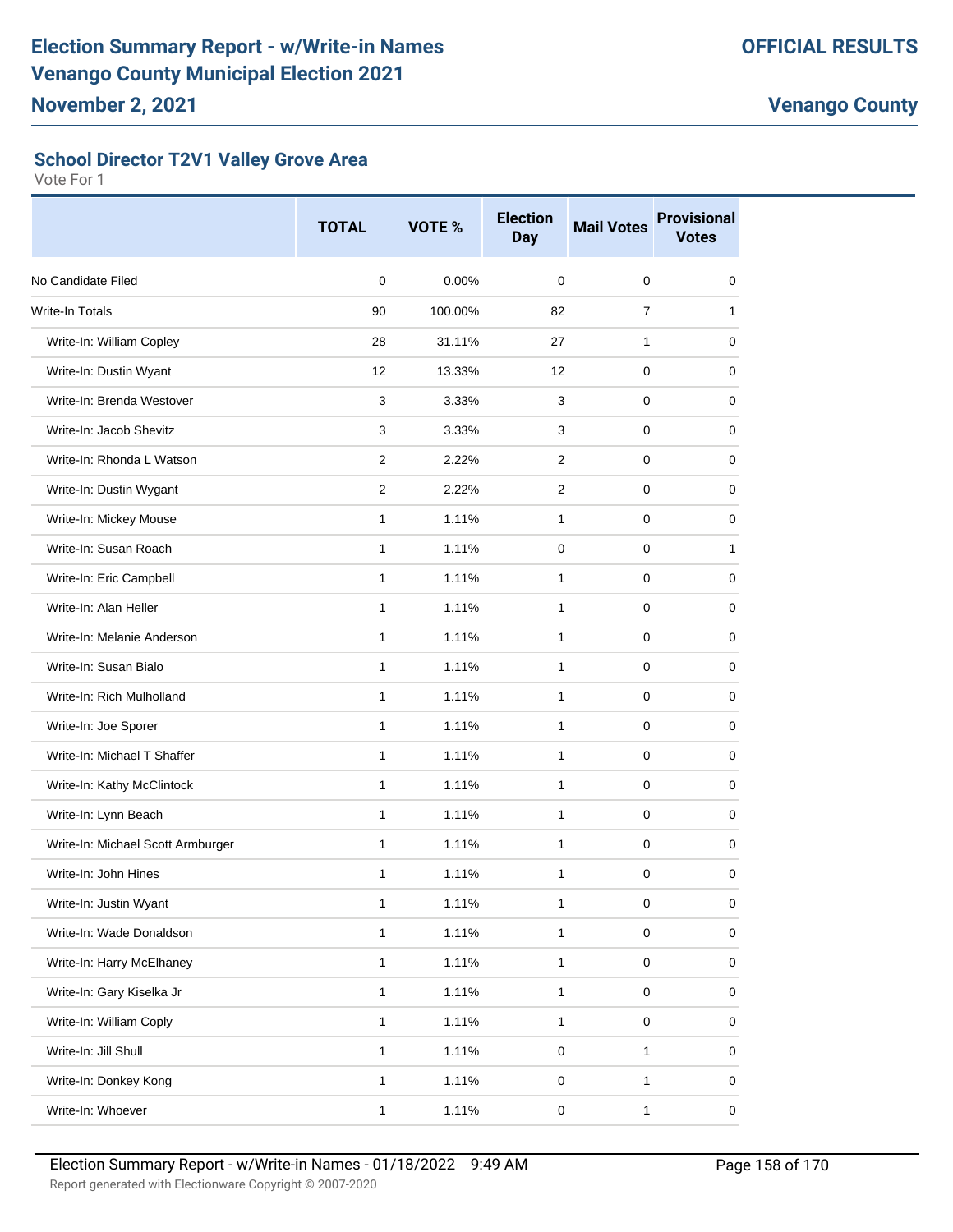#### **School Director T2V1 Valley Grove Area**

Vote For 1

|                         | <b>TOTAL</b> | VOTE %  | <b>Election</b><br><b>Day</b> | <b>Mail Votes</b> | <b>Provisional</b><br><b>Votes</b> |
|-------------------------|--------------|---------|-------------------------------|-------------------|------------------------------------|
| Write-In: Jim Speth     | 1            | 1.11%   | $\mathbf 0$                   |                   | $\Omega$                           |
| Write-In: Lisa Orr      | 1            | 1.11%   | 1                             | $\mathbf 0$       | $\Omega$                           |
| Not Assigned            | 17           | 18.89%  | 15                            | $\overline{2}$    | $\Omega$                           |
| <b>Total Votes Cast</b> | 90           | 100.00% | 82                            | $\overline{7}$    | $\overline{1}$                     |
| Overvotes               | 0            |         | $\mathbf 0$                   | $\mathbf 0$       | $\Omega$                           |
| Undervotes              | 1,185        |         | 916                           | 267               | 2                                  |
| <b>Contest Totals</b>   | 1,275        |         | 998                           | 274               | 3                                  |

#### **Constable Franklin 1**

|                            | <b>TOTAL</b>   | VOTE %  | <b>Election</b><br><b>Day</b> | <b>Mail Votes</b> | <b>Provisional</b><br><b>Votes</b> |
|----------------------------|----------------|---------|-------------------------------|-------------------|------------------------------------|
| No Candidate Filed         | $\mathbf 0$    | 0.00%   | $\mathbf 0$                   | $\mathbf 0$       | 0                                  |
| <b>Write-In Totals</b>     | 14             | 100.00% | 11                            | 3                 | 0                                  |
| Write-In: Diana Guillen    | $\overline{2}$ | 14.29%  | 2                             | 0                 | 0                                  |
| Write-In: Tommy Boarders   | 1              | 7.14%   | 0                             | 1                 | 0                                  |
| Write-In: Donald M McNany  | 1              | 7.14%   | 1                             | 0                 | 0                                  |
| Write-In: Jordan Slagle    | $\mathbf{1}$   | 7.14%   | 0                             | 1                 | 0                                  |
| Write-In: James Knarr      | $\mathbf{1}$   | 7.14%   | 1                             | $\mathbf 0$       | $\mathbf 0$                        |
| Write-In: Donald D Johnson | 1              | 7.14%   | 1                             | $\mathbf 0$       | 0                                  |
| Write-In: Andrea Clifford  | 1              | 7.14%   | 1                             | $\mathbf 0$       | 0                                  |
| Write-In: Clint DuMond     | $\mathbf{1}$   | 7.14%   | 1                             | $\mathbf 0$       | $\mathbf 0$                        |
| Write-In: Craig Westover   | $\mathbf{1}$   | 7.14%   | $\mathbf 0$                   | $\mathbf{1}$      | $\mathbf 0$                        |
| Not Assigned               | 4              | 28.57%  | 4                             | $\mathbf 0$       | 0                                  |
| <b>Total Votes Cast</b>    | 14             | 100.00% | 11                            | 3                 | $\mathbf{0}$                       |
| Overvotes                  | $\mathbf 0$    |         | $\mathbf 0$                   | $\mathbf 0$       | $\mathbf 0$                        |
| Undervotes                 | 395            |         | 254                           | 140               | 1                                  |
| <b>Contest Totals</b>      | 409            |         | 265                           | 143               | 1                                  |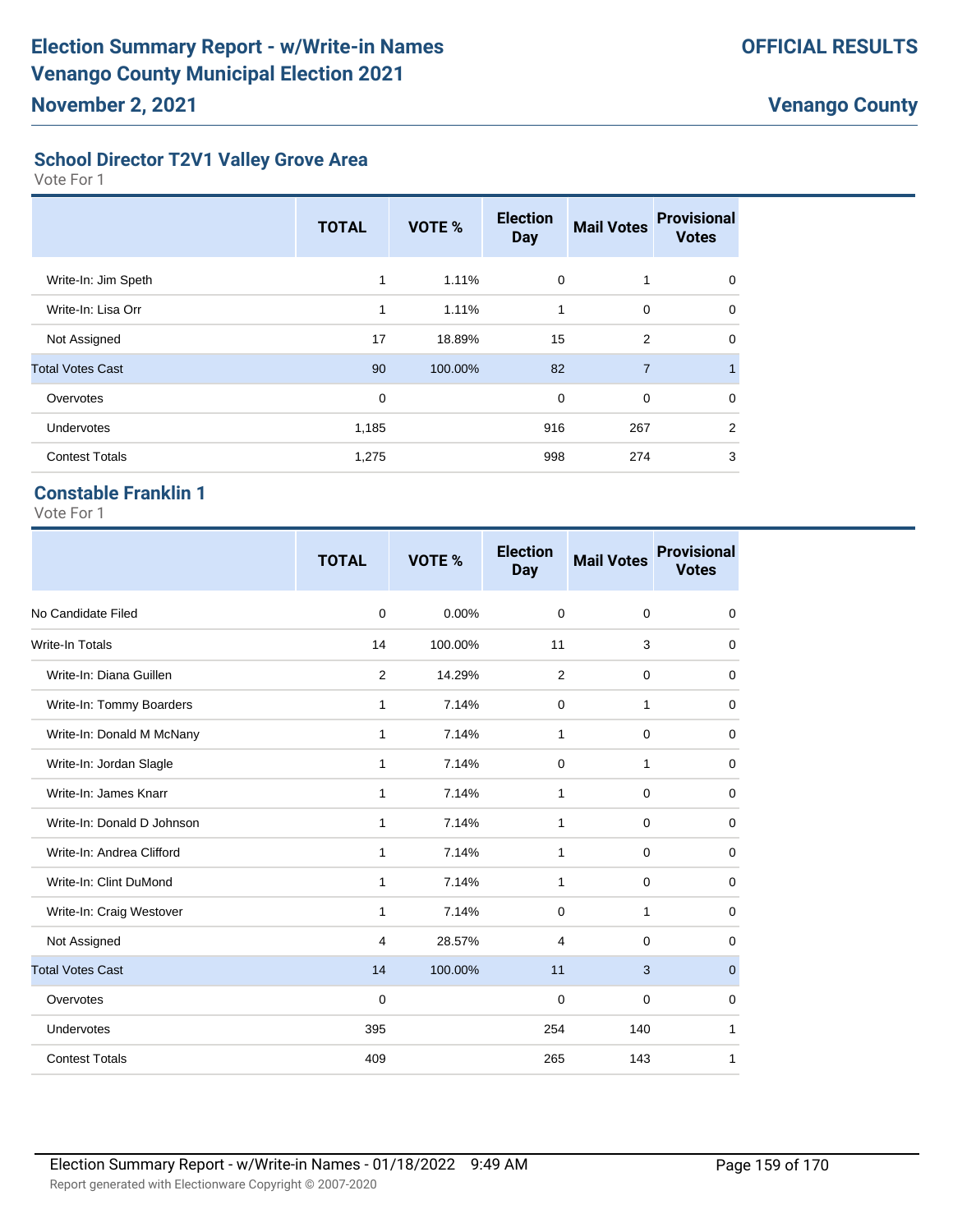#### **Constable Franklin 2**

Vote For 1

|                           | <b>TOTAL</b>   | VOTE %  | <b>Election</b><br><b>Day</b> | <b>Mail Votes</b> | <b>Provisional</b><br><b>Votes</b> |
|---------------------------|----------------|---------|-------------------------------|-------------------|------------------------------------|
| <b>REP James Knarr</b>    | 369            | 98.14%  | 254                           | 114               | 1                                  |
| <b>Write-In Totals</b>    | $\overline{7}$ | 1.86%   | 6                             | 1                 | 0                                  |
| Write-In: Wyatt Earp      | $\mathbf{1}$   | 0.27%   | 1                             | $\mathbf 0$       | 0                                  |
| Write-In: Diana Guillen   | 1              | 0.27%   | 1                             | $\mathbf 0$       | 0                                  |
| Write-In: Keith Pemrick   | 1              | 0.27%   | 1                             | $\mathbf 0$       | 0                                  |
| Write-In: Ryan Rudegeair  | 1              | 0.27%   | 1                             | $\mathbf 0$       | 0                                  |
| Write-In: Doug Baker      | 1              | 0.27%   | 1                             | $\mathbf 0$       | $\mathbf 0$                        |
| Write-In: James H Mrshall | 1              | 0.27%   | $\mathbf 0$                   | 1                 | $\mathbf 0$                        |
| Not Assigned              | 1              | 0.27%   | 1                             | $\mathbf 0$       | $\mathbf 0$                        |
| <b>Total Votes Cast</b>   | 376            | 100.00% | 260                           | 115               | $\mathbf{1}$                       |
| Overvotes                 | 0              |         | 0                             | $\mathbf 0$       | 0                                  |
| Undervotes                | 94             |         | 48                            | 46                | $\mathbf 0$                        |
| <b>Contest Totals</b>     | 470            |         | 308                           | 161               | 1                                  |

#### **Constable Oil City 3**

|                           | <b>TOTAL</b> | VOTE %  | <b>Election</b><br><b>Day</b> | <b>Mail Votes</b> | <b>Provisional</b><br><b>Votes</b> |
|---------------------------|--------------|---------|-------------------------------|-------------------|------------------------------------|
| No Candidate Filed        | 0            | 0.00%   | $\mathbf 0$                   | $\mathbf 0$       | 0                                  |
| <b>Write-In Totals</b>    | 8            | 100.00% | 4                             | $\overline{4}$    | 0                                  |
| Write-In: Yvonne Green    | 3            | 37.50%  | $\mathbf 0$                   | 3                 | 0                                  |
| Write-In: Savita Joneja   | $\mathbf{1}$ | 12.50%  | 1                             | $\mathbf 0$       | $\mathbf 0$                        |
| Write-In: Chris Gorman    | $\mathbf{1}$ | 12.50%  | 1                             | $\mathbf 0$       | $\mathbf 0$                        |
| Write-In: Ashley McDonald | 1            | 12.50%  | $\mathbf 0$                   | 1                 | 0                                  |
| Write-In: Robert Culp     | 1            | 12.50%  | 1                             | $\mathbf 0$       | 0                                  |
| Not Assigned              | $\mathbf{1}$ | 12.50%  | 1                             | $\mathbf 0$       | $\mathbf 0$                        |
| <b>Total Votes Cast</b>   | 8            | 100.00% | $\overline{4}$                | $\overline{4}$    | $\mathbf{0}$                       |
| Overvotes                 | 0            |         | 0                             | $\mathbf 0$       | $\mathbf 0$                        |
| Undervotes                | 171          |         | 110                           | 61                | $\mathbf 0$                        |
| <b>Contest Totals</b>     | 179          |         | 114                           | 65                | $\mathbf 0$                        |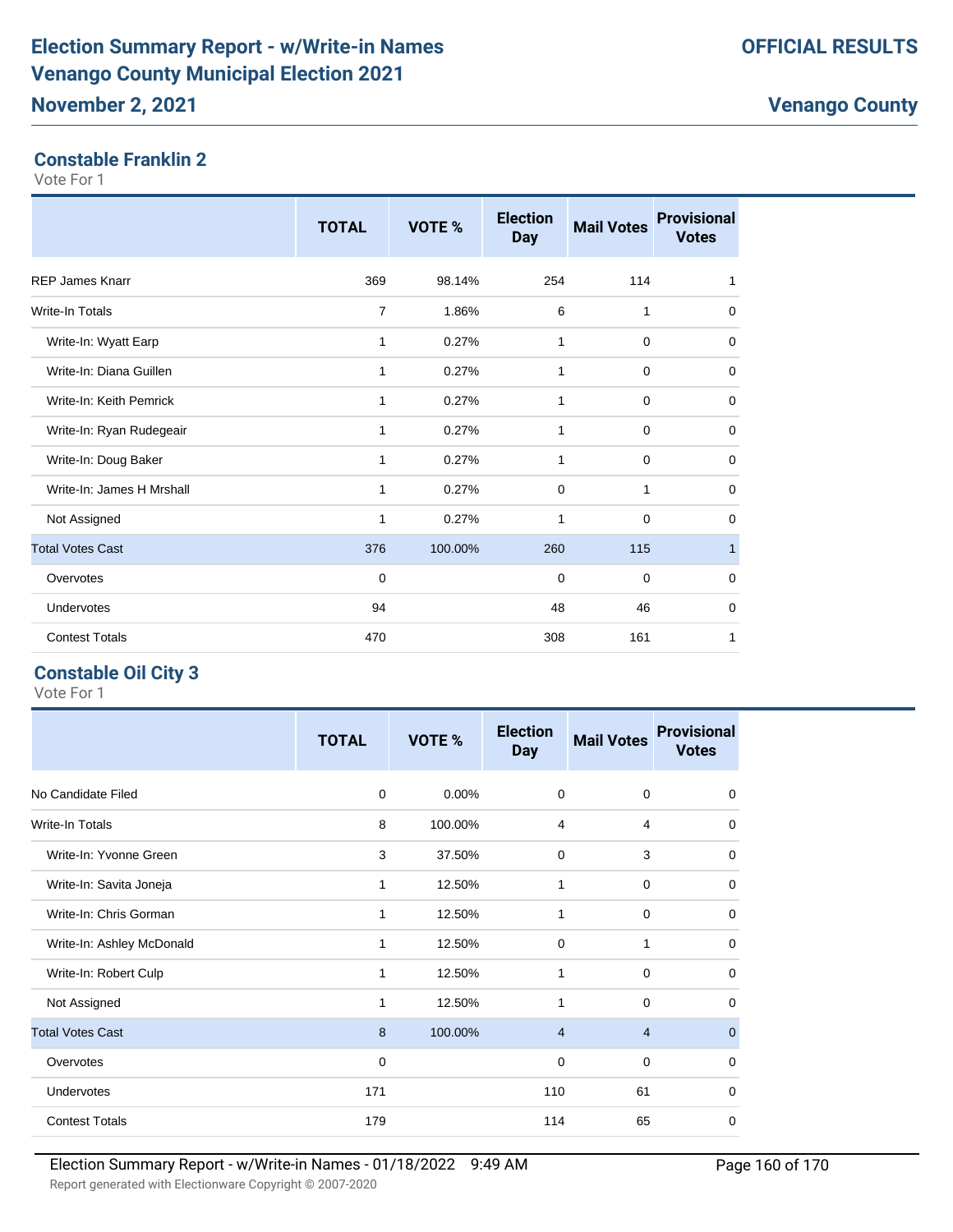**Constable Oil City 6** Vote For 1

|                         | <b>TOTAL</b>   | VOTE %   | <b>Election</b><br><b>Day</b> | <b>Mail Votes</b> | <b>Provisional</b><br><b>Votes</b> |
|-------------------------|----------------|----------|-------------------------------|-------------------|------------------------------------|
| No Candidate Filed      | $\mathbf 0$    | $0.00\%$ | $\mathbf 0$                   | 0                 | 0                                  |
| <b>Write-In Totals</b>  | $\overline{7}$ | 100.00%  | 5                             | 2                 | 0                                  |
| Write-In: Daniel Paden  | 1              | 14.29%   | $\Omega$                      | 1                 | $\mathbf 0$                        |
| Write-In: Rod Osterman  | 1              | 14.29%   | 1                             | $\mathbf 0$       | $\mathbf 0$                        |
| Write-In: Joe Smith     | 1              | 14.29%   | 1                             | $\mathbf 0$       | $\mathbf 0$                        |
| Write-In: Westover      | 1              | 14.29%   | 1                             | $\mathbf 0$       | $\mathbf 0$                        |
| Not Assigned            | 3              | 42.86%   | $\overline{2}$                | 1                 | $\mathbf 0$                        |
| <b>Total Votes Cast</b> | $\overline{7}$ | 100.00%  | 5                             | 2                 | $\mathbf 0$                        |
| Overvotes               | 0              |          | 0                             | $\mathbf 0$       | $\mathbf 0$                        |
| Undervotes              | 197            |          | 132                           | 65                | $\mathbf 0$                        |
| <b>Contest Totals</b>   | 204            |          | 137                           | 67                | $\mathbf 0$                        |

#### **Constable Sugarcreek Boro 2**

|                            | <b>TOTAL</b>   | VOTE %   | <b>Election</b><br><b>Day</b> | <b>Mail Votes</b> | <b>Provisional</b><br><b>Votes</b> |
|----------------------------|----------------|----------|-------------------------------|-------------------|------------------------------------|
| No Candidate Filed         | 0              | $0.00\%$ | 0                             | 0                 | 0                                  |
| <b>Write-In Totals</b>     | 3              | 100.00%  | 3                             | 0                 | $\Omega$                           |
| Write-In: Jennifer Gregory | $\overline{2}$ | 66.67%   | $\overline{2}$                | 0                 | 0                                  |
| Not Assigned               | $\mathbf{1}$   | 33.33%   | 1                             | $\mathbf 0$       | 0                                  |
| <b>Total Votes Cast</b>    | 3              | 100.00%  | 3                             | $\mathbf{0}$      | $\Omega$                           |
| Overvotes                  | 0              |          | $\mathbf 0$                   | 0                 | $\Omega$                           |
| Undervotes                 | 115            |          | 87                            | 28                | $\Omega$                           |
| <b>Contest Totals</b>      | 118            |          | 90                            | 28                | 0                                  |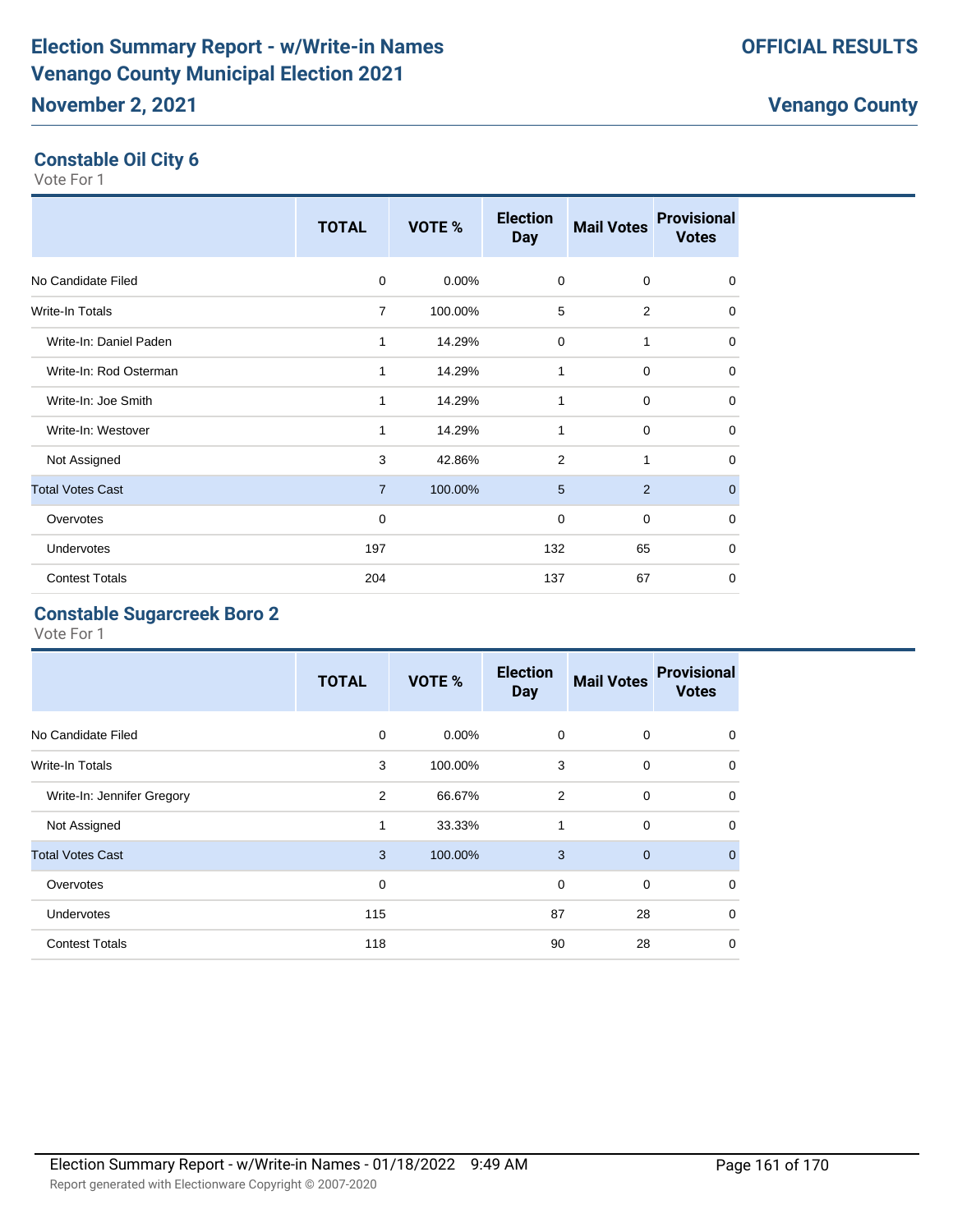#### **Constable Allegheny Twp**

Vote For 1

|                         | <b>TOTAL</b> | VOTE %  | <b>Election</b><br><b>Day</b> | <b>Mail Votes</b> | <b>Provisional</b><br><b>Votes</b> |
|-------------------------|--------------|---------|-------------------------------|-------------------|------------------------------------|
| No Candidate Filed      | $\Omega$     | 0.00%   | 0                             | $\mathbf 0$       | $\Omega$                           |
| <b>Write-In Totals</b>  | 1            | 100.00% | 1                             | 0                 | $\mathbf 0$                        |
| Write-In: Trump         | $\mathbf{1}$ | 100.00% | 1                             | $\mathbf 0$       | $\Omega$                           |
| Not Assigned            | $\mathbf 0$  | 0.00%   | $\mathbf 0$                   | $\mathbf 0$       | $\mathbf 0$                        |
| <b>Total Votes Cast</b> | 1            | 100.00% | 1                             | $\overline{0}$    | $\mathbf{0}$                       |
| Overvotes               | $\mathbf 0$  |         | 0                             | $\mathbf 0$       | $\Omega$                           |
| Undervotes              | 73           |         | 66                            | $\overline{7}$    | $\mathbf 0$                        |
| <b>Contest Totals</b>   | 74           |         | 67                            | 7                 | $\mathbf 0$                        |

#### **Constable Barkeyville Boro**

|                         | <b>TOTAL</b> | VOTE %   | <b>Election</b><br><b>Day</b> | <b>Mail Votes</b> | <b>Provisional</b><br><b>Votes</b> |
|-------------------------|--------------|----------|-------------------------------|-------------------|------------------------------------|
| DEM Warren D Whetzel Jr | 43           | 95.56%   | 33                            | 10                | 0                                  |
| Write-In Totals         | 2            | 4.44%    | $\mathbf 0$                   | 2                 | $\mathbf 0$                        |
| Write-In: James Coursen | 2            | 4.44%    | $\mathbf 0$                   | 2                 | $\mathbf 0$                        |
| Not Assigned            | $\mathbf 0$  | $0.00\%$ | $\mathbf 0$                   | 0                 | $\mathbf 0$                        |
| <b>Total Votes Cast</b> | 45           | 100.00%  | 33                            | 12                | $\mathbf{0}$                       |
| Overvotes               | $\mathbf 0$  |          | 0                             | 0                 | $\mathbf 0$                        |
| <b>Undervotes</b>       | 14           |          | 14                            | $\mathbf 0$       | $\mathbf 0$                        |
| <b>Contest Totals</b>   | 59           |          | 47                            | 12                | $\mathbf 0$                        |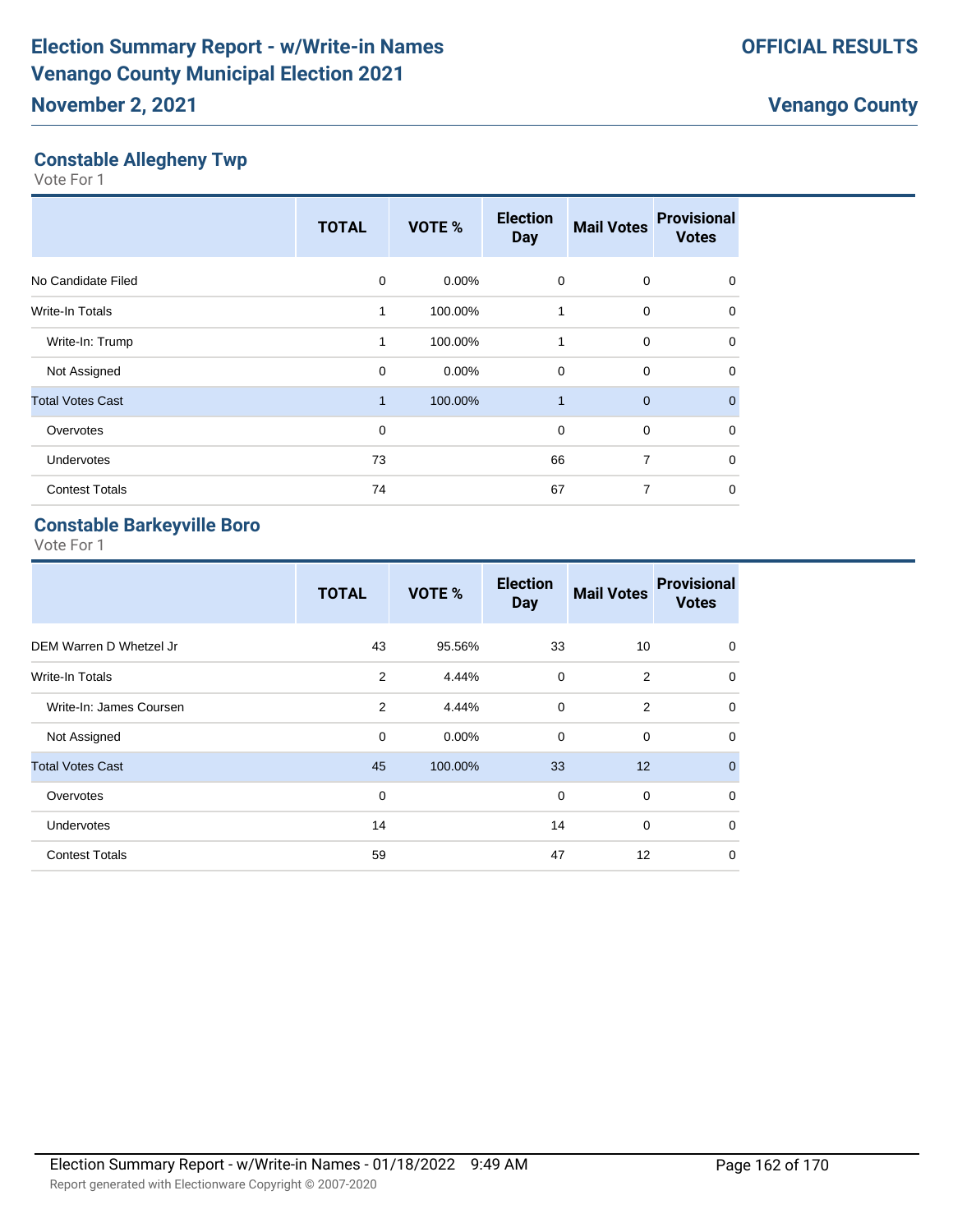## **Constable Canal Twp**

Vote For 1

|                                  | <b>TOTAL</b> | VOTE %  | <b>Election</b><br><b>Day</b> | <b>Mail Votes</b> | <b>Provisional</b><br><b>Votes</b> |
|----------------------------------|--------------|---------|-------------------------------|-------------------|------------------------------------|
| No Candidate Filed               | $\mathbf 0$  | 0.00%   | $\mathbf 0$                   | 0                 | 0                                  |
| <b>Write-In Totals</b>           | 14           | 100.00% | 14                            | 0                 | 0                                  |
| Write-In: James Donald Graham II | 8            | 57.14%  | 8                             | $\mathbf 0$       | $\mathbf 0$                        |
| Write-In: James Donald Graham    | 1            | 7.14%   | 1                             | $\mathbf 0$       | $\mathbf 0$                        |
| Write-In: James D Graham II      | 1            | 7.14%   | 1                             | $\mathbf 0$       | $\mathbf 0$                        |
| Write-In: Floyd Collins          | 1            | 7.14%   | 1                             | 0                 | $\mathbf 0$                        |
| Not Assigned                     | 3            | 21.43%  | 3                             | $\mathbf 0$       | $\Omega$                           |
| <b>Total Votes Cast</b>          | 14           | 100.00% | 14                            | $\overline{0}$    | $\mathbf{0}$                       |
| Overvotes                        | 0            |         | $\mathbf 0$                   | $\mathbf 0$       | $\Omega$                           |
| Undervotes                       | 165          |         | 132                           | 33                | $\mathbf 0$                        |
| <b>Contest Totals</b>            | 179          |         | 146                           | 33                | $\mathbf 0$                        |

#### **Constable Cherrytree Twp**

|                                | <b>TOTAL</b> | <b>VOTE %</b> | <b>Election</b><br><b>Day</b> | <b>Mail Votes</b> | <b>Provisional</b><br><b>Votes</b> |
|--------------------------------|--------------|---------------|-------------------------------|-------------------|------------------------------------|
| No Candidate Filed             | $\mathbf 0$  | 0.00%         | $\mathbf 0$                   | $\mathbf 0$       | $\mathbf 0$                        |
| <b>Write-In Totals</b>         | 14           | 100.00%       | 10                            | 4                 | 0                                  |
| Write-In: Gordon Lamey         | 2            | 14.29%        | 2                             | $\mathbf 0$       | 0                                  |
| Write-In: Robert VanValkenberg | 1            | 7.14%         | 1                             | $\mathbf 0$       | 0                                  |
| Write-In: Richard Balas        | 1            | 7.14%         | 1                             | $\mathbf 0$       | 0                                  |
| Write-In: Gene Clickett        | 1            | 7.14%         | 1                             | $\mathbf 0$       | 0                                  |
| Write-In: no                   | 1            | 7.14%         | $\mathbf 0$                   | 1                 | 0                                  |
| Write-In: Tim McGrath          | 1            | 7.14%         | 1                             | $\mathbf 0$       | 0                                  |
| Write-In: Roger Patterson      | 1            | 7.14%         | 1                             | 0                 | 0                                  |
| Not Assigned                   | 6            | 42.86%        | 3                             | 3                 | 0                                  |
| <b>Total Votes Cast</b>        | 14           | 100.00%       | 10                            | $\overline{4}$    | 0                                  |
| Overvotes                      | $\mathbf 0$  |               | $\mathbf 0$                   | $\mathbf 0$       | 0                                  |
| Undervotes                     | 261          |               | 224                           | 36                | 1                                  |
| <b>Contest Totals</b>          | 275          |               | 234                           | 40                | 1                                  |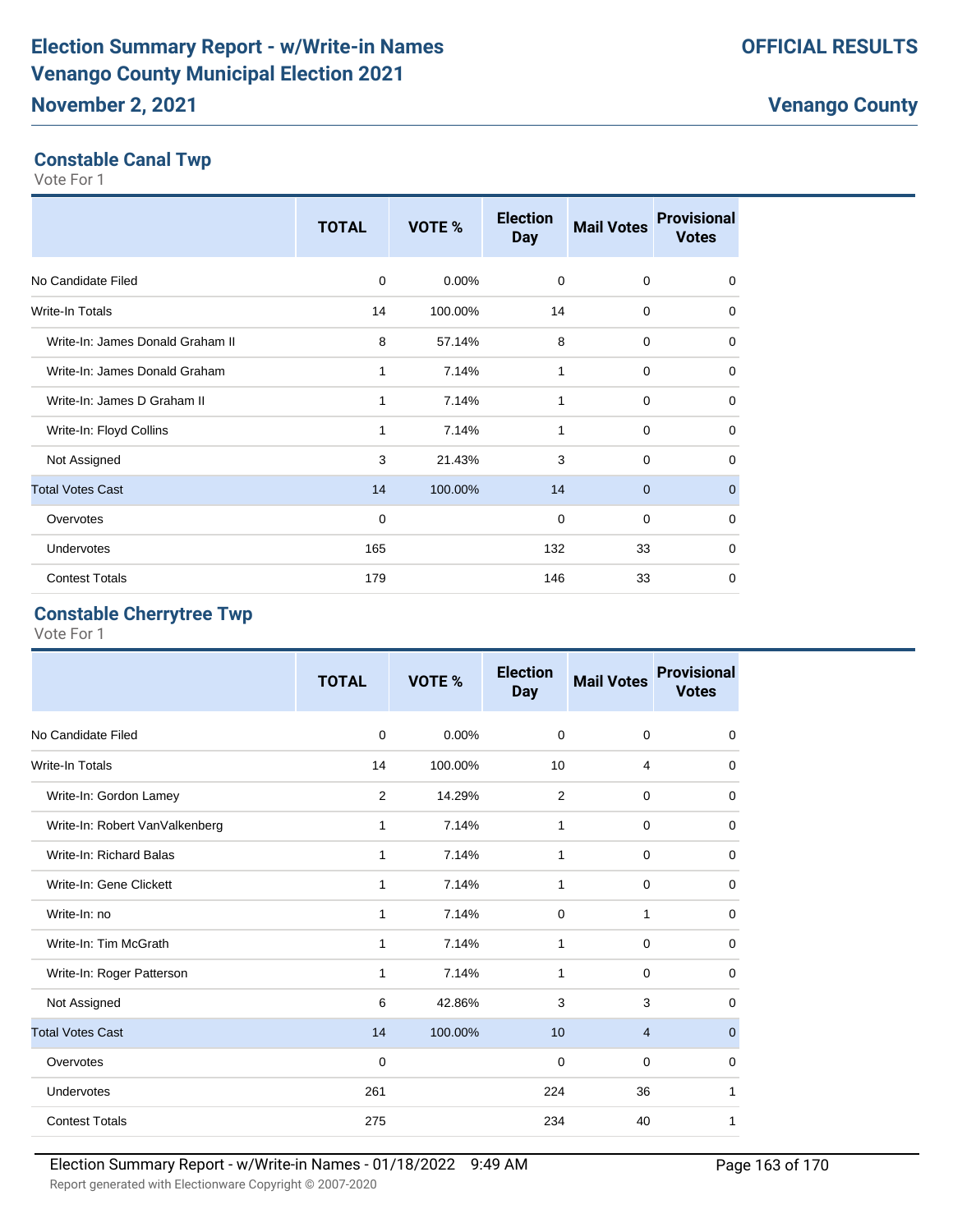#### **Constable Clinton Twp**

Vote For 1

|                          | <b>TOTAL</b>   | VOTE %   | <b>Election</b><br><b>Day</b> | <b>Mail Votes</b> | <b>Provisional</b><br><b>Votes</b> |
|--------------------------|----------------|----------|-------------------------------|-------------------|------------------------------------|
| No Candidate Filed       | $\Omega$       | $0.00\%$ | 0                             | $\mathbf 0$       | $\mathbf 0$                        |
| <b>Write-In Totals</b>   | 4              | 100.00%  | 2                             | $\overline{2}$    | $\mathbf 0$                        |
| Write-In: Warren Whetzel | 2              | 50.00%   | 1                             | 1                 | $\mathbf 0$                        |
| Not Assigned             | 2              | 50.00%   | 1                             | 1                 | $\mathbf 0$                        |
| <b>Total Votes Cast</b>  | $\overline{4}$ | 100.00%  | 2                             | 2                 | $\mathbf{0}$                       |
| Overvotes                | 0              |          | 0                             | $\mathbf 0$       | 0                                  |
| Undervotes               | 137            |          | 115                           | 22                | $\mathbf 0$                        |
| <b>Contest Totals</b>    | 141            |          | 117                           | 24                | $\mathbf 0$                        |

#### **Constable Cooperstown Boro**

|                         | <b>TOTAL</b> | VOTE % | <b>Election</b><br><b>Day</b> | <b>Mail Votes</b> | <b>Provisional</b><br><b>Votes</b> |
|-------------------------|--------------|--------|-------------------------------|-------------------|------------------------------------|
| No Candidate Filed      | 0            |        | 0                             | $\mathbf 0$       | 0                                  |
| <b>Write-In Totals</b>  | 0            |        | $\mathbf 0$                   | $\mathbf 0$       | $\mathbf 0$                        |
| Not Assigned            | $\mathbf 0$  |        | $\mathbf 0$                   | $\mathbf 0$       | 0                                  |
| <b>Total Votes Cast</b> | $\mathbf{0}$ | 0.00%  | $\mathbf{0}$                  | $\overline{0}$    | $\mathbf{0}$                       |
| Overvotes               | $\mathbf 0$  |        | $\mathbf 0$                   | $\mathbf 0$       | $\mathbf 0$                        |
| Undervotes              | 121          |        | 105                           | 16                | $\mathbf 0$                        |
| <b>Contest Totals</b>   | 121          |        | 105                           | 16                | $\mathbf 0$                        |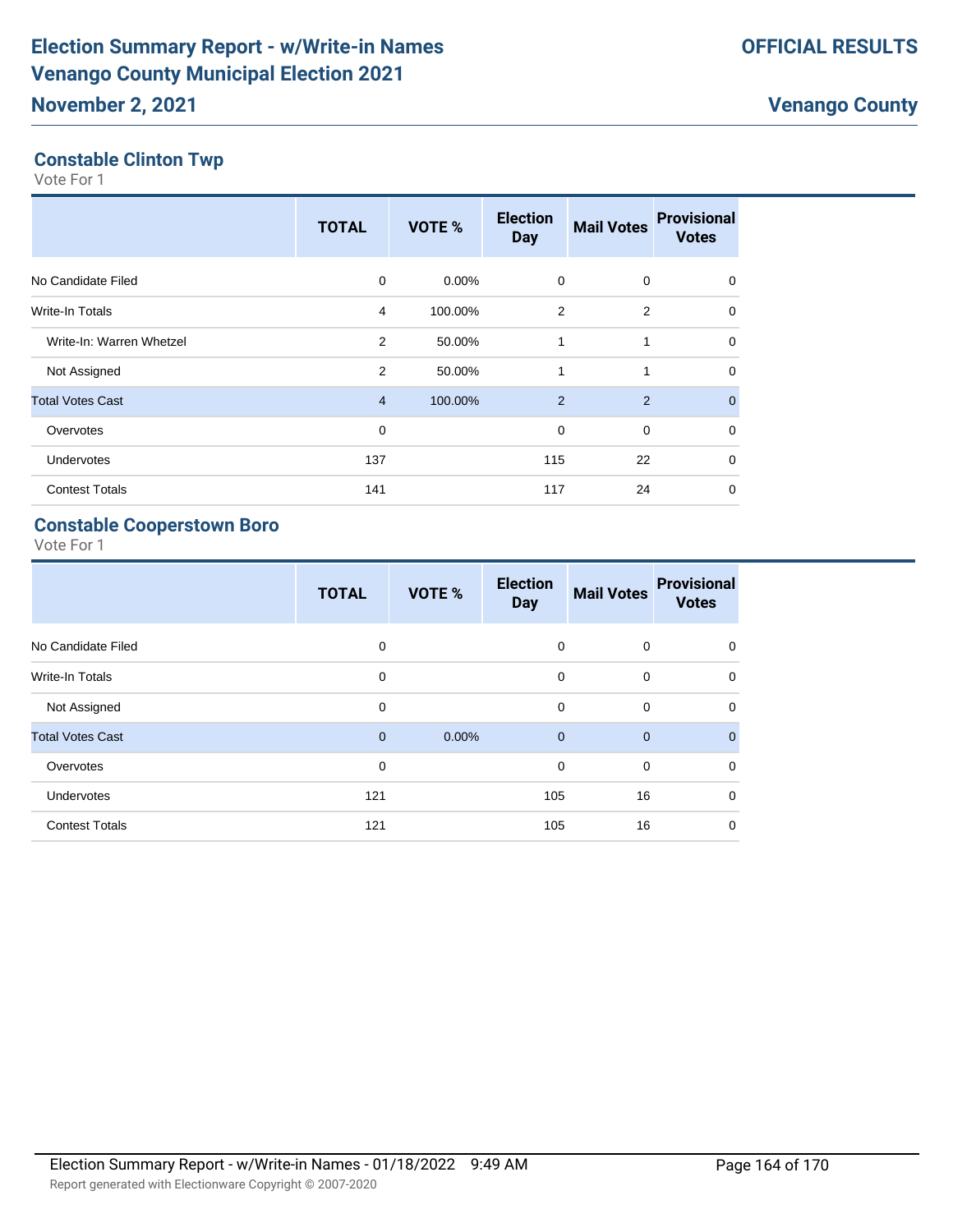#### **Constable Frenchcreek Twp**

|                           | <b>TOTAL</b> | <b>VOTE %</b> | <b>Election</b><br><b>Day</b> | <b>Mail Votes</b> | <b>Provisional</b><br><b>Votes</b> |
|---------------------------|--------------|---------------|-------------------------------|-------------------|------------------------------------|
| No Candidate Filed        | $\mathbf 0$  | 0.00%         | $\mathbf 0$                   | $\mathbf 0$       | 0                                  |
| <b>Write-In Totals</b>    | 21           | 100.00%       | 15                            | 6                 | 0                                  |
| Write-In: Peter Winkler   | 8            | 38.10%        | 3                             | 5                 | 0                                  |
| Write-In: Peter M Winkler | 2            | 9.52%         | 2                             | $\mathbf 0$       | 0                                  |
| Write-In: Kent McFadden   | 2            | 9.52%         | 2                             | $\mathbf 0$       | $\mathbf 0$                        |
| Write-In: John Stuttler   | $\mathbf{1}$ | 4.76%         | 1                             | $\mathbf 0$       | 0                                  |
| Write-In: Peter M         | $\mathbf{1}$ | 4.76%         | 1                             | $\mathbf 0$       | 0                                  |
| Write-In: Jerod Deeter    | $\mathbf{1}$ | 4.76%         | $\mathbf 0$                   | $\mathbf{1}$      | $\mathbf 0$                        |
| Write-In: Vince Witherup  | $\mathbf{1}$ | 4.76%         | 1                             | $\mathbf 0$       | 0                                  |
| Write-In: Ryan Rudegeair  | 1            | 4.76%         | 1                             | $\mathbf 0$       | 0                                  |
| Write-In: David Meade     | 1            | 4.76%         | 1                             | $\mathbf 0$       | $\mathbf 0$                        |
| Not Assigned              | 3            | 14.29%        | 3                             | $\mathbf 0$       | 0                                  |
| <b>Total Votes Cast</b>   | 21           | 100.00%       | 15                            | 6                 | $\mathbf{0}$                       |
| Overvotes                 | 0            |               | 0                             | $\mathbf 0$       | 0                                  |
| Undervotes                | 300          |               | 230                           | 70                | $\mathbf 0$                        |
| <b>Contest Totals</b>     | 321          |               | 245                           | 76                | $\mathbf 0$                        |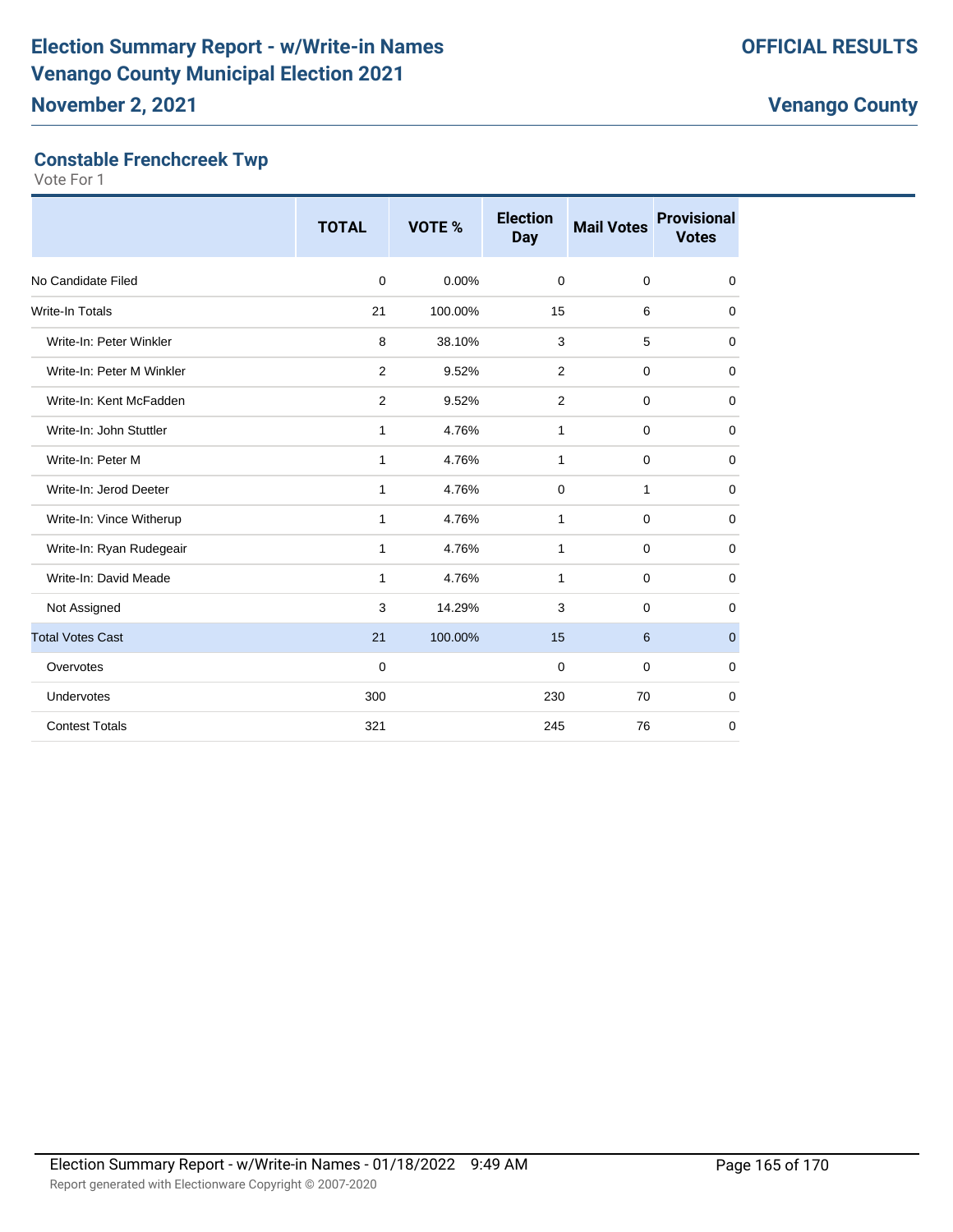### **Constable Irwin Twp**

|                                | <b>TOTAL</b>   | <b>VOTE %</b> | <b>Election</b><br><b>Day</b> | <b>Mail Votes</b> | <b>Provisional</b><br><b>Votes</b> |
|--------------------------------|----------------|---------------|-------------------------------|-------------------|------------------------------------|
| No Candidate Filed             | $\mathbf 0$    | 0.00%         | $\Omega$                      | $\mathbf 0$       | 0                                  |
| <b>Write-In Totals</b>         | 14             | 100.00%       | 10                            | $\overline{4}$    | 0                                  |
| Write-In: Bradford M Stallard  | $\overline{4}$ | 28.57%        | 1                             | 3                 | $\mathbf 0$                        |
| Write-In: James Uber           | 2              | 14.29%        | 2                             | $\mathbf 0$       | $\mathbf 0$                        |
| Write-In: Jerry Dyer           | 1              | 7.14%         | 1                             | $\mathbf 0$       | 0                                  |
| Write-In: Grant Rea            | 1              | 7.14%         | $\mathbf{1}$                  | $\mathbf 0$       | $\mathbf 0$                        |
| Write-In: David Scott Richards | 1              | 7.14%         | 1                             | $\mathbf 0$       | 0                                  |
| Write-In: Jim Uber             | 1              | 7.14%         | 1                             | $\mathbf 0$       | 0                                  |
| Write-In: Eric Foy             | 1              | 7.14%         | 1                             | $\mathbf 0$       | $\mathbf 0$                        |
| Write-In: Bradford Stallard Sr | 1              | 7.14%         | $\Omega$                      | 1                 | $\mathbf 0$                        |
| Not Assigned                   | 2              | 14.29%        | 2                             | $\mathbf 0$       | 0                                  |
| <b>Total Votes Cast</b>        | 14             | 100.00%       | 10                            | $\overline{4}$    | $\mathbf{0}$                       |
| Overvotes                      | $\mathbf 0$    |               | $\Omega$                      | $\Omega$          | $\mathbf 0$                        |
| Undervotes                     | 290            |               | 244                           | 46                | $\mathbf 0$                        |
| <b>Contest Totals</b>          | 304            |               | 254                           | 50                | 0                                  |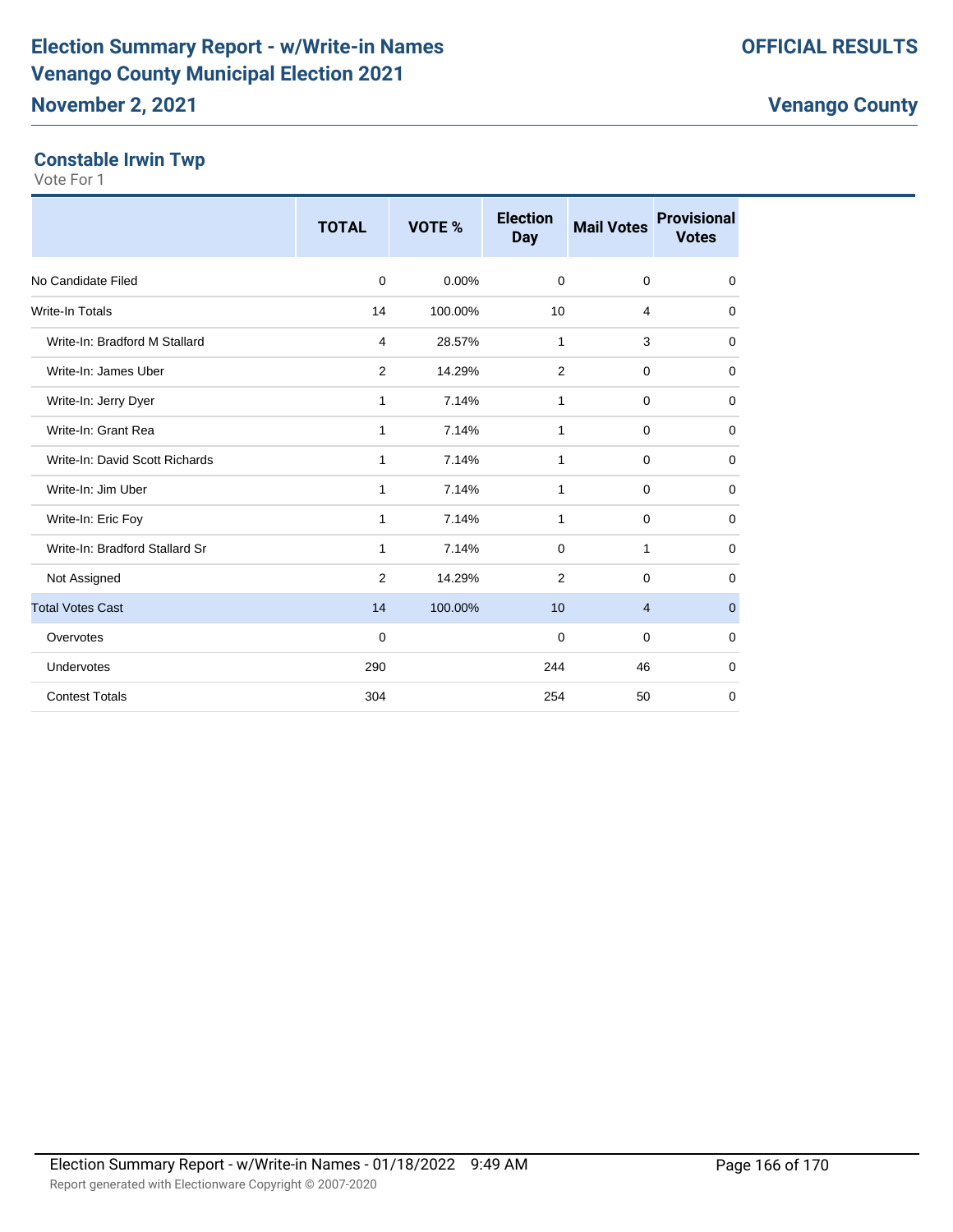#### **Constable Oakland Twp**

|                          | <b>TOTAL</b>   | VOTE %  | <b>Election</b><br><b>Day</b> | <b>Mail Votes</b> | <b>Provisional</b><br><b>Votes</b> |
|--------------------------|----------------|---------|-------------------------------|-------------------|------------------------------------|
| No Candidate Filed       | $\mathbf 0$    | 0.00%   | $\mathbf 0$                   | $\mathbf 0$       | $\mathbf 0$                        |
| <b>Write-In Totals</b>   | 19             | 100.00% | 19                            | 0                 | 0                                  |
| Write-In: Judith Gurnee  | 4              | 21.05%  | 4                             | 0                 | $\mathbf 0$                        |
| Write-In: Nick Mitchel   | $\mathbf{1}$   | 5.26%   | 1                             | 0                 | $\mathbf 0$                        |
| Write-In: John Bell      | 1              | 5.26%   | 1                             | 0                 | 0                                  |
| Write-In: Kirby Ames     | 1              | 5.26%   | 1                             | 0                 | $\mathbf 0$                        |
| Write-In: Allen N Filbre | 1              | 5.26%   | 1                             | 0                 | 0                                  |
| Write-In: Kelly Karns    | $\mathbf{1}$   | 5.26%   | $\mathbf{1}$                  | $\mathbf 0$       | $\mathbf 0$                        |
| Write-In: Tom Prichard   | $\mathbf{1}$   | 5.26%   | 1                             | 0                 | 0                                  |
| Write-In: Chris Gorman   | $\mathbf{1}$   | 5.26%   | 1                             | $\mathbf 0$       | 0                                  |
| Write-In: Glenn Speer    | $\mathbf{1}$   | 5.26%   | 1                             | $\mathbf 0$       | $\mathbf 0$                        |
| Not Assigned             | $\overline{7}$ | 36.84%  | $\overline{7}$                | $\mathbf 0$       | 0                                  |
| <b>Total Votes Cast</b>  | 19             | 100.00% | 19                            | $\mathbf{0}$      | $\mathbf 0$                        |
| Overvotes                | $\mathbf 0$    |         | 0                             | 0                 | $\mathbf 0$                        |
| Undervotes               | 440            |         | 379                           | 61                | $\mathbf 0$                        |
| <b>Contest Totals</b>    | 459            |         | 398                           | 61                | $\mathbf 0$                        |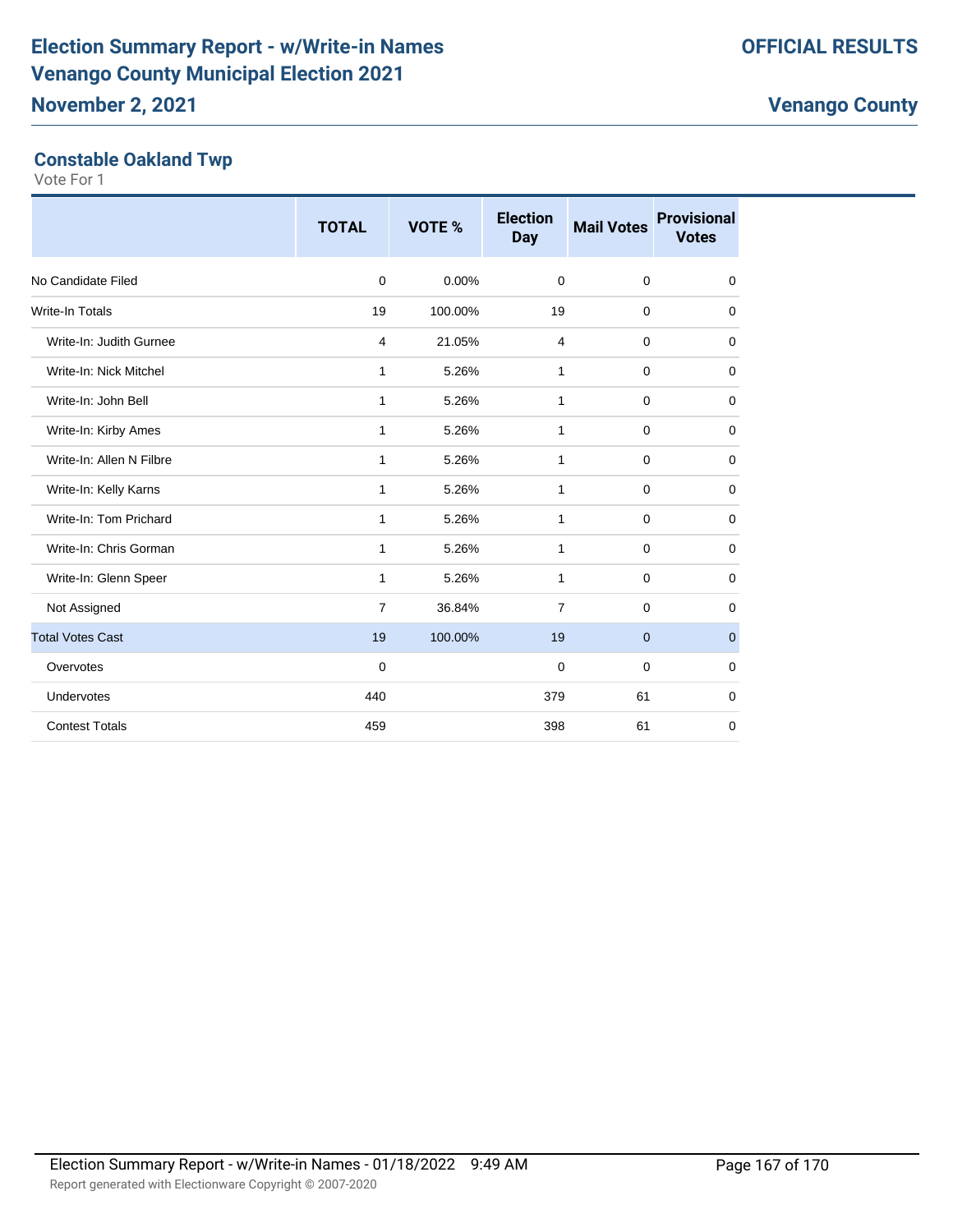#### **Constable Plum Twp**

Vote For 1

|                           | <b>TOTAL</b> | VOTE %   | <b>Election</b><br><b>Day</b> | <b>Mail Votes</b> | <b>Provisional</b><br><b>Votes</b> |
|---------------------------|--------------|----------|-------------------------------|-------------------|------------------------------------|
| No Candidate Filed        | $\mathbf 0$  | $0.00\%$ | $\mathbf 0$                   | $\mathbf 0$       | $\mathbf 0$                        |
| Write-In Totals           | 9            | 100.00%  | 8                             | 1                 | 0                                  |
| Write-In: Timothy Dennis  | 1            | 11.11%   | 1                             | $\mathbf 0$       | 0                                  |
| Write-In: Curtis P Gilson | 1            | 11.11%   | 1                             | 0                 | $\mathbf 0$                        |
| Write-In: Tim Dennis      | 1            | 11.11%   | 1                             | 0                 | 0                                  |
| Write-In: James W Gifford | 1            | 11.11%   | 1                             | $\mathbf 0$       | $\mathbf 0$                        |
| Write-In: Dan Blake       | 1            | 11.11%   | $\mathbf 0$                   | 1                 | 0                                  |
| Not Assigned              | 4            | 44.44%   | 4                             | $\mathbf 0$       | 0                                  |
| <b>Total Votes Cast</b>   | 9            | 100.00%  | 8                             | $\mathbf{1}$      | $\mathbf 0$                        |
| Overvotes                 | 0            |          | 0                             | $\mathbf 0$       | $\mathbf 0$                        |
| Undervotes                | 202          |          | 169                           | 33                | 0                                  |
| <b>Contest Totals</b>     | 211          |          | 177                           | 34                | $\Omega$                           |

#### **Constable Scrubgrass Twp**

|                          | <b>TOTAL</b>   | VOTE %   | <b>Election</b><br><b>Day</b> | <b>Mail Votes</b> | <b>Provisional</b><br><b>Votes</b> |
|--------------------------|----------------|----------|-------------------------------|-------------------|------------------------------------|
| No Candidate Filed       | 0              | $0.00\%$ | $\mathbf 0$                   | $\mathbf 0$       | 0                                  |
| <b>Write-In Totals</b>   | $\overline{7}$ | 100.00%  | 7                             | $\mathbf 0$       | 0                                  |
| Write-In: Shawn Mayle    | 2              | 28.57%   | 2                             | $\mathbf 0$       | $\mathbf 0$                        |
| Write-In: John Burke     | $\mathbf{1}$   | 14.29%   | 1                             | $\mathbf 0$       | $\mathbf 0$                        |
| Write-In: Shawn Maihle   | 1              | 14.29%   | 1                             | $\mathbf 0$       | $\Omega$                           |
| Write-In: G Reed Elicker |                | 14.29%   | 1                             | $\mathbf 0$       | $\mathbf 0$                        |
| Not Assigned             | 2              | 28.57%   | 2                             | $\mathbf 0$       | $\mathbf 0$                        |
| <b>Total Votes Cast</b>  | $\overline{7}$ | 100.00%  | $\overline{7}$                | $\mathbf{0}$      | $\mathbf{0}$                       |
| Overvotes                | 0              |          | 0                             | $\mathbf 0$       | $\mathbf 0$                        |
| <b>Undervotes</b>        | 171            |          | 138                           | 32                | 1                                  |
| <b>Contest Totals</b>    | 178            |          | 145                           | 32                |                                    |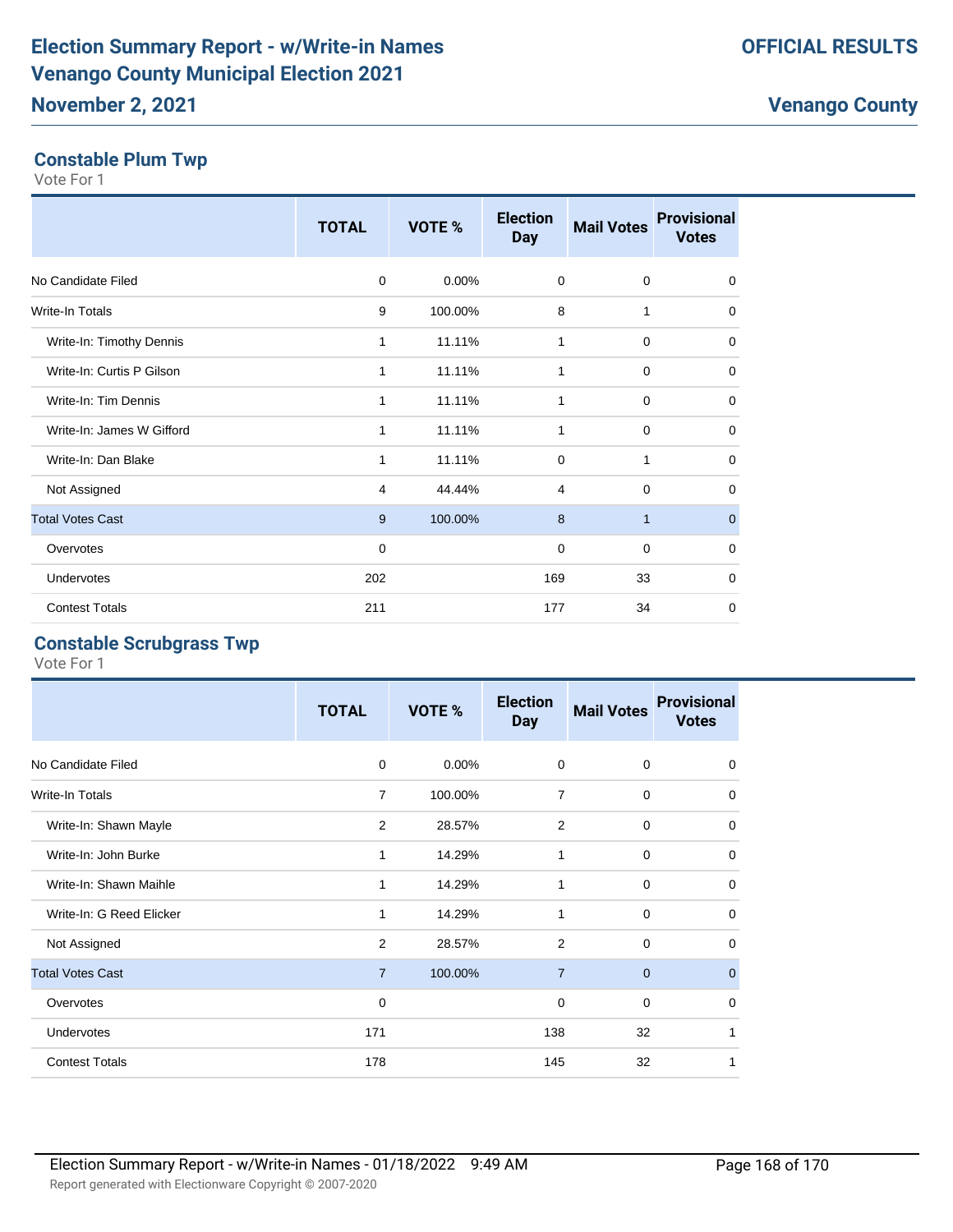### **November 2, 2021**

#### **Bender Retention**

Vote For 1

|                         | <b>TOTAL</b> | <b>VOTE %</b> | <b>Election</b><br><b>Day</b> | <b>Mail Votes</b> | <b>Provisional</b><br><b>Votes</b> |
|-------------------------|--------------|---------------|-------------------------------|-------------------|------------------------------------|
| Yes                     | 5,478        | 64.50%        | 4,140                         | 1,322             | 16                                 |
| <b>No</b>               | 3,015        | 35.50%        | 2,279                         | 731               | 5                                  |
| <b>Total Votes Cast</b> | 8,493        | 100.00%       | 6,419                         | 2,053             | 21                                 |
| Overvotes               | 6            |               | 4                             | 2                 | $\mathbf 0$                        |
| <b>Undervotes</b>       | 1,524        |               | 1,268                         | 255               | 1                                  |
| <b>Contest Totals</b>   | 10,023       |               | 7,691                         | 2,310             | 22                                 |

#### **Bowes Retention**

Vote For 1

|                         | <b>TOTAL</b> | VOTE %  | <b>Election</b><br><b>Day</b> | <b>Mail Votes</b> | <b>Provisional</b><br><b>Votes</b> |
|-------------------------|--------------|---------|-------------------------------|-------------------|------------------------------------|
| Yes                     | 5,559        | 65.65%  | 4,145                         | 1,398             | 16                                 |
| <b>No</b>               | 2,909        | 34.35%  | 2,247                         | 657               | 5                                  |
| <b>Total Votes Cast</b> | 8,468        | 100.00% | 6,392                         | 2,055             | 21                                 |
| Overvotes               | 1            |         | 1                             | 0                 | $\mathbf 0$                        |
| Undervotes              | 1,554        |         | 1,298                         | 255               | 1                                  |
| <b>Contest Totals</b>   | 10,023       |         | 7,691                         | 2,310             | 22                                 |

#### **Covey Retention**

|                         | <b>TOTAL</b> | VOTE %  | <b>Election</b><br><b>Day</b> | <b>Mail Votes</b> | <b>Provisional</b><br><b>Votes</b> |
|-------------------------|--------------|---------|-------------------------------|-------------------|------------------------------------|
| Yes                     | 5,619        | 66.25%  | 4,267                         | 1,337             | 15                                 |
| <b>No</b>               | 2,862        | 33.75%  | 2,135                         | 721               | 6                                  |
| <b>Total Votes Cast</b> | 8,481        | 100.00% | 6,402                         | 2,058             | 21                                 |
| Overvotes               | 14           |         | 10                            | 4                 | $\mathbf 0$                        |
| Undervotes              | 1,528        |         | 1,279                         | 248               | 1                                  |
| <b>Contest Totals</b>   | 10,023       |         | 7,691                         | 2,310             | 22                                 |